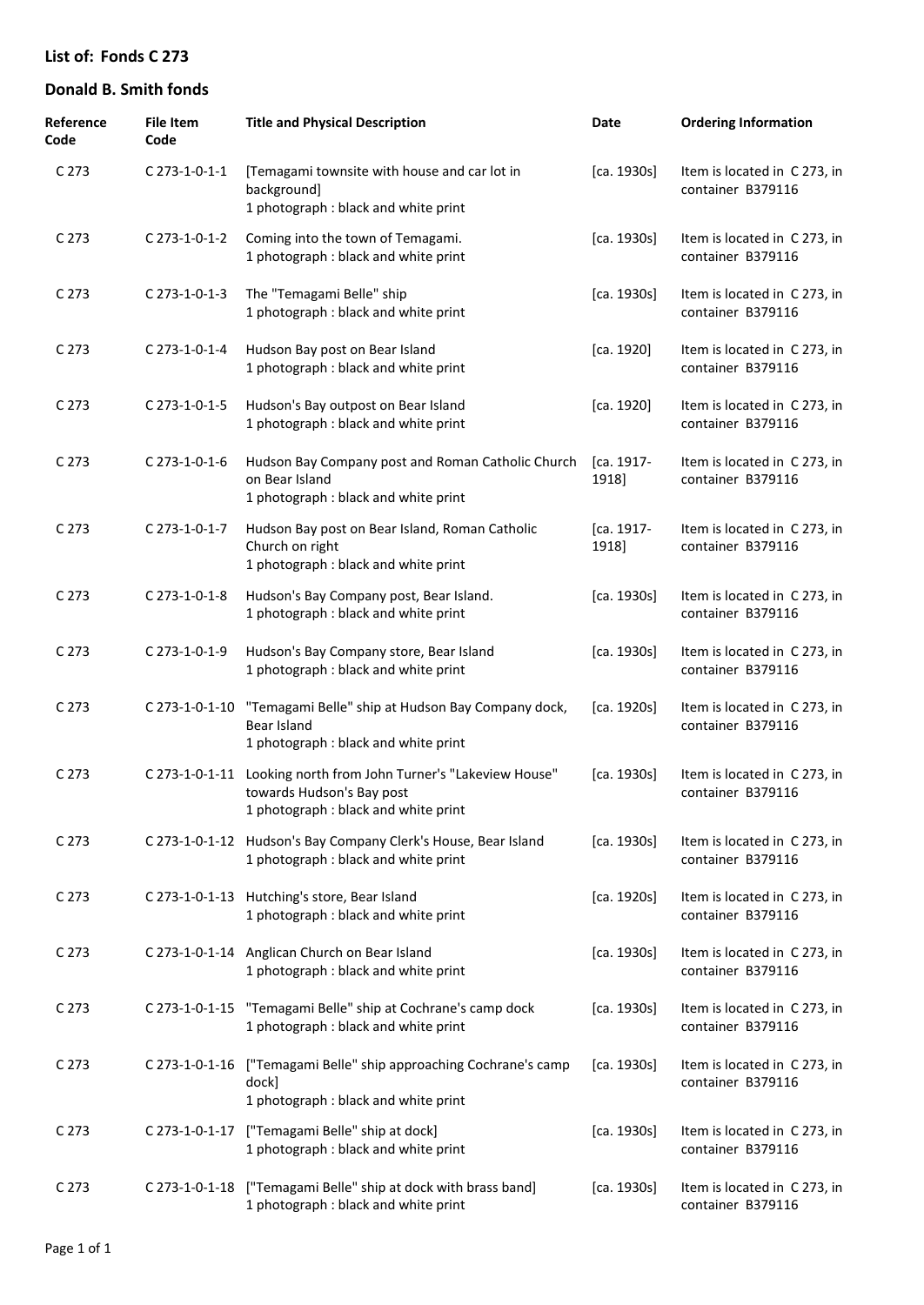| Reference<br>Code | <b>File Item</b><br>Code | <b>Title and Physical Description</b>                                                                                 | Date        | <b>Ordering Information</b>                       |
|-------------------|--------------------------|-----------------------------------------------------------------------------------------------------------------------|-------------|---------------------------------------------------|
| C 273             | C 273-1-0-1-19           | ["Temagami Belle" ship operating on Lake Temagami]<br>1 photograph : black and white print                            | [ca. 1930s] | Item is located in C 273, in<br>container B379116 |
| C 273             | C 273-1-0-1-20           | ["Temagami Belle" ship under steam]<br>1 photograph : black and white print                                           | [ca. 1930s] | Item is located in C 273, in<br>container B379116 |
| C 273             |                          | C 273-1-0-1-21 Falls at south branch of Lady Evelyn Lake, Temagami<br>area<br>1 photograph : black and white print    | [ca. 1900s] | Item is located in C 273, in<br>container B379116 |
| C 273             | C 273-1-0-1-22           | Island and river photograph, Lake Temagami area<br>1 photograph : black and white print                               | [ca. 1930s] | Item is located in C 273, in<br>container B379116 |
| C 273             | C 273-1-0-2-1            | [Lake Temagami camp with Father Paradis]<br>1 photograph : black and white print                                      | [ca. 1890s] | Item is located in C 273, in<br>container B379116 |
| C 273             | C 273-1-0-2-2            | [Early photograph of Lake Temagami shoreline camp]<br>1 photograph : black and white print                            | [ca. 1890s] | Item is located in C 273, in<br>container B379116 |
| C 273             | C 273-1-0-2-3            | [Camp on Smooth Water Lake]<br>1 photograph : black and white print                                                   | [ca. 1900s] | Item is located in C 273, in<br>container B379116 |
| C 273             | C 273-1-0-2-4            | Dan O'Connor and friends<br>1 photograph : black and white print                                                      | [ca. 1900s] | Item is located in C 273, in<br>container B379116 |
| C 273             | C 273-1-0-2-5            | Dan O'Connor's first residence on White Bear Lake<br>1 photograph : black and white print                             | [ca. 1900s] | Item is located in C 273, in<br>container B379116 |
| C 273             | C 273-1-0-2-6            | Dan O'Connor at Net Lake<br>1 photograph : black and white print                                                      | [ca. 1900s] | Item is located in C 273, in<br>container B379116 |
| C 273             | C 273-1-0-2-7            | Group at Dan O'Connor's residence<br>1 photograph : black and white print                                             | [ca. 1900s] | Item is located in C 273, in<br>container B379116 |
| C <sub>273</sub>  | C 273-1-0-2-8            | Tourists in rented Hudson's Bay Company canoes<br>1 photograph : black and white print                                | [ca. 1900s] | Item is located in C 273, in<br>container B379116 |
| C 273             | C 273-1-0-2-9            | Campers out fishing at Cochrane's camp (Camp<br>Temagami)<br>1 photograph : black and white print                     | [ca. 1910s] | Item is located in C 273, in<br>container B379116 |
| C 273             | C 273-1-0-2-10           | [Temagami guides: Frank Lavallee, Philip Roy, and two<br>unidentified people]<br>1 photograph : black and white print | [ca. 1940s] | Item is located in C273, in<br>container B379116  |
| C 273             |                          | C 273-1-0-2-11 Alec Guppy, Lake Temagami guide<br>1 photograph : black and white print                                | [ca. 1940s] | Item is located in C 273, in<br>container B379116 |
| C 273             |                          | C 273-1-0-2-12 Temagami guides: Harry Woods, Jim Friday, Wally<br>Friday<br>1 photograph : black and white print      | [ca. 1910s] | Item is located in C 273, in<br>container B379116 |
| C 273             |                          | C 273-1-0-2-13 Bear cub, pet of a Bear Island Native<br>1 photograph : black and white print                          | [ca. 1930s] | Item is located in C 273, in<br>container B379116 |
| C 273             |                          | C 273-1-0-2-14 Campsite with Bill Friday, Frank White Bear, and others<br>1 photograph : black and white print        | [ca. 1930s] | Item is located in C 273, in<br>container B379116 |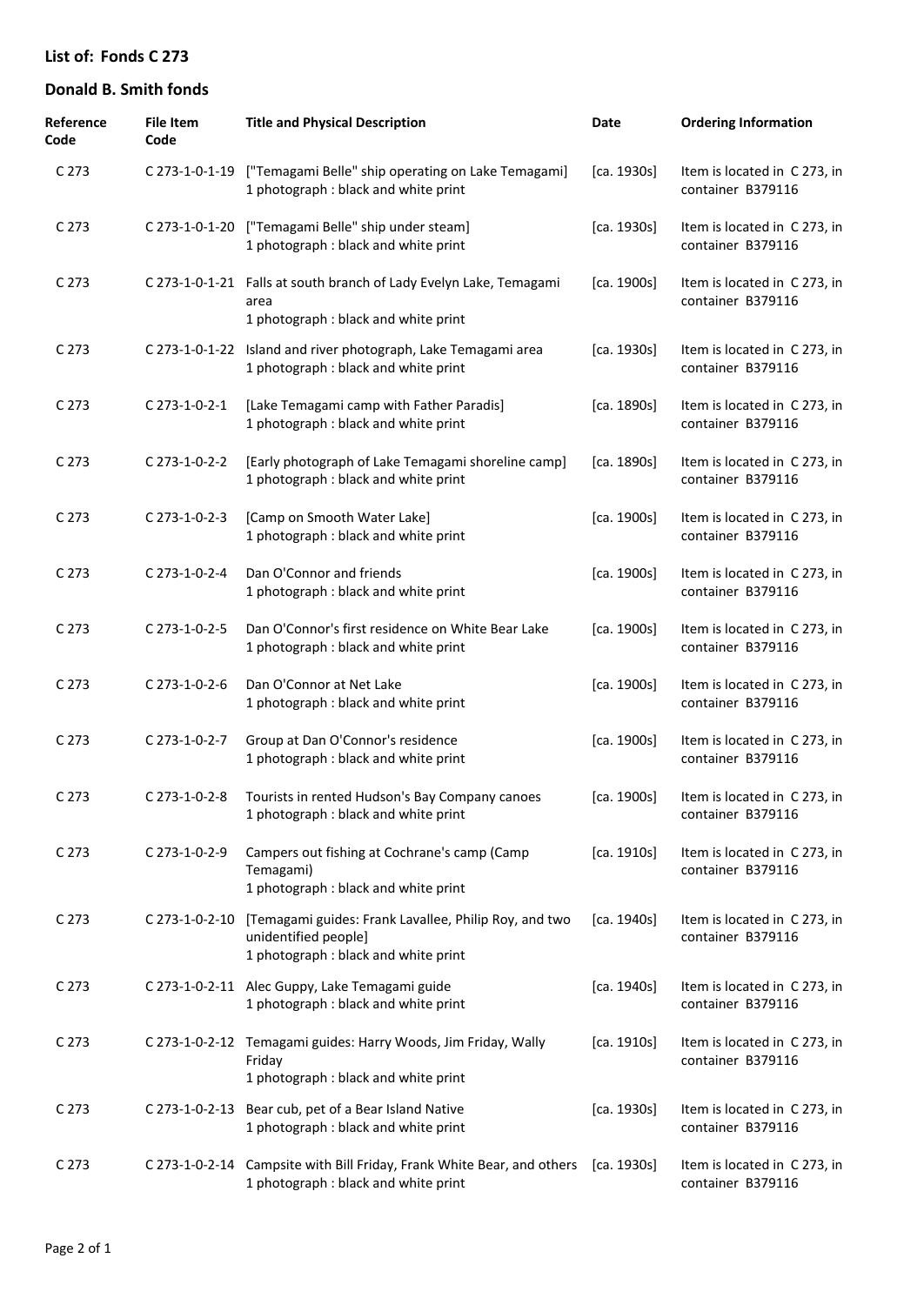| Reference<br>Code | <b>File Item</b><br>Code | <b>Title and Physical Description</b>                                                                                          | Date        | <b>Ordering Information</b>                       |
|-------------------|--------------------------|--------------------------------------------------------------------------------------------------------------------------------|-------------|---------------------------------------------------|
| C <sub>273</sub>  |                          | C 273-1-0-2-15 Robert Newcomb and others at Lost Lake (Chambers<br>Lake)<br>1 photograph : black and white print               | [ca. 1914]  | Item is located in C 273, in<br>container B379116 |
| C <sub>273</sub>  |                          | C 273-1-0-2-16 At Robert Newcomb's cabin, Lost Lake (Chambers<br>Lake)                                                         | 1914        | Item is located in C 273, in<br>container B379116 |
| C <sub>273</sub>  | C 273-1-0-2-17           | Temagami Station, Temiskaming and Northern Ontario<br>Railway<br>1 photograph : black and white print                          | [ca. 1910s] | Item is located in C 273, in<br>container B379116 |
| C 273             | C 273-1-0-3-1            | Frank G. Speck and two Algonkian Indians, Temagami,<br>Ontario<br>1 photograph: black and white print                          | 1913        | Item is located in C 273, in<br>container B379116 |
| C 273             | C 273-1-0-3-2            | Group photograph of Temagami Ojibwa Band<br>1 photograph : black and white print                                               | 1913        | Item is located in C 273, in<br>container B379116 |
| C 273             | C 273-1-0-3-3            | Group of Temagami Ojibwa getting ready for round<br>dance, Lake Temiskaming<br>1 photograph : black and white print            | 1913        | Item is located in C 273, in<br>container B379116 |
| C 273             | C 273-1-0-3-4            | Beginning of dance, Bear Island, Lake Temagami<br>1 photograph : black and white print                                         | 1913        | Item is located in C 273, in<br>container B379116 |
| C 273             | C 273-1-0-3-5            | Beginning of dance, Bear Island, Lake Temagami<br>1 photograph : black and white print                                         | 1913        | Item is located in C 273, in<br>container B379116 |
| C 273             | C 273-1-0-3-6            | Beginning of dance, Bear Island, Lake Temagami<br>1 photograph : black and white print                                         | 1913        | Item is located in C 273, in<br>container B379116 |
| C 273             | C 273-1-0-3-7            | Temagami children Nennewec and Watsego, Bear<br>Island, Lake Temagami<br>1 photograph : black and white print                  | 1913        | Item is located in C 273, in<br>container B379116 |
| C 273             | C 273-1-0-3-8            | Three young Ojibwa girls<br>1 photograph : black and white print                                                               | 1913        | Item is located in C 273, in<br>container B379116 |
| C 273             | C 273-1-0-3-9            | Group of young Ojibwa, Bear Island, Lake Temagami<br>1 photograph : black and white print                                      | 1913        | Item is located in C 273, in<br>container B379116 |
| C 273             |                          | C 273-1-0-3-10 Young Ojibwas, Bear Island, Lake Temagami<br>1 photograph : black and white print                               | 1913        | Item is located in C 273, in<br>container B379116 |
| C <sub>273</sub>  |                          | C 273-1-0-3-11 Boys with bows and arrows, Bear Island, Lake<br>Temagami<br>1 photograph : black and white print                | 1913        | Item is located in C 273, in<br>container B379116 |
| C 273             |                          | C 273-1-0-3-12 Family of Alec Paul, second chief, young Ojibwa, Bear<br>Island, Ojibwa<br>1 photograph : black and white print | 1913        | Item is located in C 273, in<br>container B379116 |
| C <sub>273</sub>  |                          | C 273-1-0-3-13 Alec Paul, second chief of Temagami Band, Bear Island,<br>Lake Temagami<br>1 photograph : black and white print | 1913        | Item is located in C 273, in<br>container B379116 |
| C 273             |                          | C 273-1-0-3-14 Woman softening moose skin<br>1 photograph : black and white print                                              | 1913        | Item is located in C 273, in<br>container B379116 |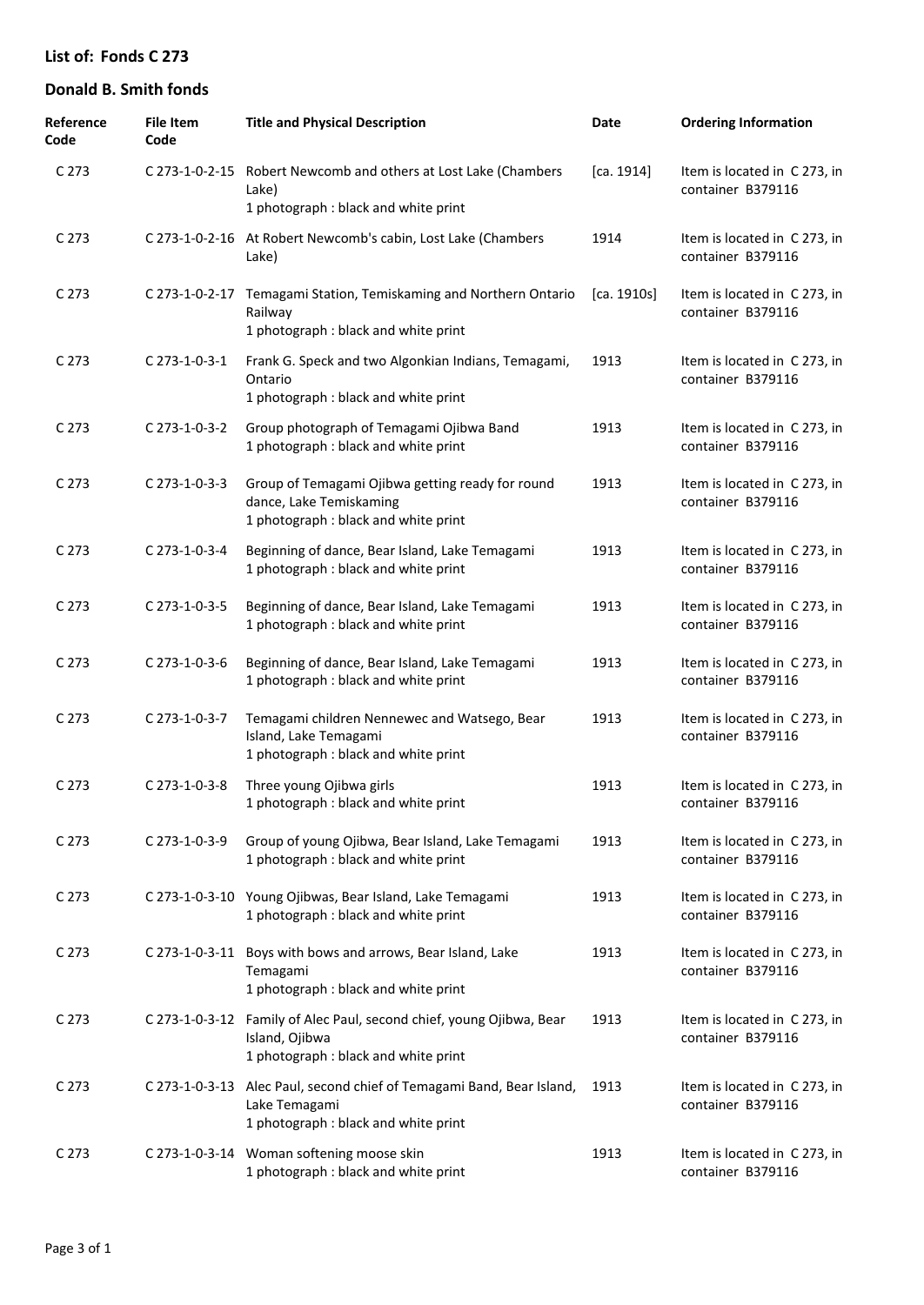| Reference<br>Code | <b>File Item</b><br>Code | <b>Title and Physical Description</b>                                                                                               | Date                | <b>Ordering Information</b>                       |
|-------------------|--------------------------|-------------------------------------------------------------------------------------------------------------------------------------|---------------------|---------------------------------------------------|
| C 273             |                          | C 273-1-0-3-15 Man and woman wringing out moose skin before<br>tanning<br>1 photograph : black and white print                      | 1913                | Item is located in C 273, in<br>container B379116 |
| C <sub>273</sub>  |                          | C 273-1-0-3-16 Indians in canoe on Lake Temagami<br>1 photograph : black and white print                                            | 1913                | Item is located in C273, in<br>container B379116  |
| C <sub>273</sub>  | C 273-1-0-4-1            | John Turner and tourist before "Lakeview House"<br>1 photograph : black and white print                                             | [ca. 1920]          | Item is located in C 273, in<br>container B379116 |
| C <sub>273</sub>  | C 273-1-0-4-2            | [Jim Friday, Jim Neveu, Willy Moore at Robert<br>Newcomb's Lost Lake (Chambers Lake) cabin]<br>1 photograph : black and white print | [ca. 1920s]         | Item is located in C273, in<br>container B379116  |
| C 273             | C 273-1-0-4-3            | [George Follansbee and John Turner, Lake Temagami]<br>1 photograph : black and white print                                          | [ca. 1925]          | Item is located in C273, in<br>container B379116  |
| C 273             | C 273-1-0-4-4            | Guide John Turner and tourist, Lake Temagami<br>1 photograph : black and white print                                                | [ca. 1925]          | Item is located in C 273, in<br>container B379116 |
| C 273             | C 273-1-0-4-5            | [Fred Caley and Guide John Turner fishing, Bear Island,<br>Lake Temagami]<br>1 photograph : black and white print                   | [ca. 1925]          | Item is located in C273, in<br>container B379116  |
| C 273             | C 273-1-0-4-6            | [Paddy O'Donnell and Tom Potts fishing, Lake<br>Temagami]<br>1 photograph : black and white print                                   | [ca. 1925]          | Item is located in C 273, in<br>container B379116 |
| C 273             | C 273-1-0-4-7            | [Jim Neveu and an identified tourist, Lake Temagami]<br>1 photograph : black and white print                                        | [ca. 1925]          | Item is located in C273, in<br>container B379116  |
| C <sub>273</sub>  | C 273-1-0-4-8            | [Guide William Pishabo and tourist Judge Day, Lake<br>Temagami]<br>1 photograph : black and white print                             | [ca. 1916-<br>1918] | Item is located in C273, in<br>container B379116  |
| C 273             | C 273-1-0-4-9            | Winter scene at "Lakeview House", Bear Island, with<br>Robert Newcomb and party<br>1 photograph : black and white print             | [ca. 1920s]         | Item is located in C273, in<br>container B379116  |
| C 273             |                          | C 273-1-0-4-10 Winter at "Lakeview House", Bear Island, with Robert<br>Newcomb and party<br>1 photograph : black and white print    | [ca. 1920s]         | Item is located in C 273, in<br>container B379116 |
| C <sub>273</sub>  |                          | C 273-1-0-4-11 Charlie Moore's winter trapping cabin, Round Lake<br>1 photograph : black and white print                            | [ca. 1920s]         | Item is located in C273, in<br>container B379116  |
| C <sub>273</sub>  |                          | C 273-1-0-4-12 Winter trip of Robert Newcomb and party to Eagle<br>Lake<br>1 photograph : black and white print                     | [ca. 1920s]         | Item is located in C 273, in<br>container B379116 |
| C 273             | C 273-1-0-4-13           | Newcomb's party on way to Eagle Lake, Temagami<br>1 photograph : black and white print                                              | [ca. 1920s]         | Item is located in C273, in<br>container B379116  |
| C 273             | C 273-1-0-4-14           | Newcomb's party on way to Eagle Lake, Temagami<br>1 photograph : black and white print                                              | [ca. 1920s]         | Item is located in C273, in<br>container B379116  |
| C 273             | C 273-1-0-4-15           | Newcomb's party on way to Eagle Lake, Temagami<br>1 photograph : black and white print                                              | [ca. 1920s]         | Item is located in C273, in<br>container B379116  |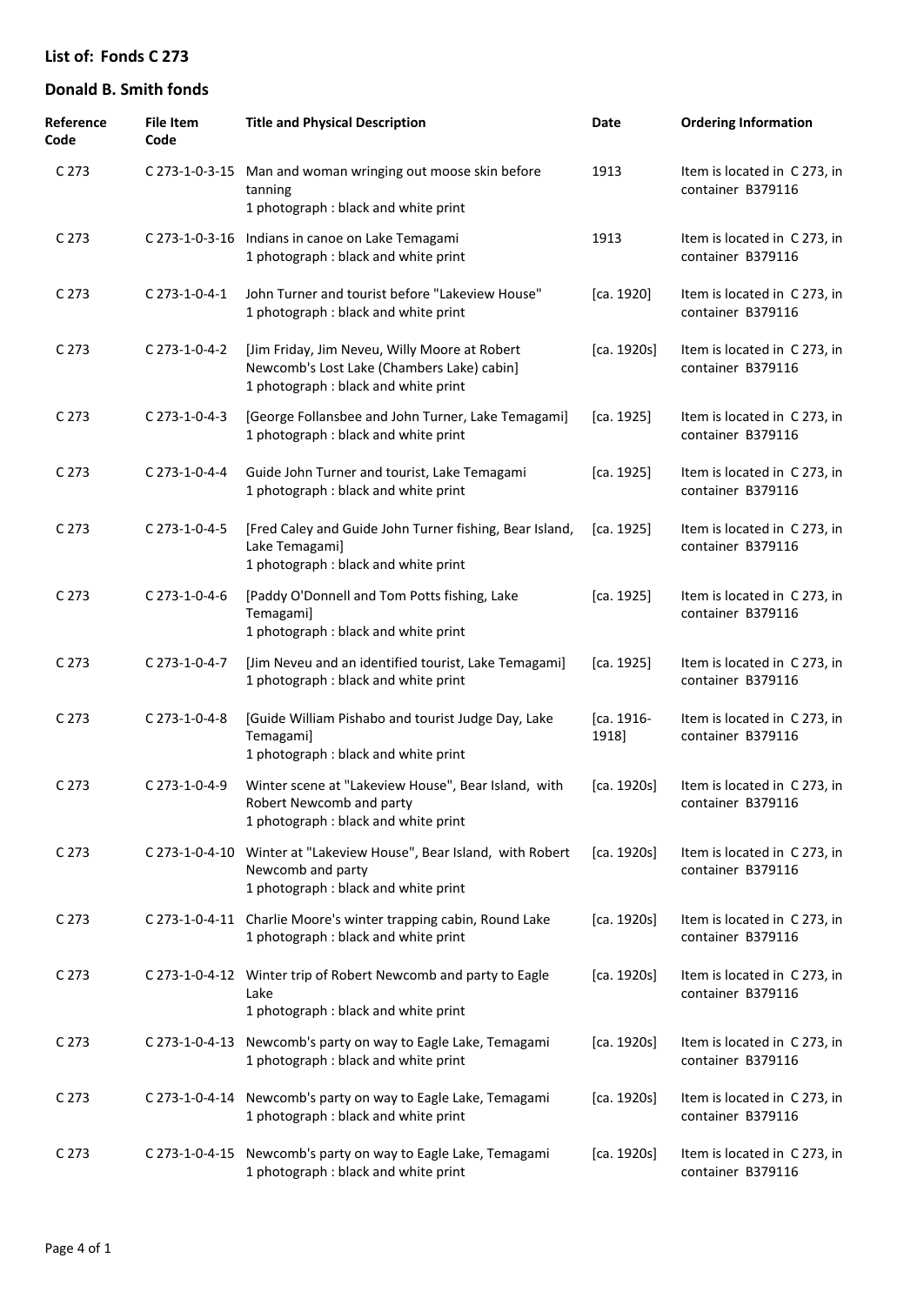| Reference<br>Code | <b>File Item</b><br>Code | <b>Title and Physical Description</b>                                                                                                 | Date        | <b>Ordering Information</b>                       |
|-------------------|--------------------------|---------------------------------------------------------------------------------------------------------------------------------------|-------------|---------------------------------------------------|
| C <sub>273</sub>  |                          | C 273-1-0-4-16 Newcomb's party on way to Eagle Lake, Temagami<br>1 photograph : black and white print                                 | [ca. 1920s] | Item is located in C 273, in<br>container B379116 |
| C <sub>273</sub>  |                          | C 273-1-0-4-17 Newcomb's party on way to Eagle Lake, Temagami<br>1 photograph : black and white print                                 | [ca. 1920s] | Item is located in C 273, in<br>container B379116 |
| C <sub>273</sub>  |                          | C 273-1-0-4-18 Newcomb's party on way to Eagle Lake, Temagami<br>1 photograph : black and white print                                 | [ca. 1920s] | Item is located in C 273, in<br>container B379116 |
| C <sub>273</sub>  |                          | C 273-1-0-4-19 Camping scene, Lake Temagami<br>1 photograph : black and white print                                                   | [ca. 1920s] | Item is located in C 273, in<br>container B379116 |
| C <sub>273</sub>  |                          | C 273-1-0-4-20 George Linklater with canoe<br>1 photograph : black and white print                                                    | [ca. 1920s] | Item is located in C 273, in<br>container B379116 |
| C <sub>273</sub>  |                          | C 273-1-0-4-21 [Grandma Morrison and Miss lerton at Bear Island]<br>1 photograph : black and white print                              | [ca. 1920s] | Item is located in C 273, in<br>container B379116 |
| C <sub>273</sub>  | C 273-1-0-4-22           | Lady Ernest Macmillan and her son canoeing on Lake<br>Temagami<br>1 photograph : black and white print                                | [ca. 1920s] | Item is located in C 273, in<br>container B379116 |
| C 273             | C 273-1-0-5-1            | Alec Paul and John Turner, Hudson's Bay Factor<br>1 photograph : black and white print                                                | [ca. 1900s] | Item is located in C 273, in<br>container B379116 |
| C 273             | C 273-1-0-5-2            | Charles Moore, Sr.<br>1 photograph : black and white print                                                                            | [ca. 1890s] | Item is located in C 273, in<br>container B379116 |
| C 273             | C 273-1-0-5-3            | Temagami Band at time of the 1897 census<br>1 photograph : black and white print                                                      | [ca. 1897]  | Item is located in C 273, in<br>container B379116 |
| C 273             | C 273-1-0-5-4            | Old Fire Ranger's Hall, Bear Island, Temagami<br>1 photograph : black and white print                                                 | [ca. 1910s] | Item is located in C 273, in<br>container B379116 |
| C <sub>273</sub>  | C 273-1-0-5-5            | [John Egwuna and wife; also identified as "Temagami<br>Ned" White Bear and wife]<br>1 photograph : black and white print              | [ca. 1910]  | Item is located in C 273, in<br>container B379116 |
| C <sub>273</sub>  | C 273-1-0-5-6            | Bear Island Ojibwa women with child in cradle board<br>1 photograph : black and white print                                           | [ca. 1900s] | Item is located in C 273, in<br>container B379116 |
| C <sub>273</sub>  | C 273-1-0-5-7            | [Old woman in Temagami region, treating deer hide]<br>1 photograph : black and white print                                            | [ca. 1900s] | Item is located in C 273, in<br>container B379116 |
| C 273             | C 273-1-0-5-8            | Indian women and child in cradle board<br>1 photograph : black and white print                                                        | [ca. 1900s] | Item is located in C 273, in<br>container B379116 |
| C <sub>273</sub>  | C 273-1-0-5-9            | Temagami Ojibwa Indian making a canoe<br>1 photograph : black and white print                                                         | [ca. 1910s] | Item is located in C 273, in<br>container B379116 |
| C <sub>273</sub>  | C 273-1-0-5-10           | [Chee Chee family making a canoe]<br>1 photograph : black and white print                                                             | [ca. 1910s] | Item is located in C 273, in<br>container B379116 |
| C 273             |                          | C 273-1-0-5-11 Charlotte Maclean, daughter of Hudson's Bay<br>Company Factor, Malcolm Maclean<br>1 photograph : black and white print | [ca. 1890s] | Item is located in C 273, in<br>container B379116 |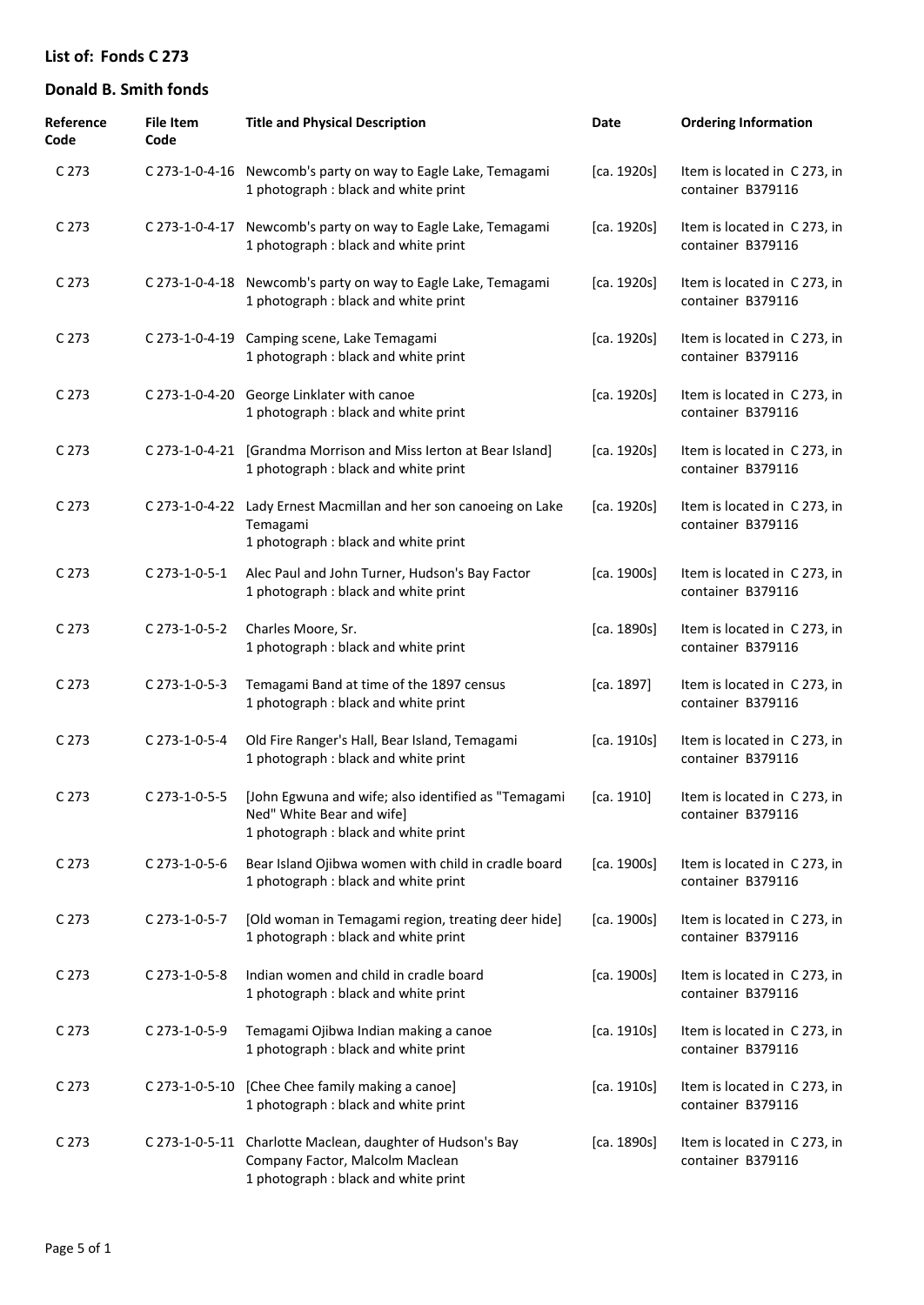| Reference<br>Code | <b>File Item</b><br>Code      | <b>Title and Physical Description</b>                                                                                                                                | Date        | <b>Ordering Information</b>                       |
|-------------------|-------------------------------|----------------------------------------------------------------------------------------------------------------------------------------------------------------------|-------------|---------------------------------------------------|
| C <sub>273</sub>  |                               | C 273-1-0-5-12 Chief Francois Whitebear and wife<br>1 photograph : black and white print                                                                             | [ca. 1900s] | Item is located in C273, in<br>container B379116  |
| C 273             |                               | C 273-1-0-5-13 Emma Turner Moore<br>1 photograph : black and white print                                                                                             | [ca. 1890s] | Item is located in C 273, in<br>container B379116 |
| C 273             | C 273-1-0-5-14 Charlie Pierce | 1 photograph : black and white print                                                                                                                                 | [ca. 1890s] | Item is located in C 273, in<br>container B379116 |
| C 273             | C 273-1-0-5-15                | [Donald Mackenzie with mother, Bear Island, Lake<br>Temagami]<br>1 photograph : black and white print                                                                | [ca. 1890s] | Item is located in C 273, in<br>container B379116 |
| C 273             |                               | C 273-1-0-5-16 Annie Maclean<br>1 photograph : black and white print                                                                                                 | [ca. 1890s] | Item is located in C 273, in<br>container B379116 |
| C 273             |                               | C 273-1-0-5-17 Mr. and Mrs. John Petrant<br>1 photograph : black and white print                                                                                     | [ca. 1890s] | Item is located in C 273, in<br>container B379116 |
| C 273             |                               | C 273-1-0-5-18 Caroline McLean Brown<br>1 photograph : black and white print                                                                                         | [ca. 1890s] | Item is located in C 273, in<br>container B379116 |
| C 273             |                               | C 273-1-0-5-19 Tom Petrant, son of William [Petrant]<br>1 photograph : black and white print                                                                         | [ca. 1890s] | Item is located in C 273, in<br>container B379116 |
| C 273             |                               | C 273-1-0-5-20 George Turner, [also identified as George Friday]<br>1 photograph : black and white print                                                             | [ca. 1900s] | Item is located in C 273, in<br>container B379116 |
| C 273             |                               | C 273-1-0-5-21 Charlotte McLean Morrison, daughter of Hudson's Bay<br>Company Post Manager at Bear Island, Malcolm<br>McLean<br>1 photograph : black and white print | [ca. 1910s] | Item is located in C 273, in<br>container B379116 |
| C 273             |                               | C 273-1-0-5-22 School at Temagami<br>1 photograph : black and white print                                                                                            | 1906        | Item is located in C 273, in<br>container B379116 |
| C 273             |                               | C 273-1-0-5-23 [Nakomis, Frank White Bear's mother, died 1908]<br>1 photograph : black and white print                                                               | 1904        | Item is located in C 273, in<br>container B379116 |
| C 273             |                               | C 273-1-0-5-24 Indian grave at north end of Agnes Lake<br>1 photograph : black and white print                                                                       | 1906        | Item is located in C273, in<br>container B379116  |
| C 273             |                               | C 273-1-0-5-25 Charlie Moore canoeing on Lake Temagami<br>1 photograph : black and white print                                                                       | [ca. 1900s] | Item is located in C 273, in<br>container B379116 |
| C 273             |                               | C 273-1-0-5-26 [Maggie Petrant, wife of Tom Petrant, at Bartlett's<br>Point, Lake Temagami]<br>1 photograph : black and white print                                  | [ca. 1905]  | Item is located in C 273, in<br>container B379116 |
| C 273             | C 273-1-0-5-27                | Indian woman from Temagami region with child in<br>cradle board<br>1 photograph : black and white print                                                              | [ca. 1920s] | Item is located in C273, in<br>container B379116  |
| C 273             | C 273-1-0-5-28                | [Michel Katt (?), Micenens Katt (?), and "Ponee" Big<br>Paul (?) at campsite]<br>1 photograph : black and white print                                                | [ca. 1890s] | Item is located in C 273, in<br>container B379116 |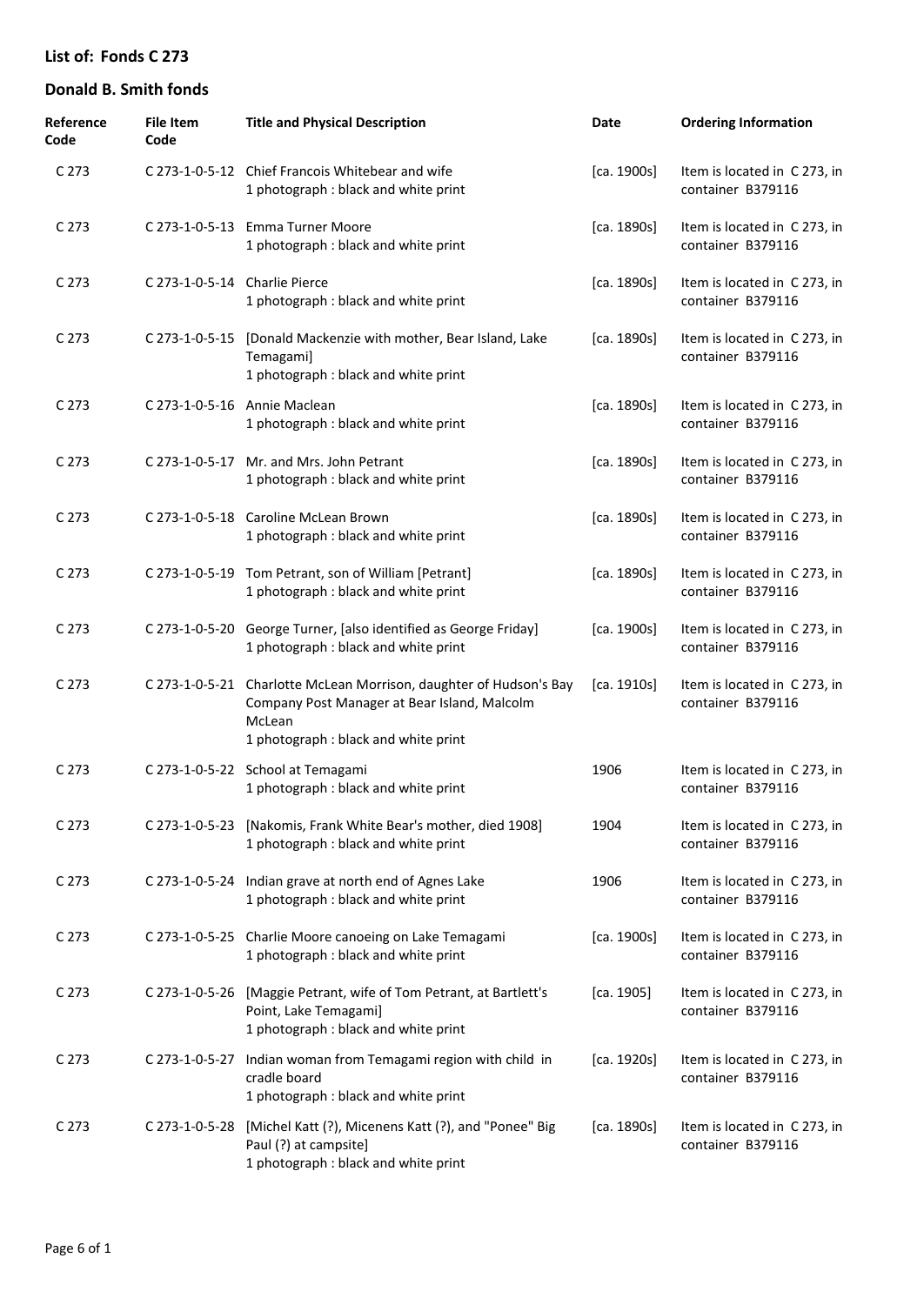| Reference<br>Code | <b>File Item</b><br>Code | <b>Title and Physical Description</b>                                                                                                                                      | Date                | <b>Ordering Information</b>                       |
|-------------------|--------------------------|----------------------------------------------------------------------------------------------------------------------------------------------------------------------------|---------------------|---------------------------------------------------|
| C 273             | C 273-1-0-5-29           | Mission des Péres Oblats, Abitibi<br>1 photograph : black and white print                                                                                                  | [ca. 1880s]         | Item is located in C273, in<br>container B379116  |
| C 273             | C 273-1-0-5-30           | Charles Moore, Sr., and Emma Turner on their wedding<br>day<br>1 photograph : black and white print                                                                        | [ca. 1896-<br>1897] | Item is located in C273, in<br>container B379116  |
| C 273             | C 273-1-0-5-31           | [Charlie Moore (left) and two unidentified men from<br>Lake Temagami]<br>1 photograph : black and white print                                                              | [ca. 1900s]         | Item is located in C273, in<br>container B379116  |
| C 273             |                          | C 273-1-0-5-32 Charles Moore, Sr., born at Rupert's House.<br>1 photograph : black and white print                                                                         | [ca. 1900s]         | Item is located in C273, in<br>container B379116  |
| C 273             |                          | C 273-1-0-5-33 Unidentified Bear Island Ojibwas<br>1 photograph : black and white print                                                                                    | [ca. 1900s]         | Item is located in C273, in<br>container B379116  |
| C <sub>273</sub>  | C 273-1-0-5-34           | [Alec Paul (upper-right), George Friday (lower-left),<br>and two unidentified Ojibwa men from Bear Island]<br>1 photograph : black and white print                         | [ca. 1900s]         | Item is located in C273, in<br>container B379116  |
| C 273             | C 273-1-0-5-35           | [John Turner, Mary Maclean, George Turner, Joe<br>Turner, groom Charles Moore, Sr., and bride Emma<br>Turner on their wedding day]<br>1 photograph : black and white print | [ca. 1896-<br>1897] | Item is located in C273, in<br>container B379116  |
| C 273             | C 273-1-0-5-36           | [Tom McBride, with wife Flora Hunter, and children]<br>1 photograph : black and white print                                                                                | [ca. 1900s]         | Item is located in C 273, in<br>container B379116 |
| C 273             | C 273-1-0-5-37           | [William Pishabo, with wife, Mary Katt]<br>1 photograph : black and white print                                                                                            | [ca. 1900s]         | Item is located in C 273, in<br>container B379116 |
| C 273             | C 273-1-0-5-38           | [Joe Turner with wife, Ellen Friday]<br>1 photograph : black and white print                                                                                               | [ca. 1900s]         | Item is located in C 273, in<br>container B379116 |
| C <sub>273</sub>  |                          | C 273-1-0-5-39 [John, Bessy, William, Larry Turner as children]<br>1 photograph : black and white print                                                                    | [ca. 1905]          | Item is located in C273, in<br>container B379116  |
| C 273             |                          | C 273-1-0-5-40 George Turner<br>1 photograph : black and white print                                                                                                       | [ca. 1900s]         | Item is located in C 273, in<br>container B379116 |
| C 273             |                          | C 273-1-0-5-41 Bear Island Ojibwa girls<br>1 photograph : black and white print                                                                                            | [ca. 1909]          | Item is located in C 273, in<br>container B379116 |
| C 273             | C 273-1-0-5-42           | [Indian girl and wigwam, on Moose Island near<br>Cochrane's Boys camp (Camp Temagami)]<br>1 photograph : black and white print                                             | [ca. 1910s]         | Item is located in C273, in<br>container B379116  |
| C <sub>273</sub>  | C 273-1-0-5-43           | ["Temagami Ned" White Bear, Annie White Bear,<br>"Granny" Turner, and unidentified child]<br>1 photograph : black and white print                                          | [ca. 1920s]         | Item is located in C273, in<br>container B379116  |
| C 273             | C 273-1-0-5-44           | ["Temagami Ned" White Bear]<br>1 photograph : black and white print                                                                                                        | 1909                | Item is located in C273, in<br>container B379116  |
| C 273             | C 273-1-0-5-45           | ["Temagami Ned" White Bear with Gilbert Cochrane]<br>1 photograph : black and white print                                                                                  | [ca. 1910]          | Item is located in C273, in<br>container B379116  |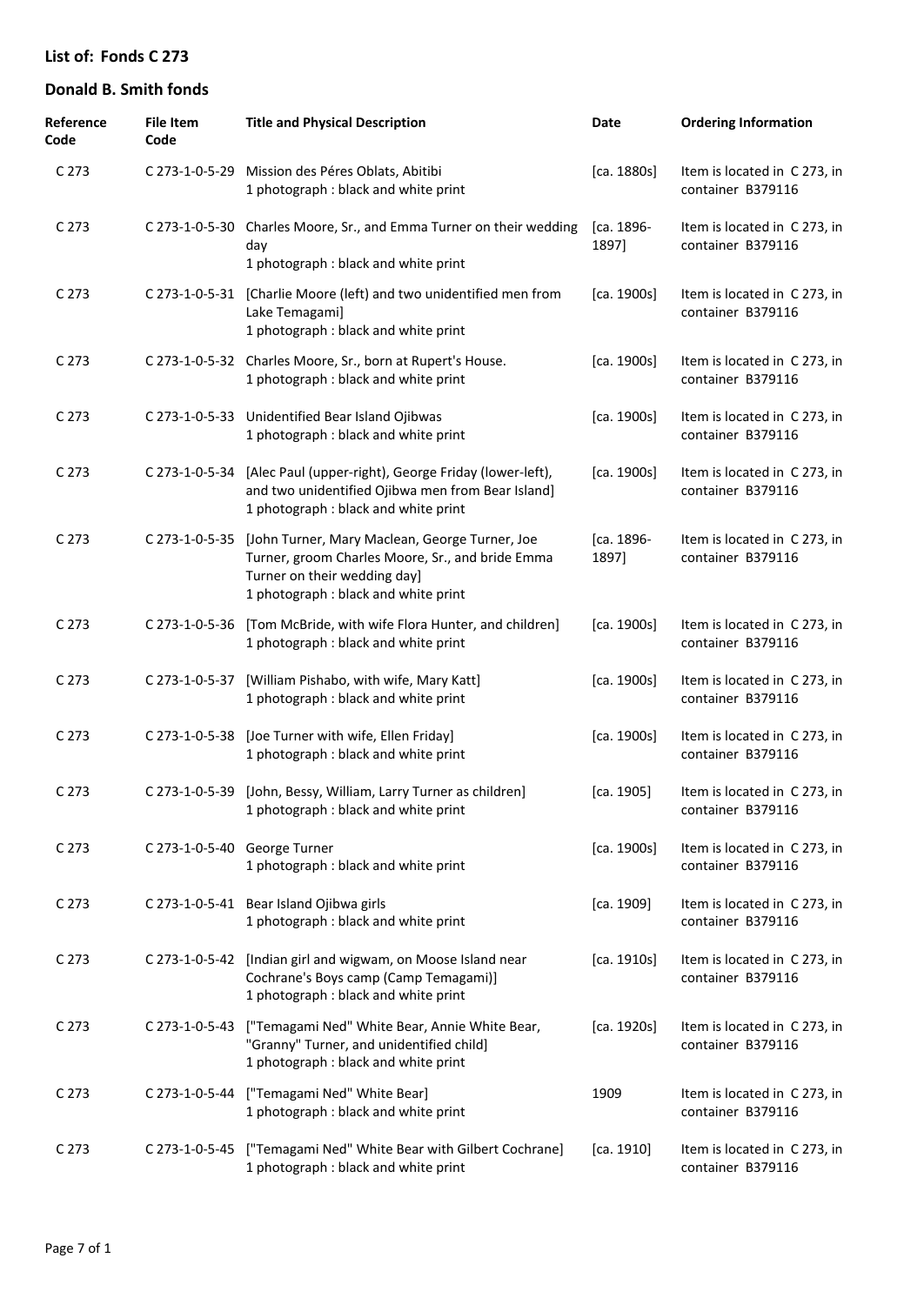| Reference<br>Code | <b>File Item</b><br>Code | <b>Title and Physical Description</b>                                                                                                                                       | Date                | <b>Ordering Information</b>                       |
|-------------------|--------------------------|-----------------------------------------------------------------------------------------------------------------------------------------------------------------------------|---------------------|---------------------------------------------------|
| C 273             |                          | C 273-1-0-5-46 ["Temagami Ned" White Bear with unidentified<br>women and child]<br>1 photograph : black and white print                                                     | [ca. 1910s]         | Item is located in C273, in<br>container B379116  |
| C 273             | C 273-1-0-5-47           | ["Temagami Ned" White Bear, also known as "Both<br>Ends of the Day", with Native women and child]<br>1 photograph : black and white print                                   | [ca. 1910s]         | Item is located in C273, in<br>container B379116  |
| C <sub>273</sub>  | C 273-1-0-5-48           | [Git Cochrane and "Temagami Ned" White Bear]<br>1 photograph : black and white print                                                                                        | 1910                | Item is located in C 273, in<br>container B379116 |
| C 273             | C 273-1-0-5-49           | ["Temagami Ned" White Bear and unidentified<br>individual]<br>1 photograph : black and white print                                                                          | [ca. 1910]          | Item is located in C273, in<br>container B379116  |
| C 273             | C 273-1-0-5-50           | [Mrs. John Turner, also known as "Granny" Turner and<br>unidentified child]<br>1 photograph : black and white print                                                         | [ca. 1910]          | Item is located in C273, in<br>container B379116  |
| C 273             | C 273-1-0-5-51           | "Granny" Turner and Betsy Turner before "Lakeview<br>House"<br>1 photograph : black and white print                                                                         | [ca. 1914-<br>1915] | Item is located in C273, in<br>container B379116  |
| C 273             |                          | C 273-1-0-5-52 [Moise "Moses" Misabi before "Walsh House", a<br>tourist summer hotel]<br>1 photograph : black and white print                                               | [ca. 1914-<br>1915] | Item is located in C 273, in<br>container B379116 |
| C 273             |                          | C 273-1-0-5-53 Unidentified man and child with White Bear woman<br>1 photograph : black and white print                                                                     | [ca. 1910s]         | Item is located in C273, in<br>container B379116  |
| C 273             |                          | C 273-1-0-5-54 [Delphine Petrant of Bear Island]<br>1 photograph : black and white print                                                                                    | [ca. 1910]          | Item is located in C273, in<br>container B379116  |
| C 273             | C 273-1-0-5-55           | Margaret Quill Turner with Jane Turner, Bear Island<br>1 photograph : black and white print                                                                                 | [ca. 1915-<br>1920] | Item is located in C273, in<br>container B379116  |
| C <sub>273</sub>  |                          | C 273-1-0-5-56 Donald Mackenzie, Maggie Moore, Charlie Potts, and<br>unidentified Indian<br>1 photograph : black and white print                                            | [ca. 1910-<br>1912] | Item is located in C 273, in<br>container B379116 |
| C 273             | C 273-1-0-5-57           | [Fred Potts, Charlotte Friday, and unidentified group of [ca. 1910s]<br><b>Bear Island Natives]</b><br>1 photograph : black and white print                                 |                     | Item is located in C 273, in<br>container B379116 |
| C 273             |                          | C 273-1-0-5-58 Alex Paul's house on Bear Island<br>1 photograph : black and white print                                                                                     | [ca. 1910]          | Item is located in C 273, in<br>container B379116 |
| C 273             | C 273-1-0-5-59           | William Pishabo with his family before Alex Paul's<br>house<br>1 photograph : black and white print                                                                         | [ca. 1910]          | Item is located in C 273, in<br>container B379116 |
| C 273             | C 273-1-0-5-60           | [William Petrant and group before the original Roman<br>Catholic Church on Bear Island, Lake Temagami. See<br>also C 273-1-0-20-20]<br>1 photograph : black and white print | [ca. 1920s]         | Item is located in C273, in<br>container B379116  |
| C 273             | C 273-1-0-5-61           | ["Tiny" Becker of North Tonawanda, New York, with<br>his dog team on Lake Temagami]<br>1 photograph : black and white print                                                 | [ca. 1920s]         | Item is located in C 273, in<br>container B379116 |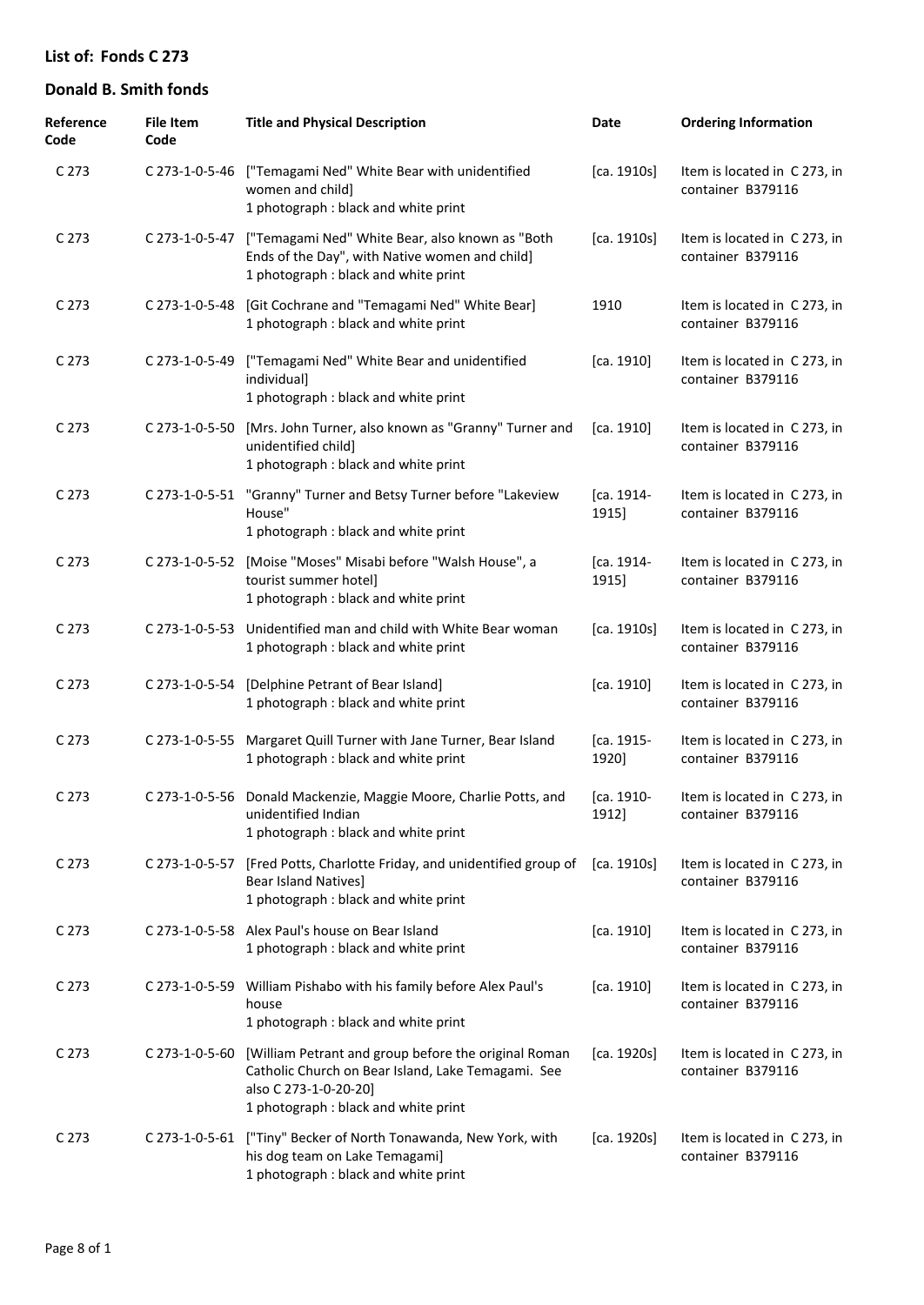| Reference<br>Code | <b>File Item</b><br>Code | <b>Title and Physical Description</b>                                                                                                                                        | Date                | <b>Ordering Information</b>                       |
|-------------------|--------------------------|------------------------------------------------------------------------------------------------------------------------------------------------------------------------------|---------------------|---------------------------------------------------|
| C 273             |                          | C 273-1-0-5-62 [William Smith of Temagami enlisted in the 76th<br>Artillery]<br>1 photograph : black and white print                                                         | [ca. 1914-<br>1918] | Item is located in C 273, in<br>container B379116 |
| C 273             | C 273-1-0-5-63           | [Charlie Moore, John Turner, Charlie Potts, Dan<br>Petrant, and John Katt going to join the Canadian<br><b>Expeditionary Force]</b><br>1 photograph : black and white print  | 1915                | Item is located in C273, in<br>container B379116  |
| C 273             | C 273-1-0-5-64           | ["Roddie" Potts from Bear Island, killed in World War I]<br>1 photograph : black and white print                                                                             | [ca. 1914-<br>1918] | Item is located in C273, in<br>container B379116  |
| C 273             | C 273-1-0-5-65           | [Corporal John Turner, during World War I, taken in<br>England]<br>1 photograph : black and white print                                                                      | [ca. 1914-<br>1918] | Item is located in C 273, in<br>container B379116 |
| C 273             | C 273-1-0-5-66           | [John turner before leaving Bear Island for World War<br>11.<br>1 photograph : black and white print                                                                         | 1915                | Item is located in C 273, in<br>container B379116 |
| C 273             | C 273-1-0-5-67           | [Charlie Potts, before going to World War I, with Betsy<br>Turner]<br>1 photograph : black and white print                                                                   | [ca. 1914-<br>1918] | Item is located in C273, in<br>container B379116  |
| C 273             |                          | C 273-1-0-5-68 Charlie Potts in uniform<br>1 photograph : black and white print                                                                                              | [ca. 1914-<br>1918] | Item is located in C 273, in<br>container B379116 |
| C <sub>273</sub>  | C 273-1-0-5-69           | [John Katt, Charlie Moore, "Waki" from north<br>Temiskaming and other unidentified soldiers before<br>going overseas, September 1916<br>1 photograph : black and white print | 1916                | Item is located in C 273, in<br>container B379116 |
| C 273             | C 273-1-0-6-1            | Donald Mackenzie and Tom Potts just after returning<br>from World War I<br>1 photograph : black and white print                                                              | [ca. 1918]          | Item is located in C273, in<br>container B379116  |
| C 273             | $C$ 273-1-0-6-2          | [Unidentified group before a cabin in winter]<br>1 photograph : black and white print                                                                                        | [ca. 1900s]         | Item is located in C273, in<br>container B379116  |
| C <sub>273</sub>  | C 273-1-0-6-3            | [Charlie Moore, Jr., Bernard "Presque" Petrant,<br>Kathleen Waki, and Angele Waki]<br>1 photograph : black and white print                                                   | [ca. 1920s]         | Item is located in C273, in<br>container B379116  |
| C <sub>273</sub>  | C 273-1-0-6-4            | [Friday's Ojibwa hockey team]<br>1 photograph : black and white print                                                                                                        | [ca. 1920s]         | Item is located in C273, in<br>container B379116  |
| C <sub>273</sub>  | C 273-1-0-6-5            | [Friday's Cree hockey team]<br>1 photograph : black and white print                                                                                                          | [ca. 1920s]         | Item is located in C273, in<br>container B379116  |
| C <sub>273</sub>  | C 273-1-0-6-6            | "A good hunt" [showing William Friday with a moose<br>kill]<br>1 photograph : black and white print                                                                          | [ca. 1920s]         | Item is located in C 273, in<br>container B379116 |
| C <sub>273</sub>  | C 273-1-0-6-7            | ["Granny" Turner holding a northern pike swallowing a<br>lake trout]<br>1 photograph : black and white print                                                                 | [ca. 1920]          | Item is located in C273, in<br>container B379116  |
| C <sub>273</sub>  | C 273-1-0-6-8            | "Granny" Turner in a horse-drawn sleigh<br>1 photograph : black and white print                                                                                              | [ca. 1920s]         | Item is located in C273, in<br>container B379116  |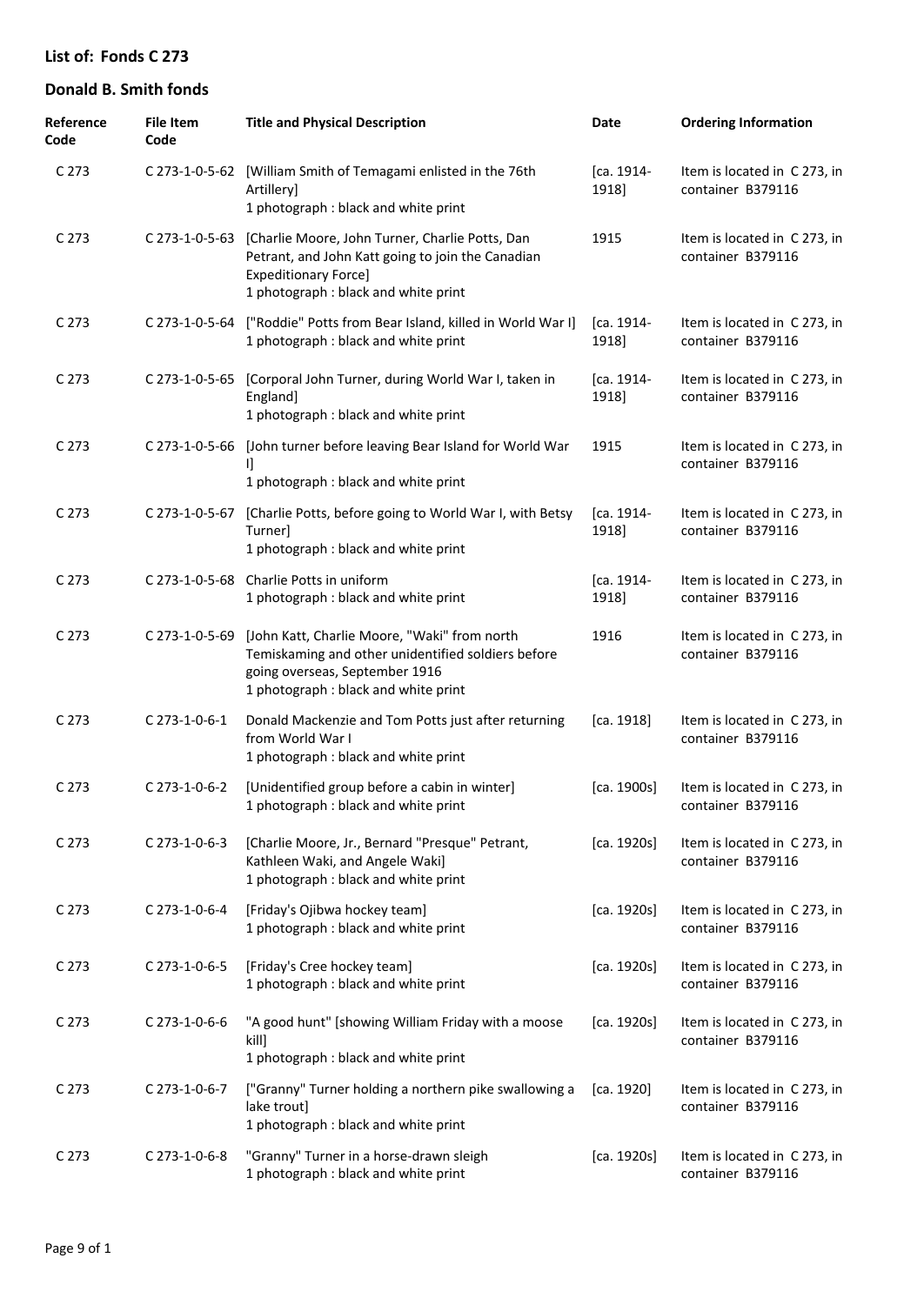| Reference<br>Code | <b>File Item</b><br>Code  | <b>Title and Physical Description</b>                                                                                                                                                               | Date                | <b>Ordering Information</b>                       |
|-------------------|---------------------------|-----------------------------------------------------------------------------------------------------------------------------------------------------------------------------------------------------|---------------------|---------------------------------------------------|
| C <sub>273</sub>  | C 273-1-0-6-9             | [Mrs. Charles Moore and Faith Newcomb setting nets<br>under the ice of Obapika Bay]<br>1 photograph : black and white print                                                                         | [ca. 1920s]         | Item is located in C273, in<br>container B379116  |
| C 273             | C 273-1-0-6-10            | [Mrs. Charles Moore and Faith Newcomb setting nets<br>under the ice of Obapika Bay]<br>1 photograph : black and white print                                                                         | [ca. 1920s]         | Item is located in C273, in<br>container B379116  |
| C <sub>273</sub>  | C 273-1-0-6-11            | Mrs. William Petrant, "Granny" Turner, and Faith<br>Newcomb in a dog sleigh before the Bear Island<br>Roman Catholic Church]<br>1 photograph : black and white print                                | [ca. 1920-<br>1925] | Item is located in C 273, in<br>container B379116 |
| C <sub>273</sub>  |                           | C 273-1-0-6-12 "Granny" Turner<br>1 photograph : black and white print                                                                                                                              | 1940                | Item is located in C 273, in<br>container B379116 |
| C 273             | C 273-1-0-6-13            | [Bernard "Presque" Petrant, John Katt, and William<br>Pishabo camping in winter]<br>1 photograph : black and white print                                                                            | [ca. 1920s]         | Item is located in C 273, in<br>container B379116 |
| C <sub>273</sub>  | C 273-1-0-6-14            | [William Pishabo, Bernard "Presque" Petrant, John<br>Turner, and unidentified others at John Katt's trapping<br>cabin on Diamond Lake]<br>1 photograph : black and white print                      | [ca. 1920s]         | Item is located in C 273, in<br>container B379116 |
| C <sub>273</sub>  |                           | C 273-1-0-6-15 Joe Katt's winter trapping camp<br>1 photograph : black and white print                                                                                                              | [ca. 1925]          | Item is located in C 273, in<br>container B379116 |
| C <sub>273</sub>  | C 273-1-0-6-16            | [William Pishabo, Bernard "Presque" Petrant, John<br>Turner, Larry Turner and unidentified others at Charlie<br>Moore's winter trapping camp on Round Lake]<br>1 photograph : black and white print | [ca. 1920]          | Item is located in C 273, in<br>container B379116 |
| C <sub>273</sub>  | C 273-1-0-6-17            | [John Turner at Charlie Moore's winter trapping camp<br>on Round Lake<br>1 photograph : black and white print                                                                                       | [ca. 1940s]         | Item is located in C 273, in<br>container B379116 |
| C 273             |                           | C 273-1-0-6-18 [William Petrant and William Pishabo]<br>1 photograph : black and white print                                                                                                        | [ca. 1920-<br>1925] | Item is located in C273, in<br>container B379116  |
| C <sub>273</sub>  |                           | C 273-1-0-6-19 Charlie Moore's trapping cabin<br>1 photograph : black and white print                                                                                                               | [ca. 1920s]         | Item is located in C273, in<br>container B379116  |
| C <sub>273</sub>  | C 273-1-0-6-20 Joe Friday | 1 photograph : black and white print                                                                                                                                                                | [ca. 1920s]         | Item is located in C273, in<br>container B379116  |
| C <sub>273</sub>  |                           | C 273-1-0-6-21 Lucy Pishabo (nee Lucy John George) with Virginia<br>Mathias<br>1 photograph : black and white print                                                                                 | 1935                | Item is located in C273, in<br>container B379116  |
| C <sub>273</sub>  |                           | C 273-1-0-6-22 John Turner's wife and family<br>1 photograph : black and white print                                                                                                                | [ca. 1920s]         | Item is located in C273, in<br>container B379116  |
| C <sub>273</sub>  | C 273-1-0-6-23            | [A Winter cache frame]<br>1 photograph : black and white print                                                                                                                                      | [ca. 1920s]         | Item is located in C 273, in<br>container B379116 |
| C <sub>273</sub>  | C 273-1-0-6-24            | [Unidentified Native before home-made canoe and<br>snowshoes in winter]<br>1 photograph : black and white print                                                                                     | [ca. 1920s]         | Item is located in C 273, in<br>container B379116 |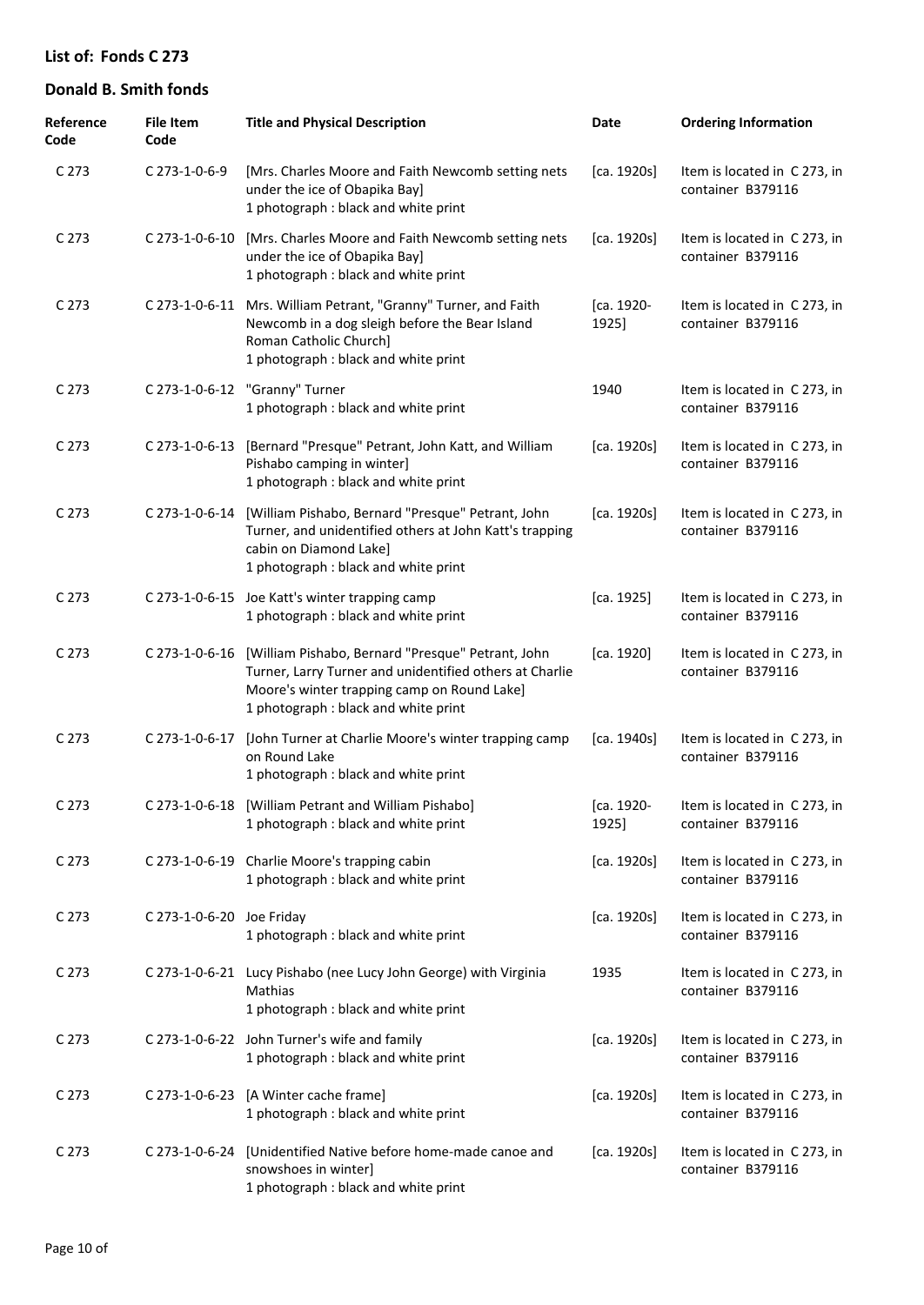| Reference<br>Code | <b>File Item</b><br>Code | <b>Title and Physical Description</b>                                                                                                                                                                                                                                             | Date        | <b>Ordering Information</b>                       |
|-------------------|--------------------------|-----------------------------------------------------------------------------------------------------------------------------------------------------------------------------------------------------------------------------------------------------------------------------------|-------------|---------------------------------------------------|
| C 273             |                          | C 273-1-0-6-25 [Temagami Band member in native "fancy dress"]<br>1 photograph : black and white print                                                                                                                                                                             | [ca. 1920s] | Item is located in C 273, in<br>container B379116 |
| C 273             |                          | C 273-1-0-6-26 [Photographic copy of invitation to silver wedding<br>jubilee of John Petrant and Eliza McKenzie]<br>1 photograph : black and white print                                                                                                                          | [1924]      | Item is located in C 273, in<br>container B379116 |
| C 273             | C 273-1-0-6-27           | [Bear Island school picture]<br>1 photograph : black and white print                                                                                                                                                                                                              | [ca. 1925]  | Item is located in C273, in<br>container B379116  |
| C 273             |                          | C 273-1-0-6-28 [G.G. Newcomb, John "Small Boy" Turner, William<br>Pishabo, William R. Hopkins, Bernard "Presque"<br>Petrant, Larry Turner, and unidentified group at<br>Cleveland boat dock during Cleveland-Canada Day, 11<br>June 1926]<br>1 photograph : black and white print | 1926        | Item is located in C273, in<br>container B379116  |
| C 273             | $C$ 273-1-0-6-29         | [Adrian G. Newcomb, John "Small Boy" Turner, William<br>Pishabo, William R. Hopkins, Bernard "Presque"<br>Petrant, Larry Turner, and unidentified group at<br>Cleveland boat dock during Cleveland-Canada Day, 11<br>June 1926]<br>1 photograph : black and white print           | 1926        | Item is located in C 273, in<br>container B379116 |
| C 273             | C 273-1-0-6-30           | Banquet, Cleveland-Canada Day, 11 June 1926<br>1 photograph : black and white print                                                                                                                                                                                               | 1926        | Item is located in C 273, in<br>container B379116 |
| C 273             |                          | C 273-1-0-6-31 [Publicity still from silent movie "The Silent Enemy"<br>shot in Lake Temagami area, showing gathering of<br>Natives inside tipi]<br>1 photograph : black and white print                                                                                          | 1927        | Item is located in C273, in<br>container B379116  |
| C 273             | C 273-1-0-6-32           | [Publicity still from silent movie "The Silent Enemy"<br>shot in Lake Temagami area, showing Native actor,<br>Long Lance, and child]<br>1 photograph : black and white print                                                                                                      | 1927        | Item is located in C 273, in<br>container B379116 |
| C 273             |                          | C 273-1-0-6-33 [Publicity still from silent movie "The Silent Enemy"<br>shot in Lake Temagami area, showing Native actor,<br>Long Lance, and child]<br>1 photograph : black and white print                                                                                       | 1927        | Item is located in C 273, in<br>container B379116 |
| C <sub>273</sub>  | C 273-1-0-6-34           | [Publicity still from silent movie "The Silent Enemy"<br>shot in Lake Temagami area, showing a Native hanging<br>a dressed deer]<br>1 photograph : black and white print                                                                                                          | 1927        | Item is located in C273, in<br>container B379116  |
| C <sub>273</sub>  | C 273-1-0-6-35           | [Publicity still from silent movie "The Silent Enemy"<br>shot in Lake Temagami area, showing Native family<br>inside a tipi]<br>1 photograph : black and white print                                                                                                              | 1927        | Item is located in C273, in<br>container B379116  |
| C 273             | C 273-1-0-6-36           | [Publicity still from silent movie "The Silent Enemy"<br>shot in Lake Temagami area, showing Native actor,<br>Long Lance, addressing a group of Natives inside a tipi]<br>1 photograph : black and white print                                                                    | 1927        | Item is located in C 273, in<br>container B379116 |
| C 273             | C 273-1-0-6-37           | [Publicity photograph for the silent movie "The Silent<br>Enemy" showing Father Evain, Angele Egwuna Belaney,<br>and unidentified group of local Natives]<br>1 photograph : black and white print                                                                                 | [ca. 1927]  | Item is located in C273, in<br>container B379116  |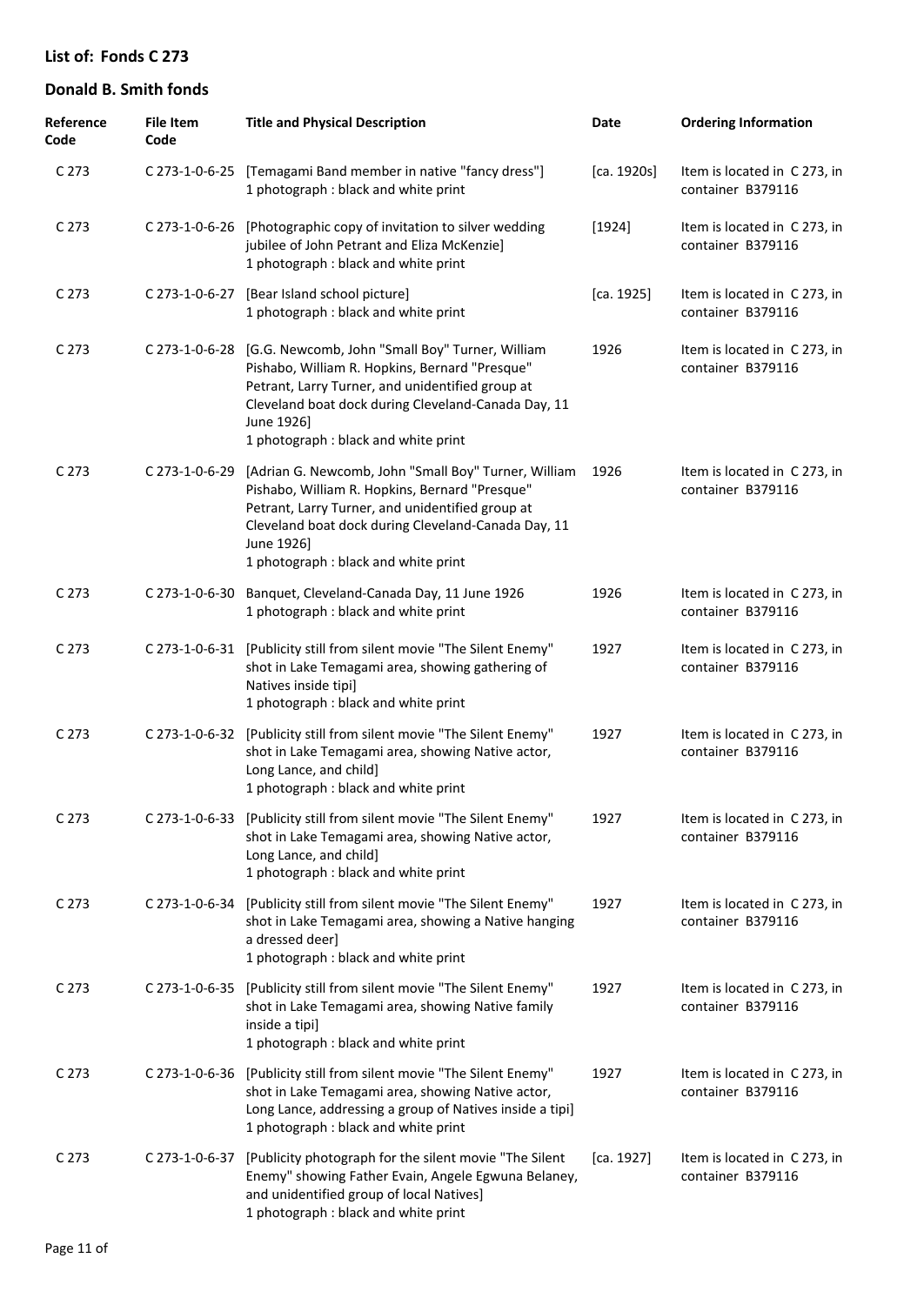| Reference<br>Code | <b>File Item</b><br>Code | <b>Title and Physical Description</b>                                                                                                                                                                                      | Date                | <b>Ordering Information</b>                       |
|-------------------|--------------------------|----------------------------------------------------------------------------------------------------------------------------------------------------------------------------------------------------------------------------|---------------------|---------------------------------------------------|
| C <sub>273</sub>  |                          | C 273-1-0-6-38 [Bernard "Presque" Petrant, Charlie Moore Sr., Nora<br>Petrant, Emma Moore, and John Turner inside Moore's<br>trapping cabin]<br>1 photograph : black and white print                                       | [ca. 1920s]         | Item is located in C273, in<br>container B379116  |
| C <sub>273</sub>  |                          | C 273-1-0-6-39 Cree and Ojibwa hockey teams touring Ontario and the<br>United States in charted Gray Coach Lines Bus, 11<br>January 1928.<br>1 photograph : black and white print                                          | 1928                | Item is located in C273, in<br>container B379116  |
| C <sub>273</sub>  | C 273-1-0-6-40           | [Alice Moore with her baby, Laura, in a cradle board]<br>1 photograph : black and white print                                                                                                                              | [ca. 1930]          | Item is located in C273, in<br>container B379116  |
| C 273             | C 273-1-0-6-41           | [Rita Moore O'Sullivan with one of her children in<br>cradle board<br>1 photograph : black and white print                                                                                                                 | [ca. 1930]          | Item is located in C273, in<br>container B379116  |
| C <sub>273</sub>  |                          | C 273-1-0-6-42 [Joe Morrison, Caroline MacLean Brown, Peter Brown,<br>Mr. Hill, Betsey Cauley, Emma Moore, Charlie Moore,<br>Lucille Thorpe, and Elaine Thorpe, 10 September 1933]<br>1 photograph : black and white print | 1933                | Item is located in C 273, in<br>container B379116 |
| C <sub>273</sub>  | C 273-1-0-6-43           | [Temagami School, Junior Class]<br>1 photograph : black and white print                                                                                                                                                    | 1931                | Item is located in C273, in<br>container B379116  |
| C 273             | C 273-1-0-6-44           | [Charlotte and Joe Morrison with their children]<br>1 photograph : black and white print                                                                                                                                   | [ca. 1920s]         | Item is located in C273, in<br>container B379116  |
| C <sub>273</sub>  | C 273-1-0-6-45           | [Lena Petrant, Donald Petrant, Madeline Mathias, and<br>Michel Katt (seated)]<br>1 photograph : black and white print                                                                                                      | [ca. 1930s]         | Item is located in C273, in<br>container B379116  |
| C <sub>273</sub>  | C 273-1-0-6-46           | Mr. Twain from Matchewan with his wife, others<br>unidentified, Bear Island<br>1 photograph : black and white print                                                                                                        | [ca. 1925]          | Item is located in C273, in<br>container B379116  |
| C <sub>273</sub>  |                          | C 273-1-0-6-47 [Children of Alec Paul, second chief of Temagami Band]<br>1 photograph : black and white print                                                                                                              | [ca. 1937-<br>1938] | Item is located in C273, in<br>container B379116  |
| C <sub>273</sub>  |                          | C 273-1-0-6-48 Benny and Mrs. Angele Belaney<br>1 photograph : black and white print                                                                                                                                       | [ca. 1925]          | Item is located in C273, in<br>container B379116  |
| C <sub>273</sub>  |                          | C 273-1-0-6-49 Angele Belaney in the 1930's<br>1 photograph : black and white print                                                                                                                                        | [ca. 1930s]         | Item is located in C273, in<br>container B379116  |
| C <sub>273</sub>  | Α                        | C 273-1-0-6-49- Mrs. Agnes Lalonde with her two children<br>1 photomechanical reproduction                                                                                                                                 | 1938                | Item is located in C 273, in<br>container B379116 |
| C <sub>273</sub>  |                          | C 273-1-0-6-50 Angele Belaney in 1947, dressed in her traditional<br>costume<br>1 photograph : black and white print                                                                                                       | 1947                | Item is located in C 273, in<br>container B379116 |
| C <sub>273</sub>  |                          | C 273-1-0-6-51 Angele Egwuna Belaney, Archie [Belaney]'s Temagami<br>wife, in 1946<br>1 photograph : black and white print                                                                                                 | 1946                | Item is located in C 273, in<br>container B379116 |
| C <sub>273</sub>  |                          | C 273-1-0-6-52 Annie White Bear, widow of former Ojibwa Chief of<br>Bear Island, April 1938<br>1 photograph : black and white print                                                                                        | 1938                | Item is located in C 273, in<br>container B379116 |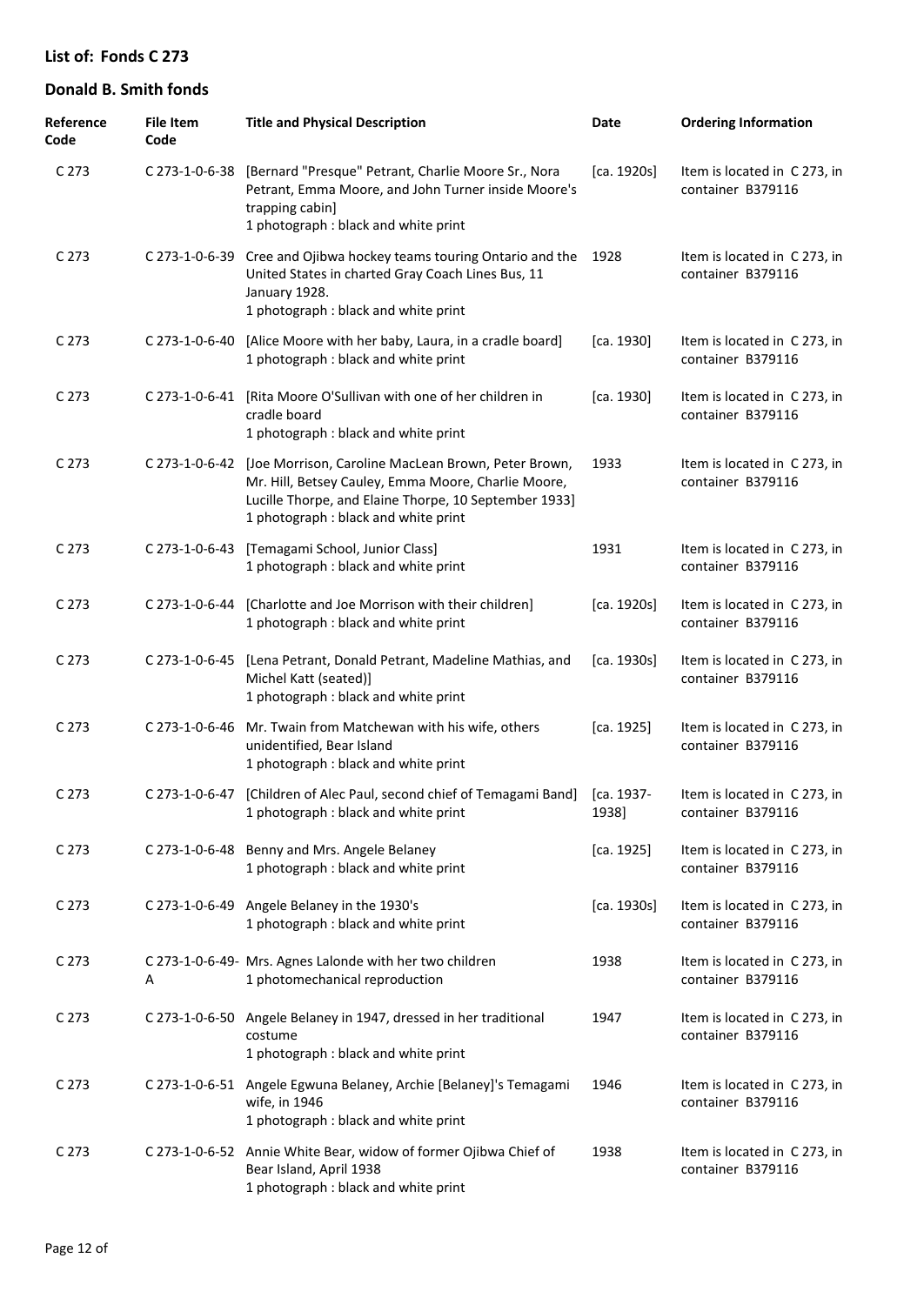| Reference<br>Code | File Item<br>Code | <b>Title and Physical Description</b>                                                                                                                                                                                       | Date        | <b>Ordering Information</b>                       |
|-------------------|-------------------|-----------------------------------------------------------------------------------------------------------------------------------------------------------------------------------------------------------------------------|-------------|---------------------------------------------------|
| C <sub>273</sub>  | C 273-1-0-6-53    | [Native canoeists on Lake Temagami]<br>1 photograph : black and white print                                                                                                                                                 | [ca. 1940s] | Item is located in C 273, in<br>container B379116 |
| C <sub>273</sub>  |                   | C 273-1-0-6-54 Temagami Indians in traditional costumes in the mid-<br>1940s<br>1 photograph : black and white print                                                                                                        | [ca. 1945]  | Item is located in C 273, in<br>container B379116 |
| C <sub>273</sub>  | C 273-1-0-6-55    | [Lucy Peshabo, Cee Cee Becker, and Annie White Bear<br>in traditional dress]<br>1 photograph : black and white print                                                                                                        | [ca. 1945]  | Item is located in C 273, in<br>container B379116 |
| C <sub>273</sub>  | C 273-1-0-6-56    | [Lucy Peshabo, Cee Cee Becker, and Annie White Bear<br>in traditional dress]<br>1 photograph : black and white print                                                                                                        | [ca. 1945]  | Item is located in C 273, in<br>container B379116 |
| C <sub>273</sub>  | C 273-1-0-6-57    | Mrs. Angus Beaucage with Natives from St. Regis<br>Reserve (Akwesasne Mohawk Territory) or Rama<br>Reserve (Mnjikaning First Nation) during the Temagami<br><b>Winter Carnival]</b><br>1 photograph : black and white print | [ca. 1930s] | Item is located in C 273, in<br>container B379116 |
| C <sub>273</sub>  | C 273-1-0-6-58    | [Native dancers before the Ontario Northland Railway<br>station during the Temagami Winter Carnival]<br>1 photograph : black and white print                                                                                | [ca. 1930s] | Item is located in C 273, in<br>container B379116 |
| C <sub>273</sub>  | C 273-1-0-7-1     | ["Temagami Ned" White Bear]<br>1 photograph : black and white print                                                                                                                                                         | 1913        | Item is located in C 273, in<br>container B379117 |
| C 273             | C 273-1-0-7-2     | ["Temagami Ned" White Bear]<br>1 photograph : black and white print                                                                                                                                                         | 1913        | Item is located in C 273, in<br>container B379117 |
| C <sub>273</sub>  | C 273-1-0-7-3     | ["Temagami Ned" White Bear at bush camp]<br>1 photograph : black and white print                                                                                                                                            | 1913        | Item is located in C 273, in<br>container B379117 |
| C 273             | C 273-1-0-7-4     | John Egwunna, Ojibwa, Lake Temagami<br>1 photograph : black and white print                                                                                                                                                 | 1913        | Item is located in C 273, in<br>container B379117 |
| C 273             | C 273-1-0-7-5     | Old Misabi and wife on Bear Island<br>1 photograph : black and white print                                                                                                                                                  | 1913        | Item is located in C 273, in<br>container B379117 |
| C <sub>273</sub>  | C 273-1-0-7-6     | Old Misabi and wife on Bear Island<br>1 photograph : black and white print                                                                                                                                                  | 1913        | Item is located in C 273, in<br>container B379117 |
| C <sub>273</sub>  | C 273-1-0-7-7     | Old Misabi and wife showing cedar bark mats on<br>ground<br>1 photograph : black and white print                                                                                                                            | 1913        | Item is located in C 273, in<br>container B379117 |
| C <sub>273</sub>  | C 273-1-0-7-8     | Old Misabi of Bear Island, originally from Georgian Bay<br>1 photograph : black and white print                                                                                                                             | 1913        | Item is located in C 273, in<br>container B379117 |
| C <sub>273</sub>  | C 273-1-0-7-9     | [Francois White Bear, first Chief of the Temagami<br>Ojibwa]<br>1 photograph : black and white print                                                                                                                        | 1913        | Item is located in C 273, in<br>container B379117 |
| C <sub>273</sub>  | C 273-1-0-7-10    | [Francois White Bear, first Chief of the Temagami<br>Ojibwa]<br>1 photograph : black and white print                                                                                                                        | 1913        | Item is located in C 273, in<br>container B379117 |
| C <sub>273</sub>  |                   | C 273-1-0-7-11 John Egwunna, Ojibwa, Lake Temagami<br>1 photograph : black and white print                                                                                                                                  | 1913        | Item is located in C 273, in<br>container B379117 |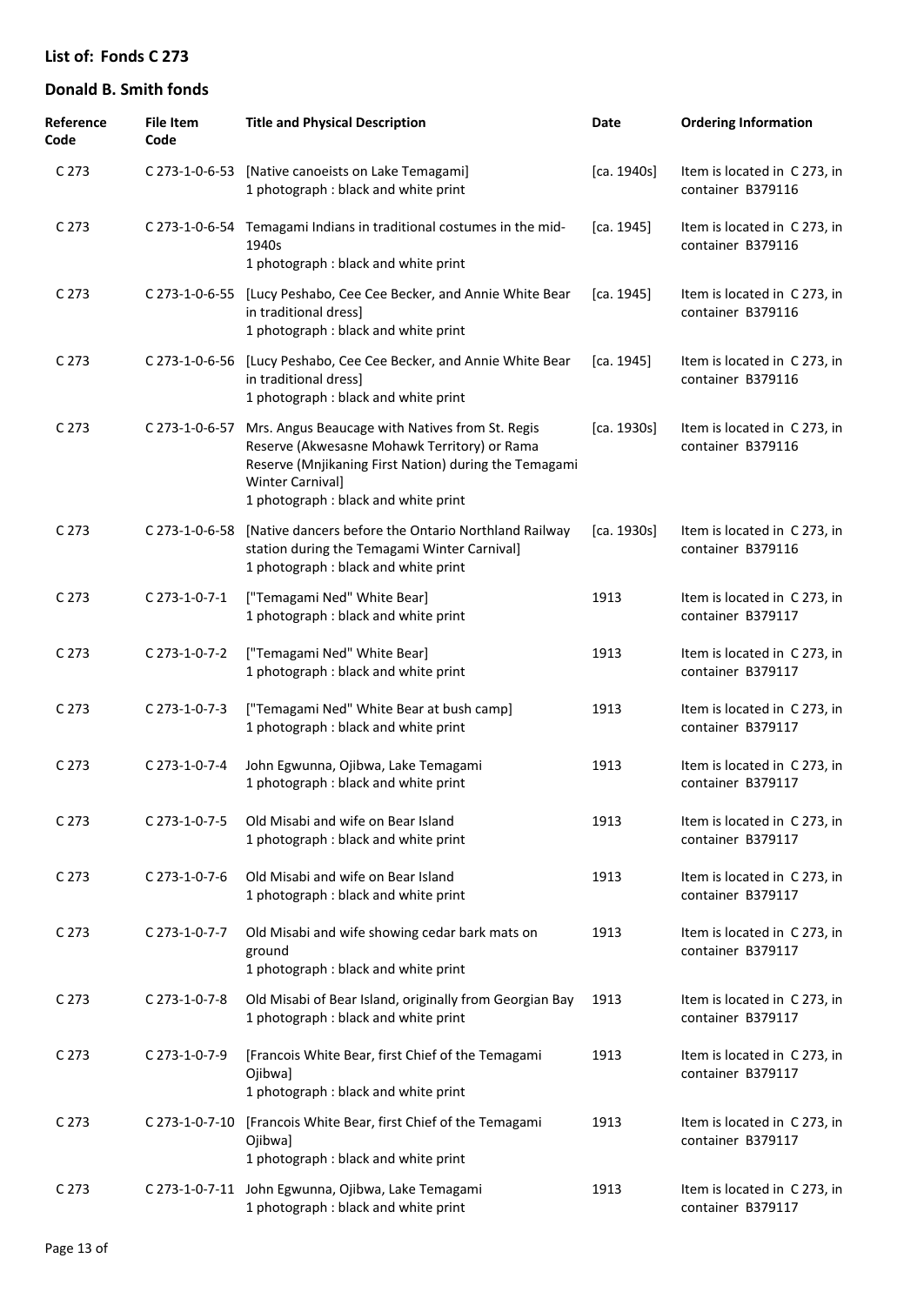| Reference<br>Code | <b>File Item</b><br>Code | <b>Title and Physical Description</b>                                                                                                           | Date | <b>Ordering Information</b>                       |
|-------------------|--------------------------|-------------------------------------------------------------------------------------------------------------------------------------------------|------|---------------------------------------------------|
| C <sub>273</sub>  |                          | C 273-1-0-7-12 Aleck Paul, second chief of Temagami band, in<br>costume                                                                         | 1913 | Item is located in C 273, in<br>container B379117 |
| C <sub>273</sub>  |                          | C 273-1-0-7-13 Aleck Paul, second chief of Temagami band, Bear<br>Island                                                                        | 1913 | Item is located in C 273, in<br>container B379117 |
| C <sub>273</sub>  |                          | C 273-1-0-7-14 Aleck Paul, second chief of Temagami band, in<br>costume                                                                         | 1913 | Item is located in C273, in<br>container B379117  |
| C <sub>273</sub>  | C 273-1-0-7-15           | Boy playing with ring, Ojibwa, Bear Island<br>1 photograph : black and white print                                                              | 1913 | Item is located in C 273, in<br>container B379117 |
| C <sub>273</sub>  |                          | C 273-1-0-7-16 Woman [Cee jaw na, wife of Wassageshik] smoking<br>moose skin sewed up in shape of a bag<br>1 photograph : black and white print | 1913 | Item is located in C 273, in<br>container B379117 |
| C <sub>273</sub>  | C 273-1-0-7-17           | Woman [Cee jaw na, wife of Wassageshik] smoking<br>moose skin sewed up in shape of a bag<br>1 photograph : black and white print                | 1913 | Item is located in C273, in<br>container B379117  |
| C <sub>273</sub>  |                          | C 273-1-0-7-18 Temagami woman [Cee Cee, wife of "Tiny" Becker],<br>Bear Island<br>1 photograph : black and white print                          | 1913 | Item is located in C273, in<br>container B379117  |
| C 273             | C 273-1-0-7-19           | Temagami woman [Cee Cee, wife of "Tiny" Becker],<br>Bear Island<br>1 photograph : black and white print                                         | 1913 | Item is located in C 273, in<br>container B379117 |
| C <sub>273</sub>  | C 273-1-0-7-20           | "Tiny" Becker, Cee Cee Becker, Frank Becker, with<br>baby Walter Becker<br>1 photograph : black and white print                                 | 1913 | Item is located in C 273, in<br>container B379117 |
| C 273             |                          | C 273-1-0-7-21 [Cee Cee Becker] with child in cradle board, Bear Island<br>1 photograph : black and white print                                 | 1913 | Item is located in C 273, in<br>container B379117 |
| C 273             |                          | C 273-1-0-7-22 Woman [Betsy Turner] in cap<br>1 photograph : black and white print                                                              | 1913 | Item is located in C273, in<br>container B379117  |
| C 273             |                          | C 273-1-0-7-23 Woman [Pamase ga quay, Alec Paul's first wife] in old<br>fashioned beaded cap.<br>1 photograph : black and white print           | 1913 | Item is located in C 273, in<br>container B379117 |
| C <sub>273</sub>  |                          | C 273-1-0-7-24 Woman [Pamase ga quay, Alec Paul's first wife] in old<br>fashioned beaded cap.<br>1 photograph : black and white print           | 1913 | Item is located in C273, in<br>container B379117  |
| C 273             |                          | C 273-1-0-7-25 Little girl [Bessy Cote] with embroidered hood.<br>1 photograph : black and white print                                          | 1913 | Item is located in C273, in<br>container B379117  |
| C <sub>273</sub>  |                          | C 273-1-0-7-26 Little girl with embroidered hood.<br>1 photograph : black and white print                                                       | 1913 | Item is located in C 273, in<br>container B379117 |
| C <sub>273</sub>  |                          | C 273-1-0-7-27 Little girl with embroidered hood.<br>1 photograph : black and white print                                                       | 1913 | Item is located in C 273, in<br>container B379117 |
| C 273             |                          | C 273-1-0-7-28 Little girl with embroidered hood.<br>1 photograph : black and white print                                                       | 1913 | Item is located in C 273, in<br>container B379117 |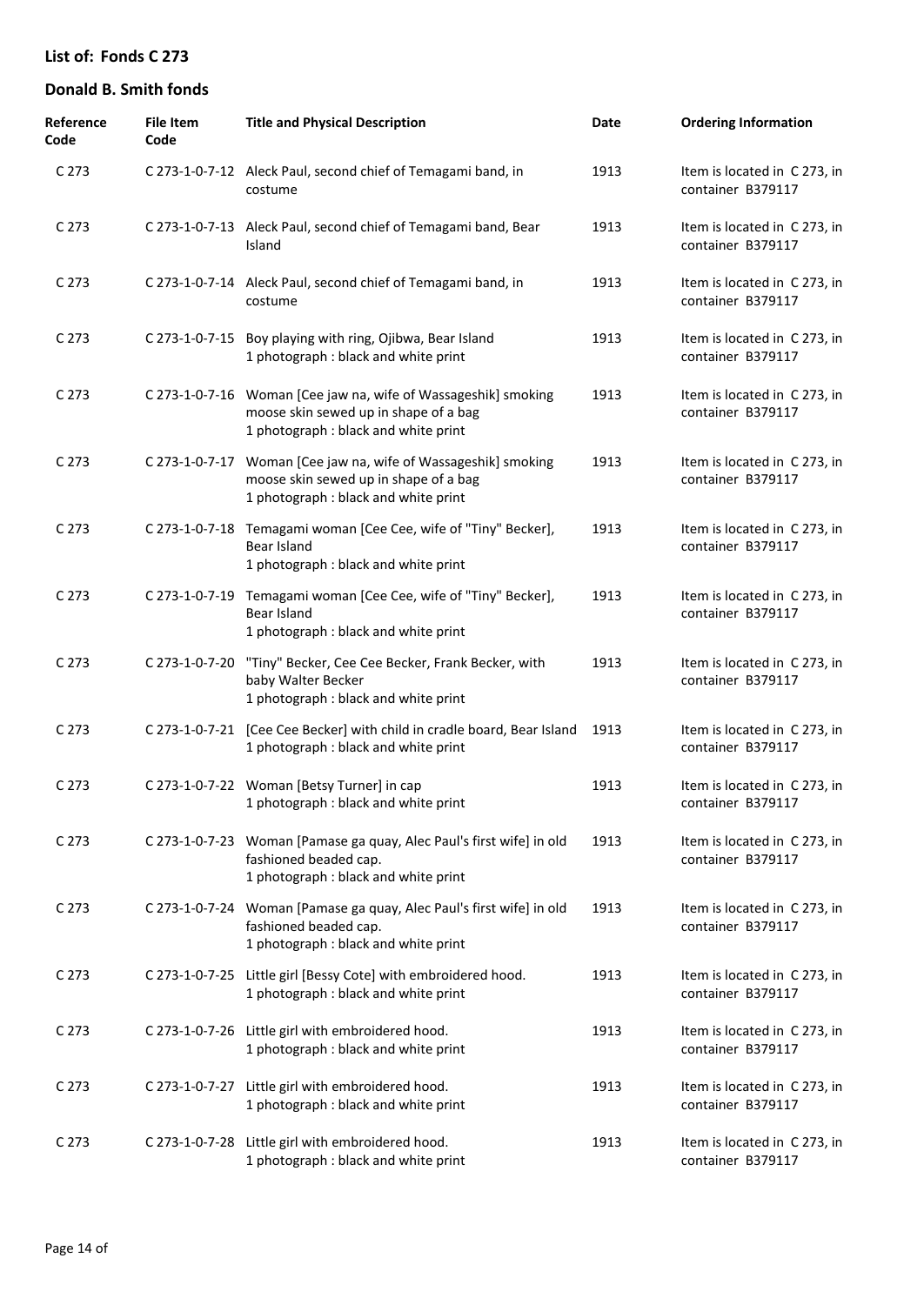| Reference<br>Code | <b>File Item</b><br>Code | <b>Title and Physical Description</b>                                                                                                              | Date        | <b>Ordering Information</b>                       |
|-------------------|--------------------------|----------------------------------------------------------------------------------------------------------------------------------------------------|-------------|---------------------------------------------------|
| C 273             |                          | C 273-1-0-7-29 Waswanipi Lake woman married to Temiskaming man<br>1 photograph : black and white print                                             | 1913        | Item is located in C 273, in<br>container B379117 |
| C 273             |                          | C 273-1-0-7-30 Waswanipi Lake woman married to Temiskaming man<br>1 photograph : black and white print                                             | 1913        | Item is located in C 273, in<br>container B379117 |
| C 273             |                          | C 273-1-0-7-31 Waswanipi Lake woman and son, Algonquin<br>1 photograph : black and white print                                                     | 1913        | Item is located in C 273, in<br>container B379117 |
| C 273             |                          | C 273-1-0-7-32 Ben Mackenzie, [Frank] Speck's informant at<br>Temiskaming.<br>1 photograph : black and white print                                 | 1913        | Item is located in C 273, in<br>container B379117 |
| C 273             | C 273-1-0-7-33           | Ben Mackenzie, [Frank] Speck's informant at<br>Temiskaming.<br>1 photograph : black and white print                                                | 1913        | Item is located in C 273, in<br>container B379117 |
| C 273             | C 273-1-0-8-1            | Father Paradis, a controversial figure in Northern<br>Ontario from the 1880s until his death in 1928<br>1 photograph : black and white print       | [ca. 1910s] | Item is located in C 273, in<br>container B379117 |
| C 273             | C 273-1-0-8-2            | [Beginning of a missionary tour on Lake Abitibi]<br>1 photograph : black and white print                                                           | [ca. 1890s] | Item is located in C 273, in<br>container B379117 |
| C 273             | C 273-1-0-8-3            | [A canot de maitre, a large birch bark freighter canoe<br>from Temagami]<br>1 photograph : black and white print                                   | [ca. 1890s] | Item is located in C 273, in<br>container B379117 |
| C 273             | C 273-1-0-8-4            | [Malcolm McLean, ex-Hudson's Bay Company Post<br>Manager, and Mr. Moore at Bear Island]<br>1 photograph : black and white print                    | [ca. 1905]  | Item is located in C 273, in<br>container B379117 |
| C 273             | C 273-1-0-8-5            | Malcolm Maclean, Hudson's Bay Company Factor at<br>Bear Island in the late nineteenth century<br>1 photograph : black and white print              | [ca. 1905]  | Item is located in C 273, in<br>container B379117 |
| C <sub>273</sub>  | C 273-1-0-8-6            | John Turner, Hudson's Bay Company Factor at Bear<br>Island<br>1 photograph: black and white print                                                  | [ca. 1900s] | Item is located in C 273, in<br>container B379117 |
| C <sub>273</sub>  | C 273-1-0-8-7            | [John Turner Sr. and unidentified Hudson's Bay<br>Company employees, possibly at Fort Temiskaming<br>post]<br>1 photograph : black and white print | [ca. 1900s] | Item is located in C 273, in<br>container B379117 |
| C 273             | C 273-1-0-8-8            | Hudson's Bay Company [Factor] John Turner as an old<br>man<br>1 photograph : black and white print                                                 | [ca. 1930s] | Item is located in C 273, in<br>container B379117 |
| C 273             | C 273-1-0-8-9            | Eugene Barron [?], Jack Birke, and Dan O'Connor<br>1 photograph : black and white print                                                            | [ca. 1910s] | Item is located in C 273, in<br>container B379117 |
| C 273             | C 273-1-0-8-10           | [Disembarking onto the Cobalt Railway station<br>platform]<br>1 photograph : black and white print                                                 | 1906        | Item is located in C 273, in<br>container B379117 |
| C <sub>273</sub>  |                          | C 273-1-0-8-11 Alex and George Guppy, guides in the Lake Temagami-<br>Temiskaming area<br>1 photograph : black and white print                     | [ca. 1900s] | Item is located in C273, in<br>container B379117  |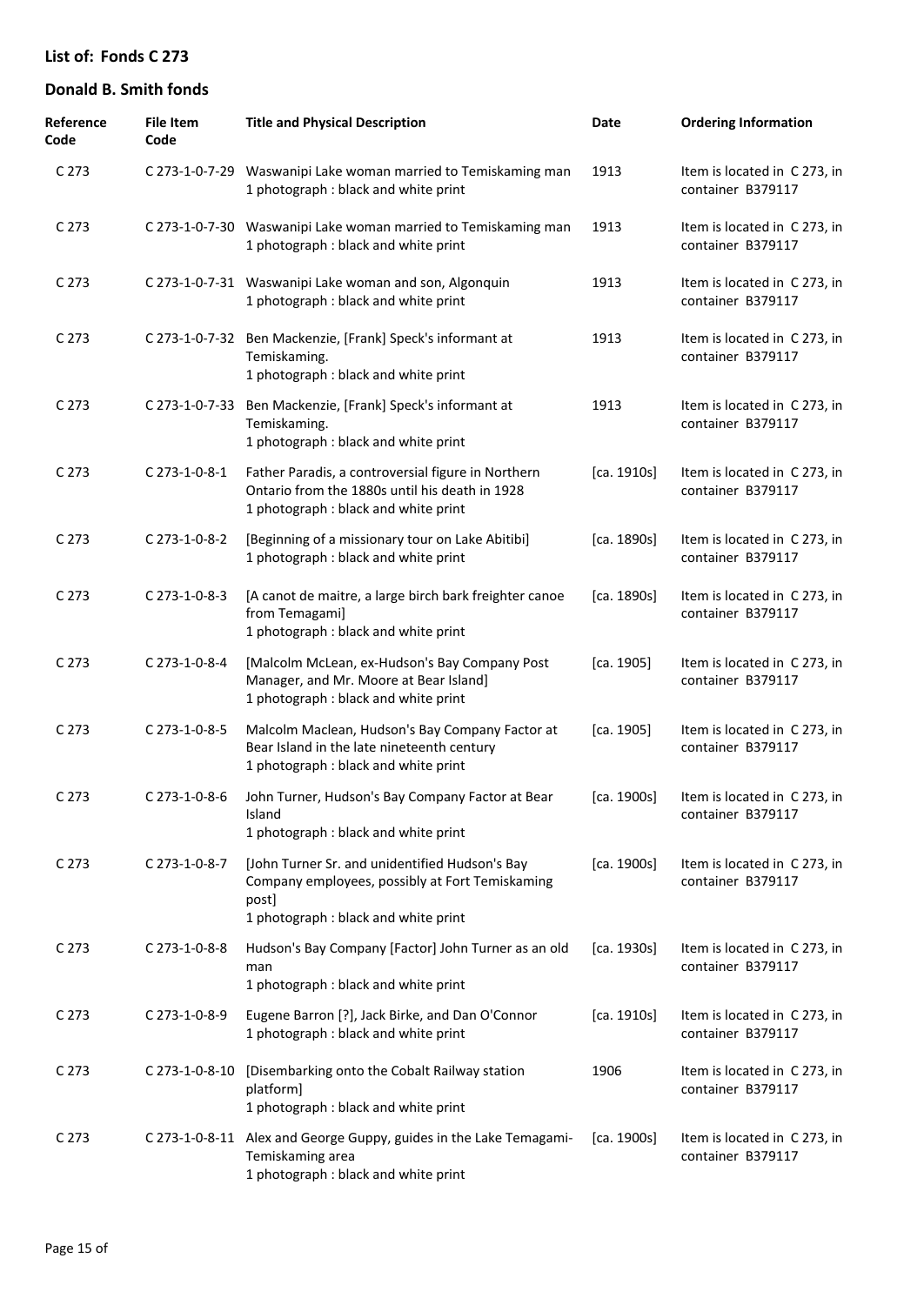| Reference<br>Code | <b>File Item</b><br>Code | <b>Title and Physical Description</b>                                                                                                                                                                                                                                               | Date        | <b>Ordering Information</b>                       |
|-------------------|--------------------------|-------------------------------------------------------------------------------------------------------------------------------------------------------------------------------------------------------------------------------------------------------------------------------------|-------------|---------------------------------------------------|
| C <sub>273</sub>  |                          | C 273-1-0-8-12 [Tommy "White Indian" Saville, Sr., age 14 years. Born<br>in 1886 in Essex Country, England, and emigrated in<br>1899 to lumber in the Ottawa Valley, he lived amongst<br>the Ojibwa natives at Elk Lake, north of Temagami]<br>1 photograph : black and white print | [ca. 1900s] | Item is located in C 273, in<br>container B379117 |
| C 273             | C 273-1-0-8-14           | [Tommy "White Indian" Saville, Sr., during World War<br>Ш<br>1 photograph : black and white print                                                                                                                                                                                   | [ca. 1940s] | Item is located in C 273, in<br>container B379117 |
| C 273             |                          | C 273-1-0-8-15 Unidentified Roman Catholic priest<br>1 photograph : black and white print                                                                                                                                                                                           | [ca. 1890s] | Item is located in C 273, in<br>container B379117 |
| C 273             |                          | C 273-1-0-8-16 Summer fire rangers, Lake Temagami<br>1 photograph : black and white print                                                                                                                                                                                           | 1909        | Item is located in C 273, in<br>container B379117 |
| C 273             |                          | C 273-1-0-8-17 Fraser Raney, summer fire ranger, Lake Temagami<br>1 photograph : black and white print                                                                                                                                                                              | 1909        | Item is located in C 273, in<br>container B379117 |
| C 273             | C 273-1-0-8-18           | [Hoyes Lloyd, with Fraser Raney and his brother, sailing<br>in a canoe]<br>1 photograph : black and white print                                                                                                                                                                     | 1909        | Item is located in C 273, in<br>container B379117 |
| C 273             | C 273-1-0-8-19           | [Father Evian, the Roman Catholic Oblate priest who<br>built the church on Bear Island, Lake Temagami]<br>1 photograph : black and white print                                                                                                                                      | [ca. 1890s] | Item is located in C 273, in<br>container B379117 |
| C 273             | C 273-1-0-8-20           | [Father Evian as an old man at Abitibi post]<br>1 photograph : black and white print                                                                                                                                                                                                | 1930        | Item is located in C 273, in<br>container B379117 |
| C 273             | C 273-1-0-8-21           | [Father Meredias (?) or Father Ava (?) before the<br>Roman Catholic Church on Bear Island]<br>1 photograph : black and white print                                                                                                                                                  | [ca. 1900s] | Item is located in C 273, in<br>container B379117 |
| C 273             |                          | C 273-1-0-8-22 Temagami Timber Company logging camp on Iron Lake<br>1 photograph : black and white print                                                                                                                                                                            | [ca. 1910s] | Item is located in C 273, in<br>container B379117 |
| C 273             |                          | C 273-1-0-8-23 [Loading logs on a sleigh with a jammer, Temagami<br>Timber Company on Iron Lake]<br>1 photograph : black and white print                                                                                                                                            | [ca. 1910s] | Item is located in C 273, in<br>container B379117 |
| C 273             |                          | C 273-1-0-8-24 [Cutting logs on a portable sawmill, Temagami Timber<br>Company on Iron Lake]<br>1 photograph : black and white print                                                                                                                                                | [ca. 1910s] | Item is located in C 273, in<br>container B379117 |
| C 273             | C 273-1-0-8-25           | [Squaring timbers by hand in the Temagami region for<br>the reconstruction of Fort Niagara, Youngstown, New<br>York]<br>1 photograph : black and white print                                                                                                                        | 1938        | Item is located in C 273, in<br>container B379117 |
| C <sub>273</sub>  | C 273-1-0-8-26           | [Pile of squared timber, Temagami Timber Company<br>logging camp, Iron Lake]<br>1 photograph : black and white print                                                                                                                                                                | [ca. 1910s] | Item is located in C 273, in<br>container B379117 |
| C 273             | C 273-1-0-8-27           | [Horse-drawn sleigh of white pine logs, Temagami<br>region]<br>1 photograph : black and white print                                                                                                                                                                                 | 1938        | Item is located in C 273, in<br>container B379117 |
| C 273             | C 273-1-0-9-1            | [Waves coming up along the Parade on Hastings<br>seaside]<br>1 photograph : black and white print                                                                                                                                                                                   | [ca. 1890s] | Item is located in C 273, in<br>container B379117 |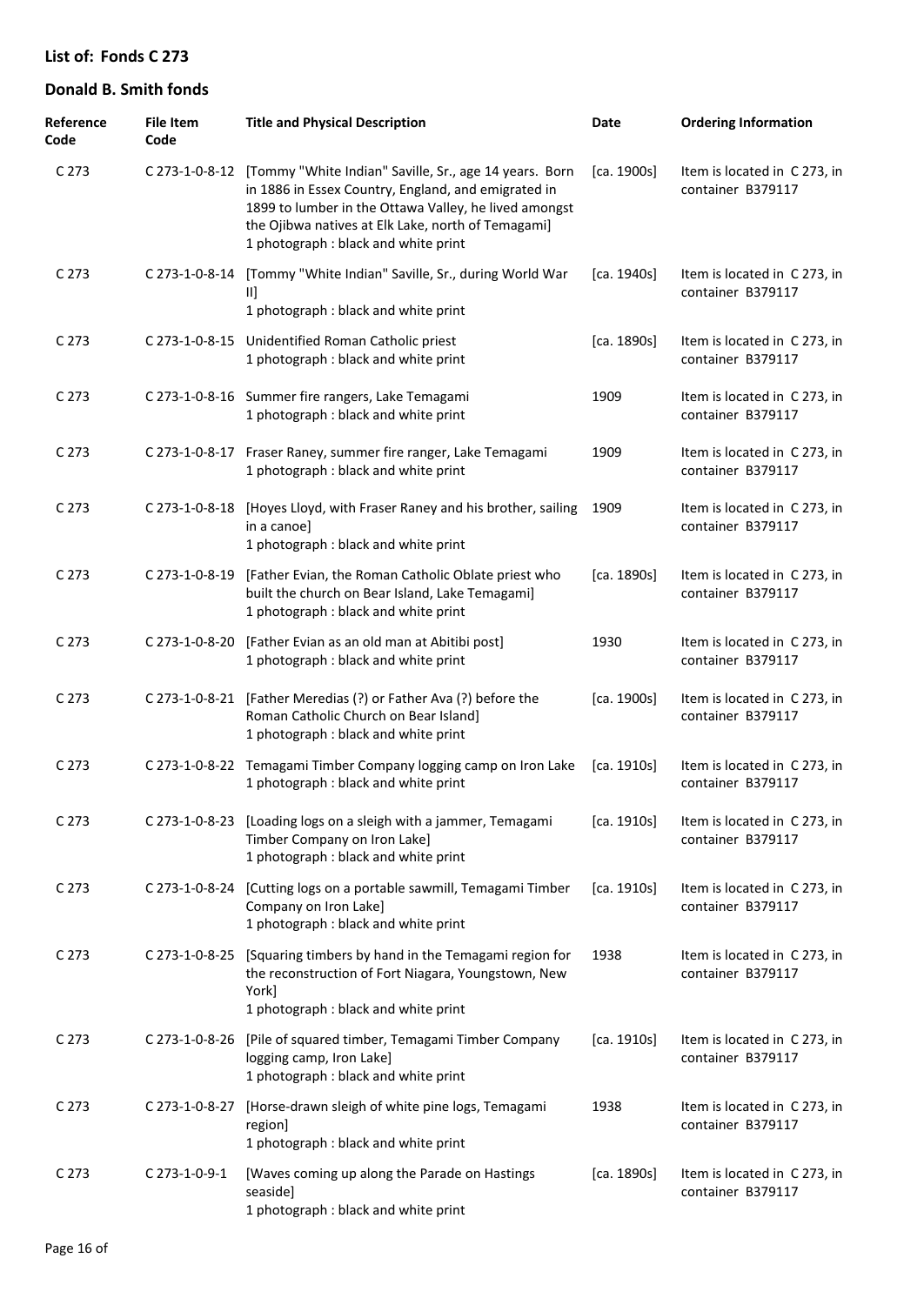| Reference<br>Code | <b>File Item</b><br>Code | <b>Title and Physical Description</b>                                                                                                                                             | Date        | <b>Ordering Information</b>                       |
|-------------------|--------------------------|-----------------------------------------------------------------------------------------------------------------------------------------------------------------------------------|-------------|---------------------------------------------------|
| C <sub>273</sub>  | C 273-1-0-9-2            | [Unidentified mother with child in a goat cart before<br>the Queen's Hotel on the Robertson Terrace]<br>1 photograph : black and white print                                      | [ca. 1890s] | Item is located in C273, in<br>container B379117  |
| C <sub>273</sub>  | C 273-1-0-9-3            | [The Hastings Pier before the Royal East Sussex<br>Hospital]<br>1 photograph : black and white print                                                                              | [ca. 1890s] | Item is located in C273, in<br>container B379117  |
| C <sub>273</sub>  | C 273-1-0-9-4            | [A beach photographer preparing to shoot, his<br>assistant is ready to place a background sheet behind<br>the couples being photographed]<br>1 photograph : black and white print | [ca. 1890s] | Item is located in C 273, in<br>container B379117 |
| C <sub>273</sub>  | C 273-1-0-9-5            | [W. "Daddy" Dines, a local barber, before his shop in<br>Hastings' old town]<br>1 photograph : black and white print                                                              | [ca. 1890s] | Item is located in C 273, in<br>container B379117 |
| C <sub>273</sub>  | C 273-1-0-9-6            | [A performing dog picks out letters to spell words<br>before a crowd on the beach]<br>1 photograph : black and white print                                                        | [ca. 1890s] | Item is located in C273, in<br>container B379117  |
| C <sub>273</sub>  | C 273-1-0-9-7            | Punch and Judy Show [held on the beach] at the end of<br><b>Robertson Street</b><br>1 photograph : black and white print                                                          | [ca. 1890s] | Item is located in C 273, in<br>container B379117 |
| C <sub>273</sub>  | C 273-1-0-9-8            | Women dancing at the bottom of Cambridge Road,<br>between the Memorial and General Post Office.<br>1 photograph : black and white print                                           | [ca. 1890s] | Item is located in C273, in<br>container B379117  |
| C <sub>273</sub>  | C 273-1-0-9-9            | Three girls out bathing<br>1 photograph : black and white print                                                                                                                   | [ca. 1890s] | Item is located in C273, in<br>container B379117  |
| C <sub>273</sub>  | C 273-1-0-9-10           | <b>Bathing scene</b><br>1 photograph : black and white print                                                                                                                      | [ca. 1890s] | Item is located in C273, in<br>container B379117  |
| C 273             | C 273-1-0-9-11           | [An summer crowd on the beach before the Queen's<br>Hotel]<br>1 photograph : black and white print                                                                                | [ca. 1890s] | Item is located in C273, in<br>container B379117  |
| C <sub>273</sub>  |                          | C 273-1-0-9-12 Out bathing [with] bathing machines in the<br>background<br>1 photograph : black and white print                                                                   | [ca. 1890s] | Item is located in C 273, in<br>container B379117 |
| C <sub>273</sub>  | C 273-1-0-9-13           | [Three women of Hastings residents out for a walk]<br>1 photograph : black and white print                                                                                        | [ca. 1890s] | Item is located in C 273, in<br>container B379117 |
| C <sub>273</sub>  |                          | C 273-1-0-9-14 An ice cream seller talking to a customer<br>1 photograph : black and white print                                                                                  | [ca. 1890s] | Item is located in C273, in<br>container B379117  |
| C <sub>273</sub>  | C 273-1-0-9-15           | [Two "Whelkes and Winkles" seafood sellers and a<br>flower seller on the beach]<br>1 photograph : black and white print                                                           | [ca. 1890s] | Item is located in C273, in<br>container B379117  |
| C 273             | C 273-1-0-9-16           | [An woman selling canaries on the beach]<br>1 photograph : black and white print                                                                                                  | [ca. 1890s] | Item is located in C 273, in<br>container B379117 |
| C 273             | C 273-1-0-9-17           | [A flower woman and a shrimp seller]<br>1 photograph : black and white print                                                                                                      | [ca. 1890s] | Item is located in C 273, in<br>container B379117 |
| C <sub>273</sub>  |                          | C 273-1-0-9-18 Woman selling canaries.<br>1 photograph : black and white print                                                                                                    | [ca. 1890s] | Item is located in C 273, in<br>container B379117 |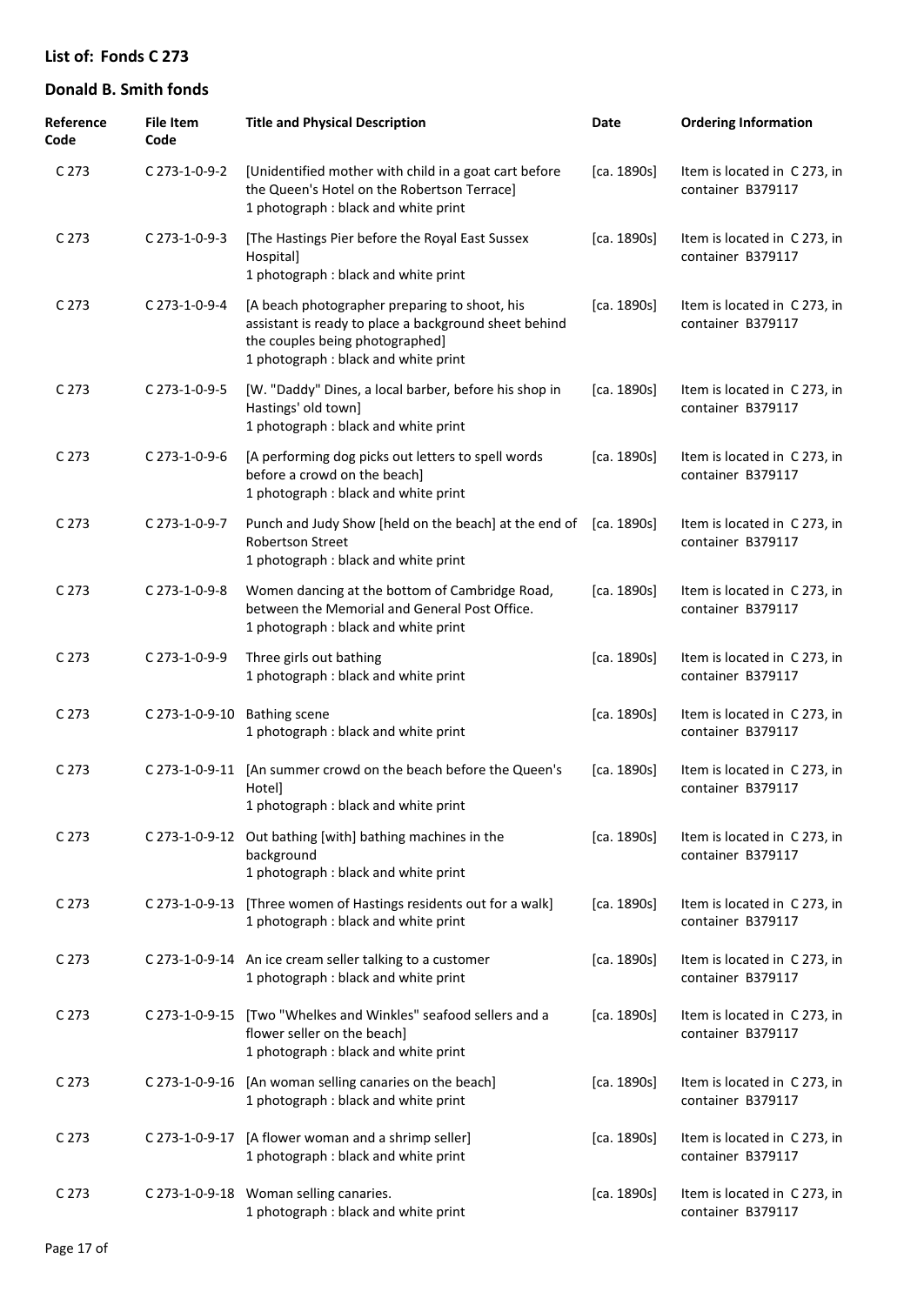| Reference<br>Code | <b>File Item</b><br>Code | <b>Title and Physical Description</b>                                                                                                                                                               | Date        | <b>Ordering Information</b>                       |
|-------------------|--------------------------|-----------------------------------------------------------------------------------------------------------------------------------------------------------------------------------------------------|-------------|---------------------------------------------------|
| C 273             |                          | C 273-1-0-9-19 Two women chatting by the sea-front<br>1 photograph : black and white print                                                                                                          | [ca. 1890s] | Item is located in C273, in<br>container B379117  |
| C 273             |                          | C 273-1-0-9-20 Hastings fishermen mending nets<br>1 photograph : black and white print                                                                                                              | [ca. 1890s] | Item is located in C273, in<br>container B379117  |
| C 273             | C 273-1-0-9-21           | ["Who's for a jolly sail and only six pence each."; the<br>sailboat "New Albertine" which could be hired by<br>visitors for a sailing tour]<br>1 photograph : black and white print                 | [ca. 1890s] | Item is located in C273, in<br>container B379117  |
| C 273             |                          | C 273-1-0-9-22 Old Hastings fishermen<br>1 photograph : black and white print                                                                                                                       | [ca. 1890s] | Item is located in C 273, in<br>container B379117 |
| C 273             |                          | C 273-1-0-9-23 Old fishermen making nets at the bottom of Old Saint's [ca. 1890s]<br>Street<br>1 photograph : black and white print                                                                 |             | Item is located in C273, in<br>container B379117  |
| C 273             | C 273-1-0-9-24           | [Launching of the excursion boats "New Albertine" and<br>"Skylark"]<br>1 photograph : black and white print                                                                                         | [ca. 1890s] | Item is located in C 273, in<br>container B379117 |
| C 273             | C 273-1-0-9-25           | [Launching of the excursion boats New Albertine]<br>1 photograph : black and white print                                                                                                            | [ca. 1890s] | Item is located in C 273, in<br>container B379117 |
| C 273             |                          | C 273-1-0-9-26 Alexandra Park, Hastings<br>1 photograph : black and white print                                                                                                                     | 1904        | Item is located in C 273, in<br>container B379117 |
| C 273             | C 273-1-0-9-27           | [Alexandra Park, Hastings]<br>1 photograph : black and white print                                                                                                                                  | 1905        | Item is located in C 273, in<br>container B379117 |
| C 273             | C 273-1-0-9-28           | [Alexandra Park, Hastings]<br>1 photograph : black and white print                                                                                                                                  | [ca. 1900s] | Item is located in C 273, in<br>container B379117 |
| C 273             | C 273-1-0-10-1           | [Treaty Nine Commissioners Stewart, McMartin, and<br>their party]<br>1 photograph : black and white print                                                                                           | 1906        | Item is located in C 273, in<br>container B379117 |
| C 273             |                          | C 273-1-0-10-2 [Visitors Idy McIntosh, Richie Shannon, Herbie Cotnam,<br>Maggie McIntosh, Dick Kelly, Florence Kloutche, and<br>Jean Miller at Biscotasing]<br>1 photograph : black and white print | [ca. 1910]  | Item is located in C273, in<br>container B379117  |
| C 273             | C 273-1-0-10-3           | [Conservationist Jack Milner, Doctor Sloan, and<br>unidentified man]<br>1 photograph : black and white print                                                                                        | [ca. 1910]  | Item is located in C 273, in<br>container B379117 |
| C 273             | C 273-1-0-10-4           | [Chief Ranger Charles Duval, Dick Kelly, Frank Kohls,<br>and unidentified group at Biscotasing]<br>1 photograph : black and white print                                                             | [ca. 1912]  | Item is located in C 273, in<br>container B379117 |
| C 273             | C 273-1-0-10-5           | [John Shannon's children in Biscotasing]<br>1 photograph : black and white print                                                                                                                    | [ca. 1910]  | Item is located in C 273, in<br>container B379117 |
| C 273             |                          | C 273-1-0-10-6 [Ukrainian workers at the Biscotasing mill]<br>1 photograph : black and white print                                                                                                  | [ca. 1910s] | Item is located in C273, in<br>container B379117  |
| C 273             | C 273-1-0-10-7           | [Visitors to Biscotasing; most individuals are identified]<br>1 photograph : black and white print                                                                                                  | [ca. 1900s] | Item is located in C273, in<br>container B379117  |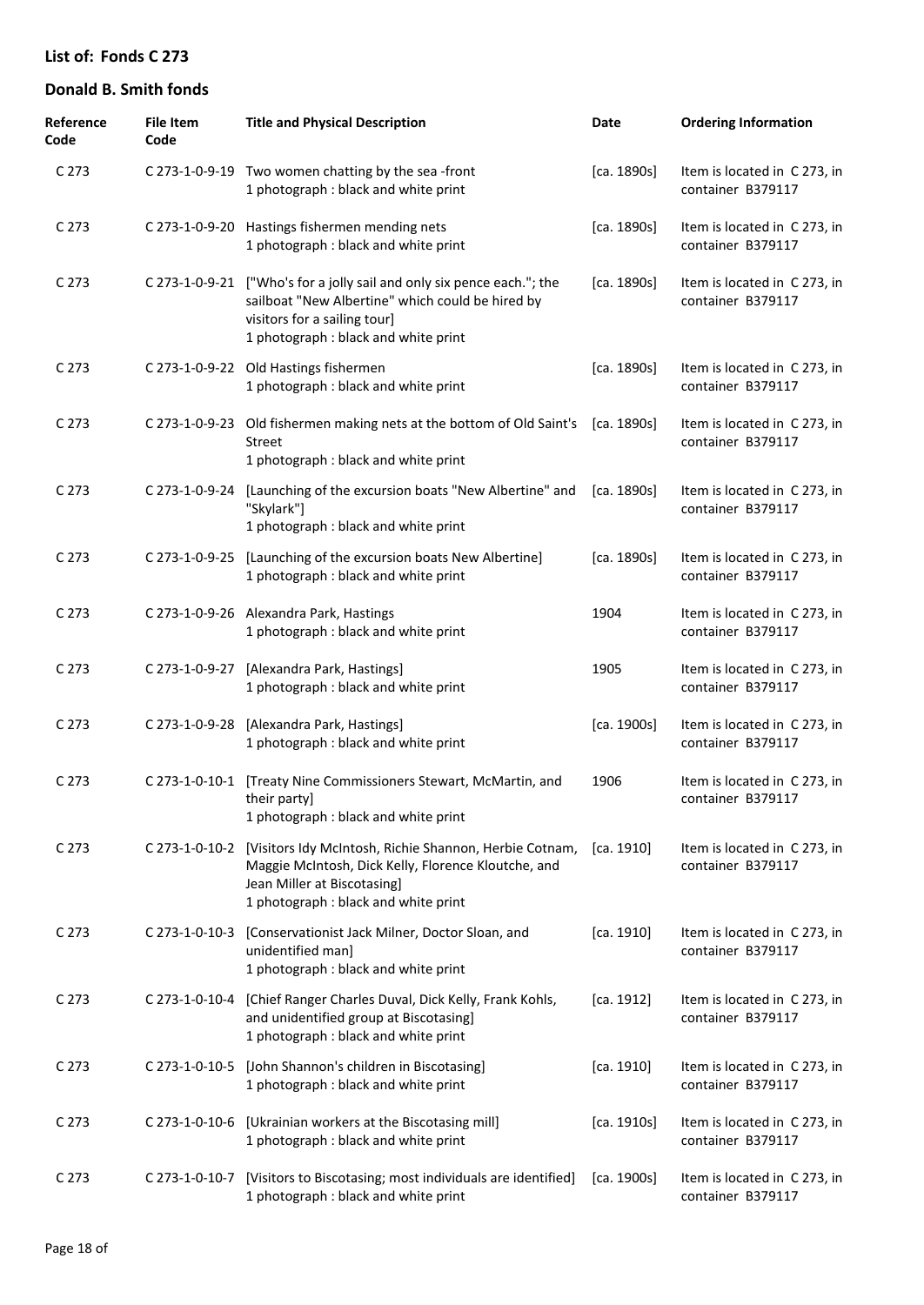| Reference<br>Code | <b>File Item</b><br>Code | <b>Title and Physical Description</b>                                                                                                                                                                                                                 | Date                | <b>Ordering Information</b>                       |
|-------------------|--------------------------|-------------------------------------------------------------------------------------------------------------------------------------------------------------------------------------------------------------------------------------------------------|---------------------|---------------------------------------------------|
| C <sub>273</sub>  |                          | C 273-1-0-10-8 [Vio Goudreu, William Langevin, Adelard Godreau, and<br>Ted Phillips on their way to a "dress up" party in<br>Biscotasing]<br>1 photograph : black and white print                                                                     | [ca. 1920]          | Item is located in C 273, in<br>container B379117 |
| C <sub>273</sub>  | C 273-1-0-10-9           | [Charlie Kohls, John Katt, Alex Espaniel, Harry Kohls,<br>and Joe St. Denis]<br>1 photograph : black and white print                                                                                                                                  | [ca. 1920]          | Item is located in C273, in<br>container B379117  |
| C <sub>273</sub>  |                          | C 273-1-0-10-10 [H.R.H. Princess Mary, H.M. Queen Mary, Sir Henry M.<br>Pellatt, Major Robert Rennie, Lieutenant-Colonel P.L.<br>Mason at Balmoral Castle, 12 September 1910]<br>1 photograph : black and white print                                 | 1910                | Item is located in C 273, in<br>container B379117 |
| C <sub>273</sub>  |                          | C 273-1-0-10-11 [Sir Henry Pellett's chef and waiter at camp Pellett<br>near Biscotasing]<br>1 photograph : black and white print                                                                                                                     | [ca. 1910s]         | Item is located in C 273, in<br>container B379117 |
| C 273             |                          | C 273-1-0-10-12 [Colonel McKee with a tour group from England at<br>camp Pellett]<br>1 photograph : black and white print                                                                                                                             | [ca. 1920]          | Item is located in C 273, in<br>container B379117 |
| C <sub>273</sub>  |                          | C 273-1-0-10-13 [Cabin built by Sir Henry Pellett for Prince of Wales<br>during his 1919 Canadian Tour. While the Prince never<br>use it, the Duke of Connaught, Governor-General of<br>Canada, stayed there]<br>1 photograph : black and white print | [ca. 1920s]         | Item is located in C 273, in<br>container B379117 |
| C <sub>273</sub>  |                          | C 273-1-0-10-14 [School Teacher Irene Shaughnessy attending picnic at<br>Biscotasing]<br>1 photograph : black and white print                                                                                                                         | [ca. 1924-<br>1925] | Item is located in C 273, in<br>container B379117 |
| C <sub>273</sub>  |                          | C 273-1-0-10-15 [Doug Haines of Montreal who promoted the<br>Mississauga River tourist cruise for the Canadian<br>Pacific Railway]<br>1 photograph : black and white print                                                                            | [ca. 1900s]         | Item is located in C 273, in<br>container B379117 |
| C <sub>273</sub>  |                          | C 273-1-0-10-16 [Mike Bates, Bill Meseck, and Charlie Sykes, Canadian<br>Pacific Railway operators before the Metagama<br>station]                                                                                                                    | 1919                | Item is located in C 273, in<br>container B379117 |
| C <sub>273</sub>  |                          | C 273-1-0-10-17 Probably a turkey shoot at Mrs. DeBow's.<br>1 photograph : black and white print                                                                                                                                                      | [ca. 1910s]         | Item is located in C 273, in<br>container B379117 |
| C <sub>273</sub>  |                          | C 273-1-0-10-18 Unidentified tourists at Biscotasing<br>1 photograph : black and white print                                                                                                                                                          | [ca. 1920]          | Item is located in C273, in<br>container B379117  |
| C <sub>273</sub>  |                          | C 273-1-0-10-19 Ernest Pellerin, Jim Espaniel, [Jim] "Slim" Massey, John<br>Smith on the steps of J. Ernie Pellerin's pool room in<br><b>Biscotasing</b><br>1 photograph : black and white print                                                      | [ca. 1920]          | Item is located in C273, in<br>container B379117  |
| C <sub>273</sub>  |                          | C 273-1-0-10-20 Finnish workers by a lumber pile in Biscotasing<br>1 photograph : black and white print                                                                                                                                               | [ca. 1925]          | Item is located in C 273, in<br>container B379117 |
| C <sub>273</sub>  |                          | C 273-1-0-10-21 Charlie Kohls, Alec Espaniel, and unidentified individual<br>in Biscotasing<br>1 photograph : black and white print                                                                                                                   | [ca. 1925]          | Item is located in C 273, in<br>container B379117 |
| C 273             |                          | C 273-1-0-10-22 [Rueben Phillips and unidentified individual in<br>aboriginal costumes]<br>1 photograph : black and white print                                                                                                                       | [ca. 1920]          | Item is located in C 273, in<br>container B379117 |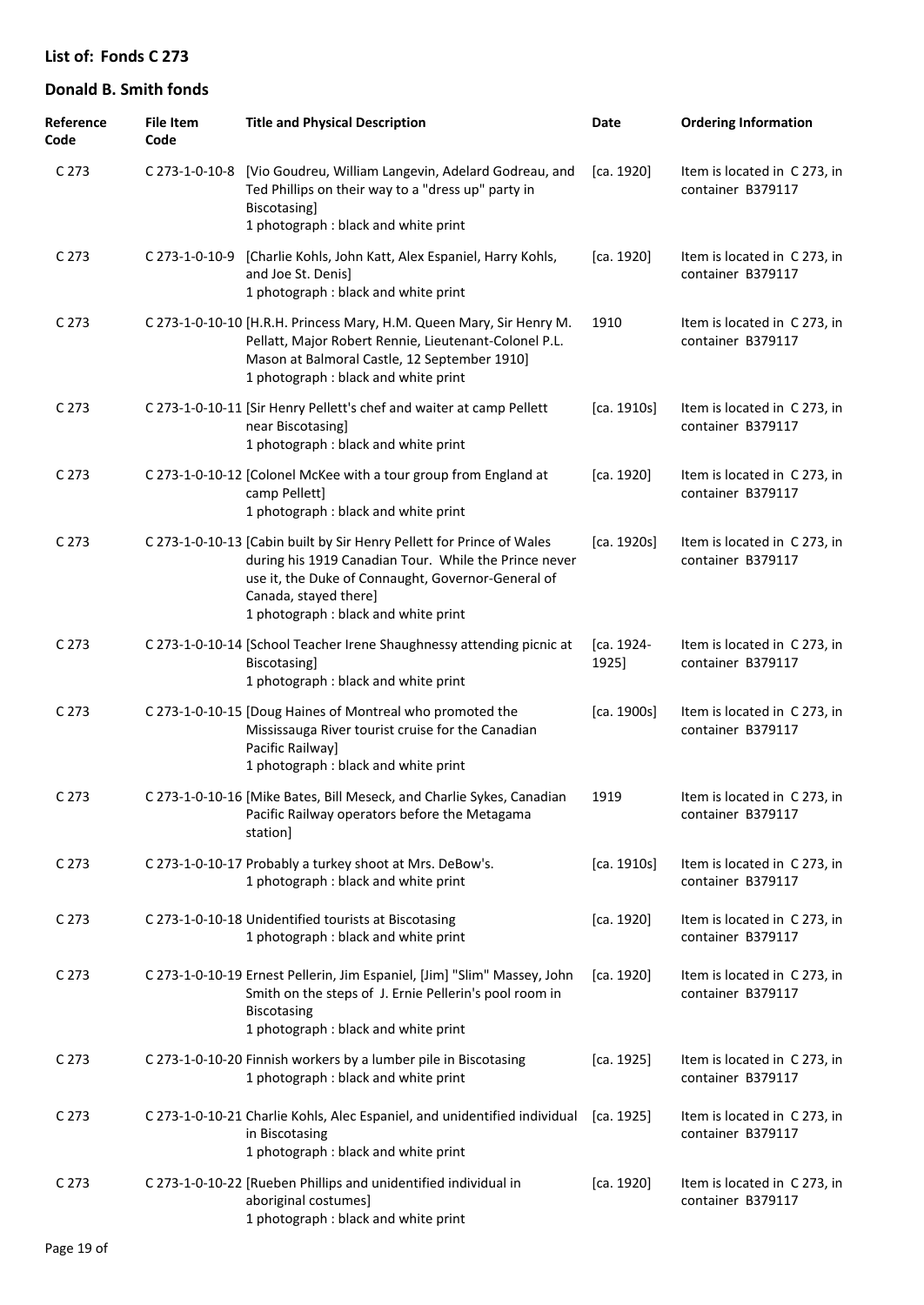| Reference<br>Code | <b>File Item</b><br>Code | <b>Title and Physical Description</b>                                                                                                                                                                                         | Date                | <b>Ordering Information</b>                       |
|-------------------|--------------------------|-------------------------------------------------------------------------------------------------------------------------------------------------------------------------------------------------------------------------------|---------------------|---------------------------------------------------|
| C 273             |                          | C 273-1-0-10-23 Tom Saville, and Simon Jackpine, and unidentified<br>individuals<br>1 photograph : black and white print                                                                                                      | [ca. 1920s]         | Item is located in C 273, in<br>container B379117 |
| C 273             |                          | C 273-1-0-10-24 [Alec Christnick with Rueben Phillips in aboriginal<br>costume]<br>1 photograph : black and white print                                                                                                       | [ca. 1920-<br>1925] | Item is located in C273, in<br>container B379117  |
| C <sub>273</sub>  |                          | C 273-1-0-10-25 [Irene Shaughnessy, school teacher in Biscotasing, with<br>her students]<br>1 photograph : black and white print                                                                                              | [ca. 1924-<br>1925] | Item is located in C 273, in<br>container B379117 |
| C 273             |                          | C 273-1-0-10-26 [Gordon Gouett, Dick Kelly, William Shaughnessy,<br>Ernestine Messervier, Mr. Pratt, and Oscar Newman<br>before the Pratt & Shanacy store in Biscotasing]<br>1 photograph : black and white print             | 1925                | Item is located in C273, in<br>container B379117  |
| C 273             |                          | C 273-1-0-10-27 [Gordon Langevin, Charles Kohls, and unidentified<br>tourist guiding up Taps Creek at Moose Lake]<br>1 photograph : black and white print                                                                     | [ca. 1935]          | Item is located in C 273, in<br>container B379117 |
| C 273             |                          | C 273-1-0-10-28 Biscotasing boys<br>1 photograph : black and white print                                                                                                                                                      | [ca. 1924-<br>1925] | Item is located in C 273, in<br>container B379117 |
| C 273             |                          | C 273-1-0-10-29 [Dick Kelly and Irene Shaughnessy with unidentified<br>guests in Biscotasing]<br>1 photograph : black and white print                                                                                         | [ca. 1924-<br>1925] | Item is located in C 273, in<br>container B379117 |
| C 273             |                          | C 273-1-0-11-1 [Photograph of birch trees on Grey Owl Island about<br>the time of the Mrs. DeBow's Chicken Dinner]<br>1 photograph : black and white print                                                                    | 1915                | Item is located in C273, in<br>container B379117  |
| C 273             | C 273-1-0-11-2           | [Departing from Mrs. DeBow's chicken dinner on Grey<br>Owl Island]<br>1 photograph : black and white print                                                                                                                    | 1915                | Item is located in C273, in<br>container B379117  |
| C 273             | C 273-1-0-11-3           | [Mrs. DeBow's chicken dinner]<br>1 photograph: black and white print                                                                                                                                                          | 1915                | Item is located in C273, in<br>container B379117  |
| C 273             |                          | C 273-1-0-11-4 [Mrs. DeBow's chicken dinner]<br>1 photograph : black and white print                                                                                                                                          | 1915                | Item is located in C 273, in<br>container B379117 |
| C 273             | C 273-1-0-11-5           | [Group photograph at Mrs. DeBow's chicken dinner]<br>1 photograph : black and white print                                                                                                                                     | 1915                | Item is located in C273, in<br>container B379117  |
| C 273             |                          | C 273-1-0-11-6 ["Ferg" Legace and group in Chapleau]<br>1 photograph : black and white print                                                                                                                                  | [ca. 1920]          | Item is located in C273, in<br>container B379117  |
| C 273             | C 273-1-0-11-7           | [Wishardt Miller, Ernest Messervier, and others playing<br>hockey in Biscotasing]<br>1 photograph : black and white print                                                                                                     | 1918                | Item is located in C273, in<br>container B379117  |
| C 273             |                          | C 273-1-0-11-8 [The Biscotasing hockey team before the mill]<br>1 photograph : black and white print                                                                                                                          | [ca. 1920s]         | Item is located in C 273, in<br>container B379117 |
| C 273             | C 273-1-0-11-9           | [Standing before the Hudson's bay post, Emilie,<br>Madeline (in Archie Belaney's uniform), Alice, and<br>"Gertie" Woodworth with Ernestine Messervier going<br>to a masquerade party]<br>1 photograph : black and white print | 1918                | Item is located in C273, in<br>container B379117  |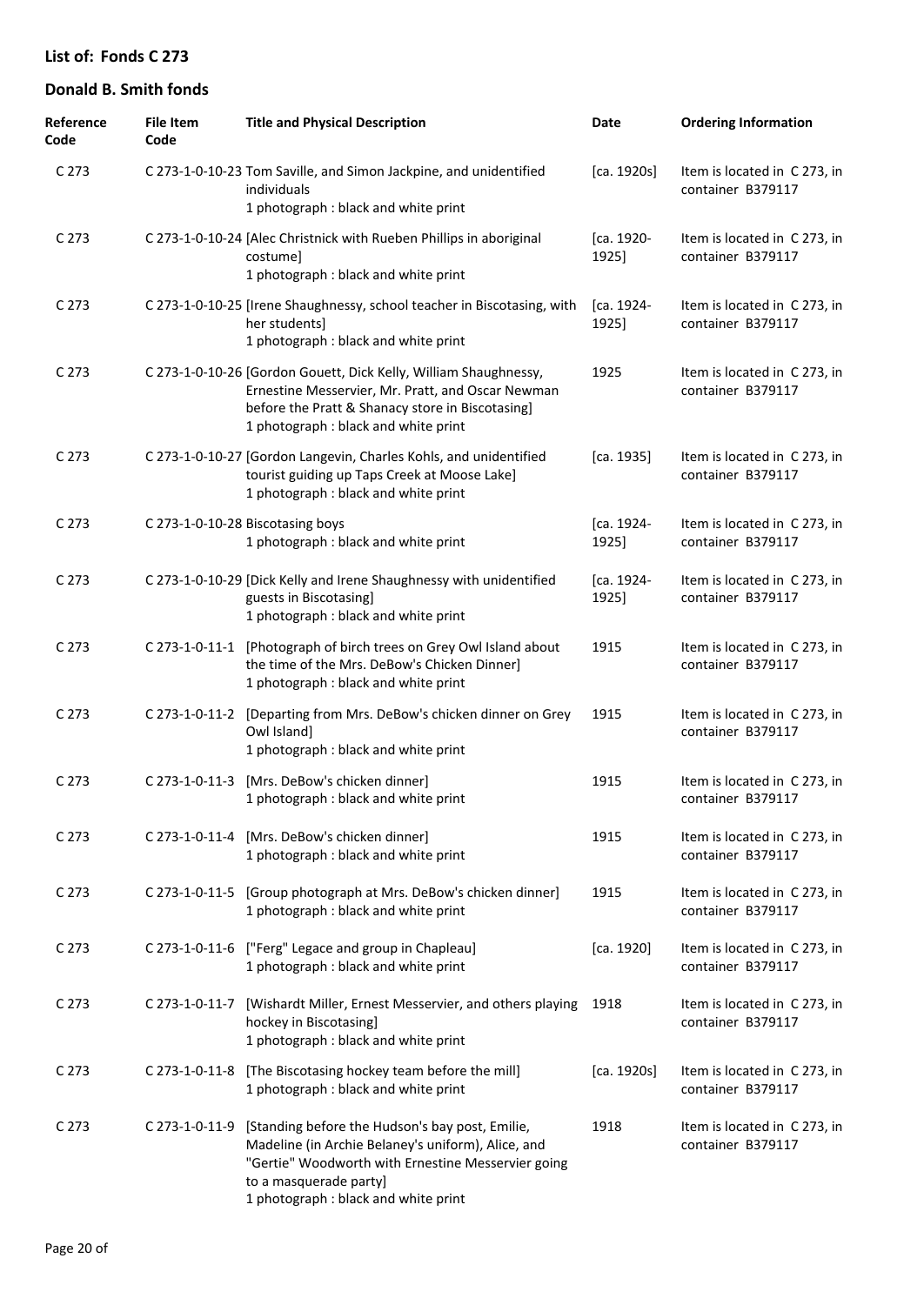| Reference<br>Code | <b>File Item</b><br>Code | <b>Title and Physical Description</b>                                                                                                                                                                           | Date                | <b>Ordering Information</b>                       |
|-------------------|--------------------------|-----------------------------------------------------------------------------------------------------------------------------------------------------------------------------------------------------------------|---------------------|---------------------------------------------------|
| C 273             |                          | C 273-1-0-11-10 [Madeline (in Archie Belaney's uniform) and Emilie<br>Woodworth going to a Masquerade party]<br>1 photograph : black and white print                                                            | 1919                | Item is located in C 273, in<br>container B379117 |
| C <sub>273</sub>  |                          | C 273-1-0-11-11 Children's Party in Biscotasing<br>1 photograph : black and white print                                                                                                                         | [ca. 1920s]         | Item is located in C273, in<br>container B379117  |
| C <sub>273</sub>  |                          | C 273-1-0-11-12 [Zepherin "Zed" Chretien, John Shannon, Tom<br>Kushkatu, Herman Kohls at Indian Lake]<br>1 photograph : black and white print                                                                   | [ca. 1920s]         | Item is located in C273, in<br>container B379117  |
| C <sub>273</sub>  |                          | C 273-1-0-11-13 ["Good times in Bisco", ferrying guests to the picnic<br>grounds for Victoria Day celebrations, 24 May 1923]<br>1 photograph : black and white print                                            | 1923                | Item is located in C273, in<br>container B379117  |
| C <sub>273</sub>  |                          | C 273-1-0-11-14 Irene Shaughnessy, school teacher in Biscotasing, with<br>her students]<br>1 photograph : black and white print                                                                                 | [ca. 1924-<br>1925] | Item is located in C 273, in<br>container B379117 |
| C <sub>273</sub>  |                          | C 273-1-0-11-15 Timber survey cruise party before the Chief Ranger<br>headquarters in Biscotasing, spring 1923]<br>1 photograph : black and white print                                                         | 1923                | Item is located in C273, in<br>container B379117  |
| C <sub>273</sub>  |                          | C 273-1-0-11-16 [Biscotasing entrance class]<br>1 photograph : black and white print                                                                                                                            | 1925                | Item is located in C 273, in<br>container B379117 |
| C <sub>273</sub>  |                          | C 273-1-0-11-17 [The Biscotasing baseball team (all players are<br>identified)]<br>1 photograph : black and white print                                                                                         | [ca. 1920]          | Item is located in C 273, in<br>container B379117 |
| C <sub>273</sub>  |                          | C 273-1-0-11-18 [The cast of "All Charlie's Fault", a play performed at<br>the Biscotasing school in October (?) 1919 (actors are<br>identified)]<br>1 photograph : black and white print                       | 1919                | Item is located in C273, in<br>container B379117  |
| C 273             |                          | C 273-1-0-11-19 [The cast of "All Charlie's Fault", a play performed at<br>the Biscotasing school in October (?) 1919 (actors are<br>identified)]<br>1 photograph: black and white print                        | 1919                | Item is located in C 273, in<br>container B379117 |
| C <sub>273</sub>  |                          | C 273-1-0-11-20 [Dick Kelly and Queenie Miller as the butler and maid<br>from "All Charlie's Fault", a play performed at the<br>Biscotasing school in October (?) 1919]<br>1 photograph : black and white print | 1919                | Item is located in C273, in<br>container B379117  |
| C <sub>273</sub>  |                          | C 273-1-0-11-21 [Gus Christnik, Emery Couvrette, and two unidentified<br>hunters with a freshly killed bull moose]<br>1 photograph : black and white print                                                      | [ca. 1930s]         | Item is located in C 273, in<br>container B379117 |
| C <sub>273</sub>  |                          | C 273-1-0-11-22 [Rene Espaniel, George Miron, Archie Espaniel, and Bill<br>O'Donnell at Biscotasing]<br>1 photograph : black and white print                                                                    | [ca. 1930s]         | Item is located in C 273, in<br>container B379117 |
| C <sub>273</sub>  |                          | C 273-1-0-11-23 [Paul Moses in Biscotasing after a fishing trip to<br>Ramsey Lake when there were no fishing limits]<br>1 photograph : black and white print                                                    | [ca. 1930s]         | Item is located in C 273, in<br>container B379117 |
| C <sub>273</sub>  |                          | C 273-1-0-11-24 [Bill and Hector Bléau with Gus Christnick before his<br>house in Biscotasing]<br>1 photograph : black and white print                                                                          | [ca. 1930s]         | Item is located in C 273, in<br>container B379117 |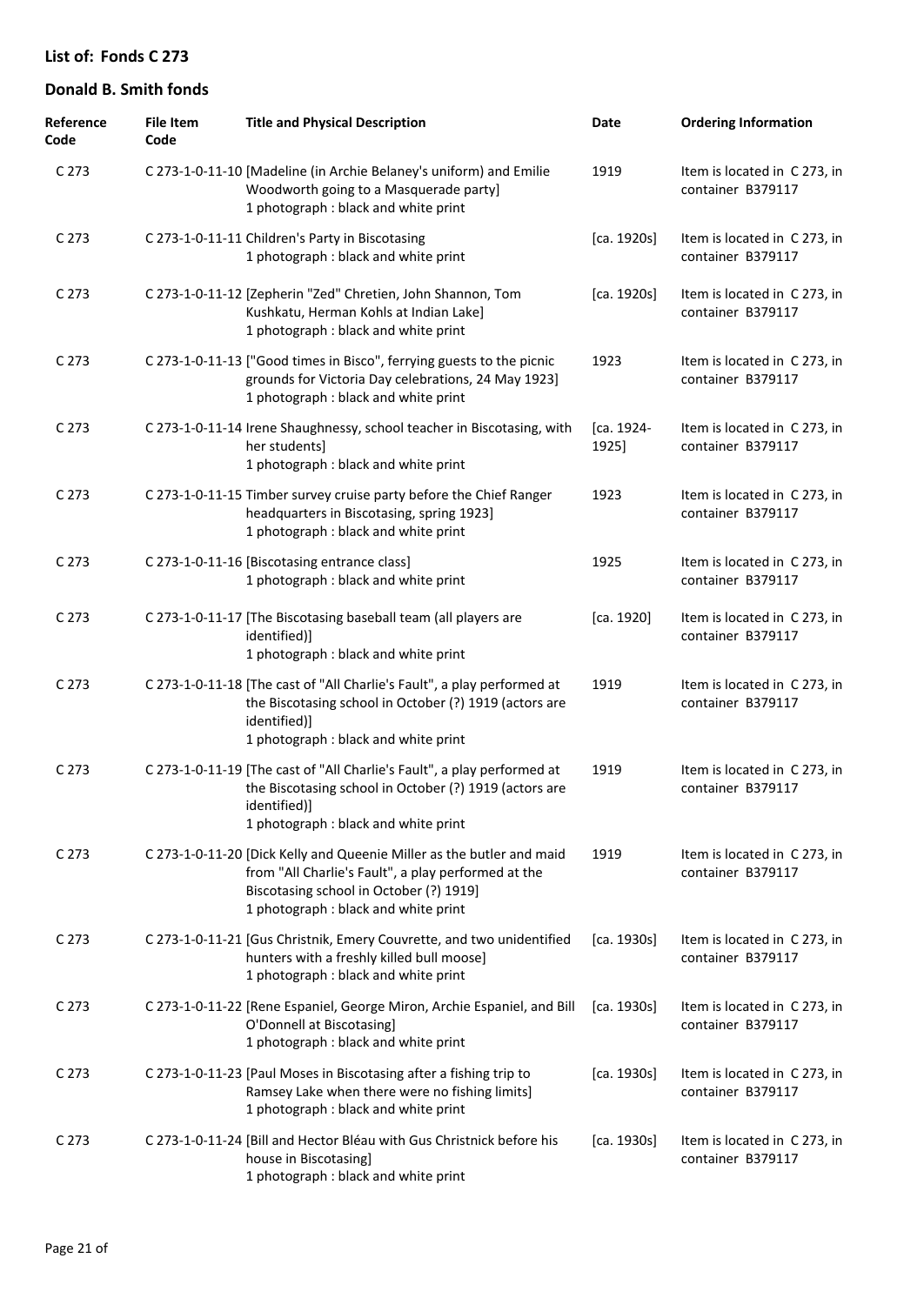| Reference<br>Code | <b>File Item</b><br>Code | <b>Title and Physical Description</b>                                                                                                                                                                     | Date                | <b>Ordering Information</b>                       |
|-------------------|--------------------------|-----------------------------------------------------------------------------------------------------------------------------------------------------------------------------------------------------------|---------------------|---------------------------------------------------|
| C 273             |                          | C 273-1-0-11-25 [Fred Wright and Johnny Jero in Biscotasing]<br>1 photograph : black and white print                                                                                                      | 1939                | Item is located in C 273, in<br>container B379117 |
| C <sub>273</sub>  |                          | C 273-1-0-11-26 [Dick Kelly and others before a trapping cabin]<br>1 photograph : black and white print                                                                                                   | [ca. 1940s]         | Item is located in C 273, in<br>container B379117 |
| C <sub>273</sub>  |                          | C 273-1-0-11-27 [Lily Punstel, school teacher in Biscotasing, with her<br>studentsl<br>1 photograph : black and white print                                                                               | [ca. 1945]          | Item is located in C273, in<br>container B379117  |
| C <sub>273</sub>  |                          | C 273-1-0-11-28 [Group photograph in Biscotasing]<br>1 photograph : black and white print                                                                                                                 | 1947                | Item is located in C 273, in<br>container B379117 |
| C <sub>273</sub>  |                          | C 273-1-0-11-29 [Margaret McAuley with future Prime Minister Lester<br>B. Pearson in Biscotasing]<br>1 photograph : black and white print                                                                 | 1951                | Item is located in C 273, in<br>container B379117 |
| C <sub>273</sub>  |                          | C 273-1-0-11-30 [Mrs. Grant and daughter with Lester B. Pearson, MP<br>for the Biscotasing area, and his wife]<br>1 photograph : black and white print                                                    | 1951                | Item is located in C 273, in<br>container B379117 |
| C <sub>273</sub>  |                          | C 273-1-0-12-1 A.E. "Bud" O'Neill in the Canadian Army in World War<br>One<br>1 photograph : black and white print                                                                                        | [ca. 1914-<br>1918] | Item is located in C 273, in<br>container B379117 |
| C <sub>273</sub>  | C 273-1-0-12-2           | [Wilfred McLeod, age eighteen, and Jimmy Driscol in<br>their Canadian Expeditionary Force uniforms]<br>1 photograph : black and white print                                                               | [ca. 1914-<br>1918] | Item is located in C 273, in<br>container B379117 |
| C <sub>273</sub>  | C 273-1-0-12-3           | [John Smith and Queenie Miller]<br>1 photograph : black and white print                                                                                                                                   | [ca. 1919-<br>1920] | Item is located in C 273, in<br>container B379117 |
| C <sub>273</sub>  | C 273-1-0-12-4           | [William Miller and his wife, Emma McLeod Miller]<br>1 photograph : black and white print                                                                                                                 | 1918                | Item is located in C 273, in<br>container B379117 |
| C <sub>273</sub>  | C 273-1-0-12-5           | [Wishardt Miller, son of Hudson's Bay Company Factor<br>Joseph Miller, at the gate to the Woodworth home<br>before leaving with the Canadian Expeditionary Force]<br>1 photograph : black and white print | 1914                | Item is located in C 273, in<br>container B379117 |
| C <sub>273</sub>  |                          | C 273-1-0-12-6 [Wishardt Miller at Biscotasing, May 1918]<br>1 photograph : black and white print                                                                                                         | 1918                | Item is located in C 273, in<br>container B379117 |
| C <sub>273</sub>  |                          | C 273-1-0-12-7 Bill Miller, son of Joseph Miller, Hudson's Bay Company<br>manager at Mattagami<br>1 photograph : black and white print                                                                    | [ca. 1910s]         | Item is located in C273, in<br>container B379117  |
| C <sub>273</sub>  |                          | C 273-1-0-12-8 Bill Miller and his wife and family [in Biscotasing]<br>2 photographs : black and white prints                                                                                             | [ca. 1920s]         | Item is located in C273, in<br>container B379117  |
| C <sub>273</sub>  |                          | C 273-1-0-12-9 ["Slim" Jim Massey standing before Bill Draper's house<br>in Biscotasing]<br>1 photograph : black and white print                                                                          | [ca. 1920]          | Item is located in C273, in<br>container B379117  |
| C <sub>273</sub>  |                          | C 273-1-0-12-10 Jim "Slim" Massey, the cook [in Biscotasing]<br>1 photograph : black and white print                                                                                                      | [ca. 1920s]         | Item is located in C273, in<br>container B379117  |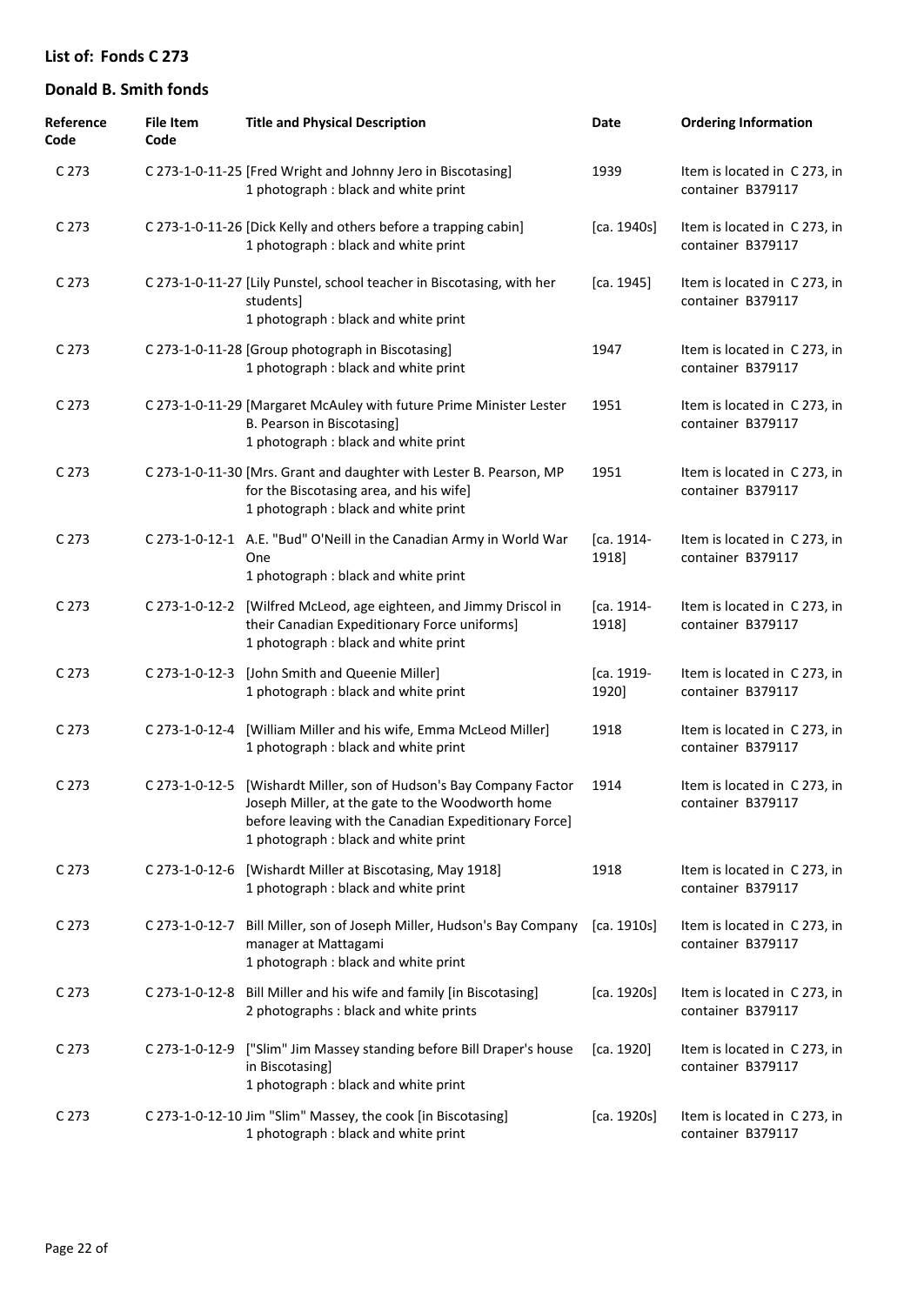| Reference<br>Code | <b>File Item</b><br>Code | <b>Title and Physical Description</b>                                                                                                                                                                                                                                  | Date        | <b>Ordering Information</b>                       |
|-------------------|--------------------------|------------------------------------------------------------------------------------------------------------------------------------------------------------------------------------------------------------------------------------------------------------------------|-------------|---------------------------------------------------|
| C 273             |                          | C 273-1-0-12-11 [Canadian Pacific Railroad station agent Joe Bolton,<br>Booth & Shannon bookkeeper and postmaster Dick<br>Kelly, and Jack Woodworth, son of Hudson's Bay<br>Company Factor at Biscotasing, on a canoeing trip]<br>1 photograph : black and white print | [ca. 1925]  | Item is located in C 273, in<br>container B379117 |
| C 273             |                          | C 273-1-0-12-12 Steve Blackith [sailing] on the south side of the Spanish<br>Dam near Biscotasing, may 1925<br>1 photograph : black and white print                                                                                                                    | 1925        | Item is located in C 273, in<br>container B379117 |
| C 273             |                          | C 273-1-0-12-13 Jack Woodworth and Wishardt Miller at Biscotasing<br>1 photograph : black and white print                                                                                                                                                              | [ca. 1920s] | Item is located in C 273, in<br>container B379117 |
| C 273             |                          | C 273-1-0-12-14 [Dick Kelly, former Biscotasing Postmaster]<br>1 photograph : black and white print                                                                                                                                                                    | [ca. 1920s] | Item is located in C 273, in<br>container B379117 |
| C 273             |                          | C 273-1-0-12-15 [John Smith, Canadian Pacific Railroad grounds<br>manager, wearing a chamber pot]<br>1 photograph : black and white print                                                                                                                              | [ca. 1920s] | Item is located in C 273, in<br>container B379117 |
| C 273             |                          | C 273-1-0-12-16 [Cook "Slim" Jim Massey, Hudson's Bay Company<br>Factor Harry Woodworth, and Forest Ranger and<br>prospector Bill Draper; supposedly photographed by<br>Archie Belaney]<br>1 photograph : black and white print                                        | [ca. 1920]  | Item is located in C 273, in<br>container B379117 |
| C 273             |                          | C 273-1-0-12-17 Tom Woodworth, Dick Kelly, and Joe Bolton on a<br>canoe trip near Biscotasing<br>1 photograph : black and white print                                                                                                                                  | [ca. 1920s] | Item is located in C 273, in<br>container B379117 |
| C 273             |                          | C 273-1-0-12-18 [Jack Leve and Father Kennedy, who travelled the<br>Canadian Pacific Railroad line between Sudbury and<br>Chapleau, sharing a string of fish at Sheenan]<br>1 photograph : black and white print                                                       | [ca. 1920s] | Item is located in C 273, in<br>container B379117 |
| C 273             |                          | C 273-1-0-12-19 [Jack Leve holding the tame beavers of Jim and Joe<br>Shawinigan (or Chuckanee) ]<br>1 photograph : black and white print                                                                                                                              | [ca. 1920s] | Item is located in C 273, in<br>container B379117 |
| C 273             |                          | C 273-1-0-12-20 [Joe Shawinigan (or Chuckanee) and Jack Leve holding<br>tame beavers]<br>1 photograph : black and white print                                                                                                                                          | [ca. 1920s] | Item is located in C 273, in<br>container B379117 |
| C 273             |                          | C 273-1-0-12-21 [Jack Milner, Jack Leve, and Jasper Milner at Sheenan]<br>1 photograph : black and white print                                                                                                                                                         | [ca. 1930s] | Item is located in C 273, in<br>container B379117 |
| C 273             |                          | C 273-1-0-12-22 [Jack Leve giving Indian children rides with his dog<br>team]<br>1 photograph : black and white print                                                                                                                                                  | [ca. 1920s] | Item is located in C273, in<br>container B379117  |
| C 273             |                          | C 273-1-0-12-23 ["Teddy", Jack Leve's tame bear in Biscotasing]<br>1 photograph : black and white print                                                                                                                                                                | 1923        | Item is located in C 273, in<br>container B379117 |
| C 273             |                          | C 273-1-0-12-24 ["Teddy", Jack Leve's tame bear in Biscotasing]<br>1 photograph : black and white print                                                                                                                                                                | 1923        | Item is located in C 273, in<br>container B379117 |
| C 273             |                          | C 273-1-0-12-25 [Jack Leve with a tame bear cub in Sudbury, May 1932]<br>1 photograph : black and white print                                                                                                                                                          | 1932        | Item is located in C 273, in<br>container B379117 |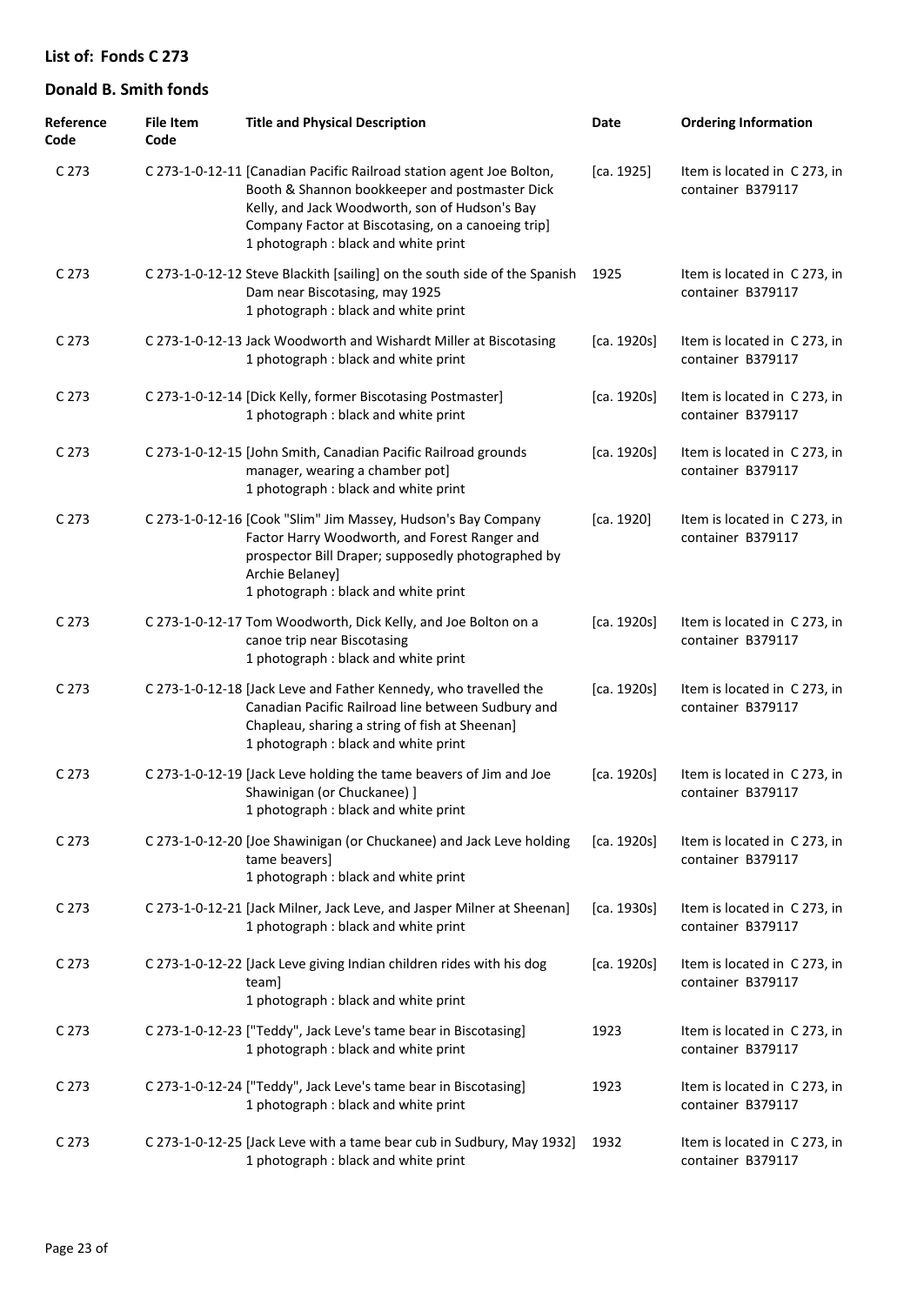| Reference<br>Code | <b>File Item</b><br>Code | <b>Title and Physical Description</b>                                                                                                                                                                                                                                                   | Date                | <b>Ordering Information</b>                       |
|-------------------|--------------------------|-----------------------------------------------------------------------------------------------------------------------------------------------------------------------------------------------------------------------------------------------------------------------------------------|---------------------|---------------------------------------------------|
| C 273             |                          | C 273-1-0-12-26 [Jack Leve handling two tame bear cubs destined for<br>the United States, Sudbury, May 1932]<br>1 photograph : black and white print                                                                                                                                    | [1932]              | Item is located in C 273, in<br>container B379117 |
| C <sub>273</sub>  |                          | C 273-1-0-12-27 [Bill Draper, prospector and forest ranger for the<br>Department of Lands and Forests]<br>1 photograph : black and white print                                                                                                                                          | [ca. 1950s]         | Item is located in C 273, in<br>container B379117 |
| C <sub>273</sub>  |                          | C 273-1-0-13-1 [Hudson's Bay Company trading post at Mulligan's Bay,<br>three miles from the present site of Chapleau, 1886]<br>1 photograph : black and white print                                                                                                                    | 1886                | Item is located in C 273, in<br>container B379117 |
| C <sub>273</sub>  |                          | C 273-1-0-13-2 [First public school in Chapleau, erected in 1890, used<br>as a private dwelling from 1901 and demolished in<br>1945]<br>1 photograph : black and white print                                                                                                            | 1922                | Item is located in C 273, in<br>container B379117 |
| C <sub>273</sub>  | C 273-1-0-13-3           | [Brass Band of Chapleau]<br>1 photograph : black and white print                                                                                                                                                                                                                        | 1889                | Item is located in C 273, in<br>container B379117 |
| C <sub>273</sub>  | C 273-1-0-13-4           | Old St John's Anglican Church [with a street light<br>constructed from a hurricane lantern in foreground]<br>1 photograph : black and white print                                                                                                                                       | 1896                | Item is located in C 273, in<br>container B379117 |
| C <sub>273</sub>  |                          | C 273-1-0-13-5 Group picnic of Chapleau residents at Mulligan's Bay,<br>Hudson's Bay Company post<br>1 photograph : black and white print                                                                                                                                               | 1900                | Item is located in C 273, in<br>container B379117 |
| C <sub>273</sub>  | C 273-1-0-13-6           | [Stanley Dexter and H.J. Stewart, dressed as natives for<br>the Dominion Day parade in Chapleau]<br>1 photograph : black and white print                                                                                                                                                | 1903                | Item is located in C 273, in<br>container B379117 |
| C <sub>273</sub>  | C 273-1-0-13-7           | July 1st 1905 celebration in Chapleau<br>1 photograph : black and white print                                                                                                                                                                                                           | 1905                | Item is located in C 273, in<br>container B379117 |
| C 273             |                          | C 273-1-0-13-8 July 1st 1905 celebration in Chapleau<br>1 photograph : black and white print                                                                                                                                                                                            | 1905                | Item is located in C 273, in<br>container B379117 |
| C 273             |                          | C 273-1-0-13-9 Charter members of the Independent Order of<br>Oddfellows of Missanabie, Lodge 266 of Chapleau<br>[Charter granted 16 May 1888 to W. Yuel, J.B. Dexter,<br>H. Curran, A. Austin, J. McNiece Austin, C. Kyle, and N.<br>Atkinson]<br>1 photograph : black and white print | 1888                | Item is located in C 273, in<br>container B379117 |
| C <sub>273</sub>  |                          | C 273-1-0-13-10 Chapleau lacrosse team<br>1 photograph : black and white print                                                                                                                                                                                                          | 1905                | Item is located in C273, in<br>container B379117  |
| C <sub>273</sub>  |                          | C 273-1-0-13-11 Choir of the Roman Catholic Church in Chapleau<br>1 photograph : black and white print                                                                                                                                                                                  | 1913                | Item is located in C273, in<br>container B379117  |
| C <sub>273</sub>  |                          | C 273-1-0-13-12 Loyal Orange Lodge picnic, Chapleau, July 12, 1909 or<br>1910<br>1 photograph: black and white print                                                                                                                                                                    | [ca. 1909-<br>1910] | Item is located in C 273, in<br>container B379117 |
| C <sub>273</sub>  |                          | C 273-1-0-13-13 Canadian Pacific Railroad Chapleau shop staff<br>1 photograph: black and white print                                                                                                                                                                                    | 1910                | Item is located in C 273, in<br>container B379117 |
| C <sub>273</sub>  |                          | C 273-1-0-13-14 Interior Old Roman Catholic Church, Chapleau<br>1 photograph : black and white print                                                                                                                                                                                    | [ca. 1890s]         | Item is located in C 273, in<br>container B379117 |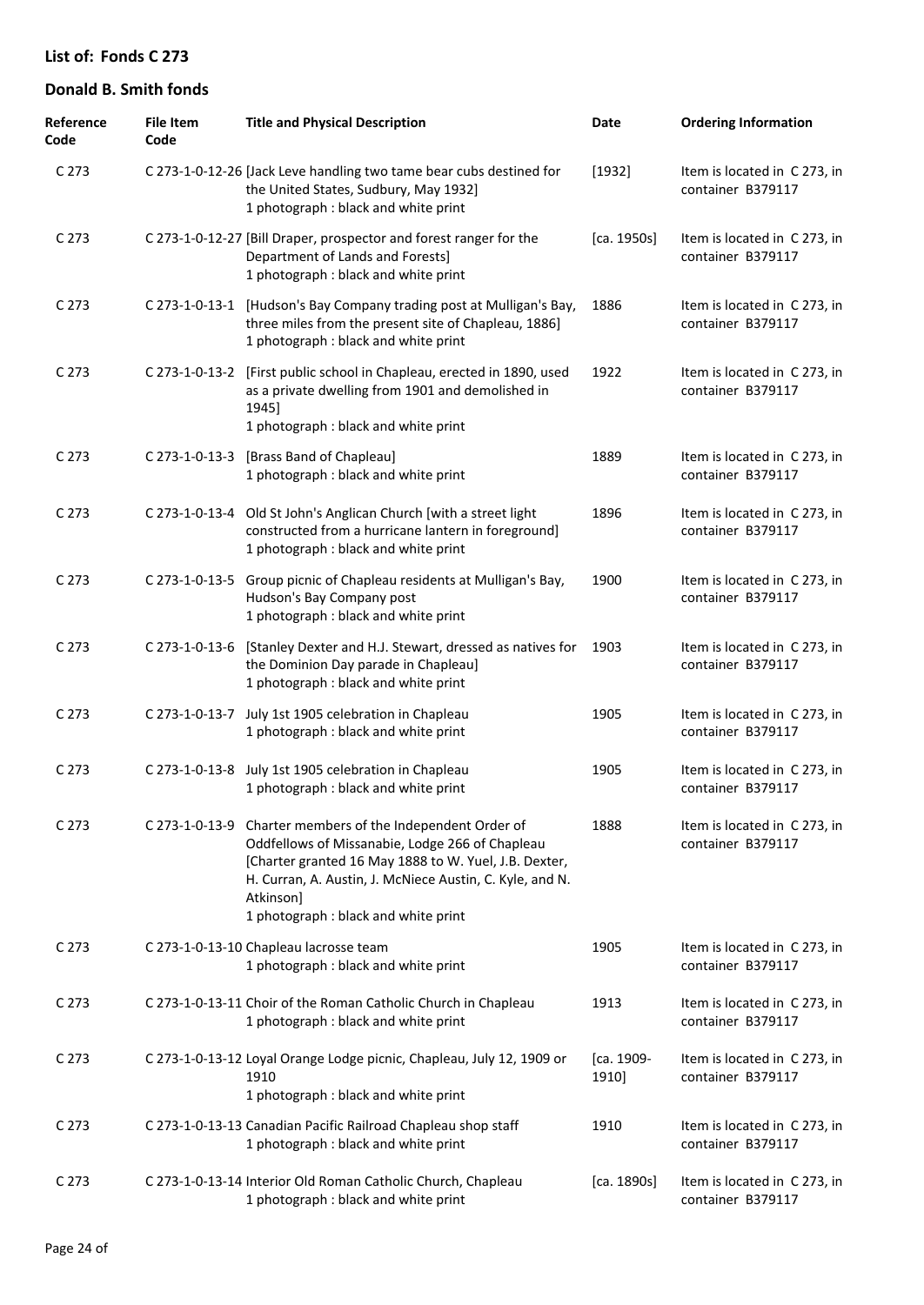| Reference<br>Code | <b>File Item</b><br>Code | <b>Title and Physical Description</b>                                                                                                                                                                        | <b>Date</b> | <b>Ordering Information</b>                       |
|-------------------|--------------------------|--------------------------------------------------------------------------------------------------------------------------------------------------------------------------------------------------------------|-------------|---------------------------------------------------|
| C 273             |                          | C 273-1-0-13-15 [Mr. and Mrs.] Felix Fortin and family, Chapleau<br>1 photograph : black and white print                                                                                                     | 1902        | Item is located in C 273, in<br>container B379117 |
| C 273             |                          | C 273-1-0-13-16 Mr. and Mrs. Octave Boucher [and family], pioneers of<br>Chapleau, around 1907<br>1 photograph : black and white print                                                                       | [ca. 1907]  | Item is located in C 273, in<br>container B379117 |
| C 273             |                          | C 273-1-0-13-17 Chapleau pioneers, Mr. and Mrs. T.J. Godfrey with<br>daughter, Marney, and son, Jim, around 1906.<br>1 photograph : black and white print                                                    | [ca. 1906]  | Item is located in C 273, in<br>container B379117 |
| C 273             |                          | C 273-1-0-13-18 Mr. and Mrs. Henderson, Chapleau, around 1908<br>1 photograph : black and white print                                                                                                        | [ca. 1908]  | Item is located in C 273, in<br>container B379117 |
| C 273             |                          | C 273-1-0-13-19 [Elevated panorama of Chapleau]<br>1 photograph : black and white print                                                                                                                      | 1907        | Item is located in C 273, in<br>container B379117 |
| C 273             |                          | C 273-1-0-13-20 [Elevated panorama of Chapleau]<br>1 photograph : black and white print                                                                                                                      | 1907        | Item is located in C 273, in<br>container B379117 |
| C 273             | C 273-1-0-14-1           | [Dominion Day in Chapleau]<br>1 photograph : black and white print                                                                                                                                           | 1903        | Item is located in C 273, in<br>container B379118 |
| C 273             |                          | C 273-1-0-14-2 John Hun of Hun's School, Princeton near Chapleau<br>1 photograph : black and white print                                                                                                     | [ca. 1907]  | Item is located in C 273, in<br>container B379118 |
| C 273             | C 273-1-0-14-3           | Chapleau brass band at Schreiber, July 12, 1908<br>1 photograph : black and white print                                                                                                                      | 1908        | Item is located in C 273, in<br>container B379118 |
| C 273             | C 273-1-0-14-4           | [Beamish & Smith store (previously Austin's store,<br>subsequently Smith & Chapple store), 3 July 1905]<br>1 photograph : black and white print                                                              | 1905        | Item is located in C 273, in<br>container B379118 |
| C 273             |                          | C 273-1-0-14-5 Smith & Chapple's store in Chapleau<br>1 photograph : black and white print                                                                                                                   | 1908        | Item is located in C 273, in<br>container B379118 |
| C 273             |                          | C 273-1-0-14-6 [Jim Cachagee, a local Cree, on the Chapleau station<br>platform with his mother and father]<br>1 photograph : black and white print                                                          | [ca. 1910]  | Item is located in C 273, in<br>container B379118 |
| C 273             | C 273-1-0-14-7           | [Jim Cachagee, a local Cree, on the Chapleau station<br>platform with his mother and father]<br>1 photograph : black and white print                                                                         | [ca. 1910]  | Item is located in C 273, in<br>container B379118 |
| C 273             |                          | C 273-1-0-14-8 [C.A. "Bill" Pellow at the corner of Beech and Lorne<br>street, using his dog cart to deliver parcels from the<br>D.O. Payne's Pembroke Steam Laundry<br>1 photograph : black and white print | [ca. 1911]  | Item is located in C 273, in<br>container B379118 |
| C 273             | C 273-1-0-14-9           | [Main Street of Chapleau looking east from the<br>Queen's Hotel]<br>1 photograph : black and white print                                                                                                     | 1911        | Item is located in C 273, in<br>container B379118 |
| C 273             |                          | C 273-1-0-14-10 [Elevated view of Chapleau]<br>1 photograph : black and white print                                                                                                                          | [ca. 1913]  | Item is located in C 273, in<br>container B379118 |
| C 273             |                          | C 273-1-0-14-11 [Bishop and Mrs. Rennison in Chapleau prior to his<br>canoe trip to Moose Factory to recruit Natives to fight<br>in World War I]<br>1 photograph : black and white print                     | 1916        | Item is located in C 273, in<br>container B379118 |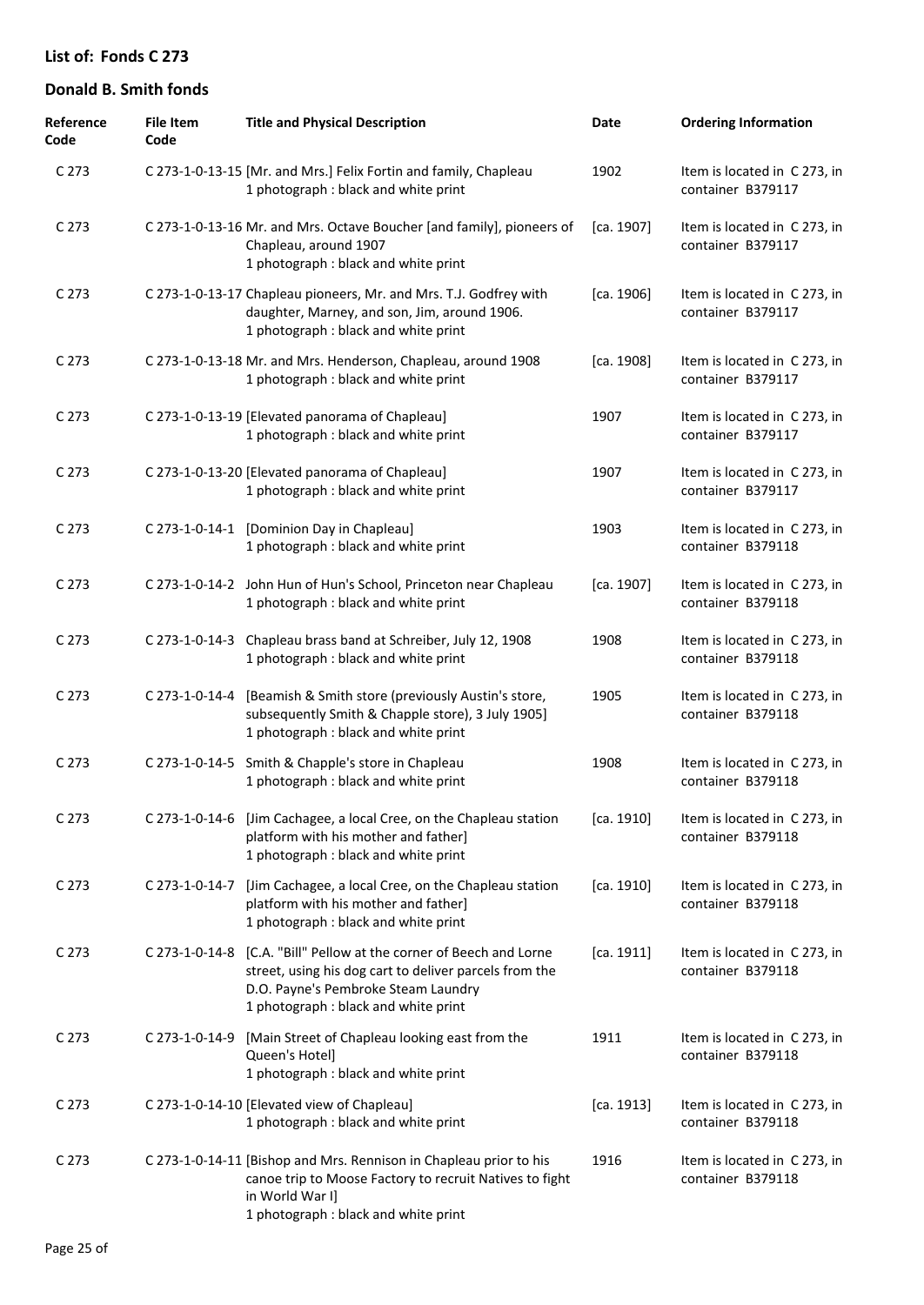| Reference<br>Code | <b>File Item</b><br>Code | <b>Title and Physical Description</b>                                                                                                                                                 | Date                | <b>Ordering Information</b>                       |
|-------------------|--------------------------|---------------------------------------------------------------------------------------------------------------------------------------------------------------------------------------|---------------------|---------------------------------------------------|
| C 273             |                          | C 273-1-0-14-12 Peace parade in Chapleau<br>1 photograph : black and white print                                                                                                      | 1918                | Item is located in C 273, in<br>container B379118 |
| C 273             |                          | C 273-1-0-14-13 [John Alexander Halliday, first paid Forest Ranger in<br>Chapleau (1911-1919) with his grand-daughter]<br>1 photograph : black and white print                        | [ca. 1920s]         | Item is located in C 273, in<br>container B379118 |
| C 273             |                          | C 273-1-0-14-14 [Sir Earl Haig addressing a gathering in Chapleau]<br>1 photograph : black and white print                                                                            | [1924]              | Item is located in C 273, in<br>container B379118 |
| C 273             |                          | C 273-1-0-14-15 Sir Earl Haig inspecting veterans<br>1 photograph : black and white print                                                                                             | 1924                | Item is located in C 273, in<br>container B379118 |
| C 273             |                          | C 273-1-0-14-16 Memorial stone erected [in Roman Catholic cemetery]<br>in 1920 in honour of Louis Hemon who died in<br>Chapleau, June 8, 1913<br>1 photograph : black and white print | [ca. 1920s]         | Item is located in C 273, in<br>container B379118 |
| C 273             |                          | C 273-1-0-14-17 [John Ceredigron Jones' grave marker in the Protestant [ca. 1920s]<br>Cemetery in Sultan]<br>1 photograph : black and white print                                     |                     | Item is located in C 273, in<br>container B379118 |
| C 273             |                          | C 273-1-0-14-18 [McLeod's store on Lansdowne Street]<br>1 photograph : black and white print                                                                                          | 1923                | Item is located in C273, in<br>container B379118  |
| C 273             |                          | C 273-1-0-14-19 July 1st Celebration in Chapleau<br>1 photograph : black and white print                                                                                              | [ca. 1934]          | Item is located in C273, in<br>container B379118  |
| C 273             |                          | C 273-1-0-14-20 Two Finns at Kormak, up the line from Biscotasing,<br>working in the logging industry<br>1 photograph : black and white print                                         | [ca. 1940s]         | Item is located in C273, in<br>container B379118  |
| C 273             |                          | C 273-1-0-15-1 Tom Sanders in Army uniform<br>1 photograph : black and white print                                                                                                    | [ca. 1915]          | Item is located in C 273, in<br>container B379118 |
| C 273             |                          | C 273-1-0-15-2 [Joe Champagne with fur buyer Frank Dokis from the<br>Dokis First Nation Indian Reserve #9]<br>1 photograph : black and white print                                    | [ca. 1910]          | Item is located in C 273, in<br>container B379118 |
| C 273             | C 273-1-0-15-3           | [John Shickamik and his wife, Julia Shickamik nee<br>Matogense]<br>1 photograph : black and white print                                                                               | [ca. 1920]          | Item is located in C 273, in<br>container B379118 |
| C 273             | C 273-1-0-15-4           | [Joe Minnewasqwe, Jr., Mrs. Joe Minnewasqwe, and<br>Mr. Pinasse from Sturgeon Falls, at Ramsey Lake near<br>Biscotasing]<br>1 photograph : black and white print                      | [ca. 1910s]         | Item is located in C273, in<br>container B379118  |
| C 273             | C 273-1-0-15-5           | [Charlie Kushachu in his Canadian Expeditionary Force<br>uniform before his death overseas]<br>1 photograph : black and white print                                                   | [ca. 1914-<br>1918] | Item is located in C 273, in<br>container B379118 |
| C 273             | C 273-1-0-15-6           | [Antoine Minnewasqwe in his Canadian Expeditionary<br>Force uniform]<br>1 photograph : black and white print                                                                          | [ca. 1914-<br>1918] | Item is located in C 273, in<br>container B379118 |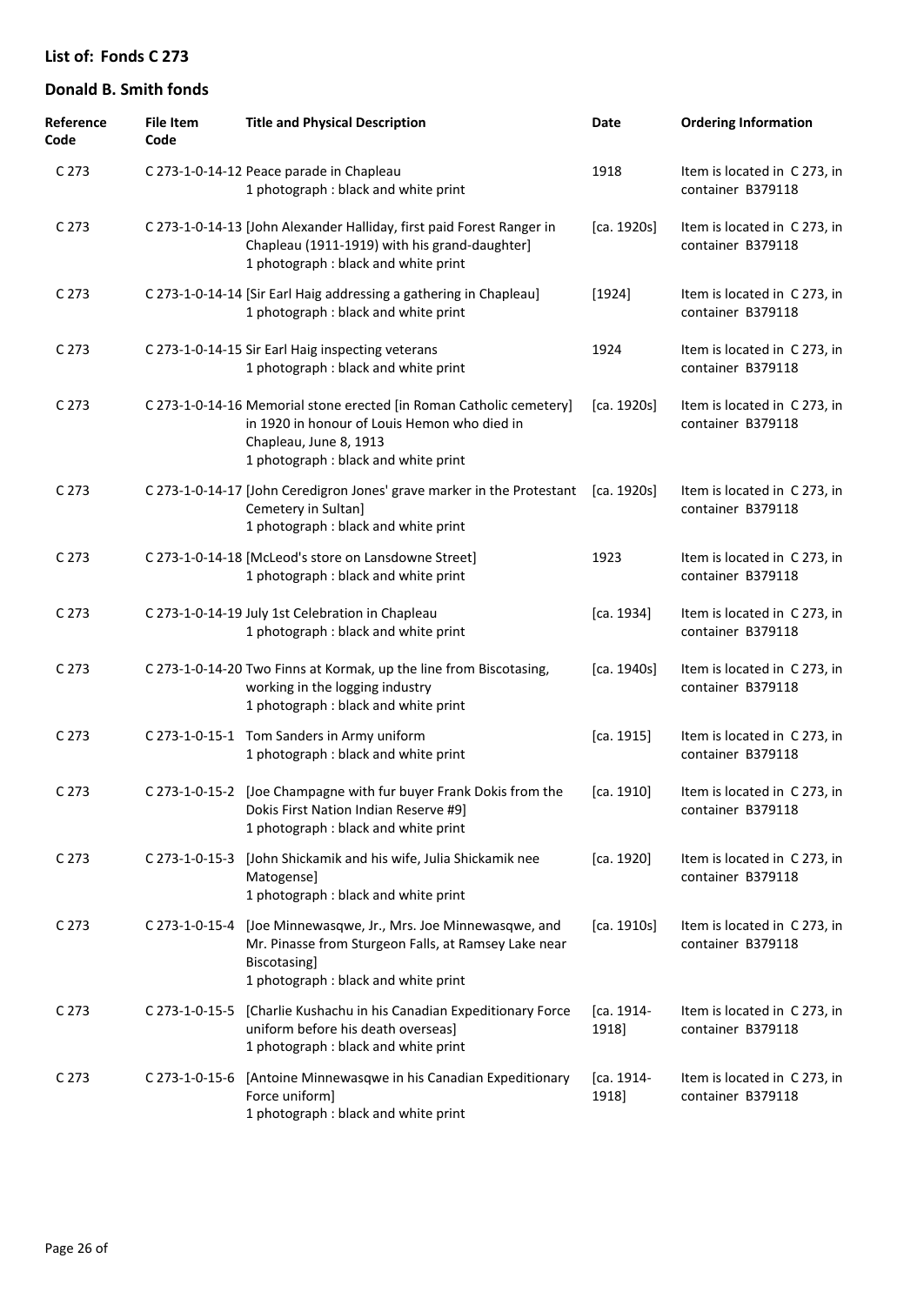| Reference<br>Code | <b>File Item</b><br>Code | <b>Title and Physical Description</b>                                                                                                                                                                                                                                               | Date                | <b>Ordering Information</b>                       |
|-------------------|--------------------------|-------------------------------------------------------------------------------------------------------------------------------------------------------------------------------------------------------------------------------------------------------------------------------------|---------------------|---------------------------------------------------|
| C <sub>273</sub>  | C 273-1-0-15-7           | [Neganikabo, an Ojibwa from Onaping East near<br>Biscotasing, who with Old Misabi of Temagami<br>probably made up the character of " Neganikabo" in<br>Grey Owl's Men of the Last Frontier (1931) and Sajo<br>and her Beaver People (1935)]<br>1 photograph : black and white print | [ca. 1930s]         | Item is located in C273, in<br>container B379118  |
| C <sub>273</sub>  | C 273-1-0-15-8           | [Duplicate of C 273-1-0-15-7]<br>1 photograph : black and white print                                                                                                                                                                                                               | [ca. 1930s]         | Item is located in C273, in<br>container B379118  |
| C <sub>273</sub>  | C 273-1-0-15-9           | Big Otter with an unidentified Native in Biscotasing.<br>Big Otter first met Archie Belaney in the Mississauga<br>River area and is mentioned in Grey Owl's Tales of an<br>Empty Cabin]<br>1 photograph : black and white print                                                     | [ca. 1914-<br>1918] | Item is located in C273, in<br>container B379118  |
| C <sub>273</sub>  |                          | C 273-1-0-15-10 [David Mann and Big Man, two Ojibwa Natives at<br>Biscotasing]<br>1 photograph : black and white print                                                                                                                                                              | [ca. 1920s]         | Item is located in C273, in<br>container B379118  |
| C <sub>273</sub>  |                          | C 273-1-0-15-11 [Mrs. Legace and natives at the Biscotasing Treaty Day]<br>1 photograph : black and white print                                                                                                                                                                     | [ca. 1918]          | Item is located in C 273, in<br>container B379118 |
| C <sub>273</sub>  |                          | C 273-1-0-15-12 [The Jackpine brothers, Natives from the Algoma<br>District]<br>1 photograph : black and white print                                                                                                                                                                | [ca. 1925]          | Item is located in C 273, in<br>container B379118 |
| C <sub>273</sub>  |                          | C 273-1-0-15-13 [Brothers Dave and Joe "Buckshot" Minnewasqwa]<br>1 photograph : black and white print                                                                                                                                                                              | [ca. 1920s]         | Item is located in C273, in<br>container B379118  |
| C <sub>273</sub>  |                          | C 273-1-0-15-14 Donalda Lagace and Mrs. Schickamic at Biscotasing<br>1 photograph : black and white print                                                                                                                                                                           | [ca. 1920s]         | Item is located in C273, in<br>container B379118  |
| C <sub>273</sub>  |                          | C 273-1-0-15-15 Old Man MacKay, Biscotasing<br>1 photograph : black and white print                                                                                                                                                                                                 | [ca. 1920s]         | Item is located in C273, in<br>container B379118  |
| C 273             |                          | C 273-1-0-15-16 Dave "Buckshot" Minnewasqwa, a Biscotasing Indian<br>1 photograph : black and white print                                                                                                                                                                           | [ca. 1925-<br>1930] | Item is located in C273, in<br>container B379118  |
| C <sub>273</sub>  |                          | C 273-1-0-15-17 Joe "Buckshot" Minnewasqwa's camping ground near<br>Biscotasing on the old Biscotasing Road<br>1 photograph : black and white print                                                                                                                                 | [ca. 1920s]         | Item is located in C273, in<br>container B379118  |
| C <sub>273</sub>  |                          | C 273-1-0-15-18 Joe Shiner's mother, Jack Leve, and Mrs. Joe<br>"Buckshot" Minnewasqwa, Biscotasing<br>1 photograph : black and white print                                                                                                                                         | [ca. 1920s]         | Item is located in C273, in<br>container B379118  |
| C <sub>273</sub>  |                          | C 273-1-0-15-19 Jim Minnewasqwa, Harry Belanger, and Joe "Buckshot"<br>Minnewasqwa<br>1 photograph : black and white print                                                                                                                                                          | [ca. 1920s]         | Item is located in C273, in<br>container B379118  |
| C <sub>273</sub>  |                          | C 273-1-0-15-20 Jack Leve and the son of Joe "Buckshot" Minnewasqwa<br>at Joe's home with his tame moose<br>1 photograph : black and white print                                                                                                                                    | [ca. 1920s]         | Item is located in C273, in<br>container B379118  |
| C <sub>273</sub>  |                          | C 273-1-0-15-21 Joe Shiner, a Cree-Ojibwa guide and trapper at<br><b>Biscotasing</b><br>1 photograph : black and white print                                                                                                                                                        | [ca. 1930s]         | Item is located in C 273, in<br>container B379118 |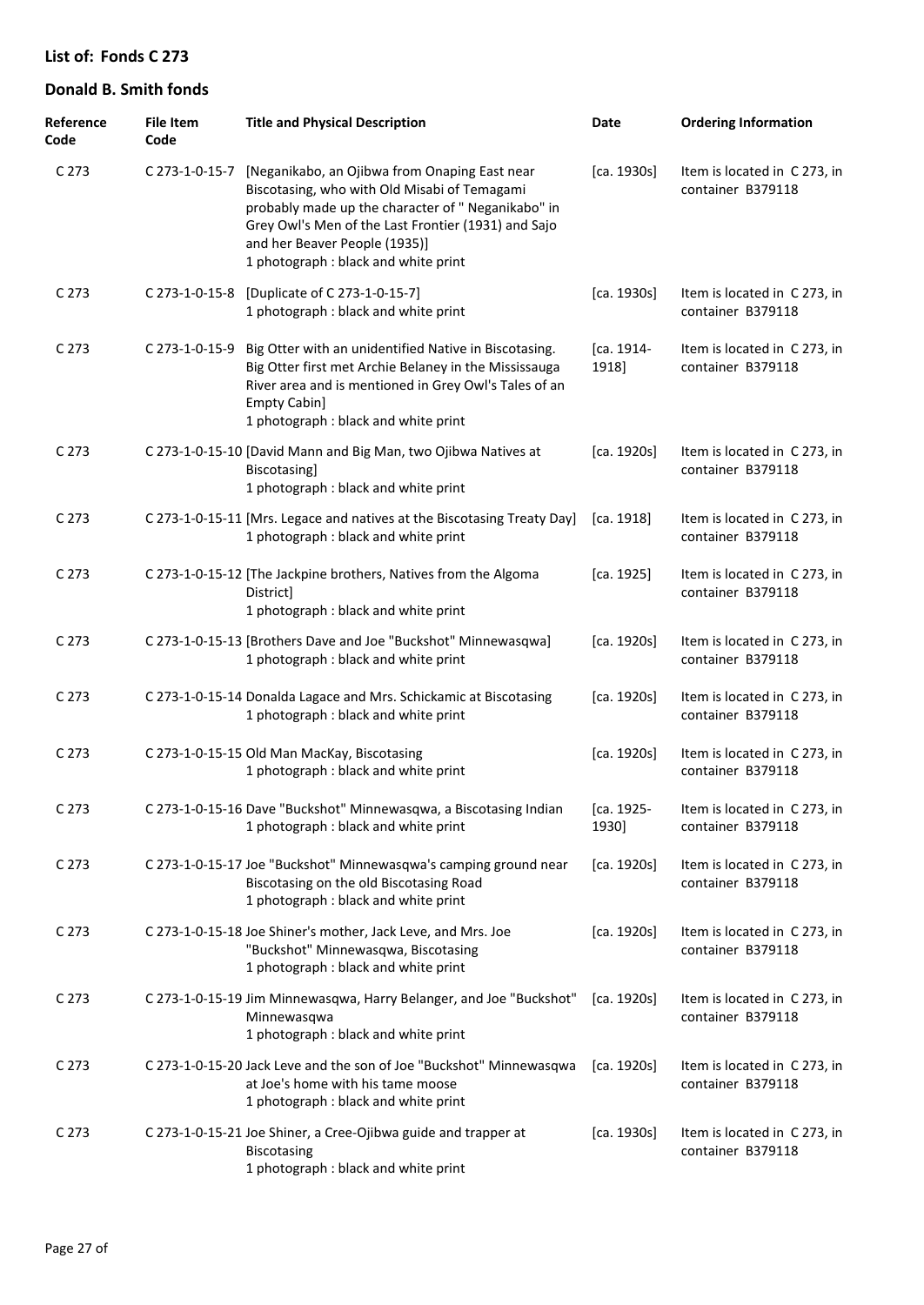| Reference<br>Code | <b>File Item</b><br>Code      | <b>Title and Physical Description</b>                                                                                                                                                                                                                                           | Date                | <b>Ordering Information</b>                       |
|-------------------|-------------------------------|---------------------------------------------------------------------------------------------------------------------------------------------------------------------------------------------------------------------------------------------------------------------------------|---------------------|---------------------------------------------------|
| C 273             |                               | C 273-1-0-15-22 Joe "Buckshot" Minnewasqwa<br>1 photograph : black and white print                                                                                                                                                                                              | [ca. 1920s]         | Item is located in C 273, in<br>container B379118 |
| C <sub>273</sub>  |                               | C 273-1-0-15-23 Gordon Langevin holding the 58 pound beaver he<br>caught on March 14, 1925<br>1 photograph : black and white print                                                                                                                                              | 1925                | Item is located in C273, in<br>container B379118  |
| C <sub>273</sub>  |                               | C 273-1-0-15-24 [Mrs. Alex Langevin, known as the "mother of<br>Biscotasing" as she was the village midwife<br>1 photograph : black and white print                                                                                                                             | [ca. 1910s]         | Item is located in C273, in<br>container B379118  |
| C <sub>273</sub>  |                               | C 273-1-0-15-25 [Gordon Langevin holding a string of fish]<br>1 photograph : black and white print                                                                                                                                                                              | [ca. 1930]          | Item is located in C273, in<br>container B379118  |
| C <sub>273</sub>  |                               | C 273-1-0-15-26 Alex Langevin wearing Archie Belaney's Indian<br>headdress<br>1 photograph : black and white print                                                                                                                                                              | [ca. 1930s]         | Item is located in C273, in<br>container B379118  |
| C <sub>273</sub>  |                               | C 273-1-0-15-27 [Duplicate of C 273-1-0-15-26]<br>1 photograph : black and white print                                                                                                                                                                                          | [ca. 1930s]         | Item is located in C 273, in<br>container B379118 |
| C <sub>273</sub>  | C 273-1-0-15-28 Alex Langevin | 1 photograph : black and white print                                                                                                                                                                                                                                            | [ca. 1940s]         | Item is located in C 273, in<br>container B379118 |
| C <sub>273</sub>  |                               | C 273-1-0-15-29 [Gordon Langevin with a loaded canoe at Biscotasing]<br>1 photograph : black and white print                                                                                                                                                                    | [ca. 1940s]         | Item is located in C 273, in<br>container B379118 |
| C <sub>273</sub>  |                               | C 273-1-0-15-30 [Johnny Jero in Indian headdress]<br>1 photograph : black and white print                                                                                                                                                                                       | [ca. 1940s]         | Item is located in C 273, in<br>container B379118 |
| C <sub>273</sub>  |                               | C 273-1-0-16-1 [Commissioners McMartin and SteWart, Hudson's Bay<br>Company Factor T.C. Ray from Biscotasing, and Native<br>Jimmie Suaine at the Albany River during the 1905<br>James Bay Treaty tour]<br>1 photograph : black and white print                                 | 1905                | Item is located in C 273, in<br>container B379118 |
| C 273             |                               | C 273-1-0-16-2 [The Treaty Nine Commissioners with Hudson's Bay<br>Company Factor T.C. Ray at Fort Albany]<br>1 photograph : black and white print                                                                                                                              | 1905                | Item is located in C 273, in<br>container B379118 |
| C <sub>273</sub>  | C 273-1-0-16-3                | [The Treaty Nine Commissioners with Hudson's Bay<br>Company Factor T.C. Ray at Lac Seul]<br>1 photograph : black and white print                                                                                                                                                | 1905                | Item is located in C273, in<br>container B379118  |
| C <sub>273</sub>  |                               | C 273-1-0-16-4 [T.C. Ray, Hudson's Bay Company Factor T.C. Ray for<br>Biscotasing during the 1890s]<br>1 photograph : black and white print                                                                                                                                     | 1921                | Item is located in C273, in<br>container B379118  |
| C <sub>273</sub>  |                               | C 273-1-0-16-5 Joe Carpenter and family<br>1 photograph : black and white print                                                                                                                                                                                                 | [ca. 1905-<br>1906] | Item is located in C273, in<br>container B379118  |
| C <sub>273</sub>  |                               | C 273-1-0-16-6 [Canoeing on the Lower Pic River]<br>1 photograph : black and white print                                                                                                                                                                                        | [ca. 1905-<br>1906] | Item is located in C273, in<br>container B379118  |
| C <sub>273</sub>  |                               | C 273-1-0-16-7 ["Five fathom fur trade canoe from Brunswick<br>Hudson's Bay Company post (Brunswick House)",<br>copied from Adney and Chapelle's The Bark Canoe and<br>Skin Boats of North America, Washington, D.C., 1964.<br>pg. 144]<br>1 photograph : black and white print | [ca. 1800s]         | Item is located in C273, in<br>container B379118  |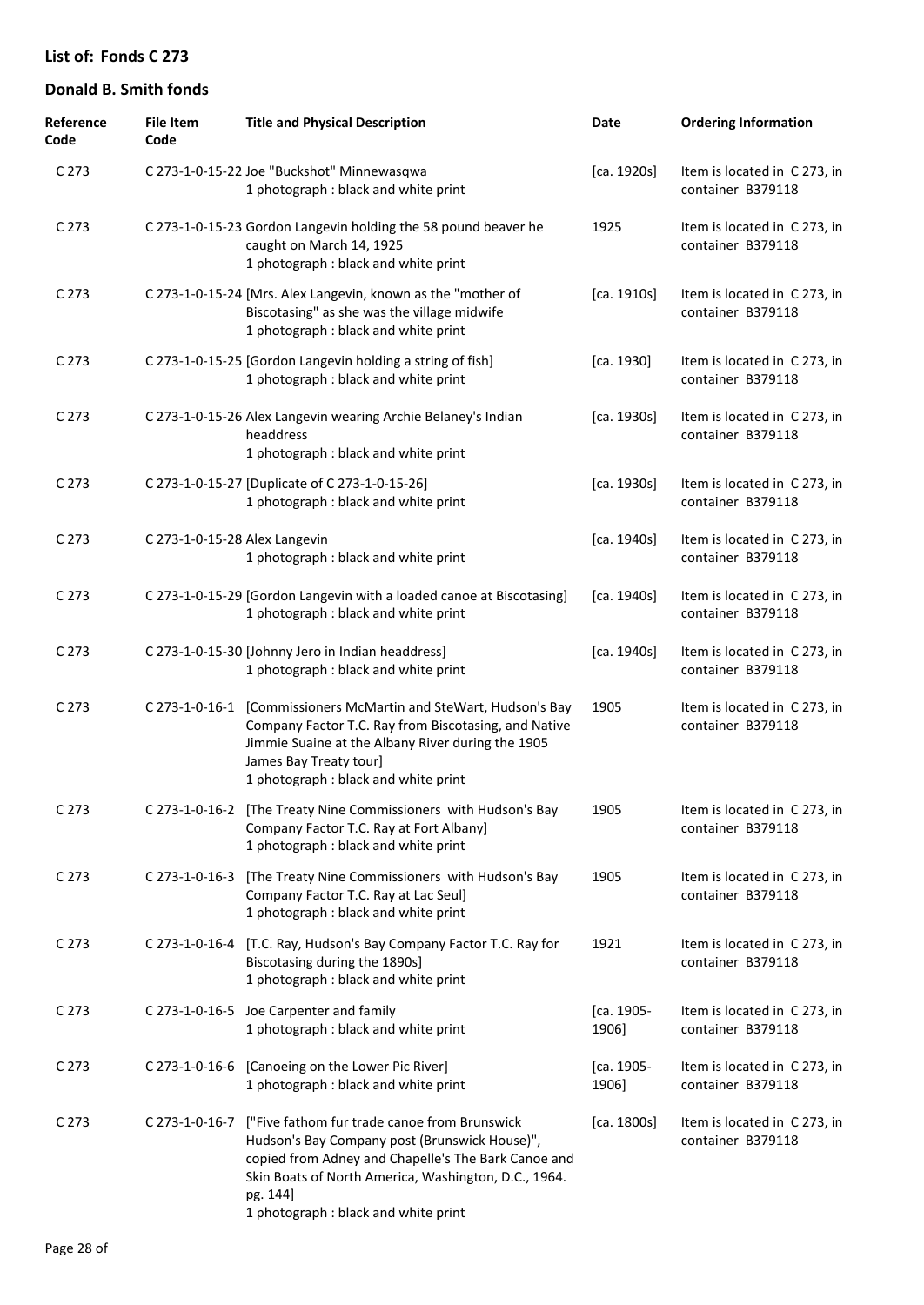| Reference<br>Code | <b>File Item</b><br>Code | <b>Title and Physical Description</b>                                                                                                                                                                             | <b>Date</b> | <b>Ordering Information</b>                       |
|-------------------|--------------------------|-------------------------------------------------------------------------------------------------------------------------------------------------------------------------------------------------------------------|-------------|---------------------------------------------------|
| C 273             |                          | C 273-1-0-16-8 [Jim Armstrong of Parry Sound as Hudson's Bay<br>Company Factor at Biscotasing]<br>1 photograph : black and white print                                                                            | [ca. 1906]  | Item is located in C273, in<br>container B379118  |
| C 273             | C 273-1-0-16-9           | [Charlie Sykes standing before Ernie Pellerins trapping<br>cabin (a root house dug into a sand bar) on Trout Lake,<br>Metagama, near Biscotasing]<br>1 photograph : black and white print                         | [ca. 1920]  | Item is located in C273, in<br>container B379118  |
| C <sub>273</sub>  |                          | C 273-1-0-16-10 [Jack Leve of Montreal, who established a raw fur<br>business in Biscotasing after returning from World War<br>I, returning to Biscotasing in the winter]<br>1 photograph : black and white print | [ca. 1925]  | Item is located in C 273, in<br>container B379118 |
| C 273             |                          | C 273-1-0-16-11 [John Fisher, Jack Leve, Frank Dokis, and Frank<br>Beaucage with dog team]<br>1 photograph : black and white print                                                                                | [ca. 1925]  | Item is located in C 273, in<br>container B379118 |
| C 273             |                          | C 273-1-0-16-12 Jack Leve at the Biscotasing railway station<br>1 photograph : black and white print                                                                                                              | [ca. 1920s] | Item is located in C273, in<br>container B379118  |
| C 273             |                          | C 273-1-0-16-13 [Jack Leve and Paul Goulais canoeing on the<br>Kapuskasing River]<br>1 photograph : black and white print                                                                                         | [ca. 1920s] | Item is located in C273, in<br>container B379118  |
| C 273             |                          | C 273-1-0-16-14 [Jack Leve and Paul Goulais before a wigwam on the on [ca. 1920s]<br>the Kapuskasing River south of Woman River during a<br>spring fur buying trip]<br>1 photograph : black and white print       |             | Item is located in C 273, in<br>container B379118 |
| C 273             |                          | C 273-1-0-16-15 [Jack Leve's Raw Fur store where J. Ernie Pellerin's<br>store once was at Biscotasing]<br>1 photograph : black and white print                                                                    | 1929        | Item is located in C273, in<br>container B379118  |
| C 273             |                          | C 273-1-0-16-16 [Joe fisher, Frank Beaucage, an unidentified Native,<br>and Frank Dokis, the factor at Jack Leve's fur depot at<br><b>Biscotasing</b><br>1 photograph : black and white print                     | [ca. 1920s] | Item is located in C273, in<br>container B379118  |
| C 273             |                          | C 273-1-0-16-17 [Jim "Chukanee" Shawingan and Jack Leve going out<br>with three canoes to meet fur trappers coming up the<br>Lake Temagami]<br>1 photograph : black and white print                               | [ca. 1920s] | Item is located in C 273, in<br>container B379118 |
| C 273             |                          | C 273-1-0-16-18 Jack Leve with tame bear [cubs], May 1932 [outside his<br>Sudbury store]<br>1 photograph : black and white print                                                                                  | 1932        | Item is located in C 273, in<br>container B379118 |
| C 273             |                          | C 273-1-0-16-19 "Jack Leve Raw Furs" [Store], 134 Elgin Street, Sudbury<br>1 photograph : black and white print                                                                                                   | 1932        | Item is located in C273, in<br>container B379118  |
| C 273             |                          | C 273-1-0-16-20 Archie Neveu [standing before his winter trapping<br>cabin] at Woman River [with his furs and snowshoes]<br>1 photograph : black and white print                                                  | [ca. 1920s] | Item is located in C273, in<br>container B379118  |
| C 273             |                          | C 273-1-0-16-21 [Frank Porter displaying his fox skins from winter<br>trapping]<br>1 photograph : black and white print                                                                                           | [ca. 1920s] | Item is located in C 273, in<br>container B379118 |
| C 273             |                          | C 273-1-0-16-22 [Gordon Langevin with furs before his trapping cabin<br>at Biscotasing]<br>1 photograph : black and white print                                                                                   | [ca. 1945]  | Item is located in C 273, in<br>container B379118 |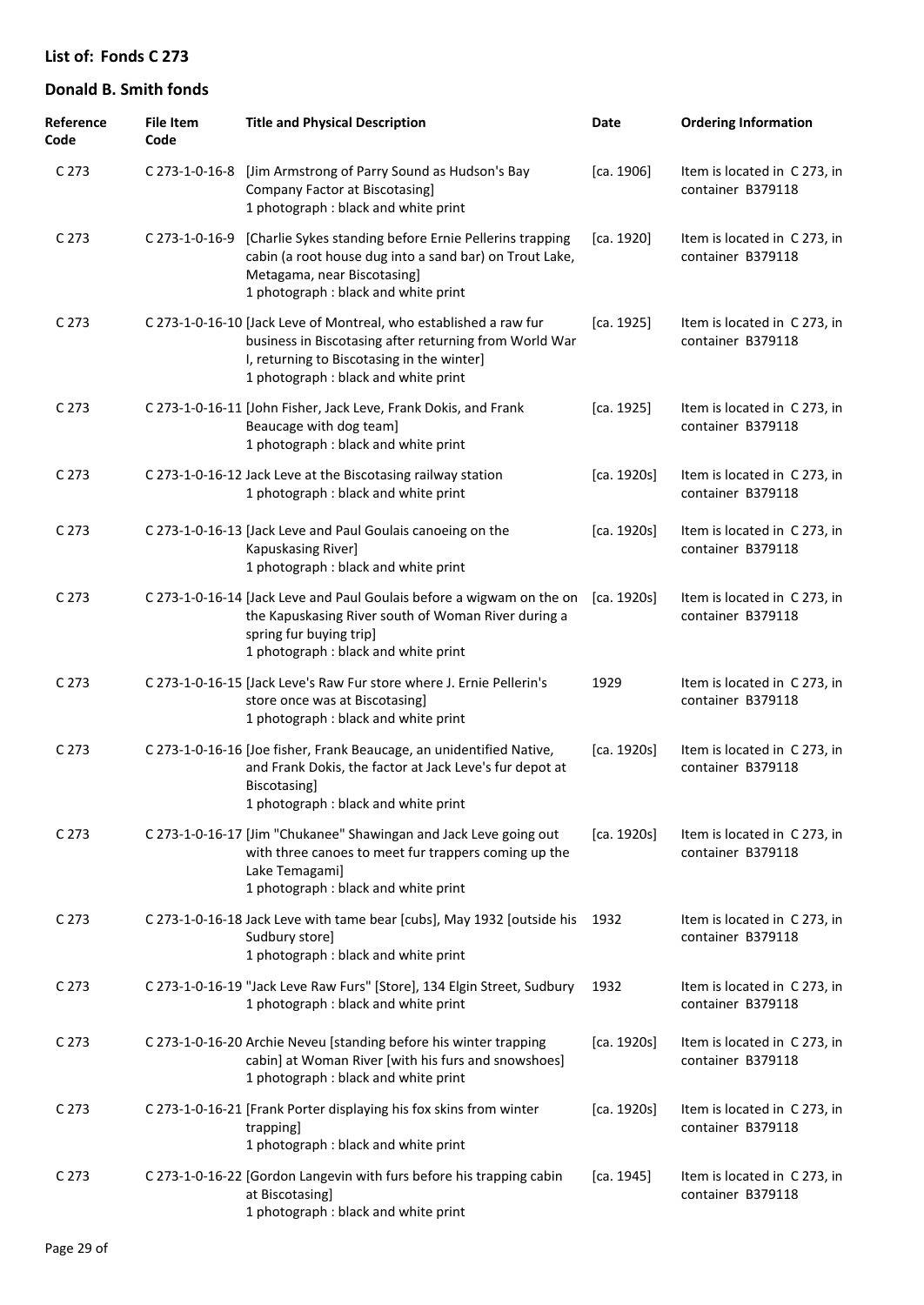| Reference<br>Code | <b>File Item</b><br>Code | <b>Title and Physical Description</b>                                                                                                                                                                             | Date        | <b>Ordering Information</b>                       |
|-------------------|--------------------------|-------------------------------------------------------------------------------------------------------------------------------------------------------------------------------------------------------------------|-------------|---------------------------------------------------|
| C 273             |                          | C 273-1-0-16-23 [Gordon Langevin with his bounty of winter furs before<br>his trapping cabin at Biscotasing]<br>1 photograph : black and white print                                                              | [ca. 1945]  | Item is located in C 273, in<br>container B379118 |
| C <sub>273</sub>  |                          | C 273-1-0-16-24 [Bill Langevin and Wilfred "Jumbo" McLeod displaying<br>weasel, beaver, mink, lynx, and fisher pelts before<br>Gordon Langevin's winter cabin]<br>1 photograph : black and white print            | [ca. 1945]  | Item is located in C273, in<br>container B379118  |
| C <sub>273</sub>  |                          | C 273-1-0-16-25 [Bill Langevin and Wilfred "Jumbo" McLeod displaying<br>weasel, beaver, mink, lynx, and fisher pelts before<br>Gordon Langevin's winter cabin]<br>1 photograph : black and white print            | [ca. 1945]  | Item is located in C 273, in<br>container B379118 |
| C <sub>273</sub>  |                          | C 273-1-0-16-26 Unidentified skunk hunters<br>1 photograph : black and white print                                                                                                                                | [ca. 1920s] | Item is located in C 273, in<br>container B379118 |
| C <sub>273</sub>  |                          | C 273-1-0-16-27 Jim Minnewasqwe and his wife near Ramsey, south of<br>Spanish Falls.<br>1 photograph : black and white print                                                                                      | [ca. 1940]  | Item is located in C273, in<br>container B379118  |
| C <sub>273</sub>  |                          | C 273-1-0-16-28 Jack Leve with Gilbert Clement, founder and first<br>president of the Ontario Trappers' Association, on the<br>Wenibegon River, south of Ridout, Ontario.<br>1 photograph : black and white print | [ca. 1925]  | Item is located in C273, in<br>container B379118  |
| C <sub>273</sub>  |                          | C 273-1-0-16-29 Old trappers at Jack Leve's 40th anniversary in the raw<br>fur business<br>1 photograph : black and white print                                                                                   | 1959        | Item is located in C 273, in<br>container B379118 |
| C <sub>273</sub>  |                          | C 273-1-0-16-30 Old trappers at Jack Leve's 40th anniversary in the raw<br>fur business<br>1 photograph : black and white print                                                                                   | 1959        | Item is located in C 273, in<br>container B379118 |
| C <sub>273</sub>  |                          | C 273-1-0-16-31 Old trappers at Jack Leve's 40th anniversary in the raw<br>fur business<br>1 photograph : black and white print                                                                                   | 1959        | Item is located in C 273, in<br>container B379118 |
| C <sub>273</sub>  |                          | C 273-1-0-16-32 Old trappers at Jack Leve's 40th anniversary in the raw<br>fur business<br>1 photograph : black and white print                                                                                   | 1959        | Item is located in C273, in<br>container B379118  |
| C <sub>273</sub>  |                          | C 273-1-0-16-33 Women guests at Jack Leve's 40th anniversary in the<br>raw fur business<br>1 photograph : black and white print                                                                                   | 1959        | Item is located in C273, in<br>container B379118  |
| C <sub>273</sub>  |                          | C 273-1-0-16-34 Women guests at Jack Leve's 40th anniversary in the<br>raw fur business<br>1 photograph : black and white print                                                                                   | 1959        | Item is located in C273, in<br>container B379118  |
| C <sub>273</sub>  |                          | C 273-1-0-16-35 Mr. and Mrs. Jack Leve at his 40th anniversary in the<br>raw fur business<br>1 photograph : black and white print                                                                                 | 1959        | Item is located in C273, in<br>container B379118  |
| C 273             |                          | C 273-1-0-16-36 Mr. and Mrs. Jack Leve at his 40th anniversary in the<br>raw fur business<br>1 photograph : black and white print                                                                                 | 1959        | Item is located in C273, in<br>container B379118  |
| C <sub>273</sub>  |                          | C 273-1-0-17-1 Louis Espagnol (Espaniel), last Hudson's Bay Company<br>post manager at Pogamising Lake, just east of<br><b>Biscotasing</b><br>1 photograph : black and white print                                | [ca. 1880s] | Item is located in C273, in<br>container B379118  |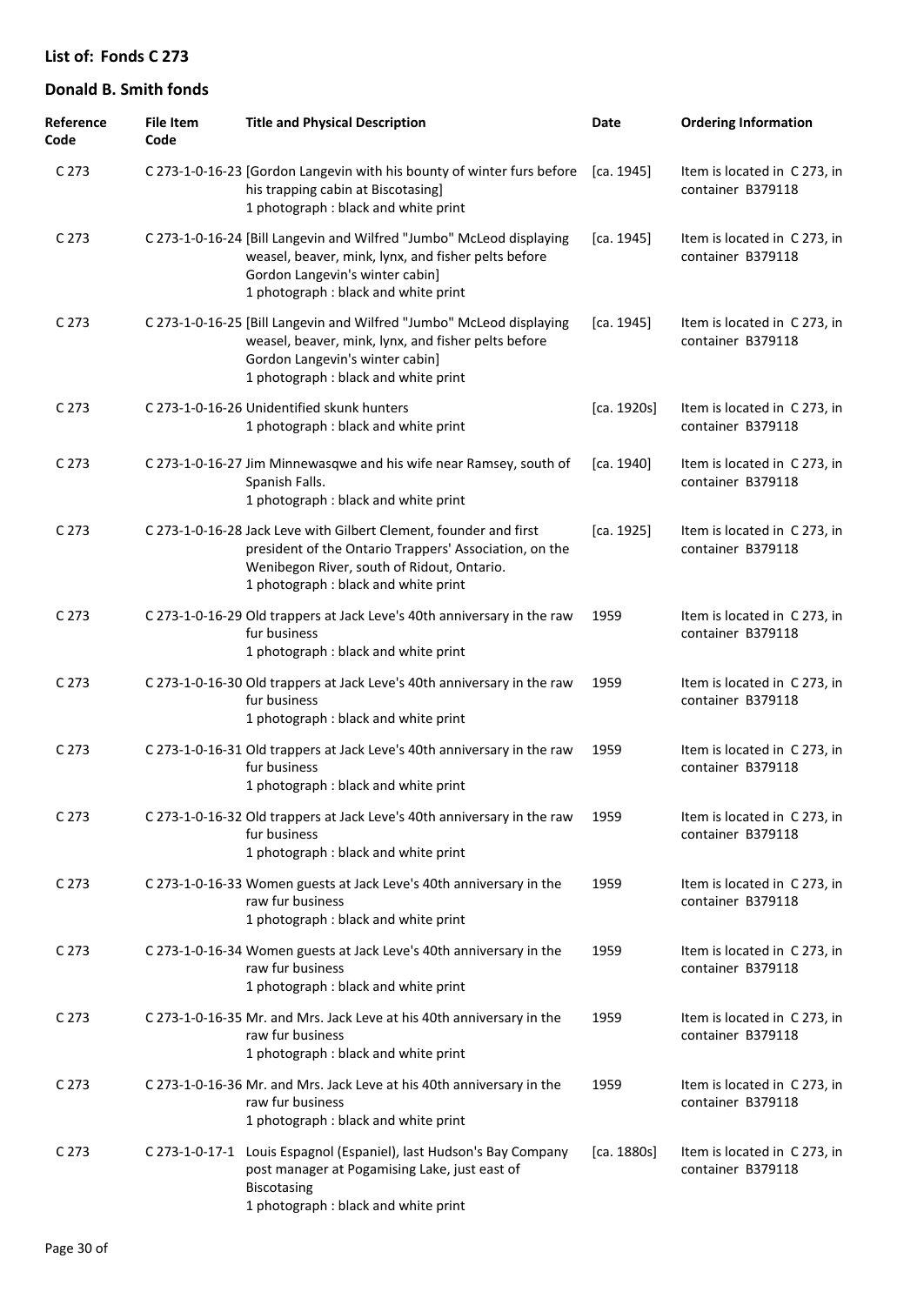| Reference<br>Code | <b>File Item</b><br>Code | <b>Title and Physical Description</b>                                                                                                                                                                                    | Date        | <b>Ordering Information</b>                       |
|-------------------|--------------------------|--------------------------------------------------------------------------------------------------------------------------------------------------------------------------------------------------------------------------|-------------|---------------------------------------------------|
| C 273             |                          | C 273-1-0-17-2 Alex Espaniel (1870-1936) as a young man<br>1 photograph : black and white print                                                                                                                          | [ca. 1890]  | Item is located in C 273, in<br>container B379118 |
| C 273             |                          | C 273-1-0-17-3 Chief Espagnol (Espaniel), Alex Espaniel's father,<br>before the Hudson's Bay Company store at Biscotasing<br>during the signing of James Bay Treaty #9 [in] 1906<br>1 photograph : black and white print | 1906        | Item is located in C 273, in<br>container B379118 |
| C 273             | C 273-1-0-17-4           | [Alex Espaniel, his sister (name unknown), Mrs. Annie<br>Espaniel, and Jim Espaniel]<br>1 photograph : black and white print                                                                                             | [ca. 1908]  | Item is located in C 273, in<br>container B379118 |
| C 273             | C 273-1-0-17-5           | [Jim Nootchtai (Annie Espaniel's brother and Jim<br>Espaniel's uncle), with an unidentified Native]<br>1 photograph : black and white print                                                                              | [ca. 1910]  | Item is located in C 273, in<br>container B379118 |
| C 273             |                          | C 273-1-0-17-6 [Philamen Espaniel, daughter of Amboise Espaniel,<br>sister of Alex Espaniel, and grand-daughter of Chief<br>Louis Espaniel]<br>1 photograph : black and white print                                      | [ca. 1910]  | Item is located in C 273, in<br>container B379118 |
| C 273             | C 273-1-0-17-7           | [Joe Espaniel from Benny on the Canadian Pacific<br>Railroad line between Sudbury and Chapleau, in his<br>Canadian Expeditionary Force uniform. He was killed<br>overseas]<br>1 photograph : black and white print       | [ca. 1915]  | Item is located in C 273, in<br>container B379118 |
| C 273             | C 273-1-0-17-8           | [Maggie Espaniel, Chief Louis Espaniel's second wife<br>and John Espaniel, taken near Pogamising]<br>1 photograph : black and white print                                                                                | [ca. 1910]  | Item is located in C 273, in<br>container B379118 |
| C 273             | C 273-1-0-17-9           | [Mrs. Nootchai in front of her house on the Whitefish<br>Lake First Nation Indian Reserve #6, Naughton,<br>Ontario]<br>1 photograph : black and white print                                                              | [ca. 1910]  | Item is located in C 273, in<br>container B379118 |
| C 273             |                          | C 273-1-0-17-10 [Jim Nootchai and two unidentified Native men]<br>1 photograph : black and white print                                                                                                                   | [ca. 1910]  | Item is located in C 273, in<br>container B379118 |
| C 273             |                          | C 273-1-0-17-11 [Eric Ryerson who prospected with Alex Espaniel at<br>Shining Tree, Ontario]<br>1 photograph : black and white print                                                                                     | [ca. 1910]  | Item is located in C 273, in<br>container B379118 |
| C 273             |                          | C 273-1-0-17-12 [Alex Espaniel and a group of prospectors, possibly at<br>Shining Tree, Ontario]<br>1 photograph : black and white print                                                                                 | [ca. 1900s] | Item is located in C 273, in<br>container B379118 |
| C 273             |                          | C 273-1-0-17-13 [Alex Espaniel, the Bennett brothers, and Russ<br>Crittaman prospecting at Shining Tree, Ontario]<br>1 photograph : black and white print                                                                | [ca. 1910]  | Item is located in C 273, in<br>container B379118 |
| C 273             |                          | C 273-1-0-17-14 [Maggie Espaniel, Chief Louis Espaniel's second wife,<br>and John Espaniel near Pogamising]<br>1 photograph : black and white print                                                                      | [ca. 1915]  | Item is located in C 273, in<br>container B379118 |
| C 273             |                          | C 273-1-0-17-15 [Peter McLeod, maternal uncle of Jim Espaniel, at<br>Naughton]<br>1 photograph : black and white print                                                                                                   | [ca. 1914]  | Item is located in C 273, in<br>container B379118 |
| C 273             |                          | C 273-1-0-17-16 Alex Espaniel at the Wenebegon Ranger Cabin,<br>Wenebegon River<br>1 photograph : black and white print                                                                                                  | 1915        | Item is located in C 273, in<br>container B379118 |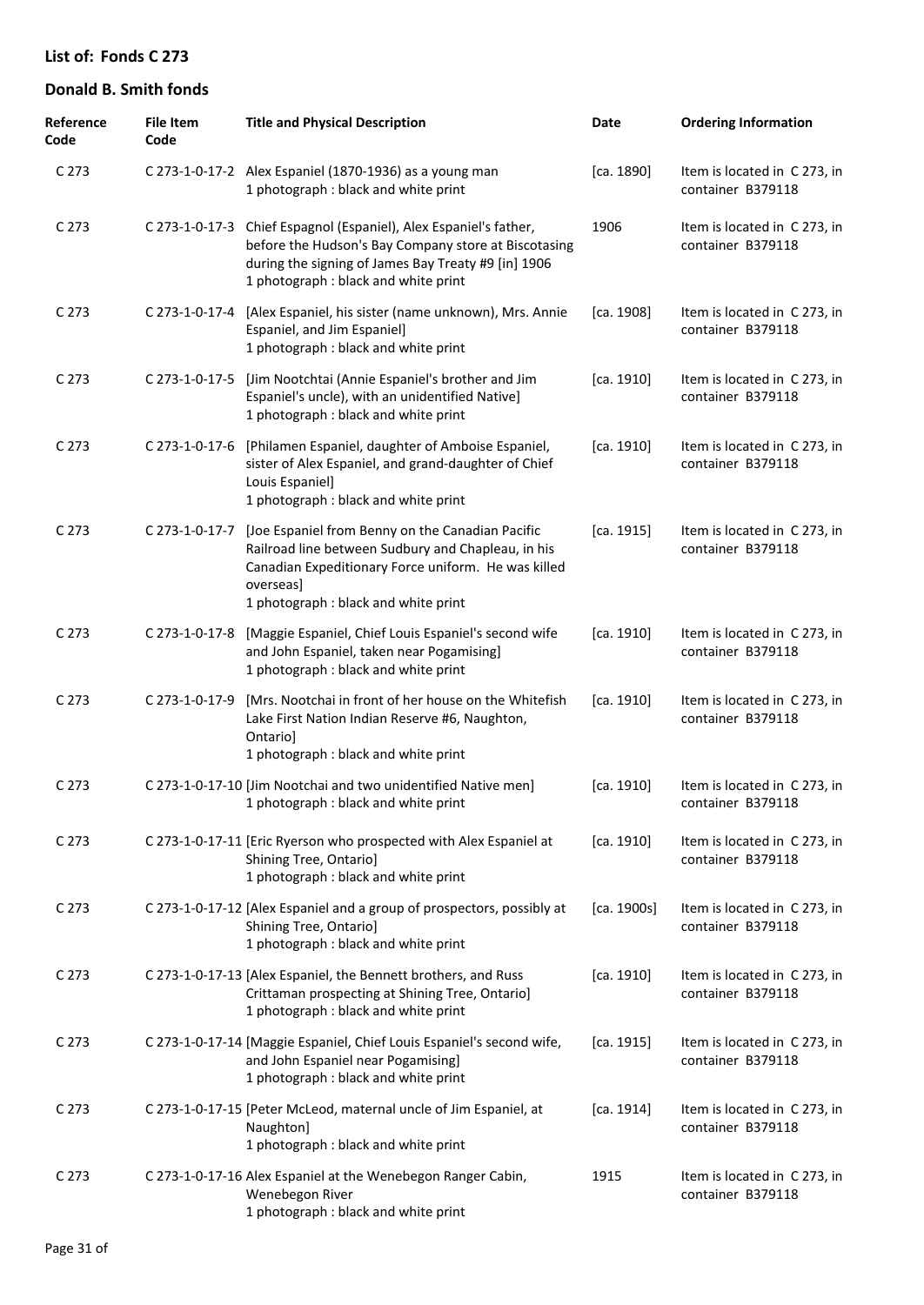| Reference<br>Code | <b>File Item</b><br>Code     | <b>Title and Physical Description</b>                                                                                                                                             | Date                | <b>Ordering Information</b>                       |
|-------------------|------------------------------|-----------------------------------------------------------------------------------------------------------------------------------------------------------------------------------|---------------------|---------------------------------------------------|
| C 273             |                              | C 273-1-0-17-17 [Alex and Annie Espaniel, with their children, Billie,<br>Jane, and Mary]<br>1 photograph : black and white print                                                 | [ca. 1917]          | Item is located in C 273, in<br>container B379118 |
| C 273             |                              | C 273-1-0-17-18 [Jane Espaniel, Madeline Woodworth, Grace Feister,<br>and Mary Espaniel in Biscotasing]<br>1 photograph : black and white print                                   | [ca. 1920]          | Item is located in C273, in<br>container B379118  |
| C 273             |                              | C 273-1-0-17-19 [Alex Espaniel, Archie Belaney's best friend, at Bark<br>Lake in the Mississauga Forest Reserve]<br>1 photograph : black and white print                          | [ca. 1920]          | Item is located in C 273, in<br>container B379118 |
| C 273             |                              | C 273-1-0-17-20 [George McKay, Alex Espaniel, and an unidentified<br>man, on a camping trip]<br>1 photograph : black and white print                                              | [ca. 1920s]         | Item is located in C 273, in<br>container B379118 |
| C 273             |                              | C 273-1-0-17-21 Alex Espaniel with children on sleigh near Biscotasing<br>1 photograph : black and white print                                                                    | [ca. 1920s]         | Item is located in C 273, in<br>container B379118 |
| C 273             |                              | C 273-1-0-17-22 Alex Espaniel, wearing Archie Belaney's Indian<br>costume, with his youngest children<br>1 photograph : black and white print                                     | [ca. 1925]          | Item is located in C 273, in<br>container B379118 |
| C 273             |                              | C 273-1-0-17-23 Alex Espaniel, wearing Archie Belaney's Indian costume<br>1 photograph : black and white print                                                                    | [ca. 1925]          | Item is located in C 273, in<br>container B379118 |
| C 273             |                              | C 273-1-0-17-24 Alex Espaniel's trapping cabin on Indian Lake where<br>Archie Belaney trapped for two years with Alex and Jim<br>Espaniel<br>1 photograph : black and white print | [ca. 1920s]         | Item is located in C 273, in<br>container B379118 |
| C 273             |                              | C 273-1-0-17-25 Alex Espaniel's trapping cabin on Indian Lake between<br><b>Biscotasi Lake and Mohzabong</b><br>1 photograph : black and white print                              | [ca. 1920s]         | Item is located in C273, in<br>container B379118  |
| C 273             |                              | C 273-1-0-17-26 Jim Espaniel, near Biscotasing<br>1 photograph : black and white print                                                                                            | [ca. 1920]          | Item is located in C273, in<br>container B379118  |
| C 273             | C 273-1-0-17-27 Jim Espaniel | 1 photograph : black and white print                                                                                                                                              | [ca. 1920s]         | Item is located in C 273, in<br>container B379118 |
| C 273             |                              | C 273-1-0-17-28 Jim Espaniel in a Biscotasing Hockey Team uniform; the<br>team used to regularly defeat Chapleau<br>1 photograph : black and white print                          | [ca. 1924-<br>1925] | Item is located in C273, in<br>container B379118  |
| C 273             |                              | C 273-1-0-17-29 Jim Espaniel, possibly at Green Lake<br>1 photograph : black and white print                                                                                      | [ca. 1925]          | Item is located in C 273, in<br>container B379118 |
| C 273             |                              | C 273-1-0-17-30 Jim Espaniel portaging around the Spanish River Falls<br>1 photograph : black and white print                                                                     | [ca. 1925]          | Item is located in C 273, in<br>container B379118 |
| C 273             |                              | C 273-1-0-17-31 Jim Espaniel with baby Irene<br>1 photograph : black and white print                                                                                              | [ca. 1920s]         | Item is located in C 273, in<br>container B379118 |
| C <sub>273</sub>  |                              | C 273-1-0-17-32 Jim Espaniel with fellow fire ranger Larry Swartsfiger<br>1 photograph : black and white print                                                                    | [ca. 1920s]         | Item is located in C 273, in<br>container B379118 |
| C <sub>273</sub>  |                              | C 273-1-0-17-33 [Jim Espaniel and Eddy Naught standing before Bill<br>Orange's pool room across from the mill]<br>1 photograph : black and white print                            | [ca. 1920s]         | Item is located in C273, in<br>container B379118  |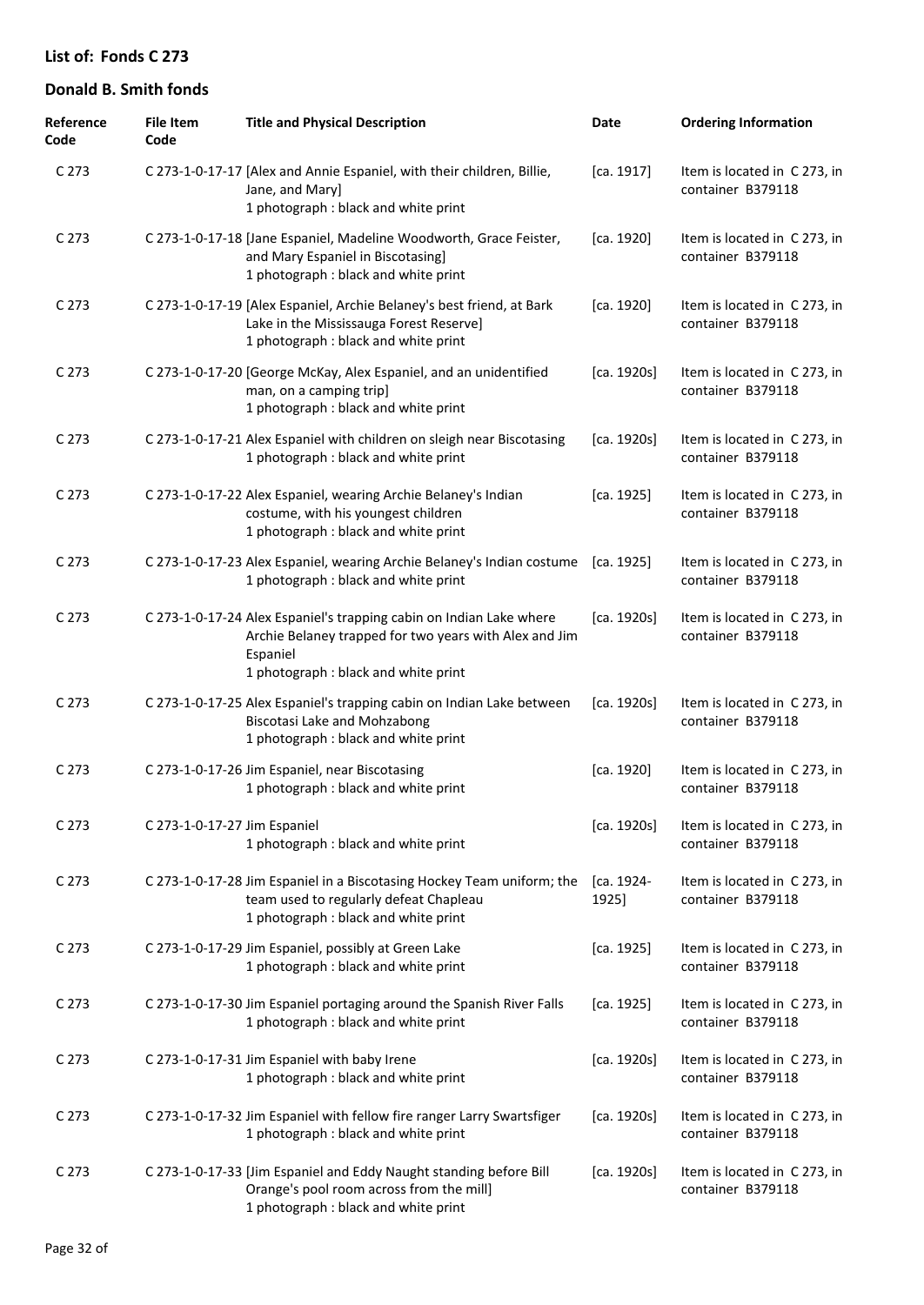| Reference<br>Code | <b>File Item</b><br>Code     | <b>Title and Physical Description</b>                                                                                                                                                                | Date                | <b>Ordering Information</b>                       |
|-------------------|------------------------------|------------------------------------------------------------------------------------------------------------------------------------------------------------------------------------------------------|---------------------|---------------------------------------------------|
| C 273             |                              | C 273-1-0-17-34 H.J. Crossman and Alex Espaniel at Basswood Lake<br>near Thessalon at the end of the Mississauga trip<br>1 photograph : black and white print                                        | [ca. 1925]          | Item is located in C 273, in<br>container B379118 |
| C <sub>273</sub>  |                              | C 273-1-0-17-35 One of the Espaniel children [in a cradle board] at Alex<br>[Espaniel's] house in Biscotasing<br>1 photograph : black and white print                                                | [ca. 1925]          | Item is located in C 273, in<br>container B379118 |
| C <sub>273</sub>  |                              | C 273-1-0-17-36 Mrs. Alex Espaniel holding her daughter, Beatrice.<br>1 photograph : black and white print                                                                                           | [ca. 1925]          | Item is located in C 273, in<br>container B379118 |
| C <sub>273</sub>  |                              | C 273-1-0-17-37 Alex Espaniel and fellow fire ranger, Mr. Jackson, at<br>Kettle Lake<br>1 photograph : black and white print                                                                         | 1927                | Item is located in C 273, in<br>container B379118 |
| C <sub>273</sub>  |                              | C 273-1-0-17-38 Alex and Jim Espaniel in Biscotasing<br>1 photograph : black and white print                                                                                                         | [ca. 1930]          | Item is located in C 273, in<br>container B379118 |
| C <sub>273</sub>  |                              | C 273-1-0-17-39 [Alex and Jim Espaniel with their children in<br>Biscotasing]<br>1 photograph : black and white print                                                                                | [ca. 1930]          | Item is located in C 273, in<br>container B379118 |
| C <sub>273</sub>  |                              | C 273-1-0-17-40 [Irene, Susan, and Baby Archie Espaniel in Biscotasing]<br>1 photograph : black and white print                                                                                      | [ca. 1930]          | Item is located in C 273, in<br>container B379118 |
| C <sub>273</sub>  | C 273-1-0-17-41 Jim Espaniel | 1 photograph : black and white print                                                                                                                                                                 | [ca. 1940s]         | Item is located in C 273, in<br>container B379118 |
| C <sub>273</sub>  |                              | C 273-1-0-17-42 [Unidentified group of men on a dock]<br>1 photograph : black and white print                                                                                                        | [ca. 1940s]         | Item is located in C 273, in<br>container B379118 |
| C <sub>273</sub>  |                              | C 273-1-0-17-43 Jim Espaniel in a canoe<br>1 photograph : black and white print                                                                                                                      | [ca. 1940s]         | Item is located in C 273, in<br>container B379118 |
| C 273             |                              | C 273-1-0-17-44 Susan, Shirley, Irene, Ken, Doug, and Yvette Espaniel<br>1 photograph : black and white print                                                                                        | [ca. 1940s]         | Item is located in C 273, in<br>container B379118 |
| C <sub>273</sub>  |                              | C 273-1-0-17-45 Bill McAuley, Rene Espaniel, and Sid Sawyer in Japan<br>during the Korean War<br>1 photograph : black and white print                                                                | [ca. 1950-<br>1953] | Item is located in C 273, in<br>container B379118 |
| C 273             |                              | C 273-1-0-17-46 [Shirley Espaniel (later Mrs. Murray Hatfield), Susan<br>Espaniel, Jim Espaniel, with his mother, Mrs. Alex<br>Espaniel at Espaniel's Point]<br>1 photograph : black and white print | [ca. 1930s]         | Item is located in C 273, in<br>container B379118 |
| C <sub>273</sub>  |                              | C 273-1-0-17-47 Mrs. Alex Espaniel<br>1 photograph : black and white print                                                                                                                           | [ca. 1930s]         | Item is located in C 273, in<br>container B379118 |
| C <sub>273</sub>  |                              | C 273-1-0-17-48 Susan Espaniel and her children in a canoe at<br>Biscotasing<br>1 photograph : black and white print                                                                                 | [ca. 1930s]         | Item is located in C 273, in<br>container B379118 |
| C <sub>273</sub>  |                              | C 273-1-0-17-49 Herbie Espaniel, Jim's brother, with a sleigh at<br>Biscotasing<br>1 photograph : black and white print                                                                              | [ca. 1930]          | Item is located in C 273, in<br>container B379118 |
| C <sub>273</sub>  |                              | C 273-1-0-17-50 Yvette Espaniel, Shirley Espaniel, their uncle, Antoine<br>Commanda, and Douglas Espaniel at Biscotasing<br>1 photograph : black and white print                                     | [ca. 1940s]         | Item is located in C 273, in<br>container B379118 |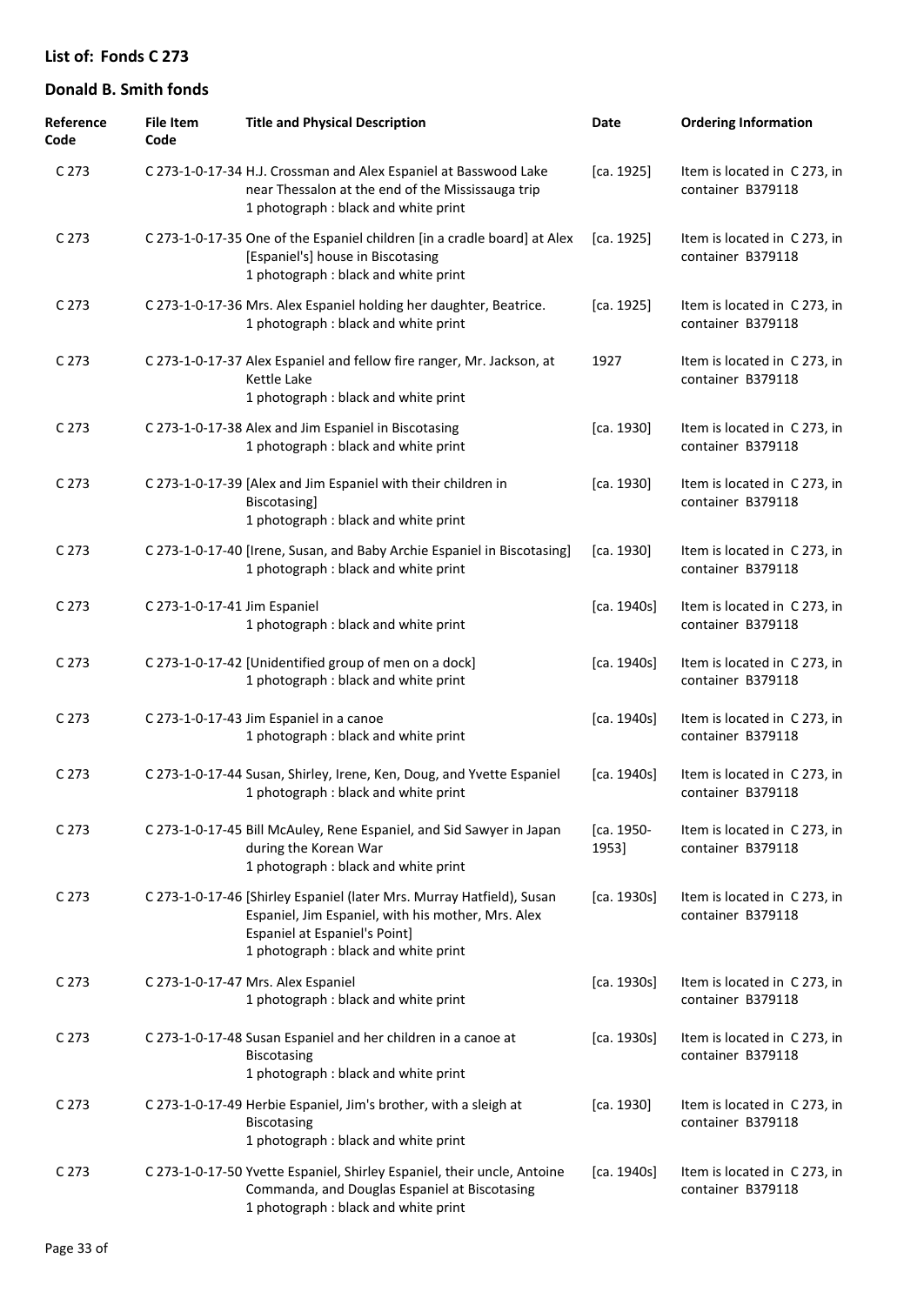| Reference<br>Code | <b>File Item</b><br>Code | <b>Title and Physical Description</b>                                                                                                                                                                           | Date                | <b>Ordering Information</b>                       |
|-------------------|--------------------------|-----------------------------------------------------------------------------------------------------------------------------------------------------------------------------------------------------------------|---------------------|---------------------------------------------------|
| C <sub>273</sub>  |                          | C 273-1-0-17-51 Mrs. Alex Commanda, mother to Susan Espaniel and<br>Antoine Commanda, with Mr. and Mrs. Jim Steven at<br>Nipissing First Nation Indian Reservation #10]<br>1 photograph : black and white print | [ca. 1930s]         | Item is located in C 273, in<br>container B379118 |
| C <sub>273</sub>  |                          | C 273-1-0-17-52 [Jim Espaniel canoeing with George "Dee" Gedmere]<br>1 photograph : black and white print                                                                                                       | 1941                | Item is located in C273, in<br>container B379118  |
| C <sub>273</sub>  |                          | C 273-1-0-18-1 ["Shipping Hudson's Bay Company furs to London", the<br><b>Biscotasing Canadian Pacific Railroad station]</b><br>1 photograph : black and white print                                            | [ca. 1900s]         | Item is located in C273, in<br>container B379118  |
| C <sub>273</sub>  |                          | C 273-1-0-18-2 [Duplicate of C 273-1-0-18-1 but without writing across<br>the bottom of the image]<br>1 photograph : black and white print                                                                      | [ca. 1900s]         | Item is located in C 273, in<br>container B379118 |
| C 273             | C 273-1-0-18-3           | [Duplicate of C 273-1-0-18-1]<br>1 photograph : black and white print                                                                                                                                           | [ca. 1900s]         | Item is located in C 273, in<br>container B379118 |
| C 273             | C 273-1-0-18-4           | Biscotasing 1897 [showing the Booth & Shannon<br>lumber mill]<br>1 photograph : black and white print                                                                                                           | 1897                | Item is located in C 273, in<br>container B379118 |
| C 273             | C 273-1-0-18-5           | [Duplicate of C 273-1-0-18-4]<br>1 photograph : black and white print                                                                                                                                           | 1897                | Item is located in C273, in<br>container B379118  |
| C <sub>273</sub>  | C 273-1-0-18-6           | [Albert Duchesnay, son of E.J. Duchasnay, the first<br>white child born in Biscotasing on November 1884.<br>Duplicate of C 273-1-0-28-1]<br>1 photograph : black and white print                                | [ca. 1886]          | Item is located in C273, in<br>container B379118  |
| C 273             | C 273-1-0-18-7           | Hudson Bay Company store, Biscotasing<br>1 photograph : black and white print                                                                                                                                   | 1897                | Item is located in C273, in<br>container B379118  |
| C 273             |                          | C 273-1-0-18-8 The Anglican Church in Biscotasing, shortly after its<br>completion around 1905 ["Church of Eng. Bisco. Ont"<br>is written across bottom of image]<br>1 photograph : black and white print       | [ca. 1905]          | Item is located in C273, in<br>container B379118  |
| C 273             |                          | C 273-1-0-18-9 [Enlarged duplicate of C 273-1-0-18-8]<br>1 photograph : black and white print                                                                                                                   | [ca. 1905]          | Item is located in C 273, in<br>container B379118 |
| C <sub>273</sub>  |                          | C 273-1-0-18-10 Saw mill, Biscotasing, Ontario<br>1 photograph : black and white print                                                                                                                          | [ca. 1905]          | Item is located in C 273, in<br>container B379118 |
| C <sub>273</sub>  |                          | C 273-1-0-18-11 [Chief fire ranger Charles Duval and unidentified<br>rangers at the original Biscotasing headquarters before<br>World War I]<br>1 photograph : black and white print                            | [ca. 1900s]         | Item is located in C 273, in<br>container B379118 |
| C <sub>273</sub>  |                          | C 273-1-0-18-12 Hudson's Bay Co. post at Dinorwic. Built exactly like<br>the Hudson's Bay Company post at Biscotasing before<br>the 1913 fire.<br>1 photograph : black and white print                          | [ca. 1886-<br>1913] | Item is located in C273, in<br>container B379118  |
| C <sub>273</sub>  |                          | C 273-1-0-18-13 [Group of children welcoming the Duke of Connaught,<br>Governor-General of Canada, to Biscotasing. Most<br>individuals have been identified]<br>1 photograph : black and white print            | 1912                | Item is located in C 273, in<br>container B379118 |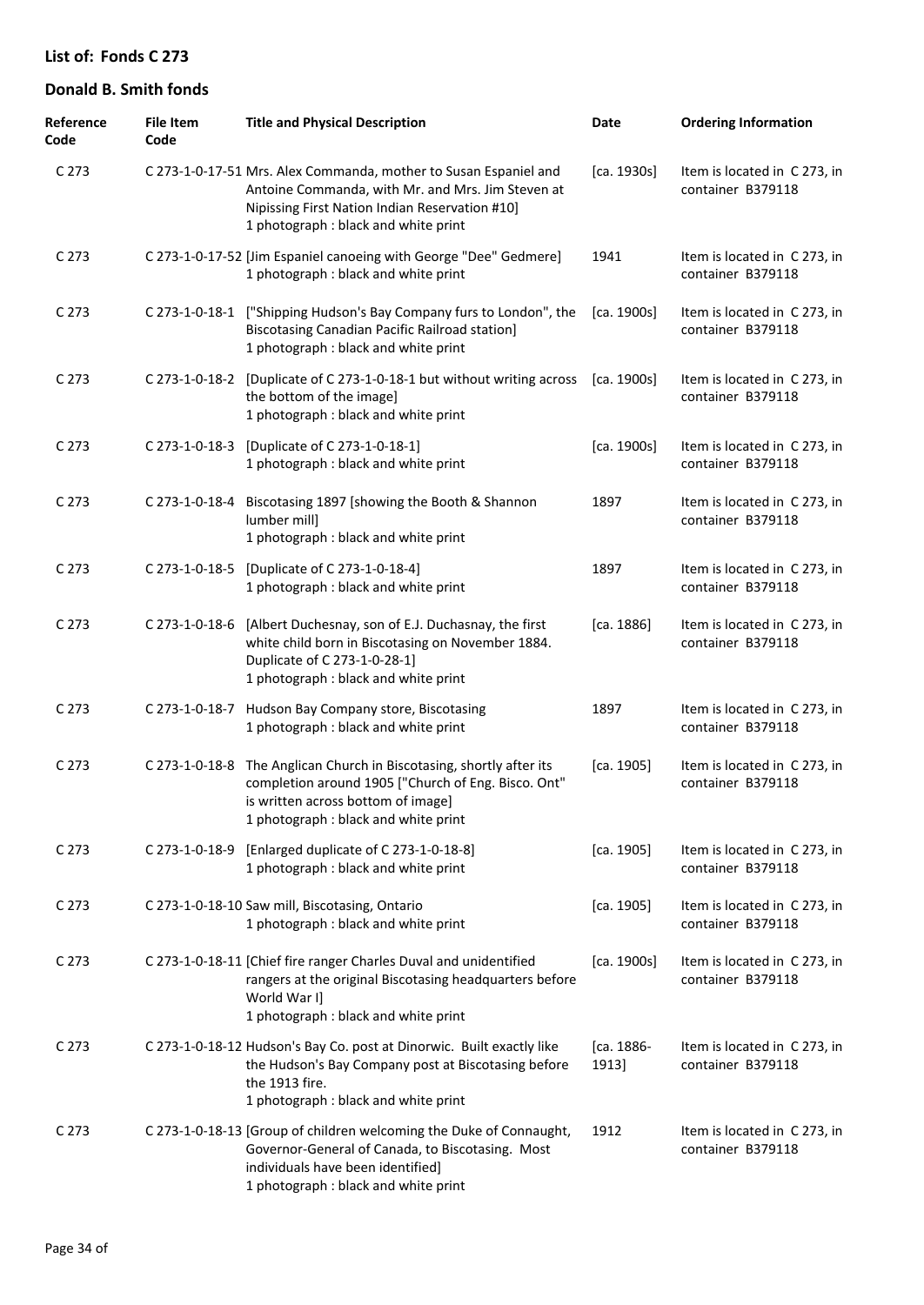| Reference<br>Code | <b>File Item</b><br>Code | <b>Title and Physical Description</b>                                                                                                                                                                                                 | Date                | <b>Ordering Information</b>                       |
|-------------------|--------------------------|---------------------------------------------------------------------------------------------------------------------------------------------------------------------------------------------------------------------------------------|---------------------|---------------------------------------------------|
| C 273             |                          | C 273-1-0-18-14 The boarding house in Biscotasing<br>1 photograph : black and white print                                                                                                                                             | 1910                | Item is located in C 273, in<br>container B379118 |
| C 273             |                          | C 273-1-0-18-15 [Biscotasing taken from the yard of the Hudson's Bay<br>Company store, showing the original Canadian Pacific<br>Railroad station and the Booth & Shannon store]<br>1 photograph : black and white print               | [ca. 1910]          | Item is located in C 273, in<br>container B379118 |
| C <sub>273</sub>  |                          | C 273-1-0-18-16 [Coming eastward into Biscotasing from Sudbury with<br>the original Canadian Pacific Railroad station and the<br>Booth & Shannon mill]<br>1 photograph : black and white print                                        | [ca. 1910]          | Item is located in C 273, in<br>container B379118 |
| C 273             |                          | C 273-1-0-18-17 View of Biscotasing [with Roman Catholic Church on<br>right] taken shortly before the 1913 fire<br>1 photograph : black and white print                                                                               | [ca. 1910-<br>1913] | Item is located in C 273, in<br>container B379118 |
| C <sub>273</sub>  |                          | C 273-1-0-18-18 Biscotasing, the view from the Anglican Church (then<br>under construction)<br>1 photograph : black and white print                                                                                                   | [ca. 1905]          | Item is located in C 273, in<br>container B379118 |
| C <sub>273</sub>  |                          | C 273-1-0-18-19 [Enlarged duplicate of C 273-1-0-18-18]<br>1 photograph : black and white print                                                                                                                                       | [ca. 1905]          | Item is located in C 273, in<br>container B379118 |
| C <sub>273</sub>  |                          | C 273-1-0-18-20 Hudson's Bay Company store, Biscotasing<br>1 photograph : black and white print                                                                                                                                       | [ca. 1910]          | Item is located in C 273, in<br>container B379118 |
| C 273             |                          | C 273-1-0-18-21 [Native trappers and their families before the Hudson's<br>Bay Company store in Biscotasing]<br>2 photographs : black and white prints                                                                                | [ca. 1910]          | Item is located in C 273, in<br>container B379118 |
| C <sub>273</sub>  |                          | C 273-1-0-18-22 [Hudson's Bay Company voyageurs passing through<br>Biscotasing on their way to Flying post. Antoine<br>Minnewasqwe is shown on the extreme right. See also<br>C 273-1-0-23-5]<br>1 photograph : black and white print | [ca. 1905-<br>1907] | Item is located in C 273, in<br>container B379118 |
| C <sub>273</sub>  |                          | C 273-1-0-18-23 [Booth & Shannon lumber mill and surrounding houses<br>from across the lake, just before the 1913 fire]<br>1 photograph : black and white print                                                                       | 1913                | Item is located in C273, in<br>container B379118  |
| C <sub>273</sub>  |                          | C 273-1-0-18-24 [Booth & Shannon lumber mill from across the storage<br>yards]<br>1 photograph : black and white print                                                                                                                | [ca. 1910]          | Item is located in C273, in<br>container B379118  |
| C 273             |                          | C 273-1-0-18-25 Booth & Shannon lumber mill from towards the lake]<br>1 photograph : black and white print                                                                                                                            | 1909                | Item is located in C 273, in<br>container B379118 |
| C <sub>273</sub>  |                          | C 273-1-0-18-26 [The original Biscotasing boarding house for the mill<br>workers]<br>1 photograph : black and white print                                                                                                             | [ca. 1910]          | Item is located in C 273, in<br>container B379118 |
| C <sub>273</sub>  |                          | C 273-1-0-18-27 [The mill sleep camp or boarding houses with the wash<br>house between the bunkhouses]<br>1 photograph : black and white print                                                                                        | [ca. 1910s]         | Item is located in C 273, in<br>container B379118 |
| C <sub>273</sub>  |                          | C 273-1-0-18-28 Ida Gold with Frank and Mary Kohls before the<br>boarding houses they operated]<br>1 photograph : black and white print                                                                                               | [ca. 1910]          | Item is located in C 273, in<br>container B379118 |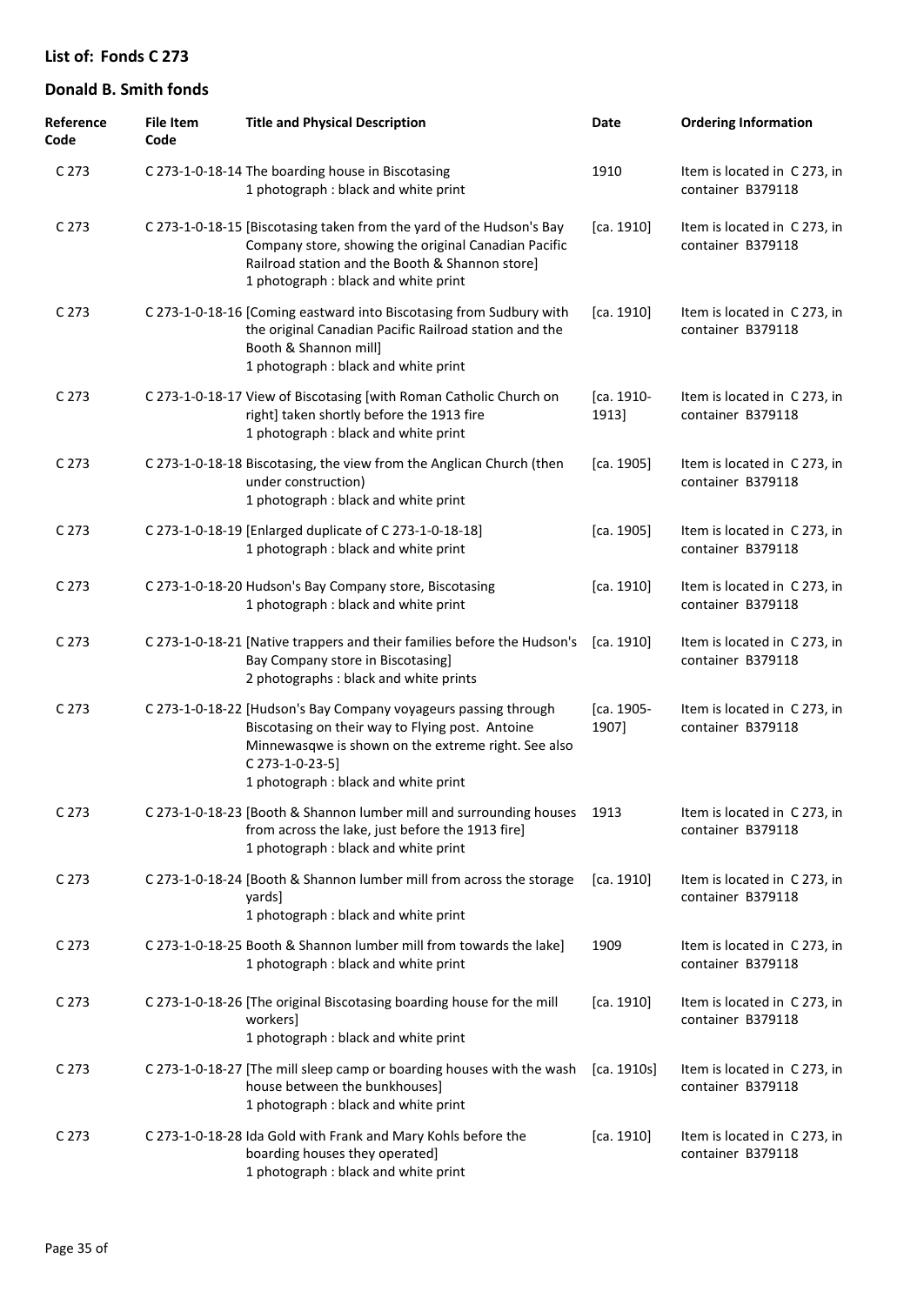| Reference<br>Code | <b>File Item</b><br>Code | <b>Title and Physical Description</b>                                                                                                                                                                                                              | Date                | <b>Ordering Information</b>                       |
|-------------------|--------------------------|----------------------------------------------------------------------------------------------------------------------------------------------------------------------------------------------------------------------------------------------------|---------------------|---------------------------------------------------|
| C <sub>273</sub>  |                          | C 273-1-0-18-29 "Start of the first trip of the Gowganda Transportation<br>Company, Biscotasing"<br>1 photograph : black and white print                                                                                                           | 1909                | Item is located in C 273, in<br>container B379118 |
| C <sub>273</sub>  |                          | C 273-1-0-18-30 [Waterfront of Gowganda, Ontario, site of the 1909<br>silver rush]<br>1 photograph : black and white print                                                                                                                         | [ca. 1909]          | Item is located in C273, in<br>container B379118  |
| C <sub>273</sub>  |                          | C 273-1-0-18-31 [Teacher Miss. L. I. Cockland and students of the<br><b>Biscotasing school]</b><br>1 photograph : black and white print                                                                                                            | [ca. 1912]          | Item is located in C273, in<br>container B379118  |
| C 273             | C 273-1-0-18-<br>31A     | Biscotasing Practically Devastated By Fire Fiend,<br>newspaper clipping from the Sudbury Star on June 14,<br>1913<br>1 file of textual records                                                                                                     | 1913                | Item is located in C 273, in<br>container B379118 |
| C <sub>273</sub>  |                          | C 273-1-0-18-32 [Biscotasing on fire]<br>1 photograph : black and white print                                                                                                                                                                      | 1913                | Item is located in C273, in<br>container B379118  |
| C <sub>273</sub>  |                          | C 273-1-0-18-33 [Enlarged duplicate of C 273-1-0-18-32]<br>1 photograph : black and white print                                                                                                                                                    | 1913                | Item is located in C273, in<br>container B379118  |
| C <sub>273</sub>  |                          | C 273-1-0-18-34 [Biscotasing on fire, showing items of furniture and<br>clothing on the fields that one family has tried to save]<br>1 photograph : black and white print                                                                          | 1913                | Item is located in C273, in<br>container B379118  |
| C 273             |                          | C 273-1-0-18-35 [Enlarged duplicate of C 273-1-0-18-34]<br>1 photograph : black and white print                                                                                                                                                    | 1913                | Item is located in C 273, in<br>container B379118 |
| C 273             |                          | C 273-1-0-18-36 [Aftermath of Biscotasing fire showing the relief train<br>from Sudbury]<br>1 photograph : black and white print                                                                                                                   | 1913                | Item is located in C 273, in<br>container B379118 |
| C <sub>273</sub>  |                          | C 273-1-0-18-37 [Enlarged duplicate of C 273-1-0-18-36]<br>1 photograph : black and white print                                                                                                                                                    | 1913                | Item is located in C 273, in<br>container B379118 |
| C 273             |                          | C273-1-0-19-A [Pilgrims of the Wild by Grey Owl excerpt, pages 8-9]<br>1 file of textual records                                                                                                                                                   | 1934                | Item is located in C 273, in<br>container B379119 |
| C <sub>273</sub>  | C273-1-0-19-B            | [Tales of an Empty Cabin by Grey Owl excerpt, pages<br>168-173]<br>1 file of textual records                                                                                                                                                       | 1936                | Item is located in C273, in<br>container B379119  |
| C <sub>273</sub>  |                          | C 273-1-0-19-1 [View of Biscotasing's Roman Catholic Church from the<br>Canadian Pacific Railroad station, also showing the<br>Woodworth home and Legace's boarding house<br>frequented by Archie Belaney]<br>1 photograph : black and white print | [ca. 1927-<br>1930] | Item is located in C273, in<br>container B379119  |
| C <sub>273</sub>  | C 273-1-0-19-2           | [Natives and whites gathering before the Messervier<br>house for Treaty Day]<br>1 photograph : black and white print                                                                                                                               | [ca. 1918]          | Item is located in C 273, in<br>container B379119 |
| C 273             | C 273-1-0-19-3           | [Legace's boarding house just after its completion]<br>1 photograph : black and white print                                                                                                                                                        | [ca. 1915]          | Item is located in C 273, in<br>container B379119 |
| C 273             |                          | C 273-1-0-19-4 [View of Biscotasing taken atop the hose drying tower,<br>3 July 1926]<br>1 photograph : black and white print                                                                                                                      | 1926                | Item is located in C 273, in<br>container B379119 |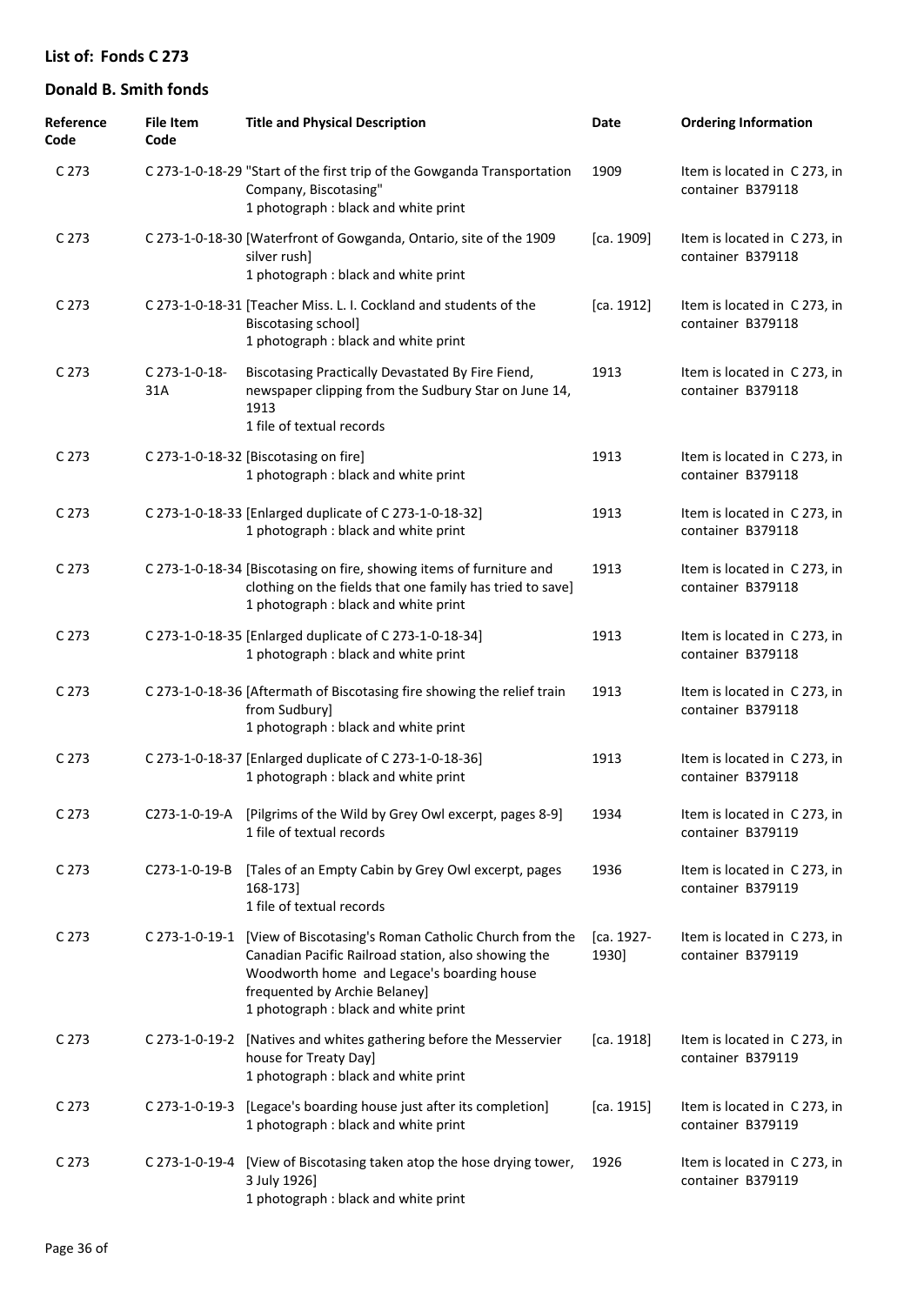| Reference<br>Code | <b>File Item</b><br>Code | <b>Title and Physical Description</b>                                                                                                                                                                                                                  | Date                | <b>Ordering Information</b>                       |
|-------------------|--------------------------|--------------------------------------------------------------------------------------------------------------------------------------------------------------------------------------------------------------------------------------------------------|---------------------|---------------------------------------------------|
| C 273             |                          | C 273-1-0-19-5 Two Indian boys in Biscotasing standing before the old<br>water tank<br>1 photograph : black and white print                                                                                                                            | [ca. 1920]          | Item is located in C 273, in<br>container B379119 |
| C 273             | C 273-1-0-19-6           | [Coming into Biscotasing from Sudbury along the<br>Canadian Pacific Railroad tracks, showing the Roman<br>Catholic Church, the Canadian Pacific Railroad station,<br>and the original Pratt and Shanacy store]<br>1 photograph : black and white print | 1926                | Item is located in C 273, in<br>container B379119 |
| C 273             | C 273-1-0-19-7           | [View of Biscotasing from across the bay, showing the<br>Roman Catholic Church, the Canadian Pacific Railroad<br>station, and the original and second Pratt and Shanacy<br>stores]<br>1 photograph : black and white print                             | [ca. 1940s]         | Item is located in C 273, in<br>container B379119 |
| C 273             | C 273-1-0-19-8           | [The Roman Catholic Church, the Hudson's Bay<br>Company boarding house for natives, Alex Wright's<br>store where the 1913 fire started, and the Hudson's<br>Bay Company store]<br>1 photograph : black and white print                                 | [ca. 1920s]         | Item is located in C 273, in<br>container B379119 |
| C 273             | C 273-1-0-19-9           | [The Biscotasing school having survived the 1913 fire]<br>1 photograph : black and white print                                                                                                                                                         | 1913                | Item is located in C 273, in<br>container B379119 |
| C <sub>273</sub>  |                          | C 273-1-0-19-10 Legace's boarding house, built in 1914, where Archie<br>Belaney, Bill Draper, "Slim" Jim Massey, school<br>teachers, and commercial travellers stayed]<br>1 photograph : black and white print                                         | 1914                | Item is located in C 273, in<br>container B379119 |
| C 273             |                          | C 273-1-0-19-11 [Looking east across Biscotasing from the Roman<br>Catholic Church towards the Anglican Church]<br>1 photograph : black and white print                                                                                                | [ca. 1915]          | Item is located in C 273, in<br>container B379119 |
| C 273             |                          | C 273-1-0-19-12 [The Biscotasing dock from the water]<br>1 photograph : black and white print                                                                                                                                                          | [ca. 1910s]         | Item is located in C 273, in<br>container B379119 |
| C <sub>273</sub>  |                          | C 273-1-0-19-13 [Approaching Biscotasing along the Canadian Pacific<br>Railroad tracks from Chapleau]<br>1 photograph : black and white print                                                                                                          | [ca. 1920]          | Item is located in C 273, in<br>container B379119 |
| C <sub>273</sub>  |                          | C 273-1-0-19-14 The Biscotasing school house<br>1 photograph : black and white print                                                                                                                                                                   | [ca. 1924-<br>1925] | Item is located in C 273, in<br>container B379119 |
| C <sub>273</sub>  |                          | C 273-1-0-19-15 [Harvey Strain and Herb MacIntosh before J. E. Pellerin<br>Taxidermist Pool Room]<br>1 photograph : black and white print                                                                                                              | 1919                | Item is located in C 273, in<br>container B379119 |
| C <sub>273</sub>  |                          | C 273-1-0-19-16 [View of Biscotasing looking south from Shannon's<br>store, later Pratt and Shanacy store]<br>1 photograph : black and white print                                                                                                     | [ca. 1920s]         | Item is located in C 273, in<br>container B379119 |
| C <sub>273</sub>  |                          | C 273-1-0-19-17 [Enlarged duplicate of C 273-1-0-19-16]<br>1 photograph : black and white print                                                                                                                                                        | [ca. 1920s]         | Item is located in C 273, in<br>container B379119 |
| C <sub>273</sub>  |                          | C 273-1-0-19-18 [Biscotasing in winter just south of the Hudson's Bay<br>Company store looking east]<br>1 photograph : black and white print                                                                                                           | [ca. 1920]          | Item is located in C 273, in<br>container B379119 |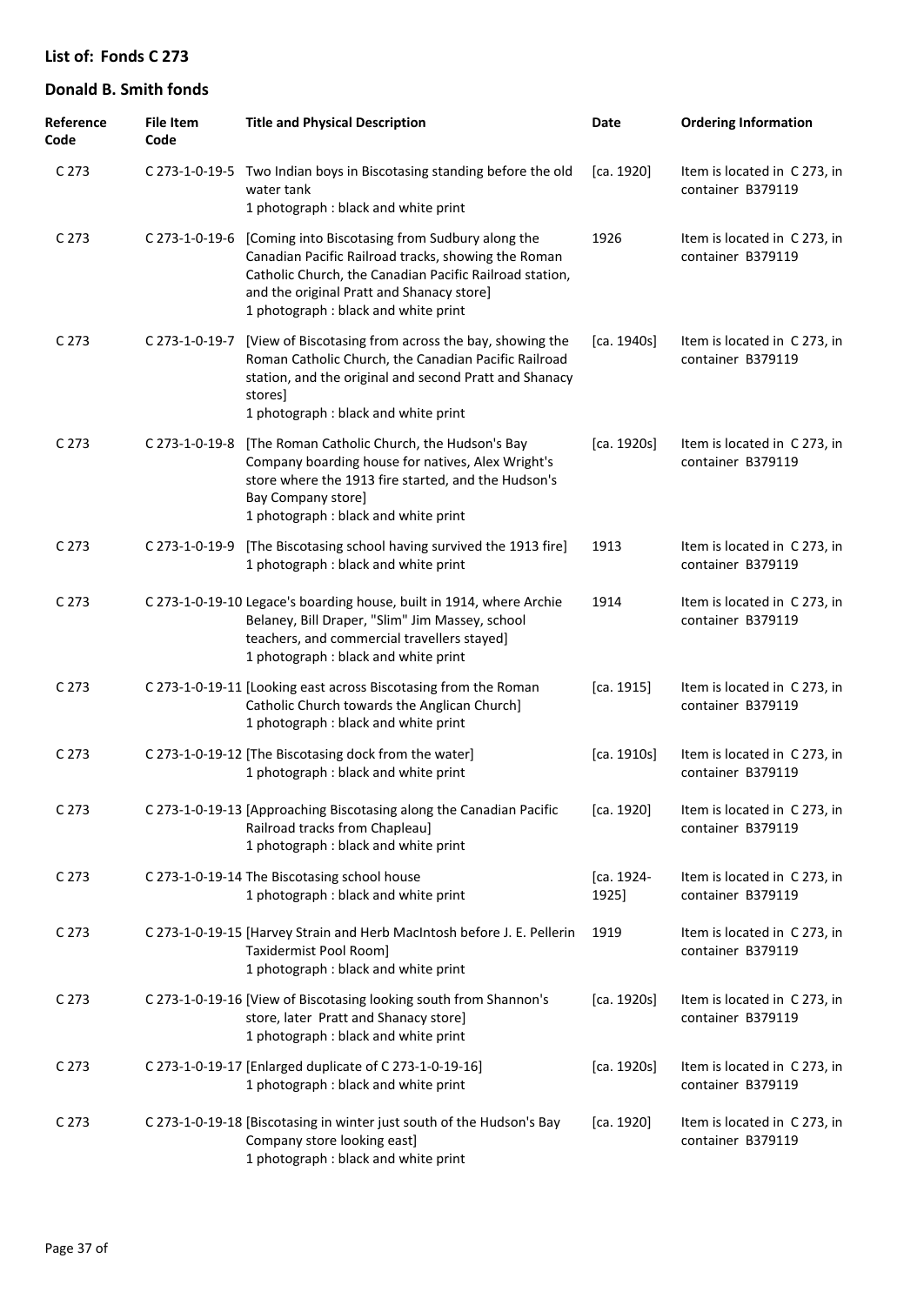| Reference<br>Code | <b>File Item</b><br>Code | <b>Title and Physical Description</b>                                                                                                                                                                                                                                | Date                | <b>Ordering Information</b>                       |
|-------------------|--------------------------|----------------------------------------------------------------------------------------------------------------------------------------------------------------------------------------------------------------------------------------------------------------------|---------------------|---------------------------------------------------|
| C 273             |                          | C 273-1-0-19-19 [View from the Hudson's Bay Company store looking<br>east]<br>1 photograph : black and white print                                                                                                                                                   | 1926                | Item is located in C 273, in<br>container B379119 |
| C <sub>273</sub>  |                          | C 273-1-0-19-20 [John A. Shannon's residence in Biscotasing]<br>1 photograph : black and white print                                                                                                                                                                 | [ca. 1910-<br>1915] | Item is located in C273, in<br>container B379119  |
| C <sub>273</sub>  |                          | C 273-1-0-19-21 ["The Big Yellow House", owned by the Crosby family<br>then by John Shannon]<br>1 photograph : black and white print                                                                                                                                 | [ca. 1920s]         | Item is located in C273, in<br>container B379119  |
| C <sub>273</sub>  |                          | C 273-1-0-19-22 [The original Booth and Shannon store built just After<br>the 1913 Biscotasing fire]<br>1 photograph : black and white print                                                                                                                         | [ca. 1920s]         | Item is located in C 273, in<br>container B379119 |
| C <sub>273</sub>  |                          | C 273-1-0-19-23 [The original Booth and Shannon store showing "Ward<br>Avenue" and Pat Shannon's house across the bay]<br>1 photograph : black and white print                                                                                                       | [ca. 1920]          | Item is located in C 273, in<br>container B379119 |
| C <sub>273</sub>  |                          | C 273-1-0-19-24 [Dick Kelley (Lumber Company bookkeeper), Harry<br>Shanacy (mill owner and store partner), Pete Newman<br>and unidentified individual before the Pratt and<br>Shanacy store]<br>1 photograph : black and white print                                 | [ca. 1920s]         | Item is located in C 273, in<br>container B379119 |
| C <sub>273</sub>  |                          | C 273-1-0-19-25 [Dick Kelley (Biscotasing postmaster), Dave "Buckshot"<br>Minnewasqwe, and Jim Minnewasqwe before the<br>Pratt and Shanacy store which stayed in Biscotasing<br>After the mill moved out in the late 1920's]<br>1 photograph : black and white print | [ca. 1930]          | Item is located in C 273, in<br>container B379119 |
| C <sub>273</sub>  |                          | C 273-1-0-19-26 [Enlarged duplicate of C 273-1-0-19-25]<br>1 photograph : black and white print                                                                                                                                                                      | [ca. 1930]          | Item is located in C 273, in<br>container B379119 |
| C <sub>273</sub>  |                          | C 273-1-0-19-27 [View from the Canadian Pacific Railroad gardens,<br>tended by John Smith, towards the saw mill and the<br>Pratt and Shanacy store]<br>1 photograph : black and white print                                                                          | [ca. 1924-<br>1926] | Item is located in C 273, in<br>container B379119 |
| C <sub>273</sub>  |                          | C 273-1-0-19-28 View of the Shannon mill from the back yard of the<br>Hudson's Bay Company post<br>1 photograph : black and white print                                                                                                                              | [ca. 1920]          | Item is located in C 273, in<br>container B379119 |
| C 273             |                          | C 273-1-0-19-29 [View of the mill yard under high water, taken from<br>the Pratt and Shanacy store's roof]<br>1 photograph : black and white print                                                                                                                   | [ca. 1925]          | Item is located in C273, in<br>container B379119  |
| C <sub>273</sub>  |                          | C 273-1-0-19-30 [Enlarged duplicate of C 273-1-0-19-29]<br>1 photograph : black and white print                                                                                                                                                                      | [ca. 1925]          | Item is located in C 273, in<br>container B379119 |
| C <sub>273</sub>  |                          | C 273-1-0-19-31 [One of the first aeroplanes in Biscotasing, a Dayton-<br>Wright FP-2, probably with Colonel Williams at the<br>controls]<br>1 photograph: black and white print                                                                                     | [ca. 1920]          | Item is located in C 273, in<br>container B379119 |
| C <sub>273</sub>  |                          | C 273-1-0-19-32 [A Dayton-Wright FP-2 used in aerial photography and<br>surveying, moored at the Biscotasing dock with its<br>pilots, Colonel Williams (back to camera) and Colonel<br>Mackie]<br>1 photograph : black and white print                               | [ca. 1920]          | Item is located in C 273, in<br>container B379119 |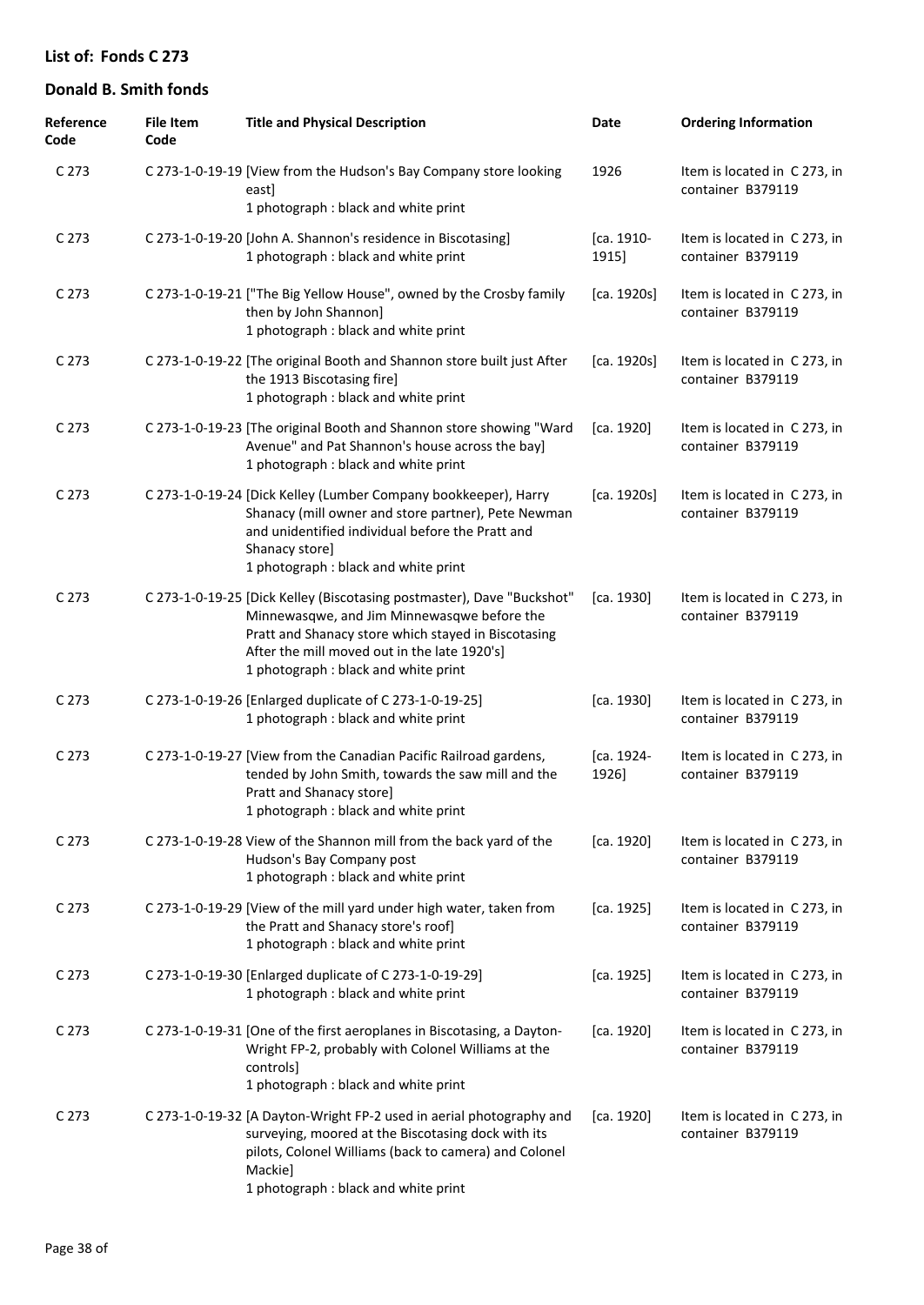| Reference<br>Code | <b>File Item</b><br>Code | <b>Title and Physical Description</b>                                                                                                                                                                   | <b>Date</b>         | <b>Ordering Information</b>                       |
|-------------------|--------------------------|---------------------------------------------------------------------------------------------------------------------------------------------------------------------------------------------------------|---------------------|---------------------------------------------------|
| C 273             |                          | C 273-1-0-19-33 The Pratt and Shanacy Saw mill and the Shannon<br>family house<br>1 photograph : black and white print                                                                                  | 1926                | Item is located in C273, in<br>container B379119  |
| C 273             |                          | C 273-1-0-19-34 Pat Shannon's house in Biscotasing, built just After the<br>1913 fire<br>1 photograph : black and white print                                                                           | [ca. 1914-<br>1923] | Item is located in C273, in<br>container B379119  |
| C 273             |                          | C 273-1-0-19-35 [Lumber yard fire, Biscotasing]<br>1 photograph : black and white print                                                                                                                 | [ca. 1920s]         | Item is located in C 273, in<br>container B379119 |
| C 273             |                          | C 273-1-0-19-36 [The Pratt and Shanacy boarding house which burned<br>in 1921 and was rebuilt]<br>1 photograph : black and white print                                                                  | [ca. 1920s]         | Item is located in C 273, in<br>container B379119 |
| C 273             |                          | C 273-1-0-19-37 [The Pratt and Shanacy boarding house which was<br>dismantled along with the mill when Pratt and Shanacy<br>left Biscotasing in the late-1920s]<br>1 photograph : black and white print | 1926                | Item is located in C273, in<br>container B379119  |
| C 273             |                          | C 273-1-0-19-38 [The Pratt and Shanacy boarding house, men's bunk<br>house, and ice house]<br>1 photograph : black and white print                                                                      | 1926                | Item is located in C 273, in<br>container B379119 |
| C 273             |                          | C 273-1-0-19-39 [The Biscotasing boarding house run by the Wood<br>family]<br>1 photograph : black and white print                                                                                      | [ca. 1924-<br>1925] | Item is located in C273, in<br>container B379119  |
| C 273             |                          | C 273-1-0-19-40 [Houses that survived the 1913 fire standing on "Ward<br>Avenue"]<br>1 photograph : black and white print                                                                               | [ca. 1920s]         | Item is located in C273, in<br>container B379119  |
| C 273             |                          | C 273-1-0-19-41 [The Herman Kohls House, Joe Shiner House, and one<br>other house on "Ward Avenue" which, built in 1908,<br>survived the 1913 fire]<br>1 photograph : black and white print             | [ca. 1930s]         | Item is located in C273, in<br>container B379119  |
| C <sub>273</sub>  |                          | C 273-1-0-19-42 [Art and Charlie Kohls hauling water using a dog team,<br>2 February 1918]<br>1 photograph : black and white print                                                                      | 1918                | Item is located in C 273, in<br>container B379119 |
| C 273             |                          | C 273-1-0-19-43 ["Slim" Jim Massey's house in Biscotasing, also used by<br>John Smith (Canadian Pacific Railroad yardman and<br>gardener) and Bill Draper]<br>1 photograph : black and white print      | [ca. 1920s]         | Item is located in C273, in<br>container B379119  |
| C 273             |                          | C 273-1-0-19-44 [View from "Slim" Jim Massey's house towards the<br>yellow houses on "Ward Avenue"]<br>1 photograph : black and white print                                                             | [ca. 1920s]         | Item is located in C273, in<br>container B379119  |
| C 273             |                          | C 273-1-0-19-45 View of Biscotasi Lake south from Park Island, 22<br>August 1932]<br>1 photograph : black and white print                                                                               | 1932                | Item is located in C273, in<br>container B379119  |
| C 273             |                          | C 273-1-0-19-46 Helen and Carrington Eddy paddling on North Creek<br>from Rice Lake to North Lake, 9 September 1932<br>1 photograph : black and white print                                             | 1932                | Item is located in C273, in<br>container B379119  |
| C 273             |                          | C 273-1-0-19-47 Frank Porter and Mrs. DeBow's place, Biscotasing<br>1 photograph : black and white print                                                                                                | 1930                | Item is located in C 273, in<br>container B379119 |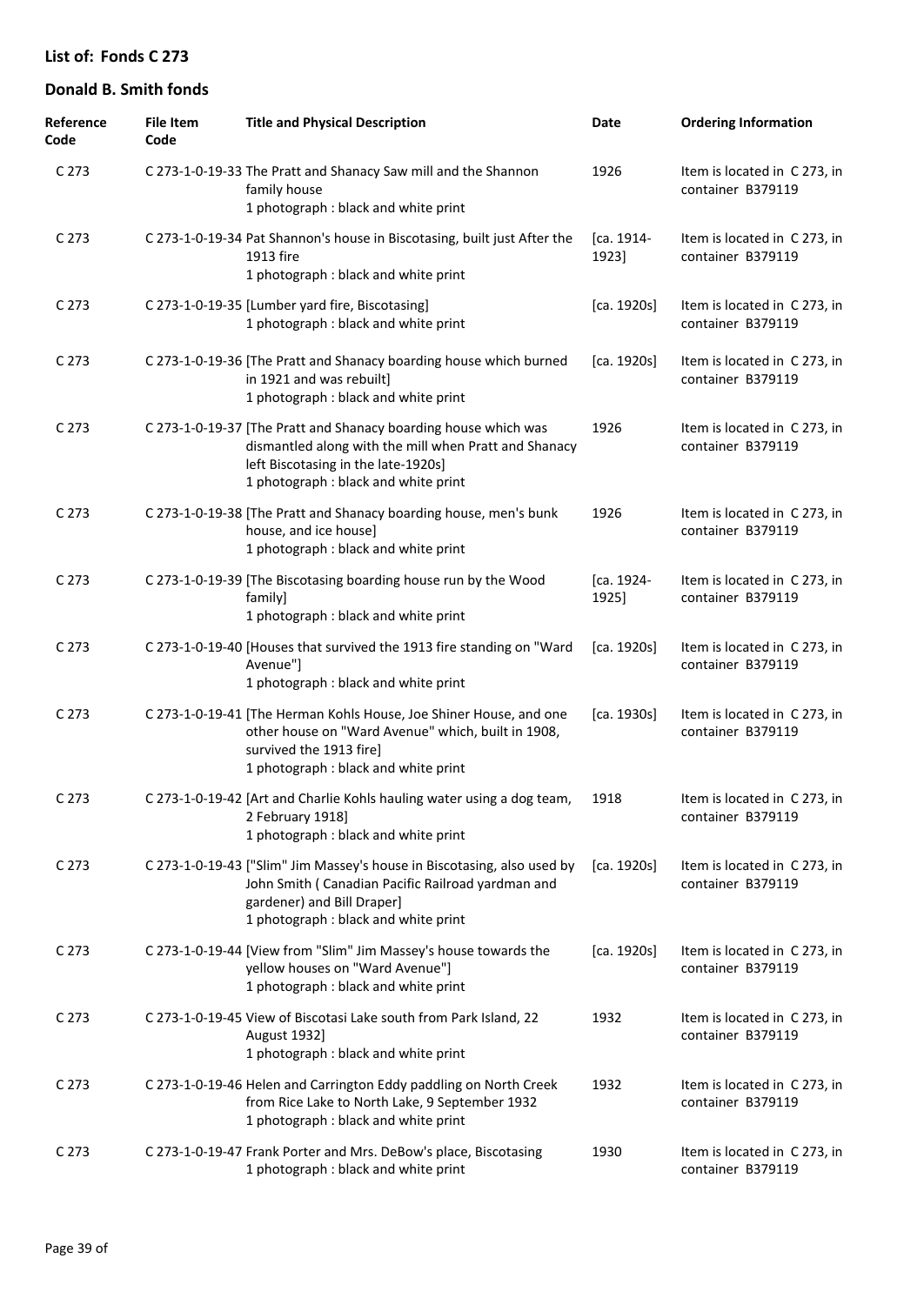| Reference<br>Code | <b>File Item</b><br>Code | <b>Title and Physical Description</b>                                                                                                                                                                            | Date        | <b>Ordering Information</b>                       |
|-------------------|--------------------------|------------------------------------------------------------------------------------------------------------------------------------------------------------------------------------------------------------------|-------------|---------------------------------------------------|
| C 273             |                          | C 273-1-0-19-48 [Mrs. DeBow's place on Birch Isle, now called Grey Owl<br>Island, 6 July 1926]<br>1 photograph : black and white print                                                                           | 1926        | Item is located in C 273, in<br>container B379119 |
| C 273             |                          | C 273-1-0-19-49 [Cove at Birch Isle from the east, 7 July 1926]<br>1 photograph : black and white print                                                                                                          | 1926        | Item is located in C 273, in<br>container B379119 |
| C 273             |                          | C 273-1-0-19-50 [East side of Mrs. DeBow's place, 7 July 1926]<br>1 photograph : black and white print                                                                                                           | 1926        | Item is located in C 273, in<br>container B379119 |
| C <sub>273</sub>  |                          | C 273-1-0-19-51 Bill Hickman, Mrs. DeBow, and Frank Porter in a<br>strawberry patch, 7 July 1926<br>1 photograph : black and white print                                                                         | 1926        | Item is located in C 273, in<br>container B379119 |
| C <sub>273</sub>  |                          | C 273-1-0-19-52 Frank Porter feeding his little chickens, 24 August 1932<br>1 photograph : black and white print                                                                                                 | 1932        | Item is located in C 273, in<br>container B379119 |
| C <sub>273</sub>  |                          | C 273-1-0-19-53 [Frank Porter and Helen Eddy canoeing, taken by<br>Carrington Eddy, 14 August 1932]<br>1 photograph : black and white print                                                                      | 1932        | Item is located in C 273, in<br>container B379119 |
| C <sub>273</sub>  |                          | C 273-1-0-19-54 Helen Eddy holding mammoth pansies from Frank<br>Porter's garden, 6 August 1932<br>1 photograph : black and white print                                                                          | 1932        | Item is located in C 273, in<br>container B379119 |
| C <sub>273</sub>  |                          | C 273-1-0-19-55 Frank Porters house, about ten miles up the lake from<br>Biscotasing<br>1 photograph : black and white print                                                                                     | [ca. 1920s] | Item is located in C 273, in<br>container B379119 |
| C <sub>273</sub>  | C 273-1-0-19-<br>55A     | Newspaper clipping entitled "Biscotasing" from The<br>Sudbury Star on 15 July, 1922<br>1 file of textual records                                                                                                 | 1922        | Item is located in C 273, in<br>container B379119 |
| C <sub>273</sub>  |                          | C 273-1-0-19-56 [The Canadian Pacific Railroad station and Pratt and<br>Shanacy store before the International Nickel<br>Company (INCO) raised the water level on Biscotasi<br>Lake]                             | [ca. 1940s] | Item is located in C 273, in<br>container B379119 |
| C <sub>273</sub>  |                          | C 273-1-0-19-57 [The Prince of Wales Cabins, built by Sir Henry Pellett<br>on Mozhabong Lake south of Biscotasing, for Prince of<br>Wales during his 1919 Canadian Tour]<br>1 photograph : black and white print | [ca. 1920s] | Item is located in C 273, in<br>container B379119 |
| C 273             |                          | C 273-1-0-19-58 Camp Pellat on Mozhabong Lake<br>1 photograph : black and white print                                                                                                                            | [ca. 1920s] | Item is located in C273, in<br>container B379119  |
| C 273             |                          | C 273-1-0-20-1 Remains of old stone enclosure, said to have been<br>fortifications against [the] Iroquois and Algonquin on<br>Lake Tamiskaming<br>1 photograph : black and white print                           | [ca. 1913]  | Item is located in C 273, in<br>container B379119 |
| C <sub>273</sub>  |                          | C 273-1-0-20-2 [Original Hudson's Bay Company store at Bear Island,<br>Lake Temagami]<br>1 photograph : black and white print                                                                                    | [ca. 1890s] | Item is located in C273, in<br>container B379119  |
| C <sub>273</sub>  | C 273-1-0-20-3           | [Original Hudson's Bay Company store at Bear Island,<br>individuals are unidentified]<br>1 photograph : black and white print                                                                                    | [ca. 1890s] | Item is located in C 273, in<br>container B379119 |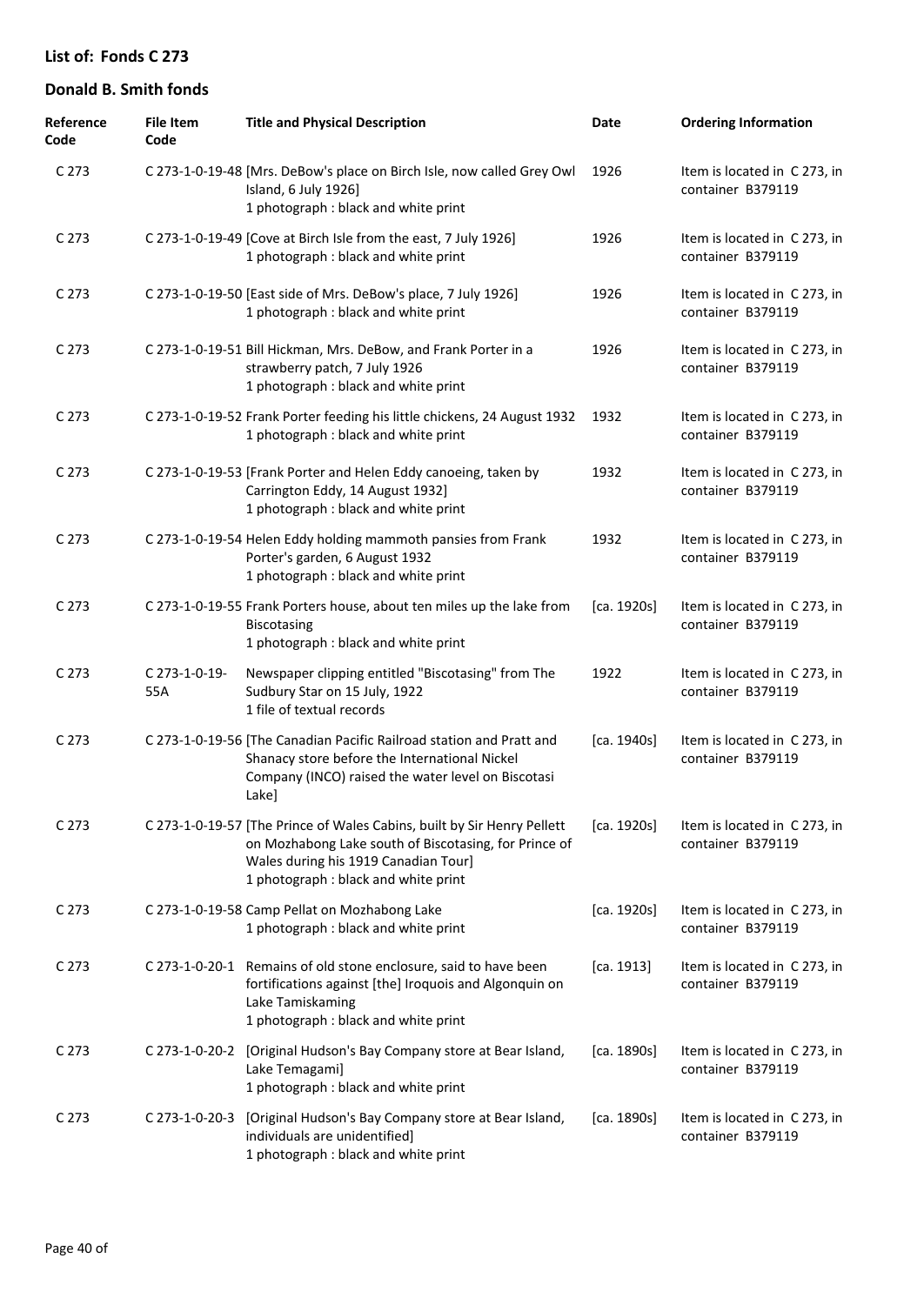| Reference<br>Code | <b>File Item</b><br>Code | <b>Title and Physical Description</b>                                                                                                                                                                    | Date        | <b>Ordering Information</b>                       |
|-------------------|--------------------------|----------------------------------------------------------------------------------------------------------------------------------------------------------------------------------------------------------|-------------|---------------------------------------------------|
| C 273             |                          | C 273-1-0-20-5 [First powered boat on Lake Temagami, being brought<br>over ice by a horse team from Mattawa, by Dan<br>O'Connor]<br>1 photograph : black and white print                                 | [ca. 1900]  | Item is located in C 273, in<br>container B379119 |
| C 273             | C 273-1-0-20-6           | [First "alligator" or portable, steam-powered winch/<br>side paddle boat on Lake Temagami, brought in by Dan<br>O'Connor]<br>1 photograph : black and white print                                        | [ca. 1900]  | Item is located in C 273, in<br>container B379119 |
| C <sub>273</sub>  | C 273-1-0-20-7           | [Supply camp from the building of the Temiskaming<br>and Northern Ontario Railway at Temagami]<br>1 photograph : black and white print                                                                   | [ca. 1903]  | Item is located in C 273, in<br>container B379119 |
| C <sub>273</sub>  | C 273-1-0-20-8           | [Wooden trestle bridge from the building of the<br>Temiskaming and Northern Ontario Railway near<br>Temagami]<br>1 photograph : black and white print                                                    | [ca. 1903]  | Item is located in C 273, in<br>container B379119 |
| C <sub>273</sub>  | C 273-1-0-20-9           | [The Ronnoco Hotel in Temagami built by Dan<br>O'Connor who named the hotel by spelling his<br>surname backwards]<br>1 photograph : black and white print                                                | 1906        | Item is located in C 273, in<br>container B379119 |
| C <sub>273</sub>  |                          | C 273-1-0-20-10 [The Ronnoco Hotel from the booklet, Temagami: A<br>Peerless Region for the Sportsman, Canoeist, Camper]<br>1 photograph : black and white print                                         | 1906        | Item is located in C 273, in<br>container B379119 |
| C <sub>273</sub>  |                          | C 273-1-0-20-11 [View of the Temagami village site showing Ronnoco<br>Hotel and waterfront]<br>1 photograph : black and white print                                                                      | [ca. 1910s] | Item is located in C 273, in<br>container B379119 |
| C <sub>273</sub>  |                          | C 273-1-0-20-12 [View of Bear Island from the lake]<br>1 photograph : black and white print                                                                                                              | [ca. 1920s] | Item is located in C 273, in<br>container B379119 |
| C 273             |                          | C 273-1-0-20-13 [View of Bear Island showing the original Roman<br>Catholic Church and John Turner's "Lakeview House"]<br>1 photograph : black and white print                                           | [ca. 1920]  | Item is located in C 273, in<br>container B379119 |
| C <sub>273</sub>  |                          | C 273-1-0-20-14 [Bear Island fire rangers' headquarters, Lake<br>Temagami, from the booklet, Temagami: A Peerless<br>Region for the Sportsman, Canoeist, camper]<br>1 photograph : black and white print | 1906        | Item is located in C 273, in<br>container B379119 |
| C <sub>273</sub>  |                          | C 273-1-0-20-15 [View of Bear Island showing the Hudson's Bay<br>Company warehouse, store, and docks]<br>1 photograph : black and white print                                                            | [ca. 1900s] | Item is located in C 273, in<br>container B379119 |
| C <sub>273</sub>  |                          | C 273-1-0-20-16 ["Lakeview House", John Turner's boarding house on<br>Bear Island, Lake Temagami]<br>1 photograph : black and white print                                                                | [ca. 1900s] | Item is located in C 273, in<br>container B379119 |
| C <sub>273</sub>  |                          | C 273-1-0-20-17 ["Lakeview House", John Turner's boarding house<br>where they held the dances on Bear Island, Lake<br>Temagami]<br>1 photograph : black and white print                                  | [ca. 1900s] | Item is located in C 273, in<br>container B379119 |
| C 273             |                          | C 273-1-0-20-18 ["Lakeview House", John Turner's boarding house on<br>Bear Island, Lake Temagami]<br>1 photograph : black and white print                                                                | 1909        | Item is located in C 273, in<br>container B379119 |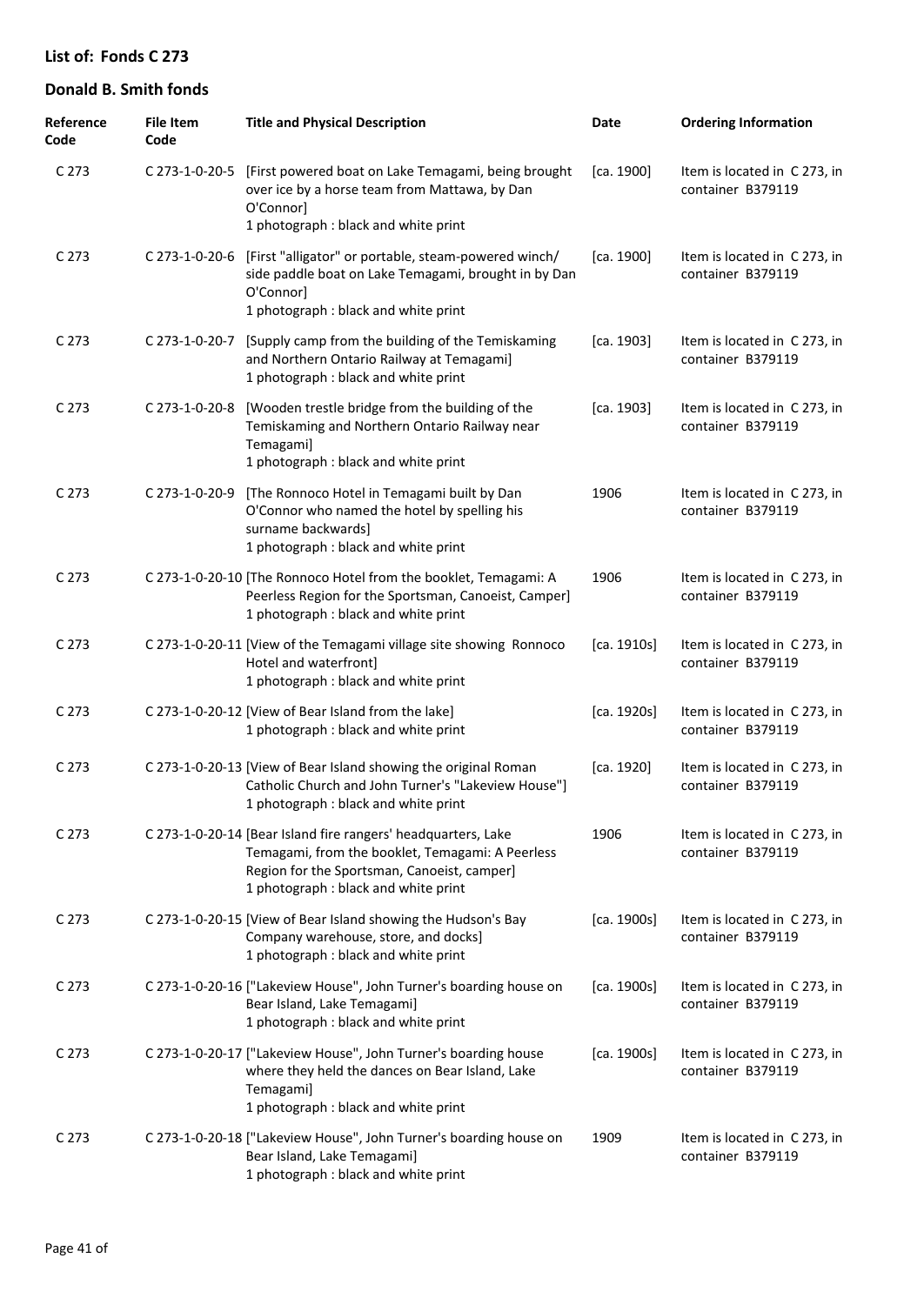| Reference<br>Code | <b>File Item</b><br>Code | <b>Title and Physical Description</b>                                                                                                                                                                            | Date        | <b>Ordering Information</b>                       |
|-------------------|--------------------------|------------------------------------------------------------------------------------------------------------------------------------------------------------------------------------------------------------------|-------------|---------------------------------------------------|
| C 273             |                          | C 273-1-0-20-19 The Old Roman Catholic Church at Bear Island, Lake<br>Temagami<br>1 photograph : black and white print                                                                                           | [ca. 1900s] | Item is located in C 273, in<br>container B379119 |
| C 273             |                          | C 273-1-0-20-20 [William Petrant and group before the Old Roman<br>Catholic Church on Bear Island, Lake Temagami.<br>Duplicate of C 273-1-0-5-60]<br>1 photograph : black and white print                        | [ca. 1920s] | Item is located in C 273, in<br>container B379119 |
| C 273             |                          | C 273-1-0-20-21 [The second Roman Catholic Church on Bear Island,<br>Lake Temagami]<br>1 photograph : black and white print                                                                                      | [ca. 1910s] | Item is located in C 273, in<br>container B379119 |
| C <sub>273</sub>  |                          | C 273-1-0-20-22 [Interior of the Roman Catholic Church on Bear Island,<br>Lake Temagami]<br>1 photograph : black and white print                                                                                 | [ca. 1910s] | Item is located in C 273, in<br>container B379119 |
| C <sub>273</sub>  |                          | C 273-1-0-20-23 [Chief Alec Paul's house on Bear Island]<br>1 photograph : black and white print                                                                                                                 | 1915        | Item is located in C 273, in<br>container B379119 |
| C <sub>273</sub>  |                          | C 273-1-0-20-24 [William Pishabo and family before Chief Alec Paul's<br>house on Bear Island]<br>1 photograph : black and white print                                                                            | 1910        | Item is located in C 273, in<br>container B379119 |
| C <sub>273</sub>  |                          | C 273-1-0-20-25 ["A glimpse of the Picturesque "Temagami Inn",<br>Temagami Island, Lake Temagami"]<br>1 photograph : black and white print                                                                       | [ca. 1910]  | Item is located in C 273, in<br>container B379119 |
| C <sub>273</sub>  |                          | C 273-1-0-20-26 [Thomas Mulock, Dan O'Connor, Gooderham, Foskins,<br>and Coldwell standing before the Temagami Lodge<br>from the booklet Building of the Temagami Lodge]<br>1 photograph : black and white print | [ca. 1910s] | Item is located in C 273, in<br>container B379119 |
| C <sub>273</sub>  |                          | C 273-1-0-20-27 [The Temagami Inn or Temagami Lodge; after Dan<br>O'Connor built it upon the arrival of the Railway in<br>1905, Archie Belaney got his first job there]<br>1 photograph : black and white print  | [ca. 1910s] | Item is located in C273, in<br>container B379119  |
| C 273             |                          | C 273-1-0-20-28 "The Lady Evelyn Hotel", Temagami<br>1 photograph : black and white print                                                                                                                        | [ca. 1910s] | Item is located in C 273, in<br>container B379119 |
| C <sub>273</sub>  |                          | C 273-1-0-21-1 [Mrs. McKee and her daughters]<br>1 photograph : black and white print                                                                                                                            | [ca. 1900]  | Item is located in C 273, in<br>container B379119 |
| C <sub>273</sub>  |                          | C 273-1-0-21-2 Mrs. Beaudry doing the wash<br>1 photograph : black and white print                                                                                                                               | 1910        | Item is located in C 273, in<br>container B379119 |
| C <sub>273</sub>  | C 273-1-0-21-3           | [Mrs. Beaudry, Ida Beaudry, and their cat]<br>1 photograph : black and white print                                                                                                                               | 1910        | Item is located in C 273, in<br>container B379119 |
| C <sub>273</sub>  | C 273-1-0-21-4           | [A Biscotasing Native women and a commercial<br>traveller wearing a costume from Fort Nelson lent to<br>him by Harry Woodworth from Fort Nelson]<br>1 photograph : black and white print                         | [ca. 1910s] | Item is located in C 273, in<br>container B379119 |
| C <sub>273</sub>  | $C$ 273-1-0-21-5         | [Saimi and Lempi Aveline, Finnish sisters at<br>Biscotasing]                                                                                                                                                     | [ca. 1920]  | Item is located in C 273, in<br>container B379119 |
| C <sub>273</sub>  | C 273-1-0-21-6           | [Madeline Woodworth (later, Mrs. McLeod) and Grace<br>Foster, in a photograph taken by Archie Belaney]<br>1 photograph : black and white print                                                                   | 1918        | Item is located in C 273, in<br>container B379119 |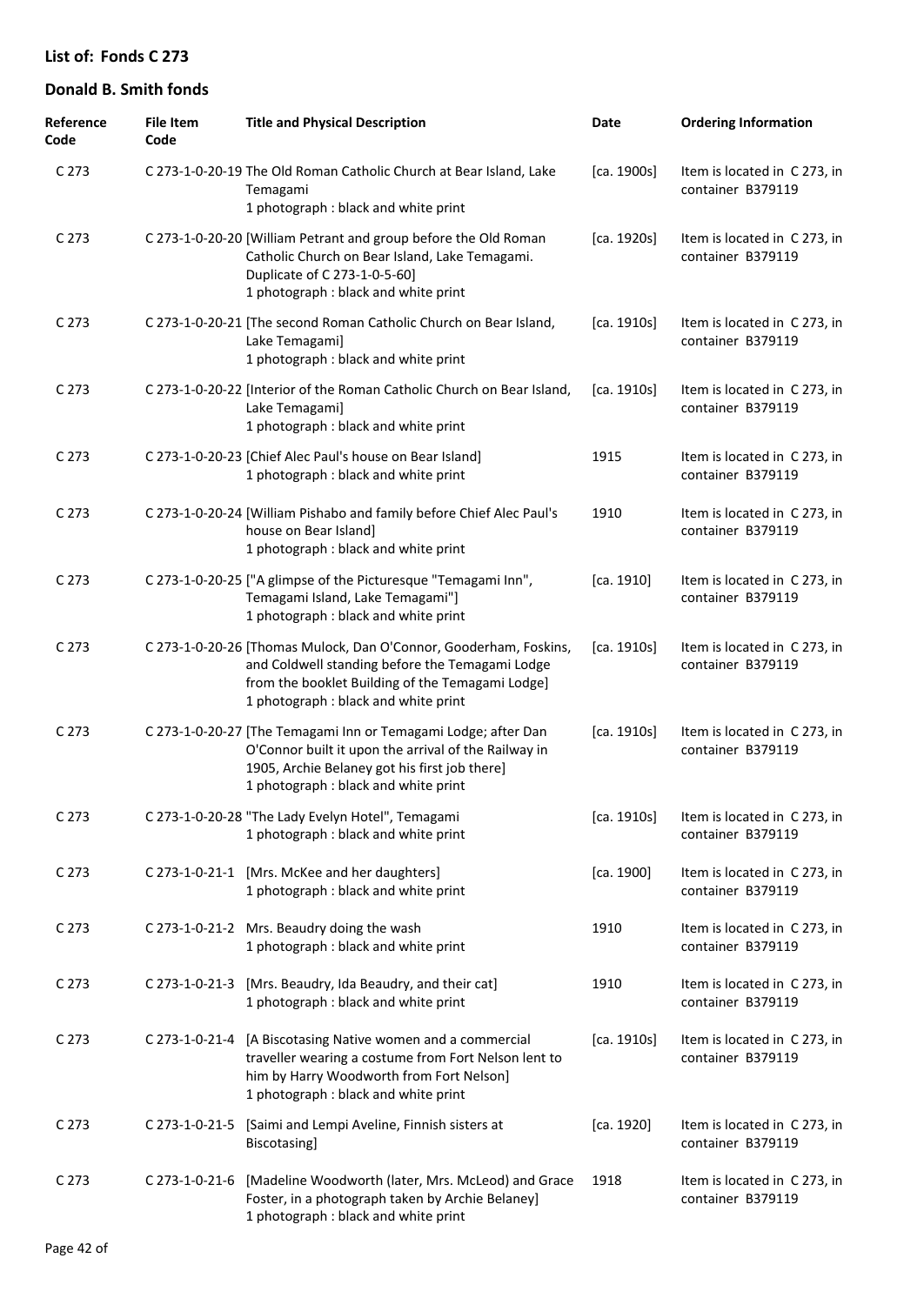| Reference<br>Code | <b>File Item</b><br>Code | <b>Title and Physical Description</b>                                                                                                                         | Date                | <b>Ordering Information</b>                       |
|-------------------|--------------------------|---------------------------------------------------------------------------------------------------------------------------------------------------------------|---------------------|---------------------------------------------------|
| C 273             | C 273-1-0-21-7           | [Biscotasing women's baseball team with players<br>identified]<br>1 photograph : black and white print                                                        | [ca. 1920s]         | Item is located in C 273, in<br>container B379119 |
| C <sub>273</sub>  |                          | C 273-1-0-21-8 [Biscotasing women's baseball team]<br>1 photograph : black and white print                                                                    | [ca. 1920s]         | Item is located in C 273, in<br>container B379119 |
| C <sub>273</sub>  | C 273-1-0-21-9           | [Biscotasing women's baseball team]<br>1 photograph : black and white print                                                                                   | [ca. 1920s]         | Item is located in C273, in<br>container B379119  |
| C <sub>273</sub>  |                          | C 273-1-0-21-10 [Emma McLeod]<br>1 photograph : black and white print                                                                                         | [ca. 1920s]         | Item is located in C 273, in<br>container B379119 |
| C <sub>273</sub>  |                          | C 273-1-0-21-11 [Biscotasing women's hockey team; all players are<br>identified]<br>1 photograph : black and white print                                      | [ca. 1920s]         | Item is located in C 273, in<br>container B379119 |
| C 273             |                          | C 273-1-0-21-12 [Biscotasing women's hockey team, winners of the<br>Biscotasing vs. Cartier game, 24 May 1923]<br>1 photograph : black and white print        | [ca. 1920s]         | Item is located in C 273, in<br>container B379119 |
| C 273             |                          | C 273-1-0-21-13 [Irene Shaughnessy, the school teacher at Biscotasing,<br>wearing Archie Belaney's Indian head dress]<br>1 photograph : black and white print | 1924                | Item is located in C 273, in<br>container B379119 |
| C 273             |                          | C 273-1-0-21-14 [Irene Shaughnessy, the school teacher at Biscotasing,<br>wearing Archie Belaney's Indian head dress]<br>1 photograph : black and white print | 1924                | Item is located in C 273, in<br>container B379119 |
| C 273             |                          | C 273-1-0-21-15 [Irene Shaughnessy and Mrs. Kohls atop a stack of<br>horse-drawn lumber in winter]<br>1 photograph : black and white print                    | [ca. 1924-<br>1925] | Item is located in C 273, in<br>container B379119 |
| C 273             |                          | C 273-1-0-21-16 [Mrs. DeBow and her niece, Cassie Sawyer at<br>Biscotasing]<br>1 photograph : black and white print                                           | 1930                | Item is located in C 273, in<br>container B379119 |
| C 273             |                          | C 273-1-0-21-17 [Hilda Kohls Langevin, wife of Gordon Langevin, and<br>their son, Harold, in Biscotasing]<br>1 photograph : black and white print             | 1930                | Item is located in C 273, in<br>container B379119 |
| C <sub>273</sub>  |                          | C 273-1-0-21-18 [Barbara Minnewasqwe née Kuskachu, at Biscotasing]<br>1 photograph : black and white print                                                    | [ca. 1930]          | Item is located in C 273, in<br>container B379119 |
| C 273             |                          | C 273-1-0-21-19 Mrs. Joe "Buckshot" Minnewasqwe<br>1 photograph : black and white print                                                                       | [ca. 1940s]         | Item is located in C 273, in<br>container B379119 |
| C 273             |                          | C 273-1-0-21-20 Group with Marjorie McLeod and her uncle, Bill<br>1 photograph : black and white print                                                        | [ca. 1930s]         | Item is located in C 273, in<br>container B379119 |
| C 273             |                          | C 273-1-0-22-1 ["Near the height of land en route to Flying post"<br>during the Treaty Nine Tour]<br>1 photograph : black and white print                     | 1906                | Item is located in C273, in<br>container B379119  |
| C 273             | C 273-1-0-22-2           | [The Treaty Nine Party working their way through a<br>swamp on the way to Flying post]<br>1 photograph : black and white print                                | 1906                | Item is located in C 273, in<br>container B379119 |
| C 273             | C 273-1-0-22-3           | ["Hollow Land Falls, near Ground Hog River"]<br>1 photograph : black and white print                                                                          | 1906                | Item is located in C 273, in<br>container B379119 |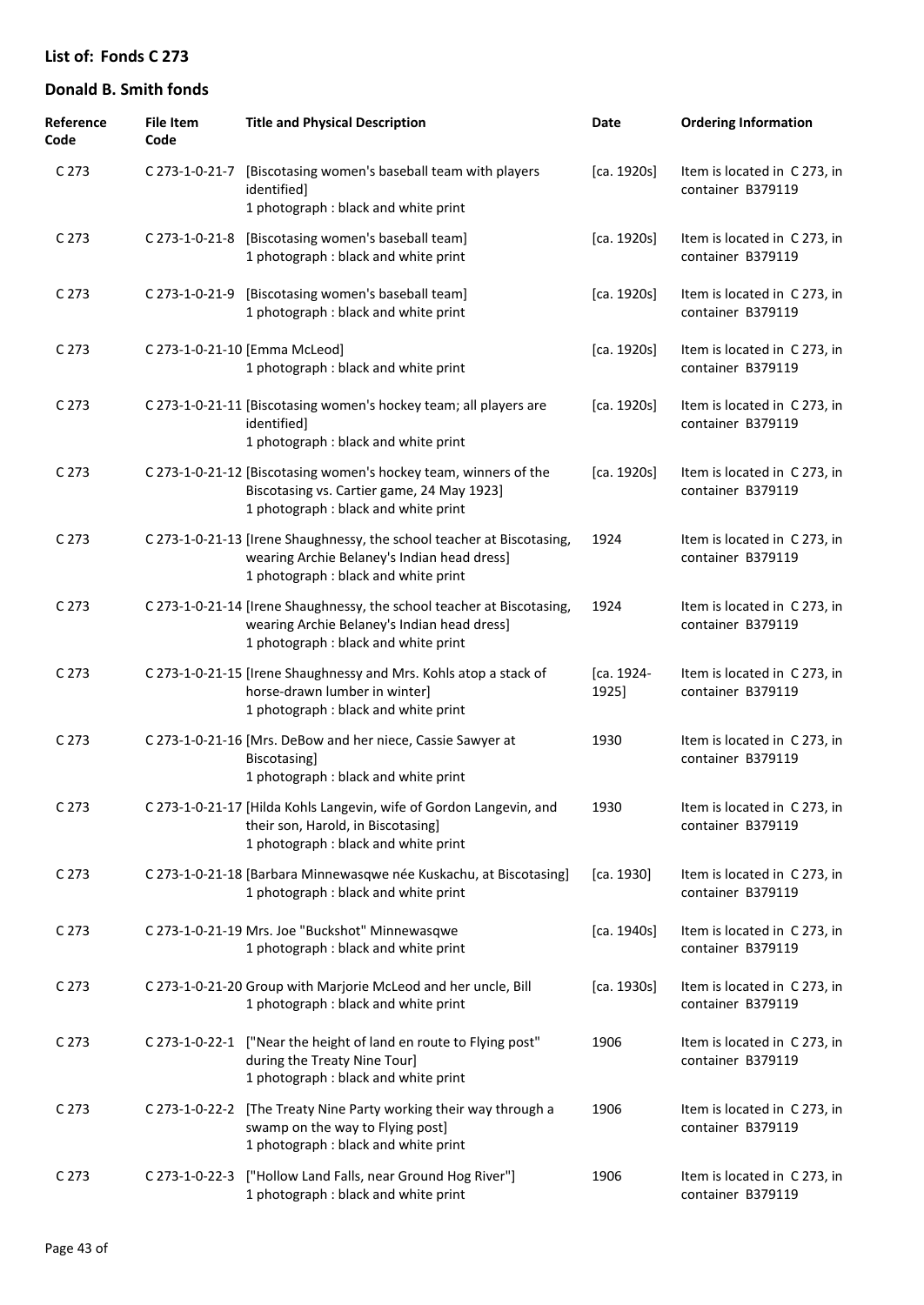| Reference<br>Code | <b>File Item</b><br>Code    | <b>Title and Physical Description</b>                                                                                                                          | Date                | <b>Ordering Information</b>                       |
|-------------------|-----------------------------|----------------------------------------------------------------------------------------------------------------------------------------------------------------|---------------------|---------------------------------------------------|
| C 273             | C 273-1-0-22-4              | [Red Rock Falls, on the Ground Hog River near Flying<br>post]<br>1 photograph : black and white print                                                          | 1906                | Item is located in C 273, in<br>container B379119 |
| C 273             | C 273-1-0-22-5              | [Signing of James Bay Treaty, Treaty Nine at Flying<br>post, 6 July 1906]<br>1 photograph : black and white print                                              | 1906                | Item is located in C 273, in<br>container B379119 |
| C 273             | C 273-1-0-22-6 William Frog | 1 photograph : black and white print                                                                                                                           | 1906                | Item is located in C273, in<br>container B379119  |
| C 273             | C 273-1-0-22-7              | [Two elderly Natives before a birch bark freighter<br>canoe at the Hudson's Bay Company post]<br>1 photograph : black and white print                          | 1906                | Item is located in C273, in<br>container B379119  |
| C 273             |                             | C 273-1-0-22-8 [Enlarged duplicate of C 273-1-0-22-7]<br>1 photograph : black and white print                                                                  | 1906                | Item is located in C 273, in<br>container B379119 |
| C 273             | C 273-1-0-22-9              | [Native mother and children during the signing of<br>Treaty Nine]<br>1 photograph : black and white print                                                      | 1906                | Item is located in C273, in<br>container B379119  |
| C 273             |                             | C 273-1-0-22-10 [Native Thomas Bear carrying 200 pounds of supplies<br>across a portage]<br>1 photograph : black and white print                               | 1914                | Item is located in C 273, in<br>container B379119 |
| C 273             |                             | C 273-1-0-22-11 [Alex McLeod, Hudson's Bay Company Factor at Flying<br>postl<br>1 photograph : black and white print                                           | [ca. 1900s]         | Item is located in C 273, in<br>container B379119 |
| C 273             |                             | C 273-1-0-22-12 [Alex R. McLeod at the rebuilt Hudson's Bay Company<br>post at Flying post]<br>1 photograph : black and white print                            | 1919                | Item is located in C 273, in<br>container B379119 |
| C 273             |                             | C 273-1-0-22-13 [Enlarged duplicate of C 273-1-0-22-12]<br>1 photograph : black and white print                                                                | 1919                | Item is located in C273, in<br>container B379119  |
| C 273             |                             | C 273-1-0-22-14 [C.G. Riley and Don Delahey canoeing before Native<br>rock paintings at Horwood Lake near Flying post]<br>1 photograph : black and white print | 1922                | Item is located in C 273, in<br>container B379119 |
| C 273             |                             | C 273-1-0-22-15 [Native rock paintings on Horwood Lake near Flying<br>post]<br>1 photograph : black and white print                                            | 1922                | Item is located in C 273, in<br>container B379119 |
| C 273             |                             | C 273-1-0-22-16 [Enlarged duplicate of C 273-1-0-22-15]<br>1 photograph : black and white print                                                                | 1922                | Item is located in C 273, in<br>container B379119 |
| C 273             |                             | C 273-1-0-22-17 [Native rock painting several yards to the south-west<br>(left) of C 273-1-0-22-15]<br>1 photograph : black and white print                    | 1922                | Item is located in C 273, in<br>container B379119 |
| C 273             |                             | C 273-1-0-22-18 [Hudson's Bay Company Factor Alex McLeod and his<br>second wife, Christine, at Flying post]<br>1 photograph : black and white print            | [ca. 1914-<br>1922] | Item is located in C273, in<br>container B379119  |
| C 273             |                             | C 273-1-0-22-19 [Clara, Bob, and Willie McLeod at the Ground Hog<br>River near Flying post]<br>1 photograph : black and white print                            | 1914                | Item is located in C273, in<br>container B379119  |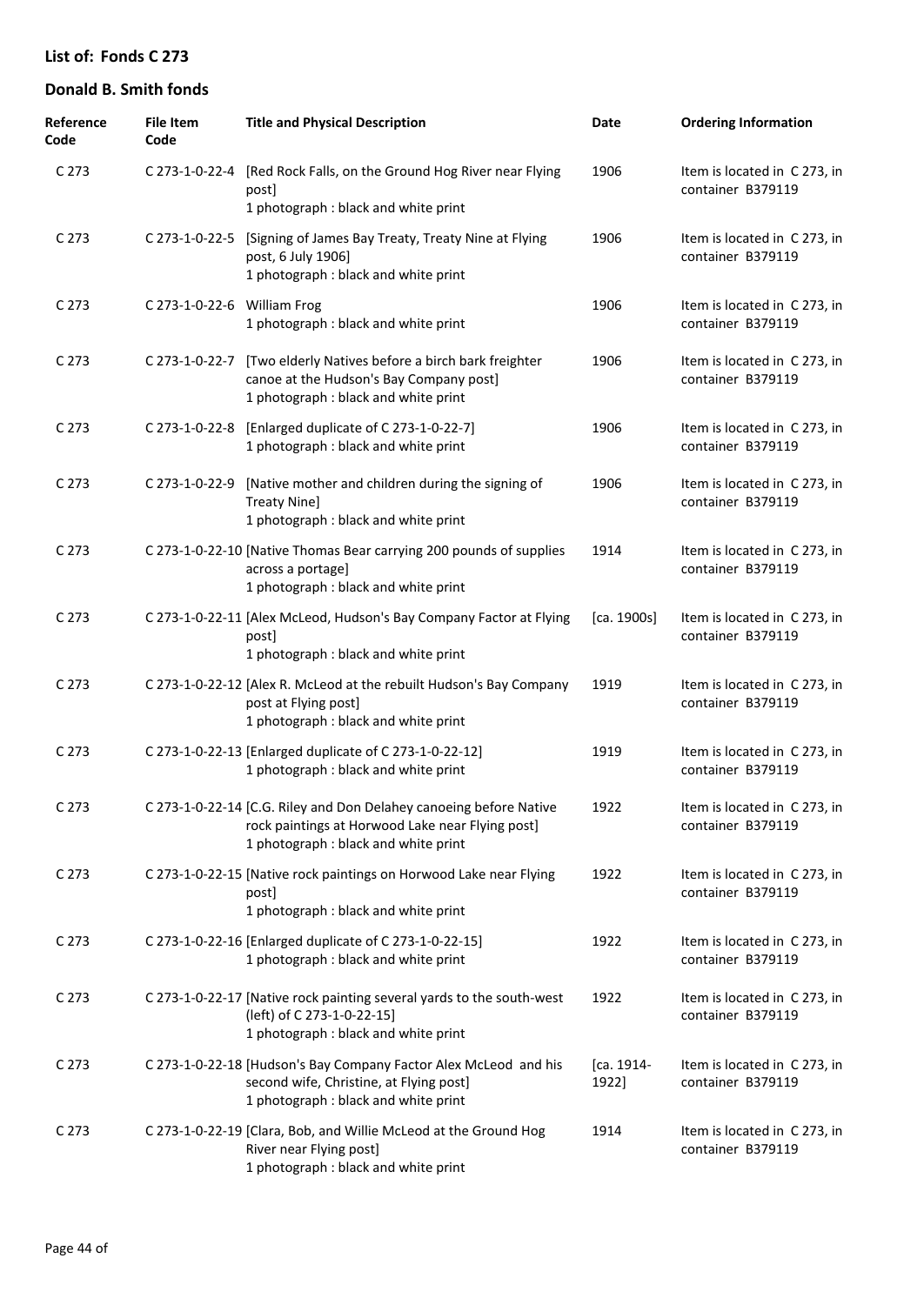| Reference<br>Code | <b>File Item</b><br>Code | <b>Title and Physical Description</b>                                                                                                                                                                                                 | Date                | <b>Ordering Information</b>                       |
|-------------------|--------------------------|---------------------------------------------------------------------------------------------------------------------------------------------------------------------------------------------------------------------------------------|---------------------|---------------------------------------------------|
| C 273             |                          | C 273-1-0-22-20 [Alec McLeod in his sleigh, Flying post]<br>1 photograph : black and white print                                                                                                                                      | [ca. 1914-<br>1922] | Item is located in C273, in<br>container B379119  |
| C 273             |                          | C 273-1-0-22-21 Settlement at Flying post<br>1 photograph : black and white print                                                                                                                                                     | [ca. 1914-<br>1922] | Item is located in C273, in<br>container B379119  |
| C 273             |                          | C 273-1-0-22-22 [George Dingee in front of his home on the Ground<br>Hog River]<br>1 photograph : black and white print                                                                                                               | 1922                | Item is located in C273, in<br>container B379119  |
| C 273             |                          | C 273-1-0-22-23 [Duplicate of C 273-1-0-22-22]<br>1 photograph : black and white print                                                                                                                                                | 1922                | Item is located in C273, in<br>container B379119  |
| C 273             |                          | C 273-1-0-22-24 [Church built in the 1860s on the Ground Hog River at<br>Flying post]<br>1 photograph : black and white print                                                                                                         | 1919                | Item is located in C273, in<br>container B379119  |
| C 273             |                          | C 273-1-0-22-25 [Enlarged duplicate of C 273-1-0-22-24]<br>1 photograph : black and white print                                                                                                                                       | 1919                | Item is located in C 273, in<br>container B379119 |
| C 273             |                          | C 273-1-0-22-26 Town of Folyet<br>1 photograph : black and white print                                                                                                                                                                | 1914                | Item is located in C 273, in<br>container B379119 |
| C 273             |                          | C 273-1-0-22-27 Winter scene [near Flying post]<br>1 photograph : black and white print                                                                                                                                               | [ca. 1910s]         | Item is located in C 273, in<br>container B379119 |
| C 273             |                          | C 273-1-0-22-28 [Summer scene beside a still lake]<br>1 photograph : black and white print                                                                                                                                            | [ca. 1900s]         | Item is located in C 273, in<br>container B379119 |
| C 273             |                          | C 273-1-0-22-29 Trappers cabin with furs, Flying post, Ground Hog River<br>1 photograph : black and white print                                                                                                                       | [ca. 1914-<br>1922] | Item is located in C 273, in<br>container B379119 |
| C 273             | C 273-1-0-23-1           | [Natives gathered for Treaty Day when the Indian<br>agent and paymaster would come down from<br>Chapleau]                                                                                                                             | [ca. 1900s]         | Item is located in C 273, in<br>container B379119 |
| C 273             |                          | C 273-1-0-23-2 Indians at Biscotasing for Treaty Day<br>1 photograph : black and white print                                                                                                                                          | [ca. 1900]          | Item is located in C273, in<br>container B379119  |
| C 273             | C 273-1-0-23-3           | [Native women and their children gathered for the<br>signing of Treaty Nine at Biscotasing, taken by one of<br>the James Bay Treaty Party members]<br>1 photograph : black and white print                                            | 1906                | Item is located in C273, in<br>container B379119  |
| C <sub>273</sub>  |                          | C 273-1-0-23-4 [Duplicate of C 273-1-0-23-3]<br>1 photograph : black and white print                                                                                                                                                  | 1906                | Item is located in C 273, in<br>container B379119 |
| C 273             |                          | C 273-1-0-23-5 [Hudson's Bay Company voyageurs passing through<br>Biscotasing on their way to Flying Post. Antoine<br>Minnewasqwe is shown on the extreme right. See also<br>C 273-1-0-18-22]<br>1 photograph : black and white print | [ca. 1905-<br>1907] | Item is located in C 273, in<br>container B379119 |
| C 273             | C 273-1-0-23-6           | First enrollments in the old Indian School at Chapleau<br>with Principal Reverend Duke and teachers Miss<br>Sutherland and Miss Refrell.<br>1 photograph : black and white print                                                      | 1907                | Item is located in C 273, in<br>container B379119 |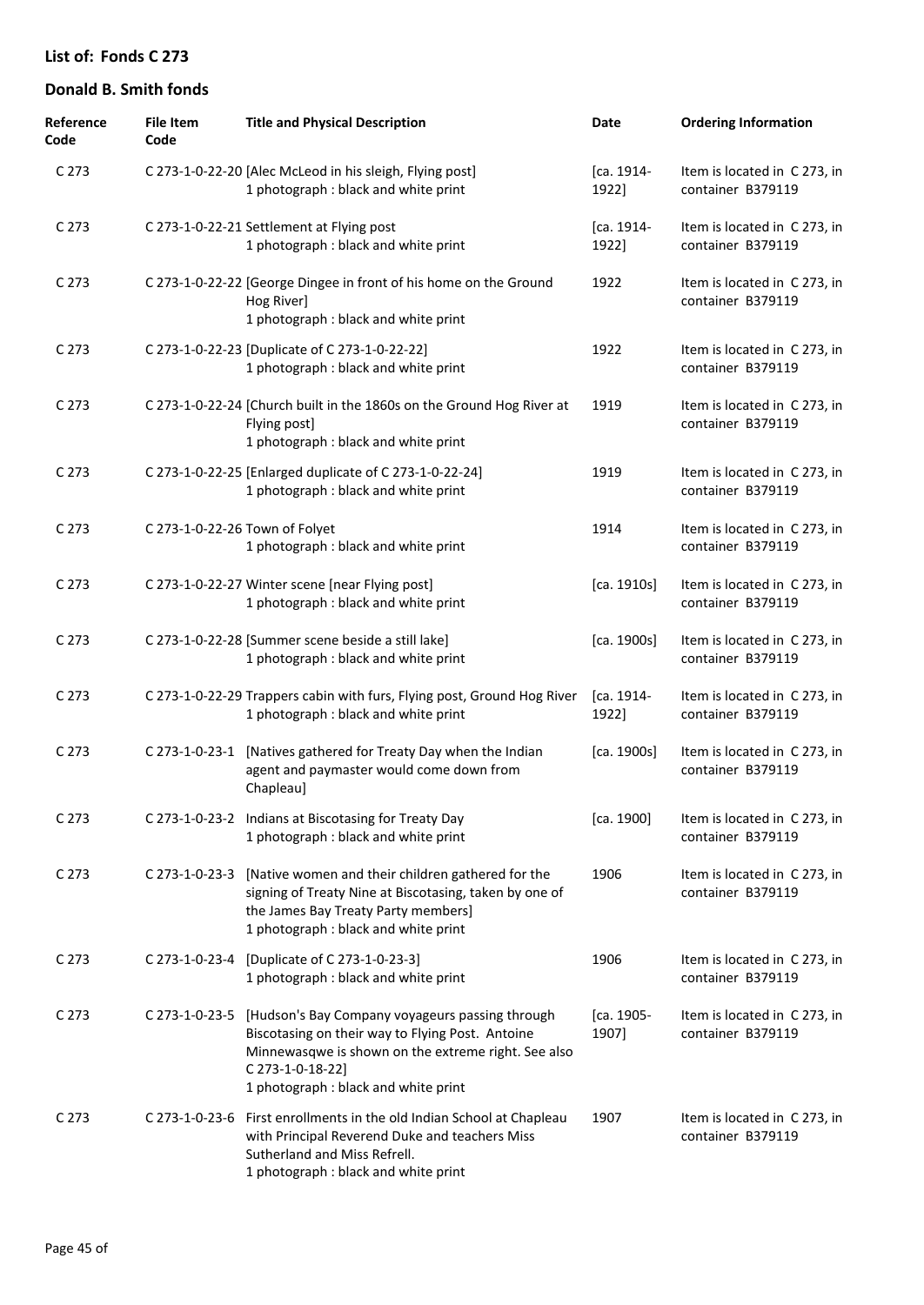| Reference<br>Code | <b>File Item</b><br>Code | <b>Title and Physical Description</b>                                                                                                                                                                                                                                                         | Date        | <b>Ordering Information</b>                       |
|-------------------|--------------------------|-----------------------------------------------------------------------------------------------------------------------------------------------------------------------------------------------------------------------------------------------------------------------------------------------|-------------|---------------------------------------------------|
| C 273             |                          | C 273-1-0-23-7 [Biscotasing Natives and whites gathered for Treaty<br>Day]<br>1 photograph : black and white print                                                                                                                                                                            | [ca. 1918]  | Item is located in C 273, in<br>container B379119 |
| C 273             | C 273-1-0-23-8           | [Biscotasing Natives and whites gathered for Treaty<br>Day]<br>1 photograph: black and white print                                                                                                                                                                                            | [ca. 1918]  | Item is located in C 273, in<br>container B379119 |
| C 273             | C 273-1-0-23-9           | [Chief Jimmy Minewasqwe, with his wife and children,<br>Mrs. Drolet, and Sampson Jackpine,. Also identified as<br>Joe "Buckshot" Minewasqwe with his wife, Barbara,<br>Mrs. Drolet, and Simon Jackpine. See also C 273-1-0-<br>$23-11$<br>1 photograph : black and white print                | [ca. 1920]  | Item is located in C 273, in<br>container B379119 |
| C <sub>273</sub>  |                          | C 273-1-0-23-10 [Gordon Langevin and an unidentified person sawing<br>logs]<br>1 photograph : black and white print                                                                                                                                                                           | [ca. 1920]  | Item is located in C 273, in<br>container B379119 |
| C 273             |                          | C 273-1-0-23-11 [Chief Jimmy Minewasqwe, with his wife and children,<br>Mrs. Drolet, and Sampson Jackpine,. Also identified as<br>Joe "Buckshot" Minewasqwe with his wife, Barbara,<br>Mrs. Drolet, and Simon Jackpine. See also C 273-1-0-<br>$23-9$<br>1 photograph : black and white print | [ca. 1920]  | Item is located in C 273, in<br>container B379119 |
| C 273             |                          | C 273-1-0-23-12 [Alex Espaniel, Joe St. Dennis, and Matogese guiding<br>down the Mississauga River near Biscotasing]<br>1 photograph : black and white print                                                                                                                                  | [ca. 1920]  | Item is located in C 273, in<br>container B379119 |
| C 273             |                          | C 273-1-0-23-13 [Joe "Buckshot" Minewasqwe and his family]<br>1 photograph : black and white print                                                                                                                                                                                            | [ca. 1920s] | Item is located in C 273, in<br>container B379119 |
| C 273             |                          | C 273-1-0-23-14 [as Joe "Buckshot" Minewasqwe with his wife,<br>Barbara, at Biscotasing]<br>1 photograph : black and white print                                                                                                                                                              | [ca. 1920s] | Item is located in C 273, in<br>container B379119 |
| C 273             |                          | C 273-1-0-23-15 [Antoine Minewasqwe and his wife, Nita]<br>1 photograph : black and white print                                                                                                                                                                                               | [ca. 1920]  | Item is located in C273, in<br>container B379119  |
| C 273             |                          | C 273-1-0-23-16 [Jack Leve with Antoine Minewasqwe, his wife, Nita,<br>and children at Great Owl Lake on the Mississauga<br>River from Biscotasing]<br>1 photograph : black and white print                                                                                                   | [ca. 1920s] | Item is located in C 273, in<br>container B379119 |
| C 273             |                          | C 273-1-0-23-17 [Joe "Buckshot" Minewasqwe and his family winter<br>camping near Biscotasing<br>1 photograph : black and white print                                                                                                                                                          | [ca. 1920]  | Item is located in C 273, in<br>container B379119 |
| C 273             |                          | C 273-1-0-23-18 [Jack Leve with Joe Chukanee and his grandmother<br>Mrs. Chukanee née Shawinigan at their wigwam in<br><b>Biscotasing</b><br>1 photograph : black and white print                                                                                                             | [ca. 1920s] | Item is located in C 273, in<br>container B379119 |
| C 273             |                          | C 273-1-0-23-19 [Paul Goulais, Indian assistant from Sturgeon Falls for<br>Jack Leve and Antoine Minewasqwe with unidentified<br>others]<br>1 photograph : black and white print                                                                                                              | [ca. 1922]  | Item is located in C 273, in<br>container B379119 |
| C 273             |                          | C 273-1-0-23-20 [The Beaucage family with a moose near Biscotasing]<br>1 photograph : black and white print                                                                                                                                                                                   | [ca. 1920s] | Item is located in C 273, in<br>container B379119 |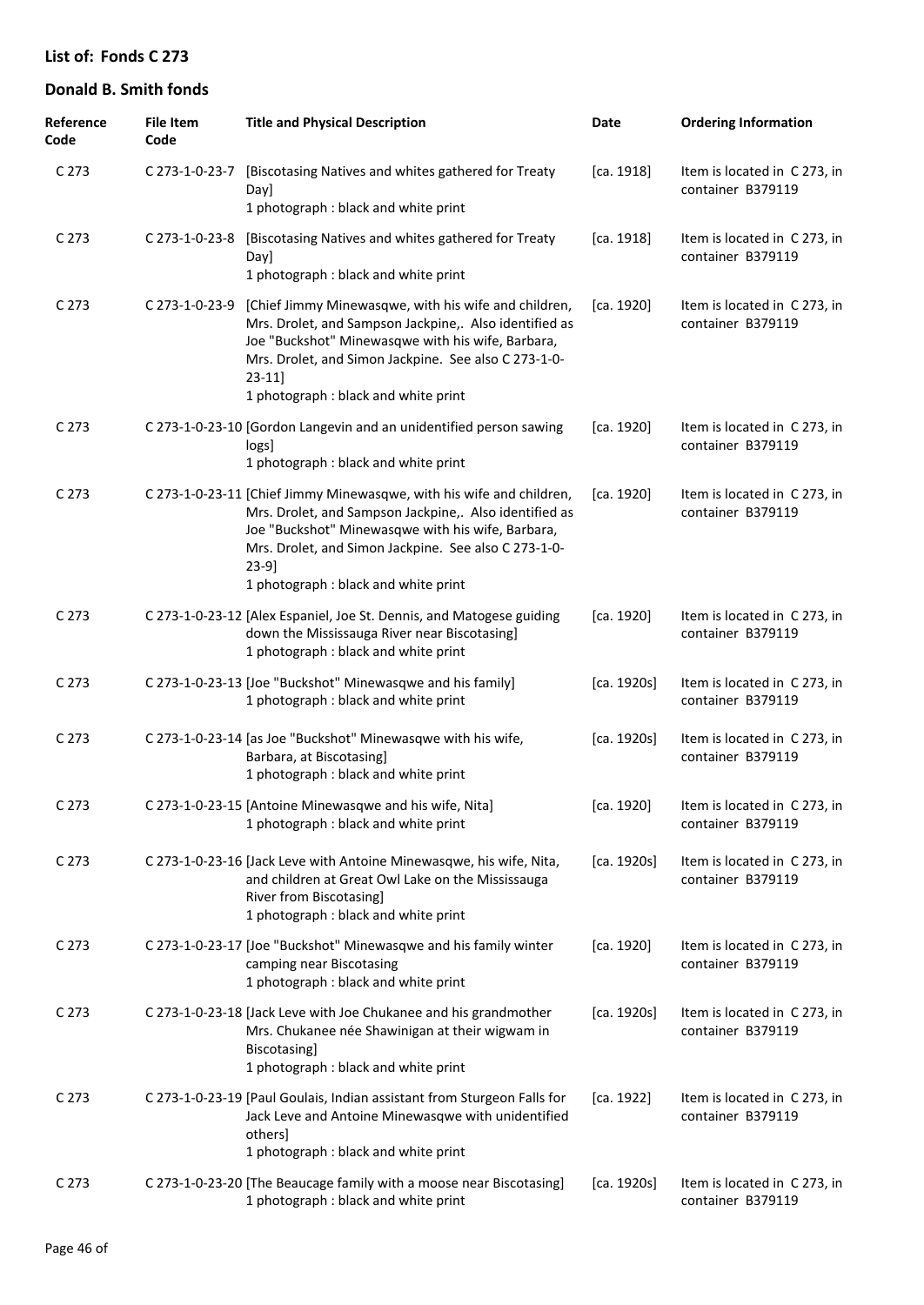| Reference<br>Code | <b>File Item</b><br>Code | <b>Title and Physical Description</b>                                                                                                                                                                                                                                  | Date                | <b>Ordering Information</b>                       |
|-------------------|--------------------------|------------------------------------------------------------------------------------------------------------------------------------------------------------------------------------------------------------------------------------------------------------------------|---------------------|---------------------------------------------------|
| C 273             |                          | C 273-1-0-23-21 [Tom Katt, Mary Katt, and Mrs. Katt with other<br>unidentified Natives on a lumber road behind Women<br>River]<br>1 photograph : black and white print                                                                                                 | [ca. 1925]          | Item is located in C 273, in<br>container B379119 |
| C 273             |                          | C 273-1-0-23-22 [An old wigwam frame left at a campsite for use by<br>other travellers]<br>1 photograph : black and white print                                                                                                                                        | [ca. 1920s]         | Item is located in C273, in<br>container B379119  |
| C 273             |                          | C 273-1-0-23-23 [Dave "Buckshot" Minewasqwe and his family, with<br>Mr. Goldman from New York]<br>1 photograph : black and white print                                                                                                                                 | [ca. 1925]          | Item is located in C 273, in<br>container B379119 |
| C 273             |                          | C 273-1-0-23-24 [Native women on the Biscotasing station platform]<br>1 photograph : black and white print                                                                                                                                                             | [ca. 1925]          | Item is located in C 273, in<br>container B379119 |
| C 273             |                          | C 273-1-0-23-25 [Joe Shiner and Charlie "Buckshot" Minewasqwe<br>trapping during the winter]<br>1 photograph : black and white print                                                                                                                                   | [ca. 1940s]         | Item is located in C 273, in<br>container B379119 |
| C 273             |                          | C 273-1-0-23-26 [Hiawatha (Rice Lake) Band Council: Secretary Miss<br>Christine, Indian Agent John Thackeray, Chief Robert<br>Paudash, Councillor Robert Jarvis, Councillor Madden<br>Howard, and Councillor Wellington Cowie]<br>1 photograph : black and white print | 1894                | Item is located in C273, in<br>container B379119  |
| C 273             | C 273-1-0-24-1           | [Harry Woodworth, Hudson's Bay Company Factor at<br>Biscotasing during 1910-1927, and Biscotasing resident<br>from 1930 until his death in 1959]<br>1 photograph : black and white print                                                                               | [ca. 1910s]         | Item is located in C 273, in<br>container B379119 |
| C 273             | C 273-1-0-24-2           | [Harry Woodworth before the Woodworth home while<br>stationed in Dinorwicl<br>1 photograph : black and white print                                                                                                                                                     | 1910                | Item is located in C 273, in<br>container B379119 |
| C 273             | C 273-1-0-24-3           | [Gertrude "Gertie" and Alice Woodworth with fellow<br>unidentified students and teacher before the school at<br>Dinorwicl<br>1 photograph: black and white print                                                                                                       | 1900                | Item is located in C 273, in<br>container B379119 |
| C 273             |                          | C 273-1-0-24-4 [Harry Woodworth, Hudson's Bay Company Factor and<br>town law enforcement officer at Biscotasing]<br>1 photograph : black and white print                                                                                                               | [ca. 1910]          | Item is located in C 273, in<br>container B379119 |
| C 273             | $C$ 273-1-0-24-5         | [Mr. and Mrs. Woodworth and their children, Jack,<br>Tom, Madeline, Alice, Gertrude "Gertie", Robert, and<br>Emily with pet dog, Jumbo]<br>1 photograph : black and white print                                                                                        | [ca. 1910-<br>1911] | Item is located in C273, in<br>container B379119  |
| C 273             | C 273-1-0-24-6           | [Harry Woodworth's home in Biscotasing]<br>1 photograph : black and white print                                                                                                                                                                                        | [ca. 1915]          | Item is located in C 273, in<br>container B379119 |
| C 273             | C 273-1-0-24-7           | [The second Hudson's Bay Company post at<br>Biscotasing, built immediately After the 1913 fire and<br>burned in 1927]<br>1 photograph : black and white print                                                                                                          | [ca. 1910s]         | Item is located in C 273, in<br>container B379119 |
| C 273             | C 273-1-0-24-8           | [Duplicate of C 273-1-0-24-7 that, while not cropped, is<br>not as sharp]<br>1 photograph : black and white print                                                                                                                                                      | [ca. 1910s]         | Item is located in C 273, in<br>container B379119 |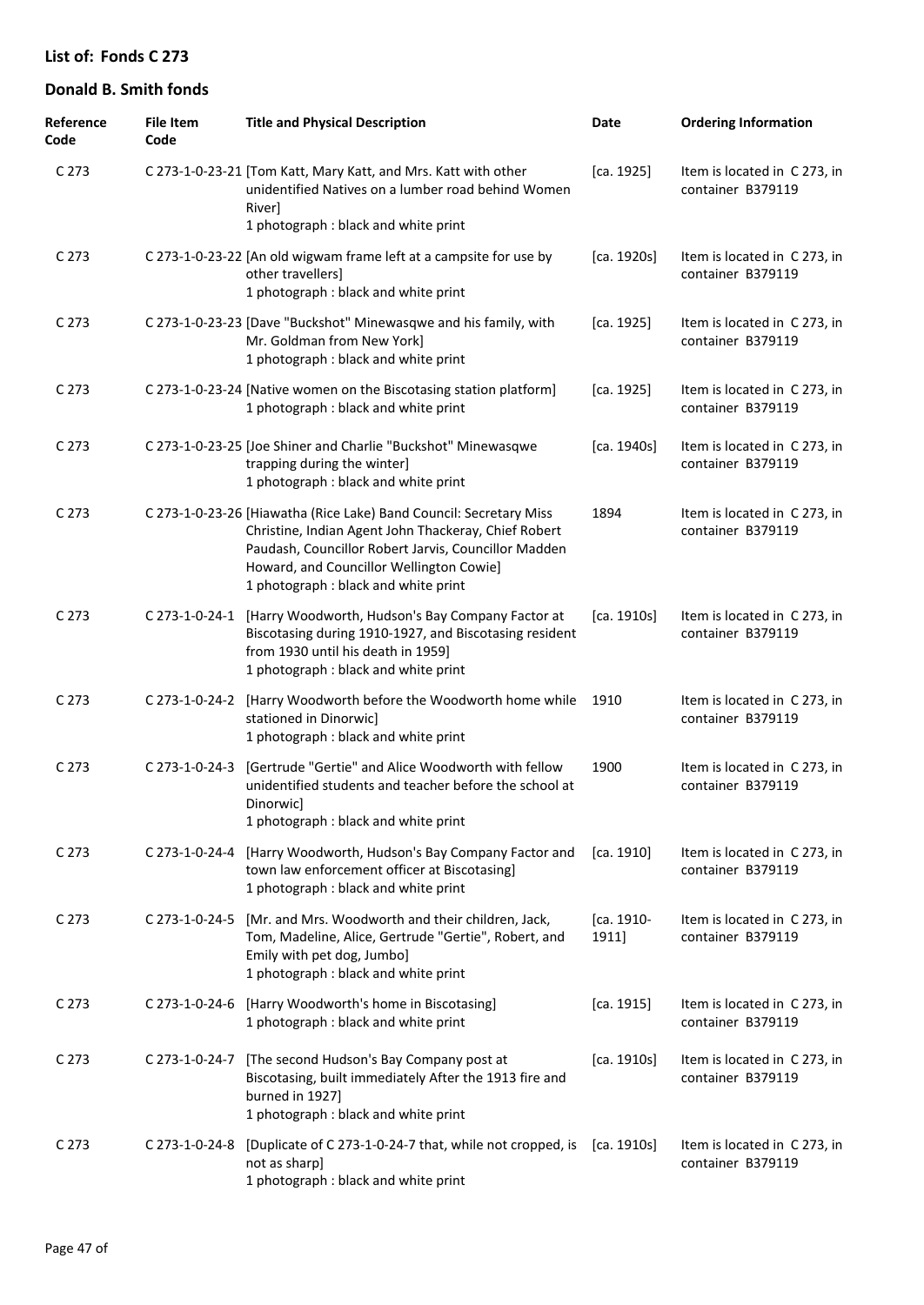| Reference<br>Code | <b>File Item</b><br>Code | <b>Title and Physical Description</b>                                                                                                                                      | Date                | <b>Ordering Information</b>                       |
|-------------------|--------------------------|----------------------------------------------------------------------------------------------------------------------------------------------------------------------------|---------------------|---------------------------------------------------|
| C 273             | C 273-1-0-24-9           | [The second Hudson's Bay Company post at<br>Biscotasing]<br>1 photograph : black and white print                                                                           | [ca. 1910s]         | Item is located in C 273, in<br>container B379119 |
| C 273             |                          | C 273-1-0-24-10 [The Woodworth children: Donat and Raphel Legace;<br>Madeline, Tom, Robert, Emily, and Marie Woodworth]<br>1 photograph : black and white print            | 1914                | Item is located in C 273, in<br>container B379119 |
| C 273             |                          | C 273-1-0-24-11 [Alice, Marie, and Gertrude "Gertie" Woodworth<br>before the family home in Biscotasing]<br>1 photograph : black and white print                           | [ca. 1914]          | Item is located in C 273, in<br>container B379119 |
| C 273             |                          | C 273-1-0-24-12 [The Woodworth women and friends before the home<br>in Biscotasing]<br>1 photograph : black and white print                                                | [ca. 1920]          | Item is located in C 273, in<br>container B379119 |
| C <sub>273</sub>  |                          | C 273-1-0-24-13 [The front of the Woodworth home in Biscotasing<br>featuring Wishardt Miller who later married Alice<br>Woodworth]<br>1 photograph : black and white print | [ca. 1915]          | Item is located in C 273, in<br>container B379119 |
| C 273             |                          | C 273-1-0-24-14 [The rear of the Woodworth home in Biscotasing]<br>1 photograph : black and white print                                                                    | [ca. 1915]          | Item is located in C 273, in<br>container B379119 |
| C 273             |                          | C 273-1-0-24-15 [Madeline Woodworth and Grace Feister in their<br>spring outfits after Easter]<br>1 photograph : black and white print                                     | 1918                | Item is located in C 273, in<br>container B379119 |
| C 273             |                          | C 273-1-0-24-16 [Madeline Woodworth and Grace Feister]<br>1 photograph : black and white print                                                                             | [ca. 1920]          | Item is located in C 273, in<br>container B379119 |
| C 273             |                          | C 273-1-0-24-17 [Emilie, Madeline, Alice, and Gertrude "Gertie"<br>Woodworth with Josephine Godmere before a winter<br>scene]<br>1 photograph : black and white print      | 1919                | Item is located in C 273, in<br>container B379119 |
| C 273             |                          | C 273-1-0-24-18 [Alice Woodworth with Wishardt Miller before his<br>leaving overseas for World War I]<br>1 photograph : black and white print                              | [ca. 1914-<br>1918] | Item is located in C 273, in<br>container B379119 |
| C 273             |                          | C 273-1-0-24-19 [Emily Woodworth wearing a World War I army<br>uniform, probably in Biscotasing]<br>1 photograph : black and white print                                   | [ca. 1914-<br>1918] | Item is located in C 273, in<br>container B379119 |
| C <sub>273</sub>  |                          | C 273-1-0-24-20 [Wilfred McLeod and Gertrude Woodworth in<br>Biscotasing]<br>1 photograph : black and white print                                                          | [ca. 1920]          | Item is located in C 273, in<br>container B379119 |
| C 273             |                          | C 273-1-0-24-21 Two Woodworth girls<br>1 photograph : black and white print                                                                                                | [ca. 1920s]         | Item is located in C 273, in<br>container B379119 |
| C 273             |                          | C 273-1-0-24-22 [Madeline and Alice Woodworth]<br>1 photograph : black and white print                                                                                     | [ca. 1920s]         | Item is located in C 273, in<br>container B379119 |
| C 273             |                          | C 273-1-0-24-23 [Mrs. Woodworth with her daughters, Alice, Gertrude,<br>Madeline, and Marie]<br>1 photograph : black and white print                                       | [ca. 1920s]         | Item is located in C 273, in<br>container B379119 |
| C <sub>273</sub>  |                          | C 273-1-0-24-24 Tom and "Gertie" Woodworth [with cattle]<br>1 photograph : black and white print                                                                           | [ca. 1922-<br>1923] | Item is located in C 273, in<br>container B379119 |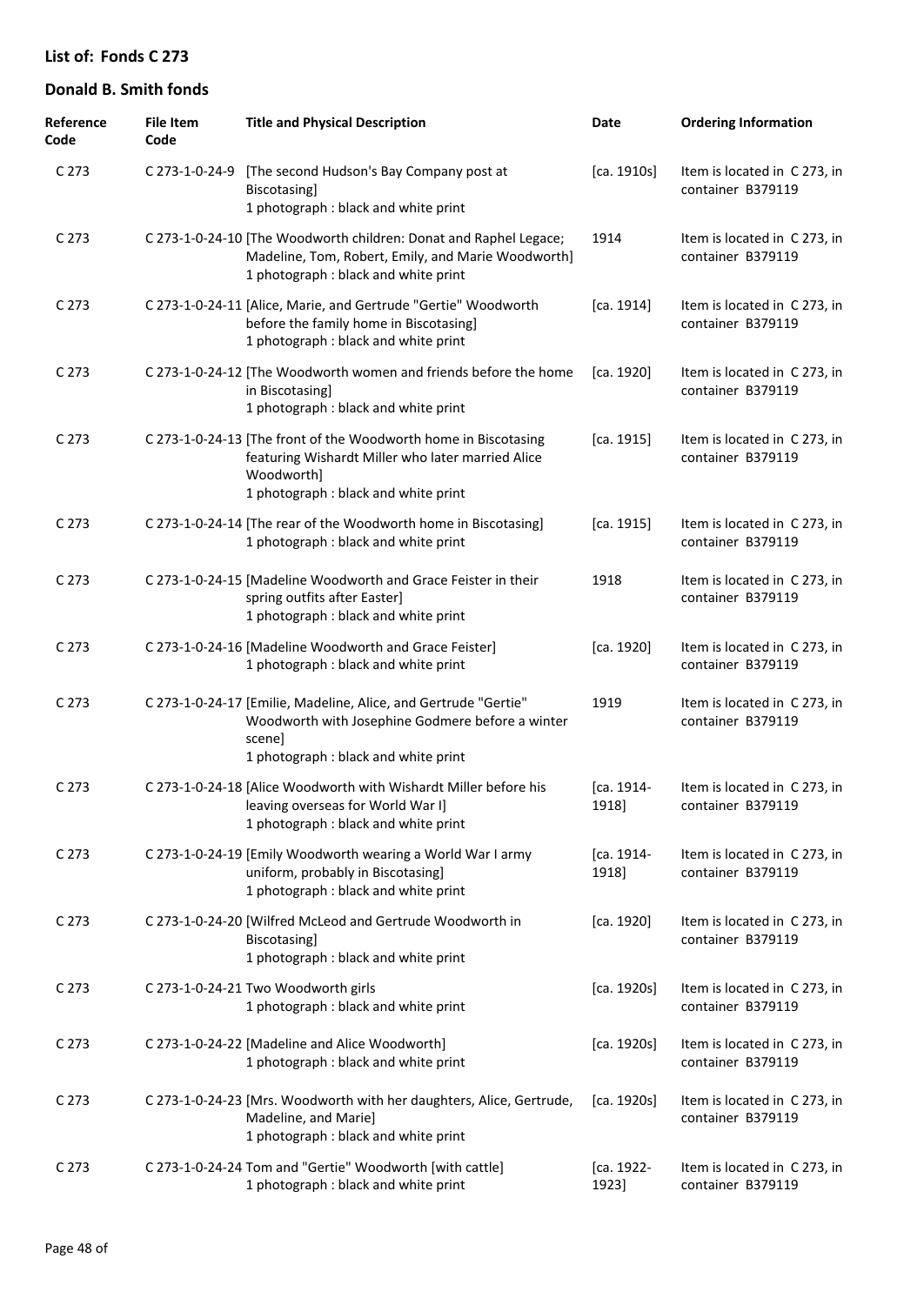| Reference<br>Code | <b>File Item</b><br>Code | <b>Title and Physical Description</b>                                                                                                                                                                                                                                                                 | <b>Date</b>         | <b>Ordering Information</b>                       |
|-------------------|--------------------------|-------------------------------------------------------------------------------------------------------------------------------------------------------------------------------------------------------------------------------------------------------------------------------------------------------|---------------------|---------------------------------------------------|
| C 273             |                          | C 273-1-0-24-25 [Emilie, Alice, and Tom Woodworth after a partridge<br>shoot]<br>1 photograph : black and white print                                                                                                                                                                                 | [ca. 1920s]         | Item is located in C273, in<br>container B379119  |
| C 273             |                          | C 273-1-0-24-26 [Mr. Woodworth and his sons, Robert, Jack, and Tom<br>with the family cows]<br>1 photograph : black and white print                                                                                                                                                                   | [ca. 1922-<br>1923] | Item is located in C273, in<br>container B379119  |
| C 273             |                          | C 273-1-0-24-27 [Mrs. Woodworth with her sons, Tom, Jack, and Bob,<br>and her daughter' Madeline's son, Francis McLeod,<br>May 1925 -- although this image is different from C<br>273-1-0-24-28, they both were given the same<br>description by the creator]<br>1 photograph : black and white print | [ca. 1925]          | Item is located in C 273, in<br>container B379119 |
| C 273             |                          | C 273-1-0-24-28 [Mrs. Woodworth with her sons, Tom, Jack, and Bob,<br>and her daughter' Madeline's son, Francis McLeod,<br>May 1925]<br>1 photograph : black and white print                                                                                                                          | 1925                | Item is located in C 273, in<br>container B379119 |
| C 273             |                          | C 273-1-0-24-29 [Table setting for the wedding dinner of "Gertie"<br>Woodworth and "Ferg" Lagace at the Woodworth<br>home]<br>1 photograph : black and white print                                                                                                                                    | [ca. 1920s]         | Item is located in C273, in<br>container B379119  |
| C 273             |                          | C 273-1-0-24-30 [Jack Woodworth with his cousin, Bill Barry in Toronto]<br>1 photograph : black and white print                                                                                                                                                                                       | 1934                | Item is located in C 273, in<br>container B379119 |
| C 273             |                          | C 273-1-0-24-33 Mr. and Mrs. Harry Woodworth in Biscotasing<br>1 photograph : black and white print                                                                                                                                                                                                   | [ca. 1940-<br>1950] | Item is located in C 273, in<br>container B379119 |
| C 273             | C 273-1-0-25-1           | [Chief fire ranger Charlie Duval and his staff at Bark<br>Lake, Mississauga Forest Reserve]<br>1 photograph : black and white print                                                                                                                                                                   | [ca. 1910-<br>1920] | Item is located in C273, in<br>container B379119  |
| C 273             | C 273-1-0-25-            | Description of Charles Duval, Chief Ranger, Biscotasing<br>by Grey Owl [Tales of an Empty Cabin excerpt, page<br>176]<br>1 file of textual records                                                                                                                                                    | 1936                | Item is located in C 273, in<br>container B379119 |
| C <sub>273</sub>  |                          | C 273-1-0-25-2 [Chief fire ranger Charlie Duval and four of his staff<br>eating lunch in the Mississauga Forest Reserve]<br>1 photograph : black and white print                                                                                                                                      | [ca. 1910-<br>1920] | Item is located in C 273, in<br>container B379119 |
| C 273             | C 273-1-0-25-3           | [Fire ranger in the bow of a canoe with moose antlers<br>loaded behind him, looking up Biscotasi Lake]<br>1 photograph : black and white print                                                                                                                                                        | [ca. 1910-<br>1920] | Item is located in C 273, in<br>container B379119 |
| C 273             |                          | C 273-1-0-25-4 [Duplicate of C 273-1-0-25-3]<br>1 photograph : black and white print                                                                                                                                                                                                                  | [ca. 1910-<br>1920] | Item is located in C 273, in<br>container B379119 |
| C 273             | C 273-1-0-25-5           | [Chief fire ranger Charlie Duval and unidentified<br>rangers at Biscotasing]<br>1 photograph : black and white print                                                                                                                                                                                  | [ca. 1910]          | Item is located in C 273, in<br>container B379119 |
| C 273             | C 273-1-0-25-6           | [C.A. Duval, (Government of Ontario Licensed Log<br>Scaler), an unidentified man, and J. F. Munroe (Liberal<br>Member of Parliament for Pembroke) before a<br>tableaux of frozen timber wolves]<br>1 photograph : black and white print                                                               | [ca. 1910s]         | Item is located in C273, in<br>container B379119  |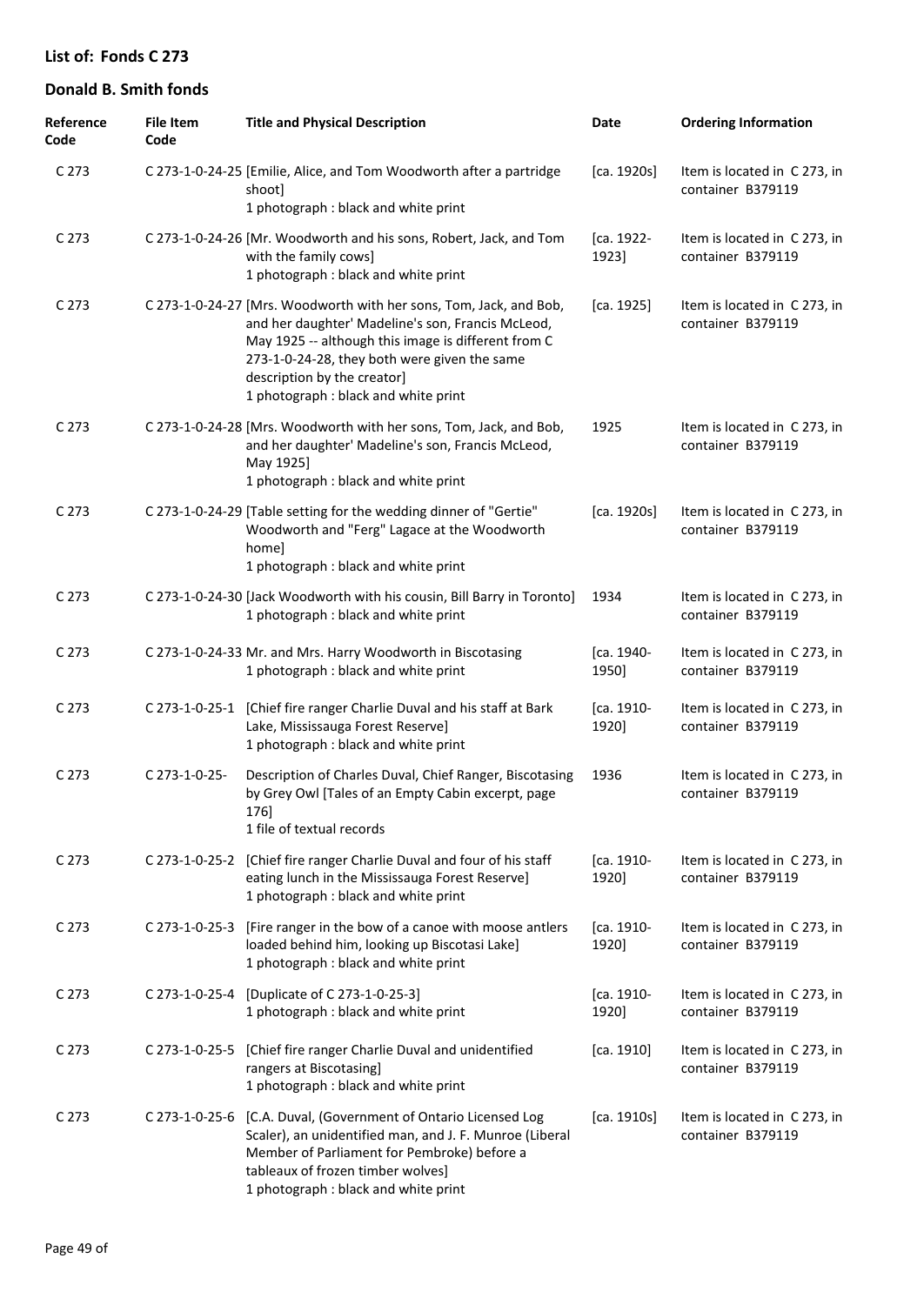| Reference<br>Code | <b>File Item</b><br>Code | <b>Title and Physical Description</b>                                                                                                                                                                                                                                                      | Date                | <b>Ordering Information</b>                       |
|-------------------|--------------------------|--------------------------------------------------------------------------------------------------------------------------------------------------------------------------------------------------------------------------------------------------------------------------------------------|---------------------|---------------------------------------------------|
| C <sub>273</sub>  | C 273-1-0-25-7           | [Four Ontario Forestry staff at Gogama: Lloyd Acheson,<br>Mississauga River region; Bill Piggott, Chief Ranger for<br>Folyet South; Bill Ressor, Chief Ranger for Foylet North;<br>and Charles Duval, Northern Ontario Division<br>Superintendent]<br>1 photograph : black and white print | 1920                | Item is located in C 273, in<br>container B379119 |
| C <sub>273</sub>  | C 273-1-0-25-8           | [Two fire rangers canoeing before the Biscotasing Saw<br>mill<br>1 photograph : black and white print                                                                                                                                                                                      | [ca. 1907-<br>1909] | Item is located in C 273, in<br>container B379119 |
| C <sub>273</sub>  | C 273-1-0-25-9           | [Enlarged duplicate of C 273-1-0-25-8]<br>1 photograph : black and white print                                                                                                                                                                                                             | [ca. 1907-<br>1909] | Item is located in C273, in<br>container B379119  |
| C <sub>273</sub>  |                          | C 273-1-0-25-10 [Fire rangers leaving Biscotasing for the Mattagami]<br>1 photograph : black and white print                                                                                                                                                                               | [ca. 1907-<br>1909] | Item is located in C273, in<br>container B379119  |
| C <sub>273</sub>  |                          | C 273-1-0-25-11 ["Gertie" Woodworth, Lloyd Acheson, and Emma<br>Miller at Biscotasing]<br>1 photograph : black and white print                                                                                                                                                             | 1921                | Item is located in C273, in<br>container B379119  |
| C <sub>273</sub>  |                          | C 273-1-0-25-12 [Emma Miller, Lloyd Acheson, "Gertie" Woodworth,<br>and Wilfred McLeod at the Forestry Building in<br>Biscotasing]<br>1 photograph : black and white print                                                                                                                 | 1921                | Item is located in C 273, in<br>container B379119 |
| C <sub>273</sub>  |                          | C 273-1-0-25-13 [Keith Acheson with a bearskin]<br>1 photograph : black and white print                                                                                                                                                                                                    | 1921                | Item is located in C273, in<br>container B379119  |
| C <sub>273</sub>  |                          | C 273-1-0-25-14 Lloyd Acheson, Chief Forest Ranger at Biscotasing]<br>1 photograph : black and white print                                                                                                                                                                                 | 1921                | Item is located in C273, in<br>container B379119  |
| C <sub>273</sub>  | C 273-1-0-25-<br>14A     | Description of Lloyd Acheson, Deputy Chief Ranger,<br>Biscotasing by Grey Owl [Tales of an Empty Cabin<br>excerpt]<br>1 file of textual records                                                                                                                                            | 1936                | Item is located in C273, in<br>container B379119  |
| C 273             |                          | C 273-1-0-25-15 [Mr. and Mrs. Lloyd Acheson canoeing near Perly<br>station on the upper Ottawa River]<br>1 photograph : black and white print                                                                                                                                              | 1899                | Item is located in C 273, in<br>container B379119 |
| C <sub>273</sub>  |                          | C 273-1-0-25-16 [Mr. and Mrs. Lloyd Acheson]<br>1 photograph : black and white print                                                                                                                                                                                                       | [ca. 1910]          | Item is located in C 273, in<br>container B379119 |
| C <sub>273</sub>  |                          | C 273-1-0-25-17 [Keith Acheson and Emma Miller at Biscotasing]<br>1 photograph : black and white print                                                                                                                                                                                     | 1921                | Item is located in C 273, in<br>container B379119 |
| C <sub>273</sub>  |                          | C 273-1-0-25-18 [A view of the fire rangers headquarters in Biscotasing<br>showing the forestry Tower and a Curtiss floatplane]<br>1 photograph : black and white print                                                                                                                    | 1926                | Item is located in C 273, in<br>container B379119 |
| C <sub>273</sub>  |                          | C 273-1-0-25-19 [Biscotasing fire rangers headquarters]<br>1 photograph : black and white print                                                                                                                                                                                            | [ca. 1924-<br>1925] | Item is located in C273, in<br>container B379119  |
| C <sub>273</sub>  |                          | C 273-1-0-25-20 Chief fire ranger's headquarters<br>1 photograph : black and white print                                                                                                                                                                                                   | 1922                | Item is located in C273, in<br>container B379119  |
| C <sub>273</sub>  |                          | C 273-1-0-25-21 [Climbing the fire rangers' Tower in Biscotasing]<br>1 photograph : black and white print                                                                                                                                                                                  | [ca. 1924-<br>1925] | Item is located in C273, in<br>container B379119  |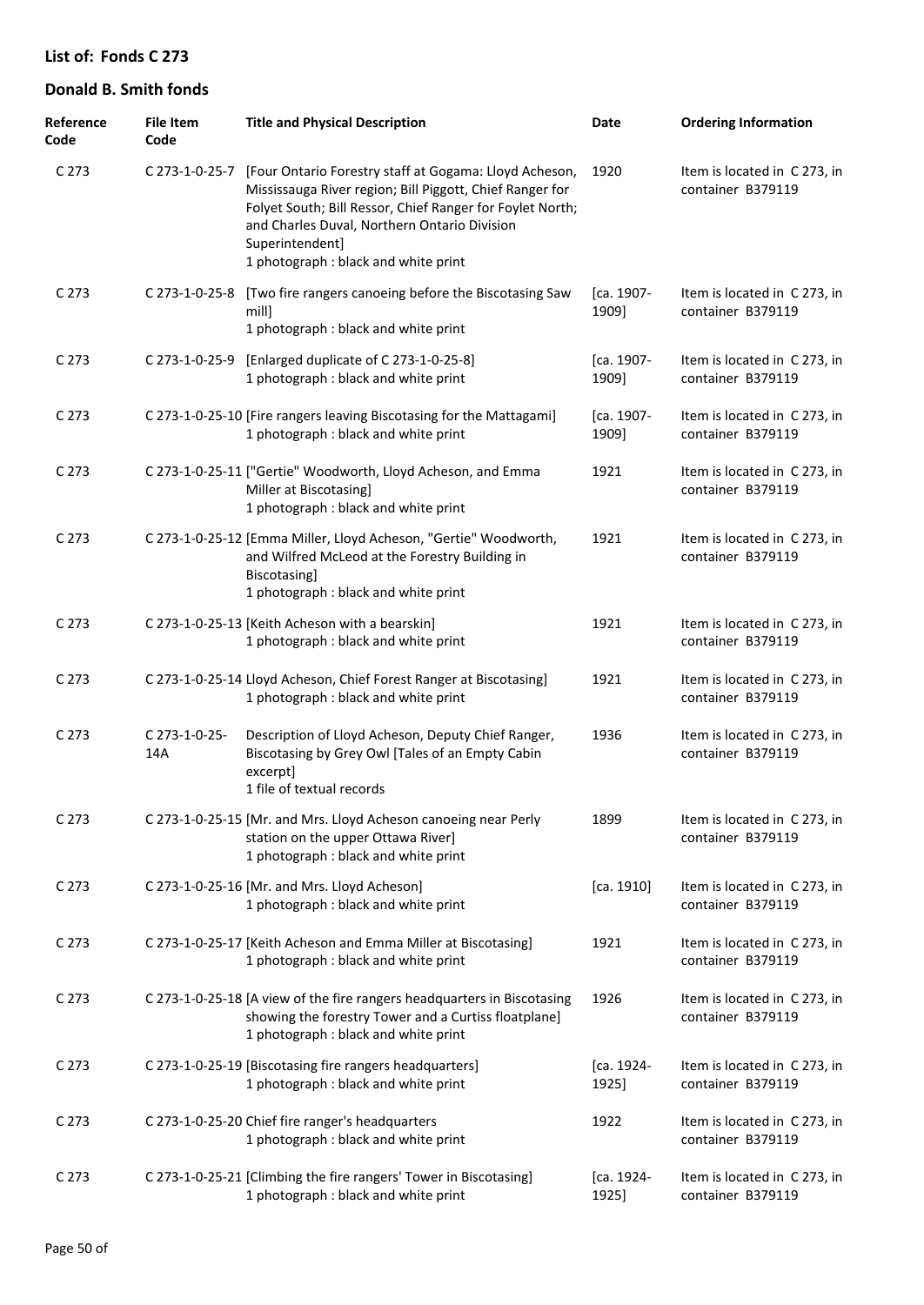| Reference<br>Code | <b>File Item</b><br>Code | <b>Title and Physical Description</b>                                                                                                                                                                                                             | Date        | <b>Ordering Information</b>                       |
|-------------------|--------------------------|---------------------------------------------------------------------------------------------------------------------------------------------------------------------------------------------------------------------------------------------------|-------------|---------------------------------------------------|
| C 273             |                          | C 273-1-0-25-22 [A string of canoes and fire rangers being towed back<br>after fighting forest fires]<br>1 photograph : black and white print                                                                                                     | [ca. 1930s] | Item is located in C 273, in<br>container B379119 |
| C <sub>273</sub>  |                          | C 273-1-0-25-23 [A string of canoes and fire rangers being towed back<br>after fighting forest fires]<br>1 photograph : black and white print                                                                                                     | [ca. 1930s] | Item is located in C273, in<br>container B379119  |
| C <sub>273</sub>  |                          | C 273-1-0-25-24 [Chief Ranger Jack Dillon and unidentified Rangers at<br>Biscotasing]<br>1 photograph : black and white print                                                                                                                     | [ca. 1930s] | Item is located in C 273, in<br>container B379119 |
| C 273             |                          | C 273-1-0-25-25 [Ministry of Lands and Forests summer staff while Jim<br>Espaniel was Deputy Ranger at Biscotasing; all<br>individuals are identified]<br>1 photograph : black and white print                                                    | [ca. 1940]  | Item is located in C 273, in<br>container B379119 |
| C <sub>273</sub>  |                          | C 273-1-0-25-26 Forestry Office in Biscotasing during winter<br>1 photograph : black and white print                                                                                                                                              | [ca. 1940s] | Item is located in C273, in<br>container B379119  |
| C 273             |                          | C 273-1-0-25-27 [Ministry of Lands and Forest base in Biscotasing]<br>1 photograph : black and white print                                                                                                                                        | 1949        | Item is located in C273, in<br>container B379119  |
| C <sub>273</sub>  |                          | C 273-1-0-25-28 [Building of an addition to the Ministry of Lands and<br>Forest base in Biscotasing]<br>1 photograph : black and white print                                                                                                      | 1940        | Item is located in C273, in<br>container B379119  |
| C 273             |                          | C 273-1-0-25-29 [Building a boat at the Ministry of Lands and Forest<br>base in Biscotasing]<br>1 photograph : black and white print                                                                                                              | [ca. 1940s] | Item is located in C273, in<br>container B379119  |
| C 273             |                          | C 273-1-0-26-1 [Mr. and Mrs. Phillips, parents of Captain G.A. Phillips,<br>one of Biscotasing's first citizens]<br>1 photograph : black and white print                                                                                          | [ca. 1890s] | Item is located in C 273, in<br>container B379120 |
| C 273             |                          | C 273-1-0-26-2 [Guide George Allan Phillips of Biscotasing and William<br>Tasker of Buffalo, New York trolling from a canoe<br>before their campsite]<br>1 photograph : black and white print                                                     | 1885        | Item is located in C 273, in<br>container B379120 |
| C <sub>273</sub>  | C 273-1-0-26-3           | [Alvin Phillips, George Allan Phillips, T. Rumsay, J.R.<br>Braner, and Tom Salmon camping at Dorset, Ontario]<br>1 photograph : black and white print                                                                                             | [ca. 1880s] | Item is located in C 273, in<br>container B379120 |
| C <sub>273</sub>  | C 273-1-0-26-4           | [An early steam boat on the Lake of Bays, Haliburton<br>where George Allan Phillips was amongst the first<br>captains]<br>1 photograph : black and white print                                                                                    | [ca. 1900s] | Item is located in C273, in<br>container B379120  |
| C <sub>273</sub>  | C 273-1-0-26-5           | [Harry Phillips, Charlie Brown, Mrs. Phillips holding<br>baby Ida, and Ira Gregory before the Phillips' home at<br>Hollow Lake, Haliburton County]<br>1 photograph : black and white print                                                        | 1889        | Item is located in C273, in<br>container B379120  |
| C <sub>273</sub>  | C 273-1-0-26-6           | [George Allan and Mary Phillips with their children,<br>Mary, Emily (later Mrs. DeBow) and Hattie (later Mrs.<br>Currie) before their cabin on Opeepeesay Lake, north<br>of Biscotasing, 14 October 1899]<br>1 photograph : black and white print | 1899        | Item is located in C 273, in<br>container B379120 |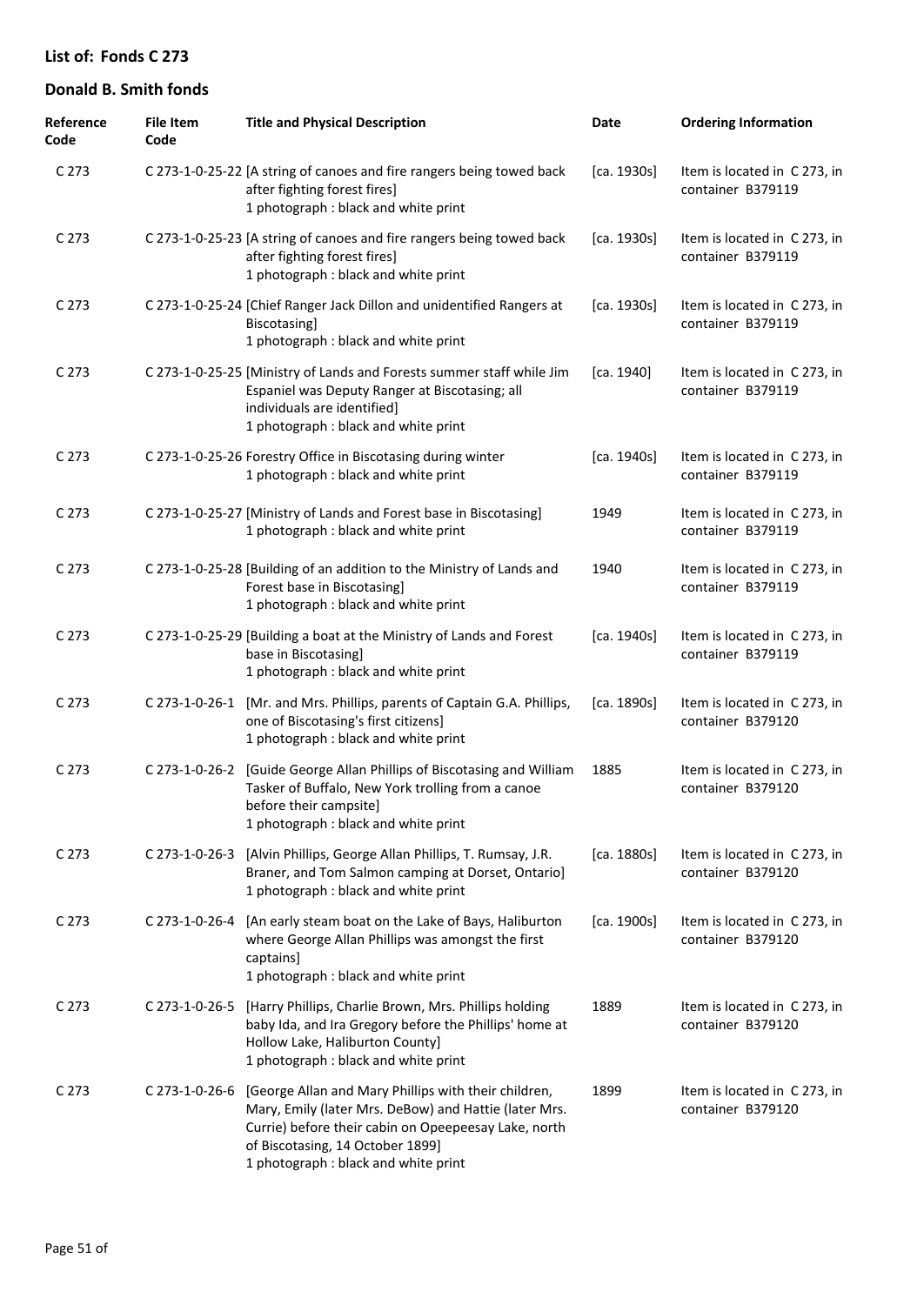| Reference<br>Code | <b>File Item</b><br>Code | <b>Title and Physical Description</b>                                                                                                                                                                                                                                                                                                                                                                                                                           | Date       | <b>Ordering Information</b>                       |
|-------------------|--------------------------|-----------------------------------------------------------------------------------------------------------------------------------------------------------------------------------------------------------------------------------------------------------------------------------------------------------------------------------------------------------------------------------------------------------------------------------------------------------------|------------|---------------------------------------------------|
| C <sub>273</sub>  |                          | C 273-1-0-26-7 [William Brice and Harry Phillips camping on the<br>Spanish River near Biscotasing]<br>1 photograph : black and white print                                                                                                                                                                                                                                                                                                                      | [ca. 1900] | Item is located in C 273, in<br>container B379120 |
| C <sub>273</sub>  | C 273-1-0-26-8           | [Harry and Libby Phillips, with their children, Ida,<br>Reuben, Catherine, Theodore, Charlotte, and Allan,<br>before the family's first home on Pansey Island,<br>Biscotasi Lake]<br>1 photograph : black and white print                                                                                                                                                                                                                                       | [ca. 1900] | Item is located in C 273, in<br>container B379120 |
| C <sub>273</sub>  | C 273-1-0-26-9           | [Pansey Island and the Phillips' cabin at the north end<br>of Biscotasi Lake]<br>1 photograph : black and white print                                                                                                                                                                                                                                                                                                                                           | [ca. 1905] | Item is located in C 273, in<br>container B379120 |
| C 273             |                          | C 273-1-0-26-10 [Colin Phillips with a freshly-killed Canada goose]<br>1 photograph : black and white print                                                                                                                                                                                                                                                                                                                                                     | [ca. 1915] | Item is located in C 273, in<br>container B379120 |
| C 273             |                          | C 273-1-0-26-11 [Ida, Teddy, Colin, and Addie Phillips in Biscotasing]<br>1 photograph : black and white print                                                                                                                                                                                                                                                                                                                                                  | [ca. 1905] | Item is located in C 273, in<br>container B379120 |
| C 273             |                          | C 273-1-0-26-12 [Colin, Allen, Theodore, Ruben, and Teddy Phillips]<br>1 photograph : black and white print                                                                                                                                                                                                                                                                                                                                                     | [ca. 1905] | Item is located in C 273, in<br>container B379120 |
| C 273             |                          | C 273-1-0-26-13 [Ida and Collin Phillips with their son, Addie, and<br>grandmother]<br>1 photograph : black and white print                                                                                                                                                                                                                                                                                                                                     | [ca. 1905] | Item is located in C 273, in<br>container B379120 |
| C <sub>273</sub>  |                          | C 273-1-0-26-14 [Charlotte Phillips (later Mrs. Ed Sawyer)]<br>1 photograph : black and white print                                                                                                                                                                                                                                                                                                                                                             | [ca. 1910] | Item is located in C 273, in<br>container B379120 |
| C <sub>273</sub>  |                          | C 273-1-0-26-15 [Ed Sawyer and others standing on the Canadian<br>Pacific Railroad station platform at Biscotasing]<br>1 photograph : black and white print                                                                                                                                                                                                                                                                                                     | [ca. 1910] | Item is located in C 273, in<br>container B379120 |
| C 273             |                          | C 273-1-0-26-16 [Allen, Ida, Colin, and Addie Phillips on Pansy Island]<br>1 photograph : black and white print                                                                                                                                                                                                                                                                                                                                                 | [ca. 1910] | Item is located in C 273, in<br>container B379120 |
| C <sub>273</sub>  |                          | C 273-1-0-26-17 [Unidentified Biscotasing woodsman in one of Harry or<br>Alvin Phillips' handmade birch bark canoe]<br>1 photograph : black and white print                                                                                                                                                                                                                                                                                                     | [ca. 1900] | Item is located in C 273, in<br>container B379120 |
| C <sub>273</sub>  |                          | C 273-1-0-26-18 [Lieutenant Messner, captain of the Swiss-Aircraft<br>balloon "Azuréa" which landed near Biscotasing,<br>October 1910]<br>1 photograph : black and white print                                                                                                                                                                                                                                                                                  | 1910       | Item is located in C 273, in<br>container B379120 |
| C <sub>273</sub>  |                          | C 273-1-0-26-19 [Page from the illustrated Swiss magazine Sport with<br>images supposedly taken by Lieutenant Messner. The<br>captions roughly translate as: 1, landing site of the "<br>Azuréa" in the woods; 2, on Fox Lake; 2, the basket of<br>the "Azuréa" after landing; 4, the old trapper; 5, on<br>Fox Lake, 2 km from the landing site; 6, an original trio;<br>7, over-night campsite in the Canadian woods]<br>1 photograph : black and white print | [1910]     | Item is located in C 273, in<br>container B379120 |
| C 273             |                          | C 273-1-0-26-20 [Captain and Mrs. Phillips, from the illustrated Swiss<br>magazine Sport]<br>1 photograph : black and white print                                                                                                                                                                                                                                                                                                                               | $[1910]$   | Item is located in C 273, in<br>container B379120 |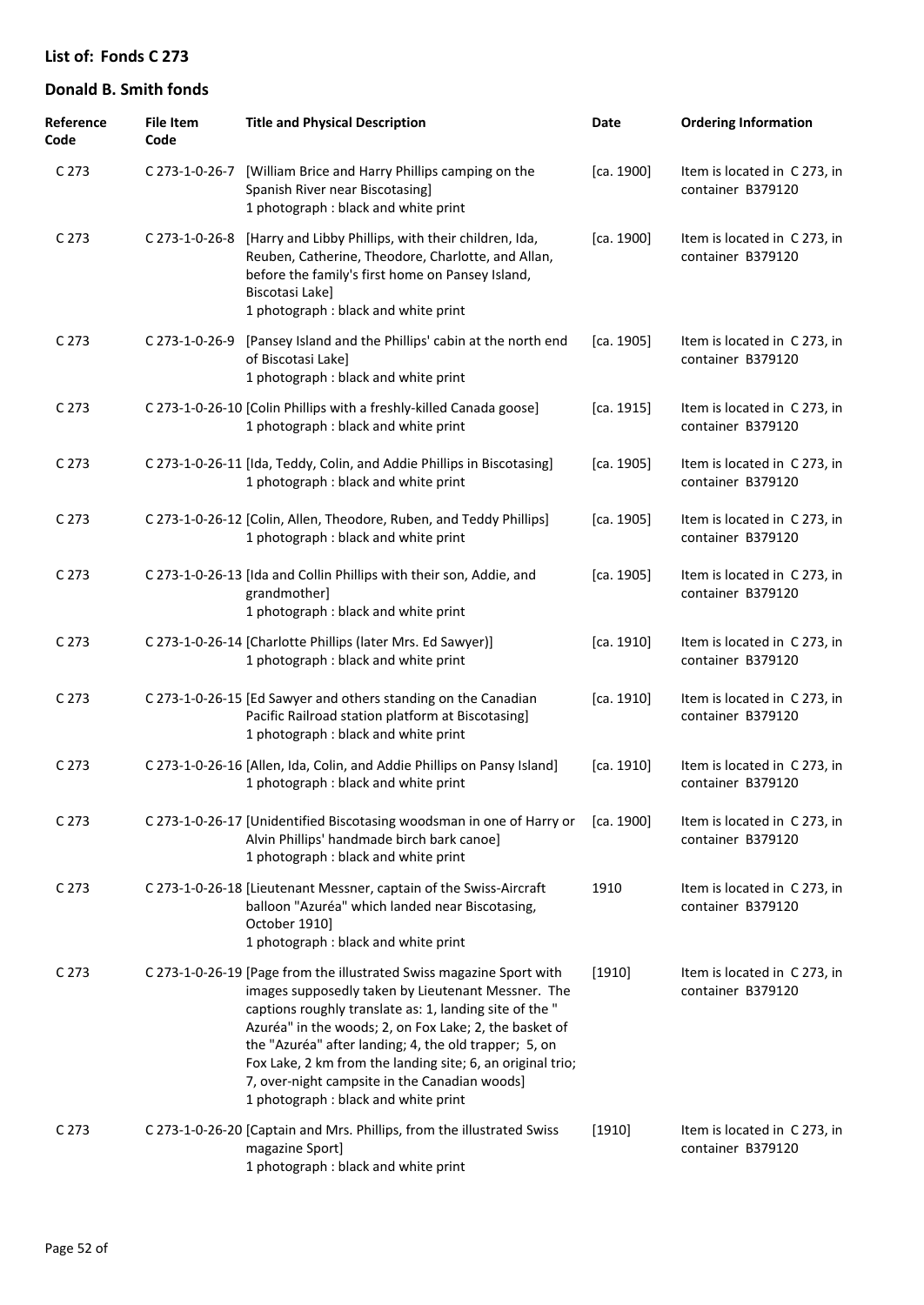| Reference<br>Code | <b>File Item</b><br>Code | <b>Title and Physical Description</b>                                                                                                                               | Date        | <b>Ordering Information</b>                       |
|-------------------|--------------------------|---------------------------------------------------------------------------------------------------------------------------------------------------------------------|-------------|---------------------------------------------------|
| C <sub>273</sub>  |                          | C 273-1-0-26-21 [On the shore of Fox Lake]<br>1 photograph : black and white print                                                                                  | [1910]      | Item is located in C 273, in<br>container B379120 |
| C 273             |                          | C 273-1-0-26-22 [Harry Phillips and two Swiss balloonists in a pair of<br>canoesl<br>1 photograph : black and white print                                           | [1910]      | Item is located in C 273, in<br>container B379120 |
| C <sub>273</sub>  |                          | C 273-1-0-26-23 [The Swiss-Aircraft balloon "Azuréa" landed in the<br>woods near Fox Lake]<br>1 photograph : black and white print                                  | $[1910]$    | Item is located in C273, in<br>container B379120  |
| C 273             |                          | C 273-1-0-26-24 [Captain George Allen Phillips canoeing before<br>Langevin Island (now called grey Owl Island)]<br>1 photograph : black and white print             | [ca. 1910]  | Item is located in C273, in<br>container B379120  |
| C 273             |                          | C 273-1-0-27-1 Charlotte Phillips (later Mrs. Ed Sawyer) as a young girl<br>1 photograph : black and white print                                                    | [ca. 1910]  | Item is located in C 273, in<br>container B379120 |
| C 273             |                          | C 273-1-0-27-2 [One of the Phillips' family trapping cabins in winter]<br>1 photograph : black and white print                                                      | [ca. 1920s] | Item is located in C 273, in<br>container B379120 |
| C 273             |                          | C 273-1-0-27-3 [One of the Colin Phillips' trapping cabins in winter]<br>1 photograph : black and white print                                                       | [ca. 1910]  | Item is located in C 273, in<br>container B379120 |
| C 273             |                          | C 273-1-0-27-4 [Libby Sawyer as a young girl]<br>1 photograph : black and white print                                                                               | [ca. 1920]  | Item is located in C 273, in<br>container B379120 |
| C 273             | C 273-1-0-27-5           | [Front of one of the Phillips' houses at the north end of [ca. 1910s]<br>Biscotasi Lake]<br>1 photograph : black and white print                                    |             | Item is located in C 273, in<br>container B379120 |
| C <sub>273</sub>  | C 273-1-0-27-6           | [Rear of one of the Phillips' houses at the north end of<br>Biscotasi Lake]<br>1 photograph : black and white print                                                 | [ca. 1910s] | Item is located in C273, in<br>container B379120  |
| C 273             | C 273-1-0-27-7           | [Colin Phillips and unidentified woman in the front of<br>one of the Phillips' houses at the north end of Biscotasi<br>Lake]<br>1 photograph: black and white print | [ca. 1910s] | Item is located in C273, in<br>container B379120  |
| C <sub>273</sub>  |                          | C 273-1-0-27-8 [Colin Phillips in the front of one of the Phillips'<br>houses]<br>1 photograph : black and white print                                              | [ca. 1910s] | Item is located in C 273, in<br>container B379120 |
| C <sub>273</sub>  | C 273-1-0-27-9           | [Front of one of the Phillips' houses at the north end of [ca. 1910s]<br>Biscotasi Lake]<br>1 photograph : black and white print                                    |             | Item is located in C273, in<br>container B379120  |
| C <sub>273</sub>  |                          | C 273-1-0-27-10 [One of the Phillips' houses at the north end of<br>Biscotasi Lake]<br>1 photograph : black and white print                                         | [ca. 1910s] | Item is located in C 273, in<br>container B379120 |
| C <sub>273</sub>  |                          | C 273-1-0-27-11 Captain Phillips making shingles, Biscotasing<br>1 photograph : black and white print                                                               | [ca. 1910]  | Item is located in C 273, in<br>container B379120 |
| C <sub>273</sub>  |                          | C 273-1-0-27-12 [Ed Sawyer with a buck deer at Hallow Lake, Haliburton 1913<br>County, Autumn 1913]<br>1 photograph : black and white print                         |             | Item is located in C 273, in<br>container B379120 |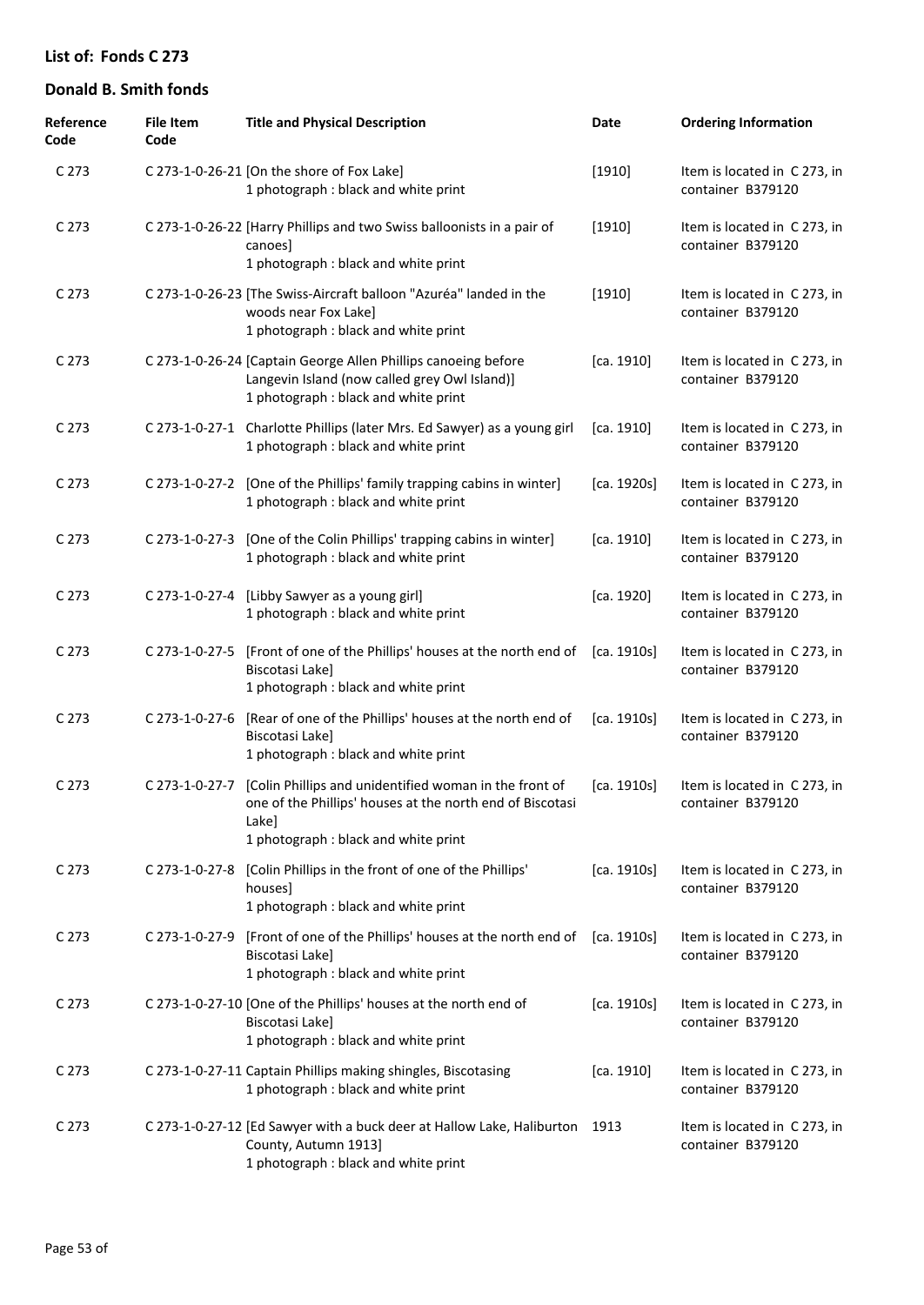| Reference<br>Code | <b>File Item</b><br>Code | <b>Title and Physical Description</b>                                                                                                                                                                                                       | Date        | <b>Ordering Information</b>                       |
|-------------------|--------------------------|---------------------------------------------------------------------------------------------------------------------------------------------------------------------------------------------------------------------------------------------|-------------|---------------------------------------------------|
| C <sub>273</sub>  |                          | C 273-1-0-27-13 [Irie Gregory and Mrs. Nick "Maude" Sawyer at Hollow<br>Lake, Haliburton County]<br>1 photograph : black and white print                                                                                                    | [ca. 1910]  | Item is located in C 273, in<br>container B379120 |
| C <sub>273</sub>  |                          | C 273-1-0-27-14 [Mr. and Mrs. Harry Phillips with granddaughter,<br>Cassie Sawyer]<br>1 photograph : black and white print                                                                                                                  | [ca. 1915]  | Item is located in C 273, in<br>container B379120 |
| C <sub>273</sub>  |                          | C 273-1-0-27-15 [Colin and Ida Phillips with their children, Kate,<br>Rueben, Theodore, Teddy, and Addie]<br>1 photograph : black and white print                                                                                           | [ca. 1910]  | Item is located in C 273, in<br>container B379120 |
| C <sub>273</sub>  |                          | C 273-1-0-27-16 [Colin and Ida Phillips with their baby, Addie]<br>1 photograph : black and white print                                                                                                                                     | [ca. 1915]  | Item is located in C 273, in<br>container B379120 |
| C <sub>273</sub>  |                          | C 273-1-0-27-17 [Libby Sawyer, Mel Sawyer, Pearl Jackson, Cassie<br>Sawyer, Eva Jackson, and a Traill girl at Copper Cliff,<br>Ontario]<br>1 photograph : black and white print                                                             | [ca. 1918]  | Item is located in C 273, in<br>container B379120 |
| C <sub>273</sub>  |                          | C 273-1-0-27-18 [Lottie Sawyer nailing shingles on a roof]<br>1 photograph : black and white print                                                                                                                                          | [ca. 1920s] | Item is located in C 273, in<br>container B379120 |
| C <sub>273</sub>  |                          | C 273-1-0-27-19 [Rueben Phillips and his wife and family]<br>1 photograph : black and white print                                                                                                                                           | [ca. 1920s] | Item is located in C 273, in<br>container B379120 |
| C <sub>273</sub>  |                          | C 273-1-0-27-20 [Ed Sawyer, Walter Noble, Kay Sawyer, Edna Noble,<br>Libby Sawyer, Mrs. Sawyer with baby Irene, and Milne<br>Sawyer in Biscotasing]<br>1 photograph : black and white print                                                 | [ca. 1910]  | Item is located in C 273, in<br>container B379120 |
| C <sub>273</sub>  |                          | C 273-1-0-27-21 [Ed Sawyer portaging a canoe at Brandy Portage. He<br>took part in Archie Belaney's war dance at Jack Leve's<br>1923 Victoria Day Celebration; his wife having made<br>his costume]<br>1 photograph : black and white print | [ca. 1925]  | Item is located in C 273, in<br>container B379120 |
| C <sub>273</sub>  |                          | C 273-1-0-27-22 [Robert Phillips, on his retirement day from tending<br>the INCO dams, with his son, Bert Sawyer, who took<br>over the job]<br>1 photograph : black and white print                                                         | 1951        | Item is located in C 273, in<br>container B379120 |
| C <sub>273</sub>  |                          | C 273-1-0-28-1 [Albert Duchesnay, son of E.J. Duchasnay, the first<br>white child born in Biscotasing on November 1884.<br>Duplicate of C 273-1-0-18-6]<br>1 photograph : black and white print                                             | [ca. 1886]  | Item is located in C 273, in<br>container B379120 |
| C <sub>273</sub>  |                          | C 273-1-0-28-2 [Edmond Duchesnay, resident Canadian Pacific<br>Railroad engineer for the Lake Superior Division in the<br>1880s]<br>1 photograph : black and white print                                                                    | [ca. 1900s] | Item is located in C 273, in<br>container B379120 |
| C <sub>273</sub>  | C 273-1-0-28-3           | [Mr. and Mrs. "Tossie" (Tassé?) with their children,<br>Victoria, Eli and Gustav]<br>1 photograph : black and white print                                                                                                                   | [ca. 1910]  | Item is located in C 273, in<br>container B379120 |
| C <sub>273</sub>  | C 273-1-0-28-4           | [Eli Quinn with his stepdaughter, Grace, and her pet<br>fox while hauling firewood by dog team to Biscotasing]<br>1 photograph : black and white print                                                                                      | [ca. 1910]  | Item is located in C 273, in<br>container B379120 |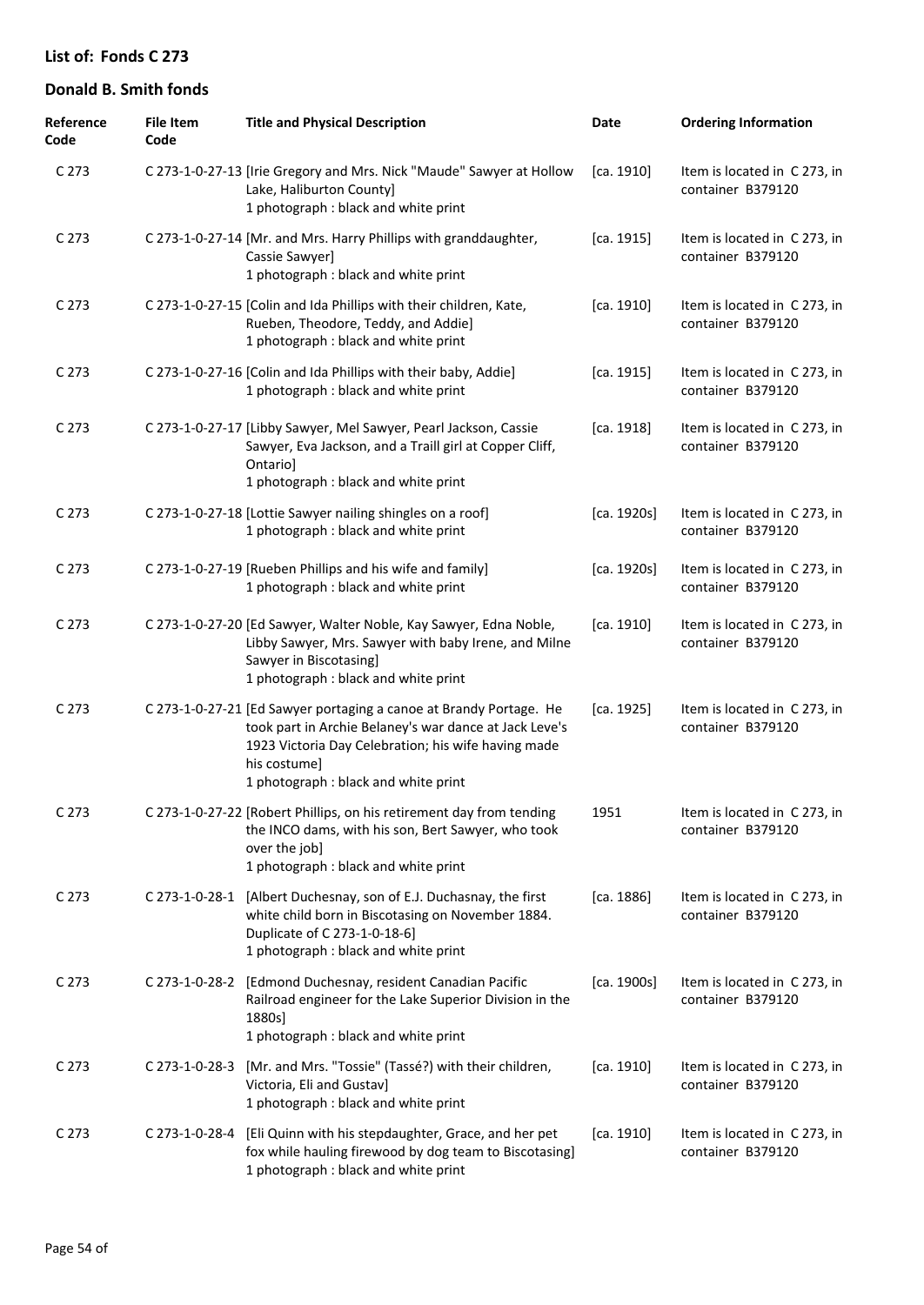| Reference<br>Code | File Item<br>Code | <b>Title and Physical Description</b>                                                                                                                                                                                 | Date        | <b>Ordering Information</b>                       |
|-------------------|-------------------|-----------------------------------------------------------------------------------------------------------------------------------------------------------------------------------------------------------------------|-------------|---------------------------------------------------|
| C <sub>273</sub>  |                   | C 273-1-0-28-5 [Aldege Barnes, Gertrude Barnes, Mrs. Courtemanche<br>and her son, with a visiting Roman Catholic priest in<br>Biscotasing]<br>1 photograph : black and white print                                    | [ca. 1920s] | Item is located in C 273, in<br>container B379120 |
| C <sub>273</sub>  |                   | C 273-1-0-28-6 [Composite photograph of Mrs. and Mr. Louis Legace]<br>1 photograph : black and white print                                                                                                            | [ca. 1920]  | Item is located in C 273, in<br>container B379120 |
| C <sub>273</sub>  | C 273-1-0-28-7    | [Mrs. Legace, Archie Belaney's landlady in Biscotasing,<br>with her two youngest children, Raphel and Donat]<br>1 photograph : black and white print                                                                  | 1910        | Item is located in C 273, in<br>container B379120 |
| C <sub>273</sub>  | C 273-1-0-28-8    | [Raphel, Randolph, Donat, Ferdinand, and Philippe<br>Legace]<br>1 photograph : black and white print                                                                                                                  | 1915        | Item is located in C 273, in<br>container B379120 |
| C <sub>273</sub>  | C 273-1-0-28-9    | [Mr. and Mrs. Legace and their children, Louis, Celima,<br>Alice, Donalda, and Gertrude, canoeing near<br>Biscotasing]<br>1 photograph : black and white print                                                        | 1913        | Item is located in C 273, in<br>container B379120 |
| C <sub>273</sub>  |                   | C 273-1-0-28-10 [Mr. and Mrs. Legace and their children, Louis, Celima,<br>Alice, Donalda, and Gertrude, canoeing near<br>Biscotasing]<br>1 photograph : black and white print                                        | 1913        | Item is located in C 273, in<br>container B379120 |
| C 273             |                   | C 273-1-0-28-11 [Biscotasing baker Adelard Clement with his wife and<br>children, Gilbert, Tommy, Violet, and Madeline before<br>the family's home]<br>1 photograph : black and white print                           | [ca. 1920s] | Item is located in C 273, in<br>container B379120 |
| C <sub>273</sub>  |                   | C 273-1-0-28-12 [Zepherin "Zed" Chrétien, a Métis friend of Archie<br>Belaney]<br>1 photograph : black and white print                                                                                                | [ca. 1920s] | Item is located in C 273, in<br>container B379120 |
| C <sub>273</sub>  |                   | C 273-1-0-28-13 [Zepherin "Zed" Chrétien]<br>1 photograph : black and white print                                                                                                                                     | [ca. 1940s] | Item is located in C 273, in<br>container B379120 |
| C <sub>273</sub>  |                   | C 273-1-0-28-14 [Zepherin "Zed" Chrétien painting a canoe]<br>1 photograph : black and white print                                                                                                                    | [ca. 1940s] | Item is located in C 273, in<br>container B379120 |
| C <sub>273</sub>  |                   | C 273-1-0-28-15 [Zepherin "Zed" Chrétien at Metagama]<br>1 photograph : black and white print                                                                                                                         | [ca. 1940s] | Item is located in C 273, in<br>container B379120 |
| C <sub>273</sub>  |                   | C 273-1-0-28-16 [Ernestine Messervier, Ernest Messervier, Mr. and Mrs.<br>George Godère and their children, George Jr., Eliza,<br>and Josephine with an unidentified tourist]<br>1 photograph : black and white print | [ca. 1920s] | Item is located in C 273, in<br>container B379120 |
| C <sub>273</sub>  |                   | C 273-1-0-28-17 [Sam Therrien with Mary Kohls and Freida Woods]<br>1 photograph : black and white print                                                                                                               | [ca. 1925]  | Item is located in C 273, in<br>container B379120 |
| C <sub>273</sub>  |                   | C 273-1-0-28-18 [William Hache, Hector Bléau, and Eli Tossie working<br>on an "alligator" or portable, steam-powered winch/<br>side paddle boat]<br>1 photograph : black and white print                              | [ca. 1920s] | Item is located in C 273, in<br>container B379120 |
| C <sub>273</sub>  |                   | C 273-1-0-28-19 [Mr. and Mrs. Cloutier and family]<br>1 photograph : black and white print                                                                                                                            | [ca. 1925]  | Item is located in C 273, in<br>container B379120 |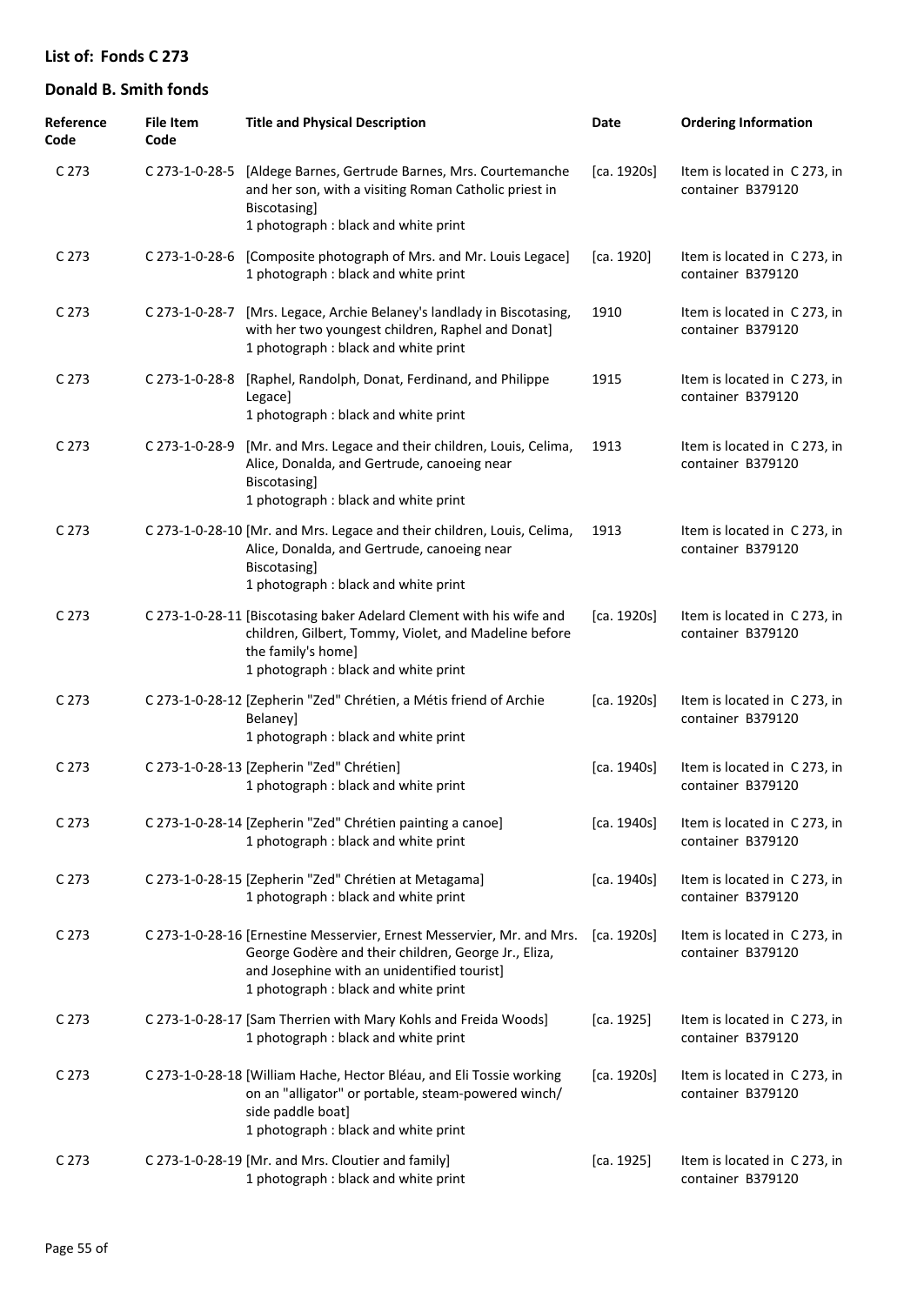| Reference<br>Code | <b>File Item</b><br>Code | <b>Title and Physical Description</b>                                                                                                                                                          | Date                | <b>Ordering Information</b>                       |
|-------------------|--------------------------|------------------------------------------------------------------------------------------------------------------------------------------------------------------------------------------------|---------------------|---------------------------------------------------|
| C 273             |                          | C 273-1-0-28-20 [J. Ernie Pellerin, who trapped in winter and ran the<br>pool hall in Biscotasing during the summer]<br>1 photograph : black and white print                                   | [ca. 1920s]         | Item is located in C 273, in<br>container B379120 |
| C <sub>273</sub>  |                          | C 273-1-0-28-21 [Jack Leve and Ted Cussion in Biscotasing during<br>winter]<br>1 photograph : black and white print                                                                            | [ca. 1921]          | Item is located in C 273, in<br>container B379120 |
| C <sub>273</sub>  |                          | C 273-1-0-28-22 [Billy and Rose Bléau with Edward, Ernie, and Marie<br>Saint-Denis]<br>1 photograph : black and white print                                                                    | [ca. 1920s]         | Item is located in C 273, in<br>container B379120 |
| C <sub>273</sub>  |                          | C 273-1-0-28-23 ["Ferg " Legace moose hunting on Tassie Creek]<br>1 photograph : black and white print                                                                                         | 1926                | Item is located in C 273, in<br>container B379120 |
| C <sub>273</sub>  |                          | C 273-1-0-28-24 [Mr. and Mrs. Joe Saint-Denis, and their children,<br>Albert, Emile, and Jane, canoeing at Biscotasing]<br>1 photograph : black and white print                                | [ca. 1920s]         | Item is located in C 273, in<br>container B379120 |
| C <sub>273</sub>  |                          | C 273-1-0-28-25 [Emile Saint-Denis]<br>1 photograph : black and white print                                                                                                                    | [ca. 1930s]         | Item is located in C 273, in<br>container B379120 |
| C <sub>273</sub>  |                          | C 273-1-0-28-26 [Edward Saint-Denis and Scotty Pellerin sawing lumber<br>before the Saint-Denis house]<br>1 photograph : black and white print                                                 | [ca. 1930s]         | Item is located in C 273, in<br>container B379120 |
| C <sub>273</sub>  |                          | C 273-1-0-28-27 Charles Barnes carrying water to his house in<br>Biscotasing, August 1949<br>1 photograph : black and white print                                                              | 1949                | Item is located in C 273, in<br>container B379120 |
| C <sub>273</sub>  |                          | C 273-1-0-28-28 [Ted "Magua" Cusson and his dog, Tanner, before the<br>Gordon lumber camp's bunkhouse and kitchen, Tildon<br>Lake, north of North Bay]<br>1 photograph : black and white print | 1919                | Item is located in C 273, in<br>container B379120 |
| C <sub>273</sub>  |                          | C 273-1-0-28-29 [Ted "Magua" Cusson, Archie Belaney's trapping<br>partner, hunting moose]<br>1 photograph : black and white print                                                              | [ca. 1940s]         | Item is located in C 273, in<br>container B379120 |
| C <sub>273</sub>  |                          | C 273-1-0-28-30 [Ted "Magua" Cusson and two unidentified moose<br>hunters in a canoe]<br>1 photograph : black and white print                                                                  | [ca. 1940s]         | Item is located in C 273, in<br>container B379120 |
| C <sub>273</sub>  |                          | C 273-1-0-29-1 [E.B. Snow, timekeeper during the construction of the<br>Canadian Pacific Railroad in northern Ontario,<br>Chapleau]<br>1 photograph : black and white print                    | [ca. 1884-<br>1887] | Item is located in C 273, in<br>container B379120 |
| C <sub>273</sub>  |                          | C 273-1-0-29-2 [Duplicate of C 273-1-0-29-1]<br>1 photograph : black and white print                                                                                                           | [ca. 1884-<br>1887] | Item is located in C273, in<br>container B379120  |
| C <sub>273</sub>  | C 273-1-0-29-3           | [Malcolm Austin Raffarty, Chief Canadian Pacific<br>Railroad constable at Chapleau from the railway's<br>construction to 1890]<br>1 photograph : black and white print                         | [ca. 1890s]         | Item is located in C 273, in<br>container B379120 |
| C <sub>273</sub>  | C 273-1-0-29-4           | [James Roger, Assistant Superintendent 1885, Chief<br>Dispatcher at Chapleau 1886-1895]<br>1 photograph : black and white print                                                                | [ca. 1890s]         | Item is located in C 273, in<br>container B379120 |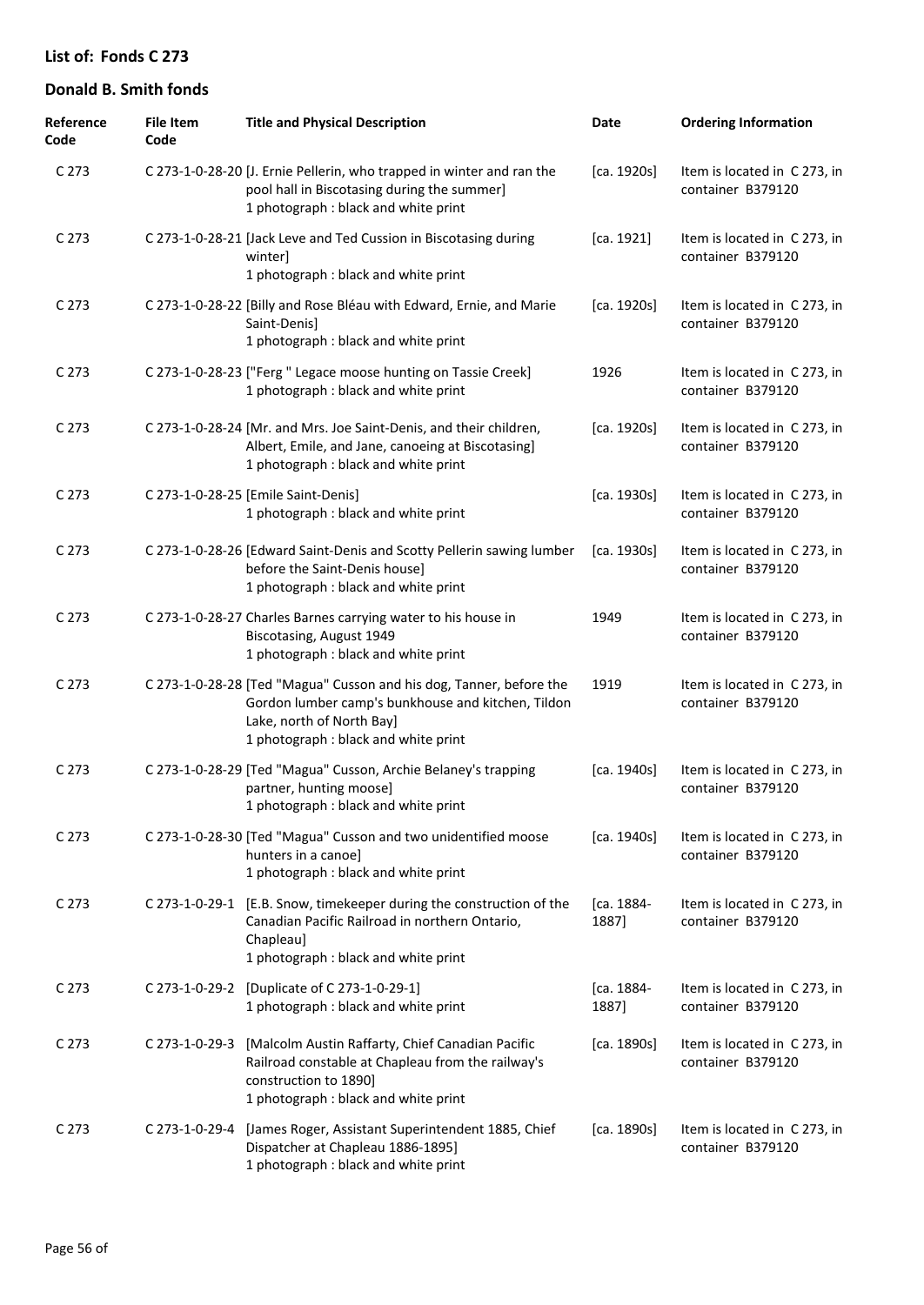| Reference<br>Code | <b>File Item</b><br>Code | <b>Title and Physical Description</b>                                                                                                                                                                                                                                                                                                                                                                                                                                                 | Date        | <b>Ordering Information</b>                       |
|-------------------|--------------------------|---------------------------------------------------------------------------------------------------------------------------------------------------------------------------------------------------------------------------------------------------------------------------------------------------------------------------------------------------------------------------------------------------------------------------------------------------------------------------------------|-------------|---------------------------------------------------|
| C <sub>273</sub>  |                          | C 273-1-0-29-5 [Percy Osgood, Clerk, Draftsman, and Assistant to<br>Edmund J. Duchesnay, Resident Engineer at Chapleau]<br>1 photograph : black and white print                                                                                                                                                                                                                                                                                                                       | [ca. 1890s] | Item is located in C 273, in<br>container B379120 |
| C <sub>273</sub>  | C 273-1-0-29-6           | [Canadian Pacific Railroad construction office railcar,<br>including Charles Murphy, Dispatcher; H.L. Nicholson,<br>Passenger Conductor; James Roger, Chief Dispatcher;<br>Edmund J. Duchesnay, Resident Engineer; Thomas J.<br>Kennedy, Roadmanster; Christopher Kyle, Locomotive<br>Foreman; R.H. Arthur, Company Physician and<br>Surgeon; Walter Hepburn, Foreman Carpenter; Jas. M.<br>Austin, Merchant and Paymaster; M. Hicks, Fitter]<br>1 photograph : black and white print | [ca. 1880s] | Item is located in C 273, in<br>container B379120 |
| C <sub>273</sub>  | C 273-1-0-29-7           | [Canadian Pacific Railroad roadhouse and turntable,<br>Chapleau]<br>1 photograph : black and white print                                                                                                                                                                                                                                                                                                                                                                              | 1886        | Item is located in C 273, in<br>container B379120 |
| C <sub>273</sub>  | C 273-1-0-29-8           | [Canadian Pacific Railroad rail yards, Chapleau]<br>1 photograph : black and white print                                                                                                                                                                                                                                                                                                                                                                                              | 1886        | Item is located in C 273, in<br>container B379120 |
| C <sub>273</sub>  | C 273-1-0-29-9           | [Canadian Pacific Railroad station and platform,<br>Chapleau]<br>1 photograph : black and white print                                                                                                                                                                                                                                                                                                                                                                                 | 1886        | Item is located in C 273, in<br>container B379120 |
| C <sub>273</sub>  |                          | C 273-1-0-29-10 [Group waiting on the platform at the Canadian Pacific<br>Railroad station, Chapleau]<br>1 photograph : black and white print                                                                                                                                                                                                                                                                                                                                         | 1886        | Item is located in C 273, in<br>container B379120 |
| C <sub>273</sub>  |                          | C 273-1-0-29-11 [Engine #824 of the Canadian Pacific Railroad overseas<br>mail train passing through Chapleau]<br>1 photograph : black and white print                                                                                                                                                                                                                                                                                                                                | [ca. 1905]  | Item is located in C 273, in<br>container B379120 |
| C <sub>273</sub>  |                          | C 273-1-0-29-12 [Passenger train boarding at the Canadian Pacific<br>Railroad station, Chapleau]<br>1 photograph : black and white print                                                                                                                                                                                                                                                                                                                                              | [ca. 1907]  | Item is located in C 273, in<br>container B379120 |
| C 273             |                          | C 273-1-0-29-13 [Head-on collision of two Canadian Pacific Railroad<br>trains at Azilda, 12 September, 1906]<br>1 photograph : black and white print                                                                                                                                                                                                                                                                                                                                  | 1906        | Item is located in C 273, in<br>container B379120 |
| C <sub>273</sub>  |                          | C 273-1-0-29-14 [Canadian Pacific Railroad rail yards and shops,<br>Chapleau]<br>1 photograph : black and white print                                                                                                                                                                                                                                                                                                                                                                 | 1910        | Item is located in C 273, in<br>container B379120 |
| C <sub>273</sub>  |                          | C 273-1-0-29-15 [Canadian Pacific Railroad engine #821 passing across<br>main and Birch Streets Chapleau]<br>1 photograph : black and white print                                                                                                                                                                                                                                                                                                                                     | [ca. 1910s] | Item is located in C 273, in<br>container B379120 |
| C <sub>273</sub>  |                          | C 273-1-0-29-16 [The Biscotasing station constructed After the 1913<br>Fire]<br>1 photograph : black and white print                                                                                                                                                                                                                                                                                                                                                                  | [ca. 1914]  | Item is located in C 273, in<br>container B379120 |
| C <sub>273</sub>  |                          | C 273-1-0-29-17 [Canadian Pacific Railroad engine #3917, work train<br>and crew at Ridout, Ontario, November 1920]<br>1 photograph : black and white print                                                                                                                                                                                                                                                                                                                            | 1920        | Item is located in C 273, in<br>container B379120 |
| C <sub>273</sub>  |                          | C 273-1-0-29-18 [Canadian Pacific Railroad engine #3917, work train<br>and crew at Ridout, Ontario, November 1920]<br>1 photograph : black and white print                                                                                                                                                                                                                                                                                                                            | 1920        | Item is located in C 273, in<br>container B379120 |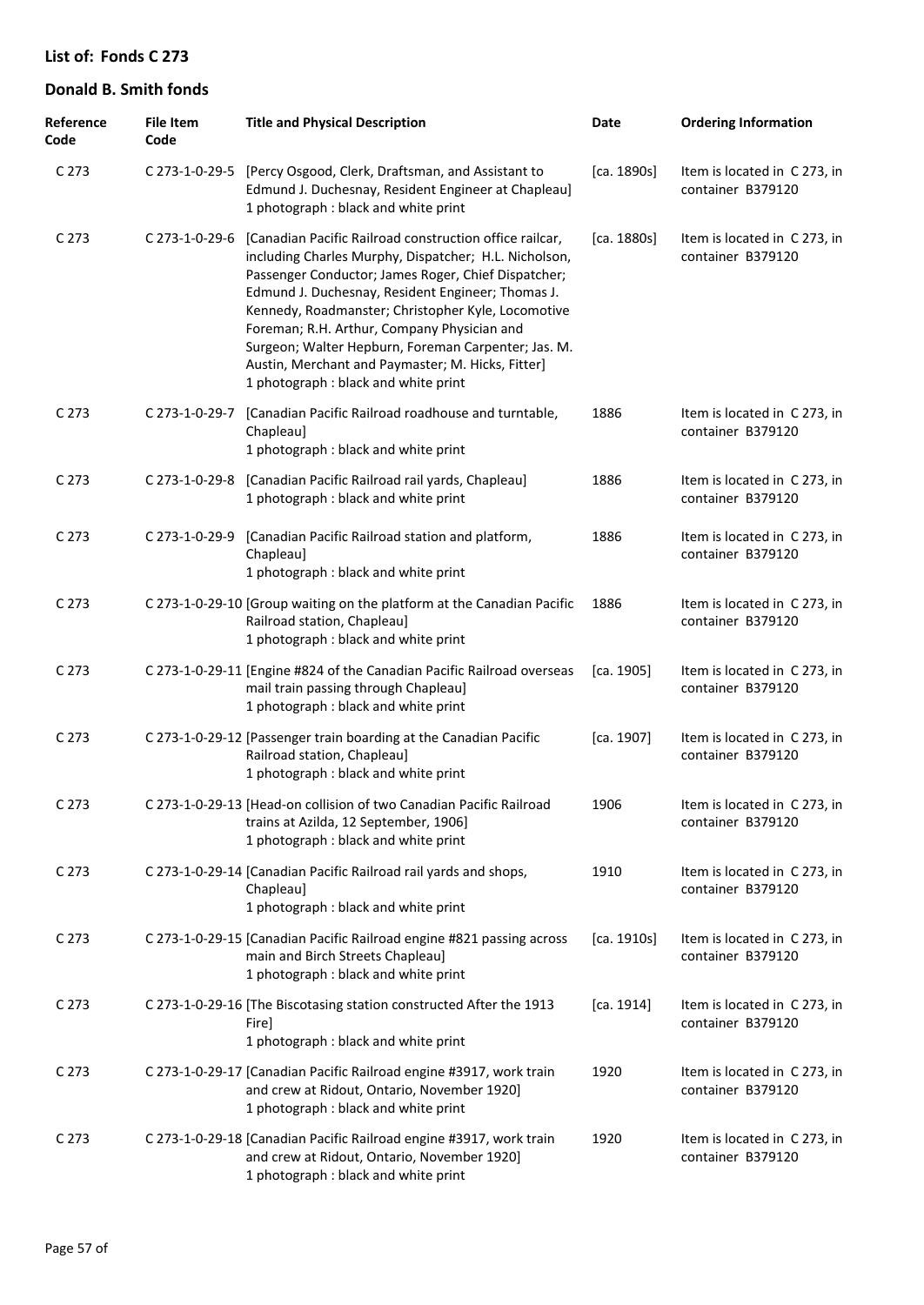| Reference<br>Code | <b>File Item</b><br>Code | <b>Title and Physical Description</b>                                                                                                                                                             | Date        | <b>Ordering Information</b>                       |
|-------------------|--------------------------|---------------------------------------------------------------------------------------------------------------------------------------------------------------------------------------------------|-------------|---------------------------------------------------|
| C 273             |                          | C 273-1-0-29-19 ["Chappy" Wallace, George Desbiens, Jack McAdam,<br>Cliff Curry, Herb Therrien and unidentified others of a<br>work train at Biscotasing]<br>1 photograph : black and white print | 1920        | Item is located in C 273, in<br>container B379120 |
| C <sub>273</sub>  |                          | C 273-1-0-29-20 [The Biscotasing Canadian Pacific Railroad station, with<br>the Pratt and Shanacy store and mill from the<br>Hudson's Bay Company store]<br>1 photograph : black and white print  | 1926        | Item is located in C 273, in<br>container B379120 |
| C <sub>273</sub>  |                          | C 273-1-0-29-21 [The Biscotasing Canadian Pacific Railroad station]<br>1 photograph : black and white print                                                                                       | 1926        | Item is located in C 273, in<br>container B379120 |
| C 273             |                          | C 273-1-0-29-22 [A Canadian Pacific Railroad train approaching<br><b>Biscotasing from Sudbury]</b><br>1 photograph : black and white print                                                        | [ca. 1920s] | Item is located in C 273, in<br>container B379120 |
| C <sub>273</sub>  |                          | C 273-1-0-29-23 [The Biscotasing Canadian Pacific Railroad station yard,<br>maintained by John Smith]<br>1 photograph : black and white print                                                     | [ca. 1920s] | Item is located in C 273, in<br>container B379120 |
| C <sub>273</sub>  |                          | C 273-1-0-29-24 [The Biscotasing Canadian Pacific Railroad station yard,<br>maintained by John Smith]<br>1 photograph : black and white print                                                     | [ca. 1920s] | Item is located in C 273, in<br>container B379120 |
| C <sub>273</sub>  |                          | C 273-1-0-29-25 [The Biscotasing Canadian Pacific Railroad station after<br>the snowstorm of February 1926]<br>1 photograph : black and white print                                               | 1926        | Item is located in C 273, in<br>container B379120 |
| C <sub>273</sub>  |                          | C 273-1-0-29-26 [Railway snow plow before the Biscotasing Canadian<br>Pacific Railroad station After the snowstorm of<br>February 1926]<br>1 photograph : black and white print                   | 1926        | Item is located in C 273, in<br>container B379120 |
| C <sub>273</sub>  |                          | C 273-1-0-29-27 [Railway snow plow before the Biscotasing Canadian<br>Pacific Railroad station After the snowstorm of<br>February 1926]<br>1 photograph : black and white print                   | 1926        | Item is located in C273, in<br>container B379120  |
| C 273             |                          | C 273-1-0-29-28 [The eastbound afternoon train of 12 August 1932<br>passing through Biscotasing]<br>1 photograph : black and white print                                                          | 1932        | Item is located in C 273, in<br>container B379120 |
| C <sub>273</sub>  |                          | C 273-1-0-29-29 [The Biscotasing train wreck of 1927, just east of town<br>while crossing Biscotasi Lake]<br>1 photograph : black and white print                                                 | 1927        | Item is located in C 273, in<br>container B379120 |
| C <sub>273</sub>  |                          | C 273-1-0-29-30 [Cleaning up the Biscotasing train wreck of 1927]<br>1 photograph : black and white print                                                                                         | 1927        | Item is located in C 273, in<br>container B379120 |
| C <sub>273</sub>  |                          | C 273-1-0-29-31 [Cleaning up the Biscotasing train wreck of 1927]<br>1 photograph : black and white print                                                                                         | 1927        | Item is located in C 273, in<br>container B379120 |
| C <sub>273</sub>  |                          | C 273-1-0-29-32 [Looking west from the wreck towards Biscotasing]<br>1 photograph : black and white print                                                                                         | [1927]      | Item is located in C 273, in<br>container B379120 |
| C <sub>273</sub>  |                          | C 273-1-0-29-33 [Looking west from the wreck with the Biscotasing<br>sawmill in the background]<br>1 photograph : black and white print                                                           | [1927]      | Item is located in C 273, in<br>container B379120 |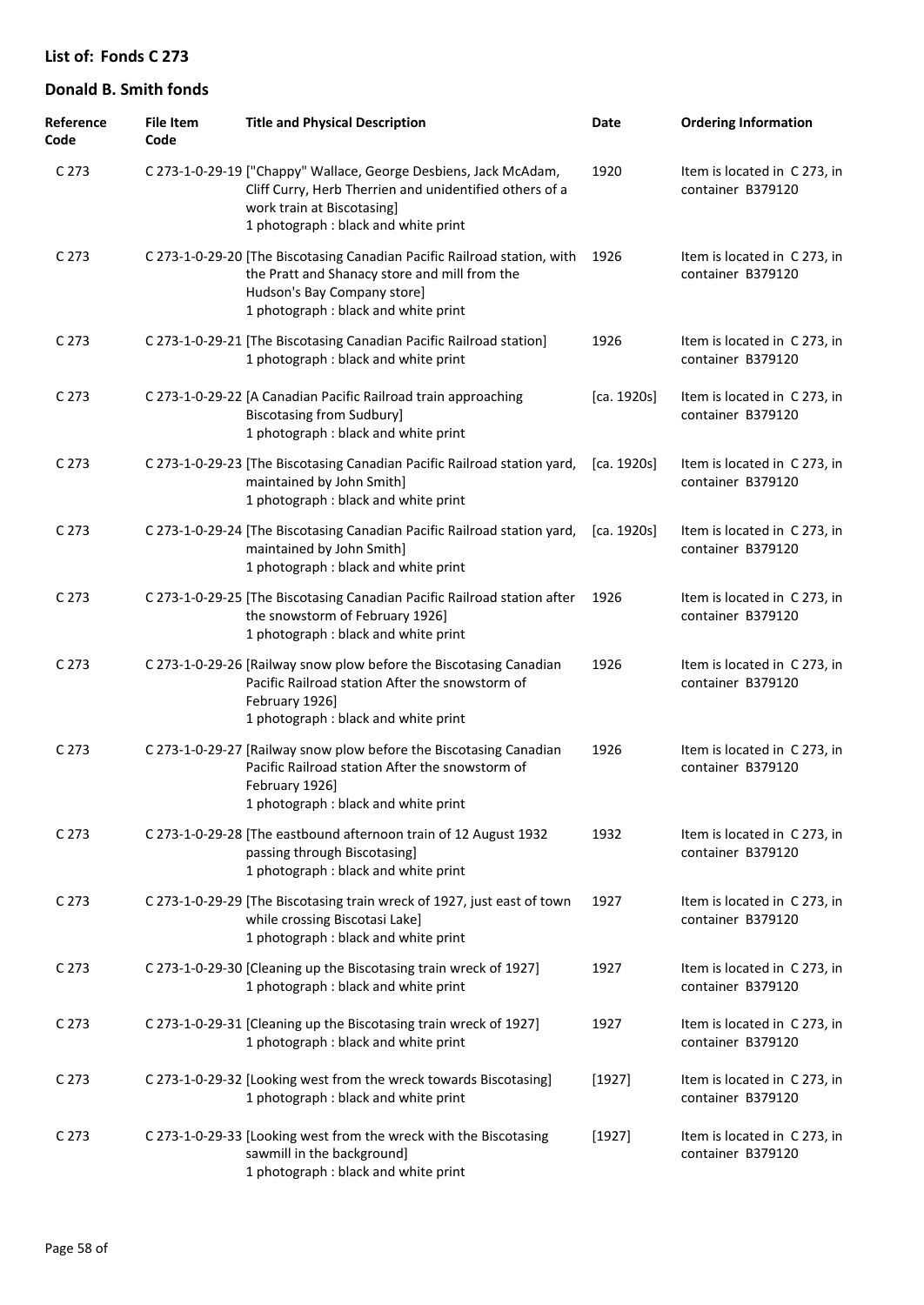| Reference<br>Code | <b>File Item</b><br>Code | <b>Title and Physical Description</b>                                                                                                                                                         | Date        | <b>Ordering Information</b>                       |
|-------------------|--------------------------|-----------------------------------------------------------------------------------------------------------------------------------------------------------------------------------------------|-------------|---------------------------------------------------|
| C <sub>273</sub>  |                          | C 273-1-0-30-1 [Painting of a lumberman's camp in the Ottawa District<br>by Schell and Hogan]<br>1 photograph : black and white print                                                         | 1882        | Item is located in C 273, in<br>container B379120 |
| C <sub>273</sub>  |                          | C 273-1-0-30-2 [Painting of lumberman breaking up a river logjam by<br>E.J. Burns]<br>1 photograph : black and white print                                                                    | 1882        | Item is located in C 273, in<br>container B379120 |
| C <sub>273</sub>  | C 273-1-0-30-3           | [Line engraving of C 273-1-0-30-2]<br>1 photograph : black and white print                                                                                                                    | 1882        | Item is located in C 273, in<br>container B379120 |
| C <sub>273</sub>  | C 273-1-0-30-4           | [Painting of the interior of a working camboose camp<br>shack by David B. Keenan]<br>1 photograph : black and white print                                                                     | [ca. 1904]  | Item is located in C 273, in<br>container B379120 |
| C 273             |                          | C 273-1-0-30-5 Tailing down the drive on Tasso Creek<br>1 photograph : black and white print                                                                                                  | [ca. 1900]  | Item is located in C 273, in<br>container B379120 |
| C <sub>273</sub>  | C 273-1-0-30-6           | [Paul O'Neill, who, with Mr. Simpson, operated the<br>Biscotasing sawmill in the early 1890s]<br>1 photograph : black and white print                                                         | [ca. 1900s] | Item is located in C 273, in<br>container B379120 |
| C <sub>273</sub>  | C 273-1-0-30-7           | Colour copy of a paining of Duncan Fraser Macdonald,<br>by his son, A.W.C. Macdonald<br>1 photograph : colour print                                                                           | 1967        | Item is located in C 273, in<br>container B379120 |
| C 273             | C 273-1-0-30-8           | Black & white copy of a paining of Duncan Fraser<br>Macdonald, by his son, A.W.C. Macdonald<br>1 photograph : black and white print                                                           | 1967        | Item is located in C 273, in<br>container B379120 |
| C <sub>273</sub>  | C 273-1-0-30-9           | Duncan Fraser Macdonald, with his sons, Alexander<br>Fraser, Duncan Fraser, John Lyon "Dooley", Aubrey<br>White Calquhoun, and Hugh Calais Macdonald.<br>1 photograph : black and white print | [ca. 1900]  | Item is located in C 273, in<br>container B379120 |
| C 273             |                          | C 273-1-0-30-10 [Dead River lumber camp near Biscotasing, in winter]<br>1 photograph : black and white print                                                                                  | [ca. 1890s] | Item is located in C273, in<br>container B379120  |
| C <sub>273</sub>  | C 273-1-0-30-<br>10A     | Canada Lumberman Weekly Edition clipping from<br>November 2, 1898<br>1 file of textual records                                                                                                | 1898        | Item is located in C 273, in<br>container B379120 |
| C <sub>273</sub>  |                          | C 273-1-0-30-11 [Workers at the Biscotasing saw mill]<br>1 photograph : black and white print                                                                                                 | [ca. 1905]  | Item is located in C 273, in<br>container B379120 |
| C <sub>273</sub>  |                          | C 273-1-0-30-12 [Duplicate of C 273-1-0-30-11]<br>1 photograph : black and white print                                                                                                        | [ca. 1905]  | Item is located in C 273, in<br>container B379120 |
| C <sub>273</sub>  |                          | C 273-1-0-30-13 [One of the steam engines in the lumber yard of the<br><b>Biscotasing saw mill]</b><br>1 photograph : black and white print                                                   | [ca. 1905]  | Item is located in C 273, in<br>container B379120 |
| C <sub>273</sub>  |                          | C 273-1-0-30-14 [Duplicate of C 273-1-0-30-13]<br>1 photograph : black and white print                                                                                                        | [ca. 1905]  | Item is located in C 273, in<br>container B379120 |
| C <sub>273</sub>  |                          | C 273-1-0-30-15 [Shipping white pine boards from the lumber yard of<br>the Biscotasing saw mill]<br>1 photograph : black and white print                                                      | 1906        | Item is located in C 273, in<br>container B379120 |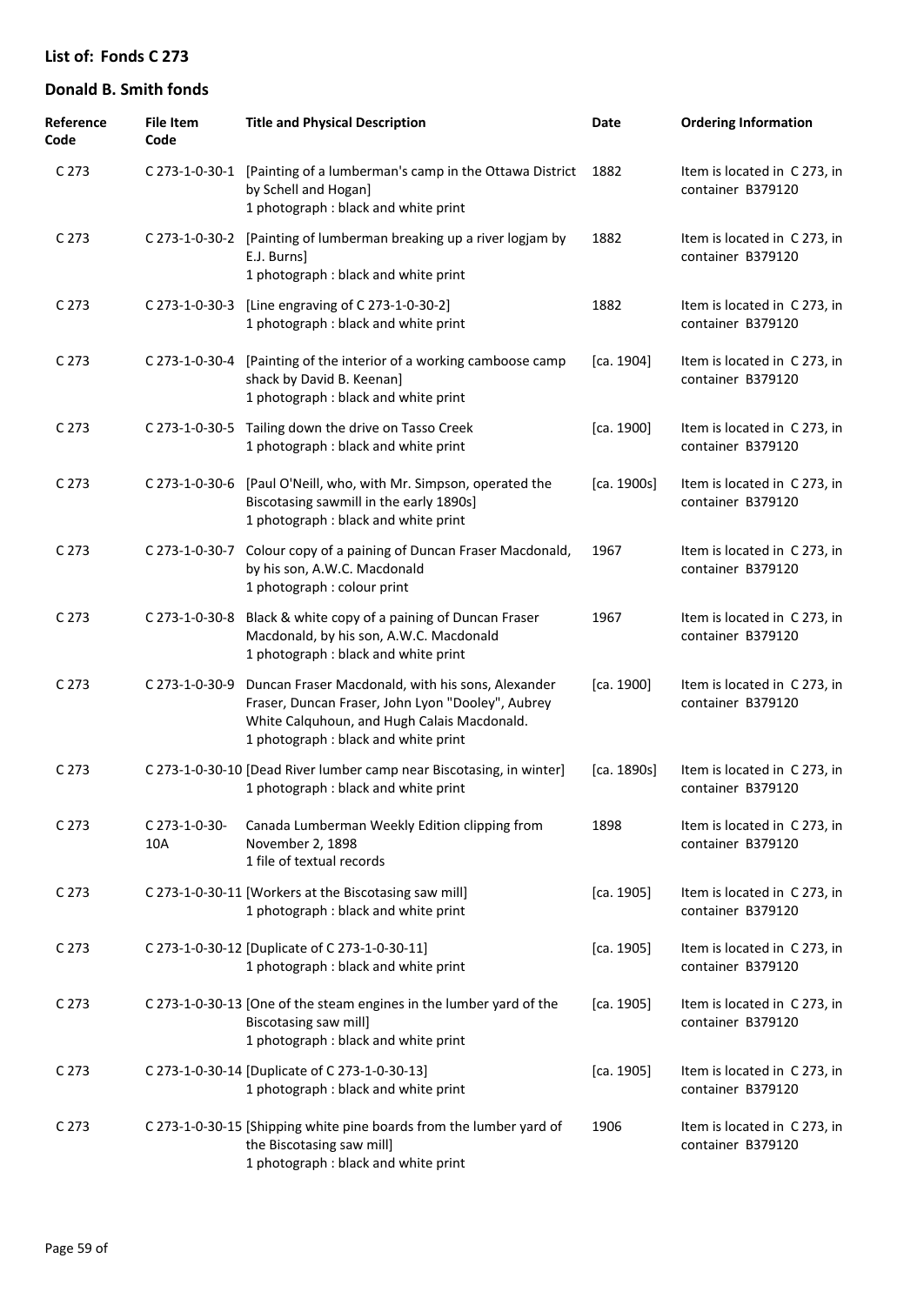| Reference<br>Code | <b>File Item</b><br>Code | <b>Title and Physical Description</b>                                                                                                                                                         | Date                | <b>Ordering Information</b>                       |
|-------------------|--------------------------|-----------------------------------------------------------------------------------------------------------------------------------------------------------------------------------------------|---------------------|---------------------------------------------------|
| C <sub>273</sub>  |                          | C 273-1-0-30-16 [Lumber baron John Rudolphus Booth (1826-1925)<br>standing before the last train load of squared timber<br>taken from Algonquin Park]<br>1 photograph : black and white print | [ca. 1910s]         | Item is located in C 273, in<br>container B379120 |
| C <sub>273</sub>  |                          | C 273-1-0-30-17 [Visitors to the Shannon Lumber camp at Spanish river,<br>lower end of Biscotasi Lake]<br>1 photograph : black and white print                                                | 1916                | Item is located in C273, in<br>container B379120  |
| C <sub>273</sub>  |                          | C 273-1-0-30-18 [Pat Shannon, part-owner and operator of the Booth<br>and Shannon Saw mill at Biscotasing, with Mrs.<br>Shannon and his son, Richie]<br>1 photograph : black and white print  | [ca. 1914-<br>1918] | Item is located in C273, in<br>container B379120  |
| C <sub>273</sub>  |                          | C 273-1-0-30-19 [Pat Shannon, part-owner and operator of the Booth<br>and Shannon Saw mill at Biscotasing, with his sons,<br>John, Richie, and Ray]<br>1 photograph : black and white print   | [ca. 1914-<br>1918] | Item is located in C 273, in<br>container B379120 |
| C <sub>273</sub>  |                          | C 273-1-0-30-20 [Lumber camp cook "Slim" Jim Massey in the<br>Biscotasing area]<br>1 photograph : black and white print                                                                       | [ca. 1920s]         | Item is located in C 273, in<br>container B379120 |
| C <sub>273</sub>  |                          | C 273-1-0-30-21 [Lumber camp cook "Slim" Jim Massey and lumber<br>workers in a dining cabin]<br>1 photograph : black and white print                                                          | [ca. 1920s]         | Item is located in C 273, in<br>container B379120 |
| C <sub>273</sub>  |                          | C 273-1-0-30-22 [Lumber camp cook "Slim" Jim Massey in his pantry]<br>1 photograph : black and white print                                                                                    | [ca. 1920s]         | Item is located in C 273, in<br>container B379120 |
| C <sub>273</sub>  |                          | C 273-1-0-30-23 [The P. and J. Shannon mill, Biscotasing<br>1 photograph : black and white print                                                                                              | [ca. 1920]          | Item is located in C 273, in<br>container B379120 |
| C <sub>273</sub>  |                          | C 273-1-0-30-24 The Pratt and Schanacy mill in Biscotasing<br>1 photograph : black and white print                                                                                            | 1926                | Item is located in C 273, in<br>container B379120 |
| C <sub>273</sub>  |                          | C 273-1-0-30-25 [The Pratt and Schanacy mill in Biscotasing]<br>1 photograph : black and white print                                                                                          | 1926                | Item is located in C273, in<br>container B379120  |
| C <sub>273</sub>  |                          | C 273-1-0-30-26 [The Pratt and Schanacy mill in Biscotasing under new<br>management]<br>1 photograph : black and white print                                                                  | 1923                | Item is located in C 273, in<br>container B379120 |
| C <sub>273</sub>  |                          | C 273-1-0-30-27 [Benches in the eating area of a lumber camp<br>bunkhouse with "pin-up" photographs on one wall.]<br>1 photograph : black and white print                                     | [ca. 1920s]         | Item is located in C 273, in<br>container B379120 |
| C <sub>273</sub>  | C 273-1-0-31-1           | [Reverend John Sanders, Indian missionary from 1876<br>until his death in 1902]<br>1 photograph : black and white print                                                                       | [ca. 1890s]         | Item is located in C 273, in<br>container B379120 |
| C <sub>273</sub>  | C 273-1-0-31-            | Winnipeg Free Press newspaper clipping entitled, "The<br>Life And Work of John Saunders Remembered" from<br>September 14<br>1 file of textual records                                         | 1968                | Item is located in C 273, in<br>container B379120 |
| C 273             | C 273-1-0-31-2           | [Composite photograph of Reverend and Mrs. John<br>Sanders]<br>1 photograph : black and white print                                                                                           | [ca. 1880s]         | Item is located in C 273, in<br>container B379120 |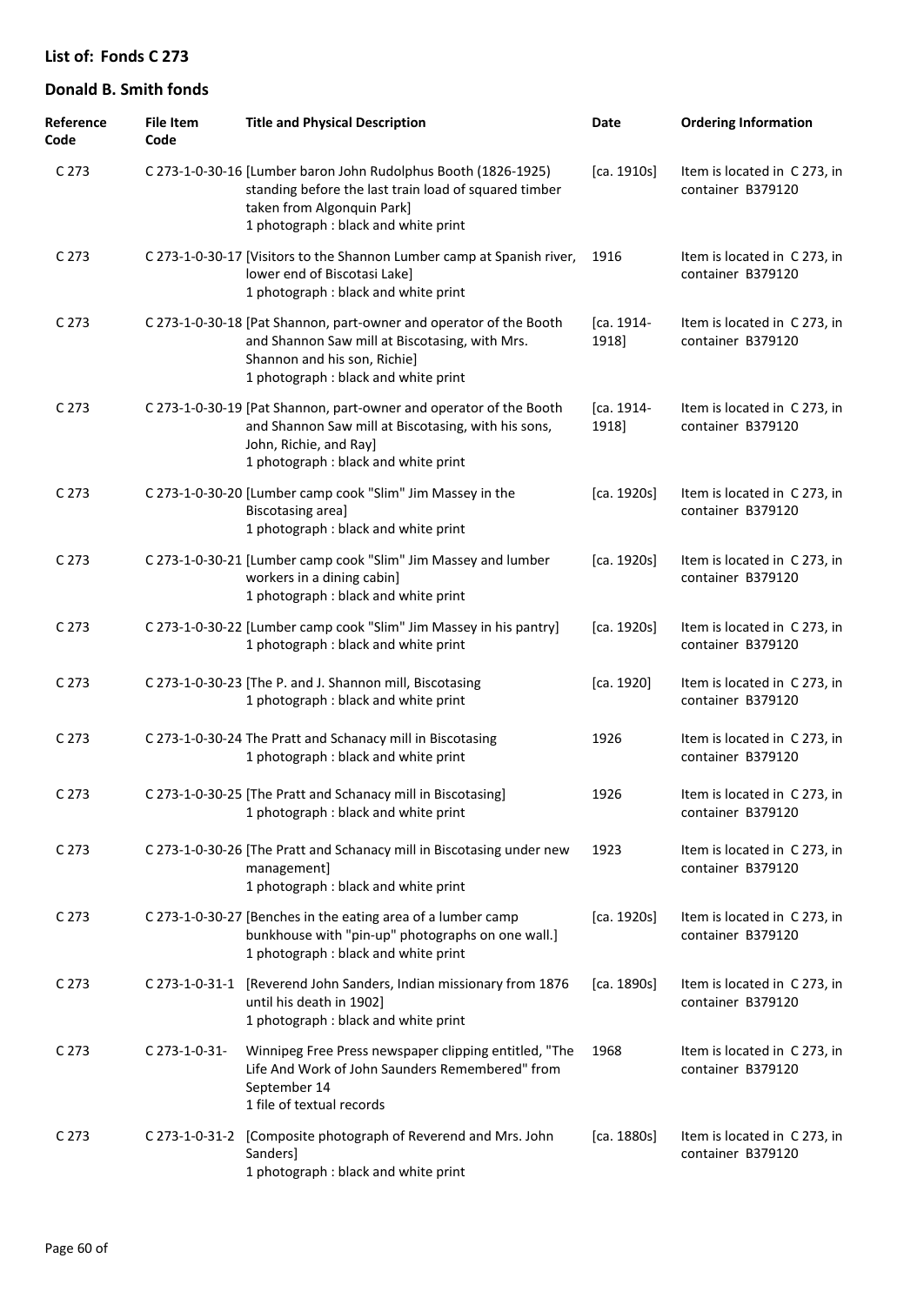| Reference<br>Code | <b>File Item</b><br>Code | <b>Title and Physical Description</b>                                                                                                                                                                       | Date        | <b>Ordering Information</b>                       |
|-------------------|--------------------------|-------------------------------------------------------------------------------------------------------------------------------------------------------------------------------------------------------------|-------------|---------------------------------------------------|
| C <sub>273</sub>  |                          | C 273-1-0-31-3 [St. Thomas Anglican Church, Moose Factory, where<br>Reverend John Sanders was ordained]<br>1 photograph : black and white print                                                             | 1956        | Item is located in C273, in<br>container B379120  |
| C 273             | C 273-1-0-31-4           | [Anglican Church at Missinabie, built in the early 1890s<br>by Reverend John Sanders, June 1973]<br>1 photograph : colour print                                                                             | 1973        | Item is located in C 273, in<br>container B379120 |
| C 273             | C 273-1-0-31-5           | [Grave of Reverend John Sanders, June 1973]<br>1 photograph : colour print                                                                                                                                  | 1973        | Item is located in C 273, in<br>container B379120 |
| C <sub>273</sub>  | C 273-1-0-31-6           | [Anglican Church in Biscotasing, built around 1905]<br>1 photograph : black and white print                                                                                                                 | [ca. 1905]  | Item is located in C 273, in<br>container B379120 |
| C 273             | C 273-1-0-31-7           | Biscotasing, the view from the Anglican Church (then<br>under construction) [Duplicate of C 273-1-0-18-18]<br>1 photograph : black and white print                                                          | [ca. 1905]  | Item is located in C 273, in<br>container B379120 |
| C 273             |                          | C 273-1-0-31-8 Roman Catholic Church in Biscotasing<br>1 photograph : black and white print                                                                                                                 | 1935        | Item is located in C273, in<br>container B379120  |
| C 273             | C 273-1-0-31-9           | [Side view of the Roman Catholic Church in Biscotasing<br>with visiting priest (Father Kennedy?) on the steps]<br>1 photograph : black and white print                                                      | [ca. 1930s] | Item is located in C273, in<br>container B379120  |
| C 273             |                          | C 273-1-0-31-10 Interior of Catholic Church<br>1 photograph : black and white print                                                                                                                         | [ca. 1920s] | Item is located in C273, in<br>container B379120  |
| C 273             |                          | C 273-1-0-31-11 [Father Bélanger, Roman Catholic missionary to the<br>Natives in the Biscotasing area, and Father Brevet,<br>priest to the Whites in the same area]<br>1 photograph : black and white print | [ca. 1920]  | Item is located in C273, in<br>container B379120  |
| C 273             |                          | C 273-1-0-31-12 [Emilie Woodworth and Gordon Gowett at Ferdinand<br>Legace and "Gertie" Woodworth's wedding at<br>Biscotasing, 14 October 1924]<br>1 photograph: black and white print                      | 1924        | Item is located in C273, in<br>container B379120  |
| C 273             |                          | C 273-1-0-31-13 [Gordon Gowett with the bride at Ferdinand Legace<br>and "Gertie" Woodworth's wedding at Biscotasing, 14<br>October 1924]<br>1 photograph : black and white print                           | 1924        | Item is located in C 273, in<br>container B379120 |
| C <sub>273</sub>  |                          | C 273-1-0-31-14 [Ferdinand Legace and "Gertie" Woodworth at their<br>wedding at Biscotasing, 14 October 1924]<br>1 photograph : black and white print                                                       | 1924        | Item is located in C 273, in<br>container B379120 |
| C 273             |                          | C 273-1-0-31-15 [Ferdinand Legace and "Gertie" Woodworth at their<br>wedding at Biscotasing, 14 October 1924]<br>1 photograph : black and white print                                                       | 1924        | Item is located in C 273, in<br>container B379120 |
| C 273             |                          | C 273-1-0-31-16 [St John's Anglican Church, Biscotasing]<br>1 photograph : black and white print                                                                                                            | [ca. 1940s] | Item is located in C 273, in<br>container B379120 |
| C 273             |                          | C 273-1-0-31-17 St John's Anglican Church, built in the early twentieth<br>century<br>1 photograph : black and white print                                                                                  | 1971        | Item is located in C273, in<br>container B379120  |
| C 273             |                          | C 273-1-0-31-18 [St John's Anglican Church, Biscotasing]<br>1 photograph : black and white print                                                                                                            | 1971        | Item is located in C273, in<br>container B379120  |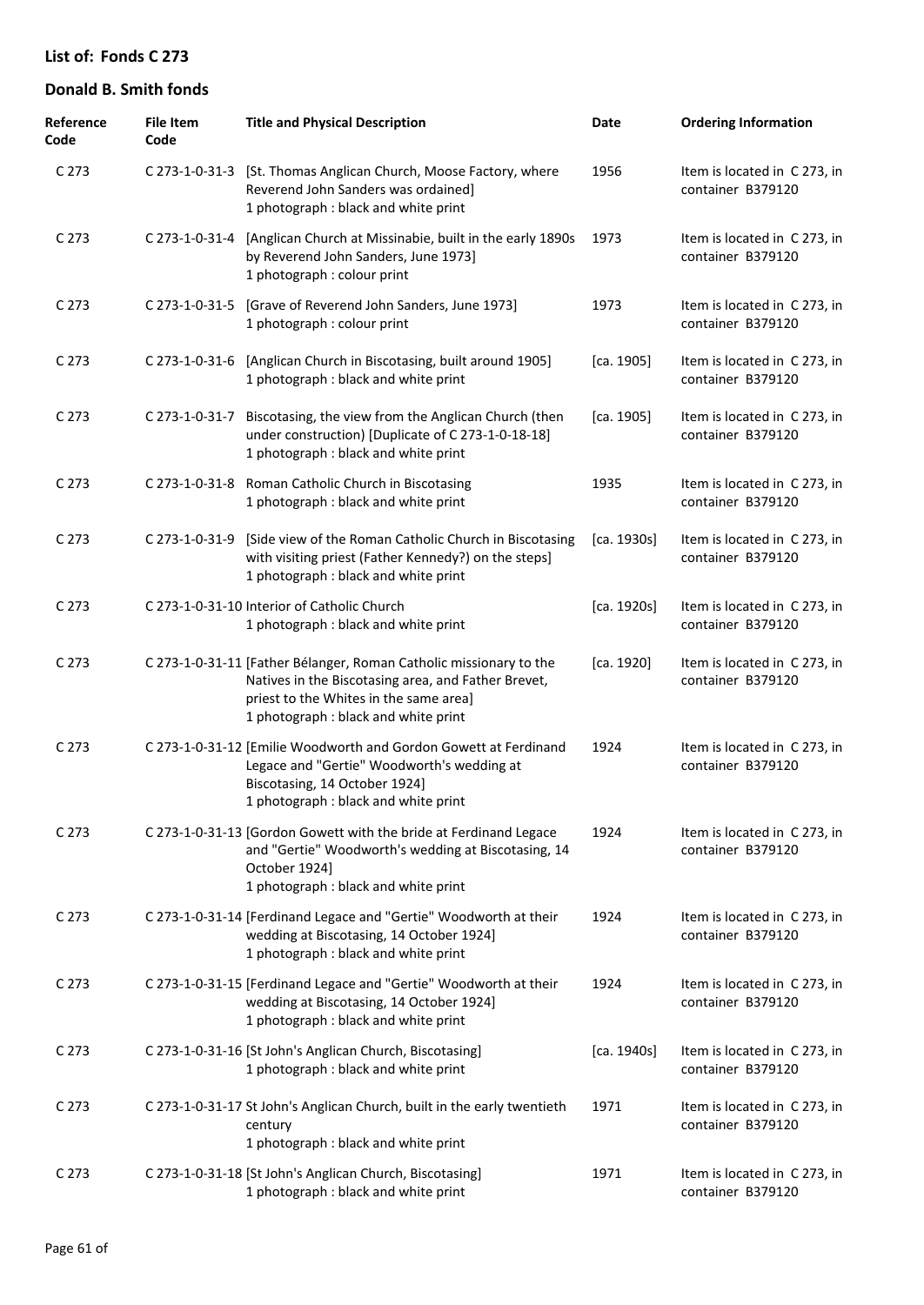| Reference<br>Code | <b>File Item</b><br>Code | <b>Title and Physical Description</b>                                                                                                                                                                          | Date        | <b>Ordering Information</b>                       |
|-------------------|--------------------------|----------------------------------------------------------------------------------------------------------------------------------------------------------------------------------------------------------------|-------------|---------------------------------------------------|
| C 273             |                          | C 273-1-0-31-19 [Reverend and Mrs. Kimber, the Anglican minister at<br>Coniston who came to Biscotasing for two summers<br>around 1920]<br>1 photograph : black and white print                                | [ca. 1920]  | Item is located in C 273, in<br>container B379120 |
| C 273             |                          | C 273-1-0-31-20 [Anglican Bishop Smith with Cannon Simpson who<br>visited Biscotasing in the 1920s as the village's<br>minister]<br>1 photograph : black and white print                                       | [ca. 1920]  | Item is located in C 273, in<br>container B379120 |
| C 273             |                          | C 273-1-0-31-21 Confirmation class at Biscotasing<br>1 photograph : black and white print                                                                                                                      | 1934        | Item is located in C 273, in<br>container B379120 |
| C 273             |                          | C 273-1-0-31-22 Confirmation class at Biscotasing<br>1 photograph : black and white print                                                                                                                      | 1934        | Item is located in C 273, in<br>container B379120 |
| C 273             |                          | C 273-1-0-31-23 [Father Gravel with a confirmation class at Biscotasing<br>(children are identified)]<br>1 photograph : black and white print                                                                  | [ca. 1930s] | Item is located in C273, in<br>container B379120  |
| C 273             | C 273-1-0-31-<br>23A     | Newspaper clipping entitled "First Indian Priest,<br>Sanders Built Church" by Margaret Costello (Star<br>Correspondent)<br>1 file of textual records                                                           | [ca. 1890s] | Item is located in C 273, in<br>container B379120 |
| C 273             |                          | C 273-1-0-31-24 Mr. and Mrs. Soulière at Missinabie<br>1 photograph : black and white print                                                                                                                    | 1910        | Item is located in C 273, in<br>container B379120 |
| C 273             |                          | C 273-1-0-31-25 [Jane, Jim, and Susan Espaniel with Jane Saint-Denis at<br>the confirmation of Janet, Shirley, and Anita Dupis]<br>1 photograph : black and white print                                        | [ca. 1930s] | Item is located in C 273, in<br>container B379120 |
| C 273             |                          | C 273-1-0-31-26 [Canon Simpson, Anglican minister at Coniston, visiting<br>Biscotasing to conduct services]<br>1 photograph : black and white print                                                            | [ca. 1935]  | Item is located in C 273, in<br>container B379120 |
| C <sub>273</sub>  |                          | C 273-1-0-31-27 [After the Roman Catholic mass at Biscotasing]<br>1 photograph : black and white print                                                                                                         | [ca. 1930s] | Item is located in C 273, in<br>container B379120 |
| C 273             |                          | C 273-1-0-31-28 [Angus McAuley's funeral procession departing his<br>home (pallbearers are identified), 8 October 1942]<br>1 photograph : black and white print                                                | 1942        | Item is located in C273, in<br>container B379120  |
| C <sub>273</sub>  |                          | C 273-1-0-31-29 [William Orange Jr.'s marriage]<br>1 photograph : black and white print                                                                                                                        | 1945        | Item is located in C 273, in<br>container B379120 |
| C <sub>273</sub>  |                          | C 273-1-0-31-30 [Father Perchon, Roman Catholic missionary for many<br>years in Northern Ontario, at the wedding for Theresa<br>Wright]<br>1 photograph : black and white print                                | [ca. 1945]  | Item is located in C 273, in<br>container B379120 |
| C 273             | C 273-1-0-32-1           | [A Curtiss HS-2L flying boat on duty with the Provincial<br>Air Service, moored to the Biscotasing dock]<br>1 photograph : black and white print                                                               | [ca. 1920s] | Item is located in C 273, in<br>container B379120 |
| C 273             |                          | C 273-1-0-32-2 [One of the first aeroplanes in Biscotasing, a Dayton-<br>Wright FP-2, probably with Colonel Williams at the<br>controls; duplicate of C 273-1-0-19-31]<br>1 photograph : black and white print | [ca. 1920]  | Item is located in C 273, in<br>container B379120 |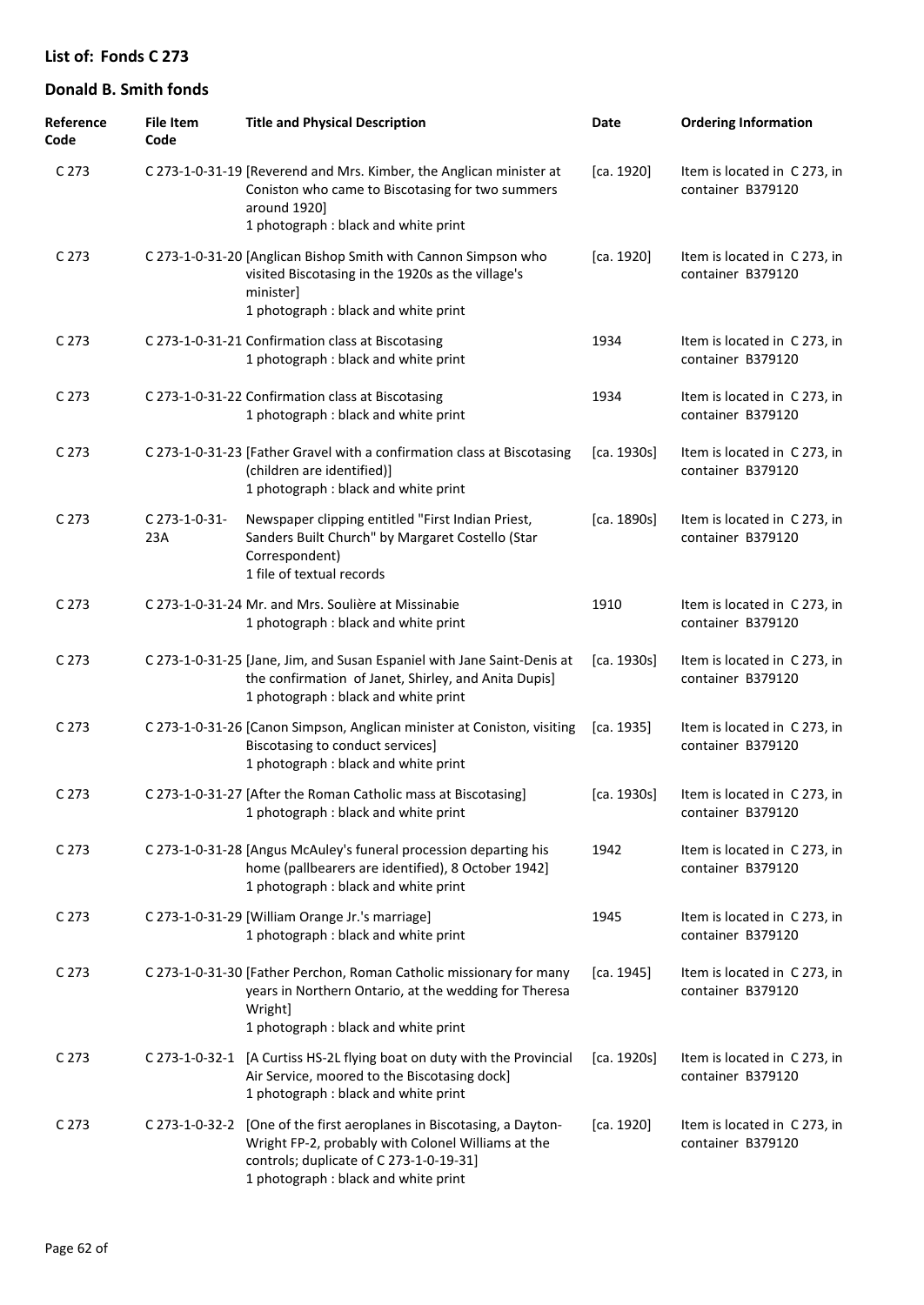| Reference<br>Code | <b>File Item</b><br>Code | <b>Title and Physical Description</b>                                                                                                                                                                                                                                 | Date        | <b>Ordering Information</b>                       |
|-------------------|--------------------------|-----------------------------------------------------------------------------------------------------------------------------------------------------------------------------------------------------------------------------------------------------------------------|-------------|---------------------------------------------------|
| C <sub>273</sub>  |                          | C 273-1-0-32-3 [A Dayton-Wright FP-2 used in aerial photography and<br>surveying, moored at the Biscotasing dock with its<br>pilots, Colonel Williams (back to camera) and Colonel<br>Mackie; duplicate of C 273-1-0-19-32]<br>2 photographs : black and white prints | [ca. 1920]  | Item is located in C 273, in<br>container B379120 |
| C <sub>273</sub>  | C 273-1-0-32-4           | [Colonel Williams and his Curtiss HS-2L flying boat at<br>Biscotasing]<br>1 photograph : black and white print                                                                                                                                                        | [ca. 1920s] | Item is located in C 273, in<br>container B379120 |
| C <sub>273</sub>  | C 273-1-0-32-5           | [Colonel Williams and his Curtiss HS-2L flying boat at<br>Biscotasing]<br>1 photograph : black and white print                                                                                                                                                        | [ca. 1920s] | Item is located in C 273, in<br>container B379120 |
| C 273             |                          | C 273-1-0-32-6 [Colonel Williams and his Curtiss HS-2L flying boat at<br>Biscotasing]<br>1 photograph : black and white print                                                                                                                                         | [ca. 1920s] | Item is located in C 273, in<br>container B379120 |
| C <sub>273</sub>  | C 273-1-0-32-7           | [Colonel Williams and his Curtiss HS-2L flying boat at<br>Biscotasing, before take-off]<br>1 photograph : black and white print                                                                                                                                       | [ca. 1920s] | Item is located in C 273, in<br>container B379120 |
| C 273             | C 273-1-0-32-8           | [The Timber Survey Cruise Party, including: Jack<br>Walton, A.R. Fenwick, Maurice Cummings, Charlie Batt,<br>SteWart McDonald, Mose Simpson, F.T. Jenkins, Greg<br>Thompson, Ben Grenwood, T.E. Mackey, and Pat<br>O'Connor]<br>1 photograph : black and white print  | 1923        | Item is located in C 273, in<br>container B379120 |
| C <sub>273</sub>  |                          | C 273-1-0-32-9 Aeroplane at the Forestry Dock in Biscotasing<br>1 photograph : black and white print                                                                                                                                                                  | [ca. 1930s] | Item is located in C 273, in<br>container B379120 |
| C <sub>273</sub>  |                          | C 273-1-0-32-10 Aeroplane in Biscotasing<br>1 photograph : black and white print                                                                                                                                                                                      | [ca. 1930s] | Item is located in C 273, in<br>container B379120 |
| C 273             |                          | C 273-1-0-32-11 [Rusty Blaikie, pilot of Austin Airways, landed with skis<br>on Lake Biscotasi]<br>1 photograph : black and white print                                                                                                                               | [ca. 1930s] | Item is located in C 273, in<br>container B379120 |
| C <sub>273</sub>  |                          | C 273-1-0-32-12 [A DH60 Moth biplane on fire protection, moored at<br>the forestry dock, Biscotasing]<br>1 photograph : black and white print                                                                                                                         | [ca. 1920s] | Item is located in C 273, in<br>container B379120 |
| C <sub>273</sub>  |                          | C 273-1-0-32-13 [A DHC-3 Otter at the Air Service Base at Biscotasing,<br>July 1949]<br>1 photograph : black and white print                                                                                                                                          | 1949        | Item is located in C 273, in<br>container B379120 |
| C <sub>273</sub>  |                          | C 273-1-0-32-14 [Interior of the Air Service Base's workshop at<br>Biscotasing, showing Oscar Punstal, Art Kohls, and<br>Antoine Commanda]<br>1 photograph : black and white print                                                                                    | [ca. 1940s] | Item is located in C 273, in<br>container B379120 |
| C <sub>273</sub>  |                          | C 273-1-0-32-15 [Air Service Base at Biscotasing from the water, July<br>1949]<br>1 photograph : black and white print                                                                                                                                                | 1949        | Item is located in C 273, in<br>container B379120 |
| C <sub>273</sub>  |                          | C 273-1-0-33-1 [Frank Kohls, cook at the Booth and Shannon boarding<br>house, carving a goose]<br>1 photograph : black and white print                                                                                                                                | 1910        | Item is located in C 273, in<br>container B379121 |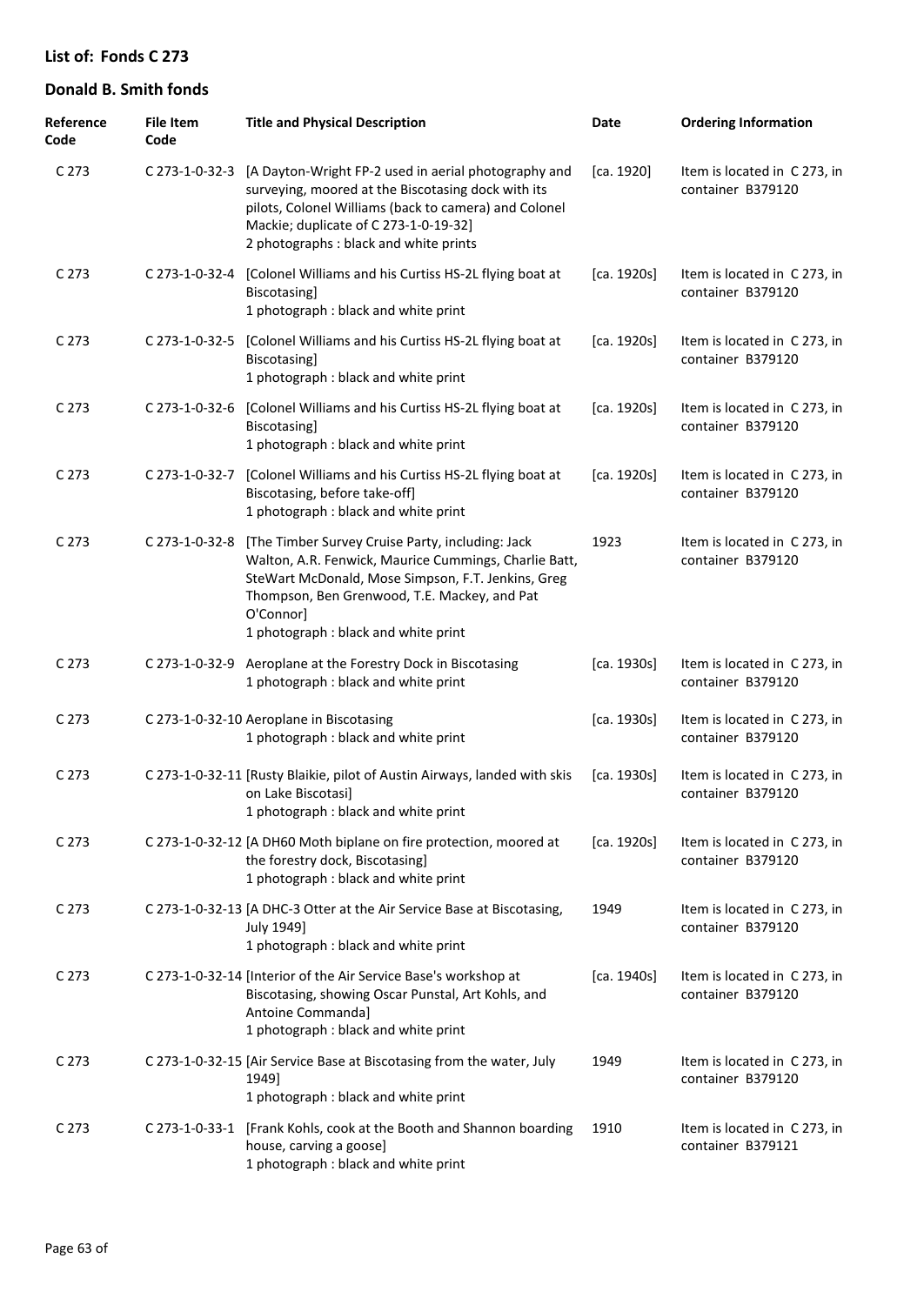| Reference<br>Code | <b>File Item</b><br>Code | <b>Title and Physical Description</b>                                                                                                                       | Date                | <b>Ordering Information</b>                       |
|-------------------|--------------------------|-------------------------------------------------------------------------------------------------------------------------------------------------------------|---------------------|---------------------------------------------------|
| C <sub>273</sub>  |                          | C 273-1-0-33-2 [Frank and Martha Kohls of Pembroke, who ran the<br>Booth and Shannon boarding house in Biscotasing]<br>1 photograph : black and white print | [ca. 1910]          | Item is located in C 273, in<br>container B379121 |
| C <sub>273</sub>  | C 273-1-0-33-3           | [Mrs. Hermann Kohls with several Kohls children, Ida,<br>Charlie, Herb, Freddy, Clara, and Beatrice]<br>1 photograph : black and white print                | [ca. 1915]          | Item is located in C273, in<br>container B379121  |
| C <sub>273</sub>  | C 273-1-0-33-4           | [Mr. and Mrs. Hermann Kohls with their children,<br>Charlie, Harry, Amanda, Art, Florence, and Hilda]<br>1 photograph : black and white print               | [ca. 1910s]         | Item is located in C 273, in<br>container B379121 |
| C <sub>273</sub>  | C 273-1-0-33-5           | [Mr. and Mrs. Kohls who immigrated from Germany to<br>Pembroke, Ontario in the late-1880s]<br>1 photograph : black and white print                          | [ca. 1900]          | Item is located in C273, in<br>container B379121  |
| C <sub>273</sub>  | C 273-1-0-33-6           | [John Siebella (?) and "Timko", Ukrainian immigrants<br>who worked at the Biscotasing lumber mill]<br>1 photograph : black and white print                  | [ca. 1915]          | Item is located in C 273, in<br>container B379121 |
| C <sub>273</sub>  | C 273-1-0-33-7           | [Augustus "Gus" Christnick, his brother, and an<br>unidentified tourist after a deer hunt]<br>1 photograph : black and white print                          | [ca. 1919-<br>1920] | Item is located in C273, in<br>container B379121  |
| C <sub>273</sub>  | C 273-1-0-33-8           | [Finnish saw mill workers at Biscotasing, taken before<br>Frank Kohls' boarding house in Biscotasing]<br>1 photograph : black and white print               | [ca. 1920]          | Item is located in C273, in<br>container B379121  |
| C <sub>273</sub>  | C 273-1-0-33-9           | [Erik Suni who worked at the Biscotasing saw mill]<br>1 photograph : black and white print                                                                  | [ca. 1920]          | Item is located in C 273, in<br>container B379121 |
| C <sub>273</sub>  |                          | C 273-1-0-33-10 [Hermann Kohls at Biscotasing]<br>1 photograph : black and white print                                                                      | [ca. 1940]          | Item is located in C 273, in<br>container B379121 |
| C <sub>273</sub>  |                          | C 273-1-0-33-11 [Augustus "Gus" Christnick, a long-time Biscotasing<br>resident]<br>1 photograph : black and white print                                    | 1945                | Item is located in C 273, in<br>container B379121 |
| C <sub>273</sub>  | C 273-1-0-33-<br>11A     | [Tales of an Empty Cabin (by Grey Owl) excerpt<br>concerning Augustus "Gus" Christnik]<br>1 file of textual records                                         | 1936                | Item is located in C 273, in<br>container B379121 |
| C <sub>273</sub>  |                          | C 273-1-0-33-12 [Mr. and Mrs. Herman Newmann and their children,<br>Wilfred, Victor, and Peter]<br>1 photograph : black and white print                     | [ca. 1910]          | Item is located in C 273, in<br>container B379121 |
| C <sub>273</sub>  |                          | C 273-1-0-33-13 [Augustus "Gus" Christnick in the stern of a canoe with<br>two unidentified tourists]<br>1 photograph : black and white print               | [ca. 1940s]         | Item is located in C 273, in<br>container B379121 |
| C <sub>273</sub>  |                          | C 273-1-0-33-14 [Herb Kohls and Reino Martin with a portable wireless<br>set at Biscotasing]<br>1 photograph : black and white print                        | 1938                | Item is located in C 273, in<br>container B379121 |
| C <sub>273</sub>  |                          | C 273-1-0-33-15 [The Martin house at Biscotasing]<br>1 photograph : black and white print                                                                   | 1946                | Item is located in C 273, in<br>container B379121 |
| C <sub>273</sub>  |                          | C 273-1-0-33-16 Cutting ice, crossing from Martin's on the other side of<br>the lake to Biscotasing<br>1 photograph : black and white print                 | [ca. 1940s]         | Item is located in C 273, in<br>container B379121 |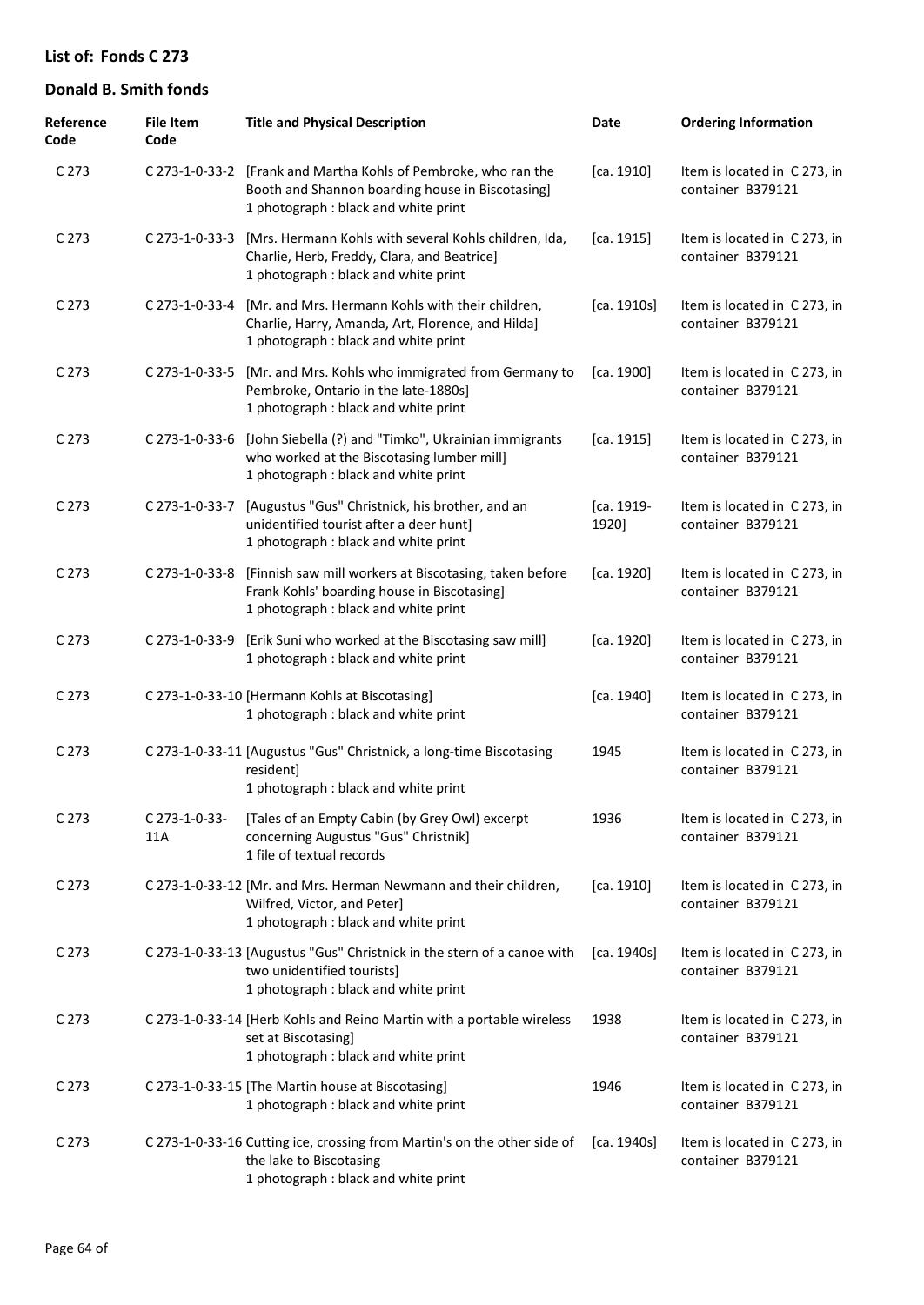| Reference<br>Code | <b>File Item</b><br>Code | <b>Title and Physical Description</b>                                                                                                                                                                                 | Date        | <b>Ordering Information</b>                       |
|-------------------|--------------------------|-----------------------------------------------------------------------------------------------------------------------------------------------------------------------------------------------------------------------|-------------|---------------------------------------------------|
| C 273             |                          | C 273-1-0-33-17 [A trench created by cutting a removing ice from Lake<br>Biscotasi near the Martin homestead]<br>1 photograph : black and white print                                                                 | [ca. 1940s] | Item is located in C 273, in<br>container B379121 |
| C 273             |                          | C 273-1-0-34-1 [The Austin Nicholson Lumber Company camp in<br>winter from across a lake, Chapleau]<br>1 photograph : black and white print                                                                           | 1919        | Item is located in C 273, in<br>container B379121 |
| C 273             |                          | C 273-1-0-34-2 [Horse teams at the Austin Nicholson Lumber<br>Company camp, Chapleau]<br>1 photograph : black and white print                                                                                         | 1919        | Item is located in C 273, in<br>container B379121 |
| C 273             | C 273-1-0-34-3           | [Horse teams unloading railway ties at 250 ties per<br>load]<br>1 photograph : black and white print                                                                                                                  | 1919        | Item is located in C 273, in<br>container B379121 |
| C 273             | C 273-1-0-34-4           | [The Austin Nicholson Lumber Company Lumber camp,<br>22 miles west of Chapleau on the main Canadian<br>Pacific Railroad line]<br>1 photograph : black and white print                                                 | 1919        | Item is located in C273, in<br>container B379121  |
| C 273             | C 273-1-0-34-5           | [Breaking loose a frozen lumber sleigh]<br>1 photograph : black and white print                                                                                                                                       | 1919        | Item is located in C 273, in<br>container B379121 |
| C 273             | C 273-1-0-34-6           | [Hauling railway ties by horse team from the Austin<br>Nicholson Lumber Company camp, 22 miles west of<br>Chapleau to the main Canadian Pacific Railroad line]<br>1 photograph : black and white print                | 1919        | Item is located in C 273, in<br>container B379121 |
| C 273             | C 273-1-0-34-7           | [Loading ties onto Canadian Pacific Railroad railway<br>flatbed cars after the snow has melted, Austin<br>Nicholson Lumber Company Lumber camp, 22 miles<br>west of Chapleau]<br>1 photograph : black and white print | 1919        | Item is located in C 273, in<br>container B379121 |
| C 273             | C 273-1-0-34-8           | [Horse teams hauling railway ties across a frozen lake]<br>1 photograph : black and white print                                                                                                                       | 1919        | Item is located in C 273, in<br>container B379121 |
| C 273             |                          | C 273-1-0-34-9 [Hauling camp provisions by dog team during winter]<br>1 photograph : black and white print                                                                                                            | 1919        | Item is located in C 273, in<br>container B379121 |
| C <sub>273</sub>  |                          | C 273-1-0-34-10 [In the Austin Nicholson Lumber Company timber<br>limits after a snowfall]<br>1 photograph : black and white print                                                                                    | 1919        | Item is located in C273, in<br>container B379121  |
| C <sub>273</sub>  |                          | C 273-1-0-34-11 [Two men felling trees by axe]<br>1 photograph : black and white print                                                                                                                                | 1919        | Item is located in C 273, in<br>container B379121 |
| C <sub>273</sub>  |                          | C 273-1-0-34-12 [A bushman de-limbing fallen trees using a broad axe]<br>1 photograph : black and white print                                                                                                         | 1919        | Item is located in C273, in<br>container B379121  |
| C <sub>273</sub>  |                          | C 273-1-0-34-13 [A logging "alligator" or portable, steam-powered<br>winch/ side paddle boat and winch beside a railway<br>platform near Chapleau]<br>1 photograph : black and white print                            | 1919        | Item is located in C273, in<br>container B379121  |
| C <sub>273</sub>  |                          | C 273-1-0-34-14 [The sorting pond of the Austin Nicholson Lumber<br>Company saw mill, at Nicholson near Chapleau]<br>1 photograph : black and white print                                                             | 1919        | Item is located in C273, in<br>container B379121  |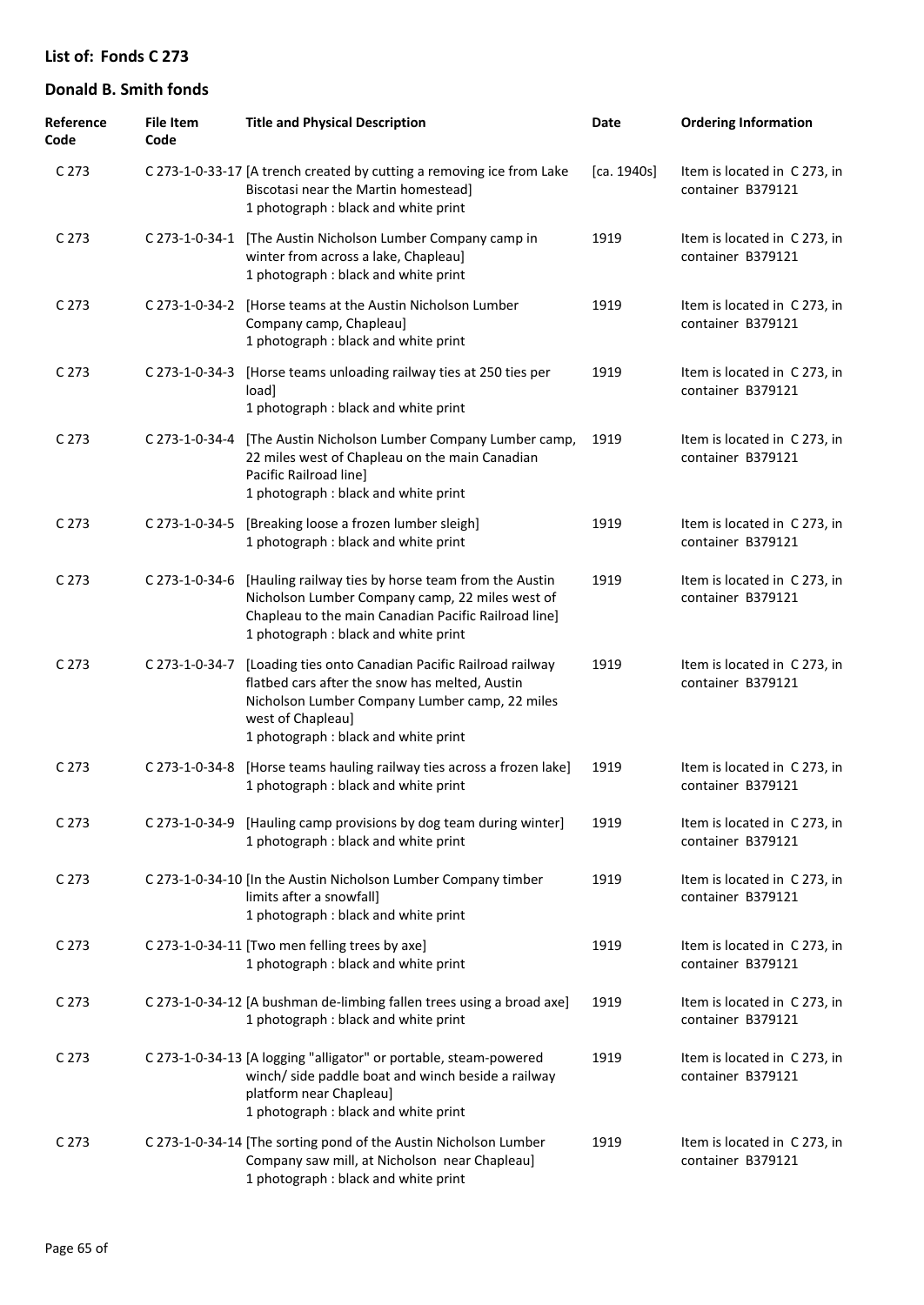| Reference<br>Code | <b>File Item</b><br>Code | <b>Title and Physical Description</b>                                                                                                                                        | Date        | <b>Ordering Information</b>                       |
|-------------------|--------------------------|------------------------------------------------------------------------------------------------------------------------------------------------------------------------------|-------------|---------------------------------------------------|
| C 273             |                          | C 273-1-0-34-15 [The Austin Nicholson Lumber Company saw mill at<br>Nicholson, from across a lake]<br>1 photograph : black and white print                                   | 1919        | Item is located in C 273, in<br>container B379121 |
| C <sub>273</sub>  |                          | C 273-1-0-34-16 [Fire at the Austin Nicholson Lumber Company lumber<br>yard at Dalton]<br>1 photograph : black and white print                                               | 1925        | Item is located in C 273, in<br>container B379121 |
| C <sub>273</sub>  |                          | C 273-1-0-34-17 [Fire at the Austin Nicholson Lumber Company lumber<br>yard at Dalton]<br>1 photograph : black and white print                                               | 1925        | Item is located in C273, in<br>container B379121  |
| C <sub>273</sub>  |                          | C 273-1-0-34-18 [Fire at the Austin Nicholson Lumber Company lumber<br>yard at Dalton]<br>1 photograph: black and white print                                                | 1925        | Item is located in C 273, in<br>container B379121 |
| C <sub>273</sub>  |                          | C 273-1-0-34-19 [Fire at the Austin Nicholson Lumber Company lumber<br>yard at Dalton]<br>1 photograph : black and white print                                               | 1925        | Item is located in C273, in<br>container B379121  |
| C <sub>273</sub>  |                          | C 273-1-0-34-20 [Fire at the Austin Nicholson Lumber Company lumber<br>yard at Dalton]<br>1 photograph : black and white print                                               | 1925        | Item is located in C 273, in<br>container B379121 |
| C <sub>273</sub>  |                          | C 273-1-0-34-21 [Main road through the Flame Lake lumber camp, 18<br>November 1948]<br>1 photograph : black and white print                                                  | 1948        | Item is located in C 273, in<br>container B379121 |
| C <sub>273</sub>  |                          | C 273-1-0-34-22 [Two bushmen felling white pine using a saw near the<br>Flame Lake lumber camp, Chapleau, 18 November<br>1948]<br>1 photograph : black and white print       | 1948        | Item is located in C 273, in<br>container B379121 |
| C <sub>273</sub>  |                          | C 273-1-0-34-23 [Musical entertainment at the Flame Lake lumber<br>camp, 18 November 1948]<br>1 photograph : black and white print                                           | 1948        | Item is located in C 273, in<br>container B379121 |
| C 273             |                          | C 273-1-0-35-1 ["Fort Matagama", watercolour by W. A. Austin<br>showing a bird's-eye view of the fort and surrounding<br>landscape]<br>1 photograph : black and white print  | [ca. 1850]  | Item is located in C 273, in<br>container B379121 |
| C <sub>273</sub>  | C 273-1-0-35-2           | ["Fort Matagama, Hudson's Bay Company post",<br>watercolour by W. A. Austin showing a view of the fort<br>and surrounding landscape]<br>1 photograph : black and white print | [ca. 1850]  | Item is located in C 273, in<br>container B379121 |
| C <sub>273</sub>  | C 273-1-0-35-3           | [Gravestone at Mattagami, reading "Water Farries,<br>died July 9 1881, Age 75 years"]<br>1 photograph : black and white print                                                | [ca. 1900s] | Item is located in C 273, in<br>container B379121 |
| C <sub>273</sub>  |                          | C 273-1-0-35-4 [Canoeists portaging supplies "On the way to<br>Mattagami post from Biscotasing"]<br>1 photograph : black and white print                                     | 1910        | Item is located in C 273, in<br>container B379121 |
| C <sub>273</sub>  | C 273-1-0-35-5           | [Commissioners' camp at Mattagami during the Treaty<br>Nine Tour, shot by Commissioner Scott, July 1906]<br>1 photograph : black and white print                             | 1906        | Item is located in C 273, in<br>container B379121 |
| C <sub>273</sub>  | C 273-1-0-35-6           | [Native women gathered before a meal of bannock for<br>the Treaty Nine Tour, July 1906]<br>1 photograph : black and white print                                              | 1906        | Item is located in C 273, in<br>container B379121 |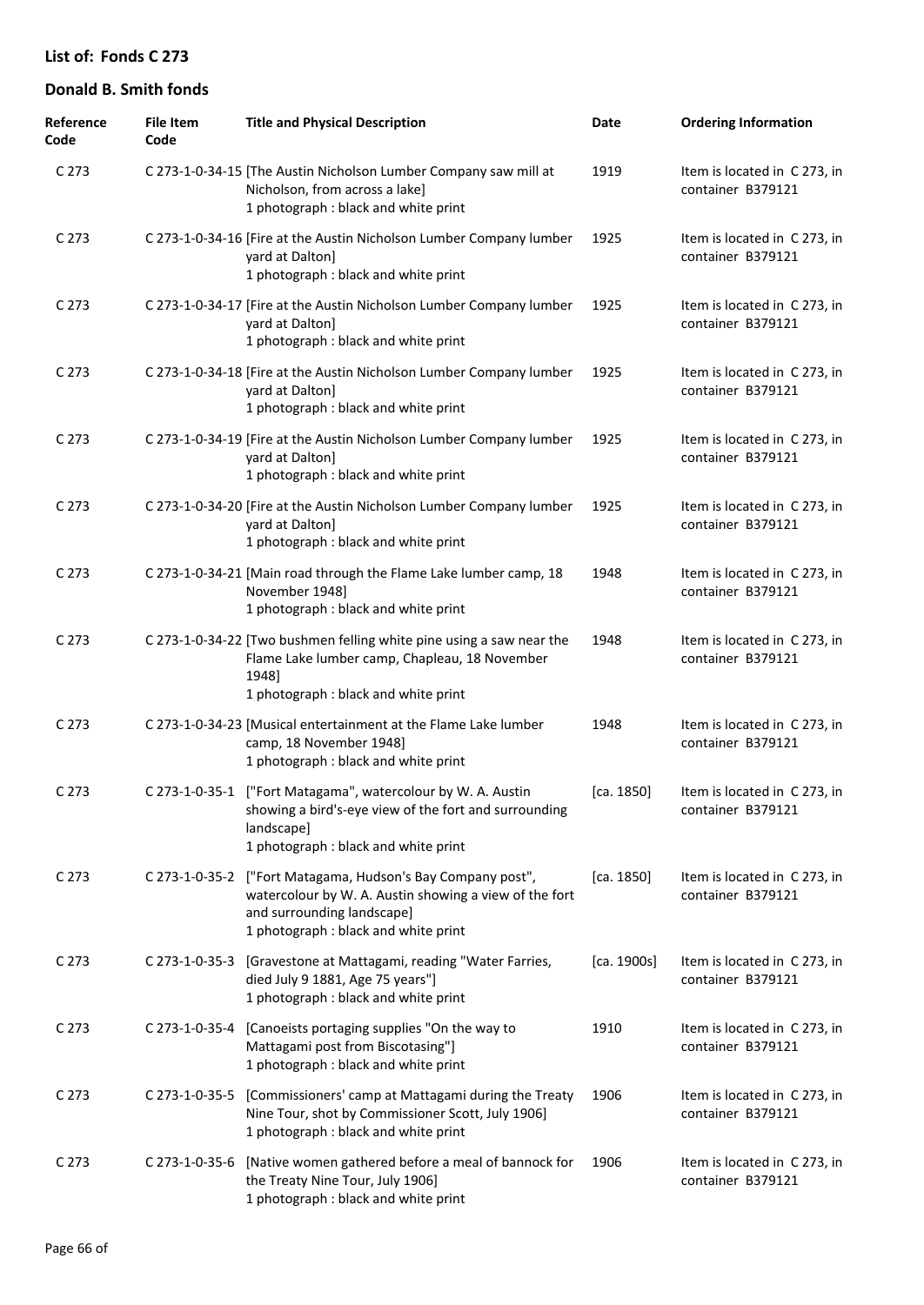| Reference<br>Code | <b>File Item</b><br>Code | <b>Title and Physical Description</b>                                                                                                                                                               | Date                | <b>Ordering Information</b>                       |
|-------------------|--------------------------|-----------------------------------------------------------------------------------------------------------------------------------------------------------------------------------------------------|---------------------|---------------------------------------------------|
| C 273             | C 273-1-0-35-7           | [Native women gathered before a meal for the Treaty<br>Nine Tour, July 1906]<br>1 photograph : black and white print                                                                                | 1906                | Item is located in C 273, in<br>container B379121 |
| C <sub>273</sub>  | C 273-1-0-35-8           | [Eliza Neveu, a young Native girl before her family's<br>campsite for the Treaty Nine Tour, July 1906]<br>1 photograph : black and white print                                                      | 1906                | Item is located in C 273, in<br>container B379121 |
| C 273             | C 273-1-0-35-9           | [A Native woman chopping kindling wood during the<br>Treaty Nine Tour, July 1906]<br>1 photograph : black and white print                                                                           | 1906                | Item is located in C273, in<br>container B379121  |
| C 273             |                          | C 273-1-0-35-10 [The lake and shore before Fort Mattagami during the<br>Treaty Nine Tour, July 1906]<br>1 photograph : black and white print                                                        | 1906                | Item is located in C 273, in<br>container B379121 |
| C <sub>273</sub>  |                          | C 273-1-0-35-11 [William Miller, son of the Hudson's Bay Company<br>Factor at Mattagami, and an unidentified man]<br>1 photograph : black and white print                                           | [ca. 1910]          | Item is located in C 273, in<br>container B379121 |
| C 273             |                          | C 273-1-0-35-12 [Tom Savville and his bride, Elvia Neveu, with Hudson's<br>Bay Company Factor James Miller (in Native<br>headdress) and unidentified group]<br>1 photograph : black and white print | 1909                | Item is located in C 273, in<br>container B379121 |
| C 273             |                          | C 273-1-0-35-13 [Tom Savville and his bride, Elvia Neveu at Mattagami]<br>1 photograph : black and white print                                                                                      | 1909                | Item is located in C 273, in<br>container B379121 |
| C 273             |                          | C 273-1-0-35-14 [Hudson's Bay Company Factor James Miller, Mrs.<br>Andrew Luke, Sam Luke, and unidentified women<br>before the Hudson's Bay Company store]<br>1 photograph : black and white print  | [ca. 1907-<br>1909] | Item is located in C 273, in<br>container B379121 |
| C 273             |                          | C 273-1-0-35-15 [Enlarged duplicate of C 273-1-0-35-14]<br>1 photograph : black and white print                                                                                                     | [ca. 1907-<br>1909] | Item is located in C 273, in<br>container B379121 |
| C 273             |                          | C 273-1-0-35-16 [Colonel Miller on a sleigh pulled by a dog team]<br>1 photograph : black and white print                                                                                           | [ca. 1910]          | Item is located in C 273, in<br>container B379121 |
| C <sub>273</sub>  |                          | C 273-1-0-35-17 [Hudson's Bay Company Factor James Miller and his<br>dog team beside his store]<br>1 photograph : black and white print                                                             | [ca. 1910]          | Item is located in C 273, in<br>container B379121 |
| C <sub>273</sub>  |                          | C 273-1-0-35-18 [Alec Langevin with unidentified group]<br>1 photograph : black and white print                                                                                                     | [ca. 1907-<br>1909] | Item is located in C 273, in<br>container B379121 |
| C <sub>273</sub>  |                          | C 273-1-0-35-19 [Enlarged duplicate of C 273-1-0-35-18]<br>1 photograph : black and white print                                                                                                     | [ca. 1907-<br>1909] | Item is located in C 273, in<br>container B379121 |
| C <sub>273</sub>  |                          | C 273-1-0-35-20 [Alec Langevin with wife and family at Mattagami]<br>1 photograph : black and white print                                                                                           | [ca. 1910]          | Item is located in C 273, in<br>container B379121 |
| C <sub>273</sub>  |                          | C 273-1-0-35-21 [Eric Ryerson and an unidentified Native woman]<br>1 photograph : black and white print                                                                                             | [ca. 1910]          | Item is located in C 273, in<br>container B379121 |
| C <sub>273</sub>  |                          | C 273-1-0-35-22 [The Neveu Family at Mattagami]<br>1 photograph : black and white print                                                                                                             | [ca. 1910]          | Item is located in C 273, in<br>container B379121 |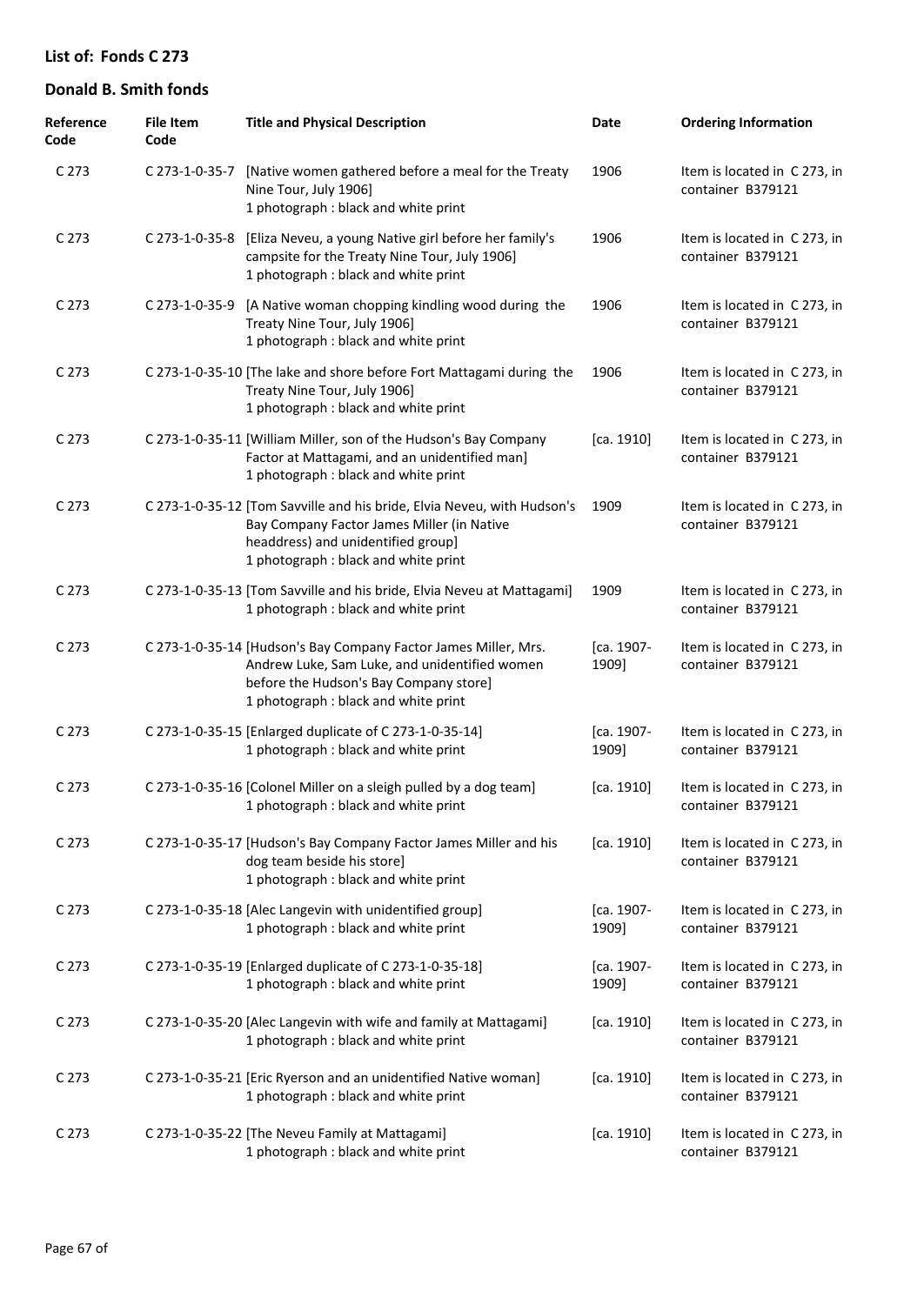| Reference<br>Code | <b>File Item</b><br>Code | <b>Title and Physical Description</b>                                                                                                                                       | Date                | <b>Ordering Information</b>                       |
|-------------------|--------------------------|-----------------------------------------------------------------------------------------------------------------------------------------------------------------------------|---------------------|---------------------------------------------------|
| C 273             |                          | C 273-1-0-35-23 [Two men examining ore sample from a quartz<br>outcropping, South Porcupine]<br>1 photograph : black and white print                                        | [ca. 1910-<br>1915] | Item is located in C 273, in<br>container B379121 |
| C 273             |                          | C 273-1-0-35-24 [Hudson's Bay Company store at Mattagami]<br>1 photograph : black and white print                                                                           | 1922                | Item is located in C 273, in<br>container B379121 |
| C <sub>273</sub>  |                          | C 273-1-0-35-25 [King George VI and the Queen disembarking from<br>their train at Gogama]<br>1 photograph : black and white print                                           | 1939                | Item is located in C 273, in<br>container B379121 |
| C 273             |                          | C 273-1-0-35-26 [King George VI and the Queen meeting officials at<br>Gogama]<br>1 photograph : black and white print                                                       | 1939                | Item is located in C 273, in<br>container B379121 |
| C 273             |                          | C 273-1-0-35-27 [King George VI and the Queen being greeted by a<br>young girl bearing flowers at Gogama or Capreol]<br>1 photograph : black and white print                | 1939                | Item is located in C 273, in<br>container B379121 |
| C 273             | C 273-1-0-36-1           | [Grey Owl returned to Biscotasing and standing before<br>the school during the summer of 1937]<br>1 photograph : black and white print                                      | 1937                | Item is located in C 273, in<br>container B379121 |
| C 273             |                          | C 273-1-0-36-2 [Cecile Wright, Mr. McCormick, principle of the<br>Biscotasing school, and Grey Owl]<br>1 photograph : black and white print                                 | 1937                | Item is located in C 273, in<br>container B379121 |
| C 273             | C 273-1-0-36-3           | [Grey Owl posing with the Biscotasing school children]<br>1 photograph : black and white print                                                                              | 1937                | Item is located in C 273, in<br>container B379121 |
| C 273             | C 273-1-0-36-4           | [Grey Owl signing autographs in from of the<br><b>Biscotasing school]</b><br>1 photograph : black and white print                                                           | 1937                | Item is located in C 273, in<br>container B379121 |
| C 273             | C 273-1-0-36-5           | [Grey Owl wearing his Plains Indian headdress on the<br>Biscotasing station platform]<br>1 photograph : black and white print                                               | 1937                | Item is located in C 273, in<br>container B379121 |
| C 273             |                          | C 273-1-0-36-6 [Antoine Commanda, Yvonne Belaney, Grey Owl,<br>unidentified, and Joe Savard on the Biscotasing station<br>platform]<br>1 photograph : black and white print | 1937                | Item is located in C 273, in<br>container B379121 |
| C 273             | C 273-1-0-36-7           | [Grey Owl standing before the Biscotasing school with<br>one of the teachers]<br>1 photograph : black and white print                                                       | 1937                | Item is located in C 273, in<br>container B379121 |
| C <sub>273</sub>  | C 273-1-0-36-8           | [Yvonne Belaney nee Perrier, Grey Owl's last wife,<br>standing before the Biscotasing school]<br>1 photograph : black and white print                                       | 1937                | Item is located in C 273, in<br>container B379121 |
| C 273             | C 273-1-0-36-9           | [Jim Savard, from Doucet (now called Paradis), Abitibi,<br>Québec, holding a fish]<br>1 photograph : black and white print                                                  | 1937                | Item is located in C 273, in<br>container B379121 |
| C 273             |                          | C 273-1-0-36-10 [Canoeists gathering at the foot of a river falls]<br>1 photograph : black and white print                                                                  | 1937                | Item is located in C 273, in<br>container B379121 |
| C <sub>273</sub>  |                          | C 273-1-0-36-11 [Antoine Commanda and Joe Savard]<br>1 photograph : black and white print                                                                                   | 1937                | Item is located in C 273, in<br>container B379121 |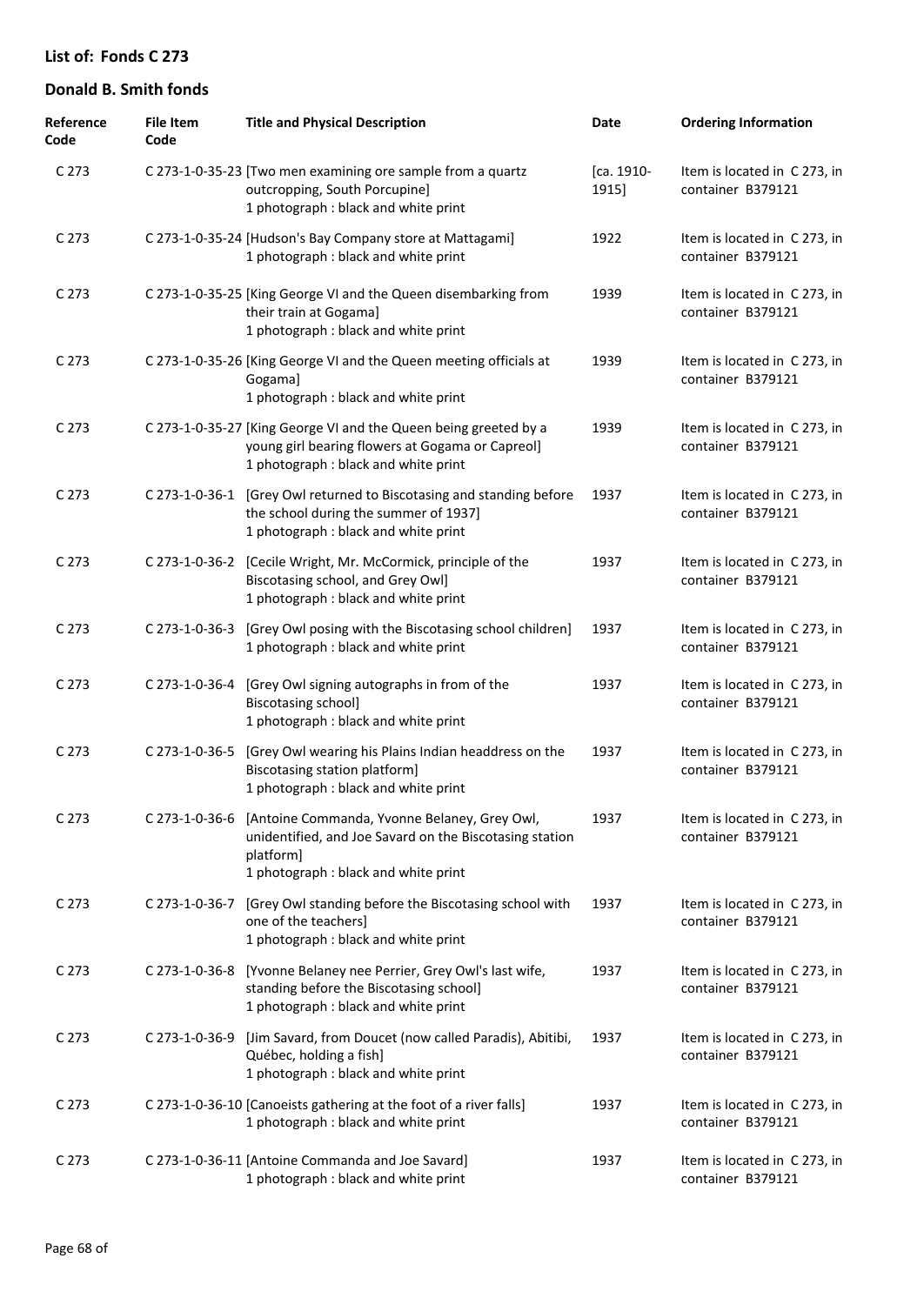| Reference<br>Code | <b>File Item</b><br>Code | <b>Title and Physical Description</b>                                                                                                                                                      | Date | <b>Ordering Information</b>                       |
|-------------------|--------------------------|--------------------------------------------------------------------------------------------------------------------------------------------------------------------------------------------|------|---------------------------------------------------|
| C 273             |                          | C 273-1-0-36-12 [Grey Owl, Antoine Commanda, and Yvonne Belaney<br>standing beside a set of falls]<br>1 photograph : black and white print                                                 | 1937 | Item is located in C 273, in<br>container B379121 |
| C <sub>273</sub>  |                          | C 273-1-0-36-13 [Bert J. Bach, the cinematographer who filmed Grey<br>Owl's 1937 film, "Summer" and "Winter".]<br>1 photograph : black and white print                                     | 1937 | Item is located in C 273, in<br>container B379121 |
| C <sub>273</sub>  |                          | C 273-1-0-36-14 [Bert J. Bach, carrying a movie camera and tripod]<br>1 photograph : black and white print                                                                                 | 1937 | Item is located in C 273, in<br>container B379121 |
| C <sub>273</sub>  |                          | C 273-1-0-36-15 [Bert J. Bach filming the 1937 film, "Summer", from<br>mid-stream]<br>1 photograph : black and white print                                                                 | 1937 | Item is located in C 273, in<br>container B379121 |
| C <sub>273</sub>  |                          | C 273-1-0-36-16 [View of the Mississauga River country used in the<br>1937 film, "Summer"]<br>1 photograph : black and white print                                                         | 1937 | Item is located in C 273, in<br>container B379121 |
| C <sub>273</sub>  |                          | C 273-1-0-36-17 [View of the Mississauga River country used in the<br>1937 film, "Summer"]<br>1 photograph : black and white print                                                         | 1937 | Item is located in C273, in<br>container B379121  |
| C <sub>273</sub>  |                          | C 273-1-0-36-18 [Joe Savard, Yvonne Belaney, Grey Owl, Antoine<br>Commanda, and Ed Sawyer between filming of in the<br>1937 film, "Summer"]<br>1 photograph : black and white print        | 1937 | Item is located in C 273, in<br>container B379121 |
| C <sub>273</sub>  |                          | C 273-1-0-36-19 [Joe Savard, Yvonne Belaney, Grey Owl, Antoine<br>Commanda, and Ed Sawyer at their campsite]<br>1 photograph : black and white print                                       | 1937 | Item is located in C 273, in<br>container B379121 |
| C <sub>273</sub>  |                          | C 273-1-0-36-20 [Grey Owl, Joe Savard, and Antoine Commanda on the<br>Mississauga River]<br>1 photograph : black and white print                                                           | 1937 | Item is located in C 273, in<br>container B379121 |
| C <sub>273</sub>  |                          | C 273-1-0-36-21 [Grey Owl and Yvonne Belaney beside the Mississauga<br>River]<br>1 photograph : black and white print                                                                      | 1937 | Item is located in C 273, in<br>container B379121 |
| C <sub>273</sub>  |                          | C 273-1-0-36-22 [Fall and rapids on the Mississauga River]<br>1 photograph : black and white print                                                                                         | 1937 | Item is located in C 273, in<br>container B379121 |
| C <sub>273</sub>  |                          | C 273-1-0-36-23 [Antoine Commanda, Jim Savard, Grey Owl, Yvonne<br>Belaney, and Ed Sawyer resting beside the Mississauga<br>River between filming]<br>1 photograph : black and white print | 1937 | Item is located in C 273, in<br>container B379121 |
| C <sub>273</sub>  |                          | C 273-1-0-36-24 [Grey Owl and Yvonne Belaney beside the Mississauga<br>River]<br>1 photograph : black and white print                                                                      | 1937 | Item is located in C 273, in<br>container B379121 |
| C 273             |                          | C 273-1-0-36-25 [Grey Owl and Yvonne Belaney with Antoine<br>Commanda at the end of their Mississauga Trip and<br>Film]<br>1 photograph : black and white print                            | 1937 | Item is located in C 273, in<br>container B379121 |
| C <sub>273</sub>  |                          | C 273-1-0-36-26 [Grey Owl at the Border Crossing Celebrations, Niagara<br>Falls, 17 July 1937]<br>1 photograph : black and white print                                                     | 1937 | Item is located in C 273, in<br>container B379121 |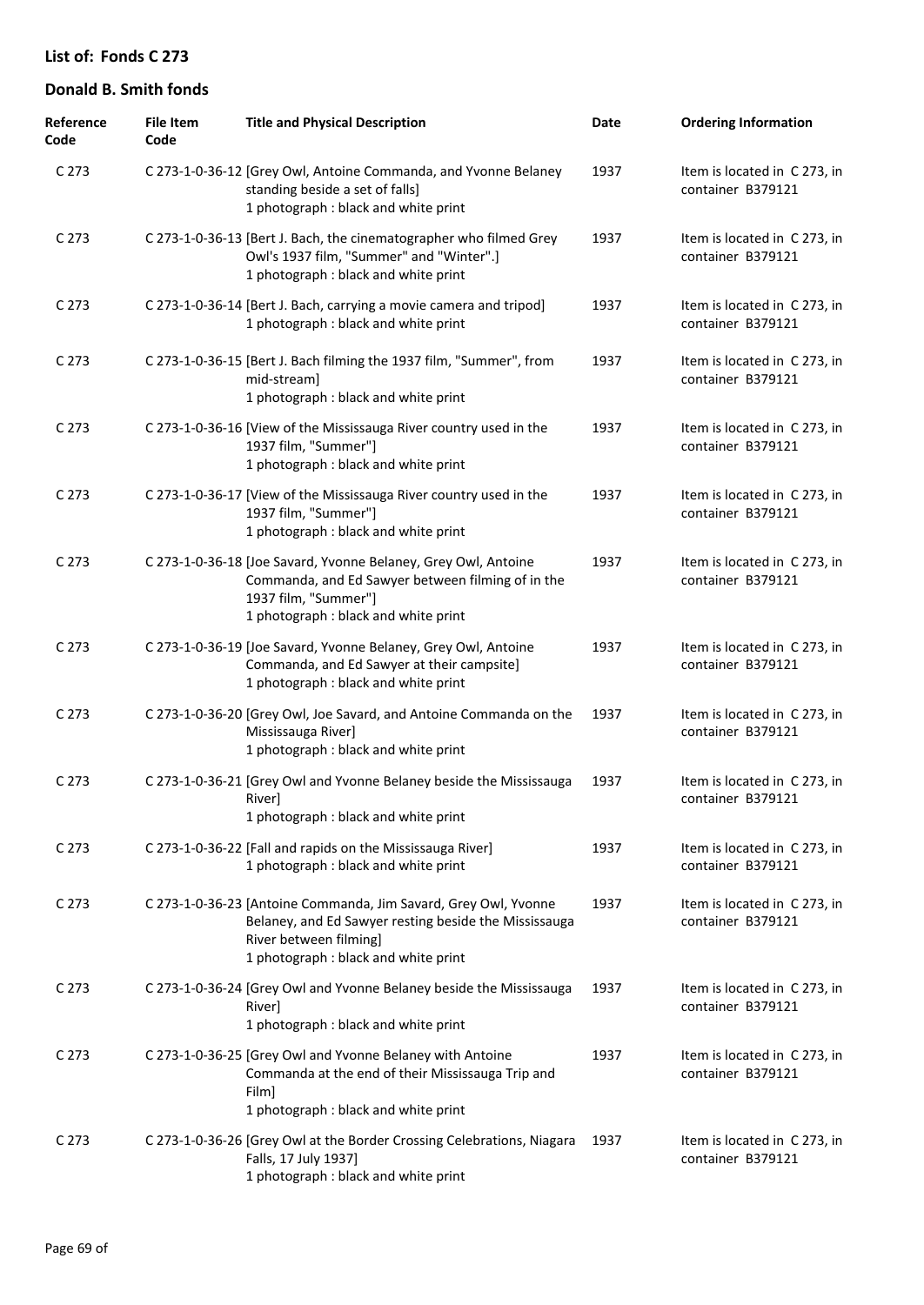| Reference<br>Code | <b>File Item</b><br>Code | <b>Title and Physical Description</b>                                                                                                                                                                                                                   | Date                | <b>Ordering Information</b>                       |
|-------------------|--------------------------|---------------------------------------------------------------------------------------------------------------------------------------------------------------------------------------------------------------------------------------------------------|---------------------|---------------------------------------------------|
| C 273             |                          | C 273-1-0-36-27 [Grey Owl with his daughter, Dawn, while in<br>Saskatchewan]<br>1 photograph : black and white print                                                                                                                                    | [ca. 1936-<br>1938] | Item is located in C 273, in<br>container B379121 |
| C 273             |                          | C 273-1-0-36-28 [Portrait of Grey Owl, taken during the second British<br>tour]<br>1 photograph : black and white print                                                                                                                                 | 1937                | Item is located in C 273, in<br>container B379121 |
| C <sub>273</sub>  |                          | C 273-1-0-36-29 [Grey Owl, with Yvonne Belaney and Ken Conibear,<br>signing autographs at the Central Hall, Liverpool,<br>during the second British tour]<br>1 photograph : black and white print                                                       | 1937                | Item is located in C 273, in<br>container B379121 |
| C 273             |                          | C 273-1-0-36-30 [Grey Owl talking with the students of John Campbell<br>School, Windsor, Ontario, February 1938]<br>1 photograph : black and white print                                                                                                | 1938                | Item is located in C 273, in<br>container B379121 |
| C 273             |                          | C 273-1-0-36-31 [Grey Owl and wife, Yvonne Belaney nee Perrier,<br>standing before McDonald Jewellers, Centre Avenue<br>and 11th Street, Prince Albert, Saskatchewan]<br>1 photograph : black and white print                                           | [ca. 1936-<br>1937] | Item is located in C 273, in<br>container B379121 |
| C 273             |                          | C 273-1-0-37-1 [Laya Rotenberg (tour secretary), Maurice Kurtz, and<br>Mrs. Betty Sovervell, friends of Grey Owl during his<br>first British tour, before Lake Windemere,<br>Westmoorland, England, April 1936]<br>1 photograph : black and white print | 1936                | Item is located in C 273, in<br>container B379121 |
| C 273             | C 273-1-0-37-2           | [The Rotenberg home, 260 Roslin Avenue, North<br>Toronto, where Grey Owl stayed during his Toronto<br>visits in March 1936]<br>1 photograph : black and white print                                                                                     | 1936                | Item is located in C 273, in<br>container B379121 |
| C 273             | C 273-1-0-37-3           | [Sketch of Grey Owl at the Arts and Letters Club, on 3<br>March 1936, drawn by Arthur Lismer of the Group of<br>Seven]<br>1 photograph : black and white print                                                                                          | 1936                | Item is located in C 273, in<br>container B379121 |
| C <sub>273</sub>  |                          | C 273-1-0-37-4 [Storekeeper and Justice of the Peace for Temagami,<br>Arthur Stevens, and his wife, September 1933]<br>1 photograph : black and white print                                                                                             | 1933                | Item is located in C 273, in<br>container B379121 |
| C 273             |                          | C 273-1-0-37-5 [Arthur Steven's store in Temagami]<br>1 photograph : black and white print                                                                                                                                                              | [ca. 1920s]         | Item is located in C 273, in<br>container B379121 |
| C 273             |                          | C 273-1-0-37-6 [Grey Owl, wearing a Plains Indian "War bonnet" at<br>Beaver Lodge, Prince Albert National Park,<br>Saskatchewan]<br>1 photograph : black and white print                                                                                | 1936                | Item is located in C 273, in<br>container B379121 |
| C <sub>273</sub>  | C 273-1-0-37-7           | [Grey Owl, wearing a Plains Indian "War bonnet" at<br>Beaver Lodge, Prince Albert National Park,<br>Saskatchewan]<br>1 photograph : black and white print                                                                                               | 1936                | Item is located in C 273, in<br>container B379121 |
| C <sub>273</sub>  |                          | C 273-1-0-37-8 [Grey Owl, wearing a Plains Indian "War bonnet" at<br>Beaver Lodge, Prince Albert National Park,<br>Saskatchewan]<br>1 photograph : black and white print                                                                                | 1936                | Item is located in C 273, in<br>container B379121 |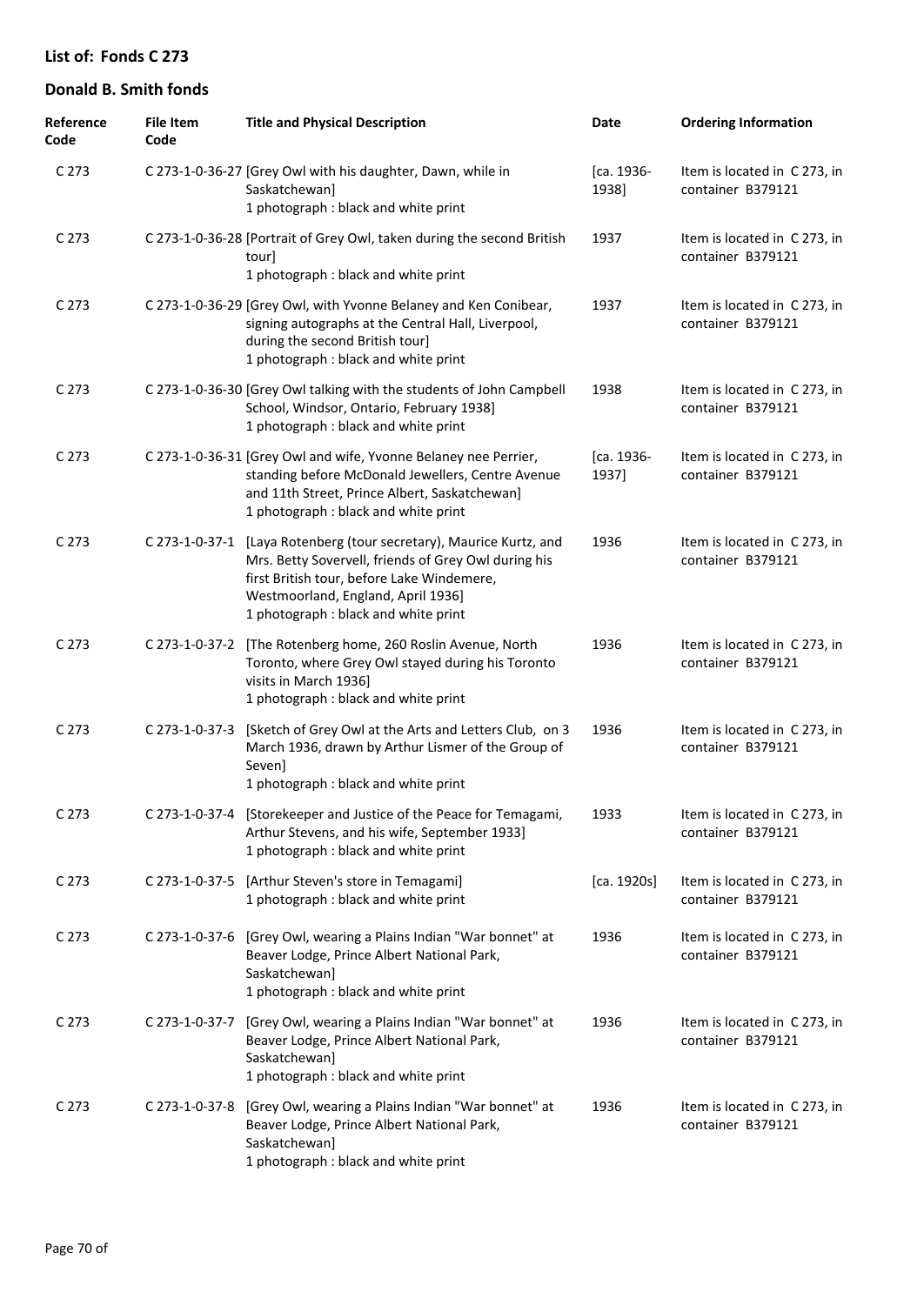| Reference<br>Code | <b>File Item</b><br>Code | <b>Title and Physical Description</b>                                                                                                                                                                      | Date     | <b>Ordering Information</b>                       |
|-------------------|--------------------------|------------------------------------------------------------------------------------------------------------------------------------------------------------------------------------------------------------|----------|---------------------------------------------------|
| C 273             |                          | C 273-1-0-37-9 [Grey Owl, wearing a Plains Indian "War bonnet", with<br>an unidentified man]<br>1 photograph : black and white print                                                                       | 1936     | Item is located in C 273, in<br>container B379121 |
| C 273             |                          | C 273-1-0-37-10 [Grey Owl, wearing a Plains Indian "War bonnet", with<br>an unidentified man]<br>1 photograph : black and white print                                                                      | 1936     | Item is located in C 273, in<br>container B379121 |
| C 273             |                          | C 273-1-0-37-11 [Stanley Winters feeding blue jays from the doorway of<br>Beaver Lodge, Prince Albert National Park, summer<br>1936]<br>1 photograph : black and white print                               | 1936     | Item is located in C 273, in<br>container B379121 |
| C 273             |                          | C 273-1-0-37-12 [Jellyroll (beaver) with Grey Owl's daughter, Dawn, and<br>an unidentified boy at Beaver Lodge, Prince Albert<br>National Park]<br>1 photograph : black and white print                    | $[1936]$ | Item is located in C 273, in<br>container B379121 |
| C 273             |                          | C 273-1-0-37-13 [Grey Owl's daughter, Dawn, with a doll]<br>1 photograph : black and white print                                                                                                           | 1936     | Item is located in C 273, in<br>container B379121 |
| C 273             |                          | C 273-1-0-37-14 [Jellyroll (beaver) with Dawn, Grey Owl's daughter, at<br>Lake Ajawaan]<br>1 photograph : black and white print                                                                            | 1937     | Item is located in C 273, in<br>container B379121 |
| C 273             |                          | C 273-1-0-37-15 [Margaret and Stan Winters with Grey Owl at Beaver<br>Lodge, Prince Albert National Park]<br>1 photograph : black and white print                                                          | 1936     | Item is located in C 273, in<br>container B379121 |
| C 273             |                          | C 273-1-0-37-16 [Enlarged duplicate of C 273-1-0-37-15]<br>1 photograph : black and white print                                                                                                            | 1936     | Item is located in C 273, in<br>container B379121 |
| C 273             |                          | C 273-1-0-37-18 [Interior of Beaver Lodge, Prince Albert National Park,<br>showing the costume used in the 1935 British tour<br>hanging on the wall]<br>1 photograph : black and white print               | 1936     | Item is located in C 273, in<br>container B379121 |
| C 273             |                          | C 273-1-0-37-19 [Interior of Beaver Lodge, Prince Albert National Park,<br>showing the headdress used in the British tours<br>mounted above his radio]<br>1 photograph : black and white print             | 1936     | Item is located in C 273, in<br>container B379121 |
| C <sub>273</sub>  |                          | C 273-1-0-37-20 [Grey Owl and Dawn at the Fort Carleton Treaty<br>Number Six Day Celebrations near Saskatoon,<br>Saskatchewan, August 1936]<br>1 photograph : black and white print                        | 1936     | Item is located in C273, in<br>container B379121  |
| C <sub>273</sub>  |                          | C 273-1-0-37-21 [Grey Owl, Dawn, and unidentified Natives at the Fort<br>Carleton Treaty Number Six Day Celebrations near<br>Saskatoon, Saskatchewan, August 1936]<br>1 photograph : black and white print | 1936     | Item is located in C273, in<br>container B379121  |
| C <sub>273</sub>  |                          | C 273-1-0-37-22 [Colour image of Beaver Lodge, Prince Albert National<br>Park, taken by Betty Somerville, September 1936]<br>1 photograph : colour print                                                   | 1936     | Item is located in C 273, in<br>container B379121 |
| C 273             |                          | C 273-1-0-37-23 [Colour image of Grey Owl paddling up to Beaver<br>Lodge with a canoe filled with shingle bundles, taken<br>by Betty Somerville, September 1936]<br>1 photograph : colour print            | 1936     | Item is located in C273, in<br>container B379121  |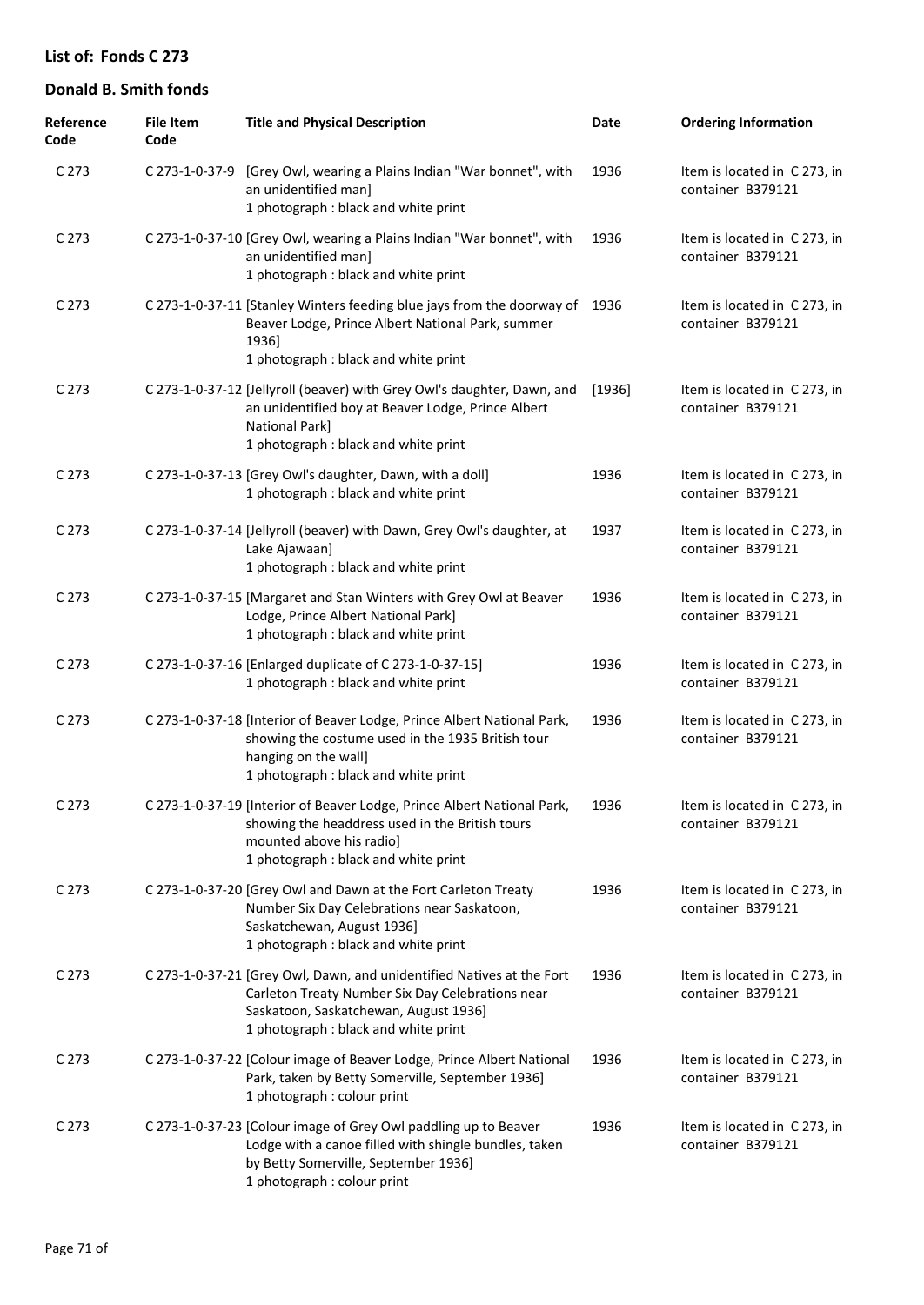| Reference<br>Code | <b>File Item</b><br>Code | <b>Title and Physical Description</b>                                                                                                                                                                                                  | Date                | <b>Ordering Information</b>                       |
|-------------------|--------------------------|----------------------------------------------------------------------------------------------------------------------------------------------------------------------------------------------------------------------------------------|---------------------|---------------------------------------------------|
| C 273             |                          | C 273-1-0-37-24 [Colour image of Anahareo greeting Grey Owl as he<br>paddles up to Beaver Lodge, taken by Betty Somerville,<br>September 1936]<br>1 photograph : colour print                                                          | 1936                | Item is located in C 273, in<br>container B379121 |
| C 273             |                          | C 273-1-0-37-25 [Colour image of Anahareo greeting Grey Owl as he<br>paddles up to Beaver Lodge, taken by Betty Somerville,<br>September 1936]<br>1 photograph : colour print                                                          | 1936                | Item is located in C 273, in<br>container B379121 |
| C 273             |                          | C 273-1-0-37-26 [Anahareo canoeing across Lake Ajawaan with<br>daughter, Dawn]<br>1 photograph : black and white print                                                                                                                 | [ca. 1936]          | Item is located in C 273, in<br>container B379121 |
| C 273             |                          | C 273-1-0-37-27 [Anahareo, University of Colorado Professor Cockerell<br>and Mrs. Cockerell, and Park Warden Art Howard<br>boarding a canoe at Prince Albert National Park, 31<br>August 1936]<br>1 photograph : black and white print | 1936                | Item is located in C 273, in<br>container B379121 |
| C 273             |                          | C 273-1-0-37-28 [Grey Owl, Anahareo, University of Colorado Professor<br>Cockerell and Mrs. Cockerell at Beaver Lodge, taken by<br>T. H. J. Charmbury, 31 August 1936]<br>1 photograph : black and white print                         | 1936                | Item is located in C 273, in<br>container B379121 |
| C 273             |                          | C 273-1-0-37-29 [Anahareo, University of Colorado Professor Cockerell<br>and Mrs. Cockerell, and Park Warden Art Howard<br>boarding a canoe at Prince Albert National Park, 31<br>August 1936]<br>1 photograph : black and white print | 1936                | Item is located in C 273, in<br>container B379121 |
| C 273             |                          | C 273-1-0-37-30 [University of Colorado Professor Cockerell with Dawn<br>and an unidentified boy]<br>1 photograph : black and white print                                                                                              | 1936                | Item is located in C 273, in<br>container B379121 |
| C 273             | C 273-1-0-38-1           | [Grey Owl using a birch bark moose call, Prince Albert<br>National Park, Saskatchewan]<br>1 photograph: black and white print                                                                                                          | 1931                | Item is located in C 273, in<br>container B379121 |
| C 273             |                          | C 273-1-0-38-2 [Grey Owl at his evening meal, Beaver Lodge, Prince<br>Albert National Park, September 1932]<br>1 photograph : black and white print                                                                                    | 1932                | Item is located in C 273, in<br>container B379121 |
| C 273             |                          | C 273-1-0-38-3 [Grey Owl with Jellyroll, taken by W.J. Oliver]<br>1 photograph : black and white print                                                                                                                                 | [ca. 1930s]         | Item is located in C 273, in<br>container B379121 |
| C 273             | C 273-1-0-38-4           | [Grey Owl bottle-feeding a beaver kit, taken by W.J.<br>Oliver; the image is a duplicate of C 273-1-0-42-13 and<br>is attributed to have been taken at Riding Mountain<br>National Park]<br>1 photograph : black and white print       | [ca. 1930s]         | Item is located in C 273, in<br>container B379121 |
| C 273             |                          | C 273-1-0-38-5 [Grey Owl and Jellyroll in a canoe, taken by W.J. Oliver]<br>1 photograph : black and white print                                                                                                                       | [ca. 1930s]         | Item is located in C 273, in<br>container B379121 |
| C 273             | C 273-1-0-38-6           | [Grey Owl looking out a window of the Beaver Lodge at<br>Jellyroll, taken by W.J. Oliver]<br>1 photograph : black and white print                                                                                                      | [ca. 1933-<br>1934] | Item is located in C 273, in<br>container B379121 |
| C 273             | C 273-1-0-38-7           | [Grey Owl in a canoe, holding a ramp so one of his<br>beavers can climb in]<br>1 photograph : black and white print                                                                                                                    | [ca. 1930]          | Item is located in C 273, in<br>container B379121 |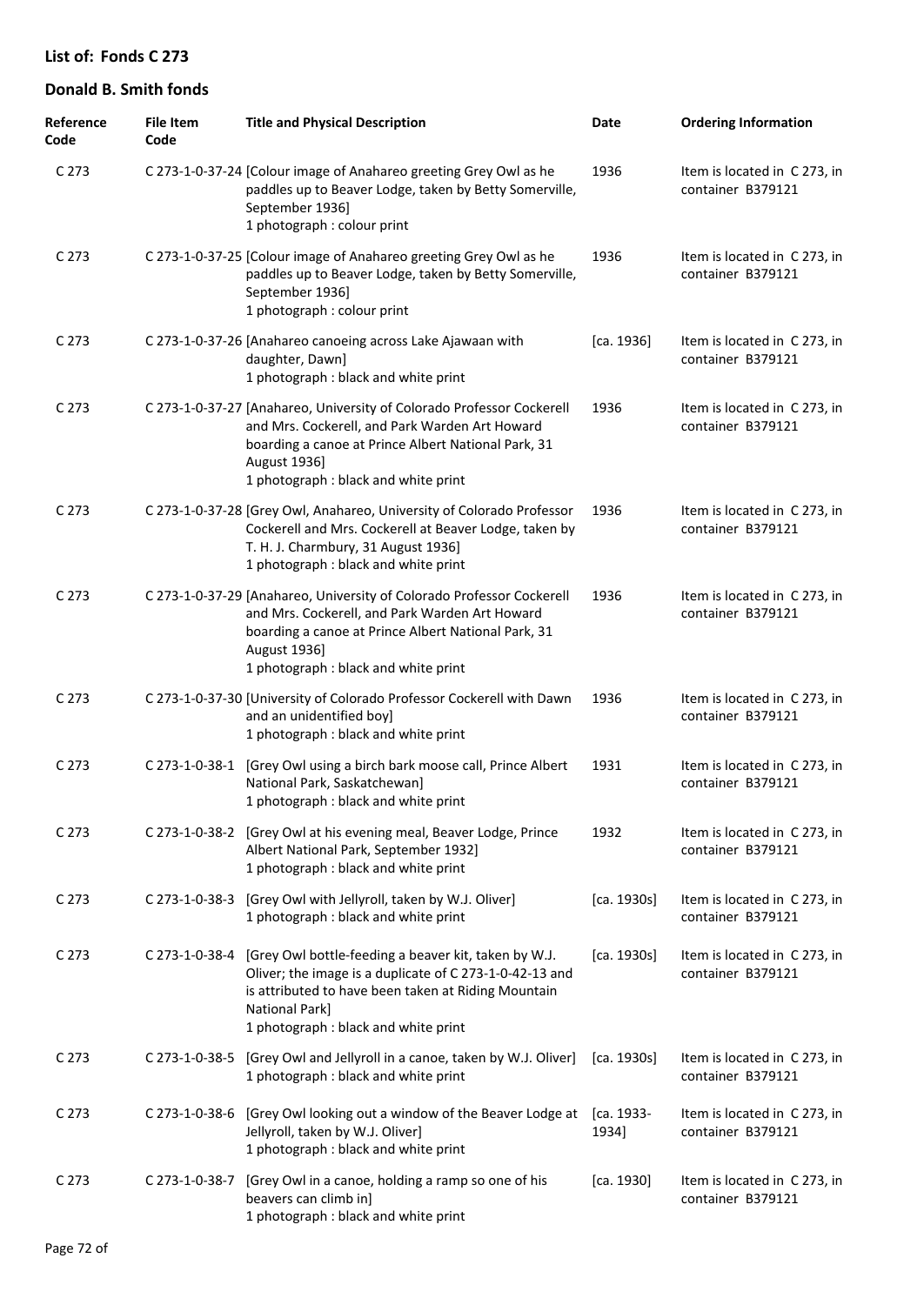| Reference<br>Code | <b>File Item</b><br>Code | <b>Title and Physical Description</b>                                                                                                                                                               | Date                | <b>Ordering Information</b>                       |
|-------------------|--------------------------|-----------------------------------------------------------------------------------------------------------------------------------------------------------------------------------------------------|---------------------|---------------------------------------------------|
| C 273             | C 273-1-0-38-8           | [Jellyroll joins Grey Owl, Anahareo, Kathleen Munro<br>and Blanche Matte for a picnic, 4 September 1934]<br>1 photograph : black and white print                                                    | 1934                | Item is located in C 273, in<br>container B379121 |
| C <sub>273</sub>  | C 273-1-0-38-9           | [Jellyroll joins Grey Owl, Anahareo, Kathleen Munro<br>and Blanche Matte for a picnic, 4 September 1934]<br>1 photograph : black and white print                                                    | 1934                | Item is located in C273, in<br>container B379121  |
| C <sub>273</sub>  |                          | C 273-1-0-38-10 [Grey Owl in the woods near Beaver Lodge]<br>1 photograph : black and white print                                                                                                   | [ca. 1930s]         | Item is located in C273, in<br>container B379121  |
| C <sub>273</sub>  |                          | C 273-1-0-38-11 [Duplicate of C 273-1-0-38-10]<br>1 photograph : black and white print                                                                                                              | [ca. 1930s]         | Item is located in C273, in<br>container B379121  |
| C <sub>273</sub>  |                          | C 273-1-0-38-12 [Grey Owl carrying a load of supplies to Beaver Lodge]<br>1 photograph : black and white print                                                                                      | [ca. 1930s]         | Item is located in C273, in<br>container B379121  |
| C <sub>273</sub>  |                          | C 273-1-0-38-13 [Park Ranger Charlie Walrod's three children, Grey<br>Owl, Dawn, Mr. and Mrs. Stan Winters eating<br>outdoors]                                                                      | 1934                | Item is located in C273, in<br>container B379121  |
| C <sub>273</sub>  |                          | C 273-1-0-38-14 [Anahareo and Mrs. Winters in the doorway to Beaver<br>Lodge]<br>1 photograph : black and white print                                                                               | [ca. 1930s]         | Item is located in C 273, in<br>container B379121 |
| C <sub>273</sub>  |                          | C 273-1-0-38-15 ["Old Louis" Lavallee of Pelican Lake]<br>1 photograph : black and white print                                                                                                      | [ca. 1930s]         | Item is located in C273, in<br>container B379121  |
| C <sub>273</sub>  |                          | C 273-1-0-38-16 [Baptise Lavellee, grandson of Louis Lavellee, with a<br>bear cub at Pelican Lake]<br>1 photograph : black and white print                                                          | [ca. 1930s]         | Item is located in C273, in<br>container B379121  |
| C <sub>273</sub>  |                          | C 273-1-0-38-17 [Anahareo, Dawn as an infant, and ["Old Louis"<br>Lavallee at Beaver Lodge]<br>1 photograph : black and white print                                                                 | [ca. 1933-<br>1934] | Item is located in C 273, in<br>container B379121 |
| C 273             |                          | C 273-1-0-38-18 [Grey Owl paddling across Lake Ajawaan, Prince Albert<br>National Park]<br>1 photograph : black and white print                                                                     | [ca. 1930s]         | Item is located in C 273, in<br>container B379121 |
| C <sub>273</sub>  |                          | C 273-1-0-38-19 [Anahareo feeding a blue jay or "whiskey jack" before<br>Beaver Lodge in winter]<br>1 photograph : black and white print                                                            | [ca. 1935-<br>1936] | Item is located in C273, in<br>container B379121  |
| C <sub>273</sub>  |                          | C 273-1-0-38-20 [Postcard to H. Winters from Grey Owl upon departing<br>on the first British tour, showing the transatlantic liner<br>"Empress of Britain"]<br>1 photograph : black and white print | 1935                | Item is located in C273, in<br>container B379121  |
| C <sub>273</sub>  |                          | C 273-1-0-38-21 [Postcard to H. Winters from Grey Owl upon departing<br>on the first British tour, signed "Archie"]<br>1 photograph : black and white print                                         | 1935                | Item is located in C 273, in<br>container B379121 |
| C 273             | C 273-1-0-39-1           | [Interior of Beaver Lodge, showing Grey Owl's bunk,<br>his Native headdress on his radio, and the trunk<br>holding his manuscripts, summer 1936]<br>1 photograph : black and white print            | 1936                | Item is located in C273, in<br>container B379121  |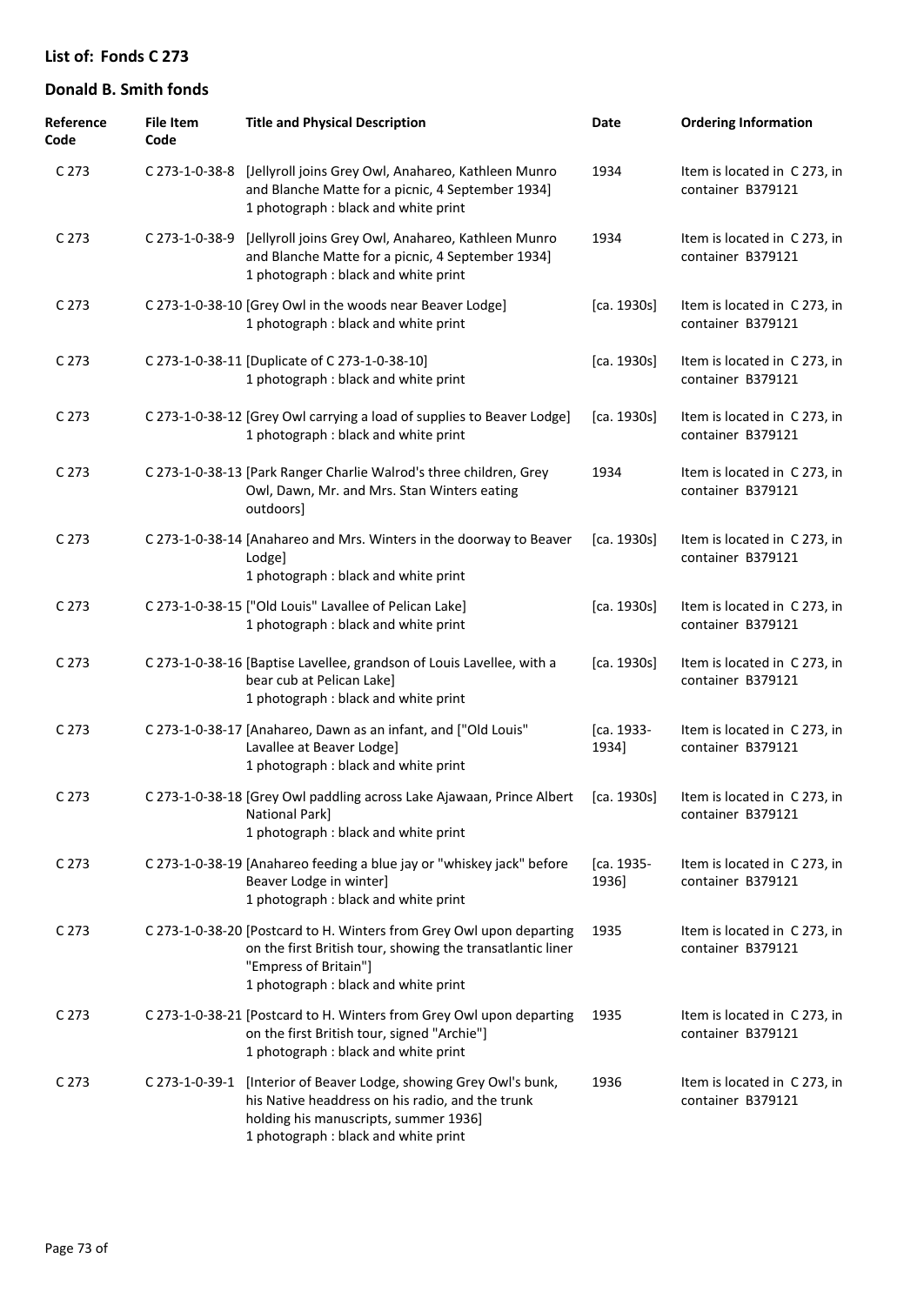| Reference<br>Code | <b>File Item</b><br>Code | <b>Title and Physical Description</b>                                                                                                                                                           | Date                | <b>Ordering Information</b>                       |
|-------------------|--------------------------|-------------------------------------------------------------------------------------------------------------------------------------------------------------------------------------------------|---------------------|---------------------------------------------------|
| C <sub>273</sub>  |                          | C 273-1-0-39-2 [Grey Owl holding Dawn at the Fort Carleton Treaty<br>Number Six Day Celebrations near Saskatoon,<br>Saskatchewan, August 1936]<br>1 photograph : black and white print          | 1936                | Item is located in C 273, in<br>container B379121 |
| C <sub>273</sub>  | C 273-1-0-39-3           | [Grey Owl showing his knife throwing skills at Prince<br>Albert National Park, taken by Betty Somerville,<br>September 1936]<br>1 photograph : black and white print                            | 1936                | Item is located in C273, in<br>container B379121  |
| C 273             | C 273-1-0-39-4           | [Grey Owl canoeing near Beaver Lodge, September<br>1936]<br>1 photograph : black and white print                                                                                                | 1936                | Item is located in C 273, in<br>container B379121 |
| C 273             | C 273-1-0-39-5           | [Grey Owl, Yvonne and unidentified group around a<br>cook fire during the filming of his "Winter" film, Abitibi<br>area, March 1937]<br>1 photograph : black and white print                    | 1937                | Item is located in C 273, in<br>container B379121 |
| C 273             | C 273-1-0-39-6           | [Grey Owl, Yvonne and unidentified group around a<br>fire during the filming of his "Winter" film, Abitibi area,<br>late February 1937]<br>1 photograph : black and white print                 | 1937                | Item is located in C273, in<br>container B379121  |
| C 273             | C 273-1-0-39-7           | [Snow covered campsite and sled dogs during the<br>filming of Grey Owl's "Winter" film]<br>1 photograph : black and white print                                                                 | 1937                | Item is located in C 273, in<br>container B379121 |
| C 273             | C 273-1-0-39-8           | Unidentified individual who helped to make Grey Owl's<br>1937 Winter Film near Doucet (now called Paradis),<br>Abitibi, Quebec<br>1 photograph : black and white print                          | 1937                | Item is located in C 273, in<br>container B379121 |
| C 273             | C 273-1-0-39-9           | [Grey Owl, Yvonne and unidentified group huddled<br>inside a canvas wind break during the filming of his<br>"Winter" film]<br>1 photograph : black and white print                              | 1937                | Item is located in C 273, in<br>container B379121 |
| C 273             |                          | C 273-1-0-39-10 [Unidentified individual cutting and de-limbing trees<br>during the making of Grey Owl's 1937 Winter Film]<br>1 photograph : black and white print                              | 1937                | Item is located in C273, in<br>container B379121  |
| C <sub>273</sub>  |                          | C 273-1-0-39-11 [Grey Owl, Yvonne and unidentified group around a<br>fire during the filming of his "Winter" film, Abitibi area,<br>late February 1937]<br>1 photograph : black and white print | 1937                | Item is located in C273, in<br>container B379121  |
| C <sub>273</sub>  |                          | C 273-1-0-39-12 [Grey Owl and Yvonne cooking bacon over an open fire<br>during the filming of his "Winter" film, Abitibi area,<br>late February 1937]<br>1 photograph : black and white print   | 1937                | Item is located in C 273, in<br>container B379121 |
| C 273             |                          | C 273-1-0-39-13 [Grey Owl, Yvonne and unidentified group around a<br>fire during the filming of his "Winter" film, Abitibi area,<br>late February 1937]<br>1 photograph : black and white print | 1937                | Item is located in C273, in<br>container B379121  |
| C <sub>273</sub>  |                          | C 273-1-0-39-14 [Anahareo and Dawn skiing on the banks of the North<br>Saskatchewan River, Prince Albert, Saskatchewan]<br>1 photograph : black and white print                                 | [ca. 1938-<br>1939] | Item is located in C 273, in<br>container B379121 |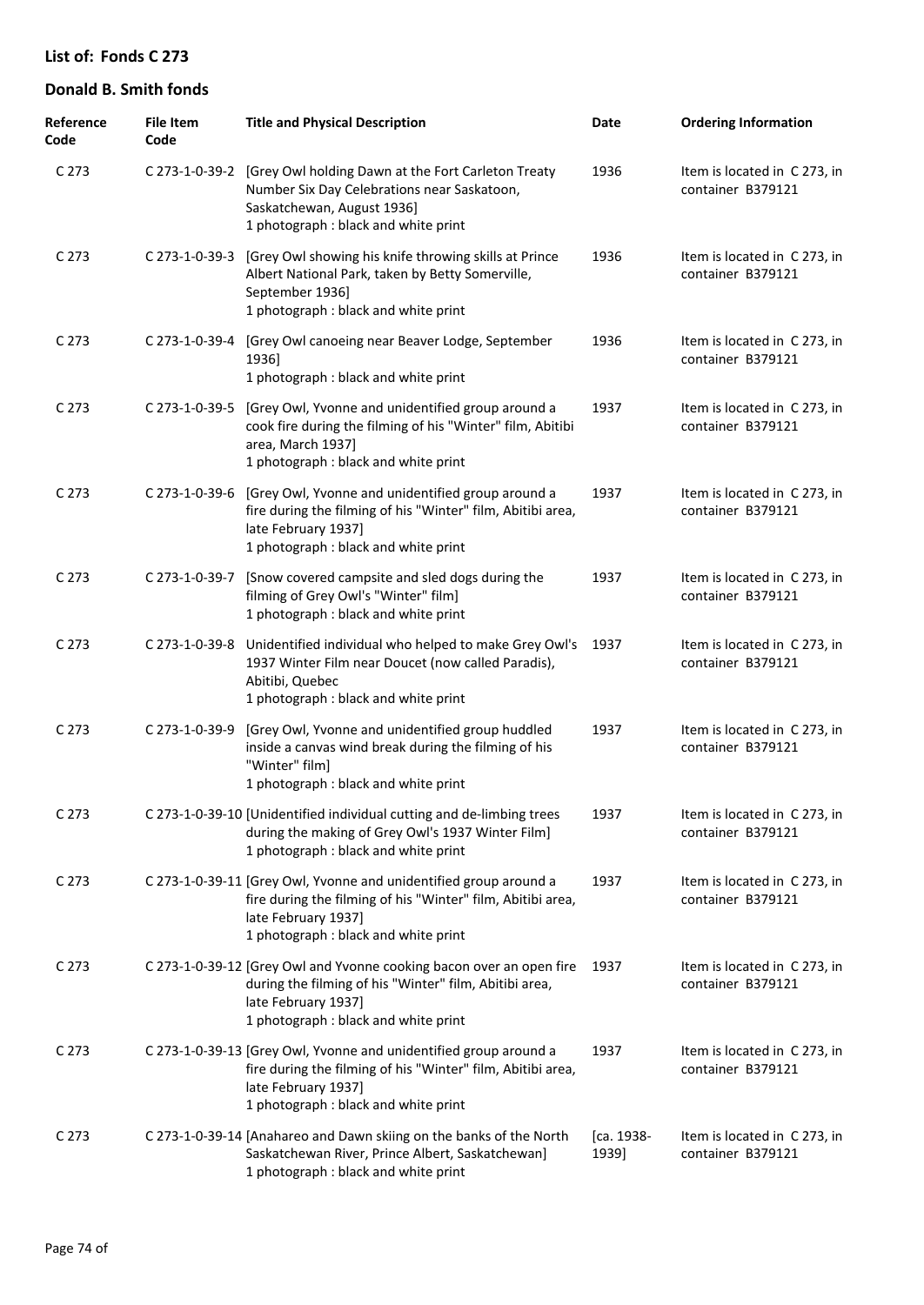| Reference<br>Code | <b>File Item</b><br>Code | <b>Title and Physical Description</b>                                                                                                                                                                                                                                               | Date                | <b>Ordering Information</b>                       |
|-------------------|--------------------------|-------------------------------------------------------------------------------------------------------------------------------------------------------------------------------------------------------------------------------------------------------------------------------------|---------------------|---------------------------------------------------|
| C 273             |                          | C 273-1-0-39-15 [Anahareo and Dawn skiing on the banks of the North<br>Saskatchewan River, Prince Albert, Saskatchewan<br>1 photograph : black and white print                                                                                                                      | [ca. 1938-<br>1939] | Item is located in C 273, in<br>container B379121 |
| C <sub>273</sub>  |                          | C 273-1-0-39-16 [Portrait photograph of Anahareo, probably taken<br>during her 1938 visit to England]<br>1 photograph : black and white print                                                                                                                                       | [ca. 1938]          | Item is located in C273, in<br>container B379121  |
| C <sub>273</sub>  |                          | C 273-1-0-39-17 [Grey Owl and Antoine Commanda canoeing at the<br>bottom of a falls on the Mississauga River during the<br>filming of "Summer"]<br>1 photograph : black and white print                                                                                             | 1937                | Item is located in C 273, in<br>container B379121 |
| C <sub>273</sub>  |                          | C 273-1-0-39-18 [Susan Espaniel, Grey Owl, Anny Espaniel, Florence<br>Friday, Jane Espaniel, and unidentified others on the<br>Biscotasing station platform, early summer 1937]<br>1 photograph : black and white print                                                             | 1937                | Item is located in C 273, in<br>container B379121 |
| C <sub>273</sub>  |                          | C 273-1-0-39-19 [Autographed title page of Pilgrims of the Wild sent to<br>Alex Espaniel, reading "To one whom I am proud to call<br>"Dad" & who taught me much of whatever I may know<br>- Alec L'Espagnol From Grey Owl (Archie Belaney)"<br>1 photograph : black and white print | [ca. 1930s]         | Item is located in C273, in<br>container B379121  |
| C 273             |                          | C 273-1-0-39-20 [Grey Owl at the Border Crossing Celebrations, Niagara<br>Falls, 17 July 1937]<br>1 photograph : black and white print                                                                                                                                              | 1937                | Item is located in C 273, in<br>container B379121 |
| C <sub>273</sub>  | C 273-1-0-40-1           | [Grey Owl looking out a window of the Beaver Lodge at<br>Jellyroll, taken by W.J. Oliver, duplicate of C 273-1-0-<br>$38-6$ ]<br>1 photograph : black and white print                                                                                                               | [ca. 1933-<br>1934] | Item is located in C273, in<br>container B379121  |
| C <sub>273</sub>  | C 273-1-0-40-2           | [Grey Owl at Prince Albert National Park, examining a<br>log chewed in half by a beaver, taken by W.J. Oliver]<br>1 photograph : black and white print                                                                                                                              | [ca. 1933-<br>1934] | Item is located in C 273, in<br>container B379121 |
| C <sub>273</sub>  |                          | C 273-1-0-40-3 [Grey Owl and Anahareo before Beaver Lodge, Prince<br>Albert National Park, taken by W.J. Oliver]<br>1 photograph : black and white print                                                                                                                            | 1932                | Item is located in C 273, in<br>container B379121 |
| C 273             | C 273-1-0-40-4           | [Grey Owl and Anahareo before Beaver Lodge, Prince<br>Albert National Park, taken by W.J. Oliver]<br>1 photograph : black and white print                                                                                                                                           | 1932                | Item is located in C 273, in<br>container B379121 |
| C <sub>273</sub>  | C 273-1-0-40-5           | [Grey Owl and Anahareo camping in Prince Albert<br>National Park, taken by W.J. Oliver]<br>1 photograph : black and white print                                                                                                                                                     | 1935                | Item is located in C273, in<br>container B379121  |
| C <sub>273</sub>  | C 273-1-0-40-6           | [Beaver Lodge and Lake Ajawaan in winter]<br>1 photograph : black and white print                                                                                                                                                                                                   | [ca. 1930s]         | Item is located in C273, in<br>container B379121  |
| C <sub>273</sub>  | C 273-1-0-40-7           | [Beaver Lodge and Lake Ajawaan in summer]<br>1 photograph : black and white print                                                                                                                                                                                                   | [ca. 1930s]         | Item is located in C273, in<br>container B379121  |
| C <sub>273</sub>  | C 273-1-0-40-8           | [Ted Cusson in Grey Owl buckskin costume, at Beaver<br>Lodge, Prince Albert National Park]<br>1 photograph : black and white print                                                                                                                                                  | 1932                | Item is located in C273, in<br>container B379121  |
| C <sub>273</sub>  | C 273-1-0-40-9           | Grey Owl alone at Prince Albert National Park<br>1 photograph : black and white print                                                                                                                                                                                               | [ca. 1932]          | Item is located in C273, in<br>container B379121  |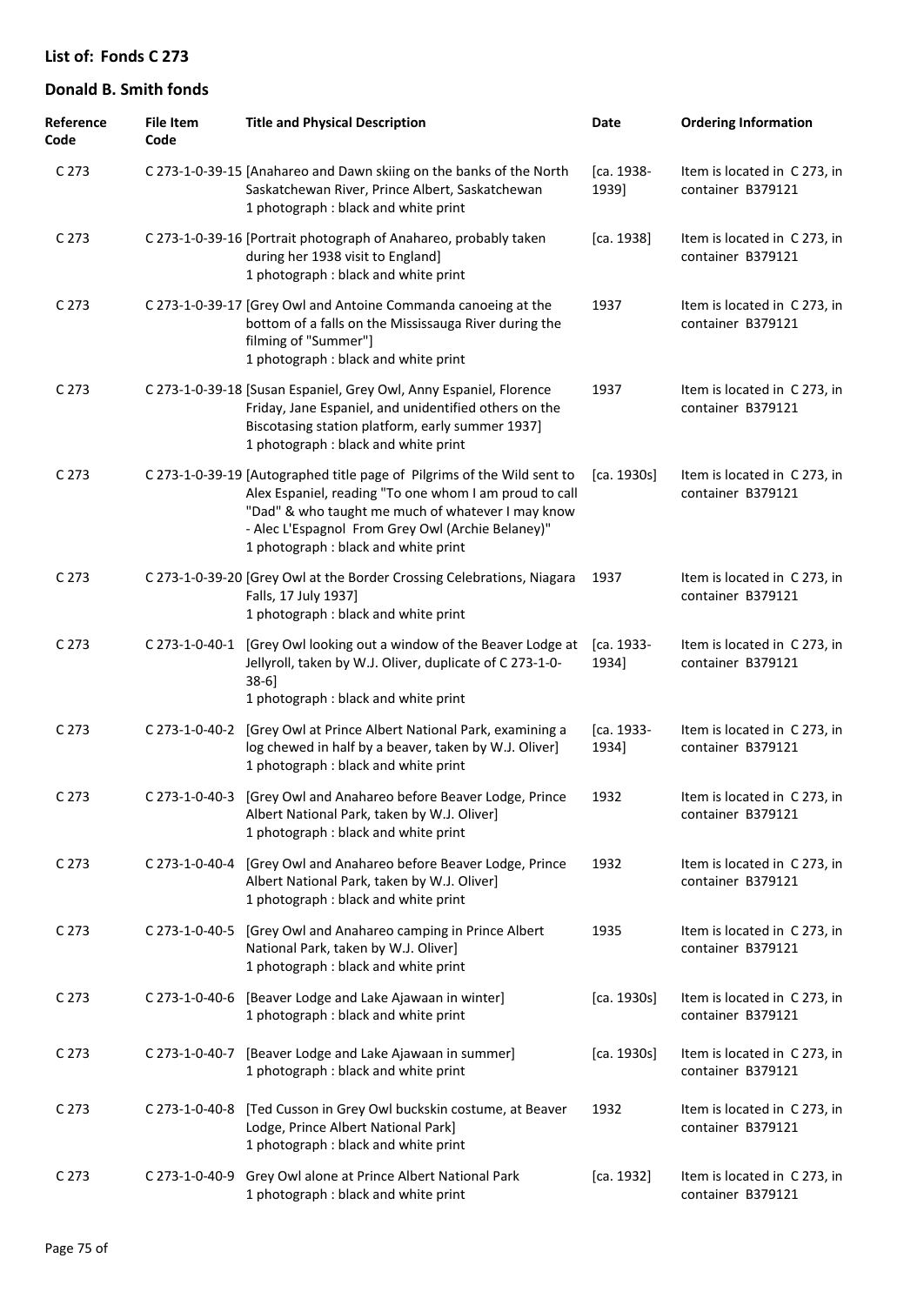| Reference<br>Code | <b>File Item</b><br>Code | <b>Title and Physical Description</b>                                                                                                                                                                                                    | Date                | <b>Ordering Information</b>                       |
|-------------------|--------------------------|------------------------------------------------------------------------------------------------------------------------------------------------------------------------------------------------------------------------------------------|---------------------|---------------------------------------------------|
| C 273             |                          | C 273-1-0-40-10 [Jellyroll's lodge inside of Grey Owl's cabin at Prince<br><b>Albert National Park]</b><br>1 photograph : black and white print                                                                                          | [ca. 1930s]         | Item is located in C273, in<br>container B379121  |
| C 273             |                          | C 273-1-0-40-11 [Anahareo holding Dawn before Beaver Lodge, Prince<br><b>Albert National Park]</b><br>1 photograph : black and white print                                                                                               | [ca. 1930s]         | Item is located in C273, in<br>container B379121  |
| C 273             |                          | C 273-1-0-40-12 [Grey Owl paddling before Beaver Lodge, Prince Albert<br>National Park]<br>1 photograph : black and white print                                                                                                          | [ca. 1930s]         | Item is located in C 273, in<br>container B379121 |
| C 273             |                          | C 273-1-0-40-13 [Grey Owl feeding a blue jay, also known as a whiskey-<br>jack]<br>1 photograph : black and white print                                                                                                                  | [ca. 1930s]         | Item is located in C 273, in<br>container B379121 |
| C 273             |                          | C 273-1-0-40-14 [Grey Owl and a beaver, probably at Prince Albert<br>National Park]<br>1 photograph : black and white print                                                                                                              | 1931                | Item is located in C 273, in<br>container B379121 |
| C 273             |                          | C 273-1-0-40-15 [Grey Owl canoeing at Beaver Lodge, Prince Albert<br>National Park]<br>1 photograph : black and white print                                                                                                              | [ca. 1930s]         | Item is located in C 273, in<br>container B379121 |
| C 273             |                          | C 273-1-0-40-16 [Grey Owl greeting a party of visiting canoeists to<br>Beaver Lodge, Prince Albert National Park]<br>1 photograph : black and white print                                                                                | 1932                | Item is located in C273, in<br>container B379121  |
| C 273             |                          | C 273-1-0-40-17 [Dawn, Margaret Winters, Grey Owl, and Anahareo at<br>Beaver Lodge, Prince Albert National Park]<br>1 photograph : black and white print                                                                                 | 1936                | Item is located in C 273, in<br>container B379121 |
| C 273             |                          | C 273-1-0-40-18 Grey Owl alone at Prince Albert National Park<br>1 photograph : black and white print                                                                                                                                    | [ca. 1932]          | Item is located in C 273, in<br>container B379121 |
| C 273             |                          | C 273-1-0-40-19 [Grey Owl in the woods at Prince Albert National Park]<br>1 photograph : black and white print                                                                                                                           | [ca. 1933-<br>1934] | Item is located in C273, in<br>container B379121  |
| C 273             |                          | C 273-1-0-40-20 [Anahareo, during the winter of 1932, feeding birds at<br>Beaver Lodge]<br>1 photograph : black and white print                                                                                                          | 1932                | Item is located in C 273, in<br>container B379121 |
| C 273             |                          | C 273-1-0-40-21 [Portrait photograph of Anahareo, originally known as<br>Gertrude "Gertie" Bernard and called "Pony" by Grey<br>Owl]<br>1 photograph : black and white print                                                             | [ca. 1933]          | Item is located in C 273, in<br>container B379121 |
| C <sub>273</sub>  |                          | C 273-1-0-40-22 [Grey Owl, "looking a little worse for wear" before his<br>departure for England, with Billie Ozmun and a<br>girlfriend, on the beach at Waskesiu, Saskatchewan,<br>August 1935]<br>1 photograph : black and white print | 1935                | Item is located in C 273, in<br>container B379121 |
| C 273             |                          | C 273-1-0-40-23 [Grey Owl and Dawn with a group of young children]<br>1 photograph : black and white print                                                                                                                               | [ca. 1930s]         | Item is located in C273, in<br>container B379121  |
| C 273             |                          | C 273-1-0-40-24 [Grey Owl and Dawn with a group of young children]<br>1 photograph : black and white print                                                                                                                               | [ca. 1930s]         | Item is located in C273, in<br>container B379121  |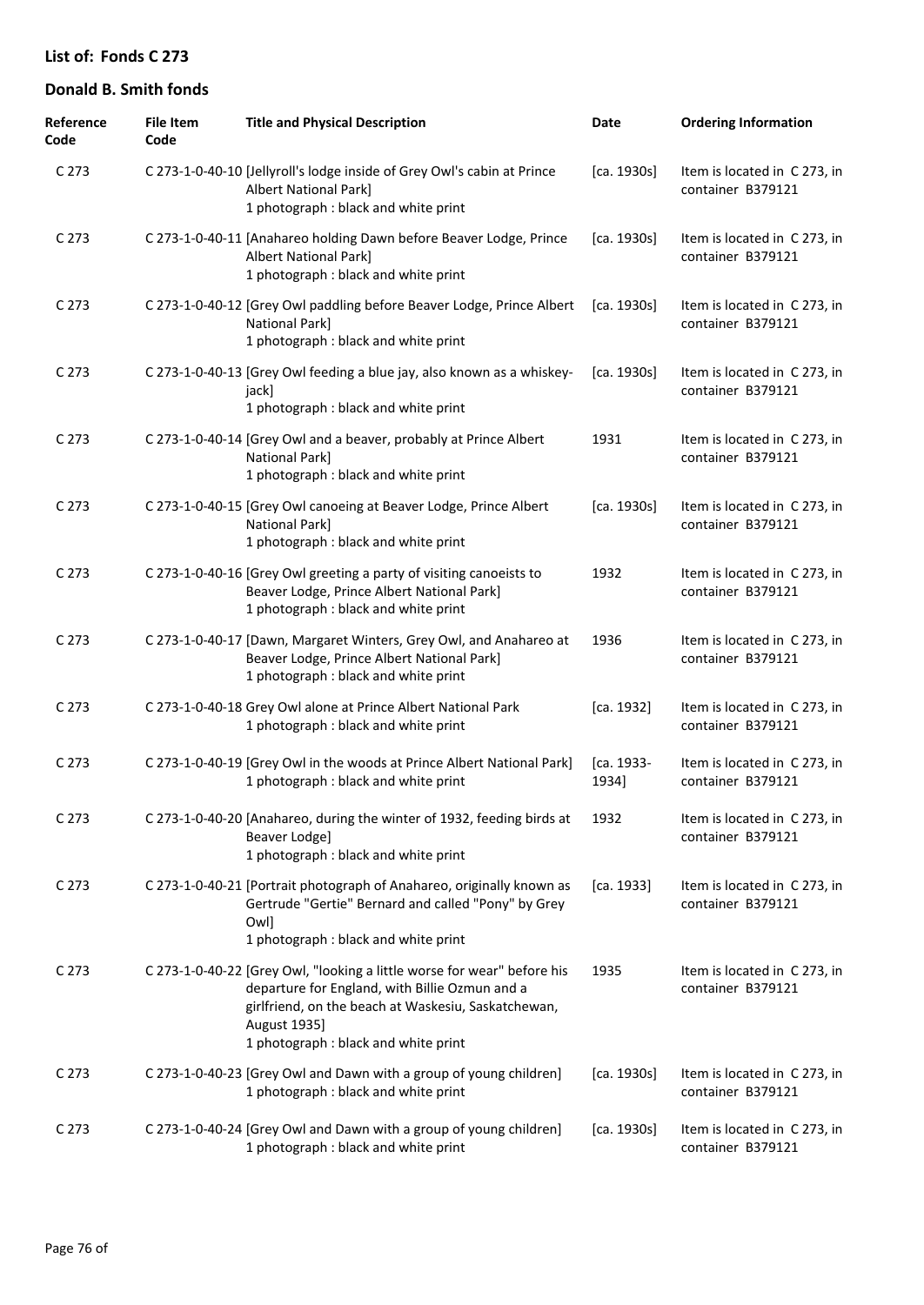| Reference<br>Code | <b>File Item</b><br>Code | <b>Title and Physical Description</b>                                                                                                                                                    | Date                | <b>Ordering Information</b>                       |
|-------------------|--------------------------|------------------------------------------------------------------------------------------------------------------------------------------------------------------------------------------|---------------------|---------------------------------------------------|
| C <sub>273</sub>  |                          | C 273-1-0-40-25 [Grey Owl and Dawn with a group of young children<br>and their parents(?)]<br>1 photograph : black and white print                                                       | [ca. 1930s]         | Item is located in C273, in<br>container B379121  |
| C 273             |                          | C 273-1-0-40-26 [Enlarged duplicate of C 273-1-0-40-25]<br>1 photograph : black and white print                                                                                          | [ca. 1930s]         | Item is located in C273, in<br>container B379121  |
| C <sub>273</sub>  |                          | C 273-1-0-40-27 [Grey Owl with two men, tentatively identified as Cy<br>Marsh and Fire Chief Smith of Prince Albert,<br>Saskatchewan]<br>1 photograph : black and white print            | [ca. 1930s]         | Item is located in C273, in<br>container B379121  |
| C 273             |                          | C 273-1-0-40-28 [Grey Owl and Dawn with three unidentified<br>individuals at Prince Albert, Saskatchewan]<br>1 photograph : black and white print                                        | [ca. 1930s]         | Item is located in C 273, in<br>container B379121 |
| C 273             |                          | C 273-1-0-41-1 [Agnes Belaney, Grey Owl's daughter, with two friends<br>at Teme-augama Anishnabai, Bear Island, Lake<br>Temagami]<br>1 photograph : black and white print                | [ca. 1925]          | Item is located in C 273, in<br>container B379122 |
| C 273             | C 273-1-0-41-2           | [Anahareo (Gertrude "Gertie" Bernard) holding a pair<br>of partridge at camp Wabikon, Lake Temagami]<br>1 photograph : black and white print                                             | 1924                | Item is located in C 273, in<br>container B379122 |
| C 273             | C 273-1-0-41-3           | [An uncropped photograph of Anahareo holding a pair<br>of partridge at camp Wabikon, Lake Temagami]<br>1 photograph : black and white print                                              | 1924                | Item is located in C273, in<br>container B379122  |
| C 273             | C 273-1-0-41-4           | [Anahareo at camp Wabikon, Lake Temagami]<br>1 photograph : black and white print                                                                                                        | 1924                | Item is located in C 273, in<br>container B379122 |
| C 273             | C 273-1-0-41-5           | ["Billie" Leduc and Anahareo on the shore of Lake<br>Temagami]<br>1 photograph : black and white print                                                                                   | [ca. 1925]          | Item is located in C273, in<br>container B379122  |
| C 273             |                          | C 273-1-0-41-6 [Angele Egwuna Belaney with her daughter, Agnes,<br>and an unidentified Native man]<br>1 photograph : black and white print                                               | [ca. 1925]          | Item is located in C273, in<br>container B379122  |
| C <sub>273</sub>  | C 273-1-0-41-7           | [An image of Anahareo given by Archie Belaney to his<br>aunts in Hastings, England]<br>1 photograph : black and white print                                                              | [ca. 1927]          | Item is located in C273, in<br>container B379122  |
| C <sub>273</sub>  | C 273-1-0-41-8           | [Jonas Papate and Anahareo with a sturgeon at Grand<br>Lac Victoria, now in Parc de la véredrye, Québec]<br>1 photograph : black and white print                                         | 1927                | Item is located in C273, in<br>container B379122  |
| C 273             | C 273-1-0-41-9           | [The three oldest residents (age 67, 93, and 73 years<br>respectively) of Simon Lake, Grand Lac Victoria, now in<br>Parc de la véredrye, Québec]<br>1 photograph : black and white print | 1930                | Item is located in C273, in<br>container B379122  |
| C <sub>273</sub>  |                          | C 273-1-0-41-10 [Archie Belaney and Anahareo's cabin during the<br>winter of 1927-1928 on the Marquis River, Abitibi,<br>Québec]<br>1 photograph : black and white print                 | [ca. 1927-<br>1928] | Item is located in C273, in<br>container B379122  |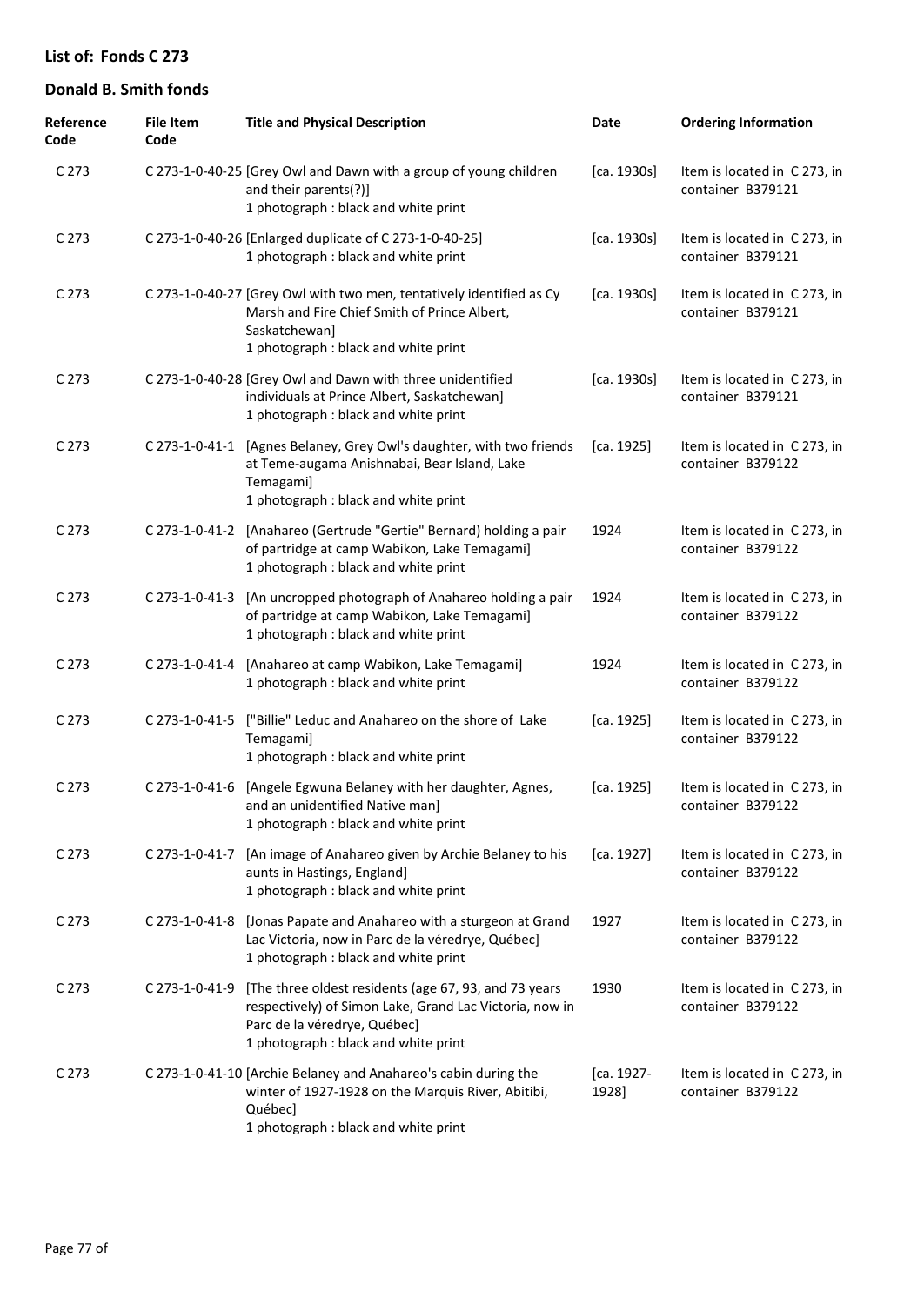| Reference<br>Code | <b>File Item</b><br>Code | <b>Title and Physical Description</b>                                                                                                                                                                                                 | Date                | <b>Ordering Information</b>                       |
|-------------------|--------------------------|---------------------------------------------------------------------------------------------------------------------------------------------------------------------------------------------------------------------------------------|---------------------|---------------------------------------------------|
| C <sub>273</sub>  |                          | C 273-1-0-41-11 [Jim Pichette, and his "collie" dog, Tanner, who, with<br>Archie Belaney and Ted Cusson, went trapping in the<br>Abitibi region of Québec during the winter of 1925-<br>1926]<br>1 photograph : black and white print | [ca. 1925-<br>1926] | Item is located in C 273, in<br>container B379122 |
| C <sub>273</sub>  |                          | C 273-1-0-41-12 [Trapping partners, William Carter and Eugene Syrois,<br>with a freshly killed black bear]<br>1 photograph : black and white print                                                                                    | [ca. 1926-<br>1927] | Item is located in C 273, in<br>container B379122 |
| C <sub>273</sub>  |                          | C 273-1-0-41-13 [Grey Owl in Native dress with Jellyroll as a beaver kit,<br>at Métis-sur-Mer, Québec, late summer 1929]<br>1 photograph : black and white print                                                                      | 1929                | Item is located in C 273, in<br>container B379122 |
| C <sub>273</sub>  |                          | C 273-1-0-41-14 [Grey Owl and Anahareo holding beaver kits, Abitibi,<br>Québec]<br>1 photograph : black and white print                                                                                                               | 1927                | Item is located in C 273, in<br>container B379122 |
| C <sub>273</sub>  |                          | C 273-1-0-41-15 [Jim Pichette's "collie" dog, Tanner, who pulled Archie<br>Belaney's fur toboggan from Spanish River to<br>Biscotasing, taken at Doucet (now called Paradis),<br>Québec]<br>1 photograph : black and white print      | 1926                | Item is located in C 273, in<br>container B379122 |
| C 273             |                          | C 273-1-0-41-16 [Saw mill at Doucet (now called Paradis), Abitibi<br>region, Québec]<br>1 photograph : black and white print                                                                                                          | [ca. 1926-<br>1927] | Item is located in C 273, in<br>container B379122 |
| C 273             |                          | C 273-1-0-41-17 [Mrs. Rose Cartier, Columbe Dagneaux, and local<br>shopkeeper Jim Savard, sledding near Doucet (now<br>called Paradis)]<br>1 photograph : black and white print                                                       | [ca. 1926-<br>1927] | Item is located in C 273, in<br>container B379122 |
| C 273             |                          | C 273-1-0-41-18 [Anahareo, Mrs. Pauline Bernard, and Bill Cartier with<br>unidentified others at Doucet (now called Paradis)]<br>1 photograph : black and white print                                                                 | [ca. 1926-<br>1927] | Item is located in C 273, in<br>container B379122 |
| C 273             |                          | C 273-1-0-41-19 [Mabel Sevard, railway conductor Mr. O'Connor, and<br>unidentified others skating before Doucet (now called<br>Paradis)]<br>1 photograph : black and white print                                                      | [ca. 1920s]         | Item is located in C 273, in<br>container B379122 |
| C 273             |                          | C 273-1-0-41-20 [Jim Savard of Doucet (now called Paradis) near<br>Senneteere, Québec, friend of Archie Belaney during<br>1926-1928]<br>1 photograph : black and white print                                                          | 1937                | Item is located in C 273, in<br>container B379122 |
| C 273             |                          | C 273-1-0-41-21 [Hotel Senneterre, Senneterre, Abitibi region, Québec]<br>1 photograph : black and white print                                                                                                                        | [ca. 1927]          | Item is located in C 273, in<br>container B379122 |
| C 273             |                          | C 273-1-0-41-22 [Grey Owl before the Marquis River cabin that he used<br>during the winter of 1927-1928, possibly taken during<br>his return to the area in the summer of 1936]<br>1 photograph : black and white print               | [ca. 1927]          | Item is located in C 273, in<br>container B379122 |
| C 273             |                          | C 273-1-0-41-23 [Anahareo with beaver kits, possibly in Doucet (now<br>called Paradis)]<br>1 photograph : black and white print                                                                                                       | [ca. 1927]          | Item is located in C 273, in<br>container B379122 |
| C 273             |                          | C 273-1-0-41-24 [Anahareo with beaver kits, possibly in Doucet (now<br>called Paradis)]<br>1 photograph : black and white print                                                                                                       | [ca. 1927]          | Item is located in C 273, in<br>container B379122 |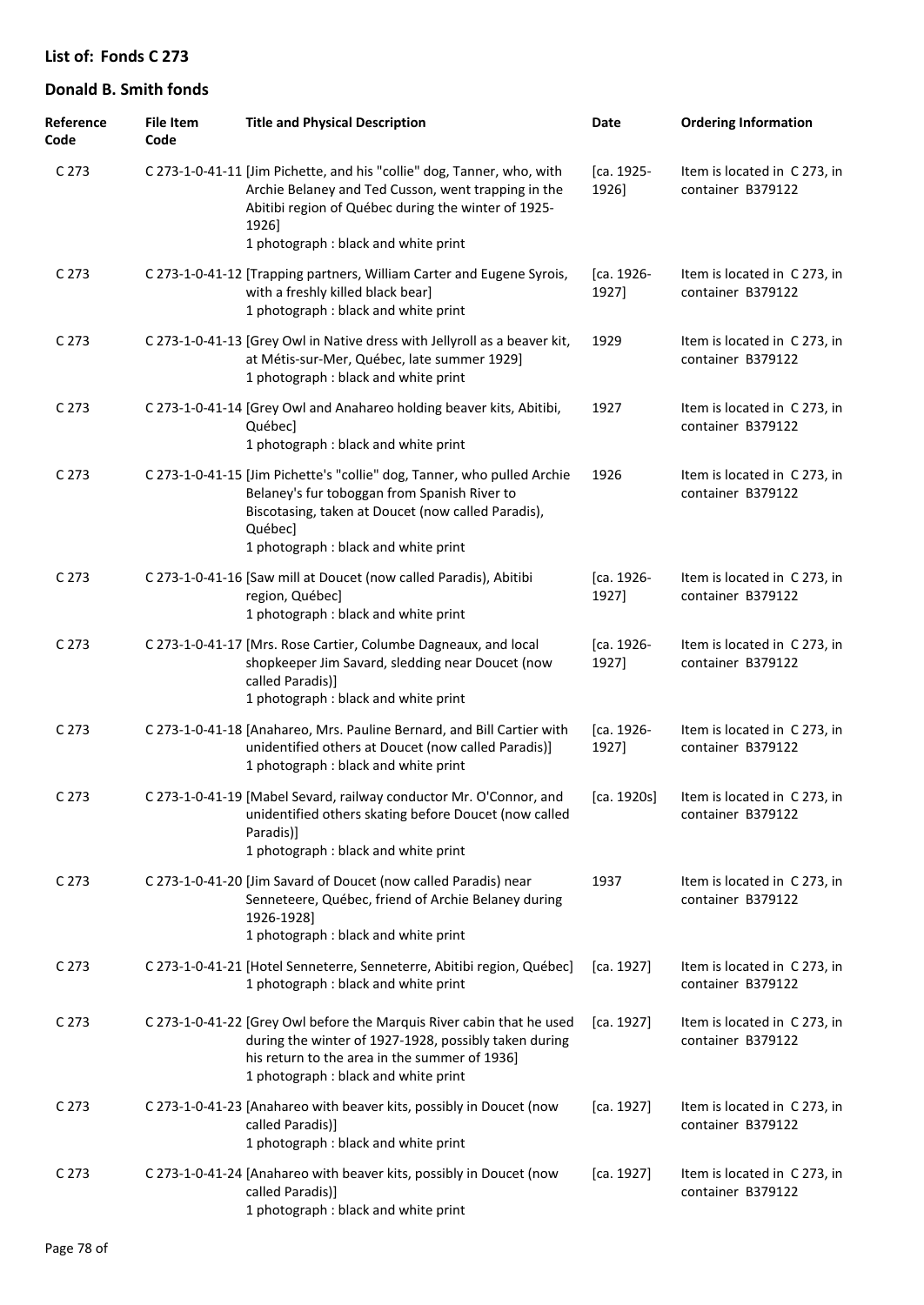| Reference<br>Code | <b>File Item</b><br>Code | <b>Title and Physical Description</b>                                                                                                                                                                                                    | Date                | <b>Ordering Information</b>                       |
|-------------------|--------------------------|------------------------------------------------------------------------------------------------------------------------------------------------------------------------------------------------------------------------------------------|---------------------|---------------------------------------------------|
| C 273             |                          | C 273-1-0-41-25 [Anahareo with beaver kits, possibly in Doucet (now<br>called Paradis)]<br>1 photograph : black and white print                                                                                                          | [ca. 1927]          | Item is located in C273, in<br>container B379122  |
| C 273             |                          | C 273-1-0-41-26 [A Native from Pointe Bleue, Lac St. Jean, Québec,<br>feeding a beaver kit milk from a bottle]<br>1 photograph : black and white print                                                                                   | [ca. 1927]          | Item is located in C273, in<br>container B379122  |
| C 273             |                          | C 273-1-0-41-27 [View of the houses, Church, and lumber yard of<br>Cabano, Temiscouata County, Québec]<br>1 photograph : black and white print                                                                                           | [ca. 1925-<br>1928] | Item is located in C 273, in<br>container B379122 |
| C 273             |                          | C 273-1-0-41-28 [Church Street, Cabano, Temiscouata County, Québec]<br>1 photograph : black and white print                                                                                                                              | [ca. 1925-<br>1928] | Item is located in C 273, in<br>container B379122 |
| C 273             |                          | C 273-1-0-41-29 [Bernie Graham, a friend of Archie Belaney during<br>1928-1931, in Cabano, Temiscouata County, Québec]<br>1 photograph : black and white print                                                                           | 1928                | Item is located in C 273, in<br>container B379122 |
| C 273             |                          | C 273-1-0-41-30 [Anahareo holding a rifle before her campsite in<br>Temiscouata County, Québec, during the spring 1929]<br>1 photograph : black and white print                                                                          | 1929                | Item is located in C273, in<br>container B379122  |
| C 273             |                          | C 273-1-0-41-31 [Anahareo cooking before her campsite in<br>Temiscouata County, Québec, during the spring 1929]<br>1 photograph : black and white print                                                                                  | 1929                | Item is located in C 273, in<br>container B379122 |
| C 273             |                          | C 273-1-0-41-32 [Five unidentified men holding three teams of draft<br>horses, Temiscouata County, Québec]<br>1 photograph : black and white print                                                                                       | [ca. 1920s]         | Item is located in C 273, in<br>container B379122 |
| C 273             |                          | C 273-1-0-41-33 [Algonquin Native, David "White Stone" Pilon, friend of<br>Archie Belaney and Anahareo, holding a rifle while at<br>Birch Lake, Temiscouata County, Québec, early spring<br>1929]<br>1 photograph: black and white print | 1929                | Item is located in C 273, in<br>container B379122 |
| C <sub>273</sub>  |                          | C 273-1-0-41-34 [David "White Stone" Pilon holding a beaver while at<br>Birch Lake, Temiscouata County, Québec, early spring<br>1929]<br>1 photograph : black and white print                                                            | 1929                | Item is located in C 273, in<br>container B379122 |
| C 273             |                          | C 273-1-0-41-35 [The beavers, McGinnis and McGinty on a snow trail at<br>Half-Way House, Temiscouata County, Québec, winter<br>1928-1929]<br>1 photograph : black and white print                                                        | [ca. 1928-<br>1929] | Item is located in C 273, in<br>container B379122 |
| C <sub>273</sub>  |                          | C 273-1-0-41-36 [Half-Way House, the trappers' rendezvous cabin on<br>the outward trail, Temiscouata County, Québec, winter<br>1928-1929]<br>1 photograph : black and white print                                                        | [ca. 1920s]         | Item is located in C 273, in<br>container B379122 |
| C 273             |                          | C 273-1-0-41-37 [Grey Owl with Jellyroll as a beaver kit at Métis-sur-<br>Mer, Québec; the emulsion of the negative has been<br>damaged in the bottom-left corner]<br>1 photograph : black and white print                               | 1929                | Item is located in C273, in<br>container B379122  |
| C 273             |                          | C 273-1-0-41-38 [Duplicate image to C 273-1-0-41-37]<br>1 photograph : black and white print                                                                                                                                             | 1929                | Item is located in C273, in<br>container B379122  |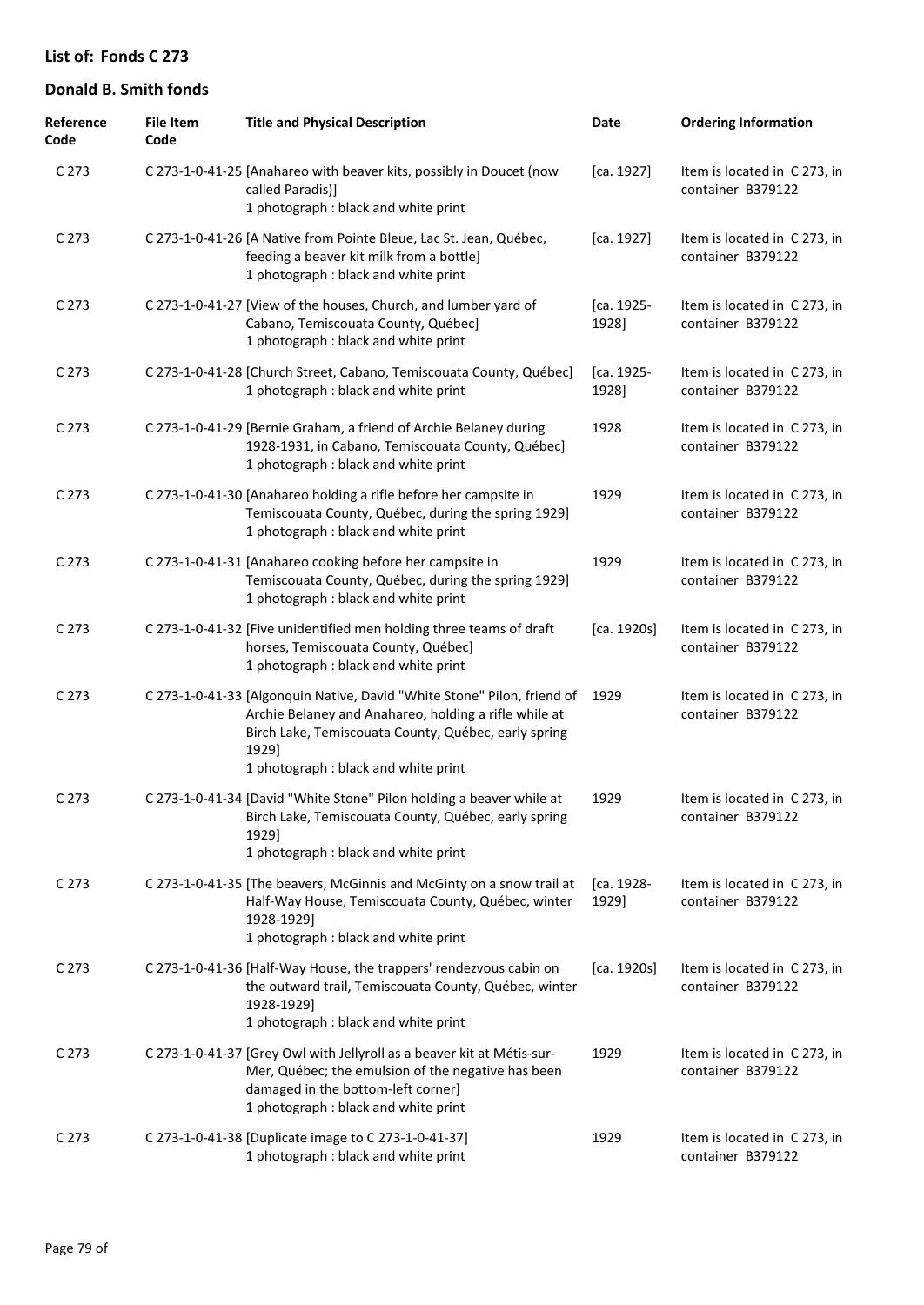| Reference<br>Code | <b>File Item</b><br>Code | <b>Title and Physical Description</b>                                                                                                                                                                                                     | Date        | <b>Ordering Information</b>                       |
|-------------------|--------------------------|-------------------------------------------------------------------------------------------------------------------------------------------------------------------------------------------------------------------------------------------|-------------|---------------------------------------------------|
| C 273             |                          | C 273-1-0-41-39 [Anahareo as a young girl, Métis-sur-Mer, Québec, late<br>summer 1929]<br>1 photograph : black and white print                                                                                                            | 1929        | Item is located in C 273, in<br>container B379122 |
| C 273             |                          | C 273-1-0-41-40 [Enlarged detail of C 273-1-0-41-39]<br>1 photograph : black and white print                                                                                                                                              | 1929        | Item is located in C 273, in<br>container B379122 |
| C 273             |                          | C 273-1-0-41-41 [Printed plate from Lovat Dickson's book, Half-Breed,<br>of C 273-1-0-41-39]<br>1 photograph : black and white print                                                                                                      | 1939        | Item is located in C273, in<br>container B379122  |
| C 273             |                          | C 273-1-0-41-42 [Shows the location in Métis-sur-Mer where Archie<br>Belaney and Anahareo pitched their tent]<br>1 photograph : black and white print                                                                                     | [ca. 1930s] | Item is located in C 273, in<br>container B379122 |
| C 273             |                          | C 273-1-0-41-43 [Archie Belaney, Yvon Lavoie, Anahareo, Member of<br>Parliament Jean-Charles Desbien, and journalist Jean-<br>Charles Harvey at Squatec near Cabano, Québec, 2<br>November, 1929]<br>1 photograph : black and white print | 1929        | Item is located in C273, in<br>container B379122  |
| C 273             |                          | C 273-1-0-41-44 [Archie Belaney and Anahareo laughing towards the<br>camera, at Squatec near Cabano, Québec, 2<br>November, 1929]<br>1 photograph : black and white print                                                                 | 1929        | Item is located in C273, in<br>container B379122  |
| C 273             |                          | C 273-1-0-41-45 [Archie Belaney sighting a shotgun, at Squatec near<br>Cabano, Québec, 2 November, 1929]<br>1 photograph : black and white print                                                                                          | 1929        | Item is located in C 273, in<br>container B379122 |
| C 273             |                          | C 273-1-0-41-46 [Yvon Lavoie and Anahareo at Squatec near Cabano,<br>Québec, 2 November, 1929]<br>1 photograph : black and white print                                                                                                    | 1929        | Item is located in C273, in<br>container B379122  |
| C 273             |                          | C 273-1-0-41-47 [Anahareo and Jean-Charles Desbien at Squatec near<br>Cabano, Québec, 2 November, 1929]<br>1 photograph : black and white print                                                                                           | 1929        | Item is located in C273, in<br>container B379122  |
| C <sub>273</sub>  |                          | C 273-1-0-41-48 [Archie Belaney and Yvon Lavoie at Squatec near<br>Cabano, Québec, 2 November, 1929]<br>1 photograph : black and white print                                                                                              | 1929        | Item is located in C273, in<br>container B379122  |
| C <sub>273</sub>  |                          | C 273-1-0-41-49 [Yvon Lavoie sighting a shotgun, at Squatec near<br>Cabano, Québec, 2 November, 1929]<br>1 photograph : black and white print                                                                                             | 1929        | Item is located in C273, in<br>container B379122  |
| C 273             |                          | C 273-1-0-41-50 [Archie Belaney resting against a shotgun, at Squatec<br>near Cabano, Québec, 2 November, 1929]<br>1 photograph : black and white print                                                                                   | 1929        | Item is located in C273, in<br>container B379122  |
| C <sub>273</sub>  |                          | C 273-1-0-41-51 [Archie Belaney holding a shotgun, at Squatec near<br>Cabano, Québec, 2 November, 1929]<br>1 photograph : black and white print                                                                                           | 1929        | Item is located in C273, in<br>container B379122  |
| C 273             |                          | C 273-1-0-41-52 [Anahareo and journalist Jean-Charles Harvey at<br>Squatec near Cabano, Québec, 2 November, 1929]<br>1 photograph : black and white print                                                                                 | 1929        | Item is located in C273, in<br>container B379122  |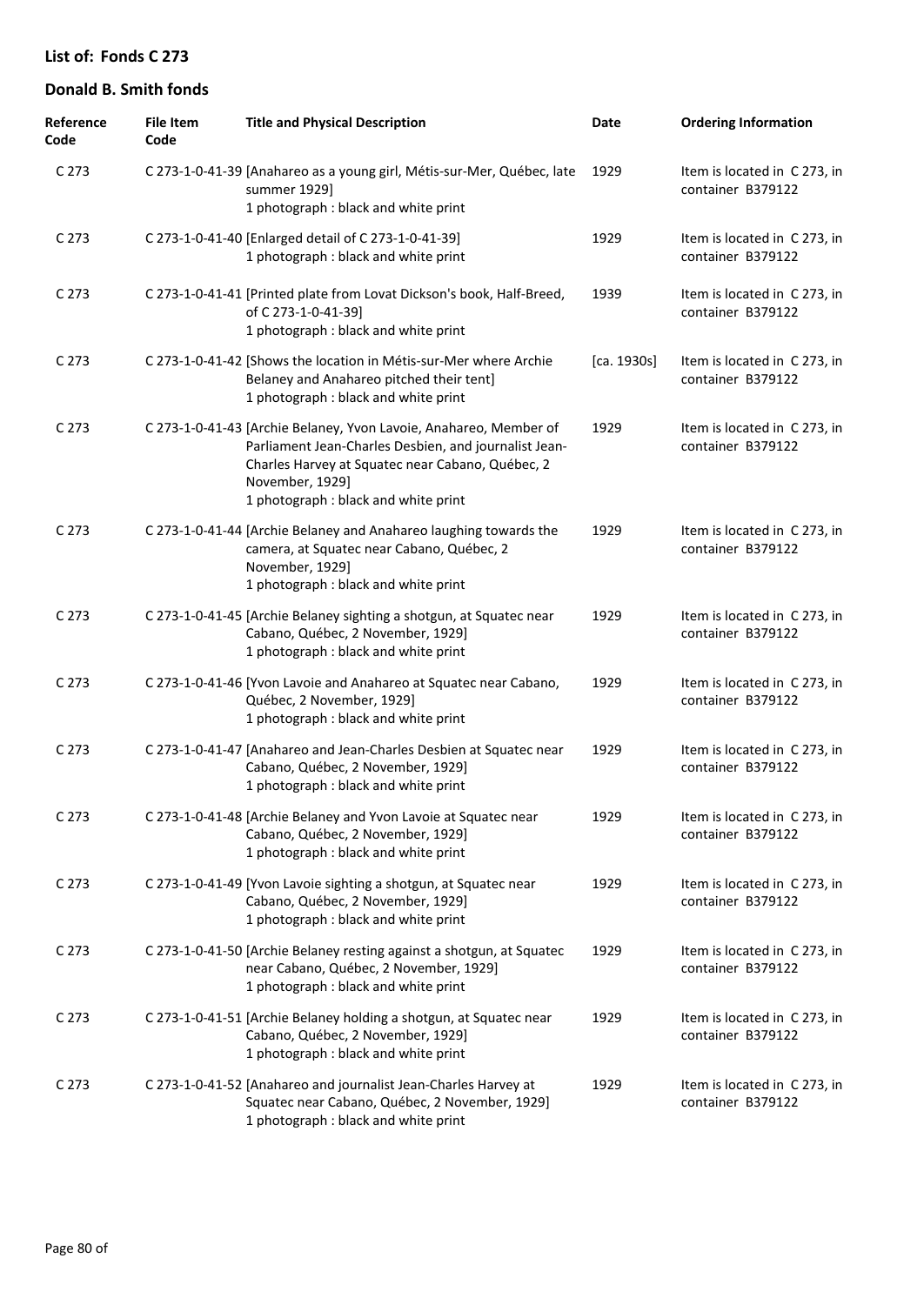| Reference<br>Code | <b>File Item</b><br>Code | <b>Title and Physical Description</b>                                                                                                                                                                                                                                          | Date                | <b>Ordering Information</b>                       |
|-------------------|--------------------------|--------------------------------------------------------------------------------------------------------------------------------------------------------------------------------------------------------------------------------------------------------------------------------|---------------------|---------------------------------------------------|
| C <sub>273</sub>  |                          | C 273-1-0-41-53 [Archie Belaney, Anahareo, and Wilfred Levesque<br>before one of the wigwams that Archie Belaney set up<br>near Squatec near Cabano, Québec, 2 November,<br>1929]<br>1 photograph : black and white print                                                      | [ca. 1929-<br>1930] | Item is located in C273, in<br>container B379122  |
| C <sub>273</sub>  |                          | C 273-1-0-41-54 [Archie Belaney standing before the wigwams that he<br>had set up near Squatec near Cabano, Québec, spring<br>1929 or 1930]<br>1 photograph : black and white print                                                                                            | [ca. 1929-<br>1930] | Item is located in C273, in<br>container B379122  |
| C <sub>273</sub>  |                          | C 273-1-0-41-55 [Anahareo standing before the wigwams that Archie<br>Belaney set up near Squatec near Cabano, Québec,<br>spring 1929 or 1930]<br>1 photograph : black and white print                                                                                          | [ca. 1929-<br>1930] | Item is located in C 273, in<br>container B379122 |
| C <sub>273</sub>  |                          | C 273-1-0-41-56 [Eugene Pelletier, a Cabano restaurant owner, standing<br>before the wigwams that Archie Belaney set up near<br>Squatec near Cabano, Québec, spring 1929 or 1930]<br>1 photograph : black and white print                                                      | [ca. 1929-<br>1930] | Item is located in C 273, in<br>container B379122 |
| C <sub>273</sub>  |                          | C 273-1-0-41-57 [Eugene Pelletier, Monsignor Cyr, and Wilfred<br>Levesque standing before the wigwams that Archie<br>Belaney set up near Squatec near Cabano, Québec,<br>spring 1929 or 1930]<br>1 photograph : black and white print                                          | [ca. 1929-<br>1930] | Item is located in C273, in<br>container B379122  |
| C <sub>273</sub>  |                          | C 273-1-0-41-58 [The wigwams that Archie Belaney and Anahareo set<br>up near Squatec near Cabano, Québec, spring 1929 or<br>1930]<br>1 photograph : black and white print                                                                                                      | [ca. 1929-<br>1930] | Item is located in C273, in<br>container B379122  |
| C <sub>273</sub>  |                          | C 273-1-0-41-59 [Grey Owl, Anahareo and Lloyd Roberts at Cabano,<br>Québec, winter 1930]<br>1 photograph : black and white print                                                                                                                                               | 1930                | Item is located in C273, in<br>container B379122  |
| C <sub>273</sub>  |                          | C 273-1-0-41-60 [Grey Owl and Anahareo snowshoeing near Cabano,<br>Québec, winter 1930]<br>1 photograph : black and white print                                                                                                                                                | 1930                | Item is located in C273, in<br>container B379122  |
| C <sub>273</sub>  |                          | C 273-1-0-41-61 [Grey Owl and Anahareo returning to their cabin near<br>Cabano, Québec, winter 1930]<br>1 photograph : black and white print                                                                                                                                   | 1930                | Item is located in C 273, in<br>container B379122 |
| C <sub>273</sub>  |                          | C 273-1-0-41-62 [Cover from the March 1931 issue of the Illustrated<br>Canadian Forest and Outdoors, in which Grey Owl's<br>first magazine article entitled "Plea for Better<br>Understanding of Wild Life Conservation", was printed]<br>1 photograph : black and white print | 1931                | Item is located in C273, in<br>container B379122  |
| C <sub>273</sub>  | C 273-1-0-41-<br>62A     | Archie's winter dress [The drawing that appears in his<br>'Men of the Last Frontier']<br>1 file of textual records                                                                                                                                                             | 1931                | Item is located in C 273, in<br>container B379122 |
| C <sub>273</sub>  |                          | C 273-1-0-41-63 [Hand-beaded leather book cover of the New Year's<br>Day present for Lloyd Roberts]<br>1 photograph : black and white print                                                                                                                                    | [ca. 1931-<br>1932] | Item is located in C 273, in<br>container B379122 |
| C <sub>273</sub>  |                          | C 273-1-0-41-64 [Facepage of The Last Men of the Frontier hand<br>annotated by Grey Owl for Lloyd Roberts]<br>1 photograph : black and white print                                                                                                                             | [ca. 1931-<br>1932] | Item is located in C273, in<br>container B379122  |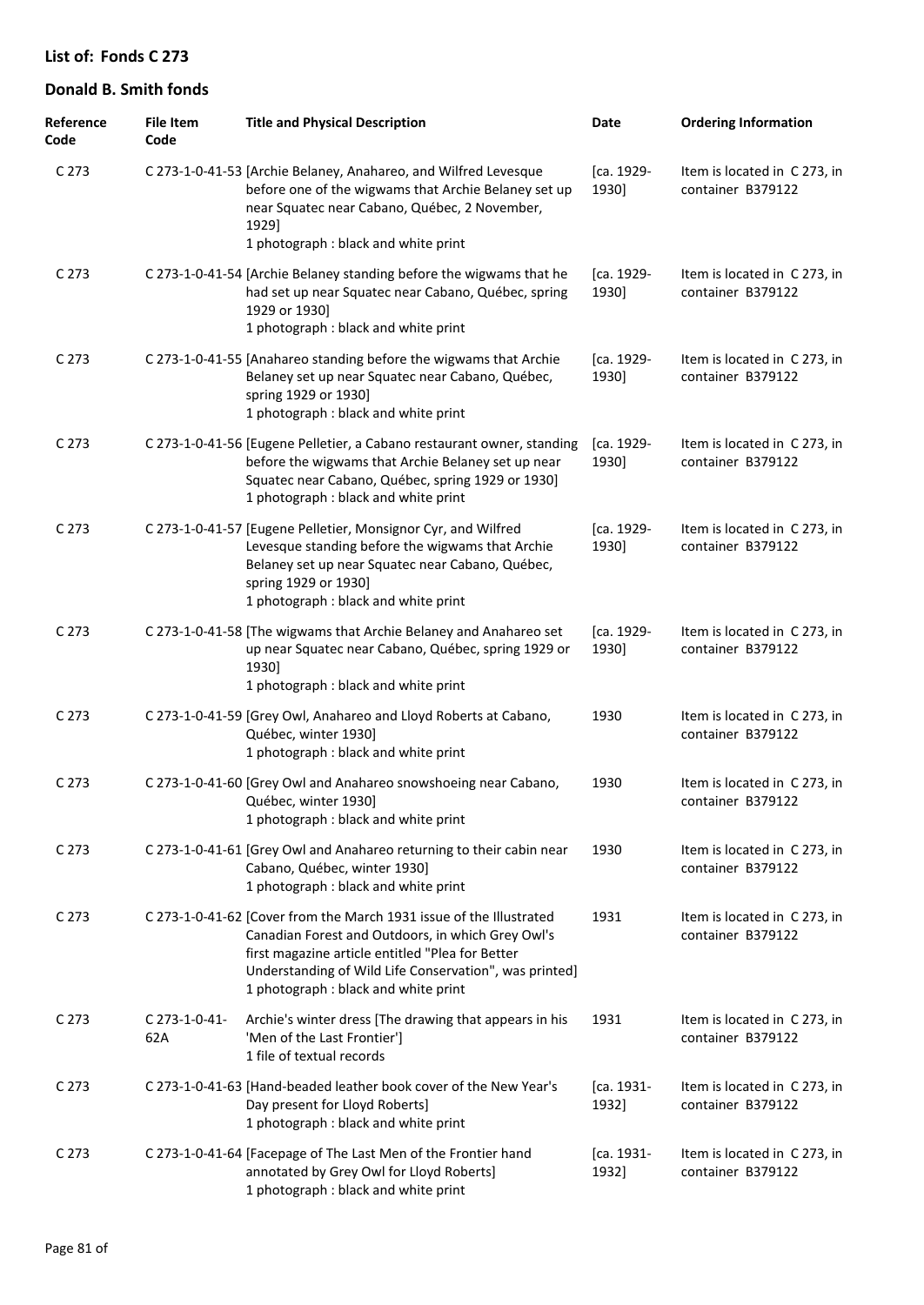| Reference<br>Code | <b>File Item</b><br>Code | <b>Title and Physical Description</b>                                                                                                                                                                           | Date        | <b>Ordering Information</b>                       |
|-------------------|--------------------------|-----------------------------------------------------------------------------------------------------------------------------------------------------------------------------------------------------------------|-------------|---------------------------------------------------|
| C 273             |                          | C 273-1-0-42-1 [Publicity photograph of Grey Owl at Riding Mountain<br>National Park and autographed to Lloyd Roberts;<br>image taken by W.J. Oliver]<br>1 photograph : black and white print                   | 1931        | Item is located in C 273, in<br>container B379122 |
| C 273             | C 273-1-0-42-3           | [Grey Owl at Riding Mountain National Park]<br>1 photograph : black and white print                                                                                                                             | 1931        | Item is located in C 273, in<br>container B379122 |
| C <sub>273</sub>  | C 273-1-0-42-4           | [Enlarged detail of C 273-1-0-42-3 but the image is<br>attributed to have been taken in Prince Albert National<br>Park in September 1935]<br>1 photograph : black and white print                               | 1935        | Item is located in C 273, in<br>container B379122 |
| C 273             | C 273-1-0-42-5           | [Grey Owl posing with a paddle at Riding Mountain<br>National Park]<br>1 photograph : black and white print                                                                                                     | 1931        | Item is located in C 273, in<br>container B379122 |
| C 273             | C 273-1-0-42-6           | [Grey Owl with a beaver kit sleeping on his shoulder,<br>Riding Mountain National Park, image taken by W.J.<br>Oliver]<br>1 photograph : black and white print                                                  | 1931        | Item is located in C273, in<br>container B379122  |
| C 273             | C 273-1-0-42-7           | [Grey Owl posing with a canoe and paddle at Riding<br><b>Mountain National Park]</b><br>1 photograph : black and white print                                                                                    | 1931        | Item is located in C273, in<br>container B379122  |
| C 273             | C 273-1-0-42-8           | [Grey Owl and Lloyd Roberts in conversation, Riding<br>Mountain National Park, autumn 1931]<br>1 photograph : black and white print                                                                             | 1931        | Item is located in C 273, in<br>container B379122 |
| C 273             | C 273-1-0-42-9           | [Anahareo and Lloyd Roberts in conversation, Riding<br>Mountain National Park, autumn 1931]<br>1 photograph : black and white print                                                                             | 1931        | Item is located in C 273, in<br>container B379122 |
| C 273             |                          | C 273-1-0-42-10 [H.U. Green ("Tony Lascelles"), Grey Owl, Anahareo,<br>and Sir Charles G. D. Roberts at Riding Mountain<br>National Park, mid-October 1931]<br>1 photograph : black and white print             | 1931        | Item is located in C 273, in<br>container B379122 |
| C 273             |                          | C 273-1-0-42-11 [Grey Owl, Sir Charles G. D. Roberts, Anahareo, and<br>Lloyd Roberts at Riding Mountain National Park, mid-<br>October 1931]<br>1 photograph : black and white print                            | 1931        | Item is located in C 273, in<br>container B379122 |
| C <sub>273</sub>  |                          | C 273-1-0-42-12 [Grey Owl smiling at the camera while bottle feeding a<br>pair of moose calves, Riding Mountain National Park]<br>1 photograph : black and white print                                          | [ca. 1931]  | Item is located in C273, in<br>container B379122  |
| C <sub>273</sub>  |                          | C 273-1-0-42-13 [Grey Owl bottle-feeding a beaver kit, Riding Mountain<br>National Park; the image is a duplicate of C 273-1-0-38-<br>4 and attributed to W. J. Oliver]<br>1 photograph : black and white print | [ca. 1931]  | Item is located in C 273, in<br>container B379122 |
| C 273             |                          | C 273-1-0-42-14 [Grey Owl with Jellyroll, taken by W. J. Oliver; the<br>image is a duplicate of C 273-1-0-38-3]<br>1 photograph : black and white print                                                         | [ca. 1930s] | Item is located in C 273, in<br>container B379122 |
| C 273             |                          | C 273-1-0-42-15 [Grey Owl with Jellyroll and her lodge inside Beaver<br>Lodge, Prince Albert National Park]<br>1 photograph : black and white print                                                             | [ca. 1930s] | Item is located in C 273, in<br>container B379122 |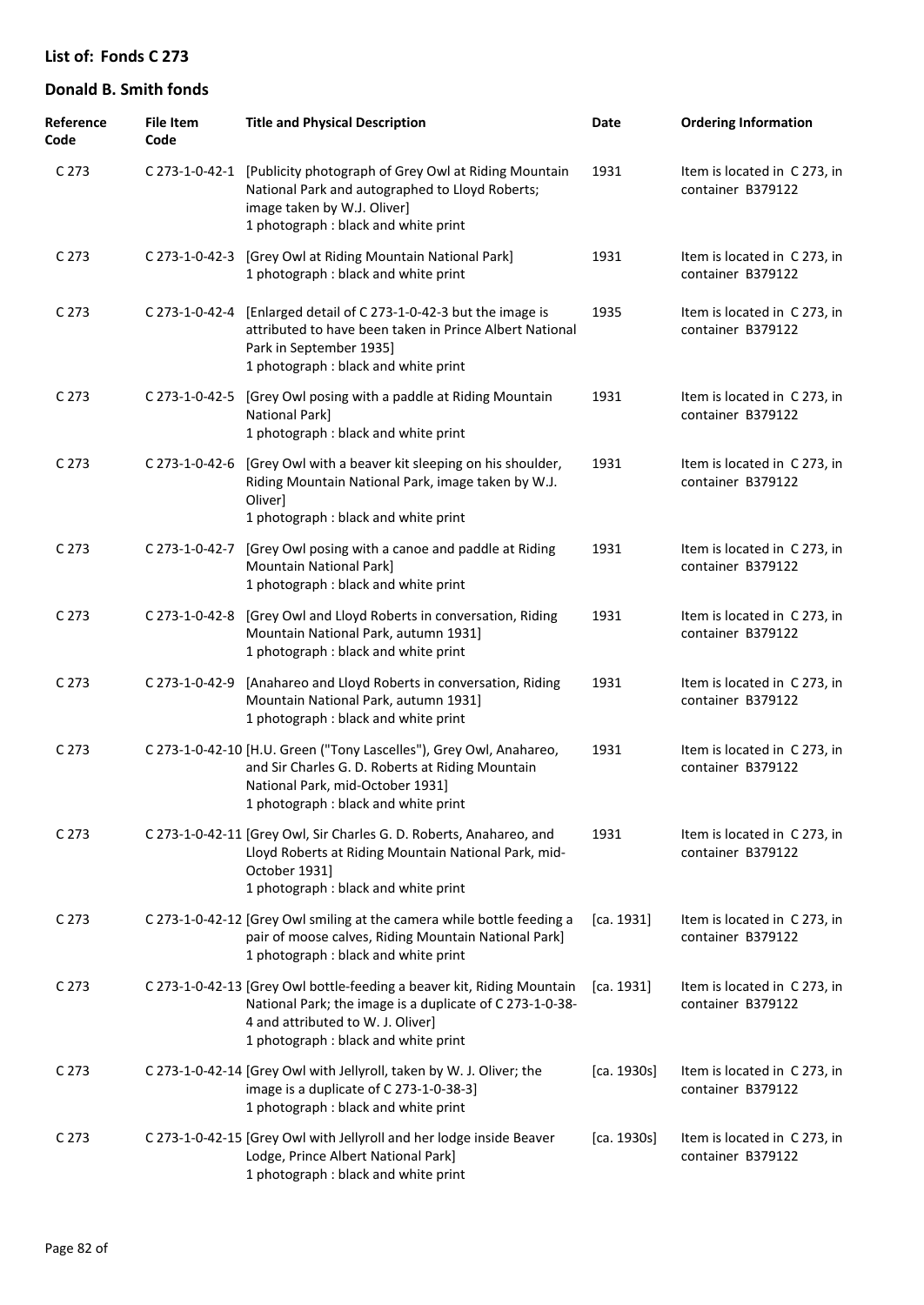| Reference<br>Code | <b>File Item</b><br>Code | <b>Title and Physical Description</b>                                                                                                                                                                                                                | Date                         | <b>Ordering Information</b>                       |
|-------------------|--------------------------|------------------------------------------------------------------------------------------------------------------------------------------------------------------------------------------------------------------------------------------------------|------------------------------|---------------------------------------------------|
| C <sub>273</sub>  |                          | C 273-1-0-42-16 [Grey Owl standing in a canoe, probably at Lake<br>Ajawaan, Prince Albert National Park]<br>1 photograph : black and white print                                                                                                     | [ca. 1930s]                  | Item is located in C273, in<br>container B379122  |
| C <sub>273</sub>  |                          | C 273-1-0-42-17 [Grey Owl smiling at the camera while bottle feeding a<br>pair of moose calves, Riding Mountain National Park;<br>the image is a duplicate of C 273-1-0-42-12]<br>1 photograph : black and white print                               | [ca. 1930s]                  | Item is located in C273, in<br>container B379122  |
| C <sub>273</sub>  |                          | C 273-1-0-42-18 [Grey Owl with a beaver kit sleeping on his shoulder,<br>Riding Mountain National Park, image taken by W. J.<br>Oliver; the image is a much darker duplicate of C 273-<br>$1 - 0 - 42 - 6$ ]<br>1 photograph : black and white print | 1931                         | Item is located in C 273, in<br>container B379122 |
| C <sub>273</sub>  |                          | C 273-1-0-42-19 Grey Owl's cabin, Ajawaan Lake, Prince Albert National<br>Park<br>1 photograph : black and white print                                                                                                                               | $\left[$ ca. 1930s $\right]$ | Item is located in C 273, in<br>container B379122 |
| C <sub>273</sub>  |                          | C 273-1-0-42-20 Grey Owl and his beaver at Prince Albert National Park,<br>Saskatchewan<br>1 photograph : black and white print                                                                                                                      | [ca. 1930s]                  | Item is located in C273, in<br>container B379122  |
| C <sub>273</sub>  |                          | C 273-1-0-42-21 [Tom Lamb, who started a muskrat conservation<br>program in Northern Manitoba, with two unidentified<br><b>Natives</b><br>1 photograph : black and white print                                                                       | [ca. 1930s]                  | Item is located in C 273, in<br>container B379122 |
| C <sub>273</sub>  | C 273-1-0-43-1           | [Ivy Holmes, who Archie Belaney married in February<br>of 1917. From a newspaper photograph of late April of<br>1938]<br>1 photograph : black and white print                                                                                        | 1938                         | Item is located in C 273, in<br>container B379122 |
| C <sub>273</sub>  | C 273-1-0-43-2           | [T. Eaton Company Queen Street store, Mens'<br>Furnishings Department, where Archie Belaney worked<br>upon arrival in Canada]<br>1 photograph : black and white print                                                                                | [ca. 1905]                   | Item is located in C 273, in<br>container B379122 |
| C <sub>273</sub>  |                          | C 273-1-0-43-3 [T. Eaton Company Queen Street store, Mens'<br>Furnishings Department, where Archie Belaney worked<br>upon arrival in Canada]<br>1 photograph : black and white print                                                                 | 1903                         | Item is located in C273, in<br>container B379122  |
| C <sub>273</sub>  | C 273-1-0-43-4           | [Poling canoes on the Albany River during the James<br>Bay Treaty tours]<br>1 photograph : black and white print                                                                                                                                     | 1906                         | Item is located in C273, in<br>container B379122  |
| C <sub>273</sub>  | C 273-1-0-43-5           | [Portaging supplies during the Treaty Nine Tours]<br>1 photograph : black and white print                                                                                                                                                            | 1906                         | Item is located in C 273, in<br>container B379122 |
| C <sub>273</sub>  | C 273-1-0-43-6           | [A meeting of the Hudson's Bay Company and<br>Revellion Frere canoes on Suicide River during the<br>James Bay Treaty tours]<br>1 photograph : black and white print                                                                                  | 1906                         | Item is located in C 273, in<br>container B379122 |
| C <sub>273</sub>  | C 273-1-0-43-7           | [Map of central Canada showing Archie Belaney's<br>travels in northern Ontario and Québec]<br>1 photograph : black and white print                                                                                                                   | [ca. 1900s]                  | Item is located in C 273, in<br>container B379122 |
| C <sub>273</sub>  | C 273-1-0-43-8           | [Looking north from Bear Island, Lake Temagami]<br>1 photograph : black and white print                                                                                                                                                              | 1930                         | Item is located in C273, in<br>container B379122  |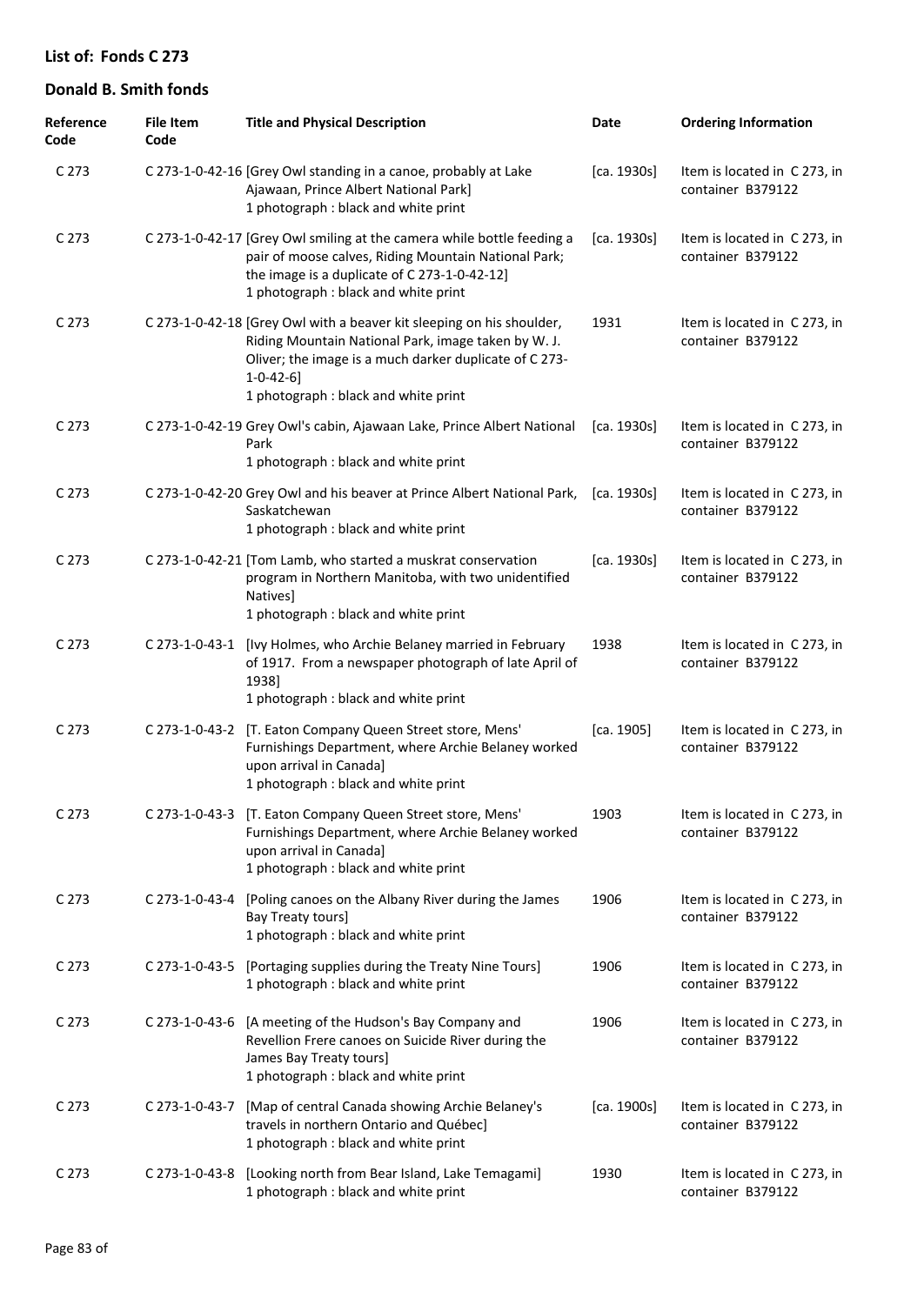| Reference<br>Code | <b>File Item</b><br>Code | <b>Title and Physical Description</b>                                                                                                                                                                                                                                                                         | Date                | <b>Ordering Information</b>                       |
|-------------------|--------------------------|---------------------------------------------------------------------------------------------------------------------------------------------------------------------------------------------------------------------------------------------------------------------------------------------------------------|---------------------|---------------------------------------------------|
| C 273             | C 273-1-0-43-9           | [John Egwuna and his family with Maggie Petrant, Lake<br>Temagami]<br>1 photograph : black and white print                                                                                                                                                                                                    | [ca. 1905]          | Item is located in C 273, in<br>container B379122 |
| C 273             | $C$ 273-1-0-43-          | Sunday Dispatch article from London, England<br>concerning a sample of Grey Owl's handwriting taken<br>from his exercise book and from his book "The Men of<br>the Last Frontier" (published Paril 18, 1938)<br>1 file of textual records                                                                     | 1938                | Item is located in C 273, in<br>container B379122 |
| C 273             |                          | C 273-1-0-43-10 [The Temagami Inn or Temagami Lodge; after Dan<br>O'Connor built it upon the arrival of the Railway in<br>1905, Archie Belaney got his first job there]<br>1 photograph : black and white print                                                                                               | [ca. 1910s]         | Item is located in C 273, in<br>container B379122 |
| C 273             |                          | C 273-1-0-43-11 [Old Misabi and "Temagami Ned" White Bear, also<br>known as "Both Ends of the Day"]<br>1 photograph : black and white print                                                                                                                                                                   | [ca. 1910-<br>1920] | Item is located in C 273, in<br>container B379122 |
| C 273             |                          | C 273-1-0-43-12 [Fire rangers' hall, Bear Island, Lake Temagami, where<br>Archie Belaney married Angele Egwuna in August<br>1910]<br>1 photograph : black and white print                                                                                                                                     | [ca. 1910s]         | Item is located in C 273, in<br>container B379122 |
| C 273             |                          | C 273-1-0-43-13 [Treaty payment day on Bear Island, showing Chief<br>Francois White Bear, successor Chief Alec Paul, John<br>Egwuna, Angele and Agnes Belaney]<br>1 photograph : black and white print                                                                                                        | 1913                | Item is located in C 273, in<br>container B379122 |
| C 273             |                          | C 273-1-0-43-14 [Treaty payment day on Bear Island, showing Chief<br>Francois White Bear, successor Chief Alec Paul, John<br>Egwuna, Angele and Agnes Belaney]<br>1 photograph : black and white print                                                                                                        | 1913                | Item is located in C 273, in<br>container B379122 |
| C <sub>273</sub>  |                          | C 273-1-0-43-15 [Temagami postmaster Hamm with Angele and Agnes<br>Belaney, summer 1912]<br>1 photograph : black and white print                                                                                                                                                                              | 1912                | Item is located in C 273, in<br>container B379122 |
| C 273             | C 273-1-0-43-<br>15A     | Grey Owl - City Shop Assistant or Red Indian? Long-<br>hidden manuscript believed to be his own story of his<br>dream of life in the wilds and the early hardships he<br>endured as a tenderfoot. Mystery Woman Brings It To<br>The Sunday Dispatch' by Howard French (April 24)<br>1 file of textual records | 1934                | Item is located in C 273, in<br>container B379122 |
| C 273             | C 273-1-0-43-<br>15B     | An Old Hastonian amongst the Indians (newspaper<br>article featured in The Houstonian in July of 1914)<br>1 file of textual records                                                                                                                                                                           | 1914                | Item is located in C 273, in<br>container B379122 |
| C <sub>273</sub>  |                          | C 273-1-0-43-16 [View of Bear River, Nova Scotia, where Archie Belaney<br>passed through on-route to Digby to join the Canadian<br>Expeditionary Force on 6 May 1915]<br>1 photograph : black and white print                                                                                                 | [ca. 1890]          | Item is located in C 273, in<br>container B379122 |
| C 273             |                          | C 273-1-0-43-17 [Micmac Natives canoeing on the Bear River, Nova<br>Scotia]<br>1 photograph : black and white print                                                                                                                                                                                           | [ca. 1890]          | Item is located in C 273, in<br>container B379122 |
| C <sub>273</sub>  |                          | C 273-1-0-43-18 [Arial view of Digby, Nova Scotia, where Archie<br>Belaney joined the Canadian Expeditionary Force on 6<br>May 1915]<br>1 photograph : black and white print                                                                                                                                  | 1946                | Item is located in C 273, in<br>container B379122 |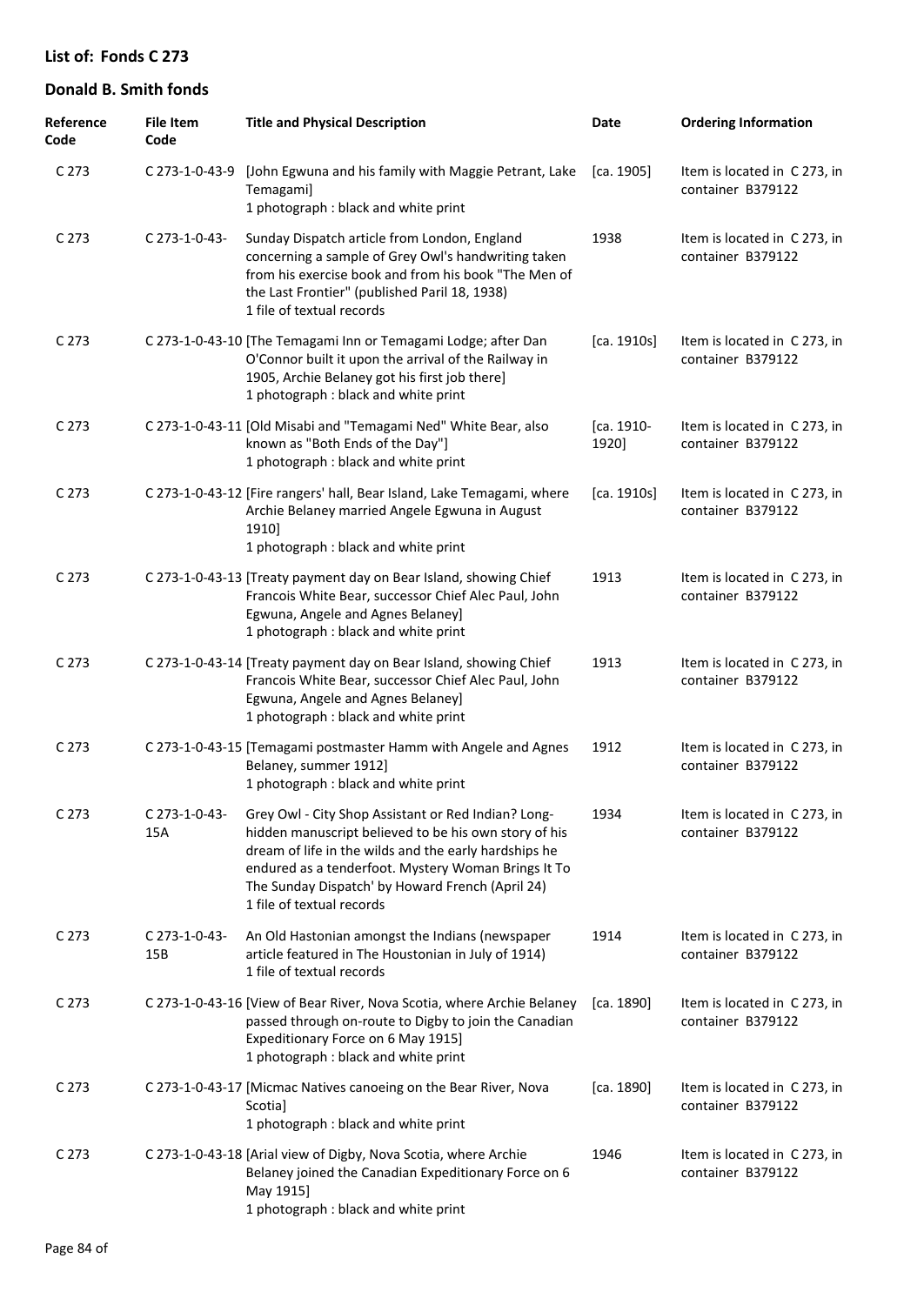| Reference<br>Code | <b>File Item</b><br>Code | <b>Title and Physical Description</b>                                                                                                                                                                                                             | Date        | <b>Ordering Information</b>                       |
|-------------------|--------------------------|---------------------------------------------------------------------------------------------------------------------------------------------------------------------------------------------------------------------------------------------------|-------------|---------------------------------------------------|
| C <sub>273</sub>  |                          | C 273-1-0-43-19 [Corporal Archie Belaney in his Canadian Expeditionary<br>Force uniform before his aunts' house, 11 Upper Glen<br>Road, Hastings, England, August 1915]<br>1 photograph : black and white print                                   | 1915        | Item is located in C 273, in<br>container B379122 |
| C <sub>273</sub>  |                          | C 273-1-0-44-1 [Publicity photograph of Grey Owl during the second<br>British tour in the winter of 1937]<br>1 photograph : black and white print                                                                                                 | 1937        | Item is located in C 273, in<br>container B379122 |
| C <sub>273</sub>  |                          | C 273-1-0-44-2 [Publicity photograph of "Grey Owl, the famous<br>Canadian Indian author pictured in London" during the<br>second British tour, September 1937]<br>1 photograph : black and white print                                            | 1937        | Item is located in C 273, in<br>container B379122 |
| C <sub>273</sub>  | C 273-1-0-44-3           | [Grey Owl and Yvonne seated with the officers of the<br>ship going or returning from the second British tour]<br>1 photograph : black and white print                                                                                             | 1937        | Item is located in C273, in<br>container B379122  |
| C <sub>273</sub>  | C 273-1-0-44-4           | [Grey Owl speaking into a microphone, with Yvonne on<br>his left, during a radio broadcast, probably during his<br>1938 North American Tour]<br>1 photograph : black and white print                                                              | 1938        | Item is located in C 273, in<br>container B379122 |
| C <sub>273</sub>  | C 273-1-0-44-5           | [Jack Miner, Yvonne, a smiling Grey Owl, and Annie<br>McIntyre (Director, Special Activities, Windsor Public<br>School System) during a visit to Manly Miner,<br>Kingsville, Ontario, mid-February 1938]<br>1 photograph : black and white print  | 1938        | Item is located in C273, in<br>container B379122  |
| C 273             | C 273-1-0-44-6           | [Grey Owl opening fan mail at the office of his<br>publisher, Macmillan of Canada Limited, 70 Bond<br>Street, Toronto, Ontario, early 1938]<br>1 photograph : black and white print                                                               | 1938        | Item is located in C 273, in<br>container B379122 |
| C <sub>273</sub>  | C 273-1-0-44-7           | [Grey Owl visiting the seriously ill Ojibwa youth Gerald<br>Johnston in Nicholls Hospital, Peterborough, Ontario,<br>11 March 1938; taken by Jack Peterson, Peterborough<br>Examiner staff photographer]<br>1 photograph : black and white print  | 1938        | Item is located in C 273, in<br>container B379122 |
| C <sub>273</sub>  |                          | C 273-1-0-44-8 Big White Owl, a Delaware Indian from Ontario who<br>met Grey Owl in Toronto<br>1 photograph : black and white print                                                                                                               | 1936        | Item is located in C 273, in<br>container B379122 |
| C <sub>273</sub>  | $C$ 273-1-0-44-9         | [One of the last photographs of Grey Owl, taken at his<br>introduction to the Toronto Indian Council Club, at Dr.<br>John Sussmuth's home, 177 Lakeshore Road, Toronto,<br>12 March 1938]<br>1 photograph : black and white print                 | 1938        | Item is located in C273, in<br>container B379122  |
| C <sub>273</sub>  |                          | C 273-1-0-44-10 [One of the last photographs of Grey Owl, taken at his<br>introduction to the Toronto Indian Council Club, at Dr.<br>John Sussmuth's home, 177 Lakeshore Road, Toronto,<br>12 March 1938]<br>1 photograph : black and white print | 1938        | Item is located in C 273, in<br>container B379122 |
| C <sub>273</sub>  |                          | C 273-1-0-44-11 Circular advertising Grey Owl's lecture at Massy Hall,<br>26 March 1938<br>1 photograph: black and white print                                                                                                                    | 1938        | Item is located in C 273, in<br>container B379122 |
| C <sub>273</sub>  |                          | C 273-1-0-44-12 [Publicity photograph of Grey Owl]<br>1 photograph : black and white print                                                                                                                                                        | [ca. 1930s] | Item is located in C 273, in<br>container B379122 |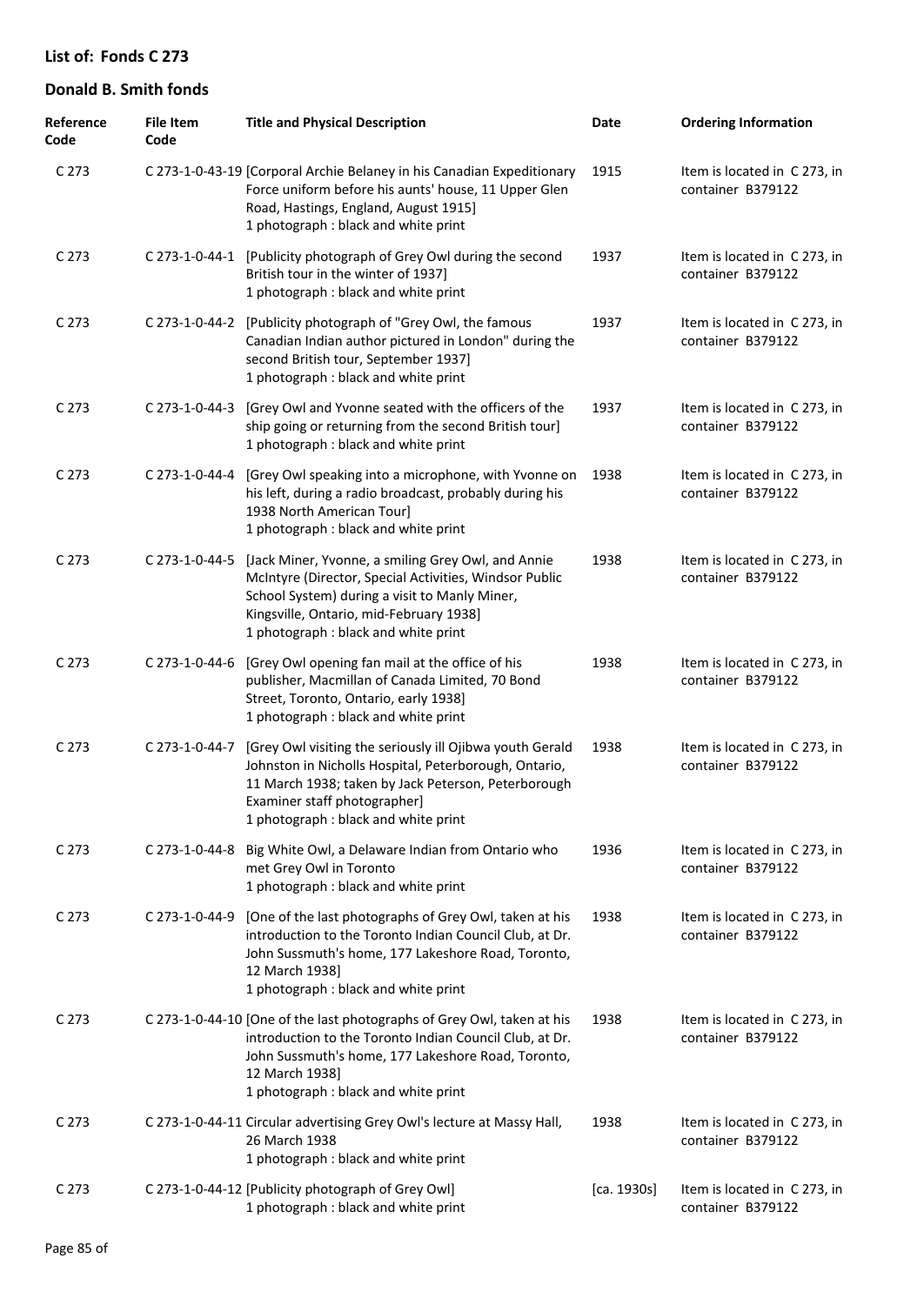| Reference<br>Code | <b>File Item</b><br>Code | <b>Title and Physical Description</b>                                                                                                                                                                                                                           | Date        | <b>Ordering Information</b>                       |
|-------------------|--------------------------|-----------------------------------------------------------------------------------------------------------------------------------------------------------------------------------------------------------------------------------------------------------------|-------------|---------------------------------------------------|
| C 273             |                          | C 273-1-0-44-13 [Duplicate of C 273-1-0-44-12]<br>1 photograph : black and white print                                                                                                                                                                          | [ca. 1930s] | Item is located in C273, in<br>container B379122  |
| C <sub>273</sub>  |                          | C 273-1-0-44-14 [Mrs. Winters holding Dawn at Grey Owl's funeral in<br>Prince Albert, Saskatchewan, late April 1938]<br>1 photograph : black and white print                                                                                                    | 1938        | Item is located in C273, in<br>container B379122  |
| C <sub>273</sub>  |                          | C 273-1-0-44-15 [Johnny Jero, raised by Edith Langevin, on the<br>Biscotasing station platform]<br>1 photograph : black and white print                                                                                                                         | [ca. 1940]  | Item is located in C273, in<br>container B379122  |
| C <sub>273</sub>  |                          | C 273-1-0-44-16 [Agnes, Angele, and Flora Belaney]<br>1 photograph : black and white print                                                                                                                                                                      | [ca. 1938]  | Item is located in C273, in<br>container B379122  |
| C <sub>273</sub>  |                          | C 273-1-0-44-17 ["Grey Owl Death May Bring Suit, Temagami Woman<br>Says She Went Through Wedding With Well-Known<br>Naturalist", North Bay Nugget, 13 April 1938, pg. 1]<br>1 photograph : black and white print                                                | 1938        | Item is located in C273, in<br>container B379122  |
| C <sub>273</sub>  | C 273-1-0-44-<br>17A     | Newspaper clipping entitled "Strange Tales of Grey<br>Owl's Life in Britain" featured in The Sunday Express<br>(London, England) on April 24, 1936<br>1 file of textual records                                                                                 | 1936        | Item is located in C273, in<br>container B379122  |
| C <sub>273</sub>  |                          | C 273-1-0-44-18 [North Bay Nugget Reporter Dick Jackson with Nugget<br>City Editor Ed Bunyan who did not run Britt Jessup's<br>story about Grey Owl's true identity until after<br>Belaney's death]<br>1 photograph : black and white print                     | 1939        | Item is located in C273, in<br>container B379122  |
| C 273             | C 273-1-0-44-<br>18A     | Newspaper clipping entitled "Early Friend of Grey Owl<br>Tells of Experience With Noted Naturalist" featured in<br>The Chapleau Post on April 22, 1938<br>1 file of textual records                                                                             | 1938        | Item is located in C273, in<br>container B379122  |
| C <sub>273</sub>  | C 273-1-0-44-<br>18B     | Newspaper clipping entitled "Woman Says 'He's<br>Belaney or I'll Eat My Hat" featured in the Hastings<br>Observer on April 23, 1938<br>1 file of textual records                                                                                                | 1938        | Item is located in C 273, in<br>container B379122 |
| C <sub>273</sub>  | C 273-1-0-44-<br>18C     | Duplicate copy of C 273-1-0-43-15A<br>1 file of textual records                                                                                                                                                                                                 | 1938        | Item is located in C 273, in<br>container B379122 |
| C <sub>273</sub>  | C 273-1-0-44-<br>18D     | [Article clipping entitled "Grey Owl. Recollections of<br>His Boyhood" by Margaret McCormick who was the<br>sister of Archie Belaney's best friend in Hastings<br>(George) published on April 30, 1938]<br>1 file of textual records                            | 1938        | Item is located in C 273, in<br>container B379122 |
| C <sub>273</sub>  | C 273-1-0-44-<br>18E     | Newspaper clipping entitled "Grey Owl's Deception<br>Led to Strong Hate of All Civilization" featured in The<br>North Bay Nugget on January 22, 1940<br>1 file of textual records                                                                               | 1940        | Item is located in C 273, in<br>container B379122 |
| C 273             |                          | C 273-1-0-44-19 [Paul Chester, Ontario guide and Grey Owl lecturer,<br>with the children of St. Paul's School, Hastings,<br>England, during Grey Owl Week celebrating the<br>centenary of his birth, 19 September 1988]<br>1 photograph : black and white print | 1988        | Item is located in C273, in<br>container B379122  |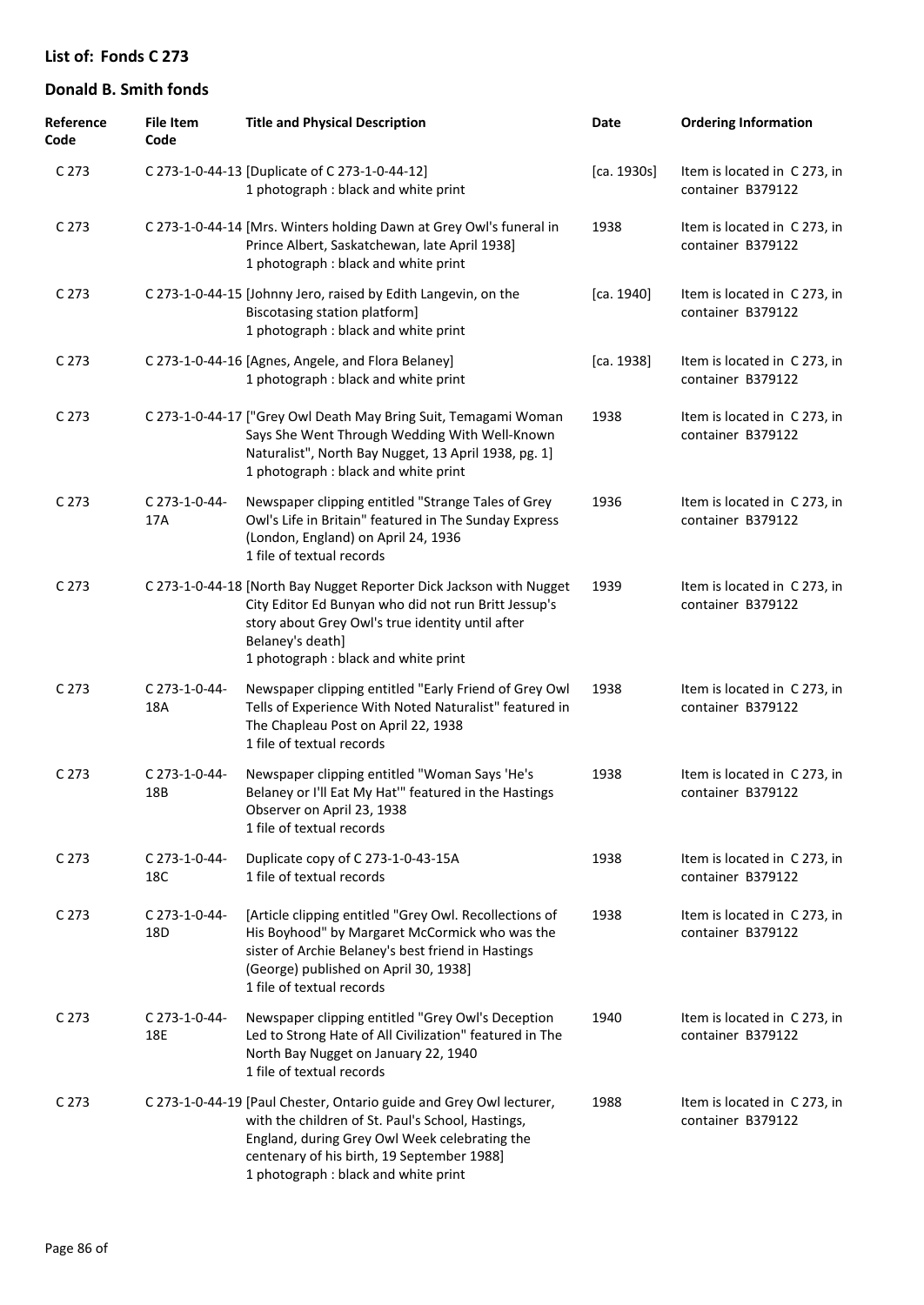| Reference<br>Code | <b>File Item</b><br>Code | <b>Title and Physical Description</b>                                                                                                                                                                                                      | Date                | <b>Ordering Information</b>                       |
|-------------------|--------------------------|--------------------------------------------------------------------------------------------------------------------------------------------------------------------------------------------------------------------------------------------|---------------------|---------------------------------------------------|
| C 273             | C 273-1-0-44-<br>19A     | Newspaper clipping entitled "Celebrating our Indian<br>son" featured in the Hastings and St. Leonard's<br>Observer on September 22, 1988<br>1 file of textual records                                                                      | 1988                | Item is located in C 273, in<br>container B379122 |
| C 273             |                          | C 273-1-0-45-1 [A smiling Grey Owl arriving at the Southampton<br>Docks, England, 17 October 1935]<br>1 photograph : black and white print                                                                                                 | 1935                | Item is located in C273, in<br>container B379122  |
| C 273             | C 273-1-0-45-2           | [Newspaper image of Grey Owl walking down a street,<br>dressed in a tie and buckskin; image appeared in<br>Cavalcade, 23 April 1938, and Glasgow Bulletin and<br>Scots Pictorial, 23 October 1935]<br>1 photograph : black and white print | 1935                | Item is located in C273, in<br>container B379122  |
| C 273             | C 273-1-0-45-3           | [Map showing the stops on Grey Owl's 1935-1936<br>British tour]<br>1 photograph : black and white print                                                                                                                                    | [ca. 1900s]         | Item is located in C 273, in<br>container B379122 |
| C 273             | C 273-1-0-45-4           | [Grey Owl with his publisher in England, Lovat Dickson,<br>near Ascot before starting his first British tour, October<br>1935]<br>1 photograph : black and white print                                                                     | 1935                | Item is located in C 273, in<br>container B379122 |
| C 273             | C 273-1-0-45-5           | [Grey Owl with Lord Sempill at Foyle's Literary<br>Luncheon at Grosvenor House, London, 24 October<br>1935]<br>1 photograph : black and white print                                                                                        | 1935                | Item is located in C 273, in<br>container B379122 |
| C 273             | C 273-1-0-45-6           | [Copy of British newspaper photograph, showing Grey<br>Owl's meeting with Princess Marie Louise]<br>1 photograph: black and white print                                                                                                    | 1935                | Item is located in C 273, in<br>container B379122 |
| C <sub>273</sub>  | C 273-1-0-45-7           | [Copy of British newspaper photograph, showing Grey<br>Owl's autograph session with Lovet Dickson<br>1 photograph : black and white print                                                                                                  | 1935                | Item is located in C 273, in<br>container B379122 |
| C <sub>273</sub>  |                          | C 273-1-0-45-8 [Copy of British newspaper photograph, from Grey<br>Owl's meeting with Lord Sempill]<br>1 photograph : black and white print                                                                                                | 1935                | Item is located in C 273, in<br>container B379122 |
| C 273             | C 273-1-0-45-9           | [Copy of British newspaper photograph, showing Grey<br>Owl's meeting with Lord Sempill]<br>1 photograph : black and white print                                                                                                            | 1935                | Item is located in C 273, in<br>container B379122 |
| C <sub>273</sub>  |                          | C 273-1-0-45-10 [Copy of British newspaper photograph, showing Grey<br>Owl's meeting with Lord Sempill]<br>1 photograph : black and white print                                                                                            | 1935                | Item is located in C 273, in<br>container B379122 |
| C 273             |                          | C 273-1-0-45-11 [Copy of British newspaper photograph, showing Grey<br>Owl's visit to Wigan]<br>1 photograph : black and white print                                                                                                       | [ca. 1935-<br>1936] | Item is located in C 273, in<br>container B379122 |
| C 273             |                          | C 273-1-0-45-12 [Copy of British newspaper photograph, showing Grey<br>Owl's visit to Edinburgh]<br>1 photograph : black and white print                                                                                                   | [ca. 1935-<br>1936] | Item is located in C273, in<br>container B379122  |
| C 273             |                          | C 273-1-0-45-13 [Copy of British newspaper photograph, showing Grey<br>Owl's visit to Bournemouth]<br>1 photograph : black and white print                                                                                                 | [ca. 1935-<br>1936] | Item is located in C 273, in<br>container B379122 |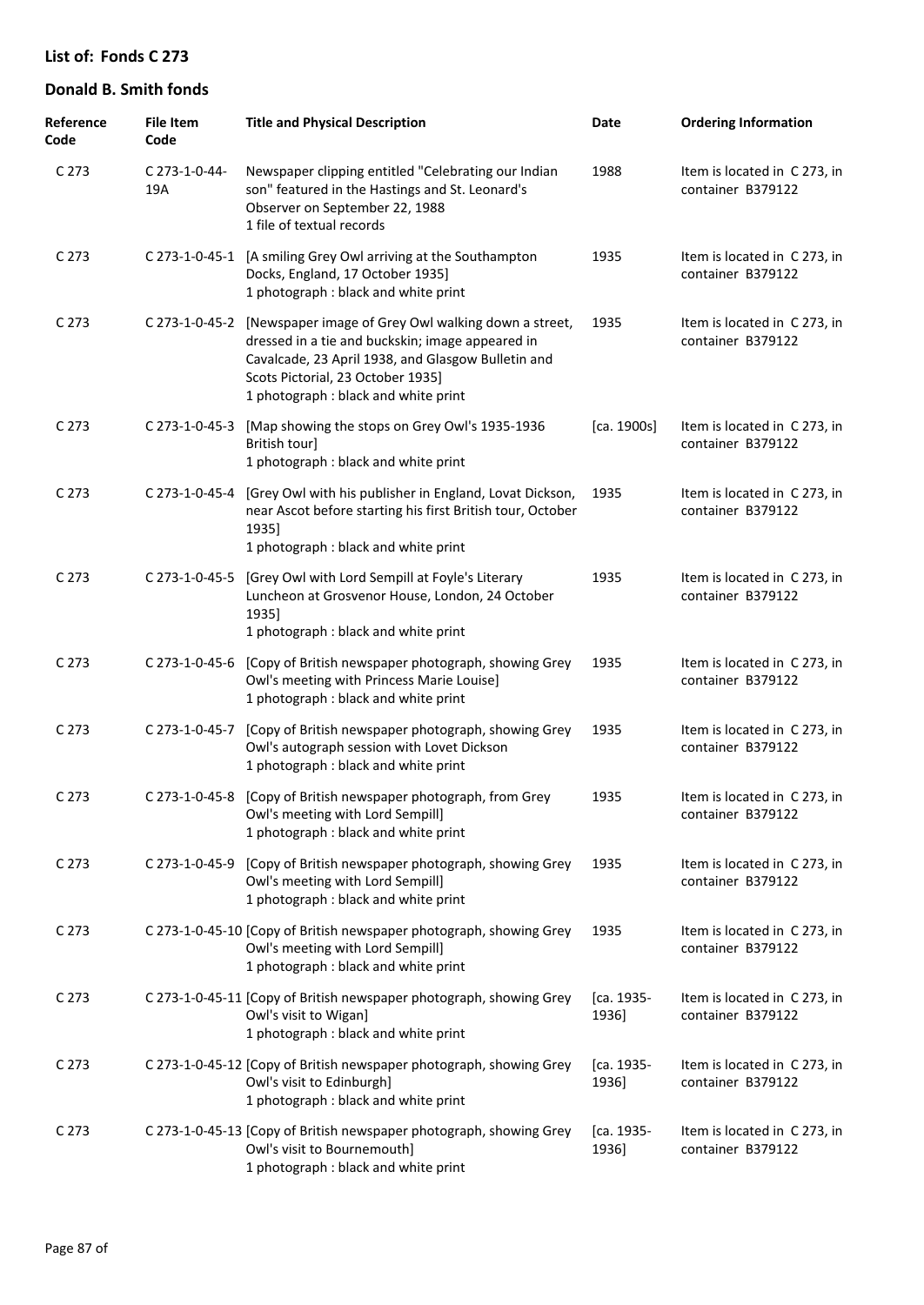| Reference<br>Code | <b>File Item</b><br>Code | <b>Title and Physical Description</b>                                                                                                                                                                                                                         | Date                | <b>Ordering Information</b>                       |
|-------------------|--------------------------|---------------------------------------------------------------------------------------------------------------------------------------------------------------------------------------------------------------------------------------------------------------|---------------------|---------------------------------------------------|
| C <sub>273</sub>  |                          | C 273-1-0-45-14 [Copy of British newspaper photograph, showing Grey<br>Owl's walking down a street, dressed in a tie and<br>buckskin]<br>1 photograph : black and white print                                                                                 | 1938                | Item is located in C 273, in<br>container B379122 |
| C <sub>273</sub>  |                          | C 273-1-0-45-15 [Copy of British newspaper photograph, showing Grey<br>Owl's walking down a street, dressed in a tie and<br>buckskin]<br>1 photograph : black and white print                                                                                 | 1938                | Item is located in C 273, in<br>container B379122 |
| C <sub>273</sub>  |                          | C 273-1-0-45-16 [Copy of British newspaper photograph, from Grey<br>Owl's meeting with John S. Clarke]<br>1 photograph : black and white print                                                                                                                | 1935                | Item is located in C273, in<br>container B379122  |
| C 273             |                          | C 273-1-0-45-17 [Copy of British newspaper photograph, showing Grey<br>Owl's publicity photograph from the first British tour]<br>1 photograph : black and white print                                                                                        | 1935                | Item is located in C273, in<br>container B379122  |
| C <sub>273</sub>  |                          | C 273-1-0-45-18 [Copy of British newspaper photograph, showing Grey<br>Owl's visit to Leeds]<br>1 photograph : black and white print                                                                                                                          | [ca. 1935-<br>1936] | Item is located in C 273, in<br>container B379122 |
| C 273             |                          | C 273-1-0-45-19 [Copy of British newspaper photograph, showing Grey<br><b>Owll</b><br>1 photograph : black and white print                                                                                                                                    | [ca. 1935-<br>1936] | Item is located in C273, in<br>container B379122  |
| C <sub>273</sub>  |                          | C 273-1-0-45-20 [Publicity photograph of Grey Owl in ceremonial dress,<br>taken during the first British tour]<br>1 photograph : black and white print                                                                                                        | 1935                | Item is located in C 273, in<br>container B379122 |
| C 273             |                          | C 273-1-0-45-21 [Full-length publicity photograph of Grey Owl in<br>ceremonial dress, taken during the first British tour]<br>1 photograph : black and white print                                                                                            | 1935                | Item is located in C273, in<br>container B379122  |
| C 273             |                          | C 273-1-0-45-22 [Close-up publicity photograph of Grey Owl in<br>ceremonial dress, taken by Howard Coster during the<br>first British tour]<br>1 photograph : black and white print                                                                           | 1935                | Item is located in C273, in<br>container B379122  |
| C 273             |                          | C 273-1-0-45-23 [C 273-1-0-45-22 used in an advertisement for his<br>Hastings appearance]<br>1 photograph : black and white print                                                                                                                             | 1935                | Item is located in C 273, in<br>container B379122 |
| C <sub>273</sub>  |                          | C 273-1-0-45-24 [Close-up publicity photograph of Grey Owl in<br>ceremonial dress, taken by Howard Coster during the<br>first British tour]<br>1 photograph : black and white print                                                                           | 1935                | Item is located in C273, in<br>container B379122  |
| C <sub>273</sub>  |                          | C 273-1-0-45-25 [Close-up publicity photograph of Grey Owl in<br>ceremonial dress, taken by Howard Coster during the<br>first British tour]<br>1 photograph : black and white print                                                                           | 1935                | Item is located in C 273, in<br>container B379122 |
| C <sub>273</sub>  |                          | C 273-1-0-45-26 [Grey Owl, with chairman and publisher Lovet Dickson,<br>autographing his books after speaking at the Sunday<br>Times Book Exposition, Dorland Hall, Lower Regent<br>Street, London, 7 November 1935]<br>1 photograph : black and white print | 1935                | Item is located in C 273, in<br>container B379122 |
| C 273             |                          | C 273-1-0-45-27 [Grey Owl meeting Princess Marie Louise at the<br>London Times Book Fair, 4 November 1935]<br>1 photograph : black and white print                                                                                                            | 1935                | Item is located in C 273, in<br>container B379122 |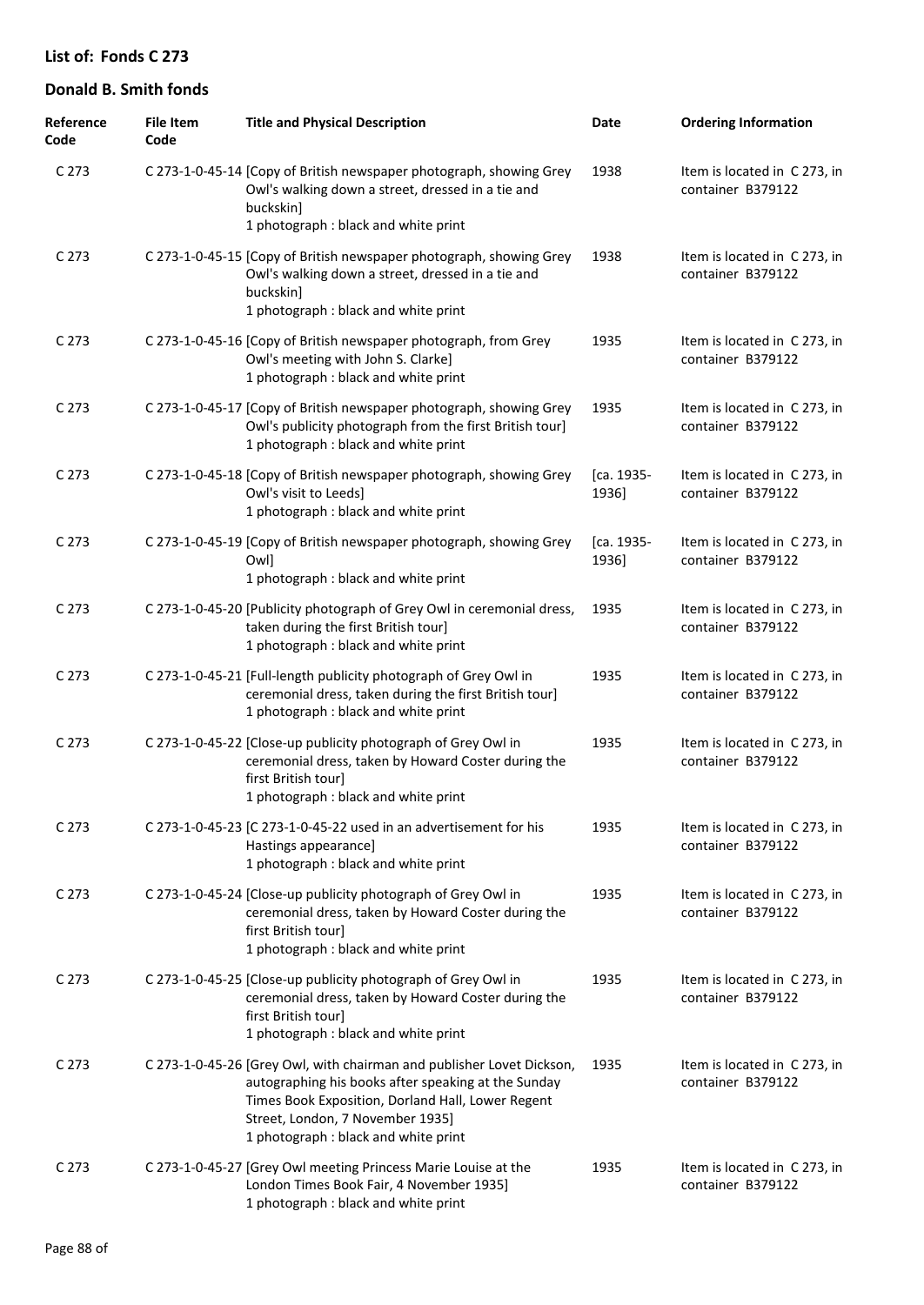| Reference<br>Code | <b>File Item</b><br>Code | <b>Title and Physical Description</b>                                                                                                                                                                                               | Date        | <b>Ordering Information</b>                       |
|-------------------|--------------------------|-------------------------------------------------------------------------------------------------------------------------------------------------------------------------------------------------------------------------------------|-------------|---------------------------------------------------|
| C 273             |                          | C 273-1-0-45-28 [Grey Owl with John S. Clarke at Glasgow, Scotland,<br>during the first British tour, 27 November 1935]<br>1 photograph : black and white print                                                                     | 1935        | Item is located in C273, in<br>container B379122  |
| C <sub>273</sub>  |                          | C 273-1-0-45-29 [Pen drawing of The Queen's Hotel and boardwalk,<br>Hastings, England]<br>1 photograph : black and white print                                                                                                      | [ca. 1930s] | Item is located in C273, in<br>container B379122  |
| C <sub>273</sub>  |                          | C 273-1-0-45-30 [Grey Owl before Shakespeare's house, Stratford-On-<br>Avon, February 1936]<br>1 photograph : black and white print                                                                                                 | 1936        | Item is located in C 273, in<br>container B379122 |
| C <sub>273</sub>  |                          | C 273-1-0-45-31 [Grey Owl, Laya Rotenberg (tour secretary), and Billy<br>Whitaker (tour manager) during the first British tour,<br>February 1936]<br>1 photograph : black and white print                                           | 1936        | Item is located in C 273, in<br>container B379122 |
| C <sub>273</sub>  |                          | C 273-1-0-45-32 [Laya Rotenberg (tour secretary), and Mrs. Betty<br>Somervill (tour driver) during the first British tour]<br>1 photograph : black and white print                                                                  | 1936        | Item is located in C 273, in<br>container B379122 |
| C <sub>273</sub>  |                          | C 273-1-0-45-33 ["Portrait of Grey Owl", painted by Sir John Lavery,<br>bought by Vincent Massey, and presented to the<br>National Gallery, Ottawa]<br>1 photograph : black and white print                                         | 1935        | Item is located in C 273, in<br>container B379122 |
| C <sub>273</sub>  |                          | C 273-1-0-46-A Newspaper clipping entitled "Grey Owl in Ontario"<br>featured in the Globe and Mail on April 23, 1938<br>1 file of textual records                                                                                   | 1938        | Item is located in C273, in<br>container B379122  |
| C <sub>273</sub>  | C 273-1-0-46-1           | [Woodville "Woody" Cowper, an acquaintance of<br>Archie Belaney in 1912 while a fire ranger at the<br>Mississauga Forest Reserve, in his pre-World War I<br>77th Militia Regiment uniforms]<br>1 photograph : black and white print | [ca. 1910s] | Item is located in C273, in<br>container B379122  |
| C <sub>273</sub>  | C 273-1-0-46-2           | [The earliest image of Archie Belaney in Canada, with<br>Jimmy Sanders, Donat Legace, Raphel Legace, and<br>Marie Woodworth, Biscotasing]<br>1 photograph : black and white print                                                   | 1913        | Item is located in C 273, in<br>container B379122 |
| C <sub>273</sub>  | C 273-1-0-46-3           | [Emily and "Gertie" Woodworth, Archie Belaney, Alice<br>and Madeline Woodworth, near Biscotasing]<br>1 photograph : black and white print                                                                                           | 1918        | Item is located in C 273, in<br>container B379122 |
| C 273             | C 273-1-0-46-4           | [Archie Belaney, with the Woodworth teenagers,<br>shortly after his return to Canada from World War I]<br>1 photograph : black and white print                                                                                      | [ca. 1920s] | Item is located in C 273, in<br>container B379122 |
| C <sub>273</sub>  |                          | C 273-1-0-46-5 [Duplicate of C 273-1-0-46-4]<br>1 photograph : black and white print                                                                                                                                                | [ca. 1920s] | Item is located in C 273, in<br>container B379122 |
| C <sub>273</sub>  | C 273-1-0-46-6           | [Emily and "Gertie" Woodworth, Archie Belaney, Emily<br>and Madeline Woodworth snowshoeing near<br>Biscotasing]<br>1 photograph : black and white print                                                                             | 1918        | Item is located in C273, in<br>container B379122  |
| C 273             | C 273-1-0-46-7           | ["Gertie" and Madeline(?) Woodworth with Archie<br>Belaney near Biscotasing]<br>1 photograph : black and white print                                                                                                                | 1918        | Item is located in C 273, in<br>container B379122 |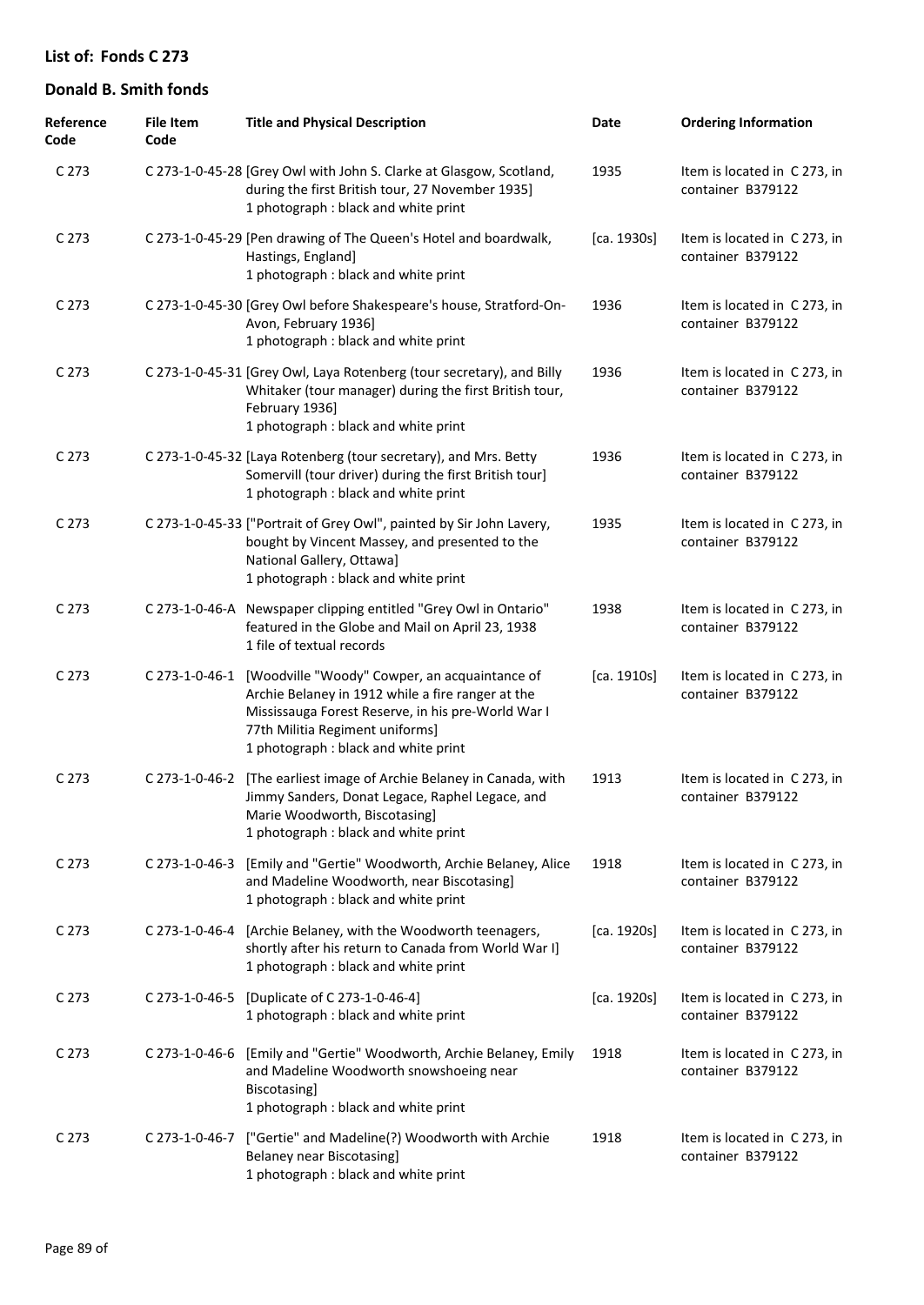| Reference<br>Code | <b>File Item</b><br>Code | <b>Title and Physical Description</b>                                                                                                                                                              | Date        | <b>Ordering Information</b>                       |
|-------------------|--------------------------|----------------------------------------------------------------------------------------------------------------------------------------------------------------------------------------------------|-------------|---------------------------------------------------|
| C <sub>273</sub>  |                          | C 273-1-0-46-8 [Joe St. Denis, John Shannon, Colin Phillips, and Archie<br>Belaney, Biscotasing]<br>1 photograph : black and white print                                                           | [ca. 1920s] | Item is located in C 273, in<br>container B379122 |
| C <sub>273</sub>  | C 273-1-0-46-9           | [Archie Belaney with Jack Woodworth, son of Hudson's<br>Bay Company Factor Harry Woodworth at Biscotasing]<br>1 photograph : black and white print                                                 | [ca. 1920s] | Item is located in C273, in<br>container B379122  |
| C <sub>273</sub>  |                          | C 273-1-0-46-10 [Archie Belaney with a dog sleigh team]<br>1 photograph : black and white print                                                                                                    | [ca. 1920]  | Item is located in C 273, in<br>container B379122 |
| C <sub>273</sub>  |                          | C 273-1-0-46-11 [Archie Belaney, in buckskin and black face, with Jim<br>Espaniel and unidentified others at the Legaces' dress<br>up party]<br>1 photograph : black and white print               | [ca. 1920]  | Item is located in C273, in<br>container B379122  |
| C 273             |                          | C 273-1-0-46-12 [Archie Belaney with Jack and Madeline Woodworth,<br>Biscotasing]<br>1 photograph : black and white print                                                                          | [ca. 1920]  | Item is located in C 273, in<br>container B379122 |
| C <sub>273</sub>  |                          | C 273-1-0-46-13 [Archie Belaney with Grace Feister, Biscotasing]<br>1 photograph : black and white print                                                                                           | [ca. 1920]  | Item is located in C273, in<br>container B379122  |
| C <sub>273</sub>  |                          | C 273-1-0-46-14 [Cropped duplicate of C 273-1-0-46-13 showing only<br>Archie Belaney]<br>1 photograph : black and white print                                                                      | [ca. 1920]  | Item is located in C273, in<br>container B379122  |
| C <sub>273</sub>  |                          | C 273-1-0-46-15 [Archie Belaney with "Gertie" Woodworth]<br>1 photograph : black and white print                                                                                                   | [ca. 1920]  | Item is located in C 273, in<br>container B379122 |
| C <sub>273</sub>  |                          | C 273-1-0-46-16 [Archie Belaney and "Gertie" Woodworth near<br>Biscotasing]<br>1 photograph : black and white print                                                                                | [ca. 1920]  | Item is located in C 273, in<br>container B379122 |
| C <sub>273</sub>  |                          | C 273-1-0-46-17 [Archie Belaney and Jim Espaniel portaging supplies<br>near Biscotasing, taken by Forest Ranger Haddow<br>Keith]<br>1 photograph : black and white print                           | 1920        | Item is located in C273, in<br>container B379122  |
| C 273             |                          | C 273-1-0-46-18 [Reduced duplicate of C 273-1-0-46-18]<br>1 photograph : black and white print                                                                                                     | 1920        | Item is located in C273, in<br>container B379122  |
| C <sub>273</sub>  |                          | C 273-1-0-46-19 [Cropped enlarged duplicate of C 273-1-0-46-18]<br>1 photograph : black and white print                                                                                            | 1920        | Item is located in C273, in<br>container B379122  |
| C 273             |                          | C 273-1-0-46-20 [Two pages from Grey Owl's 1929-1930 notebook,<br>showing the drawing used as the endpaper for The<br>Men of the Last Frontier]<br>1 photograph : black and white print            | 1930        | Item is located in C273, in<br>container B379122  |
| C <sub>273</sub>  |                          | C 273-1-0-46-21 [Chief Espangnol (Espaniel), Alex Espaniel's father, up<br>from the Spanish River to Biscotasing for the signing of<br><b>Treaty Nine]</b><br>1 photograph : black and white print | 1906        | Item is located in C 273, in<br>container B379122 |
| C 273             |                          | C 273-1-0-46-22 [Ferdinand Legace, Archie Belaney, and Jack<br>Woodworth making music at Biscotasing]<br>1 photograph : black and white print                                                      | [ca. 1920]  | Item is located in C 273, in<br>container B379122 |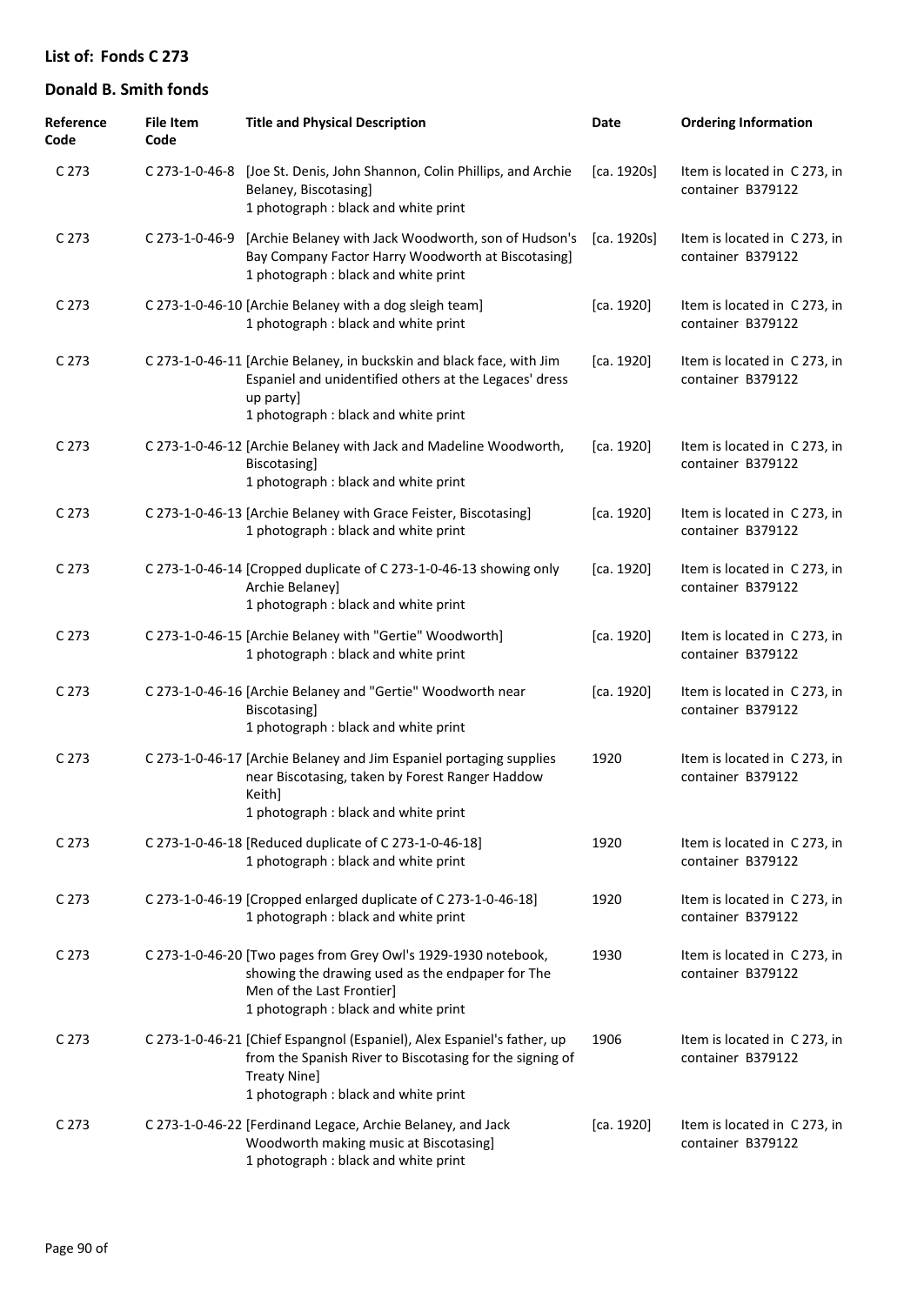| Reference<br>Code | <b>File Item</b><br>Code | <b>Title and Physical Description</b>                                                                                                                                                                                                                                                     | Date                | <b>Ordering Information</b>                       |
|-------------------|--------------------------|-------------------------------------------------------------------------------------------------------------------------------------------------------------------------------------------------------------------------------------------------------------------------------------------|---------------------|---------------------------------------------------|
| C <sub>273</sub>  |                          | C 273-1-0-46-23 [Gordon Gouett, an unidentified fisherman, and Archie<br>Belaney showing off a string of fish]<br>1 photograph : black and white print                                                                                                                                    | [ca. 1925]          | Item is located in C273, in<br>container B379122  |
| C 273             |                          | C 273-1-0-46-24 [Archie Belaney and Charles Kohls camping at night<br>while on fire ranging duty in the Algoma District]<br>1 photograph : black and white print                                                                                                                          | [ca. 1920s]         | Item is located in C273, in<br>container B379122  |
| C <sub>273</sub>  |                          | C 273-1-0-46-25 [Archie Belaney and an unidentified fire ranger cooking<br>at night while on fire ranging duty in the Algoma<br>District]<br>1 photograph : black and white print                                                                                                         | [ca. 1920s]         | Item is located in C 273, in<br>container B379122 |
| C <sub>273</sub>  |                          | C 273-1-0-46-26 [Archie Belaney, Charles Kohls and two unidentified<br>fire rangers on fire ranging duty in the Algoma District]<br>1 photograph : black and white print                                                                                                                  | [ca. 1920s]         | Item is located in C 273, in<br>container B379122 |
| C <sub>273</sub>  |                          | C 273-1-0-46-27 [The Espaniel family standing before a trapping hut<br>near Biscotasing]<br>1 photograph : black and white print                                                                                                                                                          | [ca. 1920]          | Item is located in C273, in<br>container B379122  |
| C <sub>273</sub>  |                          | C 273-1-0-46-28 [Lumber camp cook "Slim Jim Massey, Archie Belaney,<br>and Deputy Chief Ranger Bill Draper, "The Three<br>Englishmen" as they were locally known, dressed-up in<br>Biscotasing; photograph probably taken by Harry<br>Woodworth.]<br>1 photograph : black and white print | [ca. 1920]          | Item is located in C 273, in<br>container B379122 |
| C <sub>273</sub>  |                          | C 273-1-0-46-29 [Lumber camp cook "Slim Jim Massey, Archie Belaney,<br>and Deputy Chief Ranger Bill Draper, "The Three<br>Englishmen" as they were locally known, dressed-up in<br>Biscotasing; photograph probably taken by Harry<br>Woodworth.]<br>1 photograph : black and white print | [ca. 1920]          | Item is located in C 273, in<br>container B379122 |
| C <sub>273</sub>  |                          | C 273-1-0-46-30 [Lumber camp cook "Slim Jim Massey, Archie Belaney,<br>and Deputy Chief Ranger Bill Draper, "The Three<br>Englishmen" as they were locally known, dressed-up in<br>Biscotasing; photograph probably taken by Harry<br>Woodworth.]<br>1 photograph : black and white print | [ca. 1920]          | Item is located in C 273, in<br>container B379122 |
| C 273             |                          | C 273-1-0-46-31 [Archie Belaney, in his home-made Indian costume,<br>with three unidentified men, in Biscotasing]<br>1 photograph : black and white print                                                                                                                                 | [ca. 1920]          | Item is located in C 273, in<br>container B379122 |
| C <sub>273</sub>  |                          | C 273-1-0-46-32 [Archie Belaney, in his Indian costume, with an<br>unidentified woman, probably near Biscotasing]<br>1 photograph : black and white print                                                                                                                                 | [ca. 1920]          | Item is located in C273, in<br>container B379122  |
| C <sub>273</sub>  |                          | C 273-1-0-46-33 [The war dance: Bill miller, Archie Belaney, and Jim<br>Espaniel performing near Biscotasing, taken by Harry<br>Woodworth]<br>1 photograph : black and white print                                                                                                        | [ca. 1920-<br>1922] | Item is located in C 273, in<br>container B379122 |
| C <sub>273</sub>  |                          | C 273-1-0-46-34 [The war dance: Archie Belaney offering a calumet<br>pipe to the four directions while Bill miller and Jim<br>Espaniel supply musical accompaniment, near<br>Biscotasing, taken by Harry Woodworth]<br>1 photograph : black and white print                               | [ca. 1920-<br>1922] | Item is located in C 273, in<br>container B379122 |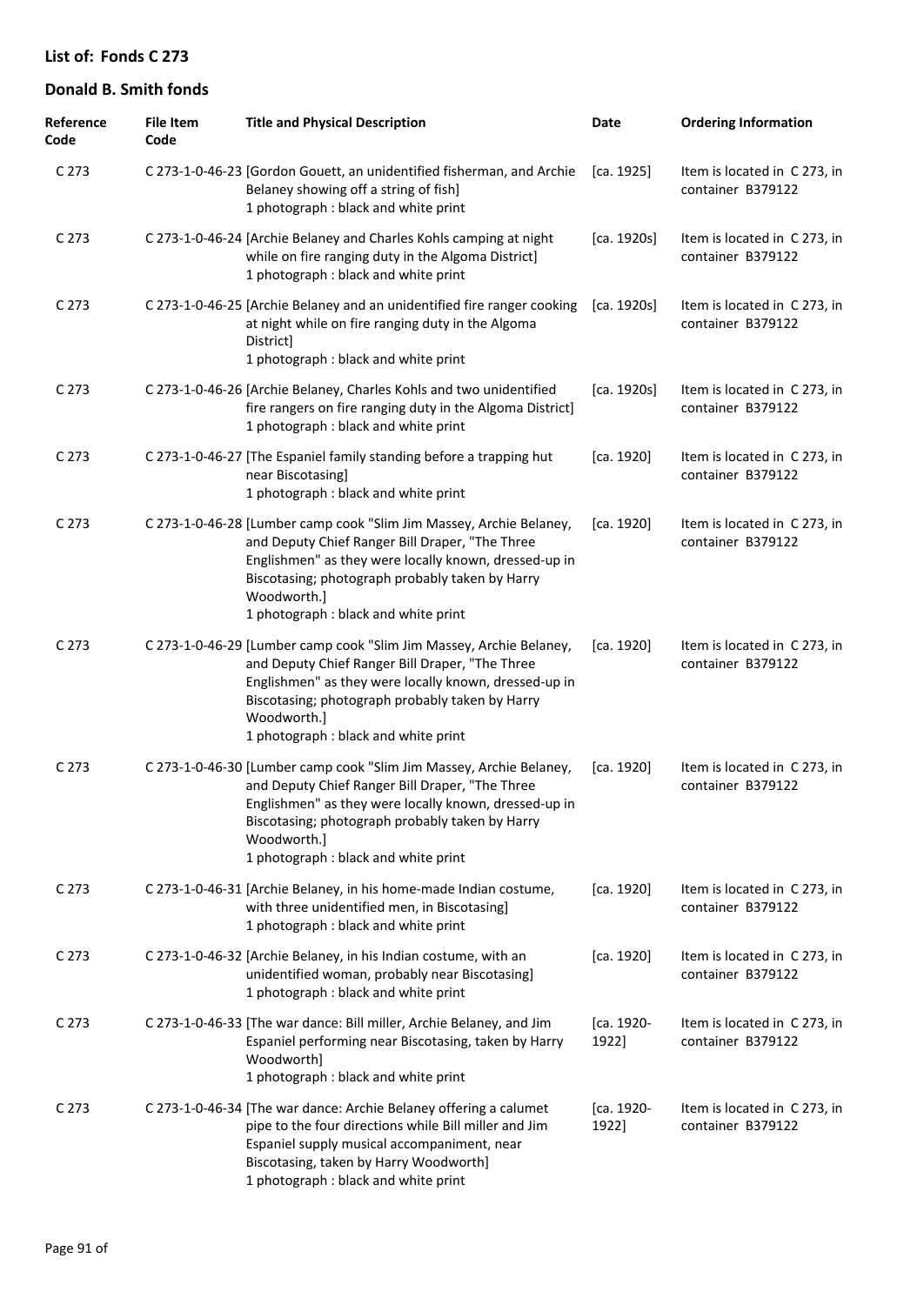| Reference<br>Code | <b>File Item</b><br>Code | <b>Title and Physical Description</b>                                                                                                                                                                  | Date                | <b>Ordering Information</b>                       |
|-------------------|--------------------------|--------------------------------------------------------------------------------------------------------------------------------------------------------------------------------------------------------|---------------------|---------------------------------------------------|
| C 273             |                          | C 273-1-0-46-35 [Enlarged duplicate of C 273-1-0-46-34]<br>1 photograph : black and white print                                                                                                        | [ca. 1920-<br>1922] | Item is located in C 273, in<br>container B379122 |
| C 273             |                          | C 273-1-0-46-36 [The war dance: Bill miller, Archie Belaney, and Jim<br>Espaniel passing the peace pipe, near Biscotasing,<br>taken by Harry Woodworth]<br>1 photograph : black and white print        | [ca. 1920-<br>1922] | Item is located in C 273, in<br>container B379122 |
| C 273             |                          | C 273-1-0-46-37 [The war dance: Bill miller, Archie Belaney, and Jim<br>Espaniel performing near Biscotasing, taken by Harry<br>Woodworth]<br>1 photograph : black and white print                     | [ca. 1920-<br>1922] | Item is located in C 273, in<br>container B379122 |
| C 273             |                          | C 273-1-0-46-38 [Duplicate of C 273-1-0-46-37]<br>1 photograph : black and white print                                                                                                                 | [ca. 1920-<br>1922] | Item is located in C273, in<br>container B379122  |
| C 273             |                          | C 273-1-0-46-39 [The war dance: Bill miller, Archie Belaney, and Jim<br>Espaniel performing near Biscotasing, taken by Harry<br>Woodworth]<br>1 photograph : black and white print                     | [ca. 1920-<br>1922] | Item is located in C273, in<br>container B379122  |
| C 273             |                          | C 273-1-0-46-40 [The war dance: Bill miller, Archie Belaney, and Jim<br>Espaniel performing near Biscotasing, taken by Harry<br>Woodworth]<br>1 photograph : black and white print                     | [ca. 1920-<br>1922] | Item is located in C 273, in<br>container B379122 |
| C 273             |                          | C 273-1-0-46-41 [The war dance: Bill miller, Archie Belaney, Harry<br>Woodworth, and Jim Espaniel performing near<br>Biscotasing]<br>1 photograph : black and white print                              | [ca. 1920-<br>1922] | Item is located in C 273, in<br>container B379122 |
| C 273             |                          | C 273-1-0-46-42 [Duplicate of C 273-1-0-46-40]<br>1 photograph : black and white print                                                                                                                 | [ca. 1920-<br>1922] | Item is located in C 273, in<br>container B379122 |
| C 273             |                          | C 273-1-0-46-43 [Unidentified location, showing a cabin from a lake.<br>Found amongst Grey Owl photograph collection]<br>1 photograph : black and white print                                          | [ca. 1920s]         | Item is located in C 273, in<br>container B379122 |
| C <sub>273</sub>  |                          | C 273-1-0-46-44 [Fur buyer Jack Leve in Biscotasing, wearing Archie<br>Belaney war dance costume]<br>1 photograph : black and white print                                                              | [ca. 1925]          | Item is located in C 273, in<br>container B379122 |
| C 273             |                          | C 273-1-0-46-45 [Fur buyer Jack Leve in Biscotasing, wearing Archie<br>Belaney war dance costume]<br>1 photograph : black and white print                                                              | [ca. 1925]          | Item is located in C 273, in<br>container B379122 |
| C 273             |                          | C 273-1-0-46-46 [Fur buyer Jack Leve in Biscotasing, wearing Archie<br>Belaney war dance costume]<br>1 photograph : black and white print                                                              | [ca. 1925]          | Item is located in C 273, in<br>container B379122 |
| C <sub>273</sub>  |                          | C 273-1-0-46-47 [Bill Draper mock-threatening Archie Belaney with an<br>axe, Biscotasing]<br>1 photograph : black and white print                                                                      | [ca. 1925]          | Item is located in C 273, in<br>container B379122 |
| C <sub>273</sub>  |                          | C 273-1-0-46-48 [Photoprint of the arrest Warrant issued against Archie<br>Belaney for being drunk and disorderly at the<br>Biscotasing station, 9 April 1925]<br>1 photograph : black and white print | 1925                | Item is located in C 273, in<br>container B379122 |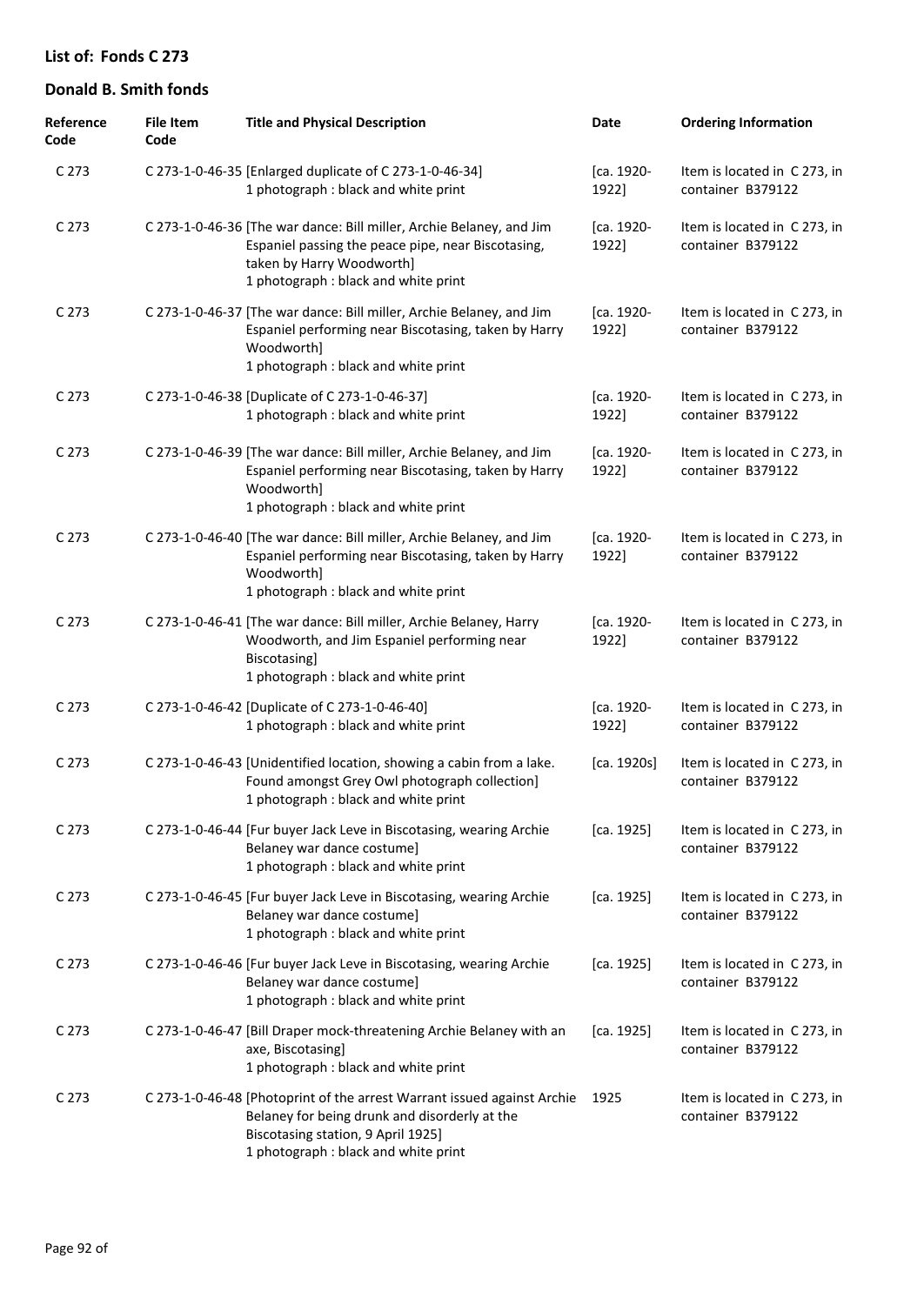| Reference<br>Code | <b>File Item</b><br>Code | <b>Title and Physical Description</b>                                                                                                                                                                                                                                                   | Date        | <b>Ordering Information</b>                       |
|-------------------|--------------------------|-----------------------------------------------------------------------------------------------------------------------------------------------------------------------------------------------------------------------------------------------------------------------------------------|-------------|---------------------------------------------------|
| C 273             |                          | C 273-1-0-46-49 [Archie Belaney, wearing an army cap upon his return<br>to Canada after World War I, with Emma miller, Archie<br>miller, Bob Woodworth, Teddy miller, and Jack<br>Woodworth around a campfire]<br>1 photograph : black and white print                                  | [ca. 1910s] | Item is located in C 273, in<br>container B379122 |
| C 273             |                          | C 273-1-0-46-50 [Mike Bates, tourist camp owner and Canadian Pacific<br>Railroad operator at Metagama, who knew Archie<br>Belaney during his Biscotasing period]<br>1 photograph : black and white print                                                                                | [ca. 1940s] | Item is located in C 273, in<br>container B379122 |
| C 273             | C 273-1-0-46-<br>50A     | Newspaper clipping entitled "Grey Owl The English<br>School Boy Who Became an Indian Chief" by M. U.<br>"Mike" Bates for Hunting and Fishing Canada published<br>in August 1938<br>1 file of textual records                                                                            | 1938        | Item is located in C 273, in<br>container B379122 |
| C 273             |                          | C 273-1-0-47-1 [Corporal Archie Belaney in his Canadian Expeditionary<br>Force uniform before his aunts' house, 11 Upper Glen<br>Road, Hastings, England, August 1915; duplicate of C<br>273-1-0-43-19]<br>1 photograph : black and white print                                         | 1915        | Item is located in C 273, in<br>container B379123 |
| C 273             | C 273-1-0-47-2           | [Hugh Belaney wearing his brother Archie Belaney's<br>uniform before their aunts' house in Hastings.<br>Probably photographed at the same time as C 273-1-0-<br>47-1; duplicate of C 273-1-0-47-25]<br>1 photograph : black and white print                                             | 1915        | Item is located in C 273, in<br>container B379123 |
| C 273             | C 273-1-0-47-3           | [Stella Brace and Archie Belaney's Aunt Carrie before<br>the latter's house at 11 Upper Glen Road, Hastings,<br>England, duplicate of C 273-1-0-47-25]<br>1 photograph : black and white print                                                                                          | [ca. 1915]  | Item is located in C 273, in<br>container B379123 |
| C 273             | C 273-1-0-47-4           | [Ivy Holmes, Archie Belaney's first wife, in Prague,<br>1910; duplicate of C 273-1-0-47-22]<br>1 photograph : black and white print                                                                                                                                                     | 1910        | Item is located in C 273, in<br>container B379123 |
| C 273             |                          | C 273-1-0-47-5 [Colonel Walter Elliot Macfarlane, 13th Battalion,<br>Black Watch Royal Highland Regiment, Archie<br>Belaney's commanding officer in France during the<br>winter of 1915-1916]<br>1 photograph : black and white print                                                   | [ca. 1915]  | Item is located in C 273, in<br>container B379123 |
| C 273             | C 273-1-0-47-7           | [Albert Chandler (marked by "+" in middle of front<br>row), 53rd Regiment, Sherbrooke, Québec, August<br>1914, later worked with Archie Belaney as snipers in<br>the 13th Battalion, Canadian Expeditionary Force<br>during the spring of 1916]<br>1 photograph : black and white print | 1914        | Item is located in C 273, in<br>container B379123 |
| C 273             | C 273-1-0-47-8           | [Scenes from World War I: the 13th Infantry Battalion<br>with late Major Buchanan on the Front Line, July 1916]<br>1 photograph : black and white print                                                                                                                                 | 1916        | Item is located in C 273, in<br>container B379123 |
| C 273             | C 273-1-0-47-9           | [Scenes from World War I: 13th Battalion, Royal<br>Highlanders of Canada lining up for rations, July 1916]<br>1 photograph : black and white print                                                                                                                                      | 1916        | Item is located in C 273, in<br>container B379123 |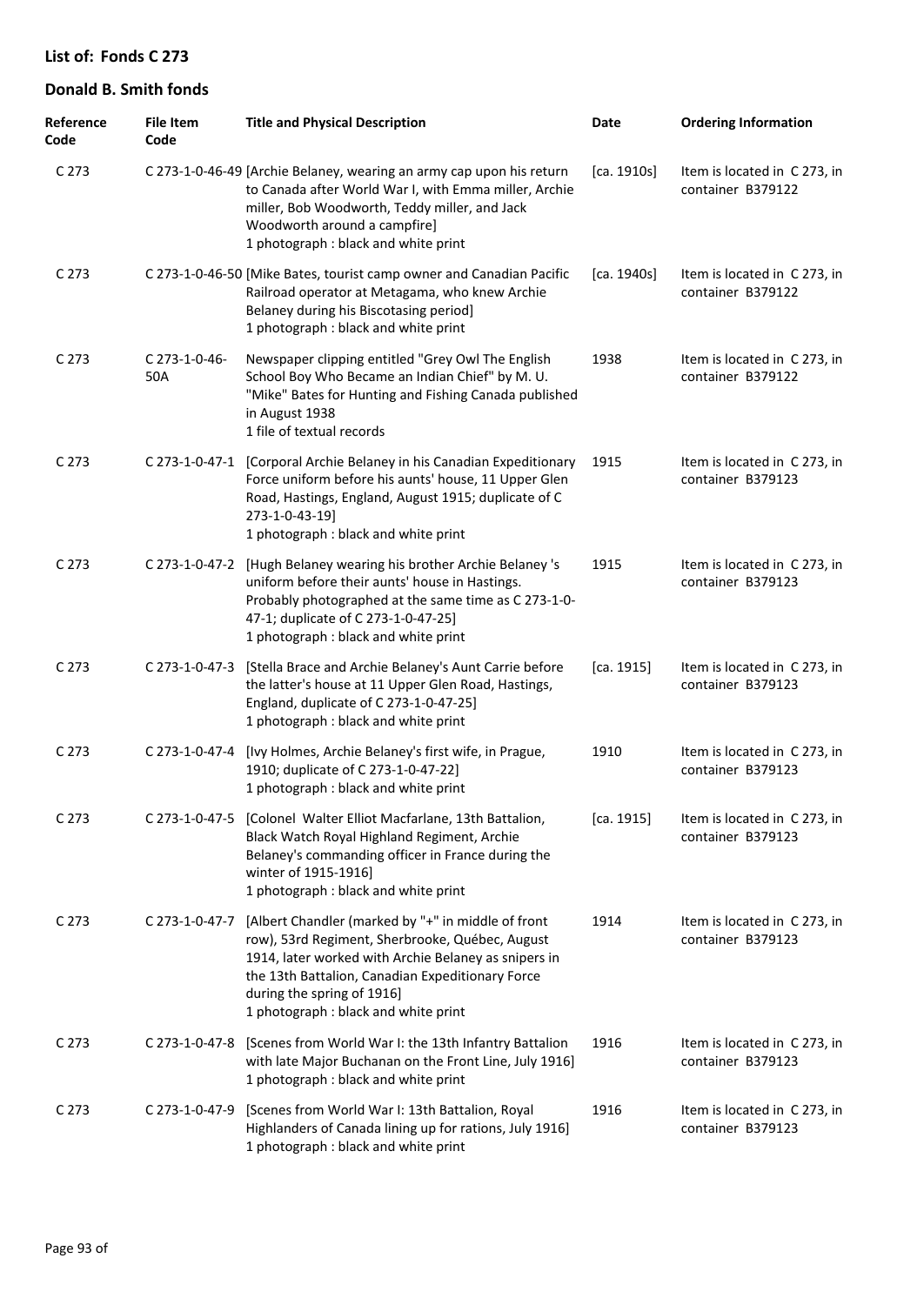| Reference<br>Code | <b>File Item</b><br>Code | <b>Title and Physical Description</b>                                                                                                                                                                                                                  | Date | <b>Ordering Information</b>                       |
|-------------------|--------------------------|--------------------------------------------------------------------------------------------------------------------------------------------------------------------------------------------------------------------------------------------------------|------|---------------------------------------------------|
| C 273             |                          | C 273-1-0-47-10 [Scenes from World War I: the 13th Battalion<br>consolidating a recently-won German trench, July<br>1916]<br>1 photograph : black and white print                                                                                      | 1916 | Item is located in C 273, in<br>container B379123 |
| C 273             |                          | C 273-1-0-47-11 [Scenes from World War I: washing while under fire by<br>using a steel helmet as a wash basin, September 1916]<br>1 photograph : black and white print                                                                                 | 1916 | Item is located in C 273, in<br>container B379123 |
| C 273             |                          | C 273-1-0-47-12 [Scenes from World War I:13th Battalion scouts,<br>outside their underground "funk hole" trench shelters,<br>cleaning a Lewis machine gun, July 1918]<br>1 photograph : black and white print                                          | 1918 | Item is located in C 273, in<br>container B379123 |
| C 273             |                          | C 273-1-0-47-13 [Scenes from World War I: dugouts, trenches, and "No<br>Man's Land" at Ypres Salient, France, July 1916]<br>1 photograph : black and white print                                                                                       | 1916 | Item is located in C 273, in<br>container B379123 |
| C 273             |                          | C 273-1-0-47-14 [Scenes from World War I: a village being heavily<br>shelled, July 1917]<br>1 photograph : black and white print                                                                                                                       | 1917 | Item is located in C 273, in<br>container B379123 |
| C 273             |                          | C 273-1-0-47-15 [Scenes from World War I: shell bursts during the<br>Battle of Vimy Ridge, 20 March - 12 April 1917]<br>1 photograph : black and white print                                                                                           | 1917 | Item is located in C 273, in<br>container B379123 |
| C 273             |                          | C 273-1-0-47-16 [Scenes from World War I: a German shrapnel shell<br>breaking over Vimy Ridge, April 1917]<br>1 photograph : black and white print                                                                                                     | 1917 | Item is located in C 273, in<br>container B379123 |
| C 273             |                          | C 273-1-0-47-17 [Scenes from World War I: a German shell exploding<br>over Vimy Ridge, April 1917]<br>1 photograph : black and white print                                                                                                             | 1917 | Item is located in C 273, in<br>container B379123 |
| C 273             |                          | C 273-1-0-47-18 [Scenes from World War I: German dead in a trench<br>demolished by artillery, July 1916]<br>1 photograph : black and white print                                                                                                       | 1916 | Item is located in C 273, in<br>container B379123 |
| C <sub>273</sub>  |                          | C 273-1-0-47-19 [Scenes from World War I: Col. Walter Elliot<br>Macfarlane, Archie Belaney's commanding officer in<br>France during the winter of 1915-1916, with fellow<br>officers in France, February 1918]<br>1 photograph : black and white print | 1918 | Item is located in C 273, in<br>container B379123 |
| C <sub>273</sub>  |                          | C 273-1-0-47-20 [Scenes from World War I: Col. Walter Elliot<br>Macfarlane, Archie Belaney's commanding officer in<br>France during the winter of 1915-1916, with fellow<br>officers in France, February 1918]<br>1 photograph : black and white print | 1918 | Item is located in C 273, in<br>container B379123 |
| C <sub>273</sub>  |                          | C 273-1-0-47-21 [Original photograph of Ivy Holmes, Archie Belaney's<br>first wife, in Prague, 1910]<br>1 photograph : black and white print                                                                                                           | 1910 | Item is located in C 273, in<br>container B379123 |
| C <sub>273</sub>  |                          | C 273-1-0-47-22 [Original photograph of Ivy Holmes, Archie Belaney's<br>first wife, in Prague, 1910; original of C 273-1-0-47-22]<br>1 photograph : black and white print                                                                              | 1910 | Item is located in C 273, in<br>container B379123 |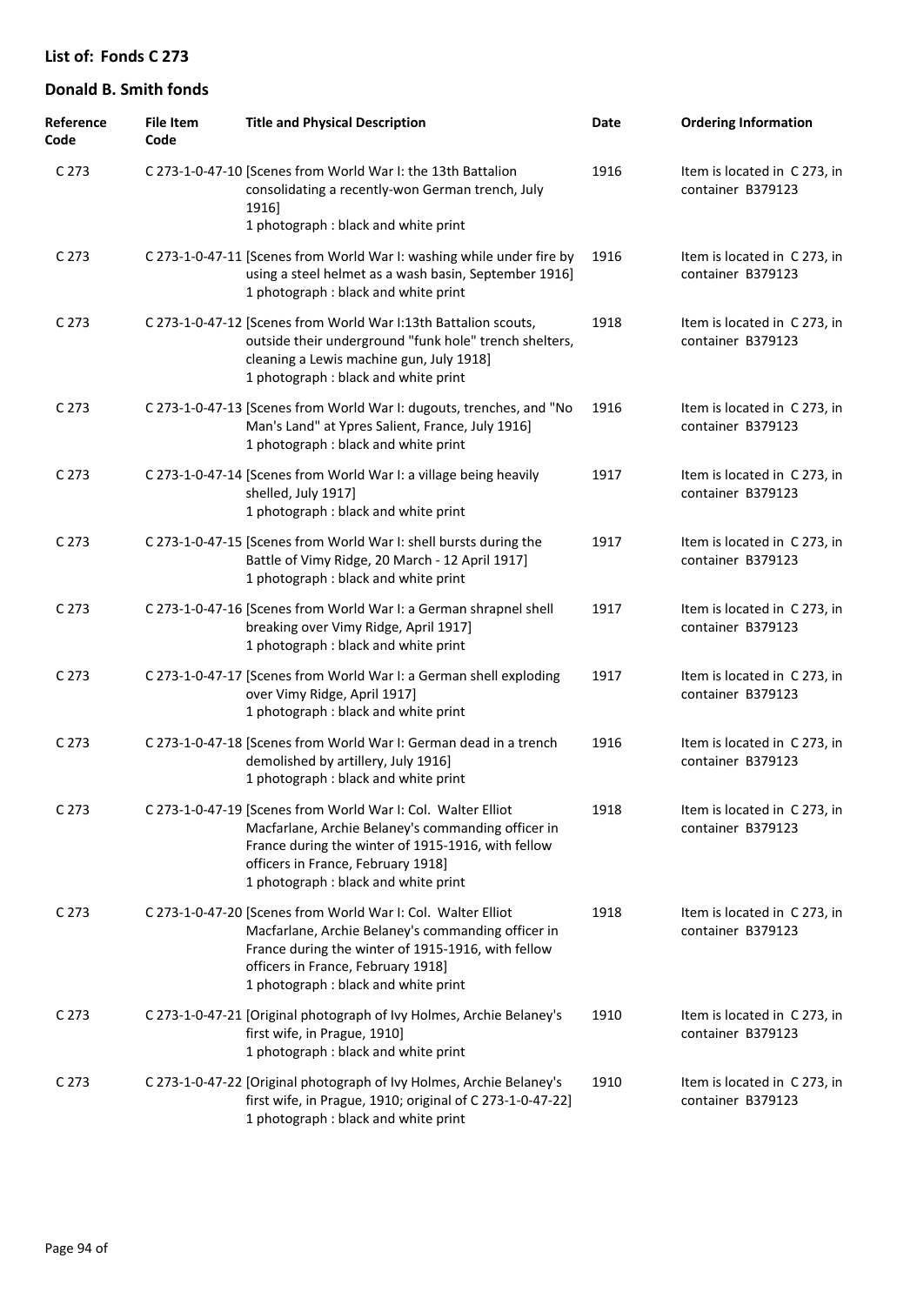| Reference<br>Code | <b>File Item</b><br>Code | <b>Title and Physical Description</b>                                                                                                                                                                                                          | Date                | <b>Ordering Information</b>                       |
|-------------------|--------------------------|------------------------------------------------------------------------------------------------------------------------------------------------------------------------------------------------------------------------------------------------|---------------------|---------------------------------------------------|
| C <sub>273</sub>  |                          | C 273-1-0-47-23 [Original photograph of Stella Brace and Archie<br>Belaney's Aunt Carrie before the latter's house at 11<br>Upper Glen Road, Hastings, England, original of C 273-<br>$1 - 0 - 47 - 3$<br>1 photograph : black and white print | [ca. 1915]          | Item is located in C 273, in<br>container B379123 |
| C <sub>273</sub>  |                          | C 273-1-0-47-24 [Misses Ada and Carrie Belaney, duplicate of C 273-1-<br>$0 - 48 - 6$<br>1 photograph : black and white print                                                                                                                  | [ca. 1910]          | Item is located in C273, in<br>container B379123  |
| C 273             |                          | C 273-1-0-47-25 [Original photograph of Hugh Belaney wearing his<br>brother Archie Belaney 's uniform before their aunts'<br>house in Hastings. Probably photographed at the<br>same time as C 273-1-0-47-1; original of C 273-1-0-47-<br>2]   | 1915                | Item is located in C 273, in<br>container B379123 |
| C <sub>273</sub>  | C 273-1-0-48-1           | [Possibly the Belaney family crest, found stamped on<br>the first page of Archie Belaney's aunts' copy of their<br>father's poem, A Hundred Days of Napoleon]<br>1 photograph : black and white print                                          | [ca. 1900s]         | Item is located in C273, in<br>container B379123  |
| C 273             | C 273-1-0-48-2           | [Archibald Stansfeld Belaney at age three]<br>1 photograph : black and white print                                                                                                                                                             | [ca. 1891]          | Item is located in C 273, in<br>container B379123 |
| C 273             | C 273-1-0-48-3           | [Kittie Scott-Brown, Archie Belaney's mother, taken in<br>Reading, England, when she was about 30 years old]<br>1 photograph : black and white print                                                                                           | [ca. 1900]          | Item is located in C 273, in<br>container B379123 |
| C <sub>273</sub>  | C 273-1-0-48-4           | [The Euston Hotel]<br>1 photograph : black and white print                                                                                                                                                                                     | [ca. 1880s]         | Item is located in C 273, in<br>container B379123 |
| C <sub>273</sub>  | C 273-1-0-48-5           | [St. Margaret's Road (now called St. Helen's Road),<br>Hastings, England, near where Archie Belaney lived<br>with his aunts during 1899-1906, image copied from a<br>postcard]<br>1 photograph : black and white print                         | [ca. 1900]          | Item is located in C 273, in<br>container B379123 |
| C 273             | C 273-1-0-48-6           | [Misses Ada and Carrie Belaney, duplicate of C 273-1-<br>$0 - 47 - 24$ ]<br>1 photograph: black and white print                                                                                                                                | [ca. 1910]          | Item is located in C 273, in<br>container B379123 |
| C <sub>273</sub>  | C 273-1-0-48-7           | [Misses Ada and Carrie Belaney with a young friend]<br>1 photograph : black and white print                                                                                                                                                    | [ca. 1930]          | Item is located in C273, in<br>container B379123  |
| C <sub>273</sub>  | C 273-1-0-48-8           | [Archibald Stansfeld Belaney about age 12 or 13 years<br>posing with a dog]<br>1 photograph : black and white print                                                                                                                            | [ca. 1901-<br>1902] | Item is located in C273, in<br>container B379123  |
| C <sub>273</sub>  | C 273-1-0-48-9           | [Image obtained from the Peter Davies Limited<br>company's "Grey Owl" picture file in London, England<br>but its connection with Archie Belaney or his family is<br>not documented]<br>1 photograph : black and white print                    | [ca. 1890s]         | Item is located in C273, in<br>container B379123  |
| C <sub>273</sub>  |                          | C 273-1-0-48-10 [The McCromick family home (Preston Lodge), Quarry<br>Road, Hastings, England]<br>1 photograph : black and white print                                                                                                         | [ca. 1900]          | Item is located in C273, in<br>container B379123  |
| C <sub>273</sub>  |                          | C 273-1-0-48-11 [Childhood friends of Archie Belaney: Mrs. McCormick,<br>with her children, Jim, Mary, Margaret, and George]<br>1 photograph : black and white print                                                                           | [ca. 1890s]         | Item is located in C273, in<br>container B379123  |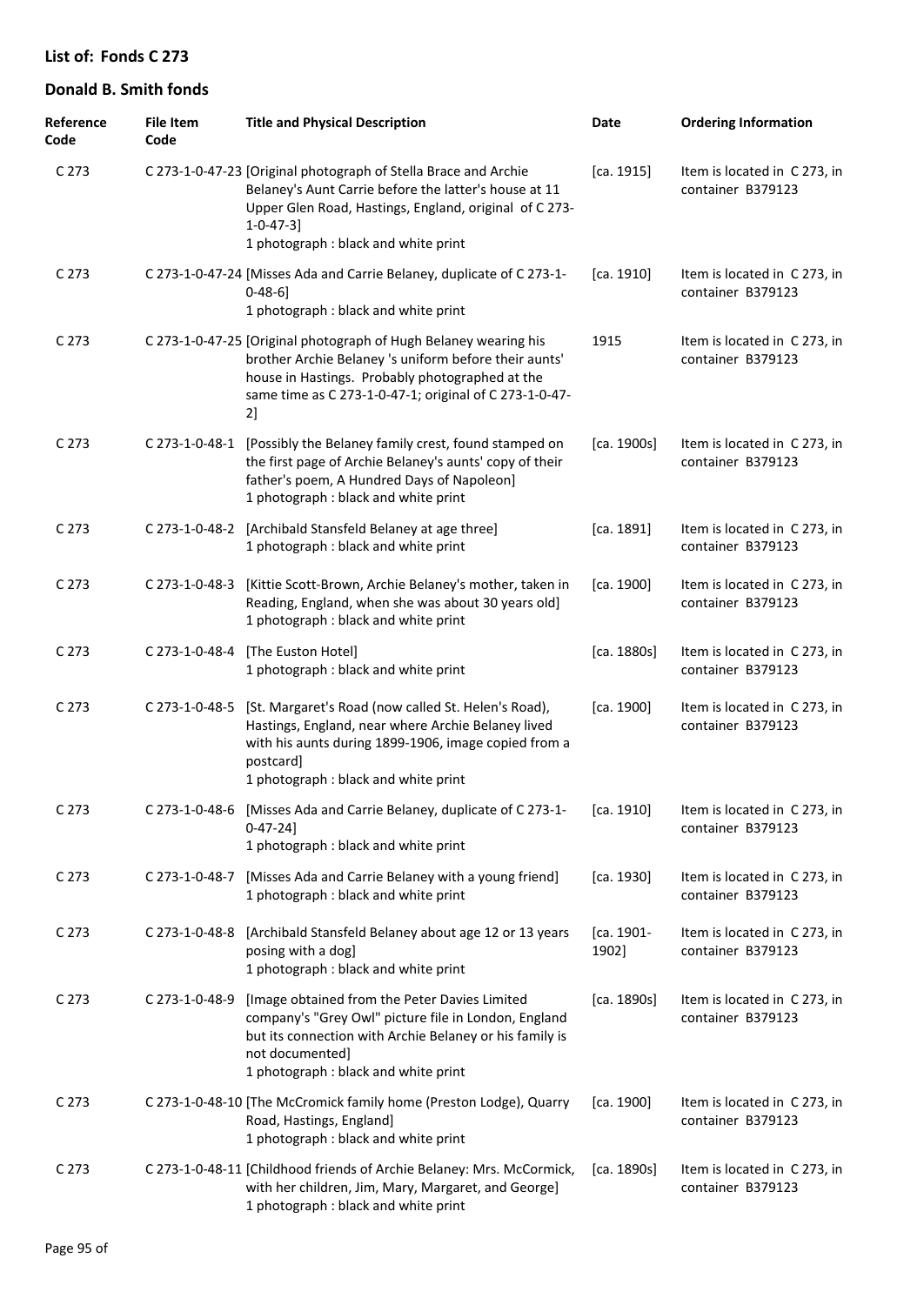| Reference<br>Code | <b>File Item</b><br>Code         | <b>Title and Physical Description</b>                                                                                                                                                                                                                      | Date                | <b>Ordering Information</b>                       |
|-------------------|----------------------------------|------------------------------------------------------------------------------------------------------------------------------------------------------------------------------------------------------------------------------------------------------------|---------------------|---------------------------------------------------|
| C 273             |                                  | C 273-1-0-48-12 [George McCormick, who Archie Belaney trained in<br>long-distance running, and unidentified contestants in<br>the one mile race, Annual Sports Day, Hastings<br>Grammar School, Hastings, England]<br>1 photograph : black and white print | 1907                | Item is located in C 273, in<br>container B379123 |
| C 273             |                                  | C 273-1-0-48-13 [Teacher John Hooper and the class of his school,<br>including three of Archie Belaney's childhood friends,<br>Percy Overton, Jim McCormick, and George<br>McCormick]<br>1 photograph : black and white print                              | [ca. 1902-<br>1904] | Item is located in C 273, in<br>container B379123 |
| C 273             |                                  | C 273-1-0-48-14 [Dick Moon, lifeboat coxswain on the Hastings<br>shoreline]<br>1 photograph : black and white print                                                                                                                                        | [ca. 1890s]         | Item is located in C 273, in<br>container B379123 |
| C 273             |                                  | C 273-1-0-48-15 [Fish being sold from the Hastings shoreline by Dutch<br>auctionl<br>1 photograph : black and white print                                                                                                                                  | [ca. 1890s]         | Item is located in C 273, in<br>container B379123 |
| C 273             |                                  | C 273-1-0-48-16 [The Hastings Fish Market loading boxes and barrels<br>for the London market]<br>1 photograph : black and white print                                                                                                                      | [ca. 1890s]         | Item is located in C 273, in<br>container B379123 |
| C 273             |                                  | C 273-1-0-48-17 ["Rag and bone men" doing their rounds in Hastings]<br>1 photograph : black and white print                                                                                                                                                | [ca. 1890s]         | Item is located in C 273, in<br>container B379123 |
| C 273             | C 273-1-0-48-<br>17A             | Newspaper clipping concerning Buffalo Bill's Wild West<br>and Congress of Rough Riders of the World featured in<br>the Hastings and St. Leonards Observer on August 15,<br>1903<br>1 file of textual records                                               | 1903                | Item is located in C 273, in<br>container B379123 |
| C 273             | C 273-1-0-48-<br>17B             | Newspaper clipping concerning Buffalo Bill's Wild West<br>and Congress of Rough Riders of the World featured in<br>the Hastings and St. Leonards Weekly Mail and Times<br>on August 15, 1903<br>1 file of textual records                                  | 1903                | Item is located in C 273, in<br>container B379123 |
| C 273             | C 273-1-0-48-<br>17C             | Newspaper clipping entitled "The 'Wild West' Visit. Col. 1903<br>[Colonel] Cody's Show at Hastings. Rough Riders and<br>Rough Weather" featured in The Hastings and St.<br>Leonards Observer on August 22, 1903<br>1 file of textual records               |                     | Item is located in C 273, in<br>container B379123 |
| C <sub>273</sub>  | C 273-1-0-48-<br>17 <sub>D</sub> | Newspaper clipping entitled "Buffalo Bill's Visit. To-<br>day's Great Attraction, Wonderful Sights to be Seen"<br>featured in The Hastings and St. Leonards Advertiser<br>on August 20, 1903<br>1 file of textual records                                  | 1903                | Item is located in C 273, in<br>container B379123 |
| C <sub>273</sub>  | C 273-1-0-48-<br>17E             | Newspaper clipping entitled "Buffalo Bill in a Storm"<br>featured in Hastings and St. Leonards Weekly Mail and<br>Times on August 22, 1903<br>1 file of textual records                                                                                    | 1903                | Item is located in C 273, in<br>container B379123 |
| C 273             | C 273-1-0-48-<br>17F             | Newspaper clipping entitled "Buffalo Bill's Wild West<br>Show" featured in The Hastings and St. Leonards<br>Chronicle on August 26, 1903<br>1 file of textual records                                                                                      | 1903                | Item is located in C 273, in<br>container B379123 |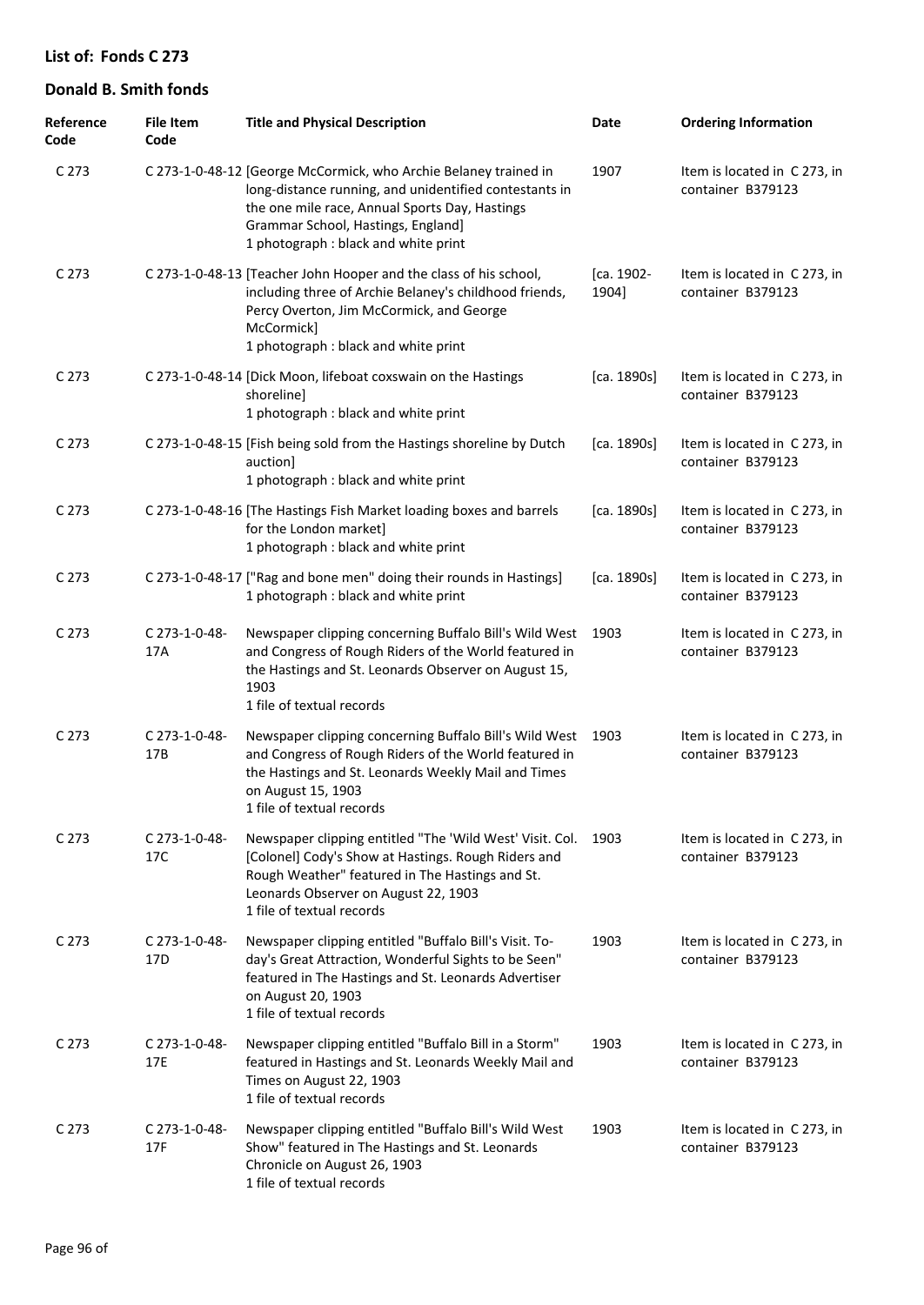| Reference<br>Code | <b>File Item</b><br>Code         | <b>Title and Physical Description</b>                                                                                                                                                                                                                             | Date        | <b>Ordering Information</b>                       |
|-------------------|----------------------------------|-------------------------------------------------------------------------------------------------------------------------------------------------------------------------------------------------------------------------------------------------------------------|-------------|---------------------------------------------------|
| C <sub>273</sub>  | C 273-1-0-48-<br>17 <sub>G</sub> | Newspaper clipping concerning Buffalo Bill's Wild West<br>and Congress of Rough Riders of the World<br>advertisement featured in The Hastings and St.<br>Leonards Advertise on August 13, 1903<br>1 file of textual records                                       | 1903        | Item is located in C 273, in<br>container B379123 |
| C <sub>273</sub>  | C 273-1-0-49-1                   | [Mattawa, Ontario, looking east]<br>1 photograph : black and white print                                                                                                                                                                                          | [ca. 1880s] | Item is located in C 273, in<br>container B379123 |
| C <sub>273</sub>  |                                  | C 273-1-0-49-2 [Hudson's Bay Company Fort La Cloche, on the north<br>channel shore of Lake Huron, south of Massey,<br>Ontario, before the buildings burned]<br>1 photograph : black and white print                                                               | 1893        | Item is located in C273, in<br>container B379123  |
| C <sub>273</sub>  | C 273-1-0-49-3                   | [Dreamer's Rock, south tip of La Cloche peninsula,<br>north of Little Current, Ontario, where Native boys<br>conducted dream quests to find their spirit totems]<br>1 photograph : black and white print                                                          | [ca. 1904]  | Item is located in C 273, in<br>container B379123 |
| C <sub>273</sub>  | C 273-1-0-49-4                   | [The Bell (or La Cloche) Rocks of the La Cloche<br>Mountains, along the north channel shore of Lake<br>Huron, whose deep, bell shaped indentations cause<br>the boulders to produce a ringing sound when struck]<br>1 photograph : black and white print          | [ca. 1904]  | Item is located in C 273, in<br>container B379123 |
| C <sub>273</sub>  | C 273-1-0-49-5                   | [Sudbury, Ontario in winter]<br>1 photograph : black and white print                                                                                                                                                                                              | [ca. 1910s] | Item is located in C273, in<br>container B379123  |
| C <sub>273</sub>  | C 273-1-0-49-6                   | [The pulp and paper mill at Sturgeon Falls, Ontario,<br>where Ferdinand Legace and Aldage Barnes of<br>Biscotasing worked in the early 1920s]<br>1 photograph : black and white print                                                                             | [ca. 1910s] | Item is located in C273, in<br>container B379123  |
| C <sub>273</sub>  | C 273-1-0-49-7                   | [Ruins of Sheebishkong, Northwest Company post,<br>Parry Sound District]<br>1 photograph : black and white print                                                                                                                                                  | [ca. 1900s] | Item is located in C 273, in<br>container B379123 |
| C 273             |                                  | C 273-1-0-49-8 Late nineteenth century hunters in the bush<br>1 photograph : black and white print                                                                                                                                                                | [ca. 1890s] | Item is located in C273, in<br>container B379123  |
| C <sub>273</sub>  | C 273-1-0-49-9                   | [Hauling supplies at the Wheelbarrow Falls portage,<br>Basswood River]<br>1 photograph : black and white print                                                                                                                                                    | 1910        | Item is located in C 273, in<br>container B379123 |
| C <sub>273</sub>  |                                  | C 273-1-0-49-10 ["Old Paymadjemung (sp?)", a Parry Sound Ojibwa<br>who died in 1912 at the age of 102 years]<br>1 photograph : black and white print                                                                                                              | [ca. 1900s] | Item is located in C273, in<br>container B379123  |
| C <sub>273</sub>  |                                  | C 273-1-0-49-11 Paywommahtang, a Parry Sound Ojibwa, possibly from<br>Shawanaga First Nation Indian Reserve #17, north-<br>west of Parry Sound, Ontario]<br>1 photograph : black and white print                                                                  | [ca. 1900s] | Item is located in C273, in<br>container B379123  |
| C <sub>273</sub>  |                                  | C 273-1-0-49-12 [The Toulouse family at La Cloche. Ontario]<br>1 photograph : black and white print                                                                                                                                                               | 1901        | Item is located in C273, in<br>container B379123  |
| C <sub>273</sub>  |                                  | C 273-1-0-49-13 [The Hudson's Bay Company post at Sault Ste. Marie,<br>Ontario, showing the campsite of the Wolseley<br>Expedition on its way to the Red River; image taken by<br>expedition photographer D.F. Macdonald]<br>1 photograph : black and white print | 1870        | Item is located in C273, in<br>container B379123  |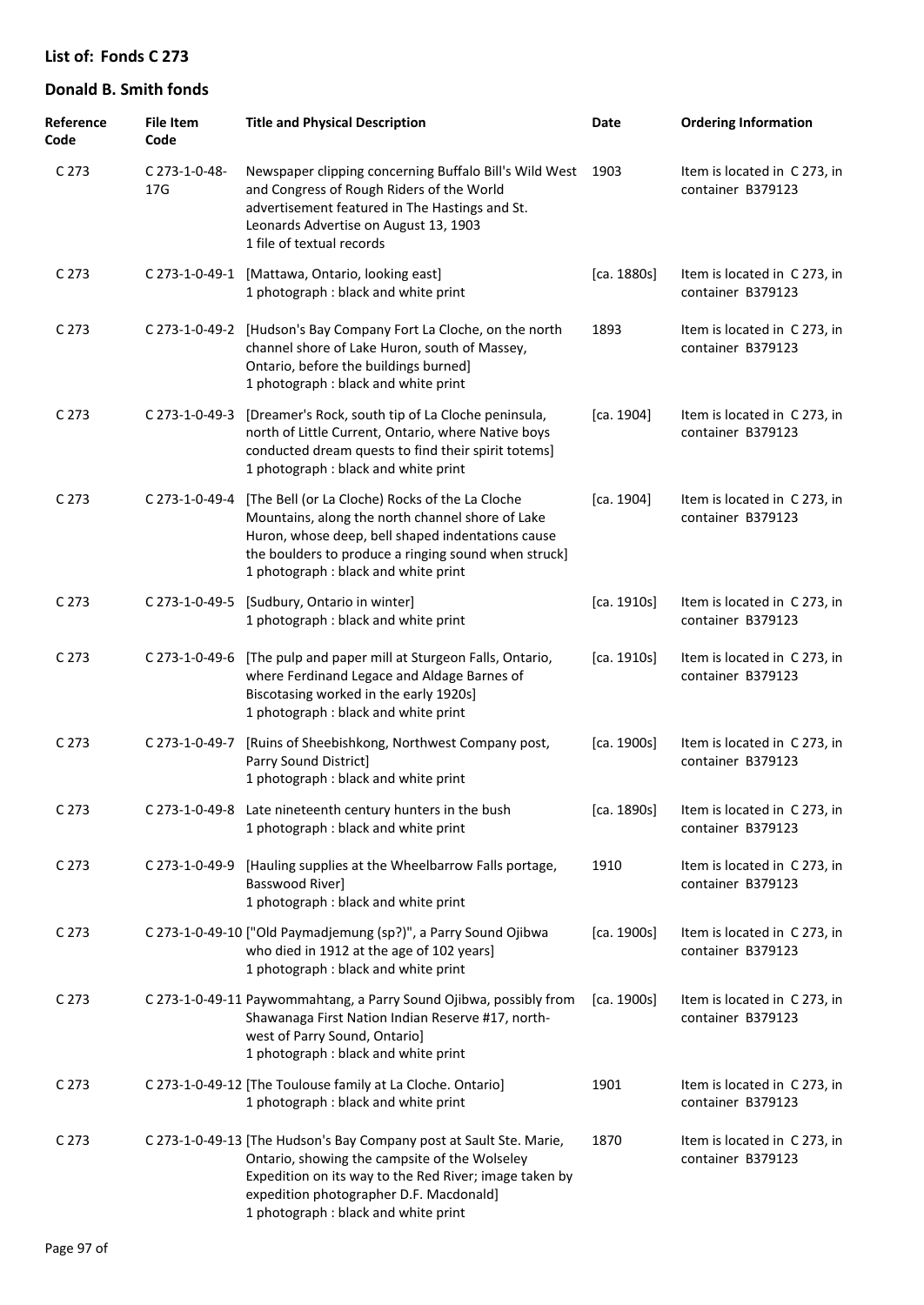| Reference<br>Code | <b>File Item</b><br>Code | <b>Title and Physical Description</b>                                                                                                                                                                                                                                                       | Date                | <b>Ordering Information</b>                       |
|-------------------|--------------------------|---------------------------------------------------------------------------------------------------------------------------------------------------------------------------------------------------------------------------------------------------------------------------------------------|---------------------|---------------------------------------------------|
| C <sub>273</sub>  |                          | C 273-1-0-49-14 [The Hudson's Bay Company post at Sault Ste. Marie,<br>Ontario, showing the campsite of the First Ontario<br>Rifles, Wolseley Expedition, on its way to the Red<br>River; image taken by expedition photographer D.F.<br>Macdonald]<br>1 photograph : black and white print | 1870                | Item is located in C 273, in<br>container B379123 |
| C <sub>273</sub>  |                          | C 273-1-0-49-15 [Side view of the Hudson's Bay Company store and<br>shed at Missinaibie, Ontario]<br>1 photograph : black and white print                                                                                                                                                   | 1910                | Item is located in C 273, in<br>container B379123 |
| C <sub>273</sub>  |                          | C 273-1-0-49-16 [Front view of the Hudson's Bay Company store and<br>shed at Missinaibie, Ontario]<br>1 photograph : black and white print                                                                                                                                                  | 1910                | Item is located in C 273, in<br>container B379123 |
| C <sub>273</sub>  |                          | C 273-1-0-49-17 [Unidentified individuals before the Hudson's Bay<br>Company store and shed at Missinaibie, Ontario]<br>1 photograph : black and white print                                                                                                                                | 1910                | Item is located in C 273, in<br>container B379123 |
| C <sub>273</sub>  |                          | C 273-1-0-49-18 [Form for the north (bridge?) abutment, French River,<br>by Contractors Isbester and Reid]<br>1 photograph : black and white print                                                                                                                                          | [ca. 1890-<br>1910] | Item is located in C273, in<br>container B379123  |
| C <sub>273</sub>  |                          | C 273-1-0-49-19 [Robert Blair, Fred Blair, and Arthur Starkey paddling in<br>a birch bark canoe at Blair's Landing, near Parry Sound,<br>Ontario]<br>1 photograph : black and white print                                                                                                   | 1871                | Item is located in C 273, in<br>container B379123 |
| C <sub>273</sub>  |                          | C 273-1-0-49-20 [A pair of Ojibwa women with their children in cradle<br>boards, Parry Sound area]<br>1 photograph : black and white print                                                                                                                                                  | [ca. 1890s]         | Item is located in C273, in<br>container B379123  |
| C <sub>273</sub>  |                          | C 273-1-0-49-21 [Isiah Aissance and family, Parry Sound area]<br>1 photograph : black and white print                                                                                                                                                                                       | [ca. 1890s]         | Item is located in C273, in<br>container B379123  |
| C <sub>273</sub>  |                          | C 273-1-0-49-22 [Natives and whites before a Indian encampment of<br>birch bark wigwams and canoes on Oak Island, Parry<br>Sound District]<br>1 photograph : black and white print                                                                                                          | [ca. 1875-<br>1900] | Item is located in C 273, in<br>container B379123 |
| C <sub>273</sub>  |                          | C 273-1-0-49-23 [Birch bark wigwam, Georgian Bay, Ontario]<br>1 photograph : black and white print                                                                                                                                                                                          | [ca. 1875-<br>1900] | Item is located in C273, in<br>container B379123  |
| C <sub>273</sub>  |                          | C 273-1-0-49-24 [Exterior of McLeod's store, Missanbie, Ontario]<br>1 photograph : black and white print                                                                                                                                                                                    | [ca. 1905]          | Item is located in C273, in<br>container B379123  |
| C <sub>273</sub>  |                          | C 273-1-0-49-25 [Baptiste Toulouse portaging a canoe, La Cloche Creek]<br>1 photograph : black and white print                                                                                                                                                                              | 1901                | Item is located in C 273, in<br>container B379123 |
| C <sub>273</sub>  |                          | C 273-1-0-49-26 [Native girl in the Parry Sound area]<br>1 photograph : black and white print                                                                                                                                                                                               | [ca. 1890s]         | Item is located in C 273, in<br>container B379123 |
| C <sub>273</sub>  |                          | C 273-1-0-49-27 [Interior of McLeod's store, Missanbie, Ontario]<br>1 photograph : black and white print                                                                                                                                                                                    | [ca. 1905]          | Item is located in C 273, in<br>container B379123 |
| C 273             |                          | C 273-1-0-49-28 [Construction of a wooden trestle bridge on the<br>Algoma Central Railway]<br>1 photograph : black and white print                                                                                                                                                          | [ca. 1900s]         | Item is located in C 273, in<br>container B379123 |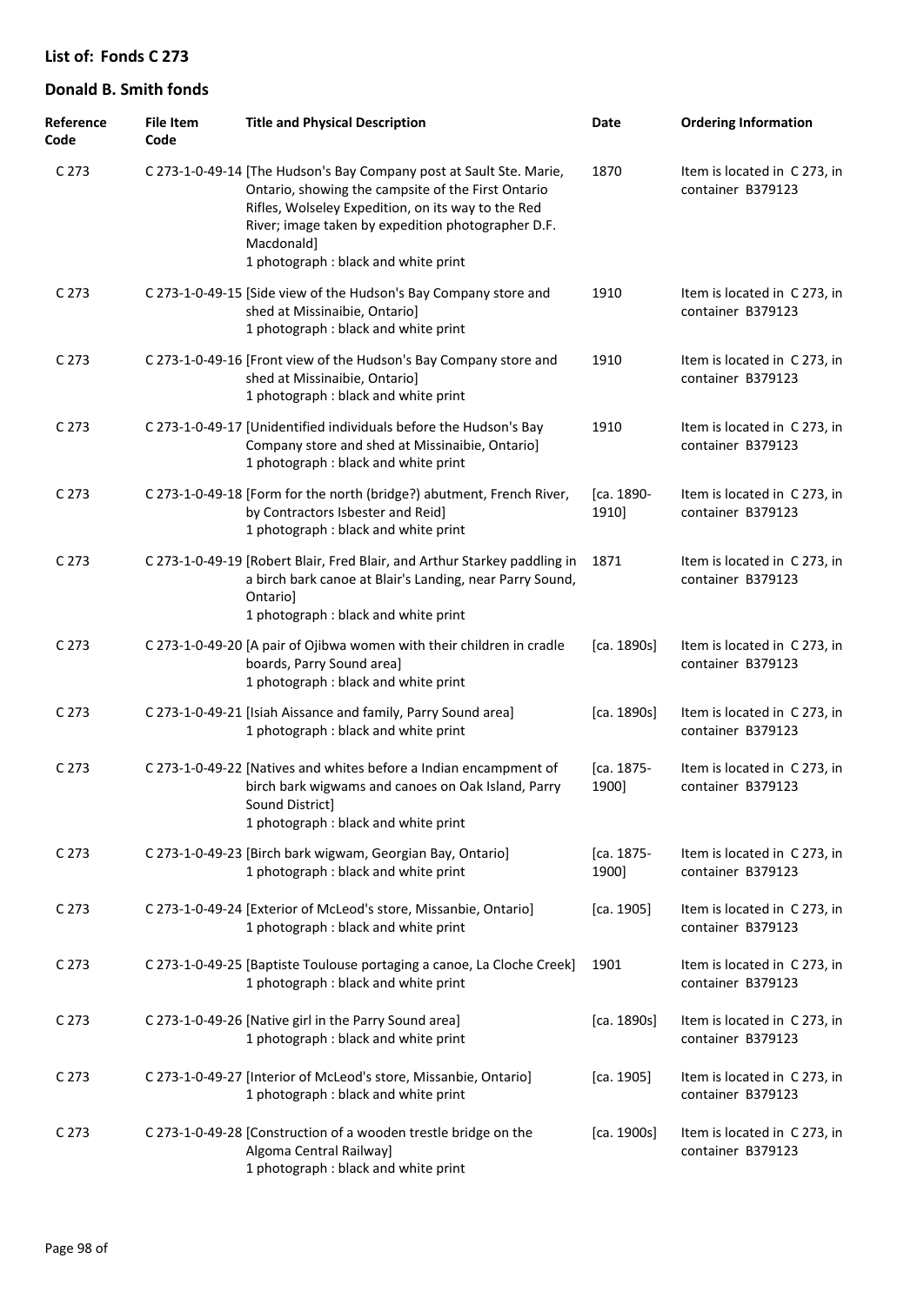| Reference<br>Code | <b>File Item</b><br>Code | <b>Title and Physical Description</b>                                                                                                                         | Date                | <b>Ordering Information</b>                       |
|-------------------|--------------------------|---------------------------------------------------------------------------------------------------------------------------------------------------------------|---------------------|---------------------------------------------------|
| C 273             |                          | C 273-1-0-49-29 [Unidentified construction crew working on a wooden<br>trestle bridge for the Algoma Central Railway]<br>1 photograph : black and white print | [ca. 1900s]         | Item is located in C273, in<br>container B379123  |
| C <sub>273</sub>  |                          | C 273-1-0-49-30 [Unidentified construction crew working on a wooden<br>trestle bridge for the Algoma Central Railway]<br>1 photograph : black and white print | [ca. 1900s]         | Item is located in C273, in<br>container B379123  |
| C 273             |                          | C 273-1-0-49-31 [New post on the Abitibi River, August 1905]<br>1 photograph : black and white print                                                          | 1905                | Item is located in C273, in<br>container B379123  |
| C 273             |                          | C 273-1-0-49-32 [A covered bake oven at New post on the Abitibi River,<br>August 1905]<br>1 photograph : black and white print                                | 1905                | Item is located in C 273, in<br>container B379123 |
| C 273             |                          | C 273-1-0-49-33 [Settlement of New post from upstream on the Abitibi<br>River, August 1905]<br>1 photograph : black and white print                           | 1905                | Item is located in C273, in<br>container B379123  |
| C 273             |                          | C 273-1-0-49-34 [New post on the Abitibi River, August 1905]<br>1 photograph : black and white print                                                          | 1905                | Item is located in C273, in<br>container B379123  |
| C 273             |                          | C 273-1-0-49-35 [Arriving from the south at the Hudson's Bay Company<br>dock at Moose Factory, July 1905]<br>1 photograph : black and white print             | 1905                | Item is located in C273, in<br>container B379123  |
| C 273             |                          | C 273-1-0-49-36 [Hudson's Bay Company establishment at Moose<br>Factory]<br>1 photograph : black and white print                                              | 1920                | Item is located in C 273, in<br>container B379123 |
| C 273             |                          | C 273-1-0-49-37 Indian Boarding School, Moose Factory<br>1 photograph : black and white print                                                                 | 1920                | Item is located in C273, in<br>container B379123  |
| C 273             |                          | C 273-1-0-49-38 [Potato patch before the Indian Boarding School,<br>Moose Factory]<br>1 photograph : black and white print                                    | 1920                | Item is located in C273, in<br>container B379123  |
| C 273             |                          | C 273-1-0-49-39 [The Reveillon Freres trading post, Moosonee, Ontario] 1920<br>1 photograph : black and white print                                           |                     | Item is located in C273, in<br>container B379123  |
| C <sub>273</sub>  |                          | C 273-1-0-49-40 [Drawing of Mattawa, Ontario, looking south from the<br>Québec shore of the Ottawa River]<br>1 photograph : black and white print             | [ca. 1884-<br>1886] | Item is located in C273, in<br>container B379123  |
| C <sub>273</sub>  | C 273-1-0-50-1           | [The Aubrey Falls, Mississauga River, 21 July 1926]<br>1 photograph : black and white print                                                                   | 1926                | Item is located in C273, in<br>container B379123  |
| C <sub>273</sub>  | C 273-1-0-50-2           | [The Aubrey Falls in full flood, Mississauga River]<br>1 photograph : black and white print                                                                   | 1937                | Item is located in C273, in<br>container B379123  |
| C <sub>273</sub>  | C 273-1-0-50-3           | [Hog Trough Rapids from upriver, 25 June 1926]<br>1 photograph : black and white print                                                                        | 1926                | Item is located in C273, in<br>container B379123  |
| C <sub>273</sub>  | C 273-1-0-50-4           | [The Aubrey Falls Gorge, Mississauga River]<br>1 photograph : black and white print                                                                           | [ca. 1900]          | Item is located in C273, in<br>container B379123  |
| C <sub>273</sub>  | C 273-1-0-50-5           | [Alex Langevin in a canoe on the Mississauga River]<br>1 photograph : black and white print                                                                   | [ca. 1920s]         | Item is located in C273, in<br>container B379123  |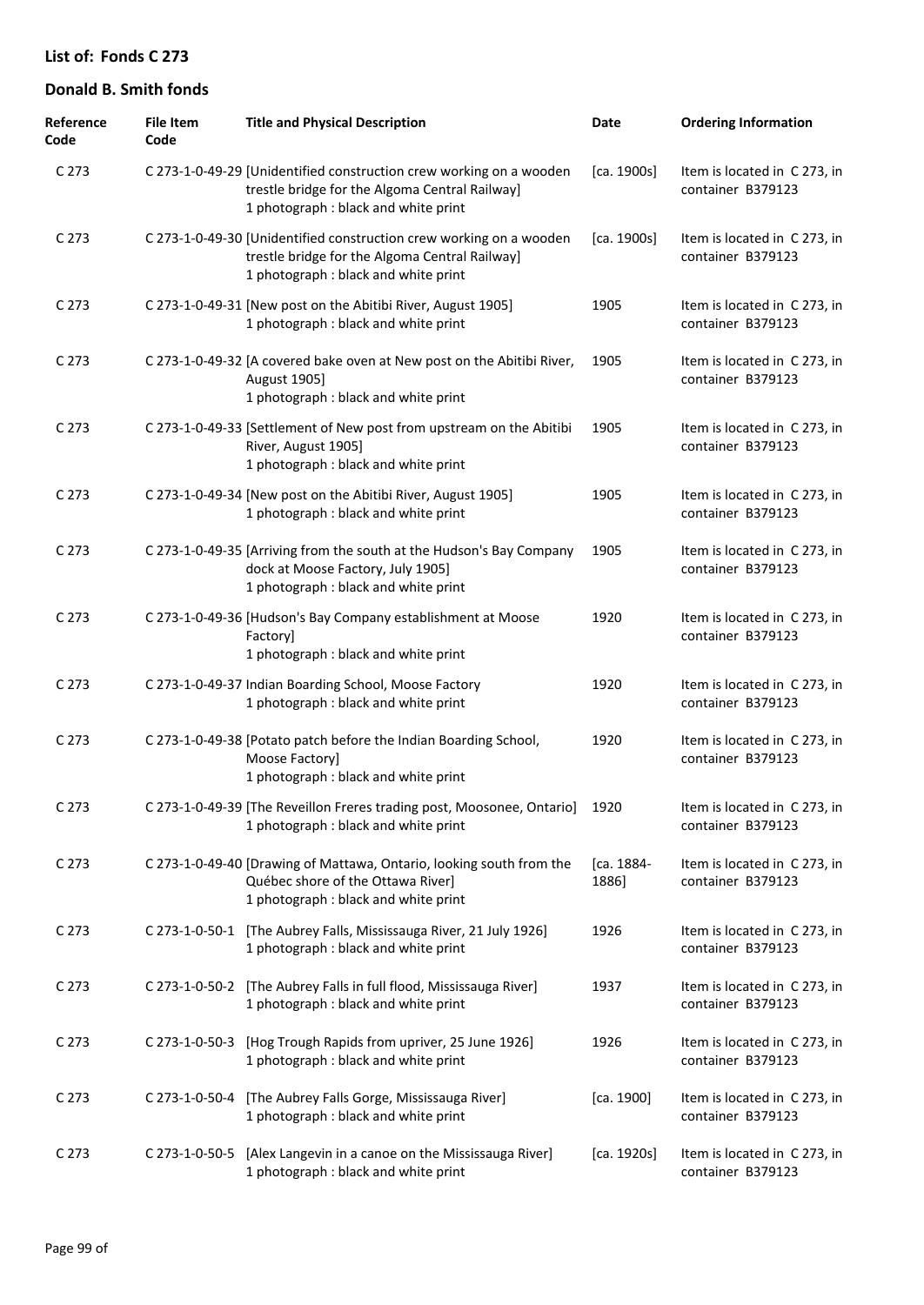| Reference<br>Code | <b>File Item</b><br>Code | <b>Title and Physical Description</b>                                                                                                                                                                                                                | Date                | <b>Ordering Information</b>                       |
|-------------------|--------------------------|------------------------------------------------------------------------------------------------------------------------------------------------------------------------------------------------------------------------------------------------------|---------------------|---------------------------------------------------|
| C <sub>273</sub>  |                          | C 273-1-0-50-6 [Alex Langevin and Dooley repairing a birch bark canoe<br>with spruce gum]<br>1 photograph : black and white print                                                                                                                    | [ca. 1900s]         | Item is located in C 273, in<br>container B379123 |
| C <sub>273</sub>  | C 273-1-0-50-7           | [Alex Langevin and Duncan Fraser Macdonald (?) at<br>Aubrey Falls, Mississauga River]<br>1 photograph : black and white print                                                                                                                        | [ca. 1900]          | Item is located in C 273, in<br>container B379123 |
| C <sub>273</sub>  | C 273-1-0-50-8           | [Alex Langevin and John Lyon "Dooley" Macdonald (?)<br>at Aubrey Falls, Mississauga River]<br>1 photograph : black and white print                                                                                                                   | [ca. 1900]          | Item is located in C 273, in<br>container B379123 |
| C <sub>273</sub>  | C 273-1-0-50-9           | [Empty canoe on the Mississagi Forest Reserve]<br>1 photograph : black and white print                                                                                                                                                               | [ca. 1910]          | Item is located in C 273, in<br>container B379123 |
| C <sub>273</sub>  |                          | C 273-1-0-50-10 ["Nu-tache-wan-asee, Man-who-plays-in-the-Rapids,<br>the best canoeman of them all", a 1904 Canadian<br>Pacific Railroad publicity photograph used in Grey<br>Owl's Tales of an Empty Cabin]<br>1 photograph : black and white print | 1904                | Item is located in C 273, in<br>container B379123 |
| C <sub>273</sub>  |                          | C 273-1-0-50-11 [Unidentified man eating on the Mississagi Fire Range]<br>1 photograph: black and white print                                                                                                                                        | [ca. 1910]          | Item is located in C 273, in<br>container B379123 |
| C <sub>273</sub>  |                          | C 273-1-0-50-12 [A deer investigating the fire ranger's tent, near<br>Biscotasing]<br>1 photograph : black and white print                                                                                                                           | [ca. 1910-<br>1920] | Item is located in C 273, in<br>container B379123 |
| C <sub>273</sub>  |                          | C 273-1-0-50-13 [A deer investigating the fire ranger's tent, near<br>Biscotasing]<br>1 photograph : black and white print                                                                                                                           | [ca. 1910-<br>1920] | Item is located in C 273, in<br>container B379123 |
| C <sub>273</sub>  |                          | C 273-1-0-50-14 [A deer investigating the fire ranger's tent, near<br>Biscotasing]<br>1 photograph : black and white print                                                                                                                           | [ca. 1910-<br>1920] | Item is located in C 273, in<br>container B379123 |
| C 273             |                          | C 273-1-0-50-15 [An Ontario Government Forestry Branch tent and<br>campsite, probably taken by Archie Belaney while on<br>the Fire Range]<br>1 photograph : black and white print                                                                    | [ca. 1920s]         | Item is located in C 273, in<br>container B379123 |
| C <sub>273</sub>  |                          | C 273-1-0-50-16 [Ranger cabin, Green Lake, 15 July 1926]<br>1 photograph : black and white print                                                                                                                                                     | 1926                | Item is located in C 273, in<br>container B379123 |
| C <sub>273</sub>  |                          | C 273-1-0-50-17 [A Drawing of the Bark Lake headquarters by Bill<br>Draper]<br>1 photograph : black and white print                                                                                                                                  | 1925                | Item is located in C 273, in<br>container B379123 |
| C <sub>273</sub>  |                          | C 273-1-0-50-18 [Bark Lake headquarters seen from the water, 16 July<br>1926]<br>1 photograph : black and white print                                                                                                                                | 1926                | Item is located in C 273, in<br>container B379123 |
| C <sub>273</sub>  |                          | C 273-1-0-50-19 [Bark Lake headquarters seen from the water, 28 July<br>1926]<br>1 photograph : black and white print                                                                                                                                | 1926                | Item is located in C 273, in<br>container B379123 |
| C 273             |                          | C 273-1-0-50-20 [Bark Lake headquarters seen from the land, 16 July<br>1926]<br>1 photograph : black and white print                                                                                                                                 | 1926                | Item is located in C 273, in<br>container B379123 |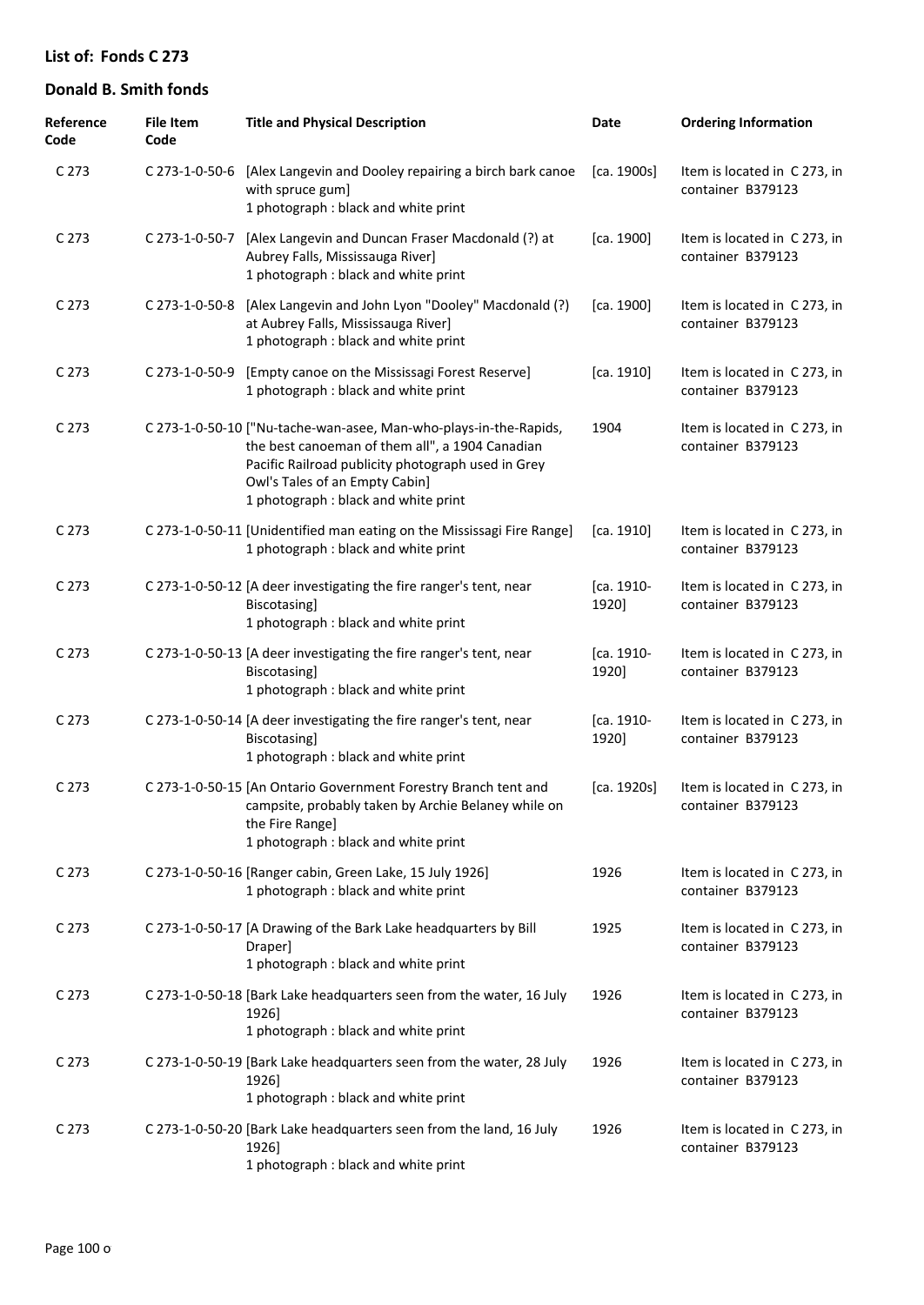| Reference<br>Code | <b>File Item</b><br>Code | <b>Title and Physical Description</b>                                                                                                                                                                                    | Date        | <b>Ordering Information</b>                       |
|-------------------|--------------------------|--------------------------------------------------------------------------------------------------------------------------------------------------------------------------------------------------------------------------|-------------|---------------------------------------------------|
| C <sub>273</sub>  |                          | C 273-1-0-50-21 [Bark Lake headquarters office and flag, seen from the<br>west, 16 July 1926]<br>1 photograph : black and white print                                                                                    | 1926        | Item is located in C 273, in<br>container B379123 |
| C <sub>273</sub>  |                          | C 273-1-0-50-22 [Jack Palk standing before the living quarters at Bark<br>Lake, with the Bunk House on the left, 28 July 1926]<br>1 photograph : black and white print                                                   | 1926        | Item is located in C273, in<br>container B379123  |
| C <sub>273</sub>  |                          | C 273-1-0-50-23 [Bark Lake headquarters office and flag, seen from the<br>east, 16 July 1926]<br>1 photograph : black and white print                                                                                    | 1926        | Item is located in C273, in<br>container B379123  |
| C 273             |                          | C 273-1-0-50-24 [Jack Palk sitting inside the Bark Lake headquarters'<br>kitchen cabin, 28 July 1926]<br>1 photograph : black and white print                                                                            | 1926        | Item is located in C 273, in<br>container B379123 |
| C <sub>273</sub>  |                          | C 273-1-0-50-25 [Jack Palk sitting inside the Bark Lake headquarters'<br>kitchen cabin, 28 July 1926]<br>1 photograph : black and white print                                                                            | 1926        | Item is located in C273, in<br>container B379123  |
| C 273             |                          | C 273-1-0-50-26 [Bill Avery and Jack Palk, Ontario Forestry Branch<br>personnel]<br>1 photograph : black and white print                                                                                                 | [ca. 1920s] | Item is located in C 273, in<br>container B379123 |
| C <sub>273</sub>  |                          | C 273-1-0-50-27 [Jack Palk standing in the doorway of the Bark Lake<br>headquarters' living quarters, 28 July 1926]<br>1 photograph : black and white print                                                              | 1926        | Item is located in C 273, in<br>container B379123 |
| C <sub>273</sub>  |                          | C 273-1-0-50-28 [Rangers Bill McLeod and Bill Draper standing in the<br>doorway of the Bark Lake headquarters' living<br>quarters, 16 July 1926]<br>1 photograph : black and white print                                 | 1926        | Item is located in C 273, in<br>container B379123 |
| C 273             |                          | C 273-1-0-50-29 [Teddy Phillips, Bill Draper, Ed Sawyer, and an<br>unidentified tourist standing in the doorway of the<br>Bark Lake headquarters' living quarters, 16 July 1926]<br>1 photograph : black and white print | 1926        | Item is located in C 273, in<br>container B379123 |
| C 273             |                          | C 273-1-0-50-30 [Bark Lake headquarters seen from the water]<br>1 photograph : black and white print                                                                                                                     | [ca. 1920s] | Item is located in C 273, in<br>container B379123 |
| C <sub>273</sub>  |                          | C 273-1-0-50-31 [Bark Lake headquarters in the Mississauga Forest<br>Reserve]<br>1 photograph: black and white print                                                                                                     | [ca. 1930s] | Item is located in C273, in<br>container B379123  |
| C <sub>273</sub>  |                          | C 273-1-0-50-32 [Carrington Eddy, starting a portage to Second Lake<br>during a trip to Biscotasing, 23 June 1926]<br>1 photograph : black and white print                                                               | 1926        | Item is located in C 273, in<br>container B379123 |
| C <sub>273</sub>  |                          | C 273-1-0-50-33 [McFadden's camp viewed from the south, 50 miles<br>from Iron Bridge, 21 June 1926]<br>1 photograph : black and white print                                                                              | 1926        | Item is located in C273, in<br>container B379123  |
| C <sub>273</sub>  |                          | C 273-1-0-51-1 First view of Kendiogami Lake, note storm clouds, [23<br>June 1926]<br>1 photograph : black and white print                                                                                               | 1926        | Item is located in C273, in<br>container B379123  |
| C 273             |                          | C 273-1-0-51-2 Bill Hickman and canoe at end of portage [26 June<br>1926]<br>1 photograph : black and white print                                                                                                        | 1926        | Item is located in C 273, in<br>container B379123 |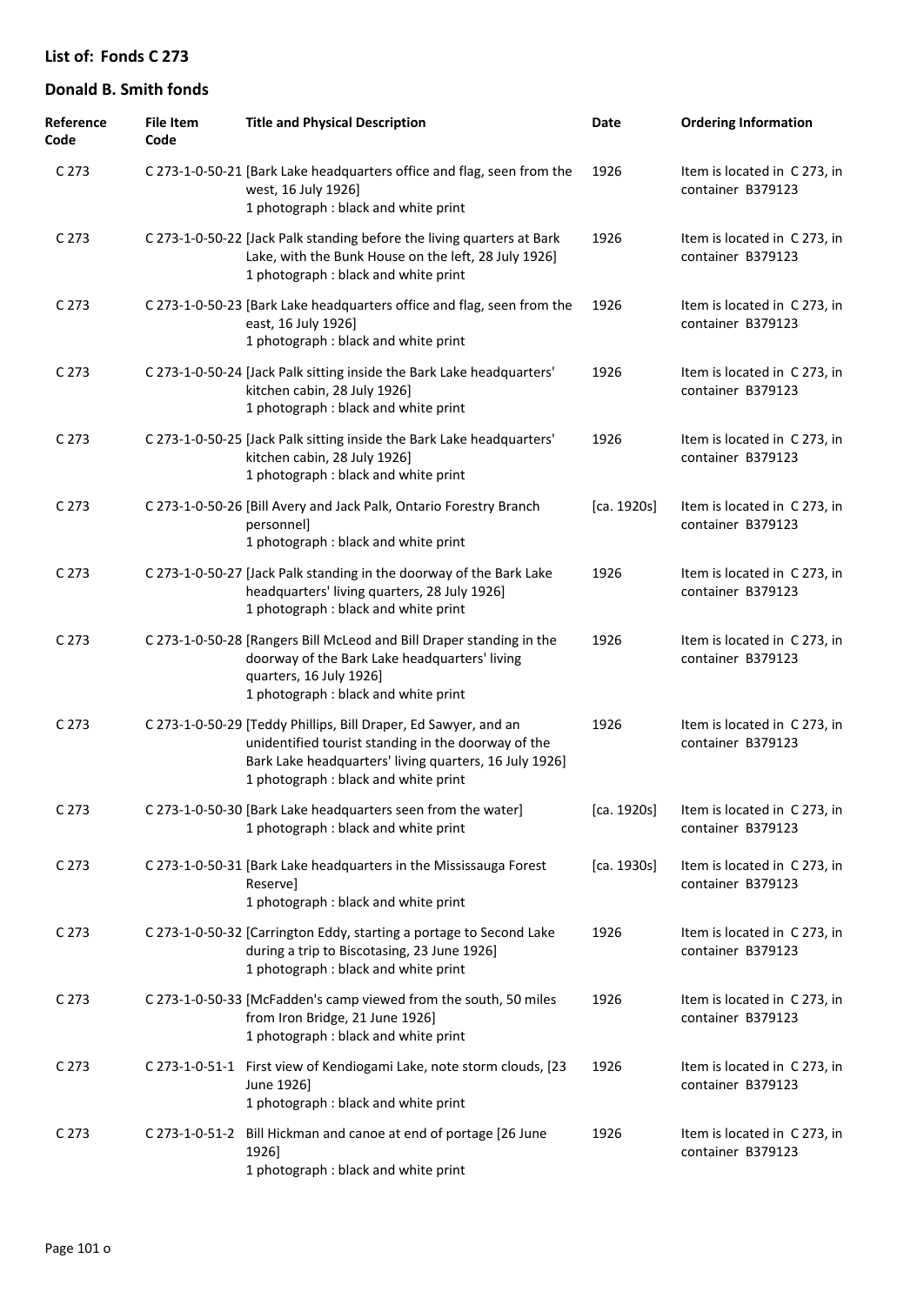| Reference<br>Code | <b>File Item</b><br>Code | <b>Title and Physical Description</b>                                                                                                                                            | Date | <b>Ordering Information</b>                       |
|-------------------|--------------------------|----------------------------------------------------------------------------------------------------------------------------------------------------------------------------------|------|---------------------------------------------------|
| C <sub>273</sub>  |                          | C 273-1-0-51-3 Bill Hickman holding Carrington Eddy's first bread<br>made on the trip [26 June 1926]<br>1 photograph : black and white print                                     | 1926 | Item is located in C 273, in<br>container B379123 |
| C <sub>273</sub>  |                          | C 273-1-0-51-4 Camp kitchen at O'Neil's Bay [2 July 1926]<br>1 photograph : black and white print                                                                                | 1926 | Item is located in C273, in<br>container B379123  |
| C <sub>273</sub>  | C 273-1-0-51-5           | Rock and log chutes joining Elbow and Ramsey Lakes<br>$[13$ July 1926]<br>1 photograph : black and white print                                                                   | 1926 | Item is located in C 273, in<br>container B379123 |
| C <sub>273</sub>  | C 273-1-0-51-6           | Rock and log chutes between Elbow and White Pine<br>Lakes [13 July 1926]<br>1 photograph : black and white print                                                                 | 1926 | Item is located in C273, in<br>container B379123  |
| C <sub>273</sub>  | C 273-1-0-51-7           | Bill Hickman and Old Man at Pratt De Shaughay's<br>supply camp on Mississauga Lake [14 July 1926]<br>1 photograph : black and white print                                        | 1926 | Item is located in C 273, in<br>container B379123 |
| C <sub>273</sub>  |                          | C 273-1-0-51-8 View up river above White Horse River [18 July 1926]<br>1 photograph : black and white print                                                                      | 1926 | Item is located in C273, in<br>container B379123  |
| C 273             |                          | C 273-1-0-51-9 Aubrey Falls [21 July 1926]<br>1 photograph : black and white print                                                                                               | 1926 | Item is located in C 273, in<br>container B379123 |
| C <sub>273</sub>  |                          | C 273-1-0-51-10 Aubrey Falls [21 July 1926]<br>1 photograph : black and white print                                                                                              | 1926 | Item is located in C 273, in<br>container B379123 |
| C <sub>273</sub>  |                          | C 273-1-0-51-11 First rapids below Aubrey Falls [21 July 1926]<br>1 photograph : black and white print                                                                           | 1926 | Item is located in C 273, in<br>container B379123 |
| C <sub>273</sub>  |                          | C 273-1-0-51-12 McFaddan's farthest cutting, about 6 miles below<br>Aubrey [Falls]<br>1 photograph : black and white print                                                       | 1926 | Item is located in C 273, in<br>container B379123 |
| C 273             |                          | C 273-1-0-51-13 Cook house and mess shack at camp #17 of McFadden<br>Lumber Company, 10 miles south off 40 Mile Rapids<br>[22 July 1926]<br>1 photograph : black and white print | 1926 | Item is located in C 273, in<br>container B379123 |
| C <sub>273</sub>  |                          | C 273-1-0-51-14 Trapper, Bill [Hickman], and huge sled dogs used in<br>winter; [McFadden Lumber Company] camp #17 [22<br>July 1926]<br>1 photograph : black and white print      | 1926 | Item is located in C 273, in<br>container B379123 |
| C <sub>273</sub>  |                          | C 273-1-0-51-15 Bunk house and office at [McFadden Lumber<br>Company] camp #17 [22 July 1926]<br>1 photograph : black and white print                                            | 1926 | Item is located in C273, in<br>container B379123  |
| C 273             |                          | C 273-1-0-51-16 Stables with men getting out teams for work on roads;<br>[McFadden Lumber Company] camp #17 [22 July 1926]<br>1 photograph : black and white print               | 1926 | Item is located in C 273, in<br>container B379123 |
| C <sub>273</sub>  |                          | C 273-1-0-51-17 "River scene below gravel bar where we ate at noon"<br>[22 July 1926]<br>1 photograph : black and white print                                                    | 1926 | Item is located in C 273, in<br>container B379123 |
| C <sub>273</sub>  |                          | C 273-1-0-51-18 On 40 Mile [Rapids] below [McFadden Lumber<br>Company] camp #17, note road at base of cliff [22 July<br>1926]<br>1 photograph : black and white print            | 1926 | Item is located in C 273, in<br>container B379123 |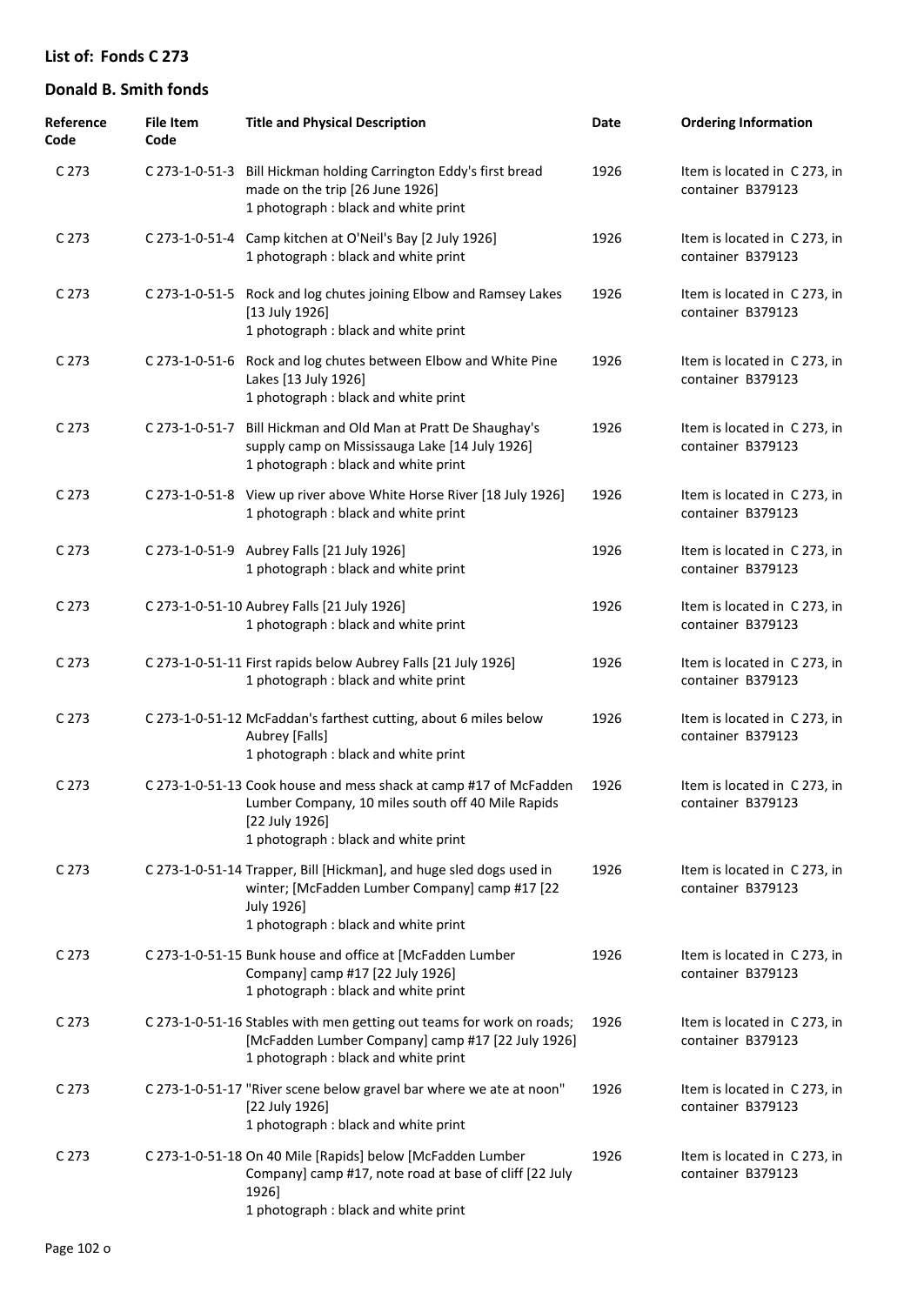| Reference<br>Code | <b>File Item</b><br>Code | <b>Title and Physical Description</b>                                                                                                                                    | Date | <b>Ordering Information</b>                       |
|-------------------|--------------------------|--------------------------------------------------------------------------------------------------------------------------------------------------------------------------|------|---------------------------------------------------|
| C 273             |                          | C 273-1-0-51-19 On 40 Mile [Rapids] below [McFadden Lumber<br>Company] camp #17, cleaning done by road workers<br>[22 July 1926]<br>1 photograph : black and white print | 1926 | Item is located in C273, in<br>container B379123  |
| C <sub>273</sub>  |                          | C 273-1-0-51-20 On 40 Mile Rapids [22 July 1926]<br>1 photograph : black and white print                                                                                 | 1926 | Item is located in C 273, in<br>container B379123 |
| C <sub>273</sub>  |                          | C 273-1-0-51-21 On 40 Mile Rapids [22 July 1926]<br>1 photograph : black and white print                                                                                 | 1926 | Item is located in C273, in<br>container B379123  |
| C <sub>273</sub>  |                          | C 273-1-0-51-22 On 40 Mile Rapids [22 July 1926]<br>1 photograph : black and white print                                                                                 | 1926 | Item is located in C273, in<br>container B379123  |
| C <sub>273</sub>  |                          | C 273-1-0-51-23 On 40 Mile Rapids [22 July 1926]<br>1 photograph : black and white print                                                                                 | 1926 | Item is located in C273, in<br>container B379123  |
| C <sub>273</sub>  |                          | C 273-1-0-51-24 On 40 Mile Rapids [showing a log jam in the middle of<br>the river, 22 July 1926]<br>1 photograph : black and white print                                | 1926 | Item is located in C273, in<br>container B379123  |
| C <sub>273</sub>  |                          | C 273-1-0-52-1 Pig Pen Rapid, the only portage in 40 miles of rapids<br>and east water from head of 40 Mile to Squaw Chute<br>1 photograph : black and white print       | 1926 | Item is located in C 273, in<br>container B379123 |
| C <sub>273</sub>  |                          | C 273-1-0-52-2 On 40 Mile Rapids [22 July 1926]<br>1 photograph : black and white print                                                                                  | 1926 | Item is located in C 273, in<br>container B379123 |
| C <sub>273</sub>  |                          | C 273-1-0-52-3 Carrington Eddy<br>1 photograph : black and white print                                                                                                   | 1930 | Item is located in C 273, in<br>container B379123 |
| C <sub>273</sub>  |                          | C 273-1-0-52-4 Bisco dam from below, note leaks [1 September 1932]<br>1 photograph : black and white print                                                               | 1932 | Item is located in C 273, in<br>container B379123 |
| C <sub>273</sub>  |                          | C 273-1-0-52-5 On 40 Mile Rapids [22 July 1926]<br>1 photograph : black and white print                                                                                  | 1926 | Item is located in C 273, in<br>container B379123 |
| C <sub>273</sub>  |                          | C 273-1-0-52-6 Carrington Eddy during Mississauga [River] trip, July<br>1926<br>1 photograph : black and white print                                                     | 1926 | Item is located in C 273, in<br>container B379123 |
| C <sub>273</sub>  | C 273-1-0-52-7           | End of the trip; horses take canoe to railway [22 July<br>1926]<br>1 photograph : black and white print                                                                  | 1926 | Item is located in C273, in<br>container B379123  |
| C <sub>273</sub>  | C 273-1-0-52-8           | [Mississauga Forest Fire near Chapleau, 2 June 1948]<br>1 photograph : black and white print                                                                             | 1948 | Item is located in C273, in<br>container B379123  |
| C <sub>273</sub>  | C 273-1-0-52-9           | [Mississauga-Chapleau forest fire: aerial view of fire<br>approaching spruce and pine stands, 2 June 1948]<br>1 photograph : black and white print                       | 1948 | Item is located in C273, in<br>container B379123  |
| C <sub>273</sub>  |                          | C 273-1-0-52-10 [Mississauga-Chapleau forest fire: shoreline on fire, 2<br>June 1948]<br>1 photograph : black and white print                                            | 1948 | Item is located in C273, in<br>container B379123  |
| C <sub>273</sub>  |                          | C 273-1-0-52-11 [Mississauga-Chapleau forest fire: lumber camp in<br>danger, 1 June 1948]<br>1 photograph : black and white print                                        | 1948 | Item is located in C273, in<br>container B379123  |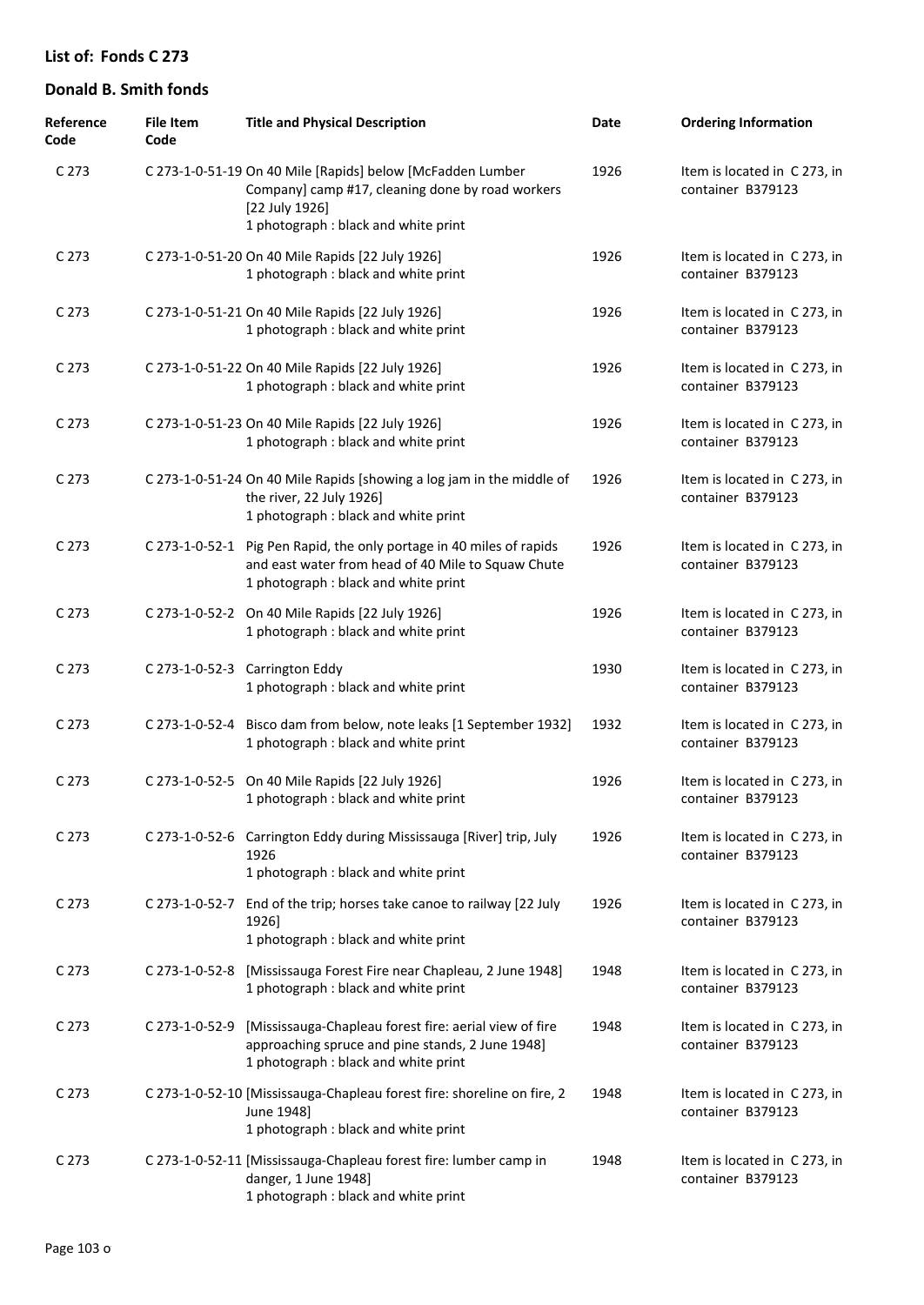| Reference<br>Code | <b>File Item</b><br>Code | <b>Title and Physical Description</b>                                                                                                                                                        | Date | <b>Ordering Information</b>                       |
|-------------------|--------------------------|----------------------------------------------------------------------------------------------------------------------------------------------------------------------------------------------|------|---------------------------------------------------|
| C 273             |                          | C 273-1-0-52-12 [Mississauga-Chapleau forest fire: fire approaching<br>lumber camp buildings, 1 June 1948]<br>1 photograph : black and white print                                           | 1948 | Item is located in C 273, in<br>container B379123 |
| C <sub>273</sub>  |                          | C 273-1-0-52-13 [Mississauga-Chapleau forest fire: shoreline on fire, 2<br>June 1948]<br>1 photograph : black and white print                                                                | 1948 | Item is located in C 273, in<br>container B379123 |
| C <sub>273</sub>  |                          | C 273-1-0-52-14 [Mississauga-Chapleau forest fire: aftermath, July<br>1948]<br>1 photograph : black and white print                                                                          | 1948 | Item is located in C 273, in<br>container B379123 |
| C <sub>273</sub>  |                          | C 273-1-0-52-15 [Mississauga-Chapleau forest fire: aftermath, July<br>1948]<br>1 photograph : black and white print                                                                          | 1948 | Item is located in C 273, in<br>container B379123 |
| C <sub>273</sub>  |                          | C 273-1-0-52-16 [Mississauga-Chapleau forest fire: smouldering forest<br>grove, July 1948]<br>1 photograph : black and white print                                                           | 1948 | Item is located in C 273, in<br>container B379123 |
| C <sub>273</sub>  |                          | C 273-1-0-52-17 [Mississauga-Chapleau forest fire: unidentified fire<br>ranger standing beside the remains of a burnt out<br>lumber cabin, July1948]<br>1 photograph : black and white print | 1948 | Item is located in C 273, in<br>container B379123 |
| C <sub>273</sub>  |                          | C 273-1-0-52-18 [Mississauga-Chapleau forest fire: burnt stands of<br>spruce and pine, July 1948]<br>1 photograph : black and white print                                                    | 1948 | Item is located in C 273, in<br>container B379123 |
| C <sub>273</sub>  |                          | C 273-1-0-52-19 [Mississauga-Chapleau forest fire: burnt stands of<br>spruce and pine, July 1948]<br>1 photograph : black and white print                                                    | 1948 | Item is located in C 273, in<br>container B379123 |
| C <sub>273</sub>  |                          | C 273-1-0-52-20 [Mississauga-Chapleau forest fire: burnt stands of<br>spruce and pine, July 1948]<br>1 photograph : black and white print                                                    | 1948 | Item is located in C 273, in<br>container B379123 |
| C <sub>273</sub>  |                          | C 273-1-0-52-21 [Mississauga-Chapleau forest fire: burnt stands of<br>spruce and pine, July 1948]<br>1 photograph : black and white print                                                    | 1948 | Item is located in C 273, in<br>container B379123 |
| C <sub>273</sub>  |                          | C 273-1-0-52-22 [Mississauga-Chapleau forest fire: burnt stands of<br>spruce and pine, July 1948]<br>1 photograph : black and white print                                                    | 1948 | Item is located in C 273, in<br>container B379123 |
| C <sub>273</sub>  |                          | C 273-1-0-52-23 Mountain Ash Lake sawmill, salvage operation, [Blend<br>River in the] Mississauga River area<br>1 photograph : black and white print                                         | 1950 | Item is located in C 273, in<br>container B379123 |
| C 273             |                          | C 273-1-0-52-24 [The last spring drive on the Mississauga River,<br>conducted by the McFadden Lumber Company]<br>1 photograph : black and white print                                        | 1950 | Item is located in C 273, in<br>container B379123 |
| C <sub>273</sub>  |                          | C 273-1-0-52-25 [The last spring drive on the Mississauga River,<br>conducted by the McFadden Lumber Company]<br>1 photograph : black and white print                                        | 1950 | Item is located in C 273, in<br>container B379123 |
| C <sub>273</sub>  |                          | C 273-1-0-52-26 [Constructing the Chapleau Highway, north from Iron<br>Bridge through Gould Township and approaching<br>Wakomata Lake]<br>1 photograph : black and white print               | 1949 | Item is located in C 273, in<br>container B379123 |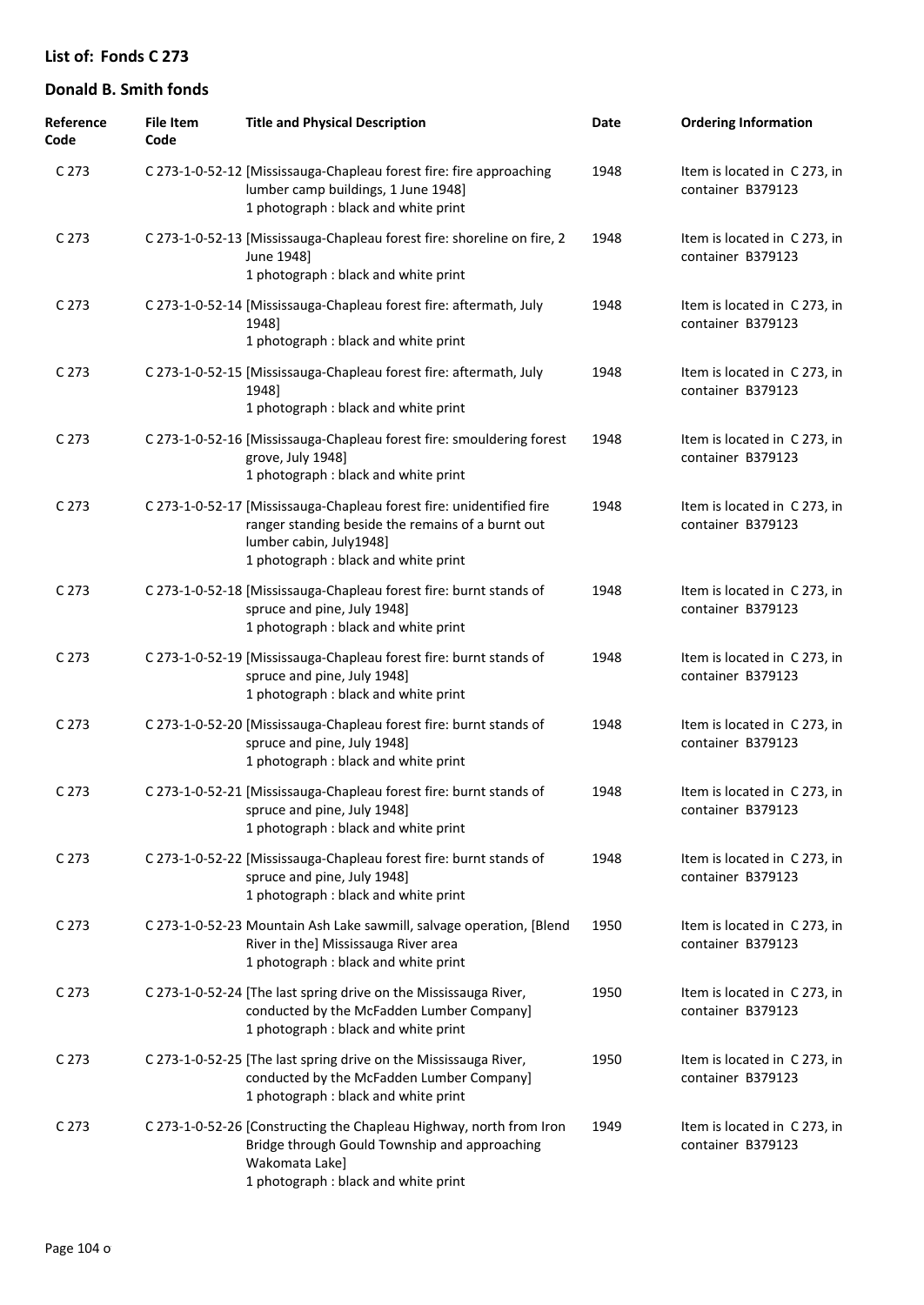| Reference<br>Code | <b>File Item</b><br>Code | <b>Title and Physical Description</b>                                                             | Date       | <b>Ordering Information</b>                      |
|-------------------|--------------------------|---------------------------------------------------------------------------------------------------|------------|--------------------------------------------------|
| C 273             |                          | C 273-1-0-53-1 [Unidentified image]<br>1 photograph : black and white print                       | 1930       | Item is located in C273, in<br>container B411651 |
| C 273             |                          | C 273-1-0-53-2 [Unidentified image]<br>1 photograph : black and white print                       | [ca. 1930] | Item is located in C273, in<br>container B411651 |
| C <sub>273</sub>  |                          | C 273-1-0-53-3 [Unidentified image]<br>1 photograph : black and white print                       | [ca. 1930] | Item is located in C273, in<br>container B411651 |
| C <sub>273</sub>  |                          | C 273-1-0-53-4 [Unidentified image]<br>1 photograph : black and white print                       | [ca. 1930] | Item is located in C273, in<br>container B411651 |
| C <sub>273</sub>  |                          | C 273-1-0-53-5 [Unidentified image]<br>1 photograph : black and white print                       | [ca. 1930] | Item is located in C273, in<br>container B411651 |
| C <sub>273</sub>  |                          | C 273-1-0-53-6 [Unidentified image]<br>1 photograph : black and white print                       | [ca. 1930] | Item is located in C273, in<br>container B411651 |
| C <sub>273</sub>  |                          | C 273-1-0-53-7 [Unidentified image]<br>1 photograph : black and white print                       | [ca. 1930] | Item is located in C273, in<br>container B411651 |
| C <sub>273</sub>  |                          | C 273-1-0-53-8 [Unidentified image]<br>1 photograph : black and white print                       | [ca. 1930] | Item is located in C273, in<br>container B411651 |
| C <sub>273</sub>  |                          | C 273-1-0-53-9 [Unidentified image]<br>1 photograph : black and white print                       | [ca. 1930] | Item is located in C273, in<br>container B411651 |
| C <sub>273</sub>  |                          | C 273-1-0-53-10 [Unidentified image]<br>1 photograph : black and white print                      | [ca. 1930] | Item is located in C273, in<br>container B411651 |
| C <sub>273</sub>  |                          | C 273-1-0-53-11 [Unidentified image]<br>1 photograph : black and white print                      | [ca. 1930] | Item is located in C273, in<br>container B411651 |
| C <sub>273</sub>  |                          | C 273-1-0-53-12 [Unidentified image]<br>1 photograph : black and white print                      | [ca. 1930] | Item is located in C273, in<br>container B411651 |
| C <sub>273</sub>  |                          | C 273-1-0-53-13 [Unidentified image]<br>1 photograph : black and white print                      | [ca. 1930] | Item is located in C273, in<br>container B411651 |
| C <sub>273</sub>  |                          | C 273-1-0-53-14 [Unidentified image]<br>1 photograph : black and white print                      | [ca. 1930] | Item is located in C273, in<br>container B411651 |
| C <sub>273</sub>  |                          | C 273-1-0-53-15 [Unidentified image]<br>1 photograph : black and white print                      | [ca. 1930] | Item is located in C273, in<br>container B411651 |
| C <sub>273</sub>  |                          | C 273-1-0-53-16 [Unidentified image]<br>1 photograph : black and white print                      | [ca. 1930] | Item is located in C273, in<br>container B411651 |
| C <sub>273</sub>  |                          | C 273-1-0-54-1 Duplicate copy of item C 273-1-0-41-34<br>1 photograph : black and white print     | 1929       | Item is located in C273, in<br>container B411651 |
| C <sub>273</sub>  |                          | C 273-1-0-55-1 Duplicate copy of item C 273-1-0-42-1<br>1 photograph : black and white print      | 1931       | Item is located in C273, in<br>container B411651 |
| C <sub>273</sub>  |                          | C 273-1-0-55-2 Duplicate copies of item C 273-1-0-42-10<br>2 photographs : black and white prints | 1931       | Item is located in C273, in<br>container B411651 |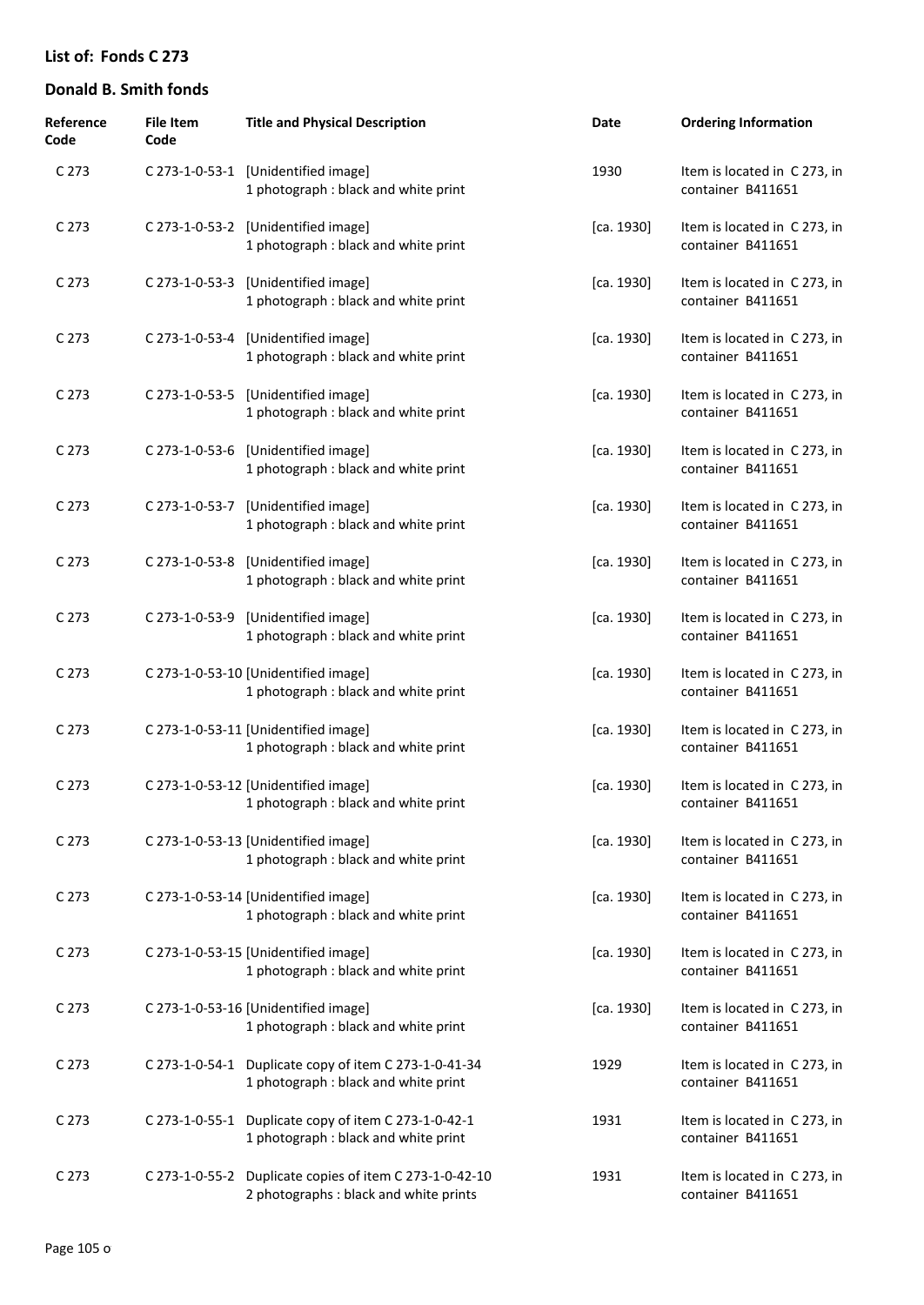| Reference<br>Code | <b>File Item</b><br>Code | <b>Title and Physical Description</b>                                                         | Date                | <b>Ordering Information</b>                       |
|-------------------|--------------------------|-----------------------------------------------------------------------------------------------|---------------------|---------------------------------------------------|
| C 273             |                          | C 273-1-0-56-1 Duplicate copy of item C 273-1-0-36-13<br>1 photograph : black and white print | 1937                | Item is located in C273, in<br>container B411651  |
| C 273             |                          | C 273-1-0-56-2 Duplicate copy of item C 273-1-0-46-37<br>1 photograph : black and white print | [ca. 1920-<br>1922] | Item is located in C273, in<br>container B411651  |
| C 273             |                          | C 273-1-0-56-3 [Unidentified image]<br>1 photograph : black and white print                   | [ca. 1850-<br>1988] | Item is located in C273, in<br>container B411651  |
| C <sub>273</sub>  |                          | C 273-1-0-56-4 [Unidentified image]<br>1 photograph : black and white print                   | [ca. 1850-<br>1988] | Item is located in C273, in<br>container B411651  |
| C <sub>273</sub>  |                          | C 273-1-0-56-5 [Unidentified image]<br>1 photograph : black and white print                   | [ca. 1850-<br>1988] | Item is located in C273, in<br>container B411651  |
| C <sub>273</sub>  |                          | C 273-1-0-56-6 [Unidentified image]<br>1 photograph : black and white print                   | [ca. 1850-<br>1988] | Item is located in C273, in<br>container B411651  |
| C <sub>273</sub>  | C 273-1-0-56-7           | [Unidentified image]<br>1 photograph : black and white print                                  | [ca. 1850-<br>1988] | Item is located in C273, in<br>container B411651  |
| C <sub>273</sub>  |                          | C 273-1-0-56-8 [Unidentified image]<br>1 photograph : black and white print                   | [ca. 1850-<br>1988] | Item is located in C273, in<br>container B411651  |
| C <sub>273</sub>  |                          | C 273-1-0-56-9 [Unidentified image]<br>1 photograph : black and white print                   | [ca. 1850-<br>1988] | Item is located in C 273, in<br>container B411651 |
| C <sub>273</sub>  |                          | C 273-1-0-56-10 [Unidentified image]<br>1 photograph : black and white print                  | [ca. 1850-<br>1988] | Item is located in C273, in<br>container B411651  |
| C <sub>273</sub>  |                          | C 273-1-0-56-11 [Unidentified image]<br>1 photograph : black and white print                  | [ca. 1850-<br>1988] | Item is located in C273, in<br>container B411651  |
| C <sub>273</sub>  |                          | C 273-1-0-57-1 [Unidentified image]<br>1 photograph : black and white print                   | [ca. 1850-<br>1988] | Item is located in C273, in<br>container B411651  |
| C <sub>273</sub>  |                          | C 273-1-0-57-2 [Unidentified image]<br>2 photographs : black and white prints                 | [ca. 1850-<br>1988] | Item is located in C273, in<br>container B411651  |
| C <sub>273</sub>  |                          | C 273-1-0-57-3 [Unidentified image]<br>1 photograph : black and white print                   | [ca. 1850-<br>1988] | Item is located in C273, in<br>container B411651  |
| C <sub>273</sub>  |                          | C 273-1-0-58-1 [Unidentified image]<br>1 photograph : black and white print                   | [ca. 1850-<br>1988] | Item is located in C273, in<br>container B411651  |
| C <sub>273</sub>  |                          | C 273-1-0-58-2 [Unidentified image]<br>1 photograph : black and white print                   | [ca. 1850-<br>1988] | Item is located in C273, in<br>container B411651  |
| C <sub>273</sub>  |                          | C 273-1-0-58-3 Biscotasing Station<br>1 photograph : black and white print                    | [ca. 1850-<br>1988] | Item is located in C273, in<br>container B411651  |
| C <sub>273</sub>  |                          | C 273-1-0-58-4 [Unidentified image]<br>1 photograph : black and white print                   | [ca. 1850-<br>1988] | Item is located in C273, in<br>container B411651  |
| C <sub>273</sub>  |                          | C 273-1-0-58-5 [Unidentified image]<br>1 photograph : black and white print                   | [ca. 1850-<br>1988] | Item is located in C273, in<br>container B411651  |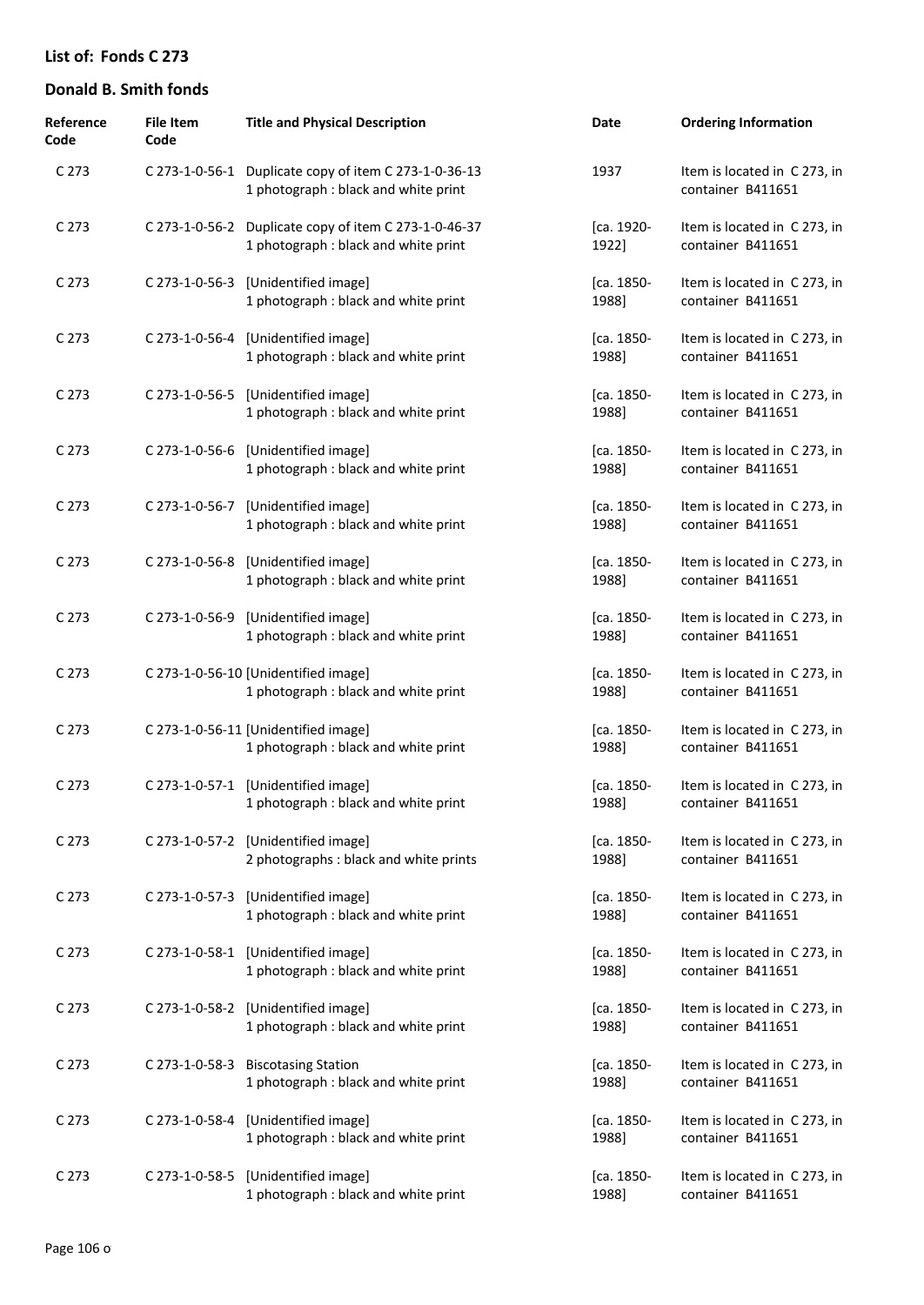| Reference<br>Code | File Item<br>Code | <b>Title and Physical Description</b>                                                                                                                           | Date                | <b>Ordering Information</b>                       |
|-------------------|-------------------|-----------------------------------------------------------------------------------------------------------------------------------------------------------------|---------------------|---------------------------------------------------|
| C <sub>273</sub>  |                   | C 273-1-0-58-6 Duplicate copy of item C 273-1-0-24-5<br>1 photograph : black and white print                                                                    | [ca. 1910-<br>1911] | Item is located in C 273, in<br>container B411651 |
| C <sub>273</sub>  | C 273-1-0-58-7    | [Unidentified image]<br>1 photograph : black and white print                                                                                                    | [ca. 1850-<br>1988] | Item is located in C 273, in<br>container B411651 |
| C <sub>273</sub>  | C 273-1-0-58-7    | Public School [Sebright, Ontario]<br>1 photograph : black and white print                                                                                       | [ca. 1850-<br>1988] | Item is located in C 273, in<br>container B411651 |
| C <sub>273</sub>  |                   | C 273-1-0-59-1 [A1 Ward of No. 3 Casualty Clearing Station of the<br>Canadian Expeditionary Force, France (July, 1916)]<br>1 photograph : black and white print | 1916                | Item is located in C 273, in<br>container B411651 |
| C <sub>273</sub>  |                   | C 273-1-0-59-2 A wounded Canadian being placed on a stretcher<br>(Battle of Passchendaele, November, 1917)<br>1 photograph : black and white print              | 1917                | Item is located in C 273, in<br>container B411651 |
| C <sub>273</sub>  | C 273-1-0-59-3    | [20th Battery, Canadian Field Artillery taking up<br>ammunition on pack horses to forward guns (April,<br>1917)]<br>1 photograph : black and white print        | 1917                | Item is located in C 273, in<br>container B411651 |
| C <sub>273</sub>  | C 273-1-0-59-4    | Stretcher cases waiting to be loaded on light Railway<br>(Vimy Ridge, April, 1917)<br>1 photograph : black and white print                                      | 1917                | Item is located in C 273, in<br>container B411651 |
| C <sub>273</sub>  | C 273-1-0-59-5    | [Shrapnel bursting over Canadian troops in the act of<br>digging a trench (Vimy Ridge, April, 1917)]<br>1 photograph : black and white print                    | 1917                | Item is located in C 273, in<br>container B411651 |
| C <sub>273</sub>  |                   | C 273-1-0-59-6 A horse killed by direct hit (September, 1916)<br>1 photograph : black and white print                                                           | 1916                | Item is located in C 273, in<br>container B411651 |
| C <sub>273</sub>  | C 273-1-0-59-7    | Smashing barbed wire with trench mortar shells (May,<br>1917)<br>1 photograph : black and white print                                                           | 1917                | Item is located in C 273, in<br>container B411651 |
| C <sub>273</sub>  |                   | C 273-1-0-59-8 [Mud splattered Canadian troops returning from<br>trenches (Battle of Somme, November, 1917)]<br>1 photograph : black and white print            | 1917                | Item is located in C 273, in<br>container B411651 |
| C <sub>273</sub>  |                   | C 273-1-0-59-9 Naval gun firing over Vimy Ridge behind Canadian lines<br>at night (May, 1917)<br>1 photograph : black and white print                           | 1917                | Item is located in C273, in<br>container B411651  |
| C <sub>273</sub>  |                   | C 273-1-0-59-10 The battlefield after a Canadian charge (October, 1916)<br>1 photograph : black and white print                                                 | 1916                | Item is located in C273, in<br>container B411651  |
| C <sub>273</sub>  |                   | C 273-1-0-60-1 [Unidentified image]<br>1 photograph : black and white print                                                                                     | [ca. 1850-<br>1988] | Item is located in C273, in<br>container B411651  |
| C <sub>273</sub>  |                   | C 273-1-0-61-1 [Unidentified image]<br>1 photograph : black and white print                                                                                     | [ca. 1850-<br>1988] | Item is located in C 273, in<br>container B411651 |
| C <sub>273</sub>  |                   | C 273-1-0-61-2 [Unidentified image]<br>1 photograph : black and white print                                                                                     | [ca. 1850-<br>1988] | Item is located in C 273, in<br>container B411651 |
| C <sub>273</sub>  |                   | C 273-1-0-61-3 [Unidentified image]<br>1 photograph : black and white print                                                                                     | [ca. 1850-<br>1988] | Item is located in C 273, in<br>container B411651 |